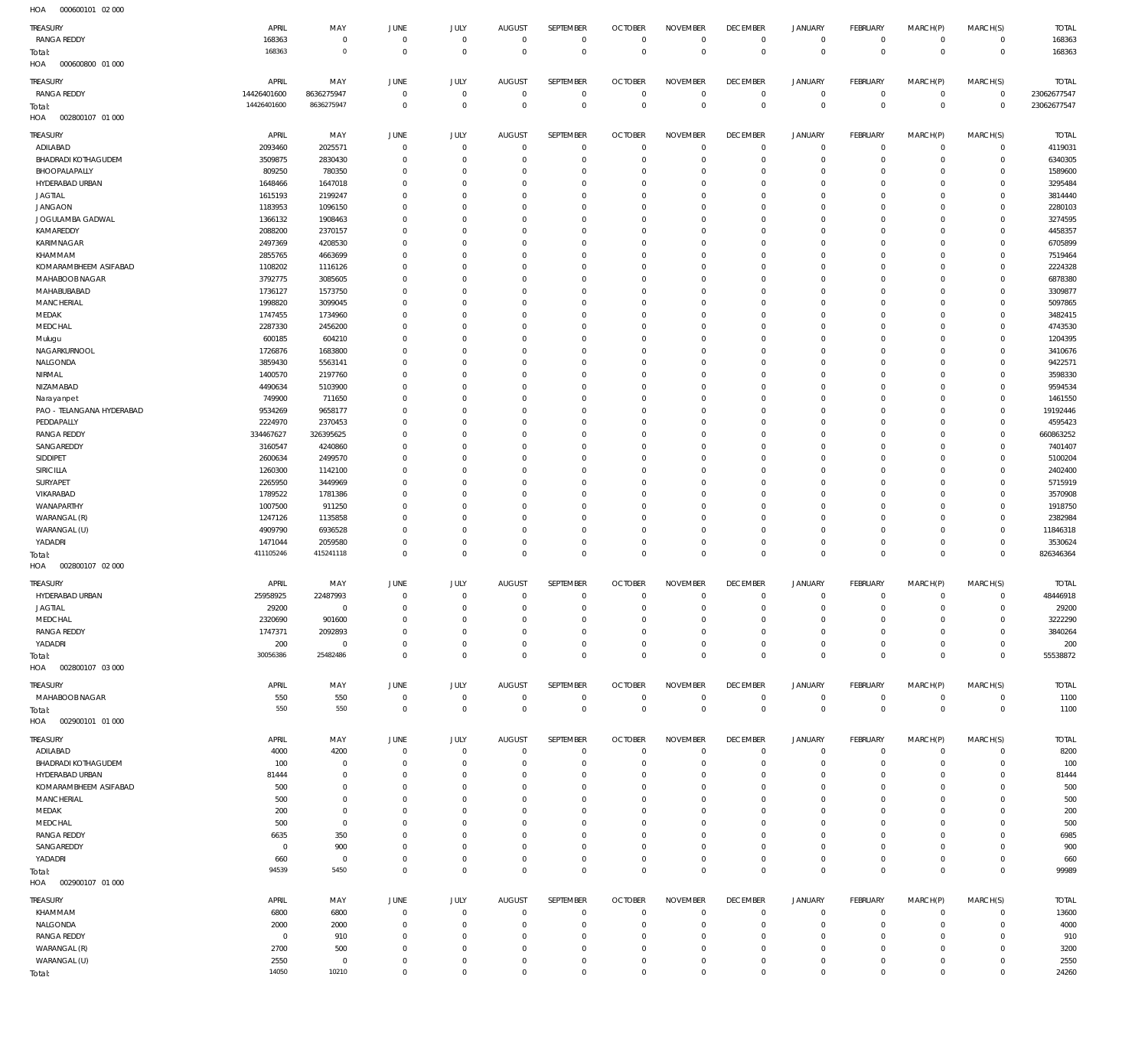002900800 81 000 HOA

| <b>TREASURY</b>                   | APRIL               | MAY                          | <b>JUNE</b>          | <b>JULY</b>                | <b>AUGUST</b>                 | SEPTEMBER                | <b>OCTOBER</b>             | <b>NOVEMBER</b>             | <b>DECEMBER</b>                   | <b>JANUARY</b>                | <b>FEBRUARY</b>            | MARCH(P)                   | MARCH(S)                   | <b>TOTAL</b>     |
|-----------------------------------|---------------------|------------------------------|----------------------|----------------------------|-------------------------------|--------------------------|----------------------------|-----------------------------|-----------------------------------|-------------------------------|----------------------------|----------------------------|----------------------------|------------------|
| HYDERABAD URBAN                   | 230000              | $\overline{0}$               | $\mathbf 0$          | $\mathbf 0$                | $\overline{0}$                | $\mathbf 0$              | $\Omega$                   | $\Omega$                    | $\Omega$                          | $\mathbb O$                   | $\circ$                    | $\mathbf 0$                | $\mathbf 0$                | 230000           |
| NAGARKURNOOL                      | $\mathbf 0$         | 1000                         | $\Omega$             | $^{\circ}$                 | $\circ$                       | $\mathbf{0}$             | $\Omega$                   | $\Omega$                    | $\Omega$                          | $\mathbf 0$                   | $\Omega$                   | $\mathbf 0$                | $\mathbf 0$                | 1000             |
| <b>RANGA REDDY</b>                | 209362              | 9032                         | $\Omega$             | $\Omega$                   | $\Omega$                      | $^{\circ}$               | $\Omega$                   | $\Omega$                    | $\Omega$                          | $\mathbf 0$                   | $\Omega$                   | $\mathbf{0}$               | $\Omega$                   | 218394           |
| SANGAREDDY                        | 2000                | $\overline{0}$               | $\Omega$             | $^{\circ}$                 | $\circ$                       | $^{\circ}$               | $\Omega$                   | $^{\circ}$                  | $\Omega$                          | $\mathbf 0$                   | $\Omega$                   | $\mathbf 0$                | $\mathbf 0$                | 2000             |
| VIKARABAD                         | 100                 | 900                          | $\Omega$             | $\Omega$                   | $\Omega$                      | $\mathbf{0}$             | $\Omega$                   | $\Omega$                    | $\Omega$                          | $\mathbf 0$                   | $\Omega$                   | $\mathbf{0}$               | $\Omega$                   | 1000             |
| YADADRI                           | $\mathbf 0$         | 750                          | $^{\circ}$           | $\mathbf 0$                | $^{\circ}$                    | $\mathbf 0$              | $\Omega$                   | $\mathbf{0}$                | $\Omega$                          | $\mathbb O$                   | $\Omega$                   | $\mathbf 0$                | $^{\circ}$                 | 750              |
| Total:                            | 441462              | 11682                        | $\Omega$             | $\Omega$                   | $\Omega$                      | $\mathbf 0$              | $\Omega$                   | $\Omega$                    | $\Omega$                          | $\overline{0}$                | $\Omega$                   | $\overline{0}$             | $\mathbf 0$                | 453144           |
| HOA<br>003001101 96 000           |                     |                              |                      |                            |                               |                          |                            |                             |                                   |                               |                            |                            |                            |                  |
| TREASURY                          | APRIL               | MAY                          | <b>JUNE</b>          | JULY                       | <b>AUGUST</b>                 | SEPTEMBER                | <b>OCTOBER</b>             | <b>NOVEMBER</b>             | <b>DECEMBER</b>                   | <b>JANUARY</b>                | <b>FEBRUARY</b>            | MARCH(P)                   | MARCH(S)                   | <b>TOTAL</b>     |
| PAO - TELANGANA HYDERABAD         | $-77456$            | $\overline{0}$               | $\overline{0}$       | $\mathbf 0$                | $\overline{0}$                | $\overline{0}$           | $\Omega$                   | $\Omega$                    | $\overline{0}$                    | $\mathbb O$                   | $\mathbf 0$                | $\mathbf 0$                | $\mathbf 0$                | $-77456$         |
| Total:                            | $-77456$            | $\circ$                      | $\mathbf 0$          | $\mathbf 0$                | $\overline{0}$                | $\overline{0}$           | $\Omega$                   | $\Omega$                    | $\Omega$                          | $\,0\,$                       | $\overline{0}$             | $\overline{0}$             | $\mathbf 0$                | $-77456$         |
| HOA<br>003001102 01 000           |                     |                              |                      |                            |                               |                          |                            |                             |                                   |                               |                            |                            |                            |                  |
| TREASURY                          | APRIL               | MAY                          | <b>JUNE</b>          | JULY                       | <b>AUGUST</b>                 | SEPTEMBER                | <b>OCTOBER</b>             | <b>NOVEMBER</b>             | <b>DECEMBER</b>                   | <b>JANUARY</b>                | <b>FEBRUARY</b>            | MARCH(P)                   | MARCH(S)                   | <b>TOTAL</b>     |
| <b>BHADRADI KOTHAGUDEM</b>        | 665795              | $\overline{0}$               | $\mathbf 0$          | $\mathbf 0$                | $^{\circ}$                    | $\mathbf 0$              | $\Omega$                   | $\Omega$                    | $\overline{0}$                    | $\mathbf 0$                   | $^{\circ}$                 | $\mathbf 0$                | $\mathbf 0$                | 665795           |
| HYDERABAD URBAN                   | $\overline{0}$      | 3681757                      | $\Omega$             | $^{\circ}$                 | $\circ$                       | $\mathbf 0$              | $\Omega$                   | $\Omega$                    | $\Omega$                          | $\mathbb O$                   | $\Omega$                   | $\mathbf 0$                | $^{\circ}$                 | 3681757          |
| KAMAREDDY                         | 2950                | $\,0\,$                      | $\Omega$             | $\Omega$                   | $\Omega$                      | $^{\circ}$               | $\Omega$                   | $\Omega$                    | $\Omega$                          | $\mathbf 0$                   | $\Omega$                   | $\mathbf{0}$               | $\Omega$                   | 2950             |
| KARIMNAGAR                        | 1138533             | $\overline{0}$               | $\Omega$             | $^{\circ}$                 | $\circ$                       | $^{\circ}$               | $\Omega$                   | $\Omega$                    | $\Omega$                          | $\mathbf 0$                   | $\Omega$                   | $\mathbf 0$                | 0                          | 1138533          |
| KHAMMAM                           | 239031              | $\mathbf 0$                  | $\Omega$             | $\Omega$                   | $\Omega$                      | $\Omega$                 | $\Omega$                   | $\Omega$                    | $\Omega$                          | $\mathbf 0$                   | $\Omega$                   | $\mathbf{0}$               | $\Omega$                   | 239031           |
| MAHABOOB NAGAR                    | 6199499             | $\overline{0}$               | $\Omega$             | $\Omega$                   | $\Omega$                      | $^{\circ}$               | $\Omega$                   | $\Omega$                    | $\Omega$                          | $\mathbf 0$                   | $\Omega$                   | $\mathbf{0}$               | 0                          | 6199499          |
| MANCHERIAL                        | $\overline{0}$      | 1100                         | $\Omega$             | $\Omega$                   | $\Omega$                      | $^{\circ}$               | $\Omega$                   | $\Omega$                    | $\Omega$                          | $\mathbf 0$                   | $\Omega$                   | $\Omega$                   | $\Omega$                   | 1100             |
| NAGARKURNOOL                      | 22005               | $\overline{0}$               | $\Omega$             | $\Omega$                   | $\Omega$                      | $\mathbb O$              | $\Omega$                   | $\Omega$                    | $\Omega$                          | $\mathbf 0$                   | $\Omega$                   | $\mathbf{0}$               | 0                          | 22005            |
| NALGONDA                          | 21882               | 3040                         | $\Omega$             | $\Omega$                   | $\Omega$                      | $\mathbf{0}$             | $\Omega$                   | $\Omega$                    | $\Omega$                          | $\mathbf 0$                   | $\Omega$                   | $\mathbf{0}$               | $\Omega$                   | 24922            |
| NIRMAL                            | 176300              | $\overline{0}$               | $\Omega$             | $\Omega$                   | $\Omega$                      | $\mathbf{0}$             | $\Omega$                   | $\Omega$                    | $\Omega$                          | $\mathbf 0$                   | $\Omega$                   | $\mathbf{0}$               | $\mathbf 0$                | 176300           |
| NIZAMABAD                         | 4580                | $\overline{0}$               | $\Omega$             | $\Omega$                   | $\Omega$                      | $^{\circ}$               | $\Omega$                   | $\Omega$                    | $\Omega$                          | $\mathbf 0$                   | $\Omega$                   | $\mathbf{0}$               | $\Omega$                   | 4580             |
| PEDDAPALLY                        | 1288267             | $\overline{0}$               | $\Omega$             | $\Omega$                   | $\Omega$                      | $\Omega$                 | $\Omega$                   | $\Omega$                    | $\Omega$                          | $\mathbf 0$                   | $\Omega$                   | $\mathbf{0}$               | $\Omega$                   | 1288267          |
| <b>RANGA REDDY</b>                | 8924948             | 10343125                     | $\Omega$             | $\Omega$                   | $\Omega$                      | $\Omega$                 | $\Omega$                   | $\Omega$                    | $\Omega$                          | $\mathbf 0$                   | $\Omega$                   | $\mathbf{0}$               | $\Omega$                   | 19268073         |
| SIDDIPET                          | 138392              | $\overline{0}$               | $\Omega$             | $\Omega$                   | $\Omega$                      | $^{\circ}$               | $\Omega$                   | $\Omega$                    | $\Omega$                          | $\mathbf 0$                   | $\Omega$                   | $\mathbf{0}$               | 0                          | 138392           |
| SURYAPET                          | 10582               | 2424                         | $\Omega$             | $\Omega$                   | $\Omega$                      | $\Omega$                 | $\Omega$                   | $\Omega$                    | $\Omega$                          | $\mathbf 0$                   | $\Omega$                   | $\mathbf{0}$               | $\Omega$                   | 13006            |
| WARANGAL (U)<br>YADADRI           | 12367075<br>1076    | $\overline{0}$<br>8882       | $\Omega$<br>$\Omega$ | $\overline{0}$<br>$\Omega$ | $\circ$<br>$\Omega$           | $\mathbf 0$<br>$\Omega$  | $\Omega$<br>$\Omega$       | $\Omega$<br>$\Omega$        | $\Omega$<br>$\Omega$              | $\mathbf 0$<br>$\mathbf 0$    | $\Omega$<br>$\Omega$       | $\mathbf 0$<br>$\mathbf 0$ | $\mathbf 0$<br>$\Omega$    | 12367075<br>9958 |
|                                   | 31200915            | 14040328                     | $\overline{0}$       | $\overline{0}$             | $\Omega$                      | $\overline{0}$           | $\Omega$                   | $\mathbf{0}$                | $\Omega$                          | $\mathbb O$                   | $\Omega$                   | $\mathbf 0$                | $\overline{0}$             | 45241243         |
| Total:<br>HOA<br>003001102 96 000 |                     |                              |                      |                            |                               |                          |                            |                             |                                   |                               |                            |                            |                            |                  |
|                                   |                     |                              |                      |                            |                               |                          |                            |                             |                                   |                               |                            |                            |                            |                  |
| TREASURY                          | APRIL               | MAY                          | JUNE                 | JULY                       | <b>AUGUST</b>                 | SEPTEMBER                | <b>OCTOBER</b>             | <b>NOVEMBER</b>             | <b>DECEMBER</b>                   | <b>JANUARY</b>                | FEBRUARY                   | MARCH(P)                   | MARCH(S)                   | <b>TOTAL</b>     |
| NIZAMABAD                         | $-9360$             | $\overline{0}$               | $\overline{0}$       | $\overline{0}$             | $^{\circ}$                    | $^{\circ}$               | $\Omega$                   | $\Omega$                    | $^{\circ}$                        | $\circ$                       | $^{\circ}$                 | $\mathbf 0$                | $\mathbf 0$                | $-9360$          |
| Total:                            | $-9360$             | $\overline{0}$               | $\mathbf 0$          | $\mathbf 0$                | $\mathbf 0$                   | $\overline{0}$           | $\mathbf{0}$               | $\Omega$                    | $\mathbf 0$                       | $\,0\,$                       | $\mathbf 0$                | $\mathbf 0$                | $\mathbf 0$                | $-9360$          |
| HOA<br>003002102 01 000           |                     |                              |                      |                            |                               |                          |                            |                             |                                   |                               |                            |                            |                            |                  |
| <b>TREASURY</b>                   | APRIL               | MAY                          | <b>JUNE</b>          | JULY                       | <b>AUGUST</b>                 | SEPTEMBER                | <b>OCTOBER</b>             | <b>NOVEMBER</b>             | <b>DECEMBER</b>                   | <b>JANUARY</b>                | <b>FEBRUARY</b>            | MARCH(P)                   | MARCH(S)                   | <b>TOTAL</b>     |
| ADILABAD                          | 170534              | 226477                       | $^{\circ}$           | $^{\circ}$                 | $\circ$                       | $^{\circ}$               | $\Omega$                   | $\Omega$                    | $\circ$                           | $\mathbb O$                   | $^{\circ}$                 | $^{\circ}$                 | $\mathbf 0$                | 39701            |
| HYDERABAD URBAN                   | 225154267           | 106329400                    | $\Omega$             | $^{\circ}$                 | $\Omega$                      | $\mathbf 0$              | $\Omega$                   | $\Omega$                    | $\Omega$                          | $\mathbf 0$                   | $^{\circ}$                 | $\mathbf 0$                | $\mathbf 0$                | 331483667        |
| JOGULAMBA GADWAL                  | 3800                | $\,0\,$                      | $\Omega$             | $^{\circ}$                 | $\circ$                       | $\mathbf 0$              | $\Omega$                   | $^{\circ}$                  | $\Omega$                          | $\mathbb O$                   | $\Omega$                   | $\mathbf 0$                | $^{\circ}$                 | 3800             |
| MAHABOOB NAGAR                    | 2200                | $\overline{0}$               | $\Omega$             | $\Omega$                   | $\Omega$                      | $\mathbf 0$              | $\Omega$                   | $\Omega$                    | $\Omega$                          | $\mathbf 0$                   | $\Omega$                   | $\mathbf{0}$               | $\Omega$                   | 2200             |
|                                   |                     |                              |                      |                            |                               |                          |                            |                             |                                   |                               |                            |                            |                            |                  |
| NIZAMABAD                         | 550                 | $\overline{0}$               | $\Omega$             | $\Omega$                   | $\circ$                       | $^{\circ}$               | $\Omega$                   | $^{\circ}$                  | $\Omega$                          | $\mathbf 0$                   | $\Omega$                   | $\mathbf 0$                | 0                          | 550              |
| <b>RANGA REDDY</b>                | 8864255             | 26338                        | $\Omega$             | $\Omega$                   | $\Omega$                      | $^{\circ}$               | $\Omega$                   | $\Omega$                    | $\Omega$                          | $\mathbf 0$                   | $\Omega$                   | $\Omega$                   | $\Omega$                   | 8890593          |
| SANGAREDDY                        | 1000                | $\overline{0}$               | $\Omega$             | $^{\circ}$                 | $\Omega$                      | $\mathbf 0$              | $\Omega$                   | $\Omega$                    | $\Omega$                          | $\mathbf 0$                   | $\Omega$                   | $\mathbf 0$                | 0                          | 1000             |
| WANAPARTHY                        | 3849                | $\mathbf 0$                  | $\Omega$             | $\overline{0}$             | $\Omega$                      | $\mathbf 0$              | $\Omega$                   | $\Omega$                    | $\Omega$                          | $\mathbf 0$                   | $\Omega$                   | $\mathbf 0$                | $\Omega$                   | 3849             |
| WARANGAL (U)                      | 1100                | $\mathbf 0$                  | $^{\circ}$           | $\mathbf 0$                | $\overline{0}$                | $\mathbf 0$              | $\Omega$                   | $\mathbf{0}$                | $\Omega$                          | $\circ$                       | $\Omega$                   | $\mathbf 0$                | $\mathbf 0$                | 1100             |
| Total:                            | 234201555           | 106582215                    |                      | $\cap$                     |                               | $\cap$                   |                            | $\cap$                      |                                   | $\cap$                        |                            | $\cap$                     | $\cap$                     | 340783770        |
| HOA<br>003002103 01 000           |                     |                              |                      |                            |                               |                          |                            |                             |                                   |                               |                            |                            |                            |                  |
|                                   |                     |                              |                      |                            |                               |                          |                            |                             |                                   |                               |                            |                            |                            |                  |
| <b>TREASURY</b>                   | APRIL               | MAY<br>$\mathbf 0$           | JUNE<br>$^{\circ}$   | JULY<br>$\overline{0}$     | <b>AUGUST</b><br>$\mathbf{0}$ | SEPTEMBER<br>$\mathbf 0$ | <b>OCTOBER</b><br>$\Omega$ | <b>NOVEMBER</b><br>$\Omega$ | <b>DECEMBER</b><br>$\overline{0}$ | <b>JANUARY</b><br>$\mathbf 0$ | <b>FEBRUARY</b><br>$\circ$ | MARCH(P)<br>$\mathbf 0$    | MARCH(S)<br>$\mathbf 0$    | <b>TOTAL</b>     |
| ADILABAD                          | 1100                |                              | $^{\circ}$           | $\mathbf 0$                | $\overline{0}$                | $\mathbf 0$              | $\Omega$                   | $\Omega$                    | $\Omega$                          | $\mathbf 0$                   | $\circ$                    | $\circ$                    |                            | 1100             |
| HYDERABAD URBAN<br><b>JAGTIAL</b> | 6526567911<br>68640 | 2037238633<br>$\overline{0}$ | $\Omega$             | $\Omega$                   | $\Omega$                      | $^{\circ}$               | $\Omega$                   | $\Omega$                    | $\Omega$                          | $\mathbf 0$                   | $\Omega$                   | $\Omega$                   | $\mathbf 0$<br>$\mathbf 0$ | 8563806544       |
| <b>JANGAON</b>                    | 1100                | $\overline{0}$               | $^{\circ}$           | $\overline{0}$             | $\mathbf{0}$                  | $\overline{0}$           | $\Omega$                   | $\Omega$                    | $\Omega$                          | $\mathbf 0$                   | $\Omega$                   | $\mathbf{0}$               | $\mathbf{0}$               | 68640<br>1100    |
| KHAMMAM                           | 1200                | $\overline{0}$               | $\Omega$             | $\Omega$                   | $\Omega$                      | $^{\circ}$               | $\Omega$                   | $\Omega$                    | $\Omega$                          | $\circ$                       | $\Omega$                   | $\Omega$                   | $\Omega$                   | 1200             |
| MANCHERIAL                        | 75698               | $\mathbf 0$                  | $\Omega$             | $\Omega$                   | $\Omega$                      | $\mathbb O$              | $\Omega$                   | $\Omega$                    | $\Omega$                          | $\mathbf 0$                   | $\Omega$                   | $\mathbf{0}$               | $\Omega$                   | 75698            |
| MEDCHAL                           | $\,0\,$             | $-2245498$                   | $\Omega$             | $\Omega$                   | $\Omega$                      | $\overline{0}$           | $\Omega$                   | $\Omega$                    | $\Omega$                          | $\mathbf 0$                   | $\Omega$                   | $\Omega$                   | $\Omega$                   | $-2245498$       |
| NALGONDA                          | 6080                | 1200                         | $\Omega$             | $\overline{0}$             | $\Omega$                      | $\mathbb O$              | $\Omega$                   | $\Omega$                    | $\Omega$                          | $\mathbf 0$                   | $\Omega$                   | $\mathbf{0}$               | $\Omega$                   | 7280             |
| PEDDAPALLY                        | 2200                | $\overline{0}$               | $\Omega$             | $^{\circ}$                 | $\Omega$                      | $\mathbf 0$              | $\Omega$                   | $\mathbf{0}$                | $\Omega$                          | $\mathbf 0$                   | $\Omega$                   | $\mathbf{0}$               | $\Omega$                   | 2200             |
| <b>RANGA REDDY</b>                | 4890                | 1000                         | $\Omega$             | $\Omega$                   | $\Omega$                      | $\overline{0}$           | $\Omega$                   | $\Omega$                    | $\Omega$                          | $\mathbf 0$                   | $\Omega$                   | $\Omega$                   | $\Omega$                   | 5890             |
| SANGAREDDY                        | 37300               | $\overline{0}$               | $\Omega$             | $^{\circ}$                 | $\Omega$                      | $\mathbf 0$              | $\Omega$                   | $\Omega$                    | $\Omega$                          | $\mathbf 0$                   | $\Omega$                   | $\Omega$                   | $\Omega$                   | 37300            |
| SIDDIPET                          | 5825                | $\overline{0}$               | $\Omega$             | $^{\circ}$                 | $\mathbf{0}$                  | $\mathbf 0$              | $\Omega$                   | $\Omega$                    | $\Omega$                          | $\mathbf 0$                   | $\Omega$                   | $\mathbf{0}$               | $\mathbf 0$                | 5825             |
| VIKARABAD                         | 1100                | $\,0\,$                      | $\Omega$             | $\Omega$                   | $\Omega$                      | $^{\circ}$               | $\Omega$                   | $\Omega$                    | $\Omega$                          | $\circ$                       | $\Omega$                   | $\Omega$                   | $\Omega$                   | 1100             |
| WARANGAL (U)                      | 4290                | $\mathbf 0$                  | $^{\circ}$           | $\overline{0}$             | $\overline{0}$                | $\mathbf 0$              | $\Omega$                   | $\mathbf{0}$                | $\Omega$                          | $\mathbf 0$                   | $\Omega$                   | $\mathbf{0}$               | $\mathbf 0$                | 4290             |
| YADADRI                           | 3080                | $\mathbf 0$                  | $\Omega$             | $\mathbf 0$                | $^{\circ}$                    | $\mathbf 0$              | $\Omega$                   | $\Omega$                    | $\Omega$                          | $\mathbf 0$                   | $\Omega$                   | $\mathbf{0}$               | $\mathbf 0$                | 3080             |
| Total:                            | 6526780414          | 2034995335                   | $\overline{0}$       | $\overline{0}$             | $\overline{0}$                | $\overline{0}$           | $\overline{0}$             | $\overline{0}$              | $\mathbf{0}$                      | $\mathbf 0$                   | $\overline{0}$             | $\overline{0}$             | $\overline{0}$             | 8561775749       |
| HOA<br>003002103 96 000           |                     |                              |                      |                            |                               |                          |                            |                             |                                   |                               |                            |                            |                            |                  |
| <b>TREASURY</b>                   | APRIL               | MAY                          | <b>JUNE</b>          | JULY                       | <b>AUGUST</b>                 | SEPTEMBER                | <b>OCTOBER</b>             | <b>NOVEMBER</b>             | <b>DECEMBER</b>                   | <b>JANUARY</b>                | <b>FEBRUARY</b>            | MARCH(P)                   | MARCH(S)                   | <b>TOTAL</b>     |
| NALGONDA                          | 21330               | $\,0\,$                      | $\overline{0}$       | $\mathbf 0$                | $^{\circ}$                    | $\mathbf 0$              | $^{\circ}$                 | $\Omega$                    | $^{\circ}$                        | $\mathbb O$                   | $^{\circ}$                 | $\mathbf 0$                | 0                          | 21330            |
| NIZAMABAD                         | $-336577$           | $\overline{0}$               | $\overline{0}$       | $\mathbf 0$                | $\circ$                       | $\mathbf 0$              | $\Omega$                   | $\Omega$                    | $\Omega$                          | $\mathbb O$                   | $\Omega$                   | $\mathbf 0$                | $\mathbf 0$                | $-336577$        |
| <b>RANGA REDDY</b>                | -3034599            | $\,0\,$                      | $\overline{0}$       | $\mathbf 0$                | $^{\circ}$                    | $\,0\,$                  | $\circ$                    | $\Omega$                    | $\Omega$                          | $\mathbb O$                   | $^{\circ}$                 | $\mathbf 0$                | $\mathbf 0$                | -3034599         |
| Total:                            | -3349846            | $\circ$                      | $\mathbf 0$          | $\mathbf 0$                | $\mathbf 0$                   | $\overline{0}$           | $\Omega$                   | $\overline{0}$              | $\overline{0}$                    | $\mathbf 0$                   | $\overline{0}$             | $\mathbf 0$                | $\mathbf 0$                | -3349846         |
| HOA<br>003002800 01 000           |                     |                              |                      |                            |                               |                          |                            |                             |                                   |                               |                            |                            |                            |                  |
| <b>TREASURY</b>                   | APRIL               | MAY                          | <b>JUNE</b>          | JULY                       | <b>AUGUST</b>                 | SEPTEMBER                | <b>OCTOBER</b>             | <b>NOVEMBER</b>             | <b>DECEMBER</b>                   | <b>JANUARY</b>                | FEBRUARY                   | MARCH(P)                   | MARCH(S)                   | <b>TOTAL</b>     |
| ADILABAD                          | $\overline{0}$      | 1000                         | $\overline{0}$       | $\overline{0}$             | $\overline{0}$                | $\overline{0}$           | $^{\circ}$                 | $\Omega$                    | $\overline{0}$                    | 0                             | $\circ$                    | $\mathbf 0$                | $\mathbf 0$                | 1000             |
| MEDCHAL                           | 1000                | 1000                         | $\Omega$             | $\overline{0}$             | $^{\circ}$                    | $^{\circ}$               | $\Omega$                   | $\Omega$                    | $\Omega$                          | $\mathbf 0$                   | $\Omega$                   | $\mathbf{0}$               | $\mathbf 0$                | 2000             |
| NALGONDA                          | 1000                | $\overline{0}$               | $^{\circ}$           | $\overline{0}$             | $\overline{0}$                | $\mathbb O$              | $^{\circ}$                 | $\Omega$                    | $\Omega$                          | $\mathbf 0$                   | $\circ$                    | $\mathbf 0$                | $\mathbf 0$                | 1000             |
| NIZAMABAD                         | 1000                | $\overline{0}$               | $\Omega$             | $\overline{0}$             | $^{\circ}$                    | $\overline{0}$           | $^{\circ}$                 | $^{\circ}$                  | $^{\circ}$                        | $\circ$                       | $\Omega$                   | $\mathbf 0$                | $\mathbf 0$                | 1000             |
| <b>RANGA REDDY</b>                | 8000                | 2000                         | $^{\circ}$           | $\mathbf 0$                | $\overline{0}$                | $\mathbf 0$              | $\overline{0}$             | $\overline{0}$              | $\mathbf{0}$                      | $\mathbb O$                   | $\circ$                    | $\mathbf 0$                | $\mathbf 0$                | 10000            |
| SANGAREDDY                        | 2200                | $\overline{0}$               | $\mathbf 0$          | $\mathbf 0$                | $\mathbf 0$                   | $\mathbf 0$              | $\Omega$                   | $\mathbf 0$                 | $\mathbf{0}$                      | $\mathbf 0$                   | $\Omega$                   | $\mathbf 0$                | $\mathbf 0$                | 2200             |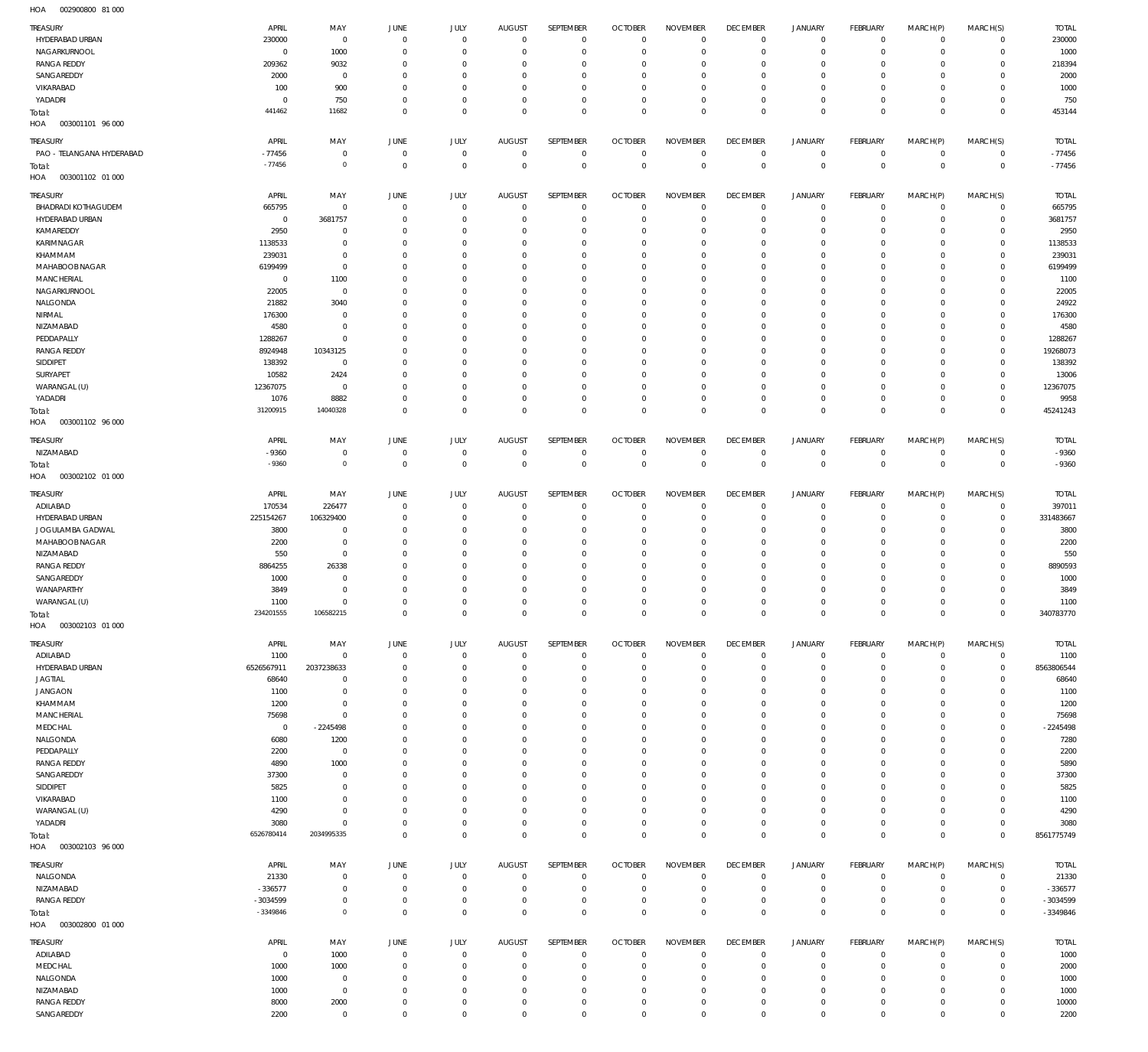003002800 01 000 HOA

| TREASURY<br>SURYAPET<br>Total:    | APRIL<br>2500<br>15700 | MAY<br>$\overline{0}$<br>4000 | <b>JUNE</b><br>$\overline{0}$<br>$\mathbf 0$ | <b>JULY</b><br>$\mathbb O$<br>$\mathbf 0$ | <b>AUGUST</b><br>$\circ$<br>$\circ$ | SEPTEMBER<br>$\mathbf 0$<br>$\mathbb O$ | <b>OCTOBER</b><br>$\overline{0}$<br>$\circ$ | <b>NOVEMBER</b><br>$\mathbf 0$<br>$\overline{0}$ | <b>DECEMBER</b><br>$\overline{0}$<br>$\overline{0}$ | <b>JANUARY</b><br>$\mathsf{O}$<br>$\mathbb O$ | FEBRUARY<br>$\mathbf 0$<br>$\overline{0}$ | MARCH(P)<br>$\mathbf 0$<br>$\overline{0}$ | MARCH(S)<br>$\mathbf 0$<br>$\mathbf 0$ | <b>TOTAL</b><br>2500<br>19700 |
|-----------------------------------|------------------------|-------------------------------|----------------------------------------------|-------------------------------------------|-------------------------------------|-----------------------------------------|---------------------------------------------|--------------------------------------------------|-----------------------------------------------------|-----------------------------------------------|-------------------------------------------|-------------------------------------------|----------------------------------------|-------------------------------|
| HOA<br>003002800 81 000           |                        |                               |                                              |                                           |                                     |                                         |                                             |                                                  |                                                     |                                               |                                           |                                           |                                        |                               |
| TREASURY<br>MEDAK                 | APRIL<br>1000          | MAY<br>$\mathbf 0$            | JUNE<br>$\mathbf 0$                          | JULY<br>$\mathbf 0$                       | <b>AUGUST</b><br>$\Omega$           | <b>SEPTEMBER</b><br>$\mathbf 0$         | <b>OCTOBER</b><br>$\circ$                   | <b>NOVEMBER</b><br>$\Omega$                      | <b>DECEMBER</b><br>$\mathbf 0$                      | <b>JANUARY</b><br>$^{\circ}$                  | FEBRUARY<br>$^{\circ}$                    | MARCH(P)<br>$^{\circ}$                    | MARCH(S)<br>$\mathbf 0$                | <b>TOTAL</b><br>1000          |
| <b>RANGA REDDY</b>                | 1000                   | $\mathbf 0$                   | $\mathbf 0$                                  | $\mathbf 0$                               | 0                                   | $\mathbf 0$                             | $^{\circ}$                                  | $^{\circ}$                                       | $\mathbf 0$                                         | $\mathbf 0$                                   | $^{\circ}$                                | $^{\circ}$                                | 0                                      | 1000                          |
| SANGAREDDY                        | 1100                   | $\mathbf 0$                   | $^{\circ}$                                   | $^{\circ}$                                | $^{\circ}$                          | $^{\circ}$                              | $^{\circ}$                                  | $^{\circ}$                                       | $^{\circ}$                                          | $\mathbf 0$                                   | $^{\circ}$                                | $^{\circ}$                                | $\mathbf 0$                            | 1100                          |
| Total:<br>HOA<br>003003104 01 000 | 3100                   | $\mathsf{O}\xspace$           | $\mathbf 0$                                  | $\mathbf 0$                               | $\Omega$                            | $\mathbf 0$                             | $\mathbf 0$                                 | $\mathbf 0$                                      | $\mathbf 0$                                         | $\mathbf 0$                                   | $\Omega$                                  | $\Omega$                                  | $\mathbf 0$                            | 3100                          |
| TREASURY                          | APRIL                  | MAY                           | JUNE                                         | <b>JULY</b>                               | <b>AUGUST</b>                       | <b>SEPTEMBER</b>                        | <b>OCTOBER</b>                              | <b>NOVEMBER</b>                                  | <b>DECEMBER</b>                                     | <b>JANUARY</b>                                | FEBRUARY                                  | MARCH(P)                                  | MARCH(S)                               | <b>TOTAL</b>                  |
| HYDERABAD URBAN                   | 420563506              | 93952726                      | $\mathbf 0$                                  | $\mathbf 0$                               | $^{\circ}$                          | $\mathbf 0$                             | $\circ$                                     | $\mathbf 0$                                      | $^{\circ}$                                          | 0                                             | $\overline{0}$                            | $^{\circ}$                                | $\overline{0}$                         | 514516232                     |
| MAHABOOB NAGAR                    | 1253068                | $\,0\,$                       | $\Omega$                                     | $^{\circ}$                                | $^{\circ}$                          | $\mathbf 0$                             | $^{\circ}$                                  | $^{\circ}$                                       | $^{\circ}$                                          | $\mathbf 0$                                   | $^{\circ}$                                | $^{\circ}$                                | $\mathbf 0$                            | 1253068                       |
| MEDCHAL                           | $^{\circ}$             | $-238805$                     | $^{\circ}$                                   | $^{\circ}$                                | $\Omega$                            | $^{\circ}$                              | $^{\circ}$                                  | $\mathbf 0$                                      | $^{\circ}$                                          | $\mathbf 0$                                   | $^{\circ}$                                | $^{\circ}$                                | $\mathbf 0$                            | $-238805$                     |
| RANGA REDDY<br>Total:             | $-343072$<br>421473502 | $\mathbb O$<br>93713921       | $^{\circ}$<br>$\mathbf 0$                    | $\mathbf 0$<br>$\mathbf 0$                | $\mathbf 0$<br>$\Omega$             | $\mathbf 0$<br>$\mathbf 0$              | $^{\circ}$<br>$\circ$                       | $\mathbf 0$<br>$\mathbf 0$                       | $^{\circ}$<br>$\mathbf 0$                           | $\mathbf 0$<br>$\mathbf 0$                    | $^{\circ}$<br>$\overline{0}$              | $\mathbf 0$<br>$\mathbf 0$                | $\mathbf 0$<br>$\mathbf{0}$            | $-343072$<br>515187423        |
| HOA<br>003003104 96 000           |                        |                               |                                              |                                           |                                     |                                         |                                             |                                                  |                                                     |                                               |                                           |                                           |                                        |                               |
| TREASURY                          | APRIL                  | MAY                           | <b>JUNE</b>                                  | JULY                                      | <b>AUGUST</b>                       | SEPTEMBER                               | <b>OCTOBER</b>                              | <b>NOVEMBER</b>                                  | <b>DECEMBER</b>                                     | <b>JANUARY</b>                                | FEBRUARY                                  | MARCH(P)                                  | MARCH(S)                               | <b>TOTAL</b>                  |
| NALGONDA                          | 2000                   | $\mathbf 0$                   | $\mathbf 0$                                  | $\mathbf 0$                               | $^{\circ}$                          | $\mathbf 0$                             | $\overline{0}$                              | $\circ$                                          | $\mathbf 0$                                         | $\mathbf 0$                                   | $\overline{0}$                            | $\mathbf 0$                               | $\mathbf 0$                            | 2000                          |
| Total:<br>HOA<br>003003800 81 001 | 2000                   | $\mathsf{O}\xspace$           | $\mathbf 0$                                  | $\mathbf 0$                               | $\mathbf 0$                         | $\mathbf 0$                             | $\overline{0}$                              | $\mathbf 0$                                      | $\overline{0}$                                      | $\overline{0}$                                | $\overline{0}$                            | $\mathbf 0$                               | $\bf 0$                                | 2000                          |
| TREASURY                          | APRIL                  | MAY                           | JUNE                                         | JULY                                      | <b>AUGUST</b>                       | SEPTEMBER                               | <b>OCTOBER</b>                              | <b>NOVEMBER</b>                                  | <b>DECEMBER</b>                                     | <b>JANUARY</b>                                | FEBRUARY                                  | MARCH(P)                                  | MARCH(S)                               | <b>TOTAL</b>                  |
| HYDERABAD URBAN                   | 2325977                | 41338593                      | $\mathbf 0$                                  | $\mathbb O$                               | $^{\circ}$                          | $\mathbb O$                             | $\circ$                                     | $\mathbf 0$                                      | $\overline{0}$                                      | $\mathbf 0$                                   | $\overline{0}$                            | $\mathbf 0$                               | $\overline{0}$                         | 43664570                      |
| Total:                            | 2325977                | 41338593                      | $\mathbf 0$                                  | $\mathbf 0$                               | $\circ$                             | $\mathbb O$                             | $\overline{0}$                              | $\mathbb O$                                      | $\mathbf 0$                                         | $\mathbb O$                                   | $\overline{0}$                            | $\mathbf 0$                               | $\mathbf{0}$                           | 43664570                      |
| 003003800 81800<br>HOA            |                        |                               |                                              |                                           |                                     |                                         |                                             |                                                  |                                                     |                                               |                                           |                                           |                                        |                               |
| TREASURY                          | APRIL                  | MAY                           | JUNE                                         | JULY                                      | <b>AUGUST</b>                       | SEPTEMBER                               | <b>OCTOBER</b>                              | <b>NOVEMBER</b>                                  | <b>DECEMBER</b>                                     | <b>JANUARY</b>                                | FEBRUARY                                  | MARCH(P)                                  | MARCH(S)                               | <b>TOTAL</b>                  |
| HYDERABAD URBAN<br>NALGONDA       | 55175674<br>248        | 15703703<br>$^{\circ}$        | $\mathbf 0$<br>$^{\circ}$                    | $\mathbf 0$<br>$^{\circ}$                 | $\mathbf 0$<br>$\Omega$             | $\mathbf 0$<br>$\mathbf 0$              | $^{\circ}$<br>$^{\circ}$                    | $^{\circ}$<br>$^{\circ}$                         | $\mathbf 0$<br>$^{\circ}$                           | $^{\circ}$<br>$\mathbf 0$                     | $^{\circ}$<br>$^{\circ}$                  | $\Omega$<br>$^{\circ}$                    | $\circ$<br>0                           | 70879377<br>248               |
| NIRMAL                            | 1100                   | $\mathbf 0$                   | $^{\circ}$                                   | $^{\circ}$                                | $\Omega$                            | $\mathbf 0$                             | $^{\circ}$                                  | $^{\circ}$                                       | $^{\circ}$                                          | $\mathbf 0$                                   | $^{\circ}$                                | $\Omega$                                  | $\mathbf 0$                            | 1100                          |
| Total:                            | 55177022               | 15703703                      | $^{\circ}$                                   | $\mathbf 0$                               | $\mathbf 0$                         | $\mathbf 0$                             | $\mathbf 0$                                 | $\mathbf 0$                                      | $\mathbf 0$                                         | $\mathbf 0$                                   | $\mathbf 0$                               | $\mathbf 0$                               | $\mathbf 0$                            | 70880725                      |
| HOA<br>003500101 01 001           |                        |                               |                                              |                                           |                                     |                                         |                                             |                                                  |                                                     |                                               |                                           |                                           |                                        |                               |
| TREASURY                          | APRIL                  | MAY                           | JUNE                                         | <b>JULY</b>                               | <b>AUGUST</b>                       | SEPTEMBER                               | <b>OCTOBER</b>                              | <b>NOVEMBER</b>                                  | <b>DECEMBER</b>                                     | <b>JANUARY</b>                                | FEBRUARY                                  | MARCH(P)                                  | MARCH(S)                               | <b>TOTAL</b>                  |
| RANGA REDDY<br>SIRICILLA          | 24750<br>4834          | $\mathbf 0$<br>$\mathbf 0$    | $^{\circ}$<br>$^{\circ}$                     | $\mathbf 0$<br>$\mathbf 0$                | $^{\circ}$<br>$^{\circ}$            | $\mathbf 0$<br>$\mathbf 0$              | $^{\circ}$<br>0                             | $^{\circ}$<br>$\mathbf 0$                        | $\overline{0}$<br>$\mathbf 0$                       | $\mathbf 0$<br>$\mathbf 0$                    | $^{\circ}$<br>$^{\circ}$                  | $^{\circ}$<br>$\mathbf 0$                 | 0<br>$^{\circ}$                        | 24750<br>4834                 |
| WARANGAL (R)                      | 14089                  | $\mathbf 0$                   | $^{\circ}$                                   | $\mathbf 0$                               | $^{\circ}$                          | $\mathbb O$                             | $^{\circ}$                                  | $\mathbf 0$                                      | $^{\circ}$                                          | $\mathsf{O}$                                  | $\overline{0}$                            | $\mathbf 0$                               | $\overline{0}$                         | 14089                         |
| Total:<br>HOA<br>003500101 01 002 | 43673                  | $\mathbf 0$                   | $\mathbf 0$                                  | $\mathbf 0$                               | $\mathbf 0$                         | $\mathbf 0$                             | $\circ$                                     | $\mathbf 0$                                      | $\mathbf 0$                                         | $\mathbf 0$                                   | $\overline{0}$                            | $\mathbf 0$                               | $\mathbf 0$                            | 43673                         |
|                                   |                        |                               |                                              |                                           |                                     |                                         |                                             |                                                  |                                                     |                                               |                                           |                                           |                                        |                               |
| TREASURY<br>KARIMNAGAR            | APRIL<br>$^{\circ}$    | MAY<br>5210                   | JUNE<br>$\mathbf 0$                          | JULY<br>$\mathbf 0$                       | <b>AUGUST</b><br>$^{\circ}$         | SEPTEMBER<br>$\mathbf 0$                | <b>OCTOBER</b><br>$^{\circ}$                | <b>NOVEMBER</b><br>$^{\circ}$                    | <b>DECEMBER</b><br>$^{\circ}$                       | <b>JANUARY</b><br>$^{\circ}$                  | FEBRUARY<br>$^{\circ}$                    | MARCH(P)<br>$^{\circ}$                    | MARCH(S)<br>$\mathbf 0$                | <b>TOTAL</b><br>5210          |
| KOMARAMBHEEM ASIFABAD             | 2790                   | $\mathbf 0$                   | $^{\circ}$                                   | $\mathbf 0$                               | $\Omega$                            | $\mathbf 0$                             | $^{\circ}$                                  | $^{\circ}$                                       | $\mathbf 0$                                         | $\mathbf 0$                                   | $^{\circ}$                                | $^{\circ}$                                | $\mathbf 0$                            | 2790                          |
| MANCHERIAL                        | 3940                   | $\mathbf 0$                   | $\mathbf 0$                                  | $\Omega$                                  | $\Omega$                            | $^{\circ}$                              | $^{\circ}$                                  | $\Omega$                                         | $\Omega$                                            | $\mathbf 0$                                   | $^{\circ}$                                | $\Omega$                                  | $\mathbf 0$                            | 3940                          |
| MEDAK                             | 10000                  | 12000                         | $\Omega$                                     | $\Omega$                                  | $\Omega$                            | $\Omega$                                | $\Omega$                                    | $\Omega$                                         | $^{\circ}$                                          | $^{\circ}$                                    | $\Omega$                                  | $\Omega$                                  | $\mathbf 0$                            | 22000                         |
| NAGARKURNOOL<br>NIRMAL            | 280<br>26000           | $^{\circ}$<br>20000           | $\Omega$<br>$\Omega$                         | $\Omega$<br>$\Omega$                      | $\Omega$<br>$\Omega$                | $\Omega$<br>$^{\circ}$                  | $\Omega$<br>0                               | $\Omega$<br>$^{\circ}$                           | $\Omega$<br>$^{\circ}$                              | $\Omega$<br>$\mathbf 0$                       | $\Omega$<br>$\Omega$                      | $\Omega$<br>$\Omega$                      | $\Omega$<br>$\mathbf 0$                | 280<br>46000                  |
| <b>RANGA REDDY</b>                | 1609510                | 649000                        | $\Omega$                                     | $\Omega$                                  | $\Omega$                            | $\Omega$                                | $\Omega$                                    | $\Omega$                                         | $\Omega$                                            | $\Omega$                                      | $\Omega$                                  | $\Omega$                                  | $\mathbf 0$                            | 2258510                       |
| SIDDIPET                          | 1439                   | $\Omega$                      | $\Omega$                                     | $\Omega$                                  | $\Omega$                            | $\Omega$                                | $\Omega$                                    | $\Omega$                                         | $\Omega$                                            | $\Omega$                                      | $\Omega$                                  | $\Omega$                                  | $\Omega$                               | 1439                          |
| SURYAPET<br>WANAPARTHY            | $^{\circ}$<br>6075     | 7500<br>$\mathbf 0$           | $^{\circ}$<br>$\mathbf 0$                    | $^{\circ}$<br>$\mathbf 0$                 | $^{\circ}$<br>$\mathbf 0$           | $^{\circ}$<br>$\mathbf 0$               | $^{\circ}$<br>$\mathbf 0$                   | $^{\circ}$<br>$\mathbf 0$                        | $^{\circ}$<br>$\mathbf 0$                           | $\mathbf 0$<br>$\mathbf 0$                    | $^{\circ}$<br>$\mathbf 0$                 | $^{\circ}$<br>$\mathbf 0$                 | $\mathbf 0$<br>$\mathbf 0$             | 7500<br>6075                  |
| Total:                            | 1660034                | 693710                        | $\mathbf 0$                                  | $\mathbf 0$                               | $\mathbf 0$                         | $\mathbf 0$                             | $\mathbf 0$                                 | $\mathbf 0$                                      | $\mathbf 0$                                         | $\mathbf 0$                                   | $\overline{0}$                            | $\mathbf 0$                               | $\mathbf 0$                            | 2353744                       |
| HOA<br>003900101 81 000           |                        |                               |                                              |                                           |                                     |                                         |                                             |                                                  |                                                     |                                               |                                           |                                           |                                        |                               |
| TREASURY                          | APRIL                  | MAY                           | JUNE                                         | JULY                                      | <b>AUGUST</b>                       | SEPTEMBER                               | <b>OCTOBER</b>                              | <b>NOVEMBER</b>                                  | <b>DECEMBER</b>                                     | <b>JANUARY</b>                                | FEBRUARY                                  | MARCH(P)                                  | MARCH(S)                               | <b>TOTAL</b>                  |
| WARANGAL (R)                      | 100                    | $\mathbf 0$                   | $\mathbf 0$                                  | $\mathbb O$                               | $\circ$                             | $\mathbb O$                             | $\circ$                                     | $\mathbf 0$                                      | $\mathbf 0$                                         | $\mathbf 0$                                   | $\overline{0}$                            | $\mathbf 0$                               | $\overline{0}$                         | 100                           |
| Total:<br>003900102 01 000<br>HOA | 100                    | $\mathsf{O}\xspace$           | $\mathbf 0$                                  | $\mathbf 0$                               | $\mathbf 0$                         | $\mathbf 0$                             | $\overline{0}$                              | $\mathbf 0$                                      | $\overline{0}$                                      | $\mathbb O$                                   | $\overline{0}$                            | $\mathbf 0$                               | $\mathbf 0$                            | 100                           |
| TREASURY                          | APRIL                  | MAY                           | <b>JUNE</b>                                  | JULY                                      | <b>AUGUST</b>                       | <b>SEPTEMBER</b>                        | <b>OCTOBER</b>                              | <b>NOVEMBER</b>                                  | <b>DECEMBER</b>                                     | <b>JANUARY</b>                                | FEBRUARY                                  | MARCH(P)                                  | MARCH(S)                               | <b>TOTAL</b>                  |
| BHOOPALAPALLY                     | $\Omega$               | 1000                          | $\mathbf 0$                                  | $\mathbf 0$                               | $\mathbf 0$                         | $\mathbf 0$                             | $\circ$                                     | $\circ$                                          | $^{\circ}$                                          | $\mathbf 0$                                   | $\mathbf 0$                               | $^{\circ}$                                | 0                                      | 1000                          |
| HYDERABAD URBAN                   | $\Omega$               | 850                           | $^{\circ}$                                   | $\mathbf 0$                               | $\mathbf 0$                         | $\mathbf 0$                             | $^{\circ}$                                  | $^{\circ}$                                       | $^{\circ}$                                          | $\mathbf 0$                                   | $^{\circ}$                                | $^{\circ}$                                | $\mathbf 0$                            | 850                           |
| KHAMMAM                           | 100                    | $\mathbf 0$                   | $^{\circ}$                                   | $\Omega$                                  | $\Omega$                            | $\mathbf 0$                             | $^{\circ}$                                  | $^{\circ}$                                       | $^{\circ}$                                          | $\mathbf 0$                                   | $^{\circ}$                                | $\Omega$                                  | $\mathbf 0$                            | 100                           |
| MAHABOOB NAGAR<br>MEDCHAL         | 920<br>1800            | $\mathbf 0$<br>250            | $\Omega$<br>$\Omega$                         | $\Omega$<br>$\Omega$                      | $\Omega$<br>$\Omega$                | $\mathbf 0$<br>$\Omega$                 | $^{\circ}$<br>$^{\circ}$                    | $\Omega$<br>$\Omega$                             | $\mathbf 0$<br>$\Omega$                             | $^{\circ}$<br>$\Omega$                        | $^{\circ}$<br>$^{\circ}$                  | $\Omega$<br>$\Omega$                      | $\mathbf 0$<br>$\mathbf 0$             | 920<br>2050                   |
| NAGARKURNOOL                      | $^{\circ}$             | 50                            | $\Omega$                                     | $\Omega$                                  | $\Omega$                            | $\mathbf 0$                             | $^{\circ}$                                  | $^{\circ}$                                       | $\mathbf 0$                                         | $\mathbf 0$                                   | $^{\circ}$                                | $\Omega$                                  | $\mathbf 0$                            | 50                            |
| NALGONDA                          | 100                    | 2700                          | $\Omega$                                     | $\Omega$                                  | $\Omega$                            | $\Omega$                                | $\Omega$                                    | $\Omega$                                         | $\Omega$                                            | $\Omega$                                      | $^{\circ}$                                | $\Omega$                                  | $\Omega$                               | 2800                          |
| PEDDAPALLY<br><b>RANGA REDDY</b>  | 5305<br>5421           | $\mathbf 0$                   | $\Omega$<br>$\Omega$                         | $\Omega$<br>$\Omega$                      | $\Omega$<br>$\Omega$                | $\Omega$<br>$\Omega$                    | $^{\circ}$<br>$\Omega$                      | $\mathbf 0$<br>$\Omega$                          | $\mathbf 0$<br>$\Omega$                             | $\mathbf 0$<br>$\Omega$                       | $^{\circ}$<br>$^{\circ}$                  | $\Omega$<br>$\Omega$                      | $\mathbf 0$<br>$\Omega$                | 5305                          |
| SANGAREDDY                        | 500                    | 3800<br>$\mathbf 0$           | $\mathbf 0$                                  | $\Omega$                                  | $\Omega$                            | $\mathbf 0$                             | $\mathbf 0$                                 | $\mathbf 0$                                      | $\mathbf 0$                                         | $\mathbf 0$                                   | $^{\circ}$                                | $\Omega$                                  | 0                                      | 9221<br>500                   |
| WANAPARTHY                        | 110                    | 5340                          | $^{\circ}$                                   | $\mathbf 0$                               | $\mathbf 0$                         | $\mathbf 0$                             | $^{\circ}$                                  | $\mathbf 0$                                      | $\mathbf 0$                                         | $\mathbf 0$                                   | $^{\circ}$                                | $^{\circ}$                                | $\mathbf 0$                            | 5450                          |
| Total:                            | 14256                  | 13990                         | $\Omega$                                     | $\mathbf 0$                               | $\Omega$                            | $\mathbf 0$                             | $\mathbf 0$                                 | $\mathbf 0$                                      | $\mathbf 0$                                         | $\mathbf 0$                                   | $\Omega$                                  | $\Omega$                                  | $\mathbf 0$                            | 28246                         |
| HOA<br>003900102 02 000           |                        |                               |                                              |                                           |                                     |                                         |                                             |                                                  |                                                     |                                               |                                           |                                           |                                        |                               |
| TREASURY                          | APRIL                  | MAY                           | JUNE<br>$\mathbf 0$                          | JULY                                      | <b>AUGUST</b>                       | SEPTEMBER<br>$\mathbf 0$                | <b>OCTOBER</b><br>$\circ$                   | <b>NOVEMBER</b><br>$\mathbf 0$                   | <b>DECEMBER</b>                                     | <b>JANUARY</b>                                | FEBRUARY<br>$\mathbf 0$                   | MARCH(P)                                  | MARCH(S)                               | <b>TOTAL</b>                  |
| NALGONDA<br>SURYAPET              | $^{\circ}$<br>650      | 50<br>$\mathbf 0$             | $^{\circ}$                                   | $\mathbf 0$<br>$\mathbf 0$                | $^{\circ}$<br>$^{\circ}$            | $\mathbb O$                             | $^{\circ}$                                  | $\circ$                                          | $^{\circ}$<br>$\overline{0}$                        | 0<br>$\mathbf 0$                              | $\overline{0}$                            | $^{\circ}$<br>$^{\circ}$                  | $\mathbf 0$<br>$\mathbf 0$             | 50<br>650                     |
| YADADRI                           | 500                    | $\mathbf 0$                   | $\mathbf 0$                                  | $\mathbf 0$                               | $^{\circ}$                          | $\mathbb O$                             | $\overline{0}$                              | $\mathbf 0$                                      | $^{\circ}$                                          | $\mathsf{O}$                                  | $\mathbf 0$                               | 0                                         | $\mathbf 0$                            | 500                           |
| Total:<br>003900102 81 000<br>HOA | 1150                   | 50                            | $\mathbf 0$                                  | $\mathbf 0$                               | $\mathbf 0$                         | $\mathbf 0$                             | $\mathbf 0$                                 | $\mathbf 0$                                      | $\mathbf 0$                                         | $\mathbb O$                                   | $\overline{0}$                            | $\mathbf 0$                               | $\mathbf 0$                            | 1200                          |
| TREASURY                          | APRIL                  | MAY                           | JUNE                                         | JULY                                      | <b>AUGUST</b>                       | SEPTEMBER                               | <b>OCTOBER</b>                              | <b>NOVEMBER</b>                                  | <b>DECEMBER</b>                                     | <b>JANUARY</b>                                | FEBRUARY                                  | MARCH(P)                                  | MARCH(S)                               | <b>TOTAL</b>                  |
| <b>JAGTIAL</b>                    | 638000                 | $\mathbb O$                   | $^{\circ}$                                   | $^{\circ}$                                | $^{\circ}$                          | $\mathbf 0$                             | $^{\circ}$                                  | $^{\circ}$                                       | $^{\circ}$                                          | $\mathbf 0$                                   | $^{\circ}$                                | $^{\circ}$                                | $\mathbf 0$                            | 638000                        |
| KAMAREDDY                         | 16340                  | 2200                          | $\mathbf 0$                                  | $^{\circ}$                                | $^{\circ}$                          | $\mathbb O$                             | $\overline{0}$                              | $\circ$                                          | $^{\circ}$                                          | $\mathbf 0$                                   | $\mathbf 0$                               | $\mathbf 0$                               | $\mathbf 0$                            | 18540                         |
| MAHABOOB NAGAR                    | 3450                   | 2800                          | $\mathbf 0$                                  | $\mathbf 0$                               | $\mathbf 0$                         | $\mathbf 0$                             | $\mathbf 0$                                 | $\mathbf 0$                                      | $\mathbf 0$                                         | $\mathbf 0$                                   | $\mathbf 0$                               | $\mathbf 0$                               | $\mathbf 0$                            | 6250                          |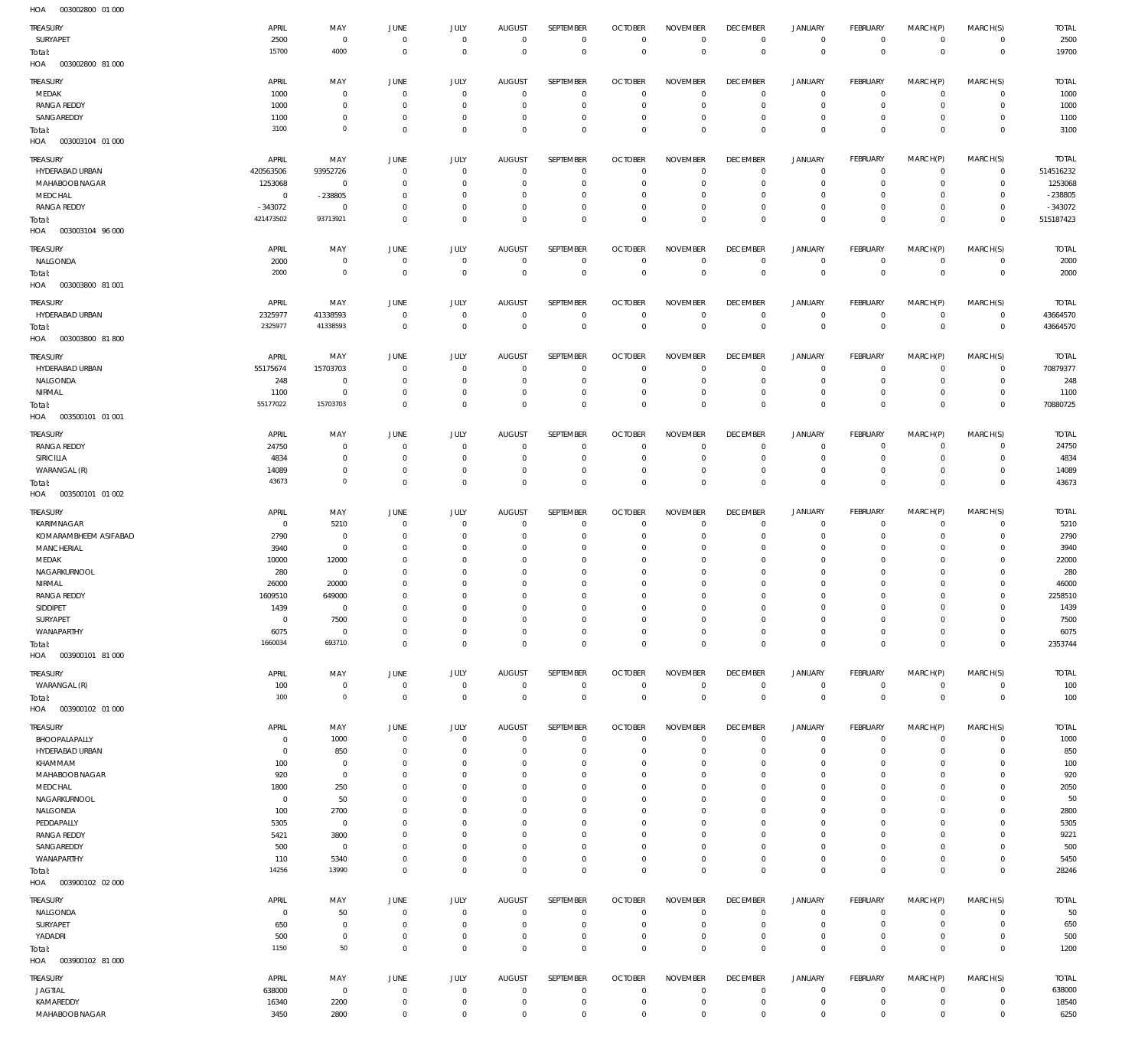003900102 81 000 HOA

| TREASURY                   | APRIL       | MAY                 | JUNE           | JULY        | <b>AUGUST</b> | SEPTEMBER           | <b>OCTOBER</b> | <b>NOVEMBER</b> | <b>DECEMBER</b> | <b>JANUARY</b> | <b>FEBRUARY</b> | MARCH(P)     | MARCH(S)       | <b>TOTAL</b> |
|----------------------------|-------------|---------------------|----------------|-------------|---------------|---------------------|----------------|-----------------|-----------------|----------------|-----------------|--------------|----------------|--------------|
| MEDAK                      | 2300        | 2400                | $\overline{0}$ | $\mathbf 0$ | $\mathbf 0$   | $\mathbf 0$         | $\overline{0}$ | $\Omega$        | $\mathbf{0}$    | $\mathbf 0$    | $\overline{0}$  | $\mathbf 0$  | $\mathbf 0$    | 4700         |
| MEDCHAL                    | 10200       | 1500                | $\mathbf 0$    | $\mathbf 0$ | $^{\circ}$    | $\mathbf 0$         | $\mathbf 0$    | $\mathbf 0$     | $\mathbf 0$     | $\mathbf 0$    | $\mathbf{0}$    | $\mathbf 0$  | $\mathbf 0$    | 11700        |
| NAGARKURNOOL               | 1500        | 1300                | $^{\circ}$     | $\Omega$    | $\Omega$      | $\mathbf 0$         | $\mathbf 0$    | $\Omega$        | $\mathbf 0$     | 0              | $\mathbf{0}$    | $\Omega$     | $\mathbf 0$    | 2800         |
| NIZAMABAD                  | 1500        | 7500                | $^{\circ}$     | $\mathbf 0$ | $\Omega$      | $\mathbf 0$         | $\mathbf 0$    | $\Omega$        | $\mathbf 0$     | 0              | $\mathbf{0}$    | $\Omega$     | $\mathbf 0$    | 9000         |
| Narayanpet                 | $\circ$     | 1250                | $\Omega$       | $\Omega$    | $\Omega$      | $\Omega$            | $\mathbf 0$    | $\Omega$        | $\mathbf 0$     | 0              | $\mathbf{0}$    | $\Omega$     | $\mathbf 0$    | 1250         |
| <b>RANGA REDDY</b>         | 6050        | 600                 | $\Omega$       | $\Omega$    | $\Omega$      | $\mathbf 0$         | $\mathbf 0$    | $\Omega$        | $\mathbf 0$     | 0              | $\mathbf{0}$    | $\Omega$     | $\mathbf 0$    | 6650         |
| SANGAREDDY                 | 1100        | 500                 | $^{\circ}$     | $\Omega$    | $\Omega$      | $\mathbf 0$         | $\mathbf 0$    | $\Omega$        | $\mathbf 0$     | 0              | $\mathbf{0}$    | $\Omega$     | $\mathbf 0$    | 1600         |
| SIDDIPET                   | 50          | $\mathbf 0$         | $\Omega$       | $\Omega$    | $\Omega$      | $\Omega$            | $\Omega$       | $\Omega$        | $\mathbf 0$     | $\Omega$       | $\mathbf{0}$    | $\Omega$     | $\Omega$       | 50           |
| VIKARABAD                  | 500         | $\mathbf 0$         | $^{\circ}$     | $\Omega$    | $\Omega$      | $\mathbf 0$         | $\mathbf 0$    | $\Omega$        | $\mathbf 0$     | 0              | $\mathbf{0}$    | $\Omega$     | $\mathbf 0$    | 500          |
| WANAPARTHY                 | 50          | 400                 | $\Omega$       | $\Omega$    | $\Omega$      | $\Omega$            | $\mathbf 0$    | $\Omega$        | $\mathbf 0$     | 0              | $\mathbf{0}$    | $\Omega$     | $\Omega$       | 450          |
| WARANGAL (U)               | 500         | $\mathbf 0$         | $^{\circ}$     | $\mathbf 0$ | $^{\circ}$    | $\mathbf 0$         | $\mathbf 0$    | $\Omega$        | $\mathbf 0$     | 0              | $\mathbf{0}$    | 0            | $\mathbf 0$    | 500          |
| Total:                     | 681540      | 20450               | $\mathbf 0$    | $\mathbf 0$ | $\Omega$      | $\mathbf 0$         | $\mathbf 0$    | $\mathbf 0$     | $\mathbf 0$     | $\mathbf 0$    | $\Omega$        | $\Omega$     | $\mathbf 0$    | 701990       |
| HOA<br>003900103 01 000    |             |                     |                |             |               |                     |                |                 |                 |                |                 |              |                |              |
|                            |             |                     |                |             |               |                     |                |                 |                 |                |                 |              |                |              |
| TREASURY                   | APRIL       | MAY                 | JUNE           | JULY        | <b>AUGUST</b> | SEPTEMBER           | <b>OCTOBER</b> | <b>NOVEMBER</b> | <b>DECEMBER</b> | <b>JANUARY</b> | <b>FEBRUARY</b> | MARCH(P)     | MARCH(S)       | <b>TOTAL</b> |
| HYDERABAD URBAN            | 1802000000  | 1000000000          | $\mathbf 0$    | $\Omega$    | $^{\circ}$    | $\mathbf 0$         | $\mathbf 0$    | $\Omega$        | $\mathbf{0}$    | $^{\circ}$     | $\overline{0}$  | $\mathbf 0$  | $\overline{0}$ | 2802000000   |
| <b>RANGA REDDY</b>         | 254448878   | 131608728           | $^{\circ}$     | $\mathbf 0$ | $^{\circ}$    | $\mathbf 0$         | $\mathbf 0$    | $\mathbf 0$     | $\mathbf 0$     | $\mathbf 0$    | $\mathbf{0}$    | 0            | $\overline{0}$ | 386057606    |
| Total:                     | 2056448878  | 1131608728          | $\mathbf 0$    | $\Omega$    | $\Omega$      | $\mathbf 0$         | $\mathbf 0$    | $\mathbf 0$     | $\mathbf{0}$    | $\mathbf 0$    | $\overline{0}$  | $\Omega$     | $\mathbf 0$    | 3188057606   |
| HOA<br>003900105 01 000    |             |                     |                |             |               |                     |                |                 |                 |                |                 |              |                |              |
|                            |             |                     |                |             |               |                     |                |                 |                 |                |                 |              |                |              |
| TREASURY                   | APRIL       | MAY                 | JUNE           | JULY        | <b>AUGUST</b> | SEPTEMBER           | <b>OCTOBER</b> | <b>NOVEMBER</b> | <b>DECEMBER</b> | <b>JANUARY</b> | <b>FEBRUARY</b> | MARCH(P)     | MARCH(S)       | <b>TOTAL</b> |
| BHOOPALAPALLY              | 15000       | $\mathbf 0$         | $\mathbf 0$    | $\mathbf 0$ | $\mathbf 0$   | $\mathbf 0$         | $\mathbf 0$    | $\mathbf 0$     | $\mathbf 0$     | 0              | $\overline{0}$  | $^{\circ}$   | $\overline{0}$ | 15000        |
| HYDERABAD URBAN            | 6052312899  | 5004637949          | $^{\circ}$     | $^{\circ}$  | $^{\circ}$    | $\mathbf 0$         | $\mathbf 0$    | $\mathbf 0$     | $\mathbf{0}$    | $^{\circ}$     | $\overline{0}$  | $^{\circ}$   | $\mathbf 0$    | 11056950848  |
| MEDCHAL                    | 5000        | 10000               | $^{\circ}$     | $^{\circ}$  | $^{\circ}$    | $\mathbf 0$         | $\mathbf 0$    | $\mathbf 0$     | $\mathbf 0$     | 0              | $\overline{0}$  | 0            | $\overline{0}$ | 15000        |
| <b>RANGA REDDY</b>         | 860070326   | 1312954775          | $\mathbf 0$    | $\mathbf 0$ | $\Omega$      | $\mathbf 0$         | $\mathbf 0$    | $\Omega$        | $\mathbf 0$     | $\mathbf 0$    | $\mathbf{0}$    | 0            | $\mathbf 0$    | 2173025101   |
| Total:                     | 6912403225  | 6317602724          | $\mathbf 0$    | $\Omega$    | $\Omega$      | $\mathbf 0$         | $\Omega$       | $\mathbf 0$     | $\circ$         | $\mathbf 0$    | $\overline{0}$  | $\Omega$     | $\mathbf 0$    | 13230005949  |
| HOA<br>003900105 02 000    |             |                     |                |             |               |                     |                |                 |                 |                |                 |              |                |              |
|                            |             |                     |                |             |               |                     |                |                 |                 |                |                 |              |                |              |
| TREASURY                   | APRIL       | MAY                 | JUNE           | JULY        | <b>AUGUST</b> | SEPTEMBER           | <b>OCTOBER</b> | <b>NOVEMBER</b> | <b>DECEMBER</b> | <b>JANUARY</b> | FEBRUARY        | MARCH(P)     | MARCH(S)       | <b>TOTAL</b> |
| <b>BHADRADI KOTHAGUDEM</b> | 42350       | 221260              | $^{\circ}$     | $^{\circ}$  | $^{\circ}$    | $\mathbf 0$         | $\mathbf 0$    | $\mathbf 0$     | $\mathbf 0$     | $^{\circ}$     | $^{\circ}$      | $^{\circ}$   | $\mathbf 0$    | 263610       |
| BHOOPALAPALLY              | $^{\circ}$  | 14000               | $^{\circ}$     | $\Omega$    | $\Omega$      | $\mathbf 0$         | $\mathbf 0$    | $\Omega$        | $\mathbf 0$     | 0              | $\mathbf{0}$    | $\Omega$     | $\mathbf 0$    | 14000        |
| HYDERABAD URBAN            | 1234040734  | 1205281425          | $\Omega$       | $\Omega$    | $\Omega$      | $\Omega$            | $\mathbf 0$    | $\Omega$        | $\circ$         | 0              | $^{\circ}$      | $\Omega$     | $\mathbf 0$    | 2439322159   |
| <b>JAGTIAL</b>             | $^{\circ}$  | 1875000             | $\Omega$       | $\Omega$    | $\Omega$      | $\Omega$            | $\Omega$       | $\Omega$        | $\Omega$        | $\Omega$       | $^{\circ}$      | $\Omega$     | $\Omega$       | 1875000      |
| <b>JANGAON</b>             | $^{\circ}$  | 1501000             | $\Omega$       | $\Omega$    | $\Omega$      | $\mathbf 0$         | $\Omega$       | $\Omega$        | $\circ$         | 0              | $\mathbf 0$     | $\Omega$     | $\Omega$       | 1501000      |
| JOGULAMBA GADWAL           | 720000      | $\mathbf 0$         | $\Omega$       | $\Omega$    | $\Omega$      | $\Omega$            | $\Omega$       | $\Omega$        | $\Omega$        | $\Omega$       | $\Omega$        | $\Omega$     | $\Omega$       | 720000       |
| KARIMNAGAR                 | 98755       | 2500                | $\Omega$       | $\Omega$    | $\Omega$      | $\Omega$            | $\Omega$       | $\Omega$        | $\circ$         | $\Omega$       | $^{\circ}$      | $\Omega$     | $\Omega$       | 101255       |
| KHAMMAM                    | 405000      | 2790000             | $\Omega$       | $\Omega$    | $\Omega$      | $\Omega$            | $\Omega$       | $\Omega$        | $\Omega$        | $\Omega$       | $\Omega$        | $\Omega$     | $\Omega$       | 3195000      |
| MAHABOOB NAGAR             | 607000      | 303700              | $\Omega$       | $\Omega$    | $\Omega$      | $\Omega$            | $\Omega$       | $\Omega$        | $\Omega$        | $\Omega$       | $^{\circ}$      | $\Omega$     | $\Omega$       | 910700       |
|                            |             |                     | $\Omega$       | $\Omega$    | $\Omega$      | $\Omega$            | $\Omega$       | $\Omega$        | $\Omega$        | $\Omega$       | $\mathbf 0$     | $\Omega$     | 0              |              |
| MEDAK                      | 1000        | 16000               |                |             |               |                     |                |                 |                 |                |                 |              |                | 17000        |
| MEDCHAL                    | 14722500    | 712100              | $\Omega$       | $\Omega$    | $\Omega$      | $\Omega$            | $\Omega$       | $\Omega$        | $\Omega$        | $\Omega$       | $\Omega$        | $\Omega$     | $\Omega$       | 15434600     |
| NAGARKURNOOL               | 2650000     | $\mathbf 0$         | $\Omega$       | $\Omega$    | $\Omega$      | $\Omega$            | $\Omega$       | $\Omega$        | $\circ$         | 0              | $\mathbf 0$     | $\Omega$     | $\Omega$       | 2650000      |
| NALGONDA                   | 1000        | 2000                | $\Omega$       | $\Omega$    | $\Omega$      | $\Omega$            | $\Omega$       | $\Omega$        | $\Omega$        | $\Omega$       | $\Omega$        | $\Omega$     | $\Omega$       | 3000         |
| NIRMAL                     | 1100        | $^{\circ}$          | $\Omega$       | $\Omega$    | $\Omega$      | $\Omega$            | $\Omega$       | $\Omega$        | $\Omega$        | $\Omega$       | $^{\circ}$      | $\Omega$     | $\Omega$       | 1100         |
| NIZAMABAD                  | 3364100     | 420000              | $\Omega$       | $\Omega$    | $\Omega$      | $\Omega$            | $\Omega$       | $\Omega$        | $\mathbf 0$     | $\Omega$       | $^{\circ}$      | $\Omega$     | $\Omega$       | 3784100      |
| Narayanpet                 | 2000        | $\mathbf 0$         | $\Omega$       | $\Omega$    | $\Omega$      | $\Omega$            | $\Omega$       | $\Omega$        | $\Omega$        | $\Omega$       | $^{\circ}$      | $\Omega$     | $\Omega$       | 2000         |
| PEDDAPALLY                 | 464292      | 7100                | $\Omega$       | $\Omega$    | $\Omega$      | $\mathbf 0$         | $\Omega$       | $\Omega$        | $\mathbf 0$     | $\Omega$       | $^{\circ}$      | $\Omega$     | $\Omega$       | 471392       |
| <b>RANGA REDDY</b>         | 44655807    | 11040908            | $\Omega$       | $\Omega$    | $\Omega$      | $\Omega$            | $\Omega$       | $\Omega$        | $\Omega$        | $\Omega$       | $\Omega$        | $\Omega$     | $\Omega$       | 55696715     |
| SANGAREDDY                 | 1875951     | 6261250             | $\Omega$       | $\Omega$    | $\Omega$      | $\mathbf 0$         | $\mathbf 0$    | $\Omega$        | $^{\circ}$      | $\Omega$       | $^{\circ}$      | $\Omega$     | $\Omega$       | 8137201      |
| SIDDIPET                   | 2452000     | $\Omega$            | $\Omega$       | $\Omega$    | $\Omega$      | $\Omega$            | $\Omega$       | $\Omega$        | $\Omega$        | $\Omega$       | $\Omega$        | $\Omega$     | $\Omega$       | 2452000      |
| SIRICILLA                  | 19605       | $\Omega$            | $\Omega$       | $\Omega$    | $\Omega$      | $\Omega$            | $\Omega$       | $\Omega$        | $\Omega$        | $\Omega$       | $\Omega$        | $\Omega$     | $\Omega$       | 19605        |
| SURYAPET                   | 15000       | $\mathbf 0$         | $^{\circ}$     | $\Omega$    | $^{\circ}$    | $\mathbf 0$         | $\mathbf 0$    | $\Omega$        | $\mathbf 0$     | 0              | $^{\circ}$      | 0            | 0              | 15000        |
| VIKARABAD                  | 4000        | $\mathbf 0$         | $\mathbf 0$    | $\Omega$    | $\Omega$      | $\mathbf 0$         | $\mathbf 0$    | $\Omega$        | $\mathbf 0$     | 0              | $\mathbf{0}$    | $\Omega$     | 0              | 4000         |
| WANAPARTHY                 | $\mathbf 0$ | 1878000             | $^{\circ}$     | $\Omega$    | $\Omega$      | $\mathbf 0$         | $\mathbf 0$    | $\Omega$        | $\mathbf 0$     | 0              | $^{\circ}$      | $\Omega$     | 0              | 1878000      |
|                            |             |                     |                |             |               |                     |                |                 |                 |                |                 |              |                |              |
| WARANGAL (U)               | 2871000     | 719500              | $\Omega$       | $\Omega$    | $\Omega$      | $\Omega$            | $\Omega$       | $\Omega$        | $\mathbf 0$     | 0              | $^{\circ}$      | $\Omega$     | $\Omega$       | 3590500      |
| YADADRI                    | 200         | 2200                | $^{\circ}$     | $\Omega$    | $^{\circ}$    | 0                   | $\mathbf 0$    | $\mathbf 0$     | $\mathbf 0$     | $\mathbf 0$    | $\circ$         | $\mathbf 0$  | $\mathbf 0$    | 2400         |
| Total:                     | 1309013394  | 1233047943          | $\Omega$       | $\Omega$    | $\Omega$      | $\mathbf 0$         | $\mathbf 0$    | $\mathbf 0$     | $\mathbf 0$     | $\mathbf 0$    | $\mathbf{0}$    | $\Omega$     | $\mathbf 0$    | 2542061337   |
| HOA<br>003900106 01 000    |             |                     |                |             |               |                     |                |                 |                 |                |                 |              |                |              |
| TREASURY                   | APRIL       | MAY                 | JUNE           | JULY        | <b>AUGUST</b> | SEPTEMBER           | <b>OCTOBER</b> | <b>NOVEMBER</b> | <b>DECEMBER</b> | <b>JANUARY</b> | <b>FEBRUARY</b> | MARCH(P)     | MARCH(S)       | <b>TOTAL</b> |
| <b>BHADRADI KOTHAGUDEM</b> | $\mathbf 0$ | 10000               | $\circ$        | $\mathbf 0$ | $\mathbf 0$   | $\mathbf 0$         | $\overline{0}$ | $\mathbf 0$     | $\mathbf{0}$    | $\mathbf 0$    | $\overline{0}$  | $^{\circ}$   | $\mathbf 0$    | 10000        |
| HYDERABAD URBAN            | 2465920     | 1982950             | 0              | $\mathbf 0$ | $^{\circ}$    | $\mathbf 0$         | $\overline{0}$ | $\mathbf 0$     | $\mathbf 0$     | 0              | $\overline{0}$  | $\mathbf 0$  | $\mathbf 0$    | 4448870      |
| <b>JAGTIAL</b>             | 500         | $\mathbf 0$         | $^{\circ}$     | $\mathbf 0$ | $^{\circ}$    | $\mathbf 0$         | $\mathbf 0$    | $\mathbf 0$     | $\mathbf{0}$    | 0              | $^{\circ}$      | $\Omega$     | $\mathbf 0$    | 500          |
| KAMAREDDY                  | 1500        | $\mathbf 0$         | $^{\circ}$     | $\mathbf 0$ | $\Omega$      | 0                   | $\mathbf 0$    | $\mathbf 0$     | $\mathbf 0$     | 0              | $^{\circ}$      | $\Omega$     | $\mathbf 0$    | 1500         |
|                            |             |                     |                |             |               |                     |                |                 |                 |                |                 |              |                |              |
| KARIMNAGAR                 | 500         | 20000               | $^{\circ}$     | $\Omega$    | $\Omega$      | $\Omega$            | $\mathbf 0$    | $\Omega$        | $\mathbf 0$     | 0              | $^{\circ}$      | $\Omega$     | $\mathbf 0$    | 20500        |
| MEDCHAL                    | 372775      | 252000              | $^{\circ}$     | $\Omega$    | $\Omega$      | $\mathbf 0$         | $\mathbf 0$    | $\Omega$        | $\mathbf 0$     | 0              | $^{\circ}$      | $\Omega$     | $\mathbf 0$    | 624775       |
| NAGARKURNOOL               | 100         | $\mathbf 0$         | $^{\circ}$     | $^{\circ}$  | $\Omega$      | $\mathbf 0$         | $\mathbf 0$    | $\mathbf 0$     | $\mathbf 0$     | 0              | $^{\circ}$      | $\Omega$     | 0              | 100          |
| <b>RANGA REDDY</b>         | 183800      | 218200              | $^{\circ}$     | $\Omega$    | $\Omega$      | $\Omega$            | $\mathbf 0$    | $\Omega$        | $\mathbf 0$     | 0              | $^{\circ}$      | $\Omega$     | $\mathbf 0$    | 402000       |
| SANGAREDDY                 | 31500       | 55000               | $^{\circ}$     | $^{\circ}$  | $\Omega$      | $\mathbf 0$         | $\mathbf 0$    | $\mathbf 0$     | $\mathbf 0$     | 0              | $^{\circ}$      | 0            | $\mathbf 0$    | 86500        |
| SIDDIPET                   | 5100        | $\mathbb O$         | $^{\circ}$     | $\Omega$    | $\Omega$      | $\Omega$            | $\mathbf 0$    | $\Omega$        | $\mathbf 0$     | 0              | $^{\circ}$      | $\Omega$     | $\mathbf 0$    | 5100         |
| WARANGAL (U)               | 1200        | $\mathbf 0$         | $^{\circ}$     | $^{\circ}$  | $^{\circ}$    | 0                   | $^{\circ}$     | $\mathbf 0$     | $\mathbf{0}$    | 0              | $^{\circ}$      | 0            | $\mathbf 0$    | 1200         |
| YADADRI                    | 600000      | 610000              | $^{\circ}$     | $\mathbf 0$ | $\mathbf 0$   | $\mathbf 0$         | $\mathbf 0$    | $\mathbf 0$     | $\mathbf{0}$    | $\mathbf 0$    | $\overline{0}$  | 0            | $\mathbf 0$    | 1210000      |
| Total:                     | 3662895     | 3148150             | $\mathbf 0$    | $\mathbf 0$ | $\Omega$      | $\mathbf 0$         | $\overline{0}$ | $\mathbf 0$     | $\mathbf{0}$    | $\mathbf 0$    | $\overline{0}$  | $\mathbf 0$  | $\mathbf 0$    | 6811045      |
| HOA<br>003900107 01 000    |             |                     |                |             |               |                     |                |                 |                 |                |                 |              |                |              |
|                            |             |                     |                |             |               |                     |                |                 |                 |                |                 |              |                |              |
| TREASURY                   | APRIL       | MAY                 | JUNE           | JULY        | <b>AUGUST</b> | SEPTEMBER           | <b>OCTOBER</b> | <b>NOVEMBER</b> | <b>DECEMBER</b> | <b>JANUARY</b> | <b>FEBRUARY</b> | MARCH(P)     | MARCH(S)       | <b>TOTAL</b> |
| MAHABOOB NAGAR             | 5000        | $\mathbf 0$         | $\mathbf 0$    | $\mathbf 0$ | $\mathbf 0$   | $\mathsf{O}\xspace$ | $\mathbf 0$    | $\mathbf 0$     | $\circ$         | $\circ$        | $\overline{0}$  | $\circ$      | $\overline{0}$ | 5000         |
| Total:                     | 5000        | $\mathbb O$         | $\mathbf{0}$   | $\mathbf 0$ | $\mathbf 0$   | $\mathbf 0$         | $\overline{0}$ | $\mathbf 0$     | $\circ$         | $\circ$        | $\overline{0}$  | $\mathbf{0}$ | $\overline{0}$ | 5000         |
| HOA<br>003900150 01 000    |             |                     |                |             |               |                     |                |                 |                 |                |                 |              |                |              |
|                            |             |                     |                |             |               |                     |                |                 |                 |                |                 |              |                |              |
| TREASURY                   | APRIL       | MAY                 | JUNE           | JULY        | <b>AUGUST</b> | SEPTEMBER           | <b>OCTOBER</b> | <b>NOVEMBER</b> | <b>DECEMBER</b> | <b>JANUARY</b> | <b>FEBRUARY</b> | MARCH(P)     | MARCH(S)       | <b>TOTAL</b> |
| ADILABAD                   | 325000      | $\mathsf{O}\xspace$ | $\circ$        | $\mathbf 0$ | $\mathbf 0$   | $\mathbf 0$         | $\overline{0}$ | $\mathbf 0$     | $\mathbf{0}$    | 0              | $\overline{0}$  | $\mathbf 0$  | $\mathbf 0$    | 325000       |
| BHADRADI KOTHAGUDEM        | 618840      | 64700               | $^{\circ}$     | $\mathbf 0$ | $^{\circ}$    | $\mathbf 0$         | $\overline{0}$ | $\mathbf 0$     | $\mathbf 0$     | $\mathbf 0$    | $\overline{0}$  | $\mathbf 0$  | $\mathbf 0$    | 683540       |
| BHOOPALAPALLY              | 122300      | $\mathbf 0$         | $^{\circ}$     | $\mathbf 0$ | $^{\circ}$    | $\mathbf 0$         | $\overline{0}$ | $\mathbf 0$     | $\circ$         | $\mathbf 0$    | $\overline{0}$  | $\mathbf 0$  | $\mathbf 0$    | 122300       |
| HYDERABAD URBAN            | 1351764     | 30000               | $^{\circ}$     | $\mathbf 0$ | $^{\circ}$    | $\mathbf 0$         | $\overline{0}$ | $\mathbf 0$     | $\circ$         | 0              | $\circ$         | 0            | $\mathbf 0$    | 1381764      |
| JAGTIAL                    | 130000      | $\mathbf 0$         | $\mathbf 0$    | $\mathbf 0$ | $\mathbf 0$   | $\mathbf 0$         | $\mathbf 0$    | $\mathbf 0$     | $\mathbf{0}$    | $\mathbf 0$    | $\mathbf{0}$    | $\mathbf 0$  | $\mathbf 0$    | 130000       |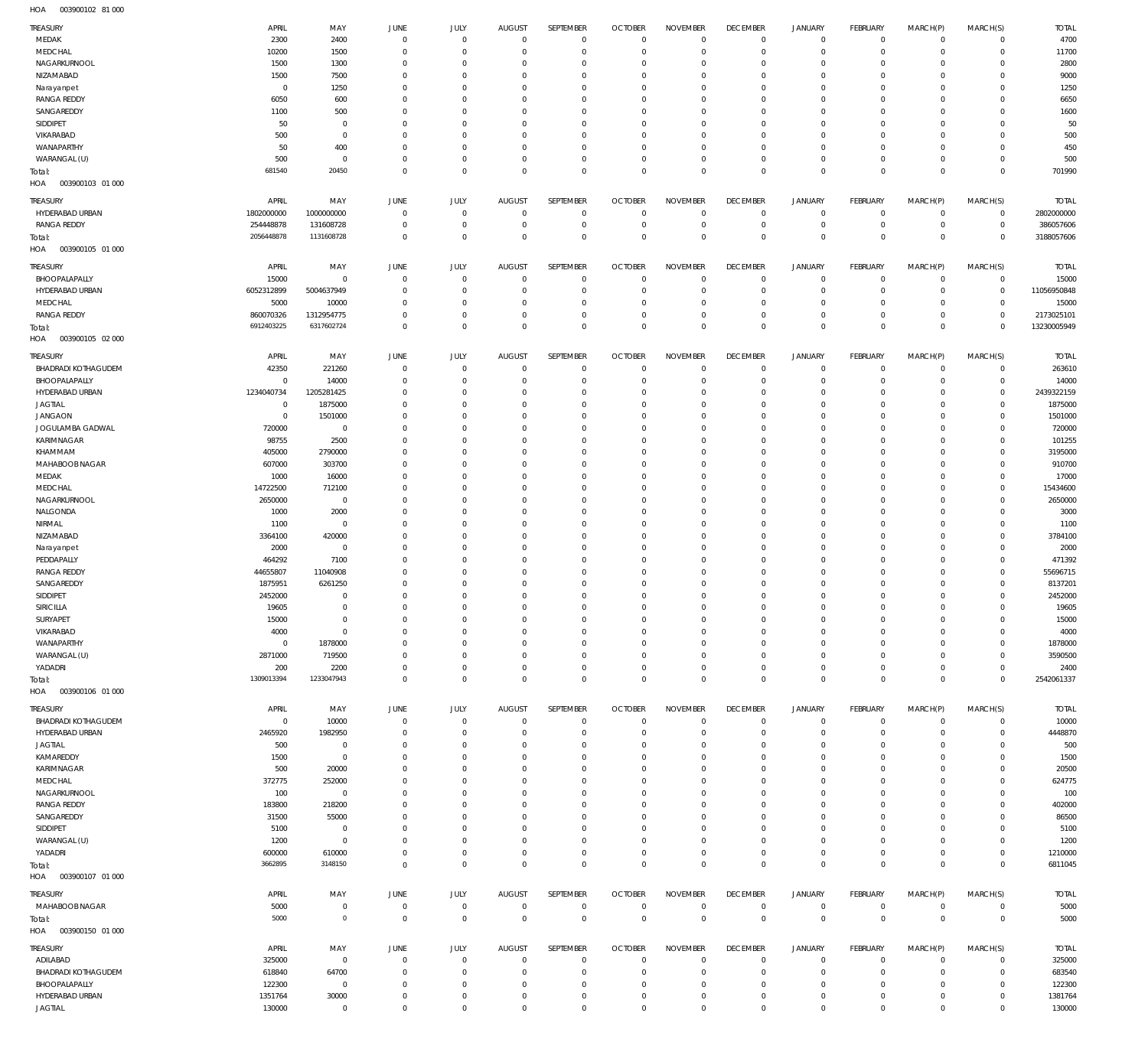003900150 01 000 HOA

| TREASURY                         | APRIL            | MAY                          | JUNE                         | JULY                       | <b>AUGUST</b>              | SEPTEMBER                  | <b>OCTOBER</b>                   | <b>NOVEMBER</b>         | <b>DECEMBER</b>            | JANUARY              | FEBRUARY                  | MARCH(P)             | MARCH(S)                   | <b>TOTAL</b>     |
|----------------------------------|------------------|------------------------------|------------------------------|----------------------------|----------------------------|----------------------------|----------------------------------|-------------------------|----------------------------|----------------------|---------------------------|----------------------|----------------------------|------------------|
| <b>JANGAON</b>                   | 389950           | 250000                       | $\overline{0}$               | $\mathbf 0$                | $\mathbf 0$                | $\mathbf 0$                | $\overline{0}$                   | $\mathbf 0$             | $\overline{0}$             | $\mathbf{0}$         | $\mathbf 0$               | $\mathbf 0$          | $\mathbf 0$                | 639950           |
| JOGULAMBA GADWAL                 | 195000           | $\overline{0}$               | $^{\circ}$                   | $\Omega$                   | $\Omega$                   | $\mathbf 0$                | $\overline{0}$                   | $\Omega$                | $\mathbf 0$                | $\mathbf 0$          | $\mathbf{0}$              | $\Omega$             | $\mathbf 0$                | 195000           |
| KAMAREDDY                        | 180500           | $\Omega$                     | $\Omega$                     | $\Omega$                   | $\Omega$                   | $\Omega$                   | $\Omega$                         | $\Omega$                | $\Omega$                   | $\Omega$             | $\Omega$                  | $\Omega$             | $\Omega$                   | 180500           |
| KARIMNAGAR                       | 170000           | 36800                        | $\Omega$                     | $\Omega$                   | $\Omega$                   | $\Omega$                   | $\mathbf 0$                      | $\Omega$                | $\mathbf 0$                | $\mathbf 0$          | $\mathbf{0}$              | $\Omega$             | $\Omega$                   | 206800           |
| KHAMMAM                          | 1045000          | 159900                       | $\Omega$                     | $\Omega$                   | $\Omega$                   | $\Omega$                   | $\Omega$                         | $\Omega$                | $\Omega$                   | $\Omega$             | $\Omega$                  | $\Omega$             | $\Omega$                   | 1204900          |
| KOMARAMBHEEM ASIFABAD            | 160000           | $^{\circ}$<br>$\overline{0}$ | $\Omega$<br>$\Omega$         | $\Omega$<br>$\Omega$       | $\Omega$<br>$\Omega$       | $\Omega$<br>$\Omega$       | $\Omega$<br>$\Omega$             | $\Omega$<br>$\Omega$    | $\Omega$<br>$\Omega$       | $\Omega$<br>$\Omega$ | $\Omega$                  | $\Omega$<br>$\Omega$ | $\Omega$<br>$\Omega$       | 160000           |
| MAHABOOB NAGAR<br>MAHABUBABAD    | 138500           | $\mathbf 0$                  | $\Omega$                     | $\Omega$                   | $\Omega$                   | $\Omega$                   | $\Omega$                         | $\Omega$                | $\Omega$                   | $\Omega$             | $^{\circ}$<br>$\Omega$    | $\Omega$             | $\Omega$                   | 138500           |
| MANCHERIAL                       | 275000<br>210600 | 500000                       | $\Omega$                     | $\Omega$                   | $\Omega$                   | $\Omega$                   | $\Omega$                         | $\Omega$                | $\mathbf 0$                | $\Omega$             | $^{\circ}$                | $\Omega$             | $\Omega$                   | 275000<br>710600 |
| MEDAK                            | 667200           | 10000                        | $\Omega$                     | $\Omega$                   | $\Omega$                   | $\Omega$                   | $\Omega$                         | $\Omega$                | $\Omega$                   | $\Omega$             | $\Omega$                  | O                    | $\Omega$                   | 677200           |
| MEDCHAL                          | 886500           | 11000                        | $\Omega$                     | $\Omega$                   | $\Omega$                   | $\Omega$                   | $\Omega$                         | $\Omega$                | $\Omega$                   | $\Omega$             | $^{\circ}$                | $\Omega$             | $\Omega$                   | 897500           |
| Mulugu                           | 640000           | 330000                       | $\Omega$                     | $\Omega$                   | $\Omega$                   | $\Omega$                   | $\Omega$                         | $\Omega$                | $\Omega$                   | $\Omega$             | $\Omega$                  | 0                    | $\Omega$                   | 970000           |
| NAGARKURNOOL                     | 867800           | 250000                       | $\Omega$                     | $\Omega$                   | $\Omega$                   | $\Omega$                   | $\Omega$                         | $\Omega$                | $\Omega$                   | $\Omega$             | $\Omega$                  | $\Omega$             | $\Omega$                   | 1117800          |
| NALGONDA                         | 172540           | 16000                        | $\Omega$                     | $\Omega$                   | $\Omega$                   | $\Omega$                   | $\Omega$                         | $\Omega$                | $\Omega$                   | $\Omega$             | $\Omega$                  | 0                    | $\Omega$                   | 188540           |
| NIRMAL                           | 145000           | $^{\circ}$                   | $\Omega$                     | $\Omega$                   | $\Omega$                   | $\Omega$                   | $\Omega$                         | $\Omega$                | $\Omega$                   | $\Omega$             | $\Omega$                  | $\Omega$             | $\Omega$                   | 145000           |
| NIZAMABAD                        | 25000            | $\overline{0}$               | $\Omega$                     | $\Omega$                   | $\Omega$                   | $\Omega$                   | $\Omega$                         | $\Omega$                | $\Omega$                   | $\Omega$             | $^{\circ}$                | $\Omega$             | $\Omega$                   | 25000            |
| Narayanpet                       | 20000            | 60000                        | $\Omega$                     | $\Omega$                   | $\Omega$                   | $\Omega$                   | $\Omega$                         | $\Omega$                | $\Omega$                   | $\Omega$             | $\Omega$                  | $\Omega$             | $\Omega$                   | 80000            |
| PEDDAPALLY                       | 245400           | $\overline{0}$               | $\Omega$                     | $\Omega$                   | $\Omega$                   | $\Omega$                   | $\Omega$                         | $\Omega$                | $\Omega$                   | $\Omega$             | $\Omega$                  | $\Omega$             | $\Omega$                   | 245400           |
| <b>RANGA REDDY</b>               | 4675870          | 299000                       | $\Omega$                     | $\Omega$                   | $\Omega$                   | $\Omega$                   | $\Omega$                         | $\Omega$                | $\Omega$                   | $\Omega$             | $\Omega$                  | $\Omega$             | $\Omega$                   | 4974870          |
| SANGAREDDY                       | 461500           | 25000                        | $\Omega$                     | $\Omega$                   | $\Omega$                   | $\Omega$                   | $\Omega$                         | $\Omega$                | $\Omega$                   | $\Omega$             | $\Omega$                  | $\Omega$             | $\Omega$                   | 486500           |
| SIDDIPET                         | 389350           | 40000                        | $\Omega$                     | $\Omega$                   | $\Omega$                   | $\Omega$                   | $\Omega$                         | $\Omega$                | $\Omega$                   | $\Omega$             | $^{\circ}$                | $\Omega$             | $\Omega$                   | 429350           |
| SIRICILLA                        | 125600           | 7000                         | $\Omega$                     | $\Omega$                   | $\Omega$                   | $\Omega$                   | $\Omega$                         | $\Omega$                | $\Omega$                   | $\Omega$             | $\Omega$                  | O                    | $\Omega$                   | 132600           |
| SURYAPET                         | 1843850          | 65000                        | $\Omega$                     | $\Omega$                   | $\Omega$                   | $\Omega$                   | $\Omega$                         | $\Omega$                | $\Omega$                   | $\Omega$             | $^{\circ}$                | $\Omega$             | $\Omega$                   | 1908850          |
| VIKARABAD                        | 95000            | 50000                        | $\Omega$                     | $\Omega$                   | $\Omega$                   | $\Omega$                   | $\Omega$                         | $\Omega$                | $\Omega$                   | $\Omega$             | $\Omega$                  | 0                    | $\Omega$                   | 145000           |
| <b>WANAPARTHY</b>                | 221200           | $^{\circ}$                   | $\Omega$                     | $\Omega$                   | $\Omega$                   | $\Omega$                   | $\Omega$                         | $\Omega$                | $\Omega$                   | $\Omega$             | $\Omega$                  | $\Omega$             | $\Omega$                   | 221200           |
| WARANGAL (R)                     | 420000           | $\overline{0}$               | $\Omega$                     | $\Omega$                   | $\Omega$                   | $\Omega$                   | $\Omega$                         | $\Omega$                | $\Omega$                   | $\Omega$             | $\Omega$                  | 0                    | $\Omega$                   | 420000           |
| WARANGAL (U)                     | 863672           | 5000                         | $\Omega$                     | $\Omega$                   | $\Omega$                   | $\Omega$                   | $\Omega$                         | $\Omega$                | $\Omega$                   | $\Omega$             | $\Omega$                  | $\Omega$             | $\Omega$                   | 868672           |
| YADADRI                          | 255000           | $^{\circ}$                   | $^{\circ}$                   | $\Omega$                   | $\mathbf 0$                | $\mathbf 0$                | $\mathbf 0$                      | $\Omega$                | $\mathbf 0$                | $\mathbf 0$          | $\mathbf{0}$              | $\Omega$             | 0                          | 255000           |
| Total:                           | 18332936         | 2209400                      | $\Omega$                     | $\Omega$                   | $\Omega$                   | $\Omega$                   | $\Omega$                         | $\Omega$                | $\Omega$                   | $\Omega$             | $\Omega$                  | $\Omega$             | $\Omega$                   | 20542336         |
| HOA<br>003900800 02 001          |                  |                              |                              |                            |                            |                            |                                  |                         |                            |                      |                           |                      |                            |                  |
| TREASURY                         | APRIL            | MAY                          | <b>JUNE</b>                  | JULY                       | <b>AUGUST</b>              | SEPTEMBER                  | <b>OCTOBER</b>                   | <b>NOVEMBER</b>         | <b>DECEMBER</b>            | <b>JANUARY</b>       | FEBRUARY                  | MARCH(P)             | MARCH(S)                   | <b>TOTAL</b>     |
| HYDERABAD URBAN                  | 71500            | 54700                        | $\overline{0}$               | $\mathbf 0$                | $\mathbf 0$                | $\mathbf 0$                | $\overline{0}$                   | $\mathbf 0$             | $\overline{0}$             | $^{\circ}$           | $\overline{0}$            | $\mathbf 0$          | $\overline{0}$             | 126200           |
| Total:                           | 71500            | 54700                        | $\overline{0}$               | $\mathbf 0$                | $\mathbf 0$                | $\bf 0$                    | $\overline{0}$                   | $\overline{0}$          | $\overline{0}$             | $\mathbf 0$          | $\overline{0}$            | $\mathbf{0}$         | $\overline{0}$             | 126200           |
| 003900800 02 800<br>HOA          |                  |                              |                              |                            |                            |                            |                                  |                         |                            |                      |                           |                      |                            |                  |
| TREASURY                         | APRIL            | MAY                          | <b>JUNE</b>                  | JULY                       | <b>AUGUST</b>              | SEPTEMBER                  | <b>OCTOBER</b>                   | <b>NOVEMBER</b>         | <b>DECEMBER</b>            | <b>JANUARY</b>       | FEBRUARY                  | MARCH(P)             | MARCH(S)                   | <b>TOTAL</b>     |
| <b>BHADRADI KOTHAGUDEM</b>       | 100000           | 300000                       | $^{\circ}$                   | $\mathbf 0$                | $\mathbf 0$                | $\mathbf 0$                | $\overline{0}$                   | $\mathbf 0$             | $\overline{0}$             | $^{\circ}$           | $\circ$                   | $\mathbf 0$          | $\mathbf 0$                | 400000           |
| HYDERABAD URBAN                  | 610000           | 1265800                      | $^{\circ}$                   | $\Omega$                   | $\Omega$                   | $\mathbf 0$                | $\mathbf 0$                      | $\Omega$                | $\mathbf 0$                | $\mathbf 0$          | $\mathbf{0}$              | $\Omega$             | $\mathbf 0$                | 1875800          |
| <b>JAGTIAL</b>                   | $\mathbf 0$      | 200000                       | $\Omega$                     | $\Omega$                   | $\Omega$                   | $\Omega$                   | $\Omega$                         | $\Omega$                | $\mathbf 0$                | $\Omega$             | $^{\circ}$                | $\Omega$             | $\Omega$                   | 200000           |
| JOGULAMBA GADWAL                 | 300000           | $^{\circ}$                   | $\Omega$                     | $\Omega$                   | $\Omega$                   | $\Omega$                   | $\mathbf 0$                      | $\Omega$                | $\mathbf 0$                | 0                    | $^{\circ}$                | $\Omega$             | $\Omega$                   | 300000           |
| KARIMNAGAR                       | 100000           | $\overline{0}$               | $\Omega$                     | $\Omega$                   | $\Omega$                   | $\Omega$                   | $\Omega$                         | $\Omega$                | $\Omega$                   | $\Omega$             | $\Omega$                  | $\Omega$             | $\Omega$                   | 100000           |
| KHAMMAM                          | 100000           | $\mathbf 0$                  | $\Omega$                     | $\Omega$                   | $\Omega$                   | $\Omega$                   | $\Omega$                         | $\Omega$                | $\Omega$                   | $\Omega$             | $\Omega$                  | $\Omega$             | $\Omega$                   | 100000           |
| MAHABOOB NAGAR                   | $\mathbf 0$      | 5000                         | $\Omega$                     | $\Omega$                   | $\Omega$                   | $\Omega$                   | $\Omega$                         | $\Omega$                | $\Omega$                   | $\Omega$             | $\Omega$                  | $\Omega$             | $\Omega$                   | 5000             |
| MAHABUBABAD                      | 400000           | $\overline{0}$               | $\Omega$                     | $\Omega$                   | $\Omega$                   | $\Omega$                   | $\Omega$                         | $\Omega$                | $\Omega$                   | $\Omega$             | $\Omega$                  | $\Omega$             | $\Omega$                   | 400000           |
| MEDCHAL                          | 1928000          | 220000                       | $\Omega$                     | $\Omega$                   | $\Omega$                   | $\mathbf 0$                | $\Omega$                         | $\Omega$                | $\mathbf 0$                | $\Omega$             | $\mathbf 0$               | $\Omega$             | $\Omega$                   | 2148000          |
| <b>RANGA REDDY</b>               | 44542840         | 33568185                     | $\Omega$                     | $\Omega$                   | $\Omega$                   | $\Omega$                   | $\Omega$                         | $\Omega$                | $\Omega$                   | $\Omega$             | $\Omega$                  | $\Omega$             | $\Omega$                   | 78111025         |
| SIDDIPET                         | 1000             | $\Omega$                     | $\Omega$                     | $\Omega$                   | $\Omega$                   | $\mathbf 0$                | $\mathbf 0$                      | $\Omega$                | $\Omega$                   | $\Omega$             | $\Omega$                  | $\Omega$             | $\Omega$                   | 1000             |
| VIKARABAD                        | 400000           | $\mathbf 0$                  | $\Omega$                     | $\Omega$                   | $\Omega$                   | $\Omega$                   | $\Omega$                         | $\Omega$                | $\Omega$                   | $\Omega$             | $\Omega$                  | $\Omega$             | $\Omega$                   | 400000           |
| WANAPARTHY                       | 200000           | $\Omega$                     | $\Omega$                     | $\Omega$                   | $\Omega$                   | $\Omega$                   | $\Omega$                         | $\Omega$                | $\Omega$                   | $\Omega$             | $\Omega$                  | $\Omega$             | $\Omega$                   | 200000           |
| Total:                           | 48681840         | 35558985                     | $\mathbf 0$                  | $\mathbf 0$                | $\mathbf 0$                | $\bf 0$                    | $\overline{0}$                   | $\mathbb O$             | $\overline{0}$             | $\mathbf 0$          | $\overline{0}$            | $\mathbf 0$          | $\mathbf 0$                | 84240825         |
| HOA<br>003900800 03 000          |                  |                              |                              |                            |                            |                            |                                  |                         |                            |                      |                           |                      |                            |                  |
| TREASURY                         | APRIL            | MAY                          | JUNE                         | JULY                       | AUGUST                     | <b>SEPTEMBER</b>           | <b>OCTOBER</b>                   | <b>NOVEMBER</b>         | <b>DECEMBER</b>            | JANUARY              | FEBRUARY                  | MARCH(P)             | MARCH(S)                   | <b>TOTAL</b>     |
| HYDERABAD URBAN                  | 10000000         | 10000000                     | $\overline{0}$               | $\mathsf{O}\xspace$        | $\overline{0}$             | $\mathbf 0$                | $\overline{0}$                   | $\mathbf 0$             | $\overline{0}$             | $\circ$              | $\overline{0}$            | $\mathbf 0$          | $\overline{0}$             | 20000000         |
| Total:                           | 10000000         | 10000000                     | $\overline{0}$               | $\mathsf{O}\xspace$        | $\overline{0}$             | $\mathbf 0$                | $\overline{0}$                   | $\overline{0}$          | $\overline{0}$             | $\overline{0}$       | $\mathbf 0$               | $\mathbf 0$          | $\overline{0}$             | 20000000         |
| HOA<br>003900800 80 000          |                  |                              |                              |                            |                            |                            |                                  |                         |                            |                      |                           |                      |                            |                  |
| TREASURY                         | APRIL            | MAY                          | JUNE                         | JULY                       | <b>AUGUST</b>              | SEPTEMBER                  | <b>OCTOBER</b>                   | <b>NOVEMBER</b>         | <b>DECEMBER</b>            | <b>JANUARY</b>       | FEBRUARY                  | MARCH(P)             | MARCH(S)                   | <b>TOTAL</b>     |
| HYDERABAD URBAN                  | 184100           | $^{\circ}$                   | $\overline{0}$               | $\Omega$                   | $\Omega$                   | $\mathbf 0$                | $\Omega$                         | $\Omega$                | $\overline{0}$             | $^{\circ}$           | $\mathbf{0}$              | $\mathbf 0$          | $\mathbf 0$                | 184100           |
| KAMAREDDY                        | 30445            | 22000                        | $^{\circ}$                   | $\mathbf 0$                | $\mathbf 0$                | $\mathbf 0$                | $\overline{0}$                   | $\mathbf 0$             | $\mathbf 0$                | $\mathbf 0$          | $\circ$                   | $\mathbf 0$          | $\mathbf 0$                | 52445            |
| NIZAMABAD                        | 2270             | $\mathbf 0$                  | $\overline{0}$               | $\mathbf 0$                | $\mathbf 0$                | $\mathbf 0$                | $\overline{0}$                   | $\mathbf 0$             | $\mathbf 0$                | $\mathbf 0$          | $\circ$                   | $\mathbf 0$          | $\mathbf 0$                | 2270             |
| Total:                           | 216815           | 22000                        | $\mathbf 0$                  | $\mathbf 0$                | $\Omega$                   | $\mathbf 0$                | $\overline{0}$                   | $\mathbf 0$             | $\overline{0}$             | $\mathbf 0$          | $\overline{0}$            | $\Omega$             | $\mathbf{0}$               | 238815           |
| HOA<br>003900800 81 001          |                  |                              |                              |                            |                            |                            |                                  |                         |                            |                      |                           |                      |                            |                  |
|                                  |                  |                              |                              |                            |                            |                            |                                  | <b>NOVEMBER</b>         | <b>DECEMBER</b>            |                      |                           |                      |                            |                  |
| TREASURY                         | APRIL            | MAY                          | <b>JUNE</b>                  | JULY                       | <b>AUGUST</b>              | SEPTEMBER                  | <b>OCTOBER</b>                   |                         |                            | JANUARY              | FEBRUARY                  | MARCH(P)             | MARCH(S)                   | <b>TOTAL</b>     |
| BHADRADI KOTHAGUDEM              | 5904             | $\mathbf 0$                  | $\overline{0}$               | $\mathbf 0$                | $\mathbf 0$                | $\mathbf 0$                | $\overline{0}$                   | $\mathbf 0$             | $\overline{0}$             | $\mathbf 0$          | $\circ$                   | $\mathbf 0$          | $\mathbf 0$                | 5904             |
| HYDERABAD URBAN<br>KAMAREDDY     | 8013<br>591500   | $\mathbf 0$<br>$\mathbb O$   | $\overline{0}$<br>$^{\circ}$ | $\mathbf 0$<br>$\mathbf 0$ | $\mathbf 0$<br>$\mathbf 0$ | $\mathbf 0$<br>$\mathbf 0$ | $\overline{0}$<br>$\overline{0}$ | $\Omega$<br>$\mathbf 0$ | $\mathbf 0$<br>$\mathbf 0$ | $\mathbf 0$<br>0     | $\mathbf 0$<br>$^{\circ}$ | $\Omega$<br>0        | $\mathbf 0$<br>$\mathbf 0$ | 8013<br>591500   |
|                                  |                  | $\mathbf 0$                  |                              | $\Omega$                   | $\Omega$                   | $\mathbf 0$                | $\overline{0}$                   | $\Omega$                | $\overline{0}$             |                      |                           | $\Omega$             | $\mathbf 0$                |                  |
| KARIMNAGAR<br>NIZAMABAD          | 500<br>520000    | $\mathbf 0$                  | $^{\circ}$<br>$^{\circ}$     | $\mathbf 0$                | $\mathbf 0$                | $\mathbf 0$                | $\overline{0}$                   | $\mathbf 0$             | $\overline{0}$             | $\mathbf 0$<br>0     | $^{\circ}$<br>$\circ$     | $\mathbf 0$          | $\mathbf 0$                | 500<br>520000    |
|                                  | 1125917          | $\mathbb O$                  | $\overline{0}$               | $\mathbf 0$                | $\Omega$                   | $\mathbf 0$                | $\overline{0}$                   | $\mathbf 0$             | $\overline{0}$             | $\mathbf 0$          | $\overline{0}$            | $\mathbf 0$          | $\mathbf{0}$               | 1125917          |
| Total:<br>003900800 81800<br>HOA |                  |                              |                              |                            |                            |                            |                                  |                         |                            |                      |                           |                      |                            |                  |
|                                  |                  |                              |                              |                            |                            |                            |                                  |                         |                            |                      |                           |                      |                            |                  |
| TREASURY                         | APRIL            | MAY                          | <b>JUNE</b>                  | JULY                       | <b>AUGUST</b>              | SEPTEMBER                  | <b>OCTOBER</b>                   | <b>NOVEMBER</b>         | <b>DECEMBER</b>            | <b>JANUARY</b>       | FEBRUARY                  | MARCH(P)             | MARCH(S)                   | <b>TOTAL</b>     |
| NIZAMABAD                        | 255000           | $\mathbf 0$                  | $\mathbf 0$                  | $\mathbf 0$                | $\overline{0}$             | $\mathbf 0$                | $\overline{0}$                   | $\mathbf 0$             | $\overline{0}$             | $\overline{0}$       | $\overline{0}$            | $\mathbf 0$          | $\mathbf 0$                | 255000           |
| Total:                           | 255000           | $\mathbb O$                  | $\mathbf 0$                  | $\mathbf 0$                | $\mathbf 0$                | $\bf 0$                    | $\overline{0}$                   | $\overline{0}$          | $\overline{0}$             | $\mathbf 0$          | $\mathbf 0$               | $\mathbf{0}$         | $\overline{0}$             | 255000           |
| HOA   004000101   01   000       |                  |                              |                              |                            |                            |                            |                                  |                         |                            |                      |                           |                      |                            |                  |
| TREASURY                         | APRIL            | MAY                          | JUNE                         | JULY                       | <b>AUGUST</b>              | SEPTEMBER                  | <b>OCTOBER</b>                   | <b>NOVEMBER</b>         | <b>DECEMBER</b>            | JANUARY              | FEBRUARY                  | MARCH(P)             | MARCH(S)                   | <b>TOTAL</b>     |
| BHADRADI KOTHAGUDEM              | 80292            | $\overline{0}$               | $\overline{0}$               | $\mathbf 0$                | $\mathbf 0$                | $\mathbf 0$                | $\overline{0}$                   | $\Omega$                | $\mathbf 0$                | 0                    | $\mathbf 0$               | $\mathbf 0$          | $\mathbf 0$                | 80292            |
| HYDERABAD URBAN                  | 5379524          | 869774                       | $\mathbf 0$                  | $\mathbf 0$                | $\mathbf 0$                | $\mathbf 0$                | $\overline{0}$                   | $\mathbf 0$             | $\overline{0}$             | $\mathbf 0$          | $\overline{0}$            | $\mathbf 0$          | $\mathbf 0$                | 6249298          |
| <b>JANGAON</b>                   | 23815            | $\mathbf 0$                  | $^{\circ}$                   | $\Omega$                   | $\Omega$                   | $\mathbf 0$                | $\overline{0}$                   | $\Omega$                | $\overline{0}$             | $\mathbf 0$          | $^{\circ}$                | $\Omega$             | $\mathbf 0$                | 23815            |
| JOGULAMBA GADWAL                 | 21042            | $\overline{0}$               | $^{\circ}$                   | $\mathbf 0$                | $\mathbf 0$                | $\mathbf 0$                | $\overline{0}$                   | $\mathbf 0$             | $\overline{0}$             | $\mathbf 0$          | $\mathbf 0$               | $\mathbf 0$          | $\mathbf 0$                | 21042            |
| KAMAREDDY                        | 1460             | 4733                         | $\overline{0}$               | $\mathbf 0$                | $\mathbf 0$                | $\mathbf 0$                | $\overline{0}$                   | $\mathbf 0$             | $\overline{0}$             | 0                    | $\circ$                   | 0                    | $\mathbf 0$                | 6193             |
| KARIMNAGAR                       | $\mathbf 0$      | 1915937                      | $\overline{0}$               | $\mathbf 0$                | $\mathbf 0$                | $\mathbf 0$                | $\overline{0}$                   | $\mathbf 0$             | $\overline{0}$             | $\mathbf 0$          | $\mathbf{0}$              | $\mathbf 0$          | $\mathbf 0$                | 1915937          |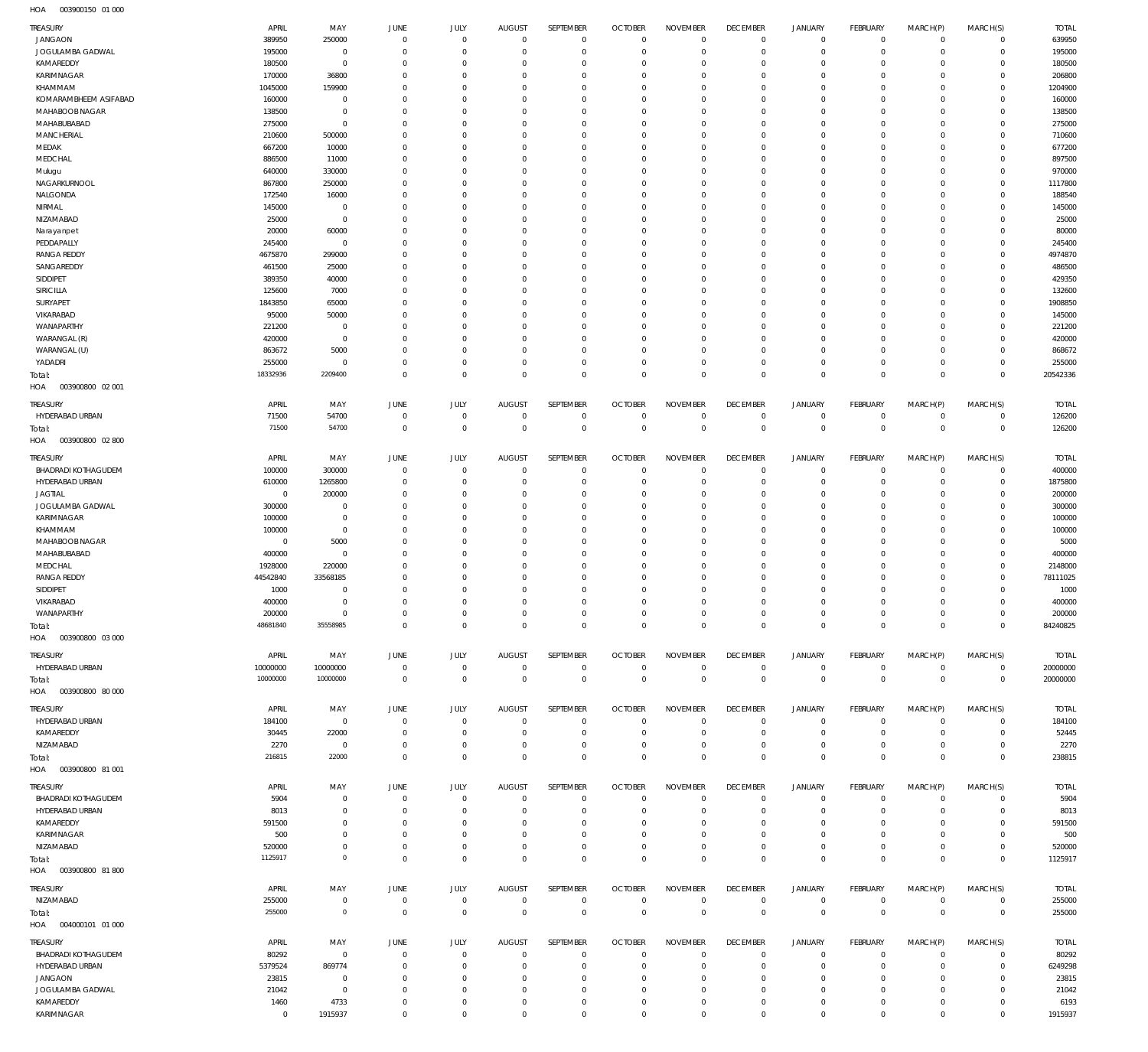004000101 01 000 HOA

| TREASURY                          | APRIL                | MAY                   | JUNE                          | <b>JULY</b>             | <b>AUGUST</b>              | SEPTEMBER                  | <b>OCTOBER</b>             | <b>NOVEMBER</b>         | <b>DECEMBER</b>               | <b>JANUARY</b>     | FEBRUARY                    | MARCH(P)             | MARCH(S)             | <b>TOTAL</b>         |
|-----------------------------------|----------------------|-----------------------|-------------------------------|-------------------------|----------------------------|----------------------------|----------------------------|-------------------------|-------------------------------|--------------------|-----------------------------|----------------------|----------------------|----------------------|
| KHAMMAM                           | 718410               | 113000                | $\overline{0}$                | $\mathbf 0$             | $\overline{0}$             | $\overline{0}$             | $\overline{0}$             | $\mathbf{0}$            | $\mathbf 0$                   | $\circ$            | $\circ$                     | $\Omega$             | $\Omega$             | 831410               |
| MAHABUBABAD                       | $\mathbf{0}$         | 28529                 | $\overline{0}$                | $\mathbf 0$             | $\mathbf 0$                | $\mathbf 0$                | $\overline{0}$             | $\Omega$                | $\mathbf 0$                   | $\mathbf 0$        | $\mathbf 0$                 | $\Omega$             | $\Omega$             | 28529                |
| MANCHERIAL                        | 98051                | $\mathbf 0$           | $\overline{0}$                | $\Omega$                | $\Omega$                   | $\mathbf 0$                | $\mathbf 0$                | $\Omega$                | $\mathbf 0$                   | $\circ$            | $^{\circ}$                  | $\Omega$             | $\Omega$             | 98051                |
| MEDAK<br>MEDCHAL                  | 109225<br>4946979    | $\mathbf 0$<br>630609 | $\overline{0}$<br>$\mathbf 0$ | $\Omega$<br>$\Omega$    | $\mathbf 0$<br>$\Omega$    | $\mathbf 0$<br>$\Omega$    | $\mathbf 0$<br>$\mathbf 0$ | $\mathbf 0$<br>$\Omega$ | $\mathbf 0$<br>$\overline{0}$ | $\circ$<br>$\circ$ | $\mathbf 0$<br>$^{\circ}$   | $\Omega$<br>$\Omega$ | $\Omega$<br>$\Omega$ | 109225<br>5577588    |
| NALGONDA                          | 298175               | 16188                 | $\overline{0}$                | $\Omega$                | $\Omega$                   | $\Omega$                   | $\mathbf 0$                | $\Omega$                | $\mathbf 0$                   | $\circ$            | $\mathbf 0$                 | $\Omega$             | $\Omega$             | 314363               |
| NIZAMABAD                         | 125009               | $\mathbf 0$           | $\mathbf 0$                   | $\Omega$                | $\Omega$                   | $\Omega$                   | $\mathbf 0$                | $\Omega$                | $\mathbf 0$                   | $\circ$            | $^{\circ}$                  | $\Omega$             | $\Omega$             | 125009               |
| <b>RANGA REDDY</b>                | 81462946             | 54852080              | $\Omega$                      | $\Omega$                | $\Omega$                   | $\Omega$                   | $\mathbf 0$                | $\Omega$                | $\mathbf 0$                   | $\circ$            | $\mathbf 0$                 | $\Omega$             | $\circ$              | 136315026            |
| SANGAREDDY                        | 45302                | 155                   | $\mathbf 0$                   | $\Omega$                | $\mathbf 0$                | $\mathbf 0$                | $\mathbf 0$                | $\Omega$                | $\mathbf 0$                   | $\circ$            | $^{\circ}$                  | $\Omega$             | $\Omega$             | 45457                |
| SIDDIPET                          | 119069               | $\mathbf 0$           | $\mathbf 0$                   | $\Omega$                | $\Omega$                   | $\Omega$                   | $\mathbf 0$                | $\Omega$                | $\mathbf 0$                   | $\circ$            | $\mathbf{0}$                | $\Omega$             | $\Omega$             | 119069               |
| SURYAPET                          | 9374                 | 55906                 | $\mathbf 0$                   | $\Omega$                | $\mathbf 0$                | $\mathbf 0$                | $\mathbf 0$                | $\Omega$                | $\mathbf 0$                   | $\circ$            | $^{\circ}$                  | $\Omega$             | $\Omega$             | 65280                |
| WARANGAL (R)                      | $\mathbf 0$          | 48381                 | $\Omega$                      | $\Omega$                | $\Omega$                   | $\Omega$                   | $\mathbf 0$                | $\Omega$                | $\mathbf 0$                   | $\circ$            | $\circ$                     | $\Omega$             | $\Omega$             | 48381                |
| WARANGAL (U)                      | 224622               | 1231                  | $\mathbf 0$                   | $\Omega$                | $\mathbf 0$                | $\mathbf 0$                | $\mathbf 0$                | $\Omega$                | $\mathbf 0$                   | $\circ$            | $\mathbf 0$                 | $\Omega$             | $\Omega$             | 225853               |
| YADADRI                           | 1018983              | 1000000               | $\mathbf 0$                   | $\Omega$                | $\mathbf 0$                | $\mathbf 0$                | $\mathbf 0$                | 0                       | $\mathbf 0$                   | $\circ$            | $\mathbf 0$                 | $\Omega$             | $\Omega$             | 2018983              |
| Total:<br>HOA<br>004000101 02 000 | 94682278             | 59536523              | $\overline{0}$                | $\mathbf 0$             | $\overline{0}$             | $\mathbf 0$                | $\mathbf 0$                | $\Omega$                | $\mathbf 0$                   | $\mathbf 0$        | $\mathbf 0$                 | $\Omega$             | $\mathbb O$          | 154218801            |
| TREASURY                          | APRIL                | MAY                   | JUNE                          | <b>JULY</b>             | <b>AUGUST</b>              | SEPTEMBER                  | <b>OCTOBER</b>             | <b>NOVEMBER</b>         | <b>DECEMBER</b>               | <b>JANUARY</b>     | FEBRUARY                    | MARCH(P)             | MARCH(S)             | <b>TOTAL</b>         |
| HYDERABAD URBAN                   | 38750                | 91894                 | $\overline{0}$                | $\mathbf 0$             | $\overline{0}$             | $\overline{0}$             | $\overline{0}$             | $\mathbf 0$             | $\,0\,$                       | 0                  | $\circ$                     | $\circ$              | $\Omega$             | 130644               |
| Total:                            | 38750                | 91894                 | $\overline{0}$                | $\mathbf 0$             | $\overline{0}$             | $\mathbf 0$                | $\mathbb O$                | $\mathbf 0$             | $\mathbb O$                   | $\mathbf 0$        | $\mathbb O$                 | $^{\circ}$           | $\overline{0}$       | 130644               |
| HOA<br>004000102 01 000           |                      |                       |                               |                         |                            |                            |                            |                         |                               |                    |                             |                      |                      |                      |
| TREASURY                          | APRIL                | MAY                   | JUNE                          | <b>JULY</b>             | <b>AUGUST</b>              | SEPTEMBER                  | <b>OCTOBER</b>             | <b>NOVEMBER</b>         | <b>DECEMBER</b>               | <b>JANUARY</b>     | FEBRUARY                    | MARCH(P)             | MARCH(S)             | <b>TOTAL</b>         |
| <b>BHADRADI KOTHAGUDEM</b>        | 32598                | $\mathbf 0$           | $\overline{0}$                | $\mathbf 0$             | $\mathbf 0$                | $\mathbf 0$                | $\mathbf 0$                | $\mathbf 0$             | $\overline{0}$                | $\circ$            | $^{\circ}$                  | $\Omega$             | $\mathbf 0$          | 32598                |
| <b>JAGTIAL</b>                    | 3600                 | 1740                  | $\overline{0}$                | $\mathbf 0$             | $\overline{0}$             | $\mathbf 0$                | $\overline{0}$             | $\mathbf 0$             | $\mathbf 0$                   | $\mathbf 0$        | $\circ$                     | $\Omega$             | $\Omega$             | 5340                 |
| KAMAREDDY                         | 960                  | $\mathbf 0$           | $\overline{0}$                | $\Omega$                | $\mathbf 0$                | $\mathbf 0$                | $\mathbf 0$                | 0                       | $\mathbf 0$                   | $\circ$            | $^{\circ}$                  | $\Omega$             | $\Omega$             | 960                  |
| KARIMNAGAR                        | $\mathbf 0$          | 75                    | $\overline{0}$                | $\Omega$                | $\Omega$                   | $\Omega$                   | $\mathbf 0$                | $\Omega$                | $\mathbf 0$                   | $\circ$            | $\mathbf{0}$                | $\Omega$             | $\Omega$             | 75                   |
| KHAMMAM                           | $\mathbf 0$          | 10782                 | $\mathbf 0$                   | $\Omega$                | $\mathbf 0$                | $\mathbf 0$                | $\mathbf 0$                | $\Omega$                | $\mathbf 0$                   | $\circ$            | $^{\circ}$                  | $\Omega$             | $\Omega$             | 10782                |
| MEDCHAL                           | 234                  | $\mathbf 0$           | $\Omega$                      | $\Omega$                | $\Omega$                   | $\Omega$                   | $\mathbf 0$                | $\Omega$                | $\mathbf 0$                   | $\circ$            | $\mathbf{0}$                | $\Omega$             | $\Omega$             | 234                  |
| NIZAMABAD                         | $\overline{0}$       | 240                   | $\mathbf 0$                   | $\Omega$                | $\mathbf 0$                | $\mathbf 0$                | $\mathbf 0$                | $\Omega$                | $\mathbf 0$                   | $\circ$            | $^{\circ}$                  | $\Omega$             | $\Omega$             | 240                  |
| <b>RANGA REDDY</b>                | 47670                | $\mathbf 0$           | $\Omega$                      | $\Omega$                | $\Omega$                   | $\Omega$                   | $\mathbf 0$                | $\Omega$                | $\mathbf 0$                   | $^{\circ}$         | $\Omega$                    | $\Omega$             | $\Omega$             | 47670                |
| SANGAREDDY                        | 2025                 | $\mathbf 0$           | $\mathbf 0$                   | $\Omega$                | $\Omega$                   | $\Omega$                   | $\mathbf 0$                | $\Omega$                | $\mathbf 0$                   | $\circ$            | $\mathbf 0$                 | $\Omega$             | $\Omega$             | 2025                 |
| SIDDIPET                          | 175                  | $\mathbf 0$           | $\Omega$                      | $\Omega$                | $\Omega$                   | $\Omega$                   | $\mathbf 0$                | $\Omega$                | $\mathbf 0$                   | $\circ$            | $^{\circ}$                  | $\Omega$             | $\Omega$             | 175                  |
| SURYAPET                          | 1641132              | 1805971               | $\mathbf 0$                   | $\Omega$                | $\mathbf 0$                | $\Omega$                   | $\mathbf 0$                | $\Omega$                | $\mathbf 0$                   | $\circ$            | $^{\circ}$                  | $\Omega$             | $\Omega$             | 3447103              |
| WARANGAL (U)                      | 52                   | 75                    | $\mathbf 0$                   | $\Omega$                | $\mathbf 0$                | $\mathbf 0$                | $\mathbf 0$                | 0                       | $\mathbf 0$                   | $\circ$            | $\mathbf 0$                 | $\Omega$             | $\Omega$             | 127                  |
| YADADRI                           | 83962                | $\mathbf 0$           | $\mathbf 0$                   | $\Omega$                | $\mathbf 0$                | $\mathbf 0$                | $\mathbf{0}$               | 0                       | $\mathbf 0$                   | $\mathbf 0$        | $\mathbf 0$                 | $\Omega$             | $\Omega$             | 83962                |
| Total:<br>HOA<br>004000102 02 000 | 1812408              | 1818883               | $\overline{0}$                | $\mathbf 0$             | $\Omega$                   | $\Omega$                   | $\mathbf{0}$               | $\mathbf 0$             | $\mathbf 0$                   | $\mathbf 0$        | $\mathbf 0$                 | $\overline{0}$       | $\mathbb O$          | 3631291              |
| TREASURY                          | APRIL                | MAY                   | JUNE                          | JULY                    | <b>AUGUST</b>              | SEPTEMBER                  | <b>OCTOBER</b>             | <b>NOVEMBER</b>         | <b>DECEMBER</b>               | <b>JANUARY</b>     | FEBRUARY                    | MARCH(P)             | MARCH(S)             | <b>TOTAL</b>         |
| NAGARKURNOOL                      | 270                  | 0                     | $\overline{0}$                | $\mathbf 0$             | $\overline{0}$             | $\overline{0}$             | $\overline{0}$             | $^{\circ}$              | $\mathbf 0$                   | 0                  | $\mathbf 0$                 | $\circ$              | $\mathbf 0$          | 270                  |
| SIDDIPET                          | $\mathbf 0$          | 763556                | $\overline{0}$                | $\mathbf 0$             | $\overline{0}$             | 0                          | $\overline{0}$             | 0                       | $\,0\,$                       | 0                  | $\mathbf 0$                 | $\circ$              | $\mathbf 0$          | 763556               |
| Total:<br>HOA<br>004000102 04 000 | 270                  | 763556                | $\overline{0}$                | $\mathbf 0$             | $\overline{0}$             | $\mathbf 0$                | $\mathbb O$                | $\mathbf{0}$            | $\mathbb O$                   | $\mathbf 0$        | $\mathbf 0$                 | $^{\circ}$           | $\overline{0}$       | 763826               |
| TREASURY                          | APRIL                | MAY                   | JUNE                          | <b>JULY</b>             | <b>AUGUST</b>              | SEPTEMBER                  | <b>OCTOBER</b>             | <b>NOVEMBER</b>         | <b>DECEMBER</b>               | <b>JANUARY</b>     | FEBRUARY                    | MARCH(P)             | MARCH(S)             | <b>TOTAL</b>         |
| HYDERABAD URBAN                   | $\mathbf 0$          | 4500                  | $\overline{0}$                | $\mathbf 0$             | $\overline{0}$             | $\overline{0}$             | $\overline{0}$             | $\mathbf{0}$            | $\overline{0}$                | 0                  | $^{\circ}$                  | $\Omega$             | $\mathbf 0$          | 4500                 |
| NALGONDA                          | 0                    | 157                   | $\overline{0}$                | $\mathbf 0$             | $\mathbf 0$                | $\mathbf 0$                | $\mathbf 0$                | $\mathbf 0$             | $\mathbf 0$                   | $\circ$            | $\mathbf 0$                 | $\Omega$             | $\mathbf 0$          | 157                  |
| Total:<br>004000102 05 000<br>HOA | $\mathbf 0$          | 4657                  | $\overline{0}$                | $\mathbf 0$             | $\overline{0}$             | $\mathbf 0$                | $\overline{0}$             | $\mathbf{0}$            | $\mathbf 0$                   | $\mathbf 0$        | $\mathbf 0$                 | $\Omega$             | $\mathbb O$          | 4657                 |
| TREASURY                          | APRIL                | MAY                   | JUNE                          | JULY                    | <b>AUGUST</b>              | SEPTEMBER                  | <b>OCTOBER</b>             | <b>NOVEMBER</b>         | <b>DECEMBER</b>               | <b>JANUARY</b>     | FEBRUARY                    | MARCH(P)             | MARCH(S)             | <b>TOTAL</b>         |
| ADILABAD                          | 0                    | 6839                  | $\overline{0}$                | $\mathbf 0$             | $\overline{0}$             | $\overline{0}$             | $\overline{0}$             | $\mathbf 0$             | $\,0\,$                       | 0                  | $\circ$                     | $\circ$              | $\Omega$             | 6839                 |
| BHADRADI KOTHAGUDEM               | $\mathbf 0$          | 12709                 | $\overline{0}$                | $\mathbf 0$             | $\overline{0}$             | $\mathbf 0$                | $\overline{0}$             | $\mathbf 0$             | $\mathbf 0$                   | $\circ$            | $\circ$                     | $\circ$              | $\circ$              | 12709                |
| HYDERABAD URBAN                   | 15382431             | 96757                 | $\overline{0}$                | $\Omega$                | $\mathbf 0$                | $\mathbf 0$                | $\mathbf 0$                | 0                       | $\mathbf 0$                   | $\circ$            | $\mathbf 0$                 | $\Omega$             | $\Omega$             | 15479188             |
| <b>JAGTIAL</b>                    | 3600                 | $\mathbf 0$           | $\overline{0}$                | $\mathbf 0$             | $\mathbf 0$                | $\mathbf 0$                | $\mathbf 0$                | $\mathbf 0$             | $\mathbf 0$                   | $\circ$            | $\mathbf 0$                 | $\Omega$             | $\Omega$             | 3600                 |
| <b>JANGAON</b>                    | 181573               | $\mathbf 0$           | $\overline{0}$                | $\Omega$                | $\mathbf 0$                | $\mathbf 0$                | $\mathbf 0$                | 0                       | $\mathbf 0$                   | $\circ$            | $\mathbf 0$                 | $\Omega$             | $\Omega$             | 181573               |
| KAMAREDDY                         | 5557                 | 226016                | $\overline{0}$                | $\Omega$                | $\mathbf 0$                | $\mathbf 0$                | $\mathbf 0$                | 0                       | $\mathbf 0$                   | $^{\circ}$         | $\mathbf 0$                 | $\Omega$             | $\Omega$             | 231573               |
| KARIMNAGAR                        | $\overline{0}$       | 131528                | $\overline{0}$                | $\Omega$                | $\mathbf 0$                | $\mathbf 0$                | $\mathbf 0$                | 0                       | $\mathbf 0$                   | $\circ$            | $\mathbf 0$                 | $\Omega$             | $\Omega$             | 131528               |
| KHAMMAM                           | 81729                | $\overline{0}$        | $\overline{0}$                | $\Omega$                | $\mathbf 0$                | $\mathbf 0$                | $\mathbf 0$                | 0                       | $\mathbf 0$                   | $^{\circ}$         | $\mathbf{0}$                | $\Omega$             | $\Omega$             | 81729                |
| MAHABOOB NAGAR                    | 34735                | 20373                 | $\overline{0}$                | $\Omega$                | $\mathbf 0$                | $\mathbf 0$                | $\mathbf 0$                | 0                       | $\mathbf 0$                   | $\circ$            | $\mathbf 0$                 | $\Omega$             | $\Omega$             | 55108                |
| MAHABUBABAD                       | 1200                 | 10776                 | $\overline{0}$                | $\Omega$                | $\Omega$                   | $\Omega$                   | $\mathbf{0}$               | 0                       | $\overline{0}$                | $^{\circ}$         | $\mathbf 0$                 | $\Omega$             | $\Omega$             | 11976                |
| MANCHERIAL                        | 80070                | $\overline{0}$        | $\overline{0}$                | $\Omega$                | $\mathbf 0$                | $\mathbf 0$                | $\mathbf{0}$               | 0                       | $\mathbf 0$                   | $\circ$            | $\mathbf 0$                 | $\Omega$             | $\Omega$             | 80070                |
| MEDCHAL                           | 3091785              | 254743                | $\overline{0}$                | $\Omega$                | $\mathbf 0$                | $\mathbf 0$                | $\mathbf{0}$               | 0                       | $\mathbf 0$                   | $^{\circ}$         | $\mathbf{0}$                | $\Omega$             | $\Omega$             | 3346528              |
| NAGARKURNOOL                      | 141880               | $\overline{0}$        | $\overline{0}$                | $\Omega$                | $\mathbf 0$                | $\mathbf 0$                | $\mathbf{0}$               | 0                       | $\mathbf 0$                   | $\circ$            | $\mathbf 0$                 | $\Omega$             | $\Omega$             | 141880               |
| NALGONDA                          | 20000                | 2320                  | $\overline{0}$                | $\Omega$                | $\mathbf 0$                | $\mathbf 0$                | $\mathbf 0$                | 0                       | $\mathbf 0$                   | $^{\circ}$         | $\mathbf 0$                 | $\Omega$             | $\Omega$             | 22320                |
| NIZAMABAD<br><b>RANGA REDDY</b>   | 11861<br>10680878864 | 64000<br>9820274800   | $\mathbf 0$<br>$\overline{0}$ | $\Omega$<br>$\mathbf 0$ | $\mathbf 0$<br>$\mathbf 0$ | $\mathbf 0$<br>$\mathbf 0$ | $\mathbf 0$<br>$\mathbf 0$ | 0<br>$\mathbf 0$        | $\mathbf 0$<br>$\mathbf 0$    | $\circ$<br>$\circ$ | $\mathbf 0$<br>$\mathbf{0}$ | $\Omega$<br>$\Omega$ | $\circ$<br>$\Omega$  | 75861<br>20501153664 |
| SANGAREDDY                        | 59349                | $\overline{0}$        | $\overline{0}$                | $\Omega$                | $\mathbf 0$                | $\mathbf 0$                | $\mathbf 0$                | $\Omega$                | $\mathbf 0$                   | $\circ$            | $\mathbf 0$                 | $\Omega$             | $\Omega$             | 59349                |
| SIDDIPET                          | $\mathbf 0$          | 111400                | $\overline{0}$                | $\Omega$                | $\mathbf 0$                | $\mathbf 0$                | $\mathbf 0$                | 0                       | $\mathbf 0$                   | $\circ$            | $\mathbf 0$                 | $\Omega$             | $\Omega$             | 111400               |
| SURYAPET                          | 146560               | 23543                 | $\mathbf 0$                   | $\Omega$                | $\mathbf 0$                | $\mathbf 0$                | $\mathbf 0$                | 0                       | $\mathbf 0$                   | $\circ$            | $\mathbf 0$                 | $\Omega$             | $\Omega$             | 170103               |
| WARANGAL (R)                      | 100000               | $\mathbf 0$           | $\overline{0}$                | $\mathbf 0$             | $\mathbf 0$                | $\mathbf 0$                | $\mathbf 0$                | $\mathbf 0$             | $\mathbf 0$                   | $\circ$            | $\mathbf 0$                 | $\Omega$             | $\Omega$             | 100000               |
| WARANGAL (U)                      | 44954                | $\mathbf 0$           | $\mathbf 0$                   | $\Omega$                | $\mathbf 0$                | $\mathbf 0$                | $\mathbf 0$                | 0                       | $\mathbf 0$                   | 0                  | $\mathbf 0$                 | $\Omega$             | $\Omega$             | 44954                |
| YADADRI                           | 350                  | 500                   | $\overline{0}$                | $\mathbf 0$             | $\overline{0}$             | $\mathbf 0$                | $\mathbf 0$                | $\mathbf 0$             | $\mathbf 0$                   | $\mathbf 0$        | $\mathbf 0$                 | $\Omega$             | $\circ$              | 850                  |
| Total:                            | 10700266498          | 9821236304            | $\overline{0}$                | $\mathbf 0$             | $\overline{0}$             | $\mathbf 0$                | $\overline{0}$             | $\mathbf 0$             | $\,0\,$                       | $\mathbf 0$        | $\mathbb O$                 | $\Omega$             | $\mathbf{0}$         | 20521502802          |
| HOA<br>004000102 06 000           |                      |                       |                               |                         |                            |                            |                            |                         |                               |                    |                             |                      |                      |                      |
| TREASURY                          | APRIL                | MAY                   | JUNE                          | <b>JULY</b>             | <b>AUGUST</b>              | SEPTEMBER                  | <b>OCTOBER</b>             | <b>NOVEMBER</b>         | <b>DECEMBER</b>               | <b>JANUARY</b>     | FEBRUARY                    | MARCH(P)             | MARCH(S)             | <b>TOTAL</b>         |
| HYDERABAD URBAN                   | 8453000000           | 9700000000            | $\overline{0}$                | $\mathbf 0$             | $\overline{0}$             | $\overline{0}$             | $\overline{0}$             | $\mathbf 0$             | $\,0\,$                       | 0                  | $\mathbf 0$                 | $\circ$              | $\mathbf 0$          | 18153000000          |
| <b>RANGA REDDY</b>                | 1200                 | $\mathbf 0$           | $\overline{0}$                | $\mathbf 0$             | $\mathbf 0$                | $\mathbf 0$                | $\mathbf 0$                | $\mathbf 0$             | $\mathbf 0$                   | $\mathbf 0$        | $\circ$                     | $\circ$              | 0                    | 1200                 |
| Total:                            | 8453001200           | 9700000000            | $\overline{0}$                | $\mathbf 0$             | $\overline{0}$             | $\mathbf 0$                | $\overline{0}$             | $\mathbf 0$             | $\mathbf 0$                   | $\mathbf 0$        | $\mathbf 0$                 | $\overline{0}$       | $\overline{0}$       | 18153001200          |
| HOA<br>004000102 81 000           |                      |                       |                               |                         |                            |                            |                            |                         |                               |                    |                             |                      |                      |                      |
| TREASURY                          | APRIL                | MAY                   | JUNE                          | JULY                    | <b>AUGUST</b>              | SEPTEMBER                  | <b>OCTOBER</b>             | <b>NOVEMBER</b>         | <b>DECEMBER</b>               | <b>JANUARY</b>     | FEBRUARY                    | MARCH(P)             | MARCH(S)             | <b>TOTAL</b>         |
| HYDERABAD URBAN                   | 1000                 | 1702                  | $\overline{0}$                | $\mathbf 0$             | $\overline{0}$             | $\overline{0}$             | $\overline{0}$             | $\mathbf 0$             | $\,0\,$                       | 0                  | $\circ$                     | 0                    | $\circ$              | 2702                 |
| KAMAREDDY                         | 0                    | 1463                  | $\overline{0}$                | $\mathbf 0$             | $\overline{0}$             | $\mathbf 0$                | $\mathbf 0$                | $\bf 0$                 | $\,0\,$                       | $\mathbf 0$        | $\circ$                     | $\mathbf 0$          | $\circ$              | 1463                 |
|                                   |                      |                       |                               |                         |                            |                            |                            |                         |                               |                    |                             |                      |                      |                      |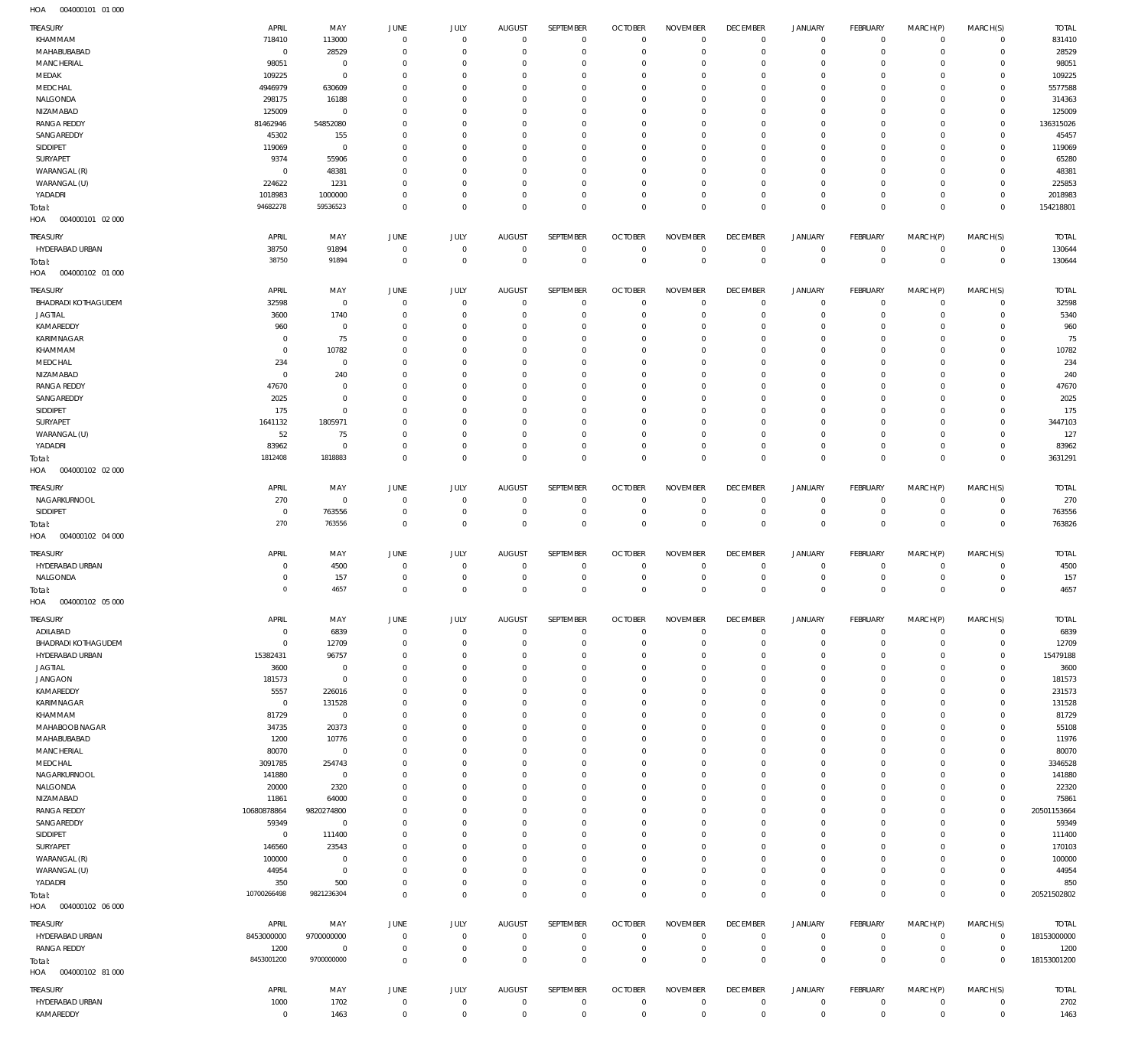004000102 81 000 HOA

| <b>TREASURY</b>                   | APRIL         | MAY                 | JUNE           | JULY                     | <b>AUGUST</b>        | SEPTEMBER                | <b>OCTOBER</b>         | <b>NOVEMBER</b>            | <b>DECEMBER</b>            | <b>JANUARY</b>      | <b>FEBRUARY</b>            | MARCH(P)                   | MARCH(S)                   | <b>TOTAL</b>  |
|-----------------------------------|---------------|---------------------|----------------|--------------------------|----------------------|--------------------------|------------------------|----------------------------|----------------------------|---------------------|----------------------------|----------------------------|----------------------------|---------------|
| MAHABOOB NAGAR                    | 2946          | $\mathbb O$         | $\Omega$       | $^{\circ}$               | $\Omega$             | $\mathbf{0}$             | $\Omega$               | $\circ$                    | $\mathbf 0$                | 0                   | $\mathbf 0$                | $\mathbf 0$                | $\mathbf{0}$               | 2946          |
| NIZAMABAD                         | $\Omega$      | 63236               | $^{\circ}$     | $^{\circ}$               | $\Omega$             | $\mathbf 0$              | $^{\circ}$             | $\circ$                    | $^{\circ}$                 | $\mathsf{O}\xspace$ | $\overline{0}$             | $\mathbf 0$                | $\circ$                    | 63236         |
|                                   | 3946          | 66401               | $\Omega$       | $\Omega$                 | $\Omega$             | $\Omega$                 | $\Omega$               | $\mathbf 0$                | $\overline{0}$             | $\mathbf 0$         | $\Omega$                   | $\Omega$                   | $\mathbf 0$                | 70347         |
| Total:<br>HOA<br>004000107 01 000 |               |                     |                |                          |                      |                          |                        |                            |                            |                     |                            |                            |                            |               |
|                                   |               |                     |                |                          |                      |                          |                        |                            |                            |                     |                            |                            |                            |               |
| <b>TREASURY</b>                   | APRIL         | MAY                 | JUNE           | JULY                     | <b>AUGUST</b>        | SEPTEMBER                | <b>OCTOBER</b>         | <b>NOVEMBER</b>            | <b>DECEMBER</b>            | <b>JANUARY</b>      | FEBRUARY                   | MARCH(P)                   | MARCH(S)                   | <b>TOTAL</b>  |
| <b>RANGA REDDY</b>                | 6292          | 2880                | $\mathbf 0$    | $\mathbf 0$              | $\overline{0}$       | $\mathbf 0$              | $\circ$                | $\mathbf 0$                | $\overline{0}$             | $\mathsf{O}\xspace$ | $\overline{0}$             | $^{\circ}$                 | $\overline{0}$             | 9172          |
| Total:                            | 6292          | 2880                | $^{\circ}$     | $\mathbf 0$              | $\Omega$             | $\mathbf 0$              | $\overline{0}$         | $\mathbf 0$                | $\overline{0}$             | $\bf 0$             | $\overline{0}$             | $\mathbf 0$                | $\overline{0}$             | 9172          |
| 004000800 81 001<br>HOA           |               |                     |                |                          |                      |                          |                        |                            |                            |                     |                            |                            |                            |               |
|                                   |               |                     |                |                          |                      |                          |                        |                            |                            |                     |                            |                            |                            |               |
| TREASURY                          | APRIL         | MAY                 | JUNE           | JULY                     | <b>AUGUST</b>        | SEPTEMBER                | <b>OCTOBER</b>         | <b>NOVEMBER</b>            | <b>DECEMBER</b>            | <b>JANUARY</b>      | FEBRUARY                   | MARCH(P)                   | MARCH(S)                   | <b>TOTAL</b>  |
| HYDERABAD URBAN                   | $\Omega$      | 60728               | $^{\circ}$     | $^{\circ}$               | $\overline{0}$       | $\mathbf{0}$             | $^{\circ}$             | $^{\circ}$                 | $^{\circ}$                 | $\mathbf 0$         | $^{\circ}$                 | $\mathbf 0$                | $\mathbf{0}$               | 60728         |
| Total:                            | $\circ$       | 60728               | $^{\circ}$     | $\mathbf 0$              | $\Omega$             | $\mathbf 0$              | $\mathbf 0$            | $\mathbf 0$                | $\overline{0}$             | $\mathbf 0$         | $\overline{0}$             | $\mathbf 0$                | $\mathbf 0$                | 60728         |
| HOA<br>004100101 01 000           |               |                     |                |                          |                      |                          |                        |                            |                            |                     |                            |                            |                            |               |
|                                   |               |                     |                |                          |                      |                          |                        |                            |                            |                     |                            |                            |                            |               |
| TREASURY                          | APRIL         | MAY                 | JUNE           | JULY                     | <b>AUGUST</b>        | SEPTEMBER                | <b>OCTOBER</b>         | <b>NOVEMBER</b>            | <b>DECEMBER</b>            | <b>JANUARY</b>      | FEBRUARY                   | MARCH(P)                   | MARCH(S)                   | <b>TOTAL</b>  |
| ADILABAD                          | 760           | $\overline{0}$      | $\overline{0}$ | $\mathbf 0$              | $\Omega$             | $\mathbf 0$              | $\circ$                | $^{\circ}$                 | $^{\circ}$                 | $\mathbf 0$         | $\overline{0}$             | $\Omega$                   | $\mathbf{0}$               | 760           |
| <b>BHADRADI KOTHAGUDEM</b>        | 47            | $\mathbb O$         | $\overline{0}$ | $\mathbf 0$              | $\Omega$             | $\mathbf{0}$             | $^{\circ}$             | $^{\circ}$                 | $^{\circ}$                 | $\mathsf{O}\xspace$ | $\mathbf 0$                | $\mathbf 0$                | $\circ$                    | 47            |
| HYDERABAD URBAN                   | 846877        | $\mathbb O$         | $\Omega$       | $\mathbf 0$              | $\Omega$             | $\mathbf{0}$             | $\Omega$               | $^{\circ}$                 | $^{\circ}$                 | $\mathbf 0$         | $\mathbf 0$                | $\Omega$                   | $\mathbf 0$                | 846877        |
| <b>JANGAON</b>                    | 11625         | $\mathbb O$         | $\Omega$       | $\mathbf 0$              | $\Omega$             | $\mathbf{0}$             | $\Omega$               | $^{\circ}$                 | $^{\circ}$                 | $\mathbf 0$         | $^{\circ}$                 | $\Omega$                   | $\mathbf{0}$               | 11625         |
| <b>RANGA REDDY</b>                | 280           | $\mathbb O$         | $\Omega$       | $\mathbf{0}$             | $\Omega$             | $\mathbf{0}$             | $\Omega$               | $^{\circ}$                 | $^{\circ}$                 | $\mathbf 0$         | $\mathbf 0$                | $\Omega$                   | $\mathbf 0$                | 280           |
| WARANGAL (U)                      | $\Omega$      | 1064                | $\Omega$       | $\mathbf{0}$             | $\Omega$             | $\mathbf 0$              | $\Omega$               | $^{\circ}$                 | $^{\circ}$                 | $\mathbf 0$         | $^{\circ}$                 | $\Omega$                   | $\mathbf{0}$               | 1064          |
| YADADRI                           | 400           | $\,0\,$             | $\overline{0}$ | $\mathbf 0$              | $\Omega$             | $\mathbf 0$              | $^{\circ}$             | $^{\circ}$                 | $^{\circ}$                 | $\mathbf 0$         | $\mathbf 0$                | $\mathbf 0$                | $\mathbf{0}$               | 400           |
| Total:                            | 859989        | 1064                | $\Omega$       | $\mathbf 0$              | $\Omega$             | $\mathbf 0$              | $\mathbf 0$            | $\mathbf 0$                | $\overline{0}$             | $\mathbf 0$         | $\overline{0}$             | $\mathbf 0$                | $\overline{0}$             | 861053        |
| HOA<br>004100101 02 000           |               |                     |                |                          |                      |                          |                        |                            |                            |                     |                            |                            |                            |               |
|                                   |               |                     |                |                          |                      |                          |                        |                            |                            |                     |                            |                            |                            |               |
| TREASURY                          | APRIL         | MAY                 | JUNE           | JULY                     | <b>AUGUST</b>        | SEPTEMBER                | <b>OCTOBER</b>         | <b>NOVEMBER</b>            | <b>DECEMBER</b>            | <b>JANUARY</b>      | FEBRUARY                   | MARCH(P)                   | MARCH(S)                   | <b>TOTAL</b>  |
| ADILABAD                          | $\Omega$      | 77000               | $\mathbf 0$    | $\mathbf{0}$             | $\overline{0}$       | $^{\circ}$               | $\mathbf 0$            | $\circ$                    | $\mathbf 0$                | 0                   | $\mathbf 0$                | $\mathbf 0$                | $\circ$                    | 77000         |
| Total:                            | $\circ$       | 77000               | $\Omega$       | $\mathbf 0$              | $\Omega$             | $\mathbf 0$              | $\mathbf 0$            | $\mathbf 0$                | $\overline{0}$             | $\mathbf 0$         | $\overline{0}$             | $\mathbf 0$                | $\mathbf 0$                | 77000         |
| HOA<br>004100101 03 000           |               |                     |                |                          |                      |                          |                        |                            |                            |                     |                            |                            |                            |               |
|                                   |               |                     |                |                          |                      |                          |                        |                            |                            |                     |                            |                            |                            |               |
| TREASURY                          | APRIL         | MAY                 | JUNE           | JULY                     | <b>AUGUST</b>        | SEPTEMBER                | <b>OCTOBER</b>         | <b>NOVEMBER</b>            | <b>DECEMBER</b>            | <b>JANUARY</b>      | <b>FEBRUARY</b>            | MARCH(P)                   | MARCH(S)                   | <b>TOTAL</b>  |
| ADILABAD                          | 4212750       | 2348375             | $^{\circ}$     | $\mathbf{0}$             | $\Omega$             | $\mathbf{0}$             | $^{\circ}$             | $\mathbf 0$                | $^{\circ}$                 | 0                   | $\mathbf 0$                | $\mathbf 0$                | $\circ$                    | 6561125       |
| <b>BHADRADI KOTHAGUDEM</b>        | 379360        | 217275              | $\Omega$       | $\mathbf{0}$             | $\Omega$             | $\mathbf 0$              | $^{\circ}$             | $\circ$                    | $^{\circ}$                 | $\mathbf 0$         | $\mathbf 0$                | $\mathbf 0$                | $\mathbf{0}$               | 596635        |
| BHOOPALAPALLY                     | 55350         | 155060              | $\Omega$       | $\mathbf{0}$             | $\Omega$             | $\mathbf{0}$             | $^{\circ}$             | $\mathbf 0$                | $^{\circ}$                 | $\mathbf 0$         | $\mathbf 0$                | $\Omega$                   | $\mathbf{0}$               | 210410        |
| HYDERABAD URBAN                   | 118851343     | 207233750           | $\Omega$       | $\Omega$                 | $\Omega$             | $\mathbf{0}$             | $\Omega$               | $\mathbf 0$                | $^{\circ}$                 | $\mathbf 0$         | $\mathbf 0$                | $\Omega$                   | $\mathbf{0}$               | 326085093     |
| <b>JAGTIAL</b>                    | 195735        | 206445              | $\Omega$       | $\mathbf{0}$             | $\Omega$             | $\Omega$                 | $\Omega$               | $\mathbf 0$                | $\Omega$                   | $\Omega$            | $\Omega$                   | $\Omega$                   | $\Omega$                   | 402180        |
| <b>JANGAON</b>                    | 185015        | 36239               | $\Omega$       | $\Omega$                 | $\Omega$             | $\mathbf{0}$             | $\Omega$               | $^{\circ}$                 | $^{\circ}$                 | $\mathbf 0$         | $^{\circ}$                 | $\Omega$                   | $\mathbf 0$                | 221254        |
| JOGULAMBA GADWAL                  | 1392635       | 1288175             | $\Omega$       | $\Omega$                 | $\Omega$             | $\Omega$                 | $\Omega$               | $^{\circ}$                 | $\Omega$                   | $\mathbf 0$         | $\mathbf 0$                | $\Omega$                   | $\Omega$                   | 2680810       |
| KAMAREDDY                         | 1474916       | 1177150             | $\Omega$       | $\mathbf{0}$             | $\Omega$             | $\mathbf 0$              | $\Omega$               | $^{\circ}$                 | $\Omega$                   | $\mathbf 0$         | $^{\circ}$                 | $\Omega$                   | $\mathbf 0$                | 2652066       |
|                                   |               |                     |                |                          |                      | $\Omega$                 |                        |                            |                            |                     |                            |                            | $\Omega$                   |               |
| KARIMNAGAR                        | 126550        | 169740              | $\Omega$       | $\Omega$                 | $\Omega$             |                          | $\Omega$               | $^{\circ}$                 | $^{\circ}$                 | $\mathbf 0$         | $\mathbf 0$                | $\Omega$                   |                            | 296290        |
| KHAMMAM                           | 583566        | 206500              | $\Omega$       | $\mathbf{0}$             | $\Omega$             | $\mathbf{0}$             | $\Omega$               | $^{\circ}$                 | $\Omega$                   | 0                   | $^{\circ}$                 | $\Omega$                   | $\mathbf 0$                | 790066        |
| KOMARAMBHEEM ASIFABAD             | 1496025       | 802665              | $\Omega$       | $^{\circ}$               | $\Omega$             | $\mathbf 0$              | $\Omega$               | $^{\circ}$                 | $^{\circ}$                 | $\mathbf 0$         | $\mathbf 0$                | $\Omega$                   | $\mathbf 0$                | 2298690       |
|                                   |               |                     |                |                          |                      | $\Omega$                 | $\Omega$               | $^{\circ}$                 | $\Omega$                   | $\mathbf 0$         | $\mathbf 0$                | $\Omega$                   | $\mathbf 0$                | 1663580       |
| MAHABOOB NAGAR                    | 1182910       | 480670              | $\Omega$       | $\mathbf{0}$             | $\Omega$             |                          |                        |                            |                            |                     |                            |                            |                            |               |
| MAHABUBABAD                       | 82084         | 23560               | $\mathsf{C}$   | $\mathbf{0}$             | $\Omega$             | $\mathbf 0$              | $\Omega$               | $^{\circ}$                 | $^{\circ}$                 | $\mathbf 0$         | $^{\circ}$                 | $\Omega$                   | $\mathbf 0$                | 105644        |
| <b>MANCHERIAL</b>                 | 626325        | 3299630             | C              | $\mathbf{0}$             | $\Omega$             | $\mathbf{0}$             | $\Omega$               | $\mathbf 0$                | $^{\circ}$                 | $\mathbf 0$         | $\mathbf 0$                | $\Omega$                   | $\mathbf 0$                | 3925955       |
| MEDAK                             | 106050        | 67085               | $\Omega$       | $\mathbf{0}$             | $\Omega$             | $\mathbf{0}$             | $\Omega$               | $\mathbf 0$                | $\Omega$                   | 0                   | $\mathbf 0$                | $\Omega$                   | $^{\circ}$                 | 173135        |
|                                   |               |                     | C              | $\mathbf{0}$             | $\Omega$             | $\mathbf{0}$             | $\Omega$               | $\mathbf 0$                | $^{\circ}$                 | $\mathbf 0$         | $\mathbf 0$                | $\Omega$                   | $\mathbf{0}$               |               |
| MEDCHAL                           | 32554234      | 29571050            |                |                          |                      |                          |                        |                            |                            |                     |                            |                            |                            | 62125284      |
| NAGARKURNOOL                      | 833120        | 11230               | $\Omega$       | $\mathbf{0}$             | $\Omega$             | $\mathbf 0$              | $\Omega$               | $\mathbf 0$                | $\Omega$                   | $\Omega$            | $\Omega$                   | $\Omega$                   | $\Omega$                   | 844350        |
| NALGONDA                          | 2202215       | 889790              | $\Omega$       | $\mathbf{0}$             | $\Omega$             | $\mathbf 0$              | $\Omega$               | $\mathbf 0$                | $\mathbf 0$                | $\mathbf 0$         | $\mathbf 0$                | $\mathbf 0$                | $\mathbf{0}$               | 3092005       |
| <b>NIRMAI</b>                     | 98260         | 136100              | $\Omega$       | $\Omega$                 | $\Omega$             | $\Omega$                 | $\Omega$               | $\Omega$                   | $\Omega$                   | $\Omega$            | $\Omega$                   | $\Omega$                   | $\Omega$                   | 234360        |
| NIZAMABAD                         | 338820        | 151760              | $\overline{0}$ | $^{\circ}$               | $\Omega$             | $\mathbf{0}$             | $^{\circ}$             | $^{\circ}$                 | $^{\circ}$                 | 0                   | $\mathbf 0$                | $\mathbf 0$                | $^{\circ}$                 | 490580        |
| PEDDAPALLY                        | 247550        | 86570               | $^{\circ}$     | $\mathbf 0$              | $\Omega$             | $\mathbf 0$              | $^{\circ}$             | $\mathbf 0$                | $^{\circ}$                 | $\mathbf 0$         | $\mathbf 0$                | $\mathbf 0$                | $\mathbf{0}$               | 334120        |
| <b>RANGA REDDY</b>                | 6004169       | 191338560           | $\Omega$       | $\mathbf{0}$             | $\Omega$             | $\mathbf 0$              | $\Omega$               | $\mathbf 0$                | $\Omega$                   | $\mathbf 0$         | $\mathbf 0$                | $\Omega$                   | $\mathbf{0}$               | 197342729     |
| SANGAREDDY                        | 1018000       | 612925              | $\Omega$       | $\Omega$                 | $\Omega$             | $\mathbf 0$              | $^{\circ}$             | $\mathbf 0$                | $^{\circ}$                 | $\mathbf 0$         | $\mathbf 0$                | $\Omega$                   | $\mathbf{0}$               | 1630925       |
| SIDDIPET                          | 454515        | 89950               | $\Omega$       | $\mathbf{0}$             | $\Omega$             | $\mathbf 0$              | $\Omega$               | $^{\circ}$                 | $^{\circ}$                 | $\mathbf 0$         | $\mathbf 0$                | $\Omega$                   | $\mathbf{0}$               | 544465        |
| SIRICILLA                         | 75600         | 18340               | $\overline{0}$ | $\Omega$                 | $\Omega$             | $\mathbf 0$              | $^{\circ}$             | $^{\circ}$                 | $^{\circ}$                 | $\mathbf 0$         | $^{\circ}$                 | $\Omega$                   | $\mathbf{0}$               | 93940         |
| SURYAPET                          | 299155        | 76375               | $\Omega$       | $\mathbf{0}$             | $\Omega$             | $\mathbf 0$              | $\Omega$               | $\mathbf 0$                | $^{\circ}$                 | $\mathbf 0$         | $\mathbf 0$                | $\Omega$                   | $\mathbf 0$                | 375530        |
| VIKARABAD                         | 378425        | 295120              | $\Omega$       | $\mathbf{0}$             | $\Omega$             | $\mathbf 0$              | $^{\circ}$             | $\mathbf 0$                | $^{\circ}$                 | $\mathbf 0$         | $\mathbf 0$                | $\Omega$                   | $\mathbf{0}$               | 673545        |
| WANAPARTHY                        | 46540         | 15230               | $\Omega$       | $\Omega$                 | $\Omega$             | $\mathbf 0$              | $\Omega$               | $\mathbf 0$                | $^{\circ}$                 | $\mathbf 0$         | $\mathbf 0$                | $\Omega$                   | $\mathbf 0$                | 61770         |
| WARANGAL (R)                      | 80470         | 188325              | $\Omega$       | $\mathbf{0}$             | $\Omega$             | $\mathbf 0$              | $^{\circ}$             | $\mathbf 0$                | $^{\circ}$                 | $\mathbf 0$         | $\mathbf 0$                | $\Omega$                   | $\mathbf{0}$               | 268795        |
|                                   |               |                     | $\Omega$       | $\mathbf 0$              | $\Omega$             | $\mathbf 0$              | $^{\circ}$             | $\mathbf 0$                | $^{\circ}$                 | $\mathbf 0$         | $\mathbf 0$                | $\Omega$                   | $\mathbf{0}$               |               |
| WARANGAL (U)                      | 160100        | 195885              |                |                          |                      |                          |                        |                            |                            |                     |                            |                            |                            | 355985        |
| YADADRI                           | 228210        | 268550              | $\overline{0}$ | $\mathbf 0$              | $\Omega$             | $\mathbf 0$              | $^{\circ}$             | $\mathbf 0$                | $\overline{0}$             | $\mathbf 0$         | $\mathbf 0$                | $\mathbf 0$                | $\mathbf{0}$               | 496760        |
| Total:                            | 175969997     | 441658079           | $\Omega$       | $\mathbf 0$              | $\Omega$             | $\mathbf 0$              | $\Omega$               | $\mathbf 0$                | $\mathbf 0$                | $\mathbf 0$         | $\overline{0}$             | $\mathbf 0$                | $\overline{0}$             | 617628076     |
| HOA<br>004100101 04 000           |               |                     |                |                          |                      |                          |                        |                            |                            |                     |                            |                            |                            |               |
| TREASURY                          | APRIL         | MAY                 | JUNE           | JULY                     | <b>AUGUST</b>        | SEPTEMBER                | <b>OCTOBER</b>         | <b>NOVEMBER</b>            | <b>DECEMBER</b>            | <b>JANUARY</b>      | FEBRUARY                   | MARCH(P)                   | MARCH(S)                   | <b>TOTAL</b>  |
|                                   | $^{\circ}$    |                     | $^{\circ}$     | $^{\circ}$               | $\overline{0}$       | $\mathbf{0}$             | $^{\circ}$             | $^{\circ}$                 | $\mathbf 0$                | $\mathbf 0$         | $\mathbf 0$                | $\mathbf 0$                | $\mathbf 0$                |               |
| ADILABAD                          |               | 500                 | $\overline{0}$ | $\Omega$                 | $\Omega$             | $\mathbf{0}$             | $^{\circ}$             | $\Omega$                   | $^{\circ}$                 | $\mathbf 0$         | $\mathbf 0$                | $\Omega$                   | $\mathbf 0$                | 500           |
| <b>BHADRADI KOTHAGUDEM</b>        | 600           | 3600                | $\Omega$       | $\Omega$                 | 0                    | $\Omega$                 | $\Omega$               | $\Omega$                   |                            |                     |                            | $\Omega$                   |                            | 4200          |
| BHOOPALAPALLY                     | 750           | 3475                |                |                          |                      |                          |                        |                            | $^{\circ}$                 | $\mathbf 0$         | $\mathbf 0$                |                            | $\mathbf 0$                | 4225          |
| HYDERABAD URBAN                   | 60175         | 16650               | $\Omega$       | $\Omega$                 | 0                    | $\Omega$                 | $\Omega$               | $\Omega$                   | $\Omega$                   | $\mathbf 0$         | $\mathbf 0$                | $\Omega$                   | $\mathbf 0$                | 76825         |
| JAGTIAL                           | 800           | 350                 | $\Omega$       | $\Omega$                 | 0                    | $\Omega$                 | $\Omega$               | $\Omega$                   | $^{\circ}$                 | $\mathbf 0$         | $\Omega$                   | $\Omega$                   | $\mathbf 0$                | 1150          |
| <b>JANGAON</b>                    | 8150          | 350                 | C              | $\Omega$                 | 0                    | $\Omega$                 | $\Omega$               | $\Omega$                   | $\Omega$                   | $\Omega$            | $\Omega$                   | $\Omega$                   | $\Omega$                   | 8500          |
| JOGULAMBA GADWAL                  | 4600          | 500                 | $\Omega$       | $\Omega$                 | $\Omega$             | $\Omega$                 | $^{\circ}$             | $\Omega$                   | $\mathbf 0$                | $\mathbf 0$         | $\mathbf 0$                | $\Omega$                   | $\mathbf 0$                | 5100          |
| KAMAREDDY                         | 1025          | 400                 | C              | $\Omega$                 | 0                    | $\Omega$                 | $\Omega$               | $\Omega$                   | $\Omega$                   | $\Omega$            | $\Omega$                   | $\Omega$                   | $\mathbf 0$                | 1425          |
| KARIMNAGAR                        | 4100          | 300                 | $\Omega$       | $\Omega$                 | $\Omega$             | $\Omega$                 | $\Omega$               | $\Omega$                   | $\Omega$                   | $\Omega$            | $\mathbf 0$                | $\Omega$                   | $\mathbf 0$                | 4400          |
| KHAMMAM                           | 500           | 150                 | C              | $\Omega$                 | 0                    | $\Omega$                 | $\Omega$               | $\Omega$                   | $\Omega$                   | $\Omega$            | $\Omega$                   | $\Omega$                   | $\mathbf 0$                | 650           |
| MAHABOOB NAGAR                    | 3900          | 17050               | $\Omega$       | $\Omega$                 | $\Omega$             | $\Omega$                 | $\Omega$               | $\Omega$                   | $\Omega$                   | $\Omega$            | $\Omega$                   | $\Omega$                   | $\mathbf 0$                | 20950         |
| MAHABUBABAD                       | 750           | 150                 | C              | $\Omega$                 | 0                    | $\Omega$                 | $\Omega$               | $\Omega$                   | $^{\circ}$                 | $\mathbf 0$         | $\mathbf 0$                | $\Omega$                   | $\mathbf 0$                | 900           |
| MANCHERIAL                        | 1900          | 4745                | $\Omega$       | $\Omega$                 | $\Omega$             | $\Omega$                 | $\Omega$               | $\Omega$                   | $\Omega$                   | $\Omega$            | $\Omega$                   | $\Omega$                   | $\mathbf 0$                | 6645          |
|                                   |               |                     | C              | $\Omega$                 | 0                    | $\Omega$                 | $\Omega$               | $\Omega$                   | $\Omega$                   | $\Omega$            | $\mathbf 0$                | $\Omega$                   | $\mathbf 0$                |               |
| MEDAK                             | 450           | 150                 |                |                          |                      |                          |                        |                            |                            |                     |                            |                            |                            | 600           |
| MEDCHAL                           | 12275         | 2725                | C              | $\Omega$                 | $\Omega$             | $\Omega$                 | $\Omega$               | $\Omega$                   | $\mathbf 0$                | $\Omega$            | $\Omega$                   | $\Omega$                   | $\mathbf 0$                | 15000         |
| NAGARKURNOOL                      | 1850          | 300                 | C              | $\Omega$                 | $\Omega$             | $\Omega$                 | $\Omega$               | $\Omega$                   | $\Omega$                   | 0                   | $\mathbf 0$                | $\Omega$                   | $\mathbf 0$                | 2150          |
| NALGONDA<br>NIRMAL                | 7650<br>28850 | 2125<br>$\mathbb O$ | C<br>$\Omega$  | $\Omega$<br>$\mathbf{0}$ | $\Omega$<br>$\Omega$ | $\mathbf{0}$<br>$\Omega$ | $^{\circ}$<br>$\Omega$ | $\mathbf 0$<br>$\mathbf 0$ | $\mathbf 0$<br>$\mathbf 0$ | 0<br>$\mathbf 0$    | $\mathbf 0$<br>$\mathbf 0$ | $\mathbf 0$<br>$\mathbf 0$ | $\mathbf 0$<br>$\mathbf 0$ | 9775<br>28850 |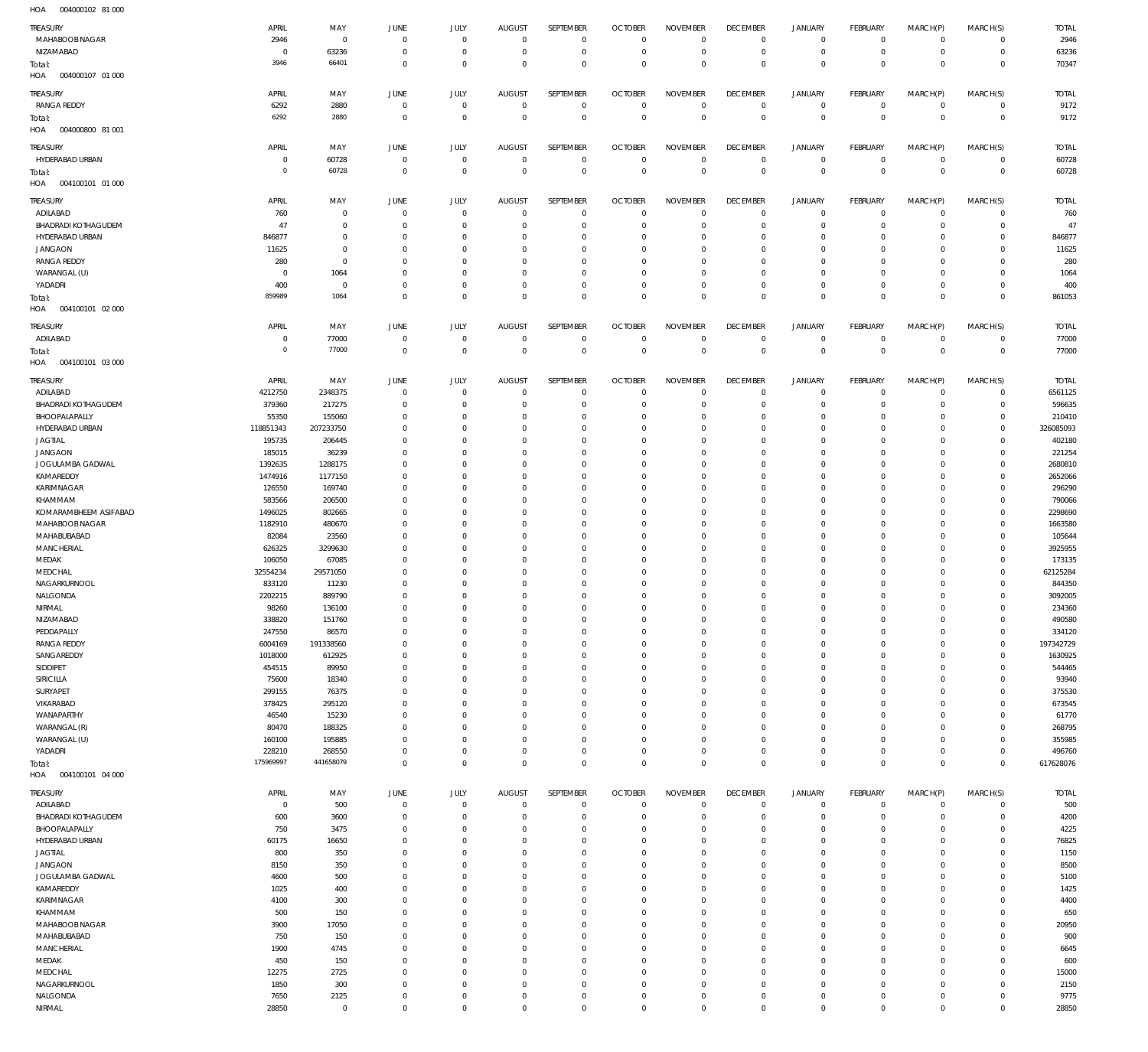004100101 04 000 HOA

| TREASURY                   | APRIL              | MAY                 | JUNE           | <b>JULY</b>                | <b>AUGUST</b>            | <b>SEPTEMBER</b>           | <b>OCTOBER</b>           | <b>NOVEMBER</b>              | <b>DECEMBER</b>            | <b>JANUARY</b>             | <b>FEBRUARY</b>            | MARCH(P)                | MARCH(S)                   | <b>TOTAL</b>       |
|----------------------------|--------------------|---------------------|----------------|----------------------------|--------------------------|----------------------------|--------------------------|------------------------------|----------------------------|----------------------------|----------------------------|-------------------------|----------------------------|--------------------|
| NIZAMABAD                  | 1350               | $\mathbf{0}$        | 0              | $\mathbf 0$                | $\mathbf 0$              | $\mathbf 0$                | $\overline{0}$           | $\mathbf 0$                  | $\mathbf 0$                | $\mathbf 0$                | $\overline{0}$             | $\mathbf 0$             | $\mathbf{0}$               | 1350               |
| PEDDAPALLY                 | 1350               | 150                 | $\overline{0}$ | $\mathbf 0$                | $^{\circ}$               | $\mathbf 0$                | $^{\circ}$               | $\mathbf 0$                  | $\mathbf 0$                | $\mathbf 0$                | $\overline{0}$             | $\mathbf 0$             | $\mathbf{0}$               | 1500               |
| <b>RANGA REDDY</b>         | 29375              | 5150                | 0              | $\mathbf 0$                | $^{\circ}$               | $\mathbf 0$                | $^{\circ}$               | $\overline{0}$               | $\mathbf 0$                | $\mathbf 0$                | $\mathbf 0$                | $\Omega$                | $\mathbf 0$                | 34525              |
| SANGAREDDY                 | 6010               | 4700                | 0              | $\mathbf 0$                | $\mathbf 0$              | $\mathbf 0$                | $^{\circ}$               | $\mathbf{0}$                 | $\mathbf 0$                | $\mathbf 0$                | $\mathbf 0$                | $\Omega$                | $\mathbf 0$                | 10710              |
| SIDDIPET                   | 1950               | $\mathbf 0$         | 0              | $\mathbf 0$                | $^{\circ}$               | $\mathbf 0$                | $^{\circ}$               | $\mathbf{0}$                 | $\mathbf 0$                | $\mathbf 0$                | $\mathbf 0$                | $\Omega$                | $\mathbf 0$                | 1950               |
| SIRICILLA                  | 350                | $\mathbf 0$         | 0              | $\mathbf 0$                | $^{\circ}$               | $\mathbf 0$                | $^{\circ}$               | $\mathbf{0}$                 | $\mathbf 0$                | $\mathbf 0$<br>$\mathbf 0$ | $\mathbf 0$                | $\Omega$<br>$\Omega$    | $\mathbf 0$<br>$\mathbf 0$ | 350                |
| SURYAPET<br>VIKARABAD      | 1050<br>750        | $\mathbf 0$<br>450  | 0<br>0         | $\mathbf 0$<br>$\mathbf 0$ | $^{\circ}$<br>$^{\circ}$ | $\mathbf 0$<br>$\mathbf 0$ | $^{\circ}$<br>$^{\circ}$ | $\mathbf{0}$<br>$\mathbf{0}$ | $\mathbf 0$<br>$\mathbf 0$ | $\mathbf 0$                | $\mathbf 0$<br>$\mathbf 0$ | $\Omega$                | $\mathbf 0$                | 1050<br>1200       |
| WANAPARTHY                 | 3505               | $\mathbf 0$         | 0              | $\mathbf 0$                | $\mathbf 0$              | $\mathbf 0$                | $^{\circ}$               | $\mathbf{0}$                 | $\mathbf 0$                | $\mathbf 0$                | $\mathbf 0$                | $\Omega$                | $\mathbf 0$                | 3505               |
| WARANGAL (R)               | 1650               | 2150                | 0              | $\mathbf 0$                | $^{\circ}$               | $\mathbf 0$                | $^{\circ}$               | $\mathbf{0}$                 | $\mathbf 0$                | $\mathbf 0$                | $\mathbf 0$                | $\Omega$                | $\mathbf 0$                | 3800               |
| WARANGAL (U)               | 3225               | 300                 | 0              | $\mathbf 0$                | $^{\circ}$               | $\mathbf 0$                | $^{\circ}$               | $\mathbf{0}$                 | $\mathbf 0$                | $\mathbf 0$                | $\mathbf 0$                | $\Omega$                | $\mathbf 0$                | 3525               |
| YADADRI                    | 8250               | 2650                | 0              | $\mathbf 0$                | $^{\circ}$               | $\mathbf 0$                | $^{\circ}$               | $\mathbf{0}$                 | $\mathbf 0$                | $\mathbf 0$                | $\mathbf 0$                | $\circ$                 | $\mathbf{0}$               | 10900              |
| Total:                     | 197140             | 69070               | $\overline{0}$ | $\mathbf 0$                | $^{\circ}$               | $\mathbf 0$                | $\overline{0}$           | $\mathbf 0$                  | $\mathbf 0$                | $\mathbf 0$                | $\overline{0}$             | $\Omega$                | $\overline{0}$             | 266210             |
| HOA<br>004100101 05 000    |                    |                     |                |                            |                          |                            |                          |                              |                            |                            |                            |                         |                            |                    |
| TREASURY                   | APRIL              | MAY                 | <b>JUNE</b>    | JULY                       | <b>AUGUST</b>            | SEPTEMBER                  | <b>OCTOBER</b>           | <b>NOVEMBER</b>              | <b>DECEMBER</b>            | <b>JANUARY</b>             | <b>FEBRUARY</b>            | MARCH(P)                | MARCH(S)                   | <b>TOTAL</b>       |
| ADILABAD                   | 215575             | 316190              | $\overline{0}$ | $^{\circ}$                 | $^{\circ}$               | $^{\circ}$                 | $^{\circ}$               | $^{\circ}$                   | $\mathbf 0$                | $\mathbf 0$                | $\overline{0}$             | $\circ$                 | $\mathbf{0}$               | 531765             |
| BHADRADI KOTHAGUDEM        | 1632820            | 687240              | 0              | $^{\circ}$                 | $^{\circ}$               | $\mathbf 0$                | $^{\circ}$               | $\overline{0}$               | $\mathbf 0$                | $\mathbf 0$                | $\mathbf 0$                | $\mathbf 0$             | $\mathbf 0$                | 2320060            |
| BHOOPALAPALLY              | 28175              | 42825               | 0              | $^{\circ}$                 | 0                        | $^{\circ}$                 | $^{\circ}$               | $^{\circ}$                   | $\mathbf 0$                | $\mathbf 0$                | $\mathbf 0$                | $\circ$                 | $\mathbf 0$                | 71000              |
| HYDERABAD URBAN            | 366556943          | 156361597           | 0              | $\mathbf 0$                | 0                        | $^{\circ}$                 | $^{\circ}$               | $\mathbf{0}$                 | $\mathbf 0$                | $\mathbf 0$                | $\mathbf 0$                | $\Omega$                | $\mathbf 0$                | 522918540          |
| <b>JAGTIAL</b>             | 791265             | 17720               | - 0            | $\mathbf 0$                | $^{\circ}$               | $\mathbf 0$                | $^{\circ}$               | $\mathbf{0}$                 | $\mathbf 0$                | $\mathbf 0$                | $\mathbf 0$                | $\Omega$                | $\mathbf 0$                | 808985             |
| <b>JANGAON</b>             | 14105              | 150550              | 0              | $\mathbf 0$                | $^{\circ}$               | $\mathbf 0$                | $^{\circ}$               | $^{\circ}$                   | $\mathbf 0$                | $\mathbf 0$                | $\mathbf 0$                | $\Omega$                | $\mathbf 0$                | 164655             |
| JOGULAMBA GADWAL           | 16900              | 2800                | 0              | $\mathbf 0$                | $^{\circ}$               | $\mathbf 0$                | $^{\circ}$               | $\mathbf{0}$                 | $\mathbf 0$                | $\mathbf 0$                | $\mathbf 0$                | $\Omega$                | $\mathbf 0$                | 19700              |
| KAMAREDDY<br>KARIMNAGAR    | 1375086<br>1034168 | 287095<br>49850     | 0<br>0         | $\mathbf 0$<br>$\mathbf 0$ | $^{\circ}$<br>$^{\circ}$ | $\mathbf 0$<br>$\mathbf 0$ | $^{\circ}$<br>$^{\circ}$ | $\mathbf{0}$<br>$^{\circ}$   | $\mathbf 0$<br>$\mathbf 0$ | $\mathbf 0$<br>$\mathbf 0$ | $\mathbf 0$<br>0           | $\Omega$<br>$\Omega$    | $\mathbf 0$<br>$\mathbf 0$ | 1662181<br>1084018 |
| KHAMMAM                    | 175380             | 58700               | 0              | $\mathbf 0$                | $^{\circ}$               | $\mathbf 0$                | $^{\circ}$               | $^{\circ}$                   | $\mathbf 0$                | $\mathbf 0$                | $\mathbf 0$                | $\Omega$                | $\mathbf 0$                | 234080             |
| KOMARAMBHEEM ASIFABAD      | 6750               | 190650              | 0              | $\mathbf 0$                | $^{\circ}$               | $\mathbf 0$                | $^{\circ}$               | $\mathbf{0}$                 | $\mathbf 0$                | $\mathbf 0$                | $\mathbf 0$                | $\Omega$                | $\mathbf 0$                | 197400             |
| MAHABOOB NAGAR             | 119985             | 1467155             | 0              | $\mathbf 0$                | 0                        | $\mathbf 0$                | $^{\circ}$               | $\mathbf{0}$                 | $\mathbf 0$                | $\mathbf 0$                | $\mathbf 0$                | $\Omega$                | $\mathbf 0$                | 1587140            |
| MAHABUBABAD                | 660390             | 2950                | - 0            | $\mathbf 0$                | $^{\circ}$               | $\mathbf 0$                | $^{\circ}$               | $\mathbf{0}$                 | $\mathbf 0$                | $\mathbf 0$                | $\mathbf 0$                | $\Omega$                | $\mathbf 0$                | 663340             |
| MANCHERIAL                 | 1327255            | 344755              | $\Omega$       | $\Omega$                   | 0                        | $\mathbf 0$                | $^{\circ}$               | $^{\circ}$                   | $\mathbf 0$                | $\mathbf 0$                | $\mathbf 0$                | $\Omega$                | $\Omega$                   | 1672010            |
| MEDAK                      | 17520              | 2143055             | - 0            | $\mathbf 0$                | $\mathbf 0$              | $\mathbf 0$                | $^{\circ}$               | $\mathbf{0}$                 | $\mathbf 0$                | $\mathbf 0$                | $\mathbf 0$                | $\Omega$                | $\mathbf 0$                | 2160575            |
| MEDCHAL                    | 411847             | 188035              | 0              | $\mathbf 0$                | 0                        | $\mathbf 0$                | $^{\circ}$               | $^{\circ}$                   | $\mathbf 0$                | $\mathbf 0$                | $\mathbf 0$                | $\Omega$                | $\circ$                    | 599882             |
| NAGARKURNOOL               | 45780              | 8500                | - 0            | $\mathbf 0$                | $^{\circ}$               | $\mathbf 0$                | $^{\circ}$               | $\mathbf{0}$                 | $\mathbf 0$                | $\mathbf 0$                | $\mathbf 0$                | $\Omega$                | $\mathbf 0$                | 54280              |
| NALGONDA                   | 1788815            | 2030330             | 0              | $\mathbf 0$                | $^{\circ}$               | $\mathbf 0$                | $^{\circ}$               | $^{\circ}$                   | $\mathbf 0$                | $\mathbf 0$                | $\mathbf 0$                | $\Omega$                | $\mathbf 0$                | 3819145            |
| NIRMAL                     | 809375             | 17310               | 0              | $\mathbf 0$                | $^{\circ}$               | $\mathbf 0$                | $^{\circ}$               | $\mathbf{0}$                 | $\mathbf 0$                | $\mathbf 0$                | $\mathbf 0$                | $\Omega$                | $\mathbf 0$                | 826685             |
| NIZAMABAD                  | 2534897            | 11150               | 0              | $\mathbf 0$                | 0                        | $\mathbf 0$                | $^{\circ}$               | $\mathbf{0}$                 | $\mathbf 0$                | $\mathbf 0$                | $\mathbf 0$                | $\Omega$                | $\mathbf 0$                | 2546047            |
| PEDDAPALLY                 | 751500             | 392650              | 0              | $\Omega$                   | 0                        | $\mathbf 0$                | $^{\circ}$               | $^{\circ}$                   | $\mathbf 0$                | $\mathbf 0$                | 0                          | $\Omega$                | $\mathbf 0$                | 1144150            |
| <b>RANGA REDDY</b>         | 520363             | 316050              | 0              | $\mathbf 0$                | $^{\circ}$               | $\mathbf 0$<br>$\mathbf 0$ | $^{\circ}$               | $^{\circ}$                   | $\mathbf 0$                | $\mathbf 0$                | $\mathbf 0$                | $\Omega$<br>$\Omega$    | $\mathbf 0$<br>$\mathbf 0$ | 836413             |
| SANGAREDDY<br>SIDDIPET     | 95500<br>38279     | 3817955<br>19500    | 0<br>0         | $\mathbf 0$<br>$\mathbf 0$ | $^{\circ}$<br>$^{\circ}$ | $\mathbf 0$                | $^{\circ}$<br>$^{\circ}$ | $\mathbf{0}$<br>$\mathbf{0}$ | $\mathbf 0$<br>$\mathbf 0$ | $\mathbf 0$<br>$\mathbf 0$ | $\mathbf 0$<br>$\mathbf 0$ | $\Omega$                | $\mathbf 0$                | 3913455<br>57779   |
| SIRICILLA                  | 12650              | 4950                | - 0            | $\mathbf 0$                | $^{\circ}$               | $\mathbf 0$                | $^{\circ}$               | $\mathbf{0}$                 | $\mathbf 0$                | $\mathbf 0$                | $\mathbf 0$                | $\Omega$                | $\mathbf 0$                | 17600              |
| SURYAPET                   | 5264125            | 28065               | $\Omega$       | $\Omega$                   | 0                        | $\mathbf 0$                | $^{\circ}$               | $^{\circ}$                   | $\mathbf 0$                | $\mathbf 0$                | $\mathbf 0$                | $\Omega$                | $\mathbf 0$                | 5292190            |
| VIKARABAD                  | 14275              | 2400                | - 0            | $^{\circ}$                 | $^{\circ}$               | $\mathbf 0$                | $^{\circ}$               | $\mathbf{0}$                 | $\mathbf 0$                | $\mathbf 0$                | $\mathbf 0$                | $\Omega$                | $\mathbf 0$                | 16675              |
| WANAPARTHY                 | 23325              | 5400                | 0              | $\mathbf 0$                | 0                        | $^{\circ}$                 | $^{\circ}$               | $^{\circ}$                   | $\mathbf 0$                | $\mathbf 0$                | 0                          | $\Omega$                | $\mathbf 0$                | 28725              |
| WARANGAL (R)               | 64250              | 49775               | 0              | $^{\circ}$                 | $^{\circ}$               | $\mathbf 0$                | $^{\circ}$               | $\mathbf{0}$                 | $\mathbf 0$                | $\mathbf 0$                | $\mathbf 0$                | $\Omega$                | $\mathbf 0$                | 114025             |
| WARANGAL (U)               | 145950             | 483395              | $\Omega$       | $^{\circ}$                 | $^{\circ}$               | $^{\circ}$                 | $^{\circ}$               | $^{\circ}$                   | $\mathbf 0$                | $\mathbf 0$                | $\mathbf 0$                | $\Omega$                | $\mathbf 0$                | 629345             |
| YADADRI                    | 911940             | 25860               | $\Omega$       | $^{\circ}$                 | $^{\circ}$               | $\mathbf 0$                | $^{\circ}$               | $\mathbf{0}$                 | $\mathbf 0$                | $\mathbf 0$                | $\mathbf 0$                | $\Omega$                | $\mathbf 0$                | 937800             |
| Total:                     | 387405188          | 169524457           | $^{\circ}$     | $\mathbf 0$                | $\mathbf 0$              | $\mathbf 0$                | $^{\circ}$               | $\mathbf 0$                  | $\mathbf 0$                | $\mathbf 0$                | $\mathbf 0$                | $\mathbf 0$             | $\mathbf 0$                | 556929645          |
| HOA<br>004100101 06 000    |                    |                     |                |                            |                          |                            |                          |                              |                            |                            |                            |                         |                            |                    |
| TREASURY                   | APRIL              | MAY                 | JUNE           | <b>JULY</b>                | <b>AUGUST</b>            | SEPTEMBER                  | <b>OCTOBER</b>           | <b>NOVEMBER</b>              | <b>DECEMBER</b>            | <b>JANUARY</b>             | <b>FEBRUARY</b>            | MARCH(P)                | MARCH(S)                   | <b>TOTAL</b>       |
| ADILABAD                   | 1093100            | 325100              | 0              | $\mathbf 0$                | $^{\circ}$               | $\mathbf 0$                | $\overline{0}$           | $^{\circ}$                   | $\mathbf 0$                | $\mathbf 0$                | $\overline{0}$             | $\mathbf 0$             | $\mathbf{0}$               | 1418200            |
| BHADRADI KOTHAGUDEM        | 232650             | 130200              | $\overline{0}$ | $\mathbf 0$                | $^{\circ}$               | $\mathbf 0$                | $^{\circ}$               | $^{\circ}$                   | $\mathbf 0$                | $\mathbf 0$                | $\overline{0}$             | $\mathbf 0$             | $\mathbf{0}$               | 362850             |
| BHOOPALAPALLY              | $\mathbf 0$        | 150                 | 0              | $\mathbf 0$                | 0                        | $\mathbf 0$                | $^{\circ}$               | $^{\circ}$                   | $\mathbf 0$                | $\mathbf 0$                | $\mathbf 0$                | $\mathbf 0$             | $\mathbf 0$                | 150                |
| HYDERABAD URBAN            | 462485             | 1513965             | 0              | $\mathbf 0$                | $^{\circ}$               | $\mathbf 0$                | $^{\circ}$               | $\mathbf{0}$                 | $\mathbf 0$                | $\mathbf 0$                | $\mathbf 0$                | $\mathbf 0$             | $\mathbf{0}$               | 1976450            |
| <b>JANGAON</b>             | $^{\circ}$         | 1000                | 0              | $\mathbf 0$                | $^{\circ}$               | $\mathbf 0$                | $^{\circ}$               | $\mathbf{0}$                 | $\mathbf 0$                | $\mathbf 0$                | $\mathbf 0$                | $\Omega$                | $\mathbf 0$                | 1000               |
| JOGULAMBA GADWAL           | 312400             | 138600              | 0              | $\mathbf 0$                | $^{\circ}$               | $\mathbf 0$                | $^{\circ}$               | $\mathbf{0}$                 | $\mathbf 0$                | $\mathbf 0$                | $\mathbf 0$                | $\Omega$                | $\mathbf 0$                | 451000             |
| KAMAREDDY                  | 48050              | 42000               | 0              | $\mathbf 0$                | $^{\circ}$               | $\mathbf 0$                | $^{\circ}$               | $\mathbf{0}$                 | $\mathbf 0$                | $\mathbf 0$                | $\mathbf 0$                | $\circ$                 | $\mathbf 0$                | 90050              |
| KARIMNAGAR<br>KHAMMAM      | 50<br>125450       | $^{\circ}$<br>67000 | 0<br>0         | $\mathbf 0$<br>$\mathbf 0$ | $^{\circ}$<br>$^{\circ}$ | $\mathbf 0$<br>$\mathbf 0$ | $^{\circ}$<br>$^{\circ}$ | $\mathbf{0}$<br>$\mathbf{0}$ | $\mathbf 0$<br>$\mathbf 0$ | $\mathbf 0$<br>$\mathbf 0$ | $\mathbf 0$<br>$\mathbf 0$ | $\circ$<br>$\Omega$     | $\mathbf 0$<br>$\mathbf 0$ | 50<br>192450       |
| KOMARAMBHEEM ASIFABAD      | 44000              | 40000               | 0              | $\mathbf 0$                | $^{\circ}$               | $\mathbf 0$                | $^{\circ}$               | $\mathbf{0}$                 | $\mathbf 0$                | $\mathbf 0$                | $\mathbf 0$                | $\circ$                 | $\mathbf 0$                | 84000              |
| MAHABOOB NAGAR             | 712970             | 33340               | 0              | $\mathbf 0$                | $^{\circ}$               | $\mathbf 0$                | $^{\circ}$               | $\mathbf{0}$                 | $\mathbf 0$                | $\mathbf 0$                | $\mathbf 0$                | $\Omega$                | $\mathbf 0$                | 746310             |
| MAHABUBABAD                | 105                | $\mathbf 0$         | 0              | $\mathbf 0$                | $^{\circ}$               | $\mathbf 0$                | $^{\circ}$               | $\mathbf{0}$                 | $\mathbf 0$                | $\mathbf 0$                | $\mathbf 0$                | $\circ$                 | $\mathbf 0$                | 105                |
| MANCHERIAL                 | 50                 | $\mathbf 0$         | 0              | $\mathbf 0$                | $^{\circ}$               | $\mathbf 0$                | $^{\circ}$               | $\mathbf{0}$                 | $\mathbf 0$                | $\mathbf 0$                | $\mathbf 0$                | $\Omega$                | $\mathbf 0$                | 50                 |
| MEDAK                      | $\overline{0}$     | 50                  | 0              | $\mathbf 0$                | $^{\circ}$               | $\mathbf 0$                | $^{\circ}$               | $\mathbf{0}$                 | $\mathbf 0$                | $\mathbf 0$                | $\mathbf 0$                | $\mathbf 0$             | $\mathbf 0$                | 50                 |
| MEDCHAL                    | 16260              | 13050               | 0              | $\mathbf 0$                | $^{\circ}$               | $\mathbf 0$                | $^{\circ}$               | $\mathbf{0}$                 | $\mathbf 0$                | $\mathbf 0$                | $\mathbf 0$                | $\Omega$                | $\mathbf 0$                | 29310              |
| NALGONDA                   | 217820             | 127260              | 0              | $\mathbf 0$                | $\mathbf 0$              | $\mathbf 0$                | $^{\circ}$               | $\mathbf{0}$                 | $\mathbf 0$                | $\mathbf 0$                | $\mathbf 0$                | $\mathbf 0$             | $\mathbf 0$                | 345080             |
| NIRMAL                     | 27800              | 38400               | 0              | $\mathbf 0$                | $^{\circ}$               | $\mathbf 0$                | $^{\circ}$               | $\mathbf{0}$                 | $\mathbf 0$                | $\mathbf 0$                | $\mathbf 0$                | $\Omega$                | $^{\circ}$                 | 66200              |
| NIZAMABAD                  | 962090             | 55900               | 0              | $\mathbf 0$                | $^{\circ}$               | $\mathbf 0$                | $^{\circ}$               | $\mathbf{0}$                 | $\mathbf 0$                | $\mathbf 0$                | $\mathbf 0$                | $\mathbf 0$             | $^{\circ}$                 | 1017990            |
| PEDDAPALLY                 | 1000               | $^{\circ}$          | 0              | $\mathbf 0$                | $^{\circ}$               | $\mathbf 0$                | $^{\circ}$               | $\mathbf{0}$                 | $\mathbf 0$                | $\mathbf 0$                | $\mathbf 0$                | $\mathbf 0$             | $^{\circ}$                 | 1000               |
| <b>RANGA REDDY</b>         | 100030             | 25650               | 0              | $\mathbf 0$                | $^{\circ}$               | $\mathbf 0$                | $^{\circ}$               | $\mathbf{0}$                 | $\mathbf 0$                | $\mathbf 0$                | $\mathbf 0$                | $\Omega$                | $\mathbf 0$                | 125680             |
| SANGAREDDY                 | 242650             | 126100              | 0<br>0         | $\mathbf 0$<br>$^{\circ}$  | $^{\circ}$<br>$^{\circ}$ | $\mathbf 0$<br>$\mathbf 0$ | $^{\circ}$<br>$^{\circ}$ | $\mathbf{0}$<br>$\mathbf{0}$ | $\mathbf 0$<br>$\mathbf 0$ | $\mathbf 0$<br>$\mathbf 0$ | $\mathbf 0$<br>$\mathbf 0$ | $\Omega$<br>$\mathbf 0$ | $\mathbf 0$<br>$\mathbf 0$ | 368750             |
| SIDDIPET<br>SURYAPET       | 350<br>300150      | 50<br>145200        | 0              | $\mathbf 0$                | $^{\circ}$               | $\mathbf 0$                | $^{\circ}$               | $\mathbf{0}$                 | $\mathbf 0$                | $\mathbf 0$                | $\mathbf 0$                | $\Omega$                | $\mathbf 0$                | 400<br>445350      |
| VIKARABAD                  | 12550              | 2730                | 0              | $\mathbf 0$                | $^{\circ}$               | $\mathbf 0$                | $^{\circ}$               | $\mathbf{0}$                 | $\mathbf 0$                | $\mathbf 0$                | $\mathbf 0$                | $\mathbf 0$             | $\mathbf 0$                | 15280              |
| WARANGAL (R)               | 4000               | 6000                | - 0            | $^{\circ}$                 | $^{\circ}$               | $\mathbf 0$                | $^{\circ}$               | $\mathbf{0}$                 | $\mathbf 0$                | $\mathbf 0$                | $\mathbf 0$                | $\Omega$                | $\mathbf 0$                | 10000              |
| WARANGAL (U)               | $\overline{0}$     | 1000                | 0              | $\mathbf 0$                | $^{\circ}$               | $\mathbf 0$                | $^{\circ}$               | $\mathbf{0}$                 | $\mathbf 0$                | $\mathbf 0$                | $\mathbf 0$                | $\mathbf 0$             | $\mathbf 0$                | 1000               |
| YADADRI                    | 15400              | 1450                | 0              | $\mathbf 0$                | $^{\circ}$               | $\mathbf 0$                | $^{\circ}$               | $\mathbf{0}$                 | $\mathbf 0$                | $\mathbf 0$                | $\mathbf 0$                | $\mathbf 0$             | $\mathbf 0$                | 16850              |
| Total:                     | 4931410            | 2834195             | $\overline{0}$ | $\mathbf 0$                | $\mathbf 0$              | $\mathbf 0$                | $\mathbf 0$              | $\mathbf 0$                  | $\mathbf 0$                | $\mathbf 0$                | $\overline{0}$             | $\mathbf 0$             | $\overline{0}$             | 7765605            |
| 004100101 07 000<br>HOA    |                    |                     |                |                            |                          |                            |                          |                              |                            |                            |                            |                         |                            |                    |
| TREASURY                   | APRIL              | MAY                 | JUNE           | JULY                       | AUGUST                   | SEPTEMBER                  | <b>OCTOBER</b>           | <b>NOVEMBER</b>              | <b>DECEMBER</b>            | <b>JANUARY</b>             | <b>FEBRUARY</b>            | MARCH(P)                | MARCH(S)                   | <b>TOTAL</b>       |
| ADILABAD                   | $\overline{0}$     | 662985              | $\overline{0}$ | $\mathbf 0$                | $\mathbf 0$              | $\mathbf 0$                | $^{\circ}$               | $\mathbf{0}$                 | 0                          | 0                          | $\overline{0}$             | $\mathbf 0$             | $\mathbf 0$                | 662985             |
| <b>BHADRADI KOTHAGUDEM</b> | 4000               | 3000                | $^{\circ}$     | $\mathbf 0$                | $\mathbf 0$              | $\mathbf 0$                | $^{\circ}$               | $\mathbf{0}$                 | $\mathbf 0$                | $\mathbf 0$                | $\overline{0}$             | $\mathbf 0$             | $\mathbf{0}$               | 7000               |
|                            |                    |                     |                |                            |                          |                            |                          |                              |                            |                            |                            |                         |                            |                    |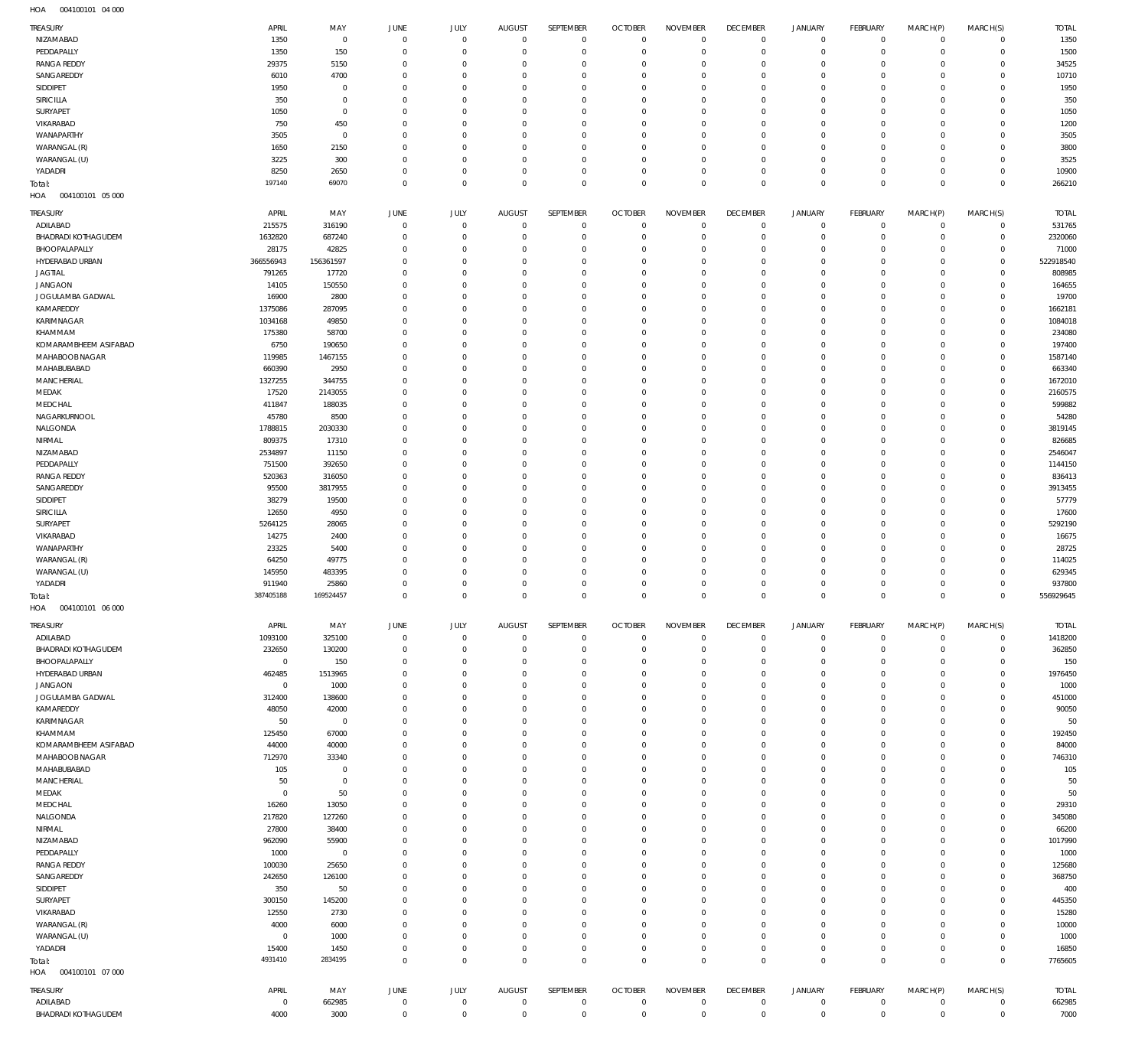004100101 07 000 HOA

| TREASURY                      | APRIL              | MAY               | <b>JUNE</b>                      | JULY                     | <b>AUGUST</b>              | SEPTEMBER                  | <b>OCTOBER</b>                 | <b>NOVEMBER</b>      | <b>DECEMBER</b>             | <b>JANUARY</b>             | FEBRUARY                         | MARCH(P)             | MARCH(S)                     | <b>TOTAL</b>        |
|-------------------------------|--------------------|-------------------|----------------------------------|--------------------------|----------------------------|----------------------------|--------------------------------|----------------------|-----------------------------|----------------------------|----------------------------------|----------------------|------------------------------|---------------------|
| BHOOPALAPALLY                 | 2000               | $\overline{0}$    | $\,0\,$                          | $\Omega$                 | $\mathbf 0$                | $\mathbf 0$                | $\overline{0}$                 | $\mathbf 0$          | $\mathbf 0$                 | $\mathbf 0$                | $\overline{0}$                   | $\mathbf 0$          | $\circ$                      | 2000                |
| HYDERABAD URBAN               | 1151550            | 710310            | $\mathbf 0$                      | $\Omega$                 | $\overline{0}$             | $\mathbf 0$                | $\overline{0}$                 | $\mathbf 0$          | $\mathbf{0}$                | $\mathbf 0$                | $\overline{0}$                   | $\Omega$             | $\mathbf{0}$                 | 1861860             |
| JAGTIAL                       | 767645             | $\overline{0}$    | $\overline{0}$                   | $\Omega$                 | $\Omega$                   | 0                          | $\overline{0}$                 | $\Omega$             | $\mathbf 0$                 | $\mathbf 0$                | $\mathbf 0$                      | $\Omega$             | $\mathbf 0$                  | 767645              |
| <b>JANGAON</b>                | 10000              | 20000             | $\mathbf 0$                      | $\Omega$                 | $\Omega$                   | $\Omega$                   | $^{\circ}$                     | $\Omega$             | $\mathbf{0}$                | $\mathbf 0$                | $\overline{0}$                   | $\Omega$             | $\mathbf{0}$                 | 30000               |
| JOGULAMBA GADWAL              | $\mathbf 0$        | 15000             | $^{\circ}$                       | $\Omega$                 | $\Omega$                   | 0                          | $\overline{0}$                 | $\Omega$             | $\mathbf 0$                 | $\mathbf 0$                | $\mathbf 0$                      | $\Omega$             | $^{\circ}$                   | 15000               |
| KAMAREDDY                     | 314050             | 289850            | $^{\circ}$                       | $\Omega$                 | $\Omega$                   | $\Omega$                   | $^{\circ}$                     | $\Omega$             | $\mathbf 0$                 | $\Omega$                   | $\mathbf 0$                      | $\Omega$             | $\mathbf 0$                  | 603900              |
| KARIMNAGAR<br>KHAMMAM         | 15000<br>4000      | 4000<br>10000     | $\overline{0}$<br>$\overline{0}$ | $\Omega$<br>$\Omega$     | $\Omega$<br>$\Omega$       | $\Omega$<br>$\Omega$       | $^{\circ}$<br>$^{\circ}$       | $\Omega$<br>$\Omega$ | $\mathbf 0$<br>$\mathbf 0$  | $\mathbf 0$<br>$\Omega$    | $\mathbf 0$<br>$\mathbf 0$       | $\Omega$<br>$\Omega$ | $^{\circ}$<br>$\mathbf 0$    | 19000<br>14000      |
| KOMARAMBHEEM ASIFABAD         | 2000               | $\mathbf 0$       | $^{\circ}$                       | $\Omega$                 | $\Omega$                   | $\Omega$                   | $\mathbf 0$                    | $\Omega$             | $\mathbf 0$                 | $\mathbf 0$                | $^{\circ}$                       | $\Omega$             | $\mathbf 0$                  | 2000                |
| MAHABOOB NAGAR                | 16950              | 21250             | $\overline{0}$                   | $\Omega$                 | $\Omega$                   | 0                          | $^{\circ}$                     | $\Omega$             | $\mathbf 0$                 | $\mathbf 0$                | $^{\circ}$                       | $\Omega$             | $\mathbf{0}$                 | 38200               |
| MANCHERIAL                    | 386900             | 1066770           | $^{\circ}$                       | <sup>0</sup>             | $\Omega$                   | $\Omega$                   | $\mathbf 0$                    | $\Omega$             | $\mathbf 0$                 | $\mathbf 0$                | $^{\circ}$                       | $\Omega$             | $\mathbf 0$                  | 1453670             |
| MEDAK                         | 1000               | $\mathbf 0$       | $\mathbf 0$                      | $\Omega$                 | $\Omega$                   | $\Omega$                   | $^{\circ}$                     | $\Omega$             | $\mathbf 0$                 | $\Omega$                   | $^{\circ}$                       | $\Omega$             | $\mathbf 0$                  | 1000                |
| MEDCHAL                       | 70650              | 7000              | $^{\circ}$                       | $\Omega$                 | $\Omega$                   | 0                          | $\overline{0}$                 | $\Omega$             | $\mathbf 0$                 | $\mathbf 0$                | $^{\circ}$                       | $\Omega$             | $\mathbf 0$                  | 77650               |
| NAGARKURNOOL                  | $\Omega$           | 1000              | $^{\circ}$                       | $\Omega$                 | $\Omega$                   | $\Omega$                   | $^{\circ}$                     | $\Omega$             | $\mathbf 0$                 | $\Omega$                   | $^{\circ}$                       | $\Omega$             | $\mathbf 0$                  | 1000                |
| NALGONDA                      | 17000              | 8000              | $^{\circ}$                       | $\Omega$                 | $\Omega$                   | $\Omega$                   | $^{\circ}$                     | $\Omega$             | $\mathbf 0$                 | $\mathbf 0$                | $\mathbf 0$                      | $\Omega$             | $\mathbf 0$                  | 25000               |
| NIRMAL                        | 11000              | $\overline{0}$    | $^{\circ}$                       | $\Omega$                 | $\Omega$                   | $\Omega$                   | $^{\circ}$                     | $\Omega$             | $\mathbf 0$                 | $\Omega$                   | $\mathbf 0$                      | $\Omega$             | $\mathbf 0$                  | 11000               |
| NIZAMABAD                     | 32000              | $\overline{0}$    | $^{\circ}$                       | $\Omega$                 | $\Omega$                   | $\Omega$                   | $\overline{0}$                 | $\Omega$             | $\mathbf 0$                 | $\mathbf 0$                | $\mathbf 0$                      | $\Omega$             | $\mathbf 0$                  | 32000               |
| PEDDAPALLY                    | 9000               | $\overline{0}$    | $\overline{0}$                   | $\Omega$                 | $\Omega$                   | $\Omega$                   | $^{\circ}$                     | $\Omega$             | $\mathbf 0$                 | $\mathbf 0$                | $\mathbf 0$                      | $\Omega$             | $\mathbf 0$                  | 9000                |
| <b>RANGA REDDY</b>            | 38400              | 5300              | $^{\circ}$                       | <sup>0</sup><br>$\Omega$ | $\Omega$                   | O<br>$\Omega$              | $\Omega$                       | $\Omega$<br>$\Omega$ | $\mathbf 0$<br>$\mathbf 0$  | $\Omega$<br>$\Omega$       | $\mathbf 0$                      | $\Omega$<br>$\Omega$ | 0<br>$\mathbf 0$             | 43700               |
| SANGAREDDY<br>SIDDIPET        | 11000<br>4025      | 2000<br>10000     | $\mathbf 0$<br>$^{\circ}$        | <sup>0</sup>             | $\overline{0}$<br>$\Omega$ | $\Omega$                   | $^{\circ}$<br>$\mathbf 0$      | $\Omega$             | $\mathbf 0$                 | $\mathbf 0$                | $\mathbf 0$<br>$\mathbf 0$       | $\Omega$             | $\mathbf 0$                  | 13000<br>14025      |
| SURYAPET                      | $\Omega$           | 10000             | $^{\circ}$                       | $\Omega$                 | $\Omega$                   | $\Omega$                   | $^{\circ}$                     | $\Omega$             | $\mathbf 0$                 | $\Omega$                   | $\Omega$                         | $\Omega$             | $\mathbf 0$                  | 10000               |
| VIKARABAD                     | 2000               | $\overline{0}$    | $\overline{0}$                   | $\Omega$                 | $\Omega$                   | $\Omega$                   | $^{\circ}$                     | $\Omega$             | $\mathbf 0$                 | $\mathbf 0$                | $\mathbf 0$                      | $\Omega$             | $\mathbf 0$                  | 2000                |
| WANAPARTHY                    | $^{\circ}$         | 1000              | $^{\circ}$                       | $\Omega$                 | $\Omega$                   | $\Omega$                   | $\Omega$                       | $\Omega$             | $\mathbf 0$                 | $\mathbf 0$                | $\mathbf 0$                      | $\Omega$             | $\mathbf 0$                  | 1000                |
| WARANGAL (R)                  | 3175               | 1000              | $^{\circ}$                       | $\Omega$                 | $\Omega$                   | $\Omega$                   | $\overline{0}$                 | $\Omega$             | $\mathbf 0$                 | $\mathbf 0$                | $\mathbf 0$                      | $\Omega$             | $\mathbf 0$                  | 4175                |
| WARANGAL (U)                  | 21000              | 11000             | $\mathbf 0$                      | $\Omega$                 | $\mathbf 0$                | 0                          | $^{\circ}$                     | 0                    | $\mathbf{0}$                | $\mathbf 0$                | $\overline{0}$                   | 0                    | $\mathbf{0}$                 | 32000               |
| Total:                        | 2894345            | 2859465           | $\mathbf 0$                      | $\Omega$                 | $\mathbf 0$                | $\mathbf 0$                | $\mathbf{0}$                   | $\Omega$             | $\mathbf 0$                 | $\mathbf 0$                | $\overline{0}$                   | $\Omega$             | $\mathbf 0$                  | 5753810             |
| HOA<br>004100102 01 000       |                    |                   |                                  |                          |                            |                            |                                |                      |                             |                            |                                  |                      |                              |                     |
| TREASURY                      | APRIL              | MAY               | JUNE                             | JULY                     | <b>AUGUST</b>              | SEPTEMBER                  | <b>OCTOBER</b>                 | <b>NOVEMBER</b>      | <b>DECEMBER</b>             | <b>JANUARY</b>             | FEBRUARY                         | MARCH(P)             | MARCH(S)                     | <b>TOTAL</b>        |
| HYDERABAD URBAN               | $^{\circ}$         | 231895            | $\,0\,$                          | $\overline{0}$           | $\overline{0}$             | $\mathbf 0$                | $\overline{0}$                 | $\mathbf 0$          | $\mathbf 0$                 | $\mathbf 0$                | $\overline{0}$                   | $\mathbf 0$          | $\circ$                      | 231895              |
| Total:                        | $\overline{0}$     | 231895            | $\overline{0}$                   | $\mathbf 0$              | $\mathbf 0$                | $\mathbf{0}$               | $\overline{0}$                 | $\mathbf 0$          | $\mathbf 0$                 | $\bf 0$                    | $\mathbf 0$                      | $\mathbf 0$          | $\overline{0}$               | 231895              |
| HOA<br>004100102 02 000       |                    |                   |                                  |                          |                            |                            |                                |                      |                             |                            |                                  |                      |                              |                     |
| TREASURY                      | APRIL              | MAY               | <b>JUNE</b>                      | JULY                     | <b>AUGUST</b>              | SEPTEMBER                  | <b>OCTOBER</b>                 | <b>NOVEMBER</b>      | <b>DECEMBER</b>             | <b>JANUARY</b>             | FEBRUARY                         | MARCH(P)             | MARCH(S)                     | <b>TOTAL</b>        |
| JOGULAMBA GADWAL              | 96100              | 81620             | $^{\circ}$                       | $^{\circ}$               | $^{\circ}$                 | $\mathbf 0$                | $\overline{0}$                 | 0                    | $\bf 0$                     | $\mathbf 0$                | $\overline{0}$                   | 0                    | 0                            | 177720              |
| MAHABUBABAD                   | 43685              | $\overline{0}$    | $\mathbf 0$                      | $\mathbf 0$              | $\overline{0}$             | $\mathbf 0$                | $\overline{0}$                 | $\mathbf 0$          | $\mathbf 0$                 | $\mathbf 0$                | $\overline{0}$                   | $\mathbf 0$          | $\circ$                      | 43685               |
| MEDCHAL                       | $^{\circ}$         | 530               | $\,0\,$                          | $^{\circ}$               | $^{\circ}$                 | 0                          | $\mathbf 0$                    | 0                    | $\mathbf 0$                 | $\bf 0$                    | $\overline{0}$                   | 0                    | $\circ$                      | 530                 |
| Total:                        | 139785             | 82150             | $\mathbf 0$                      | $\Omega$                 | $\overline{0}$             | $\mathbf 0$                | $\overline{0}$                 | $\mathbf 0$          | $\mathbf{0}$                | $\mathbf 0$                | $\overline{0}$                   | $\Omega$             | $\overline{0}$               | 221935              |
| HOA<br>004100102 03 000       |                    |                   |                                  |                          |                            |                            |                                |                      |                             |                            |                                  |                      |                              |                     |
| TREASURY                      | APRIL              | MAY               | JUNE                             | <b>JULY</b>              | <b>AUGUST</b>              | SEPTEMBER                  | <b>OCTOBER</b>                 | <b>NOVEMBER</b>      | <b>DECEMBER</b>             | <b>JANUARY</b>             | FEBRUARY                         | MARCH(P)             | MARCH(S)                     | <b>TOTAL</b>        |
| ADILABAD                      | 3000995            | 2682159           | $\,0\,$                          | $\overline{0}$           | $\overline{0}$             | $^{\circ}$                 | $\overline{0}$                 | $\mathbf 0$          | $\mathbf 0$                 | 0                          | $\overline{0}$                   | $\mathbf 0$          | $\overline{0}$               | 5683154             |
| <b>BHADRADI KOTHAGUDEM</b>    | 4159185            | 2776739           | $\,0\,$                          | 0                        | $^{\circ}$                 | $\mathbf 0$                | $\overline{0}$                 | 0                    | $\mathbf 0$                 | 0                          | $\overline{0}$                   | 0                    | $\circ$                      | 6935924             |
| BHOOPALAPALLY                 | 225190             | 329435            | $\mathbf 0$                      | 0                        | $\Omega$                   | 0                          | $^{\circ}$                     | 0                    | $\mathbf{0}$                | $\mathbf 0$                | $\overline{0}$                   | $\Omega$             | $\mathbf{0}$                 | 554625              |
| HYDERABAD URBAN               | 110545320          | 90887075          | $\mathbf 0$                      | $\Omega$                 | $\mathbf 0$                | $\mathbf 0$                | $^{\circ}$                     | 0                    | $\mathbf 0$                 | $\mathbf 0$                | $\overline{0}$                   | $\Omega$             | $\circ$                      | 201432395           |
| JAGTIAL                       | 1269300            | 997190            | $\overline{0}$                   | $\Omega$                 | $\Omega$                   | $\Omega$                   | $\overline{0}$                 | $\Omega$             | $\mathbf 0$                 | $\mathbf 0$                | $\mathbf 0$                      | $\Omega$             | $\mathbf 0$                  | 2266490             |
| <b>JANGAON</b>                | 761600             | 836515            | $^{\circ}$                       | $\Omega$                 | $\Omega$                   | 0                          | $^{\circ}$                     | 0                    | $\mathbf 0$                 | $\mathbf 0$                | $\overline{0}$                   | 0                    | $\mathbf 0$                  | 1598115             |
| JOGULAMBA GADWAL              | 4029840            | 926570            | $\overline{0}$                   | $\Omega$                 | $\Omega$                   | 0                          | $\mathbf{0}$                   | 0                    | $\mathbf 0$                 | $\Omega$                   | $\mathbf 0$                      | $\Omega$             | $\mathbf{0}$                 | 4956410             |
| KAMAREDDY                     | 2035105            | 1056565           | $\Omega$                         | $\Omega$                 | $\Omega$                   | $\Omega$                   | $\Omega$                       | $\Omega$             | $\Omega$                    | $\Omega$                   | $\Omega$                         | $\Omega$             | $\Omega$                     | 3091670             |
| KARIMNAGAR                    | 1375520            | 525040            | $\,0\,$                          | $\mathbf 0$              | $\mathbf 0$                | $\mathbf 0$                | $\overline{0}$                 | $\mathbf 0$          | $\mathbf 0$                 | $\bf 0$                    | $\overline{0}$                   | $\mathbf 0$          | $\circ$                      | 1900560             |
| KHAMMAM                       | 2026020            | 777045            | $\,0\,$                          | $\mathbf 0$              | $\mathbf 0$                | $\mathbf 0$                | $\mathbf 0$                    | 0                    | $\mathbf 0$                 | $\bf 0$                    | $\overline{0}$                   | $\mathbf 0$          | $\circ$                      | 2803065             |
| KOMARAMBHEEM ASIFABAD         | 1064295            | 923810            | $\mathbf 0$                      | $\Omega$<br>$\Omega$     | $\Omega$<br>$\overline{0}$ | $\mathbf 0$<br>$\mathbf 0$ | $\mathbf{0}$                   | 0<br>0               | $\mathbf{0}$<br>$\mathbf 0$ | $\mathbf 0$                | $\overline{0}$<br>$\overline{0}$ | 0<br>0               | $\mathbf{0}$<br>$\circ$      | 1988105             |
| MAHABOOB NAGAR<br>MAHABUBABAD | 1102020<br>1370113 | 10741215<br>82285 | $\,0\,$<br>$\mathbf 0$           | $\Omega$                 | $\Omega$                   | 0                          | $\overline{0}$<br>$\mathbf{0}$ | 0                    | $\mathbf 0$                 | 0<br>$\mathbf 0$           | $\overline{0}$                   | $\Omega$             | $\mathbf{0}$                 | 11843235<br>1452398 |
| MANCHERIAL                    | 1989220            | 1870200           | $\,0\,$                          | $\Omega$                 | $\overline{0}$             | $\mathbf 0$                | $\overline{0}$                 | 0                    | $\mathbf{0}$                | $\mathbf 0$                | $\overline{0}$                   | $\Omega$             | $\mathbf{0}$                 | 3859420             |
| MEDAK                         | 231890             | 1278784           | $\mathbf 0$                      | $\Omega$                 | $\Omega$                   | 0                          | $\mathbf{0}$                   | 0                    | $\mathbf 0$                 | $\mathbf 0$                | $\mathbf 0$                      | $\Omega$             | $\mathbf{0}$                 | 1510674             |
| MEDCHAL                       | 1919180            | 5686820           | $\mathbf 0$                      | $\Omega$                 | $\overline{0}$             | 0                          | $\mathbf{0}$                   | $\Omega$             | $\mathbf 0$                 | $\mathbf 0$                | $\overline{0}$                   | $\Omega$             | $\mathbf{0}$                 | 7606000             |
| NAGARKURNOOL                  | 393750             | 203050            | $\mathbf 0$                      | $\Omega$                 | $\Omega$                   | 0                          | $\mathbf{0}$                   | 0                    | $\mathbf 0$                 | $\mathbf 0$                | $\overline{0}$                   | 0                    | $\mathbf{0}$                 | 596800              |
| NALGONDA                      | 9084125            | 4222578           | $\mathbf 0$                      | $\Omega$                 | $\Omega$                   | 0                          | $\mathbf{0}$                   | $\Omega$             | $\mathbf 0$                 | $\mathbf 0$                | $\overline{0}$                   | $\Omega$             | $\mathbf{0}$                 | 13306703            |
| NIRMAL                        | 731760             | 487360            | $\mathbf 0$                      | $\Omega$                 | $\overline{0}$             | $\mathbf 0$                | $\mathbf{0}$                   | 0                    | $\mathbf 0$                 | $\mathbf 0$                | $\overline{0}$                   | $\Omega$             | $\mathbf{0}$                 | 1219120             |
| NIZAMABAD                     | 2255150            | 494465            | $\,0\,$                          | $\Omega$                 | $\overline{0}$             | 0                          | $\mathbf{0}$                   | 0                    | $\mathbf 0$                 | $\mathbf 0$                | $\overline{0}$                   | $\Omega$             | $\mathbf{0}$                 | 2749615             |
| PEDDAPALLY                    | 2161365            | 3406920           | $\mathbf 0$                      | $\Omega$                 | $\Omega$                   | 0                          | $\mathbf{0}$                   | 0                    | $\mathbf 0$                 | $\mathbf 0$                | $\mathbf 0$                      | $\Omega$             | $\mathbf 0$                  | 5568285             |
| <b>RANGA REDDY</b>            | 3229270            | 3956765           | $\mathbf 0$                      | $\Omega$                 | $\overline{0}$             | $\mathbf 0$                | $\overline{0}$                 | 0                    | $\mathbf 0$                 | $\mathbf 0$                | $\overline{0}$                   | $\Omega$             | $\mathbf{0}$                 | 7186035             |
| SANGAREDDY                    | 5453455            | 29828995          | $\mathbf 0$                      | $\Omega$                 | $\Omega$                   | 0                          | $\mathbf{0}$                   | $\Omega$             | $\mathbf 0$                 | $\mathbf 0$                | $\mathbf 0$                      | $\Omega$             | $\mathbf{0}$                 | 35282450            |
| SIDDIPET                      | 912870             | 660645            | $\,0\,$<br>$\mathbf 0$           | $\Omega$<br>$\Omega$     | $\overline{0}$<br>$\Omega$ | $\mathbf 0$<br>0           | $\overline{0}$<br>$\mathbf{0}$ | $\Omega$<br>0        | $\mathbf 0$<br>$\mathbf 0$  | $\mathbf 0$<br>$\mathbf 0$ | $\overline{0}$<br>$\overline{0}$ | $\Omega$<br>0        | $\mathbf{0}$<br>$\mathbf{0}$ | 1573515             |
| SIRICILLA<br>SURYAPET         | 204120<br>13163705 | 270480<br>1075490 | $\mathbf 0$                      | $\Omega$                 | $\Omega$                   | 0                          | $\mathbf{0}$                   | $\Omega$             | $\mathbf 0$                 | $\mathbf 0$                | $\overline{0}$                   | $\Omega$             | $\mathbf{0}$                 | 474600<br>14239195  |
| VIKARABAD                     | 398297             | 173400            | $\mathbf 0$                      | $\Omega$                 | $\overline{0}$             | $\mathbf 0$                | $\mathbf{0}$                   | 0                    | $\mathbf 0$                 | $\mathbf 0$                | $\overline{0}$                   | $\Omega$             | $\mathbf{0}$                 | 571697              |
| WANAPARTHY                    | 124610             | 7680              | $\,0\,$                          | $\Omega$                 | $\overline{0}$             | 0                          | $\mathbf{0}$                   | 0                    | $\mathbf 0$                 | $\mathbf 0$                | $\overline{0}$                   | $\Omega$             | $\mathbf{0}$                 | 132290              |
| WARANGAL (R)                  | 275450             | 135520            | $\mathbf 0$                      | $\Omega$                 | $\Omega$                   | 0                          | $\mathbf{0}$                   | 0                    | $\mathbf 0$                 | $\mathbf 0$                | $\mathbf 0$                      | $\Omega$             | $\mathbf{0}$                 | 410970              |
| WARANGAL (U)                  | 826440             | 375270            | $\mathbf 0$                      | $\Omega$                 | $\mathbf 0$                | $\mathbf 0$                | $\overline{0}$                 | 0                    | $\mathbf 0$                 | $\mathbf 0$                | $\overline{0}$                   | 0                    | $\circ$                      | 1201710             |
| YADADRI                       | 1265025            | 318490            | $\,0\,$                          | $\mathbf 0$              | $\mathbf 0$                | 0                          | $\mathbf{0}$                   | 0                    | $\mathbf{0}$                | $\bf 0$                    | $\overline{0}$                   | $\mathbf 0$          | $\circ$                      | 1583515             |
| Total:                        | 177584185          | 167994555         | $\overline{0}$                   | $\mathbf 0$              | $\mathbf{0}$               | $\mathbf 0$                | $\mathbb O$                    | $\mathbf 0$          | $\overline{0}$              | $\mathbf 0$                | $\overline{0}$                   | $\mathbf 0$          | $\overline{0}$               | 345578740           |
| HOA<br>004100102 04 000       |                    |                   |                                  |                          |                            |                            |                                |                      |                             |                            |                                  |                      |                              |                     |
| TREASURY                      | APRIL              | MAY               | JUNE                             | JULY                     | <b>AUGUST</b>              | SEPTEMBER                  | <b>OCTOBER</b>                 | <b>NOVEMBER</b>      | <b>DECEMBER</b>             | <b>JANUARY</b>             | FEBRUARY                         | MARCH(P)             | MARCH(S)                     | <b>TOTAL</b>        |
| ADILABAD                      | 1623240            | 296710            | $\,0\,$                          | $\mathbf 0$              | $\overline{0}$             | $\mathbf 0$                | $\overline{0}$                 | $\mathbf 0$          | $\mathbf 0$                 | $\mathbf 0$                | $\overline{0}$                   | $\mathbf 0$          | $\overline{0}$               | 1919950             |
| <b>BHADRADI KOTHAGUDEM</b>    | 3223285            | 1566120           | $\,0\,$                          | $\Omega$                 | $\overline{0}$             | $\mathbf 0$                | $\mathbf 0$                    | $\Omega$             | $\mathbf 0$                 | $\mathbf 0$                | $\overline{0}$                   | $\Omega$             | $\circ$                      | 4789405             |
| BHOOPALAPALLY                 | 165300             | 680140            | $\mathbf 0$                      | $\Omega$                 | $\mathbf 0$                | $\mathbf 0$                | $\overline{0}$                 | $\mathbf 0$          | $\mathbf 0$                 | $\mathbf 0$                | $\overline{0}$                   | $\Omega$             | $\mathbf 0$                  | 845440              |
| HYDERABAD URBAN               | 2708843034         | 1430135013        | $\mathbf 0$                      | $\Omega$                 | $\Omega$                   | 0                          | $\mathbf 0$                    | $\Omega$             | $\mathbf 0$                 | $\mathbf 0$                | $\mathbf 0$                      | $\Omega$             | $\circ$                      | 4138978047          |
| JAGTIAL                       | 722280             | 399185            | $\mathbf 0$                      | $\Omega$                 | $\overline{0}$             | $\Omega$                   | $\mathbf 0$                    | 0                    | $\mathbf 0$                 | $\mathbf 0$                | $\overline{0}$                   | $\Omega$             | $\mathbf{0}$                 | 1121465             |
| <b>JANGAON</b>                | 102760             | 103910            | $\,0\,$                          | $\Omega$                 | $\mathbf 0$                | $\mathbf 0$                | $\mathbf 0$                    | 0                    | $\mathbf 0$                 | $\mathbf 0$                | $\overline{0}$                   | 0                    | $\mathbf{0}$                 | 206670              |
| JOGULAMBA GADWAL              | 1008180            | 460930            | $\mathbf 0$                      | $\mathbf 0$              | $\mathbb O$                | $\mathbf 0$                | $\mathbf 0$                    | 0                    | $\overline{0}$              | $\mathbf 0$                | $\mathbf 0$                      | $\mathbf 0$          | $\circ$                      | 1469110             |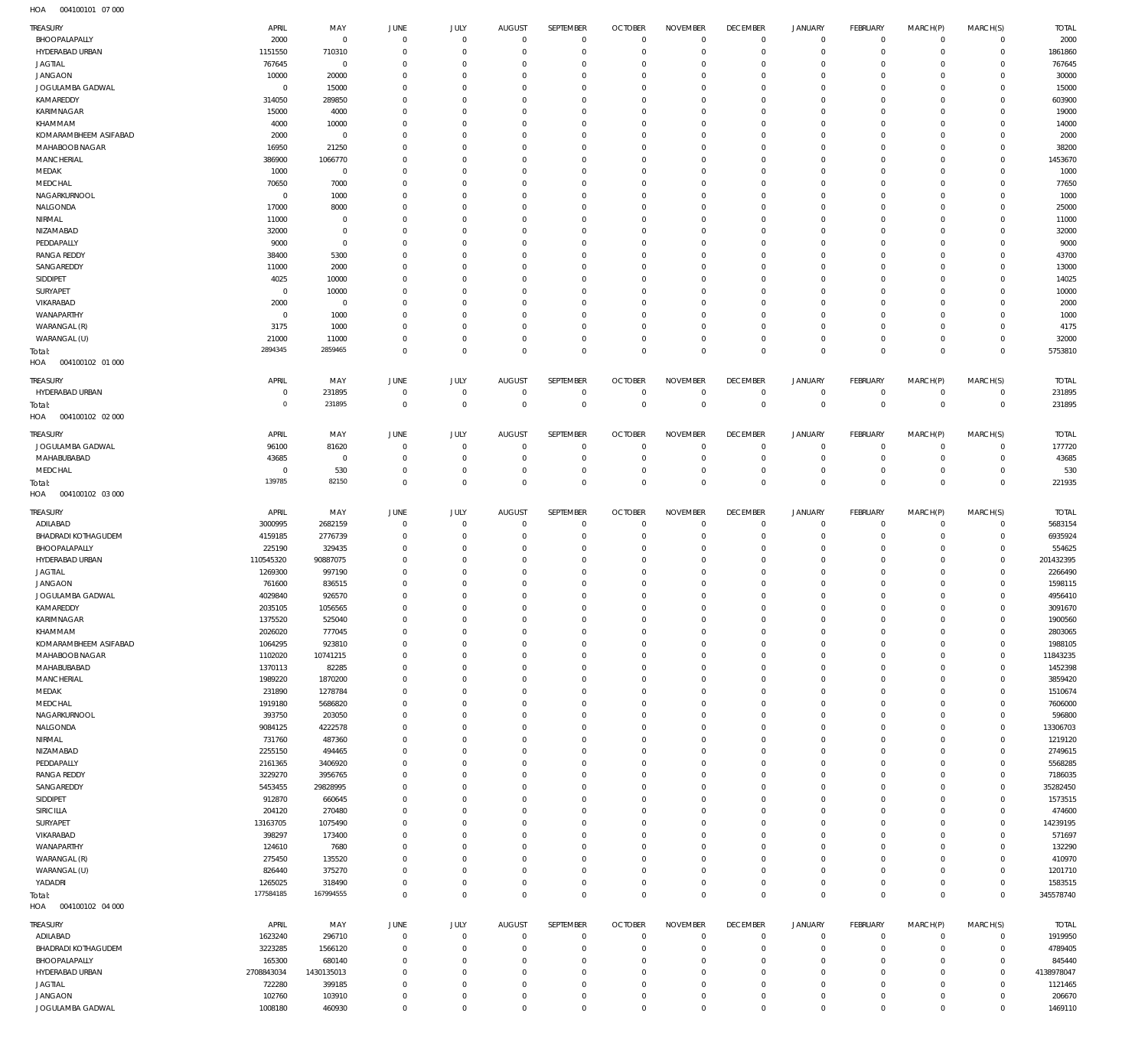004100102 04 000 HOA

| TREASURY                      | APRIL            | MAY                  | JUNE                       | JULY                 | AUGUST                     | SEPTEMBER               | <b>OCTOBER</b>               | <b>NOVEMBER</b>      | <b>DECEMBER</b>                  | <b>JANUARY</b>             | FEBRUARY                   | MARCH(P)             | MARCH(S)                | <b>TOTAL</b>     |
|-------------------------------|------------------|----------------------|----------------------------|----------------------|----------------------------|-------------------------|------------------------------|----------------------|----------------------------------|----------------------------|----------------------------|----------------------|-------------------------|------------------|
| KAMAREDDY                     | 503866           | 162810               | $\mathbf 0$                | $\mathbf 0$          | $\mathbf{0}$               | $\circ$                 | $\mathbf 0$                  | $\mathbf 0$          | $\overline{0}$                   | $\mathbb O$                | $\circ$                    | $\mathbf 0$          | $\circ$                 | 666676           |
| KARIMNAGAR                    | 3502690          | 2525130              | $\mathbf 0$                | $\mathbf 0$          | $\mathbf 0$                | $\mathbf 0$             | $\mathbf 0$                  | $\Omega$             | $\overline{0}$                   | $\mathbf 0$                | $\circ$                    | $\Omega$             | $\circ$                 | 6027820          |
| KHAMMAM                       | 2243635          | 837155               | $\mathbf 0$                | $\Omega$             | $\Omega$                   | 0                       | $\mathbf{0}$                 | $\Omega$             | $\overline{0}$                   | $\circ$                    | $\mathbf{0}$               | $\Omega$             | $\Omega$                | 3080790          |
| KOMARAMBHEEM ASIFABAD         | 197390           | 7450                 | $\mathbf 0$                | $\Omega$             | $\mathbf 0$                | $\mathbf 0$             | $\mathbf{0}$                 | $\Omega$             | $\overline{0}$                   | $\mathbf 0$                | $\mathbf 0$                | $\Omega$             | $\circ$                 | 204840           |
| MAHABOOB NAGAR<br>MAHABUBABAD | 703530<br>278770 | 245710<br>100775     | $\mathbf 0$<br>$\Omega$    | $\Omega$<br>$\Omega$ | $\Omega$<br>$\Omega$       | $\Omega$<br>$\mathbf 0$ | $\mathbf 0$<br>$\mathbf{0}$  | $\Omega$<br>$\Omega$ | $\overline{0}$<br>$\overline{0}$ | $\mathbf 0$<br>$\mathbf 0$ | $\Omega$<br>$\mathbf 0$    | $\Omega$<br>$\Omega$ | $\Omega$<br>$\circ$     | 949240<br>379545 |
| MANCHERIAL                    | 673980           | 488870               | $\mathbf 0$                | $\Omega$             | $\Omega$                   | $\Omega$                | $\mathbf 0$                  | $\Omega$             | $\mathbf 0$                      | $\mathbf 0$                | $\Omega$                   | $\Omega$             | $\Omega$                | 1162850          |
| MEDAK                         | 361340           | 126410               | $\mathbf 0$                | $\Omega$             | $\Omega$                   | $\Omega$                | $\mathbf{0}$                 | $\Omega$             | $\overline{0}$                   | $\mathbf 0$                | $\circ$                    | $\Omega$             | $\circ$                 | 487750           |
| MEDCHAL                       | 9639572          | 8203057              | $\mathbf 0$                | $\Omega$             | $\circ$                    | $\mathbf 0$             | $\mathbf 0$                  | $\Omega$             | $\overline{0}$                   | $\mathbf 0$                | $\mathbf{0}$               | $\Omega$             | $\circ$                 | 17842629         |
| NAGARKURNOOL                  | 238240           | 135640               | $\Omega$                   | $\Omega$             | $\Omega$                   | $\Omega$                | $\mathbf{0}$                 | $\Omega$             | $\overline{0}$                   | $\Omega$                   | $\circ$                    | $\Omega$             | $\Omega$                | 373880           |
| NALGONDA                      | 1732650          | 1431000              | $\mathbf 0$                | $\Omega$             | $\Omega$                   | $\mathbf 0$             | $\mathbf{0}$                 | $\Omega$             | $\overline{0}$                   | $\mathbf 0$                | $\mathbf{0}$               | $\Omega$             | $\Omega$                | 3163650          |
| NIRMAL                        | 301170           | 439535               | $\Omega$                   | $\Omega$             | $\Omega$                   | $\Omega$                | $\mathbf 0$                  | $\Omega$             | $\overline{0}$                   | $\Omega$                   | $\circ$                    | $\Omega$             | $\Omega$                | 740705           |
| NIZAMABAD                     | 3967635          | 205620               | $\mathbf 0$                | $\Omega$             | $\mathbf 0$                | $\mathbf 0$             | $\mathbf{0}$                 | $\Omega$             | $\overline{0}$                   | $\mathbf 0$                | $\mathbf 0$                | $\Omega$             | $\Omega$                | 4173255          |
| PEDDAPALLY                    | 812510           | 190190               | $\Omega$                   | $\Omega$             | $\Omega$                   | $\Omega$                | $\mathbf 0$                  | $\Omega$             | $\overline{0}$                   | $\Omega$                   | $\Omega$                   | $\Omega$             | $\Omega$                | 1002700          |
| <b>RANGA REDDY</b>            | 17931113         | 8105172              | $\mathbf 0$                | $\Omega$             | $\Omega$                   | $\mathbf 0$             | $\mathbf{0}$                 | $\Omega$             | $\circ$                          | $\Omega$                   | $\mathbf 0$                | $\Omega$             | $\circ$                 | 26036285         |
| SANGAREDDY                    | 1705720          | 537180               | $\mathbf 0$                | $\Omega$             | $\Omega$                   | $\Omega$                | $\mathbf 0$                  | $\Omega$             | $\overline{0}$                   | $\Omega$                   | $\circ$                    | $\Omega$             | $\Omega$                | 2242900          |
| SIDDIPET                      | 285536           | 263080               | $\mathbf 0$                | $\Omega$             | $\Omega$                   | $\mathbf 0$             | $\mathbf{0}$                 | $\Omega$             | $\overline{0}$                   | $\mathbf 0$                | $\mathbf{0}$               | $\Omega$             | $\Omega$                | 548616           |
| <b>SIRICILLA</b>              | 478060           | 130070               | $\Omega$<br>$\mathbf 0$    | $\Omega$<br>$\Omega$ | $\Omega$<br>$\Omega$       | $\mathbf 0$<br>$\Omega$ | $\mathbf{0}$<br>$\mathbf 0$  | $\Omega$<br>$\Omega$ | $\overline{0}$<br>$\circ$        | $\mathbf 0$<br>$\Omega$    | $\mathbf{0}$<br>$\Omega$   | $\Omega$<br>$\Omega$ | $\Omega$<br>$\Omega$    | 608130<br>828721 |
| SURYAPET<br>VIKARABAD         | 603951<br>224000 | 224770<br>6580       | $\mathbf 0$                | $\Omega$             | $\Omega$                   | $\mathbf 0$             | $\mathbf{0}$                 | $\Omega$             | $\overline{0}$                   | $\mathbf 0$                | $\mathbf 0$                | $\Omega$             | $\Omega$                | 230580           |
| WANAPARTHY                    | 306445           | 98836                | $\mathbf 0$                | $\Omega$             | $\Omega$                   | $\Omega$                | $\mathbf 0$                  | $\Omega$             | $\overline{0}$                   | $\mathbf 0$                | $\Omega$                   | $\Omega$             | $\Omega$                | 405281           |
| WARANGAL (R)                  | 106960           | 178140               | $\Omega$                   | $\Omega$             | $\mathbf 0$                | $\mathbf 0$             | $\mathbf{0}$                 | $\mathbf 0$          | $\overline{0}$                   | $\mathbf 0$                | $\mathbf 0$                | $\Omega$             | $\Omega$                | 285100           |
| WARANGAL (U)                  | 1810858          | 1655180              | $\mathbf 0$                | $\Omega$             | $\Omega$                   | $\Omega$                | $\mathbf 0$                  | $\Omega$             | $\overline{0}$                   | $\mathbf 0$                | $\Omega$                   | $\Omega$             | $\Omega$                | 3466038          |
| YADADRI                       | 358100           | 175100               | $\mathbf 0$                | $\Omega$             | $\mathbf 0$                | $\mathbf 0$             | $\mathbf{0}$                 | $\mathbf 0$          | $\overline{0}$                   | $\mathbf 0$                | $\mathbf 0$                | $\Omega$             | $\circ$                 | 533200           |
| Total:                        | 2764655800       | 1460115468           | $\mathbf 0$                | $\Omega$             | $\Omega$                   | $\mathbf 0$             | $\mathbf{0}$                 | $\Omega$             | $\overline{0}$                   | $\mathbf 0$                | $\mathbf 0$                | $\Omega$             | $\circ$                 | 4224771268       |
| 004100102 05 000<br>HOA       |                  |                      |                            |                      |                            |                         |                              |                      |                                  |                            |                            |                      |                         |                  |
| TREASURY                      | APRIL            | MAY                  | JUNE                       | JULY                 | <b>AUGUST</b>              | SEPTEMBER               | <b>OCTOBER</b>               | <b>NOVEMBER</b>      | <b>DECEMBER</b>                  | <b>JANUARY</b>             | <b>FEBRUARY</b>            | MARCH(P)             | MARCH(S)                | <b>TOTAL</b>     |
| ADILABAD                      | 250              | $\mathbf 0$          | $\overline{0}$             | $\mathbf 0$          | $\circ$                    | $\mathbf 0$             | $\overline{0}$               | 0                    | $\mathsf 0$                      | 0                          | $\overline{0}$             | $\circ$              | $\mathbf 0$             | 250              |
| BHADRADI KOTHAGUDEM           | 27200            | 5900                 | $\overline{0}$             | $\mathbf 0$          | $\mathbf 0$                | $\mathbf 0$             | $\circ$                      | $\mathbf 0$          | $\overline{0}$                   | $\mathbf 0$                | $\mathbf 0$                | $\Omega$             | $\mathbf 0$             | 33100            |
| HYDERABAD URBAN               | 3827940          | 1216450              | $\mathbf 0$                | $\Omega$             | $\mathbf 0$                | 0                       | $\mathbf{0}$                 | 0                    | $\overline{0}$                   | $\circ$                    | $\mathbf 0$                | $\Omega$             | $\Omega$                | 5044390          |
| <b>JAGTIAL</b>                | 21600            | $\mathbf 0$          | $\mathbf 0$                | $\mathbf 0$          | $\mathbf 0$                | 0                       | $\mathbf{0}$                 | $\mathbf 0$          | $\overline{0}$                   | $\circ$                    | $\mathbf 0$                | $\Omega$             | $\Omega$                | 21600            |
| <b>JANGAON</b>                | 600              | 800                  | $\mathbf 0$                | $\Omega$             | $\mathbf 0$                | 0                       | $\mathbf{0}$                 | $\Omega$             | $\overline{0}$                   | $\circ$                    | $\mathbf 0$                | $\Omega$             | $\Omega$                | 1400             |
| KAMAREDDY                     | 11900            | 9300                 | $\mathbf 0$                | $\Omega$             | $\mathbf 0$                | $\mathbf 0$             | $\mathbf{0}$                 | 0                    | $\overline{0}$                   | $\mathbf 0$                | $\mathbf{0}$               | $\Omega$             | $\Omega$                | 21200            |
| KARIMNAGAR                    | 21700            | $\mathbf 0$          | $\mathbf 0$                | $\Omega$             | $\mathbf 0$                | 0                       | $\mathbf{0}$                 | $\Omega$             | $\overline{0}$                   | $\mathbf 0$                | $\mathbf{0}$               | $\Omega$             | $\Omega$                | 21700            |
| KOMARAMBHEEM ASIFABAD         | 1400             | $\mathsf{O}$         | $\mathbf 0$                | $\Omega$             | $\mathbf 0$                | $\mathbf 0$             | $\mathbf{0}$                 | $\mathbf 0$          | $\overline{0}$                   | $\mathbf 0$                | $\mathbf 0$                | $\Omega$             | $\Omega$                | 1400             |
| MAHABOOB NAGAR                | 250              | 6500                 | $\mathbf 0$                | $\Omega$             | $\mathbf 0$                | 0                       | $\mathbf{0}$                 | $\Omega$             | $\overline{0}$                   | $\mathbf 0$                | $\mathbf 0$                | $\Omega$             | $\Omega$                | 6750             |
| MAHABUBABAD                   | 5900             | $\mathbf 0$          | $\mathbf 0$                | $\Omega$             | $\mathbf 0$                | $\mathbf 0$             | $\mathbf{0}$                 | $\Omega$             | $\overline{0}$                   | $\mathbf 0$                | $\mathbf 0$                | $\Omega$             | $\Omega$                | 5900             |
| MANCHERIAL                    | 450              | 250                  | $\mathbf 0$                | $\Omega$             | $\mathbf 0$                | 0                       | $\mathbf{0}$                 | 0                    | $\overline{0}$                   | $\circ$                    | $\mathbf{0}$               | $\Omega$             | $\Omega$                | 700              |
| MEDAK                         | $\circ$          | 30550                | $\mathbf 0$                | $\Omega$             | $\mathbf 0$                | $\mathbf 0$             | $\mathbf{0}$                 | $\mathbf 0$          | $\overline{0}$                   | $\mathbf 0$                | $\mathbf 0$                | $\Omega$             | $\Omega$                | 30550            |
| MEDCHAL                       | 1675             | 400                  | $\mathbf 0$                | $\Omega$             | $\mathbf 0$<br>$\Omega$    | 0<br>$\Omega$           | $\mathbf{0}$                 | 0                    | $\overline{0}$                   | $\circ$                    | $\mathbf 0$<br>$\Omega$    | $\Omega$             | $\Omega$<br>$\Omega$    | 2075             |
| NALGONDA<br>NIZAMABAD         | 23300<br>48100   | 18700<br>$\mathbf 0$ | $\mathbf 0$<br>$\mathbf 0$ | $\Omega$<br>$\Omega$ | $\mathbf 0$                | 0                       | $\mathbf{0}$<br>$\mathbf{0}$ | $\Omega$<br>0        | $\circ$<br>$\overline{0}$        | $\mathbf 0$<br>$\circ$     | $\mathbf 0$                | $\Omega$<br>$\Omega$ | $\Omega$                | 42000<br>48100   |
| PEDDAPALLY                    | 114950           | 26000                | $\mathbf 0$                | $\Omega$             | $\mathbf 0$                | $\mathbf 0$             | $\mathbf 0$                  | $\mathbf 0$          | $\overline{0}$                   | $\mathbf 0$                | $\mathbf{0}$               | $\Omega$             | $\Omega$                | 140950           |
| SANGAREDDY                    | 0                | 76100                | $\mathbf 0$                | $\Omega$             | $\mathbf 0$                | 0                       | $\mathbf{0}$                 | 0                    | $\overline{0}$                   | $\mathbf 0$                | $\mathbf 0$                | $\Omega$             | $\Omega$                | 76100            |
| SIDDIPET                      | 250              | 200                  | $\mathbf 0$                | $\Omega$             | $\mathbf 0$                | $\mathbf 0$             | $\mathbf{0}$                 | 0                    | $\overline{0}$                   | $\mathbf 0$                | $\mathbf{0}$               | $\Omega$             | $\Omega$                | 450              |
| SURYAPET                      | 54050            | $\mathbf 0$          | $\mathbf 0$                | $\Omega$             | $\mathbf 0$                | 0                       | $\mathbf{0}$                 | 0                    | $\overline{0}$                   | $\mathbf 0$                | $\mathbf{0}$               | $\Omega$             | $\Omega$                | 54050            |
| VIKARABAD                     | 25               | $\mathsf{O}$         | $\mathbf 0$                | $\mathbf 0$          | $\mathbf{0}$               | $\mathbf 0$             | $\mathbf{0}$                 | $\mathbf 0$          | $\overline{0}$                   | $\mathbf 0$                | $\mathbf 0$                | $\Omega$             | $\Omega$                | 25               |
| WARANGAL (U)                  | 2050             | 6600                 | $\Omega$                   | $\Omega$             | $\Omega$                   | $\Omega$                | $\Omega$                     | $\Omega$             | $\Omega$                         | $\Omega$                   | $\Omega$                   | $\Omega$             | $\Omega$                | 8650             |
| YADADRI                       | 22450            | $\mathsf{O}$         | $\mathbf 0$                | $\mathsf{O}\xspace$  | $\circ$                    | $\circ$                 | $\overline{0}$               | $\mathbf 0$          | $\mathsf 0$                      | $\mathbb O$                | $\mathbf 0$                | $\mathbf 0$          | $\mathbf 0$             | 22450            |
| Total:                        | 4186040          | 1397750              | $\mathbf 0$                | $\mathbf 0$          | $\circ$                    | $\mathbf 0$             | $\mathsf 0$                  | $\mathbf 0$          | $\mathsf 0$                      | $\mathsf 0$                | $\overline{0}$             | $\mathbf 0$          | $\mathbf 0$             | 5583790          |
| HOA<br>004100800 81 001       |                  |                      |                            |                      |                            |                         |                              |                      |                                  |                            |                            |                      |                         |                  |
| TREASURY                      | APRIL            | MAY                  | JUNE                       | JULY                 | <b>AUGUST</b>              | SEPTEMBER               | <b>OCTOBER</b>               | <b>NOVEMBER</b>      | <b>DECEMBER</b>                  | <b>JANUARY</b>             | FEBRUARY                   | MARCH(P)             | MARCH(S)                | <b>TOTAL</b>     |
| MEDCHAL                       | 87520            | $\mathbf 0$          | $\mathbf 0$                | $\mathbf 0$          | $\circ$                    | $\circ$                 | $\overline{0}$               | $\mathbf 0$          | $\mathsf 0$                      | $\mathbb O$                | $\overline{0}$             | $\mathbf 0$          | $\circ$                 | 87520            |
| SANGAREDDY                    | 4692             | $\mathbf 0$          | 0                          | $\mathbf 0$          | $\mathbf 0$                | $\mathbf 0$             | $\circ$                      | $\mathbf 0$          | $\overline{0}$                   | $\circ$                    | $\mathbf 0$                | $\Omega$             | $\mathbf 0$             | 4692             |
| SIDDIPET                      | 23425            | 5200                 | $\mathbf 0$                | $\mathbf 0$          | $\mathbf 0$                | $\mathbf 0$             | $\circ$                      | $\mathbf 0$          | $\overline{0}$                   | $\mathbf 0$                | $\mathbf 0$                | $\Omega$             | $\circ$                 | 28625            |
| VIKARABAD                     | 600              | 100                  | 0                          | $\mathbf 0$          | $\mathbf 0$                | $\mathbf 0$             | $\circ$                      | $\mathbf 0$          | $\overline{0}$                   | $\mathbb O$                | $\mathbf 0$                | $^{\circ}$           | $\mathbf 0$             | 700              |
| Total:                        | 116237           | 5300                 | $\mathbf 0$                | $\mathbf 0$          | $\Omega$                   | $\mathbf 0$             | $\mathbf{0}$                 | $\mathbf 0$          | $\mathbb O$                      | $\mathbf 0$                | $\circ$                    | $\circ$              | $\circ$                 | 121537           |
| HOA<br>004100800 81800        |                  |                      |                            |                      |                            |                         |                              |                      |                                  |                            |                            |                      |                         |                  |
| TREASURY                      | APRIL            | MAY                  | JUNE                       | JULY                 | AUGUST                     | SEPTEMBER               | <b>OCTOBER</b>               | <b>NOVEMBER</b>      | <b>DECEMBER</b>                  | JANUARY                    | FEBRUARY                   | MARCH(P)             | MARCH(S)                | <b>TOTAL</b>     |
| ADILABAD                      | 124485           | 125585               | $\overline{0}$             | $\mathbf 0$          | $\circ$                    | $\circ$                 | $\overline{0}$               | $\mathbf 0$          | $\mathsf 0$                      | 0                          | $\overline{0}$             | $^{\circ}$           | $\mathbf 0$             | 250070           |
| BHADRADI KOTHAGUDEM           | 768575           | 375545               | $\overline{0}$             | $\mathbf 0$          | $\circ$                    | $\mathbf 0$             | $\overline{0}$               | $\mathbf 0$          | $\overline{0}$                   | $\mathbb O$                | $\overline{0}$             | $\circ$              | $\circ$                 | 1144120          |
| BHOOPALAPALLY                 | 5100             | 1875                 | $\mathbf 0$                | $\mathbf 0$          | $\mathbf 0$                | 0                       | $\circ$                      | 0                    | $\overline{0}$                   | $\circ$                    | $\mathbf 0$                | $\Omega$             | $\circ$                 | 6975             |
| HYDERABAD URBAN               | 104685540        | 43158990             | $\mathbf 0$                | $\Omega$             | $\mathbf 0$                | 0                       | $\mathbf{0}$                 | 0                    | $\overline{0}$                   | 0                          | $\mathbf 0$                | $\Omega$             | $\circ$                 | 147844530        |
| <b>JAGTIAL</b>                | 517820           | 3300                 | $\mathbf 0$                | $\mathbf 0$          | $\mathbf 0$                | 0                       | $\circ$                      | 0                    | $\overline{0}$                   | $\circ$                    | $\mathbf 0$                | $\Omega$             | $\Omega$                | 521120           |
| <b>JANGAON</b>                | 98570            | 63405                | $\mathbf 0$                | $\Omega$             | $\mathbf 0$                | 0                       | $\mathbf{0}$                 | $\mathbf 0$          | $\overline{0}$                   | $\circ$                    | $\mathbf 0$                | $\Omega$             | $\Omega$                | 161975           |
| JOGULAMBA GADWAL              | 406940           | 185665               | $\mathbf 0$                | $\Omega$             | $\mathbf 0$                | $\mathbf 0$             | $\mathbf{0}$                 | $\mathbf 0$          | $\overline{0}$                   | $\circ$                    | $\mathbf 0$                | $\Omega$             | $\Omega$                | 592605           |
| KAMAREDDY                     | 638255           | 249145               | $\mathbf 0$                | $\Omega$             | $\mathbf 0$                | 0                       | $\mathbf{0}$                 | 0                    | $\overline{0}$                   | $\circ$                    | $\mathbf 0$                | $\Omega$             | $\Omega$                | 887400           |
| KARIMNAGAR                    | 358325           | 8100                 | $\mathbf 0$                | $\mathbf 0$          | $\mathbf 0$                | 0                       | $\mathbf{0}$                 | $\mathbf 0$          | $\overline{0}$                   | $\circ$                    | $\mathbf 0$                | $\Omega$             | $\Omega$                | 366425           |
| KHAMMAM                       | 185425           | 87550                | $\mathbf 0$                | $\Omega$             | $\mathbf 0$                | 0                       | $\mathbf{0}$                 | 0                    | $\overline{0}$                   | 0                          | $\mathbf 0$                | $\Omega$             | $\Omega$                | 272975           |
| KOMARAMBHEEM ASIFABAD         | 55125            | 105030               | $\mathbf 0$<br>$\mathbf 0$ | $\Omega$<br>$\Omega$ | $\mathbf 0$<br>$\mathbf 0$ | $\mathbf 0$<br>0        | $\mathbf{0}$<br>$\circ$      | $\mathbf 0$<br>0     | $\overline{0}$<br>$\overline{0}$ | $\circ$                    | $\mathbf 0$<br>$\mathbf 0$ | $\Omega$<br>$\Omega$ | $\Omega$<br>$\mathbf 0$ | 160155           |
| MAHABOOB NAGAR<br>MAHABUBABAD | 74365<br>191620  | 474915<br>4275       | $\mathbf 0$                | $\Omega$             | $\mathbf 0$                | 0                       | $\mathbf{0}$                 | $\mathbf 0$          | $\overline{0}$                   | 0<br>$\circ$               | $\mathbf 0$                | $\Omega$             | $\Omega$                | 549280<br>195895 |
| MANCHERIAL                    | 131670           | 113040               | $\mathbf 0$                | $\mathbf 0$          | $\mathbf 0$                | 0                       | $\circ$                      | $\mathbf 0$          | $\overline{0}$                   | 0                          | $\mathbf 0$                | $\Omega$             | $\Omega$                | 244710           |
| MEDAK                         | 15375            | 686550               | $\mathbf 0$                | $\Omega$             | $\mathbf 0$                | $\mathbf 0$             | $\mathbf{0}$                 | $\mathbf 0$          | $\overline{0}$                   | $\mathbf 0$                | $\mathbf 0$                | $\Omega$             | $\Omega$                | 701925           |
| MEDCHAL                       | 55365            | 14485                | $\mathbf 0$                | $\Omega$             | $\mathbf 0$                | 0                       | $\circ$                      | 0                    | $\overline{0}$                   | 0                          | $\mathbf 0$                | $\Omega$             | $\Omega$                | 69850            |
| NAGARKURNOOL                  | 66175            | 6600                 | $\mathbf 0$                | $\Omega$             | $\mathbf 0$                | 0                       | $\mathbf{0}$                 | $\mathbf 0$          | $\overline{0}$                   | $\mathbf 0$                | $\mathbf 0$                | $\Omega$             | $\Omega$                | 72775            |
| NALGONDA                      | 910705           | 721590               | $\mathbf 0$                | $\Omega$             | $\mathbf 0$                | 0                       | $\mathbf{0}$                 | $\mathbf 0$          | $\overline{0}$                   | $\circ$                    | $\mathbf 0$                | $\Omega$             | $\circ$                 | 1632295          |
| NIRMAL                        | 124220           | 53600                | $\mathbf 0$                | $\Omega$             | $\mathbf 0$                | $\mathbf 0$             | $\mathbf{0}$                 | $\mathbf 0$          | $\overline{0}$                   | $\mathbf 0$                | $\mathbf 0$                | $\Omega$             | $\Omega$                | 177820           |
| NIZAMABAD                     | 830055           | 39720                | $\mathbf 0$                | $\Omega$             | $\mathbf 0$                | 0                       | $\mathbf{0}$                 | $\mathbf 0$          | $\overline{0}$                   | 0                          | $\mathbf 0$                | $\Omega$             | $\Omega$                | 869775           |
| PEDDAPALLY                    | 156505           | 37190                | $\mathbf 0$                | $\mathbf 0$          | $\circ$                    | 0                       | $\circ$                      | $\mathsf{O}\xspace$  | $\mathsf 0$                      | 0                          | $\mathbf 0$                | $\circ$              | $\mathbf 0$             | 193695           |
| <b>RANGA REDDY</b>            | 68430            | 24160                | $\mathbf 0$                | $\mathbf 0$          | $\circ$                    | $\mathbf 0$             | $\mathbf 0$                  | $\mathbf 0$          | $\mathsf 0$                      | $\mathbf 0$                | $\mathbb O$                | $\Omega$             | $\mathbf 0$             | 92590            |
|                               |                  |                      |                            |                      |                            |                         |                              |                      |                                  |                            |                            |                      |                         |                  |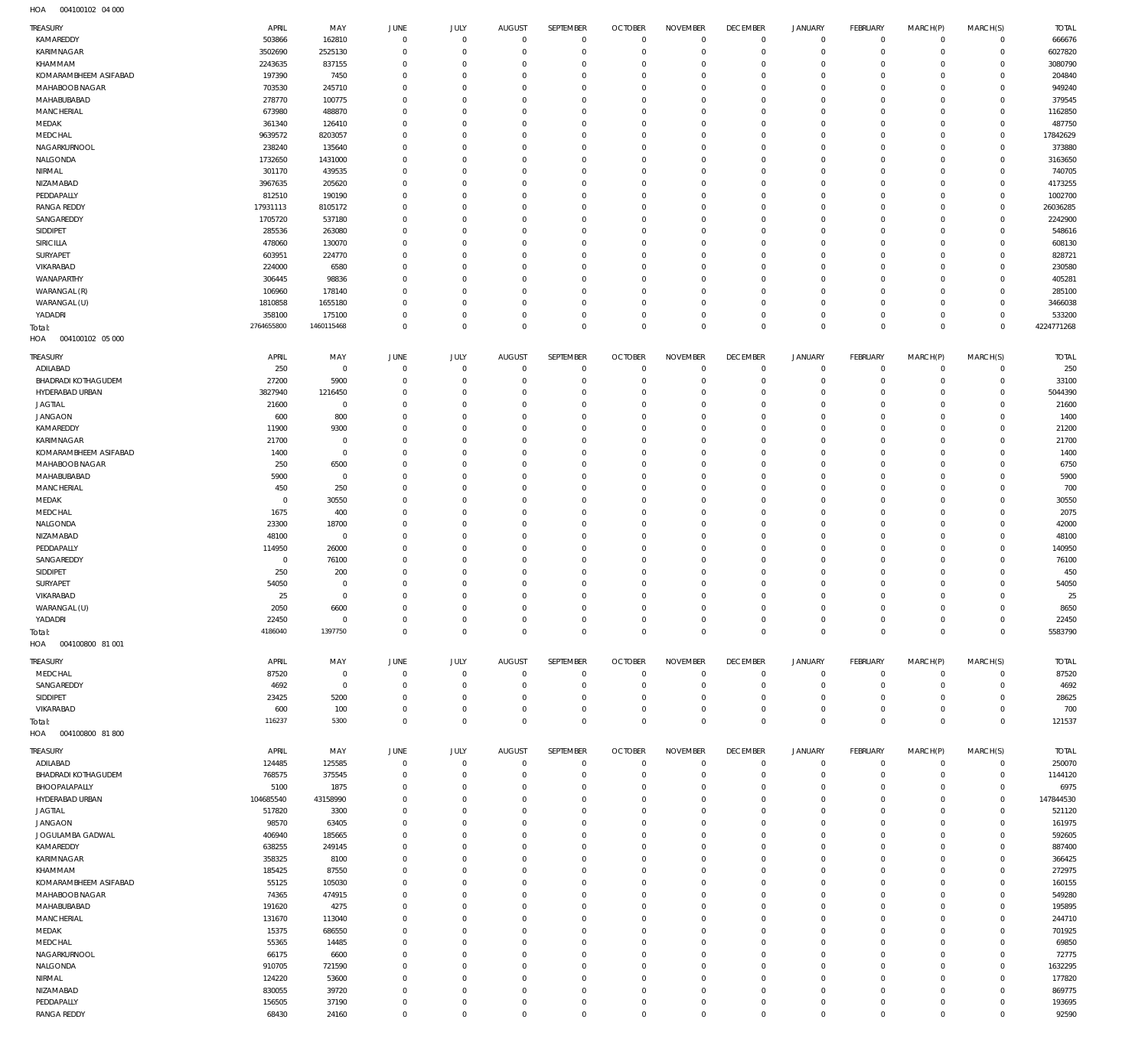004100800 81 800 HOA

| <b>TREASURY</b>                        | APRIL               | MAY                              | JUNE                             | JULY                      | <b>AUGUST</b>                | SEPTEMBER                    | <b>OCTOBER</b>                 | <b>NOVEMBER</b>                  | <b>DECEMBER</b>            | <b>JANUARY</b>             | FEBRUARY                   | MARCH(P)                   | MARCH(S)                   | <b>TOTAL</b>        |
|----------------------------------------|---------------------|----------------------------------|----------------------------------|---------------------------|------------------------------|------------------------------|--------------------------------|----------------------------------|----------------------------|----------------------------|----------------------------|----------------------------|----------------------------|---------------------|
| SANGAREDDY                             | 305575              | 1483110                          | $\overline{0}$                   | $\overline{0}$            | $\Omega$                     | $^{\circ}$                   | $\Omega$                       | $\Omega$                         | $\mathbf 0$                | $^{\circ}$                 | $^{\circ}$                 | $^{\circ}$                 | $^{\circ}$                 | 1788685             |
| SIDDIPET                               | 35                  | $\overline{0}$                   | $\Omega$                         | $\Omega$                  | $\Omega$                     | $\Omega$                     | $\Omega$                       | $\Omega$                         | $\Omega$                   | $\mathbf 0$                | $\Omega$                   | $\Omega$                   | $^{\circ}$                 | 35                  |
| SIRICILLA<br>SURYAPET                  | 7650<br>1753870     | 5425<br>180990                   | $\Omega$<br>$\Omega$             | $\Omega$<br>$\Omega$      | 0<br>0                       | $\Omega$<br>$\Omega$         | $\Omega$<br>$\Omega$           | $\Omega$<br>$\Omega$             | $\Omega$<br>$\Omega$       | $^{\circ}$<br>$^{\circ}$   | $\Omega$<br>$\Omega$       | $\Omega$<br>$\Omega$       | $\Omega$<br>$\Omega$       | 13075<br>1934860    |
| VIKARABAD                              | 6375                | 975                              | $\Omega$                         | $\Omega$                  | 0                            | $\Omega$                     | $\Omega$                       | $\Omega$                         | $\Omega$                   | $\Omega$                   | $\Omega$                   | $\Omega$                   | $\Omega$                   | 7350                |
| WANAPARTHY                             | 11860               | 1875                             | 0                                | $\Omega$                  | 0                            | $\Omega$                     | $\Omega$                       | $\Omega$                         | $\Omega$                   | $\Omega$                   | $\Omega$                   | $\Omega$                   | $\Omega$                   | 13735               |
| WARANGAL (R)                           | 14635               | 9620                             | $\Omega$                         | $\Omega$                  | 0                            | $\Omega$                     | $\Omega$                       | $\Omega$                         | $\Omega$                   | $\Omega$                   | $\Omega$                   | $\Omega$                   | $\Omega$                   | 24255               |
| WARANGAL (U)                           | 14095               | 3775                             | $\Omega$                         | $\Omega$                  | $\Omega$                     | $\Omega$                     | $\Omega$                       | $\Omega$                         | $\Omega$                   | $\mathbf 0$                | $\Omega$                   | $\Omega$                   | $\Omega$                   | 17870               |
| YADADRI<br>Total:                      | 323035<br>112905775 | 4150<br>48230235                 | $\Omega$<br>$\Omega$             | $\Omega$<br>$\Omega$      | $\Omega$<br>$\Omega$         | $\Omega$<br>$\Omega$         | $\Omega$<br>$\Omega$           | $\overline{0}$<br>$\Omega$       | 0<br>$\Omega$              | $\mathbf 0$<br>$\mathbf 0$ | $^{\circ}$<br>$\Omega$     | $\Omega$<br>$\Omega$       | $\mathbf 0$<br>$\Omega$    | 327185<br>161136010 |
| HOA<br>004200106 01 000                |                     |                                  |                                  |                           |                              |                              |                                |                                  |                            |                            |                            |                            |                            |                     |
| TREASURY                               | APRIL               | MAY                              | JUNE                             | JULY                      | <b>AUGUST</b>                | SEPTEMBER                    | <b>OCTOBER</b>                 | <b>NOVEMBER</b>                  | <b>DECEMBER</b>            | <b>JANUARY</b>             | <b>FEBRUARY</b>            | MARCH(P)                   | MARCH(S)                   | TOTAL               |
| HYDERABAD URBAN                        | $\mathbf 0$         | 29835470                         | 0                                | $^{\circ}$                | 0                            | $^{\circ}$                   | 0                              | $\overline{0}$                   | $^{\circ}$                 | 0                          | $^{\circ}$                 | $\mathbf 0$                | $\mathbf 0$                | 29835470            |
| NIZAMABAD                              | 378845              | $^{\circ}$                       | $\Omega$                         | $^{\circ}$                | $\Omega$                     | $^{\circ}$                   | $\Omega$                       | $\overline{0}$                   | $^{\circ}$                 | $\mathbf 0$                | $^{\circ}$                 | $\mathbf 0$                | $\mathbf 0$                | 378845              |
| <b>RANGA REDDY</b>                     | 2530278             | 13442087                         | 0                                | $^{\circ}$                | $\Omega$                     | $^{\circ}$                   | 0                              | $\mathbf 0$                      | $\mathbf 0$                | $\mathbf 0$                | $^{\circ}$                 | $\mathbf 0$                | $\mathbf 0$                | 15972365            |
| Total:<br>HOA<br>004300101 01 000      | 2909123             | 43277557                         | $\overline{0}$                   | $\mathbf 0$               | $\Omega$                     | $\mathbf 0$                  | $\overline{0}$                 | $\mathbf 0$                      | $\mathbf 0$                | $\mathbf 0$                | $\Omega$                   | $\mathbf 0$                | $\mathbf 0$                | 46186680            |
| TREASURY                               | APRIL               | MAY                              | JUNE                             | JULY                      | <b>AUGUST</b>                | SEPTEMBER                    | <b>OCTOBER</b>                 | <b>NOVEMBER</b>                  | <b>DECEMBER</b>            | <b>JANUARY</b>             | <b>FEBRUARY</b>            | MARCH(P)                   | MARCH(S)                   | <b>TOTAL</b>        |
| BHADRADI KOTHAGUDEM                    | 833393              | 949601                           | $\Omega$                         | $\Omega$                  | $\Omega$                     | $^{\circ}$                   | $\Omega$                       | $\Omega$                         | $\mathbf{0}$               | $\mathbf 0$                | $\mathbf 0$                | $\mathbf 0$                | $\mathbf 0$                | 1782994             |
| BHOOPALAPALLY                          | 214644              | 249138                           | $\Omega$                         | $\Omega$                  | 0                            | $\overline{0}$               | $\Omega$                       | 0                                | 0                          | $\mathbf 0$                | $^{\circ}$                 | $\Omega$                   | $\mathbf 0$                | 463782              |
| HYDERABAD URBAN                        | 982                 | 1111                             | $\Omega$                         | $\Omega$                  | 0                            | $\Omega$                     | $\Omega$                       | $\Omega$                         | $\Omega$                   | $\mathbf 0$                | $\Omega$                   | $\Omega$                   | $\Omega$                   | 2093                |
| <b>MANCHERIAL</b><br>PEDDAPALLY        | 862449<br>1407318   | 898962<br>1420313                | $\Omega$<br>$\Omega$             | $\Omega$<br>$\Omega$      | $\Omega$<br>$\Omega$         | $\Omega$<br>$\overline{0}$   | $\Omega$<br>$\Omega$           | $\Omega$<br>$\Omega$             | $\Omega$<br>$\mathbf 0$    | $\Omega$<br>$\mathbf 0$    | $\Omega$<br>$\Omega$       | $\Omega$<br>$\Omega$       | $\Omega$<br>$\mathbf 0$    | 1761411<br>2827631  |
| Total:                                 | 3318786             | 3519125                          | $\Omega$                         | $\Omega$                  | $\Omega$                     | $\Omega$                     | $\Omega$                       | $\mathbf{0}$                     | $\Omega$                   | $\mathbf 0$                | $\Omega$                   | $\Omega$                   | $\mathbf{0}$               | 6837911             |
| HOA<br>004300102 01 000                |                     |                                  |                                  |                           |                              |                              |                                |                                  |                            |                            |                            |                            |                            |                     |
| TREASURY                               | APRIL               | MAY                              | JUNE                             | JULY                      | <b>AUGUST</b>                | SEPTEMBER                    | <b>OCTOBER</b>                 | <b>NOVEMBER</b>                  | <b>DECEMBER</b>            | <b>JANUARY</b>             | <b>FEBRUARY</b>            | MARCH(P)                   | MARCH(S)                   | <b>TOTAL</b>        |
| BHADRADI KOTHAGUDEM                    | 1500                | 2500                             | 0                                | $^{\circ}$                | 0                            | $\mathbf 0$                  | 0                              | 0                                | $^{\circ}$                 | 0                          | $^{\circ}$                 | $^{\circ}$                 | 0                          | 4000                |
| HYDERABAD URBAN                        | 2711148             | 6317555                          | $\Omega$                         | $^{\circ}$                | $\Omega$                     | $\mathbf 0$                  | $\Omega$                       | $\overline{0}$                   | $\Omega$                   | $\mathbf 0$                | $^{\circ}$                 | $\mathbf 0$                | $\mathbf 0$                | 9028703             |
| KARIMNAGAR<br>MAHABOOB NAGAR           | 17900               | 3200                             | $\Omega$<br>$\Omega$             | $\Omega$<br>$\Omega$      | $\Omega$<br>$\Omega$         | $^{\circ}$<br>$^{\circ}$     | $\Omega$<br>-0                 | $\overline{0}$<br>$\overline{0}$ | $^{\circ}$<br>$\Omega$     | $\mathbf 0$<br>$\mathbf 0$ | $^{\circ}$<br>$\Omega$     | $\Omega$<br>$\mathbf 0$    | $\mathbf 0$<br>$\Omega$    | 21100               |
| MANCHERIAL                             | 142500<br>2000      | 547800<br>$\mathbf 0$            | -0                               | $\Omega$                  | -0                           | $\Omega$                     | -0                             | $\Omega$                         | $\Omega$                   | $\mathbf 0$                | $\Omega$                   | $\Omega$                   | $\Omega$                   | 690300<br>2000      |
| NALGONDA                               | 0                   | 573900                           | $\Omega$                         | $\Omega$                  | $\Omega$                     | $^{\circ}$                   | -0                             | $\overline{0}$                   | $\Omega$                   | $\mathbf 0$                | $\Omega$                   | $\mathbf 0$                | $\Omega$                   | 573900              |
| NIRMAL                                 | $\Omega$            | 5400                             | -0                               | $\Omega$                  | $\Omega$                     | $\Omega$                     | -0                             | $^{\circ}$                       | $\Omega$                   | $\mathbf 0$                | $\Omega$                   | $\Omega$                   | $\Omega$                   | 5400                |
| NIZAMABAD                              | 145020              | 458700                           | $\Omega$                         | $\Omega$                  | $\Omega$                     | $\Omega$                     | -0                             | $^{\circ}$                       | $\Omega$                   | $\mathbf 0$                | $\Omega$                   | $\mathbf 0$                | $\Omega$                   | 603720              |
| PEDDAPALLY                             | $\overline{0}$      | 150000                           | -0<br>$\Omega$                   | $\Omega$<br>$\Omega$      | $\Omega$<br>$\Omega$         | $^{\circ}$<br>$\Omega$       | -0<br>-0                       | $\overline{0}$<br>$\Omega$       | $\Omega$<br>$\Omega$       | $\mathbf 0$<br>$\mathbf 0$ | $\Omega$<br>$\Omega$       | $\mathbf 0$<br>$\Omega$    | $^{\circ}$<br>$\Omega$     | 150000              |
| SIRICILLA<br>SURYAPET                  | 10800<br>0          | $\mathbf 0$<br>8100              | -0                               | $^{\circ}$                | $\Omega$                     | $^{\circ}$                   | $\Omega$                       | $^{\circ}$                       | $\mathbf 0$                | $\mathbf 0$                | $^{\circ}$                 | $\mathbf 0$                | $\mathbf 0$                | 10800<br>8100       |
| WARANGAL (U)                           | 9100                | 353600                           | 0                                | $^{\circ}$                | $\Omega$                     | $\mathbf{0}$                 | 0                              | $^{\circ}$                       | $\mathbf 0$                | $\mathbf 0$                | $^{\circ}$                 | $\mathbf 0$                | $\mathbf 0$                | 362700              |
| Total:                                 | 3039968             | 8420755                          | $\Omega$                         | $\mathbf 0$               | $\Omega$                     | $\mathbf 0$                  | $\overline{0}$                 | $\mathbf 0$                      | $\mathbf 0$                | $\mathbf 0$                | $\mathbf 0$                | $\mathbf 0$                | $\mathbf 0$                | 11460723            |
| HOA<br>004300103 01 000                |                     |                                  |                                  |                           |                              |                              |                                |                                  |                            |                            |                            |                            |                            |                     |
| TREASURY                               | APRIL               | MAY                              | JUNE                             | JULY                      | <b>AUGUST</b>                | SEPTEMBER                    | <b>OCTOBER</b>                 | <b>NOVEMBER</b>                  | <b>DECEMBER</b>            | <b>JANUARY</b>             | <b>FEBRUARY</b>            | MARCH(P)                   | MARCH(S)                   | <b>TOTAL</b>        |
| HYDERABAD URBAN                        | 1550                | 500                              | $\Omega$                         | $\Omega$                  | $\Omega$                     | $\Omega$                     | $\Omega$                       | $\Omega$                         | $\mathbf 0$                | $\mathbf 0$                | $^{\circ}$                 | $^{\circ}$                 | $\mathbf 0$                | 2050                |
| KARIMNAGAR<br>MAHABOOB NAGAR           | 800<br>300          | $\overline{0}$<br>$\overline{0}$ | $\Omega$<br>0                    | $\Omega$<br>$\Omega$      | $\Omega$<br>0                | $\Omega$<br>$\Omega$         | $\Omega$<br>- 0                | $\Omega$<br>$\Omega$             | $\Omega$<br>$\Omega$       | $\mathbf 0$<br>$\mathbf 0$ | $^{\circ}$<br>$\Omega$     | $\Omega$<br>$\Omega$       | $\mathbf 0$<br>0           | 800<br>300          |
| MANCHERIAL                             | $\Omega$            | 7500                             | $\Omega$                         | $\Omega$                  | 0                            | $\Omega$                     | $\Omega$                       | $\Omega$                         | $\Omega$                   | $\Omega$                   | $\Omega$                   | $\Omega$                   | $\Omega$                   | 7500                |
| NALGONDA                               | 3700                | $\Omega$                         | $\Omega$                         | $\Omega$                  | $\Omega$                     | $\mathbf{0}$                 | $\Omega$                       | $\Omega$                         | $\Omega$                   | $\Omega$                   | $\Omega$                   | $\Omega$                   | $\Omega$                   | 3700                |
| NIZAMABAD                              | 7500                | 250                              |                                  |                           |                              |                              |                                |                                  |                            | $\Omega$                   |                            |                            |                            | 7750                |
| SURYAPET                               | $\overline{0}$      | 5000                             | $^{\circ}$                       | $^{\circ}$                | $\Omega$                     | $\mathbf{0}$                 | $\overline{0}$                 | $\overline{0}$                   | $\mathbf{0}$               | $\mathbf 0$                | $\mathbf 0$                | $\mathbf 0$<br>$\mathbf 0$ | $\mathbf 0$                | 5000                |
| WARANGAL (U)<br>Total:                 | 52300<br>66150      | $\mathbf 0$<br>13250             | $^{\circ}$<br>$\Omega$           | $^{\circ}$<br>$\Omega$    | 0<br>$\Omega$                | $\mathbf 0$<br>$\mathbf 0$   | $\overline{0}$<br>$\mathbf{0}$ | $\overline{0}$<br>$\mathbf 0$    | $\mathbf 0$<br>$\mathbf 0$ | $\mathbf 0$<br>$\mathbf 0$ | $\mathbf 0$<br>$\Omega$    | $\mathbf 0$                | $\mathbf 0$<br>$\mathbf 0$ | 52300<br>79400      |
| HOA<br>004500107 01 000                |                     |                                  |                                  |                           |                              |                              |                                |                                  |                            |                            |                            |                            |                            |                     |
| TREASURY                               | APRIL               | MAY                              | JUNE                             | JULY                      | <b>AUGUST</b>                | SEPTEMBER                    | <b>OCTOBER</b>                 | <b>NOVEMBER</b>                  | <b>DECEMBER</b>            | JANUARY                    | <b>FEBRUARY</b>            | MARCH(P)                   | MARCH(S)                   | <b>TOTAL</b>        |
| WARANGAL (U)                           | 10891               | 54933                            | $\mathbf 0$                      | $\mathbf 0$               | $\overline{0}$               | $\mathbf 0$                  | $\overline{0}$                 | $\mathbf 0$                      | $\mathbf 0$                | $\mathbf 0$                | $\mathbf{0}$               | $\mathbf 0$                | $\mathbf 0$                | 65824               |
| Total:                                 | 10891               | 54933                            | $^{\circ}$                       | $\mathbf 0$               | $\overline{0}$               | $\mathbf 0$                  | $\mathbf{0}$                   | $\mathbf 0$                      | $\mathbf 0$                | $\mathsf 0$                | $\mathbf 0$                | $\mathbf 0$                | $\mathbf 0$                | 65824               |
| 004500800 02 000<br>HOA                |                     |                                  |                                  |                           |                              |                              |                                |                                  |                            |                            |                            |                            |                            |                     |
| TREASURY                               | APRIL               | MAY                              | JUNE                             | JULY                      | <b>AUGUST</b>                | SEPTEMBER                    | <b>OCTOBER</b>                 | <b>NOVEMBER</b>                  | <b>DECEMBER</b>            | <b>JANUARY</b>             | <b>FEBRUARY</b>            | MARCH(P)                   | MARCH(S)                   | <b>TOTAL</b>        |
| KHAMMAM                                | 401000<br>401000    | 61500<br>61500                   | $^{\circ}$<br>$^{\circ}$         | $^{\circ}$<br>$\mathbf 0$ | $^{\circ}$<br>$\overline{0}$ | $\mathbf{0}$<br>$\mathbf 0$  | $\overline{0}$<br>$\mathbf 0$  | $\overline{0}$<br>$\mathbf 0$    | $\mathbf 0$<br>$\mathbf 0$ | 0<br>$\mathbf 0$           | $\mathbf 0$<br>$\mathbf 0$ | $\mathbf 0$<br>$\mathbf 0$ | $\circ$<br>$\mathbf 0$     | 462500<br>462500    |
| Total:<br>HOA<br>004904195 01 000      |                     |                                  |                                  |                           |                              |                              |                                |                                  |                            |                            |                            |                            |                            |                     |
| TREASURY                               | APRIL               | MAY                              | JUNE                             | JULY                      | <b>AUGUST</b>                | SEPTEMBER                    | <b>OCTOBER</b>                 | <b>NOVEMBER</b>                  | <b>DECEMBER</b>            | JANUARY                    | <b>FEBRUARY</b>            | MARCH(P)                   | MARCH(S)                   | <b>TOTAL</b>        |
| WANAPARTHY                             | 29208               | $\overline{0}$                   | $\overline{0}$                   | $\mathbf 0$               | $\overline{0}$               | $\mathbf 0$                  | $\overline{0}$                 | $\mathbf 0$                      | $\mathbf 0$                | $\mathbf 0$                | $\mathbf{0}$               | $\mathbf 0$                | 0                          | 29208               |
| Total:                                 | 29208               | $\mathsf{O}\xspace$              | $\mathbf 0$                      | $\mathbf 0$               | $\overline{0}$               | $\mathbf 0$                  | $\overline{0}$                 | $\mathbf 0$                      | $\mathbf 0$                | $\mathsf 0$                | $\mathbf 0$                | $\mathbf 0$                | $\mathbf 0$                | 29208               |
| HOA<br>004904800 01 001                |                     |                                  |                                  |                           |                              |                              |                                |                                  |                            |                            |                            |                            |                            |                     |
| TREASURY                               | APRIL               | MAY                              | JUNE                             | JULY                      | <b>AUGUST</b>                | SEPTEMBER                    | <b>OCTOBER</b>                 | <b>NOVEMBER</b>                  | <b>DECEMBER</b>            | <b>JANUARY</b>             | FEBRUARY                   | MARCH(P)                   | MARCH(S)                   | <b>TOTAL</b>        |
| ADILABAD<br><b>BHADRADI KOTHAGUDEM</b> | 79931<br>6147       | 43274<br>175548                  | $\overline{0}$<br>$\overline{0}$ | $^{\circ}$<br>$^{\circ}$  | $\Omega$<br>$\Omega$         | $\overline{0}$<br>$^{\circ}$ | 0<br>$\overline{0}$            | $\overline{0}$<br>$\overline{0}$ | $\mathbf 0$<br>$\mathbf 0$ | $\mathbf 0$<br>$\mathbf 0$ | $\mathbf 0$<br>$\mathbf 0$ | $^{\circ}$<br>$\mathbf 0$  | $\mathbf 0$<br>$\mathbf 0$ | 123205<br>181695    |
| BHOOPALAPALLY                          | 9594                | 4842                             | 0                                | $\Omega$                  | $\Omega$                     | $^{\circ}$                   | - 0                            | $\overline{0}$                   | 0                          | $\mathbf 0$                | $^{\circ}$                 | $^{\circ}$                 | $\Omega$                   | 14436               |
| HYDERABAD URBAN                        | 643147              | 493308                           | $\Omega$                         | $\Omega$                  | $\Omega$                     | $\Omega$                     | $\Omega$                       | $\Omega$                         | $\Omega$                   | $\mathbf 0$                | $\Omega$                   | $\Omega$                   | $\Omega$                   | 1136455             |
| JAGTIAL                                | 11950               | 11950                            | $\Omega$                         | $\Omega$                  | $\Omega$                     | $\Omega$                     | $\Omega$                       | $\Omega$                         | $\Omega$                   | $\mathbf 0$                | $^{\circ}$                 | $\Omega$                   | $\Omega$                   | 23900               |
| <b>JANGAON</b>                         | 158917<br>8993      | 8917                             | $\Omega$<br>$\Omega$             | $\Omega$<br>$\Omega$      | $\Omega$<br>$\Omega$         | $\Omega$<br>$\Omega$         | $\Omega$<br>$\Omega$           | $\Omega$<br>$\Omega$             | $\mathbf{0}$<br>$\Omega$   | $\mathbf 0$<br>$\mathbf 0$ | $\Omega$<br>$\Omega$       | $\Omega$<br>$\Omega$       | $\Omega$<br>$\Omega$       | 167834              |
| JOGULAMBA GADWAL<br>KAMAREDDY          | 5811                | 8993<br>5811                     | $\Omega$                         | $\Omega$                  | $\Omega$                     | $\Omega$                     | $\Omega$                       | $\overline{0}$                   | $\mathbf{0}$               | $\mathbf 0$                | $^{\circ}$                 | $\Omega$                   | $\Omega$                   | 17986<br>11622      |
| KARIMNAGAR                             | 37758               | 37758                            | $\Omega$                         | $\Omega$                  | $\Omega$                     | $\Omega$                     | $\Omega$                       | $\Omega$                         | $\Omega$                   | $\Omega$                   | $\Omega$                   | $\Omega$                   | $\Omega$                   | 75516               |
| KHAMMAM                                | 31346               | 29346                            | $\Omega$                         | $\Omega$                  | $\Omega$                     | $\Omega$                     | $\Omega$                       | $^{\circ}$                       | $\mathbf{0}$               | $\mathbf 0$                | $\mathbf 0$                | $\Omega$                   | $\Omega$                   | 60692               |
| KOMARAMBHEEM ASIFABAD                  | 15742               | 15742                            | $\Omega$                         | $\Omega$                  | 0                            | $\Omega$                     | $\Omega$                       | $\Omega$                         | $\Omega$                   | $\mathbf 0$                | $\Omega$                   | $\Omega$                   | $\Omega$                   | 31484               |
| MAHABOOB NAGAR<br>MAHABUBABAD          | 119977<br>8200      | 171486<br>42694                  | $\Omega$<br>0                    | $\Omega$<br>$\Omega$      | $\Omega$<br>$\Omega$         | $\Omega$<br>$\overline{0}$   | $\Omega$<br>0                  | $^{\circ}$<br>$^{\circ}$         | $\Omega$<br>$\mathbf{0}$   | $\mathbf 0$<br>$\mathbf 0$ | $\mathbf 0$<br>$\mathbf 0$ | $\Omega$<br>$\mathbf 0$    | $\Omega$<br>$\mathbf 0$    | 291463<br>50894     |
| MANCHERIAL                             | 8021                | 8021                             | $\mathbf{0}$                     | $\mathbf 0$               | $\Omega$                     | $\mathbf 0$                  | $^{\circ}$                     | $\mathbf 0$                      | $\mathbf 0$                | $\mathbf 0$                | $\mathbf 0$                | $\mathbf 0$                | $\mathbf 0$                | 16042               |
|                                        |                     |                                  |                                  |                           |                              |                              |                                |                                  |                            |                            |                            |                            |                            |                     |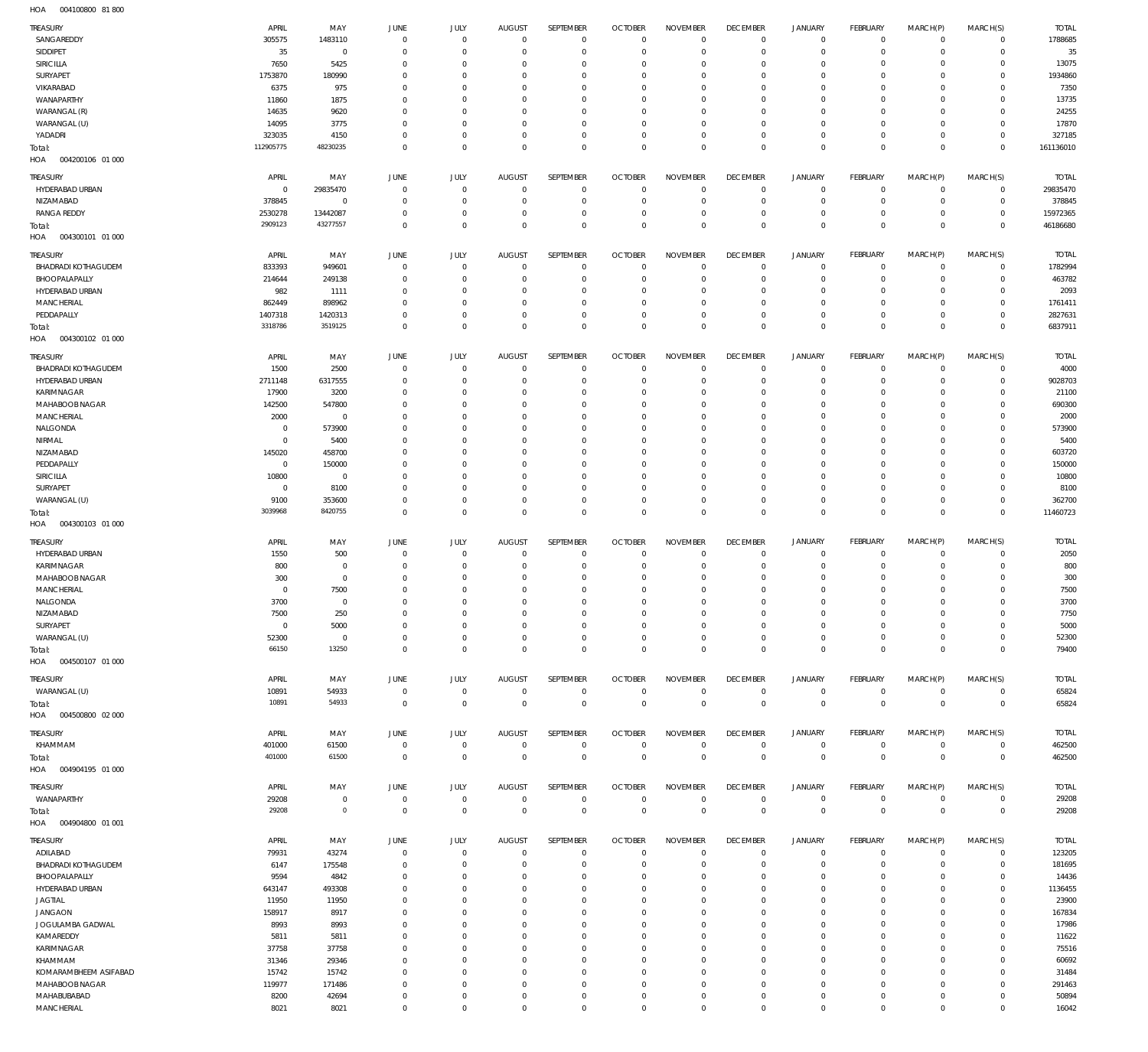004904800 01 001 HOA

| <b>TREASURY</b><br>MEDAK                    | APRIL<br>$\overline{0}$ | MAY<br>10120          | <b>JUNE</b><br>$\overline{0}$    | JULY<br>$\mathbf 0$        | <b>AUGUST</b><br>$\mathbf 0$ | <b>SEPTEMBER</b><br>$^{\circ}$ | <b>OCTOBER</b><br>$\mathbf 0$ | <b>NOVEMBER</b><br>$\overline{0}$ | <b>DECEMBER</b><br>$\overline{0}$ | <b>JANUARY</b><br>$\mathbf 0$ | FEBRUARY<br>$\mathbf 0$ | MARCH(P)<br>$\Omega$ | MARCH(S)<br>$\Omega$    | <b>TOTAL</b><br>10120 |
|---------------------------------------------|-------------------------|-----------------------|----------------------------------|----------------------------|------------------------------|--------------------------------|-------------------------------|-----------------------------------|-----------------------------------|-------------------------------|-------------------------|----------------------|-------------------------|-----------------------|
| MEDCHAL<br>NAGARKURNOOL                     | 28900<br>10094          | 13900<br>10094        | $\mathbf{0}$<br>$^{\circ}$       | $\Omega$<br>$\Omega$       | $\Omega$<br>$\Omega$         | $\Omega$<br>$\Omega$           | $\overline{0}$<br>$\Omega$    | $\Omega$<br>$\Omega$              | $\mathbf 0$<br>$^{\circ}$         | $\Omega$<br>$\Omega$          | $\Omega$<br>$\Omega$    | $\Omega$<br>$\Omega$ | $\Omega$<br>$\Omega$    | 42800<br>20188        |
| NALGONDA                                    | 33641                   | 44742                 | $\mathbf 0$                      | $\Omega$                   | $\Omega$                     | $\Omega$                       | $\Omega$                      | $\Omega$                          | $\overline{0}$                    | $\Omega$                      | $\Omega$                | $\Omega$             | $\Omega$                | 78383                 |
| NIRMAL                                      | 5931                    | 5931                  | $^{\circ}$                       | $\Omega$                   | $\Omega$                     | $\Omega$                       | $\Omega$                      | $\Omega$                          | $^{\circ}$                        | $\Omega$                      | $\Omega$                | $\Omega$             | $\Omega$                | 11862                 |
| NIZAMABAD                                   | 75034                   | 35470                 | $\mathbf 0$                      | $\Omega$                   | $\Omega$                     | $\Omega$                       | $\Omega$                      | $\Omega$                          | $^{\circ}$                        | $\Omega$                      | $\Omega$                | $\Omega$             | $\Omega$                | 110504                |
| PAO - TELANGANA HYDERABAD                   | 1457744                 | 1395780               | $\Omega$                         | $\Omega$                   | $\Omega$                     | $\Omega$                       | $\Omega$                      | $\Omega$                          | $\Omega$                          | $\Omega$                      | $\Omega$                | $\Omega$             | $\Omega$                | 2853524               |
| PEDDAPALLY                                  | 7012                    | 7012                  | $^{\circ}$                       | $\Omega$                   | $\Omega$                     | $\Omega$                       | $\overline{0}$                | $\Omega$                          | $^{\circ}$                        | $\Omega$                      | $\Omega$                | $\Omega$             | $\Omega$                | 14024                 |
| PPO - MOTIGALLY (TELANGANA)                 | $\overline{0}$          | 149141                | $\Omega$                         | $\Omega$                   | $\Omega$                     | $\Omega$                       | $\Omega$                      | $\Omega$                          | $^{\circ}$                        | $\Omega$                      | $\Omega$                |                      | $\Omega$                | 149141                |
| <b>RANGA REDDY</b>                          | 12617                   | 12617                 | $^{\circ}$                       | $\Omega$                   | $\Omega$                     | $\Omega$                       | $\overline{0}$                | $\Omega$                          | $^{\circ}$                        | $\Omega$                      | $\Omega$                | $\Omega$             | $\Omega$                | 25234                 |
| SANGAREDDY                                  | 28007                   | 28007                 | $\Omega$                         | O                          | $\Omega$                     | $\Omega$                       | $\Omega$                      | $\Omega$                          | $\Omega$                          | $\Omega$                      | $\Omega$                |                      | $\Omega$                | 56014                 |
| SIDDIPET                                    | 28750                   | 27500                 | $^{\circ}$                       | $\Omega$                   | $\Omega$                     | $\Omega$                       | $\overline{0}$                | $\Omega$                          | $^{\circ}$                        | $\mathbf{0}$                  | $\Omega$                | $\Omega$             | $\Omega$                | 56250                 |
| SURYAPET                                    | 13749                   | 22484                 | $\mathbf 0$                      | $\Omega$                   | $\Omega$                     | $\Omega$                       | $\Omega$                      | $\Omega$                          | $^{\circ}$                        | $\Omega$                      | $\Omega$                |                      | $\Omega$                | 36233                 |
| VIKARABAD<br>WANAPARTHY                     | 5000<br>9177            | 7663<br>4167          | $\Omega$<br>$\mathbf 0$          | $\Omega$<br>$\Omega$       | $\Omega$<br>$\Omega$         | $\Omega$<br>$\Omega$           | $\overline{0}$<br>$\Omega$    | $\Omega$<br>$\Omega$              | $^{\circ}$<br>$\Omega$            | $\Omega$<br>$\Omega$          | $\Omega$<br>$\Omega$    | $\Omega$<br>$\Omega$ | $\Omega$<br>$\Omega$    | 12663<br>13344        |
| WARANGAL (R)                                | 10448                   | 23948                 | $\Omega$                         | $\Omega$                   | $\Omega$                     | $\Omega$                       | $\Omega$                      | $\Omega$                          | $^{\circ}$                        | $\Omega$                      | $\Omega$                | $\Omega$             | $\Omega$                | 34396                 |
| WARANGAL (U)                                | 89025                   | 52921                 | $\mathbf 0$                      | $\Omega$                   | $\Omega$                     | $\Omega$                       | $\Omega$                      | $\Omega$                          | $^{\circ}$                        | $\Omega$                      | $\Omega$                | $\Omega$             | $\Omega$                | 141946                |
| YADADRI                                     | 15419                   | 24419                 | $\mathbf 0$                      | $\Omega$                   | $\Omega$                     | $\Omega$                       | $^{\circ}$                    | $\Omega$                          | $\mathbf 0$                       | $\Omega$                      | $\Omega$                | $\Omega$             | $\Omega$                | 39838                 |
| Total:                                      | 2976082                 | 2933606               | $\mathbf{0}$                     | $\Omega$                   | $\Omega$                     | $\Omega$                       | $\overline{0}$                | $\Omega$                          | $\mathbf 0$                       | $\overline{0}$                | $\overline{0}$          | $\Omega$             | $\overline{0}$          | 5909688               |
| HOA<br>004904800 01 002                     |                         |                       |                                  |                            |                              |                                |                               |                                   |                                   |                               |                         |                      |                         |                       |
| TREASURY                                    | APRIL                   | MAY                   | <b>JUNE</b>                      | JULY                       | <b>AUGUST</b>                | SEPTEMBER                      | <b>OCTOBER</b>                | <b>NOVEMBER</b>                   | <b>DECEMBER</b>                   | <b>JANUARY</b>                | FEBRUARY                | MARCH(P)             | MARCH(S)                | <b>TOTAL</b>          |
| BHADRADI KOTHAGUDEM                         | 4200                    | 4200                  | $\overline{0}$                   | $\mathbf 0$                | $^{\circ}$                   | $\overline{0}$                 | $\mathbf 0$                   | $\Omega$                          | $^{\circ}$                        | $^{\circ}$                    | $\mathbf 0$             | $\Omega$             | $\Omega$                | 8400                  |
| HYDERABAD URBAN                             | 1896                    | 23983                 | $\overline{0}$                   | $\mathbf 0$                | $\Omega$                     | $^{\circ}$                     | $\mathbf 0$                   | $^{\circ}$                        | $\mathbf 0$                       | $\mathbf{0}$                  | $\mathbf 0$             | $\Omega$             | $\Omega$                | 25879                 |
| <b>JANGAON</b>                              | 10000                   | 10000                 | $\overline{0}$                   | $\Omega$                   | $\Omega$                     | $\mathbf 0$                    | $\overline{0}$                | $\Omega$                          | $\mathbf 0$                       | $\Omega$                      | $\circ$                 | $\Omega$             | $\Omega$                | 20000                 |
| KHAMMAM                                     | 538                     | 538                   | $\mathbf{0}$                     | $\Omega$                   | $\Omega$                     | $\Omega$                       | $\Omega$                      | $\Omega$                          | $\mathbf 0$                       | $\Omega$                      | $\Omega$                | $\Omega$             | $\Omega$                | 1076                  |
| MANCHERIAL                                  | 16775                   | 16775                 | $\mathbf{0}$                     | $\Omega$                   | $\Omega$                     | $\Omega$                       | $\overline{0}$                | $\Omega$                          | $\mathbf 0$                       | $\Omega$                      | $\circ$                 | $\Omega$             | $\Omega$                | 33550                 |
| PAO - TELANGANA HYDERABAD                   | 250583                  | 219431                | $\mathbf 0$                      | $\Omega$                   | $\Omega$                     | $\Omega$                       | $\overline{0}$                | $\Omega$                          | $\mathbf 0$                       | $\Omega$                      | $\mathbf 0$             | $\Omega$             | $\Omega$                | 470014                |
| SIRICILLA                                   | 8676                    | $\mathbf 0$           | $\mathbf 0$                      | $\Omega$                   | $\Omega$                     | $\Omega$                       | $\mathbf 0$                   | $\Omega$                          | $\mathbf 0$                       | $\mathbf{0}$                  | $\circ$                 | $\Omega$             | $\circ$                 | 8676                  |
| Total:<br>HOA<br>004904800 01 003           | 292668                  | 274927                | $\mathbb O$                      | $\mathbf 0$                | $\Omega$                     | $\mathbf 0$                    | $\mathbf 0$                   | $\overline{0}$                    | $\mathbf 0$                       | $\mathbf 0$                   | $\mathbb O$             | $\Omega$             | $\mathbb O$             | 567595                |
| <b>TREASURY</b>                             | APRIL                   | MAY                   | <b>JUNE</b>                      | JULY                       | <b>AUGUST</b>                | SEPTEMBER                      | <b>OCTOBER</b>                | <b>NOVEMBER</b>                   | <b>DECEMBER</b>                   | JANUARY                       | FEBRUARY                | MARCH(P)             | MARCH(S)                | <b>TOTAL</b>          |
| <b>BHADRADI KOTHAGUDEM</b>                  | 375                     | 375                   | $\mathbf 0$                      | $\Omega$                   | $\Omega$                     | $^{\circ}$                     | $\mathbf 0$                   | $\Omega$                          | $\mathbf 0$                       | $\Omega$                      | $\Omega$                | $\Omega$             | $\Omega$                | 750                   |
| HYDERABAD URBAN                             | $\overline{0}$          | 3312                  | $^{\circ}$                       | $\Omega$                   | $\Omega$                     | $\mathbf 0$                    | $\mathbf 0$                   | $\Omega$                          | $\mathbf 0$                       | $\mathbf{0}$                  | $\mathbf 0$             | $\Omega$             | $\Omega$                | 3312                  |
| <b>JAGTIAL</b>                              | 1000                    | 1000                  | $\mathbf 0$                      | $\Omega$<br>$\Omega$       | $\Omega$<br>$\Omega$         | $\Omega$<br>$\Omega$           | $\Omega$                      | $\Omega$<br>$\Omega$              | $^{\circ}$                        | $\Omega$                      | $\Omega$<br>$\Omega$    | $\Omega$             | $\Omega$<br>$\Omega$    | 2000                  |
| KARIMNAGAR<br>KHAMMAM                       | 529<br>1696             | 529<br>$\mathbf 0$    | $^{\circ}$<br>$\Omega$           | O                          | $\Omega$                     | $\Omega$                       | $\overline{0}$<br>$\Omega$    | $\Omega$                          | $^{\circ}$<br>$\Omega$            | $\mathbf{0}$<br>$\Omega$      | $\Omega$                | $\Omega$             | $\Omega$                | 1058<br>1696          |
| KOMARAMBHEEM ASIFABAD                       | 5643                    | 3693                  | $\Omega$                         | $\Omega$                   | $\Omega$                     | $\Omega$                       | $\overline{0}$                | $\Omega$                          | $^{\circ}$                        | $\Omega$                      | $\Omega$                | $\Omega$             | $\Omega$                | 9336                  |
| MEDAK                                       | 1007                    | 1007                  | $\mathbf 0$                      | $\Omega$                   | $\Omega$                     | $\Omega$                       | $\Omega$                      | $\Omega$                          | $\Omega$                          | $\Omega$                      | $\Omega$                |                      | $\Omega$                | 2014                  |
| MEDCHAL                                     | 380                     | 380                   | $\Omega$                         | $\Omega$                   | $\Omega$                     | $\Omega$                       | $\overline{0}$                | $\Omega$                          | $^{\circ}$                        | $\Omega$                      | $\Omega$                | $\Omega$             | $\Omega$                | 760                   |
| NALGONDA                                    | 6638                    | 6496                  | $\mathbf 0$                      | $\Omega$                   | $\Omega$                     | $\Omega$                       | $\Omega$                      | $\Omega$                          | $^{\circ}$                        | $\Omega$                      | $\Omega$                | $\Omega$             | $\Omega$                | 13134                 |
| NIZAMABAD                                   | 1000                    | 1000                  | $\mathbf 0$                      | $\Omega$                   | $\Omega$                     | $\Omega$                       | $\Omega$                      | $\Omega$                          | $^{\circ}$                        | $\Omega$                      | $\Omega$                |                      | $\Omega$                | 2000                  |
| PAO - TELANGANA HYDERABAD                   | 84593                   | 90467                 | $\Omega$                         | $\Omega$                   | $\Omega$                     | $\Omega$                       | $\Omega$                      | $\Omega$                          | $\Omega$                          | $\Omega$                      | $\Omega$                | $\Omega$             | $\Omega$                | 175060                |
| PEDDAPALLY                                  | 538                     | 538                   | $\mathbf 0$                      | $\Omega$                   | $\Omega$                     | $\Omega$                       | $\Omega$                      | $\Omega$                          | $\mathbf 0$                       | $\Omega$                      | $\Omega$                | $\Omega$             | $\Omega$                | 1076                  |
| <b>RANGA REDDY</b>                          | 2114                    | 2114                  | $\Omega$                         | $\Omega$                   | $\Omega$                     | $\Omega$                       | $\Omega$                      | $\Omega$                          | $^{\circ}$                        | $\Omega$                      | $\Omega$                | $\Omega$             | $\Omega$                | 4228                  |
| SANGAREDDY                                  | 925                     | 6187                  | $\Omega$                         | O                          | $\Omega$                     | $\Omega$                       | $\Omega$                      | $\Omega$                          | $^{\circ}$                        | $\Omega$                      | $\Omega$                | $\Omega$             | $\Omega$                | 7112                  |
| SURYAPET                                    | 876                     | 876                   | $\Omega$                         | $\Omega$                   | $\Omega$                     | $\Omega$                       | $\Omega$                      | $\Omega$                          | $\Omega$                          | $\Omega$                      | $\Omega$                |                      | $\Omega$                | 1752                  |
| WARANGAL (U)                                | 14632<br>121946         | 1864<br>119838        | $\Omega$                         | $\Omega$                   | $\Omega$                     | $\Omega$                       | $\overline{0}$                | $\Omega$                          | $\overline{0}$                    | $\mathbf{0}$                  | $\circ$                 | $\Omega$             | $\circ$<br>$\mathbf 0$  | 16496                 |
| Total:<br>HOA<br>004904800 01 004           |                         |                       |                                  |                            |                              |                                |                               |                                   |                                   |                               |                         |                      |                         | 241784                |
| TREASURY                                    | APRIL                   | MAY                   | JUNE                             | <b>JULY</b>                | <b>AUGUST</b>                | SEPTEMBER                      | <b>OCTOBER</b>                | <b>NOVEMBER</b>                   | <b>DECEMBER</b>                   | <b>JANUARY</b>                | FEBRUARY                | MARCH(P)             | MARCH(S)                | <b>TOTAL</b>          |
| NALGONDA                                    | 4132                    | 7264                  | $\overline{0}$                   | $\mathbf 0$                | $\mathbf 0$                  | $\mathbf 0$                    | $\mathbf 0$                   | $\Omega$                          | $\mathbf 0$                       | $\mathbf 0$                   | $\circ$                 | $\Omega$             | $\Omega$                | 11396                 |
| PAO - TELANGANA HYDERABAD                   | 34830                   | 40535                 | $\overline{0}$                   | $\mathbf 0$                | $\overline{0}$               | $\mathbf 0$                    | $\mathbf 0$                   | $^{\circ}$                        | $\mathbf 0$                       | $\mathbf 0$                   | $\mathbf 0$             | $\Omega$             | $\circ$                 | 75365                 |
| <b>RANGA REDDY</b>                          | 1108                    | 1108                  | $\overline{0}$                   | $\mathbf 0$                | $\mathbf 0$<br>$\mathbf 0$   | $^{\circ}$<br>$\mathbf 0$      | $\mathbf 0$<br>$\mathbf 0$    | $\mathbf 0$                       | $\mathbf 0$                       | $\mathbf 0$                   | $\circ$<br>$\mathbf 0$  | $\Omega$<br>$\Omega$ | $\Omega$<br>$\Omega$    | 2216                  |
| WARANGAL (U)                                | 1540<br>41610           | 1540<br>50447         | $\overline{0}$<br>$\mathbf 0$    | 0<br>$\mathbf 0$           | $\Omega$                     | $\mathbf 0$                    | $\mathbb O$                   | $\mathbf 0$<br>$\mathbf 0$        | $\overline{0}$<br>$\mathbb O$     | $\mathbf 0$<br>$\mathbf 0$    | $\mathbb O$             | $\Omega$             | $\mathbf 0$             | 3080<br>92057         |
| Total:<br>HOA   004904800   01   005        |                         |                       |                                  |                            |                              |                                |                               |                                   |                                   |                               |                         |                      |                         |                       |
| TREASURY                                    | APRIL                   | MAY                   | JUNE                             | JULY                       | <b>AUGUST</b>                | SEPTEMBER                      | <b>OCTOBER</b>                | <b>NOVEMBER</b>                   | <b>DECEMBER</b>                   | <b>JANUARY</b>                | FEBRUARY                | MARCH(P)             | MARCH(S)                | <b>TOTAL</b>          |
| <b>BHADRADI KOTHAGUDEM</b>                  | 1937                    | 1937                  | $\overline{0}$                   | $\mathbf 0$                | $^{\circ}$                   | $\overline{0}$                 | $\overline{0}$                | $^{\circ}$<br>$\Omega$            | $\mathbf 0$                       | $\mathbf 0$                   | $\circ$                 | $\Omega$             | $\Omega$<br>$\Omega$    | 3874                  |
| MAHABOOB NAGAR<br>PAO - TELANGANA HYDERABAD | 1646<br>30998           | 1646<br>16232         | $\overline{0}$<br>$\overline{0}$ | $\mathbf 0$<br>$\mathbf 0$ | $^{\circ}$<br>$^{\circ}$     | $\mathbf 0$<br>$\mathbf 0$     | $\mathbf 0$<br>$\overline{0}$ | $^{\circ}$                        | $\overline{0}$<br>$\overline{0}$  | $^{\circ}$<br>$\mathbf 0$     | $\mathbf 0$<br>$\circ$  | $\Omega$<br>$\Omega$ | $\Omega$                | 3292<br>47230         |
| WARANGAL (U)                                | 1806                    | $\overline{0}$        | $\mathbf 0$                      | 0                          | $\mathbf 0$                  | $\mathbf 0$                    | $\,0\,$                       | $\overline{0}$                    | $\overline{0}$                    | $\mathbf 0$                   | $\circ$                 | $\Omega$             | $\Omega$                | 1806                  |
| Total:                                      | 36387                   | 19815                 | $\overline{0}$                   | $\mathbf 0$                | $\Omega$                     | $\mathbf 0$                    | $\mathbf 0$                   | $\mathbf 0$                       | $\mathbf 0$                       | $\mathbf 0$                   | $\mathbb O$             | $\Omega$             | $\Omega$                | 56202                 |
| HOA<br>004904800 21 000                     |                         |                       |                                  |                            |                              |                                |                               |                                   |                                   |                               |                         |                      |                         |                       |
| TREASURY<br>MAHABUBABAD                     | APRIL<br>2285           | MAY<br>$\overline{0}$ | JUNE<br>$\overline{0}$           | JULY<br>$\mathbf 0$        | <b>AUGUST</b><br>$\,0\,$     | SEPTEMBER<br>$\mathbf 0$       | <b>OCTOBER</b><br>$\mathbf 0$ | <b>NOVEMBER</b><br>$\overline{0}$ | <b>DECEMBER</b><br>$\mathbf 0$    | <b>JANUARY</b><br>$\mathbf 0$ | FEBRUARY<br>$\circ$     | MARCH(P)<br>$\Omega$ | MARCH(S)<br>$\mathbf 0$ | <b>TOTAL</b><br>2285  |
| Narayanpet                                  | 7799                    | $\overline{0}$        | $\overline{0}$                   | $^{\circ}$                 | $^{\circ}$                   | $\mathbf 0$                    | $\mathbf 0$                   | $^{\circ}$                        | $\overline{0}$                    | $\mathbf 0$                   | $\circ$                 | $\Omega$             | $\Omega$                | 7799                  |
| WARANGAL (U)                                | 14408                   | 981                   | $\overline{0}$                   | $\mathbf 0$                | $\mathbf 0$                  | $^{\circ}$                     | $\,0\,$                       | $\mathbf 0$                       | $\overline{0}$                    | $\mathbf 0$                   | $\circ$                 | $\Omega$             | $\overline{0}$          | 15389                 |
| Total:<br>HOA   004904800   22 000          | 24492                   | 981                   | $\mathbf 0$                      | $\mathbf 0$                | $\mathbb O$                  | $\mathbf{0}$                   | $\mathbb O$                   | $\mathbf 0$                       | $\mathbb O$                       | $\mathbf 0$                   | $\mathbb O$             | $\Omega$             | $\mathbb O$             | 25473                 |
| TREASURY                                    | APRIL                   | MAY                   | <b>JUNE</b>                      | <b>JULY</b>                | <b>AUGUST</b>                | SEPTEMBER                      | <b>OCTOBER</b>                | <b>NOVEMBER</b>                   | <b>DECEMBER</b>                   | <b>JANUARY</b>                | FEBRUARY                | MARCH(P)             | MARCH(S)                | <b>TOTAL</b>          |
| <b>RANGA REDDY</b>                          | $\overline{0}$          | 3406                  | $\overline{0}$                   | $\mathbf 0$                | $\,0\,$                      | $\,0\,$                        | $\mathbf 0$                   | $\mathbf 0$                       | $\mathbf 0$                       | $\circ$                       | $\circ$                 | $\mathbf 0$          | $\circ$                 | 3406                  |
| Total:                                      | $^{\circ}$              | 3406                  | $\overline{0}$                   | $\mathbf 0$                | $\mathbf 0$                  | $\,0\,$                        | $\,0\,$                       | $\mathbf 0$                       | $\overline{0}$                    | $\mathbf 0$                   | $\overline{0}$          | $\mathbf{0}$         | $\overline{0}$          | 3406                  |
| HOA   005100105   81   001                  |                         |                       |                                  |                            |                              |                                |                               |                                   |                                   |                               |                         |                      |                         |                       |
| TREASURY                                    | APRIL                   | MAY                   | JUNE                             | <b>JULY</b>                | <b>AUGUST</b>                | SEPTEMBER                      | <b>OCTOBER</b>                | <b>NOVEMBER</b>                   | <b>DECEMBER</b>                   | <b>JANUARY</b>                | FEBRUARY                | MARCH(P)             | MARCH(S)                | <b>TOTAL</b>          |
| HYDERABAD URBAN                             | $\overline{0}$          | 600                   | $\overline{0}$                   | $\overline{0}$             | $\,0\,$                      | $\overline{0}$                 | $\,0\,$                       | $\overline{0}$                    | $\mathbf 0$                       | $\mathbf 0$                   | $\circ$                 | $\Omega$             | $\mathbf 0$             | 600                   |
| Total:                                      | $\circ$                 | 600                   | $\overline{0}$                   | $\mathbf 0$                | $\,0\,$                      | $\,0\,$                        | $\,0\,$                       | $\overline{0}$                    | $\,0\,$                           | $\overline{0}$                | $\,0\,$                 | $\overline{0}$       | $\overline{0}$          | 600                   |
|                                             |                         |                       |                                  |                            |                              |                                |                               |                                   |                                   |                               |                         |                      |                         |                       |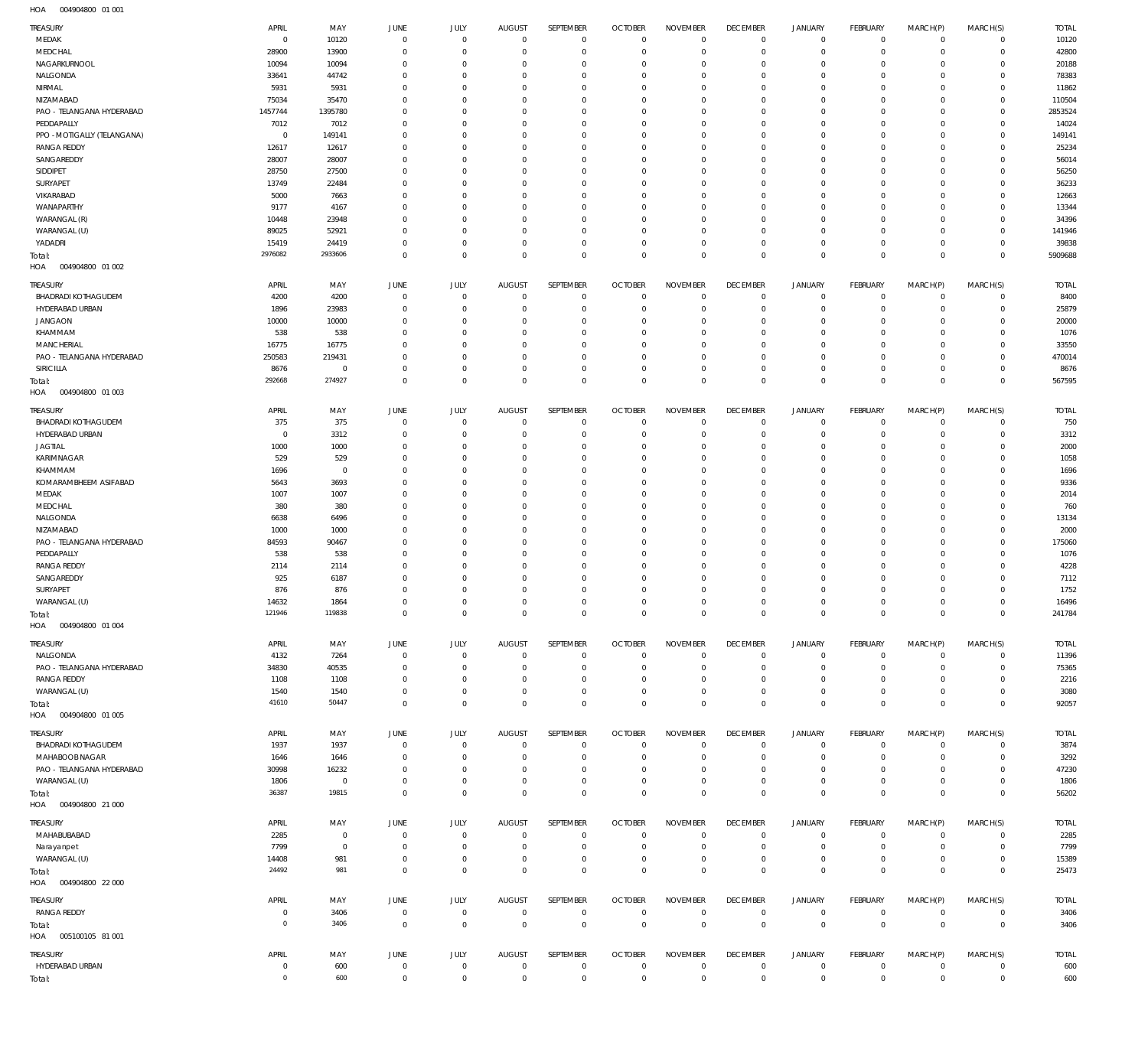005500102 81 001 HOA

| <b>TREASURY</b><br>HYDERABAD URBAN<br>MEDAK   | APRIL<br>66755995<br>19216 | MAY<br>89530277<br>$\overline{0}$ | JUNE<br>$\Omega$<br>$\Omega$ | <b>JULY</b><br>$\mathbf 0$<br>$\mathbf 0$ | <b>AUGUST</b><br>$\mathbf{0}$<br>$\Omega$ | SEPTEMBER<br>$\mathbf 0$<br>$\mathbf 0$ | <b>OCTOBER</b><br>$\circ$<br>$^{\circ}$ | <b>NOVEMBER</b><br>$\mathbf 0$<br>$\mathbf 0$ | <b>DECEMBER</b><br>$\mathbf 0$<br>$\mathbf 0$ | <b>JANUARY</b><br>$\overline{0}$<br>$\mathsf{O}\xspace$ | FEBRUARY<br>$\circ$<br>$\circ$ | MARCH(P)<br>$\mathbf 0$<br>$\mathbf 0$ | MARCH(S)<br>$\overline{0}$<br>$\overline{0}$ | <b>TOTAL</b><br>156286272<br>19216 |
|-----------------------------------------------|----------------------------|-----------------------------------|------------------------------|-------------------------------------------|-------------------------------------------|-----------------------------------------|-----------------------------------------|-----------------------------------------------|-----------------------------------------------|---------------------------------------------------------|--------------------------------|----------------------------------------|----------------------------------------------|------------------------------------|
| NALGONDA<br>Total:                            | 15939<br>66791150          | $\overline{0}$<br>89530277        | $\Omega$<br>$\overline{0}$   | $\mathbf 0$<br>$\mathbf 0$                | $\Omega$<br>$\Omega$                      | $\mathbf 0$<br>$\mathbf 0$              | $^{\circ}$<br>$\mathbf 0$               | $\mathbf 0$<br>$\mathbf 0$                    | $\overline{0}$<br>$\mathbf 0$                 | $\mathbf 0$<br>$\mathsf{O}\xspace$                      | $\circ$<br>$\overline{0}$      | 0<br>$\mathbf 0$                       | $\overline{0}$<br>$\overline{0}$             | 15939<br>156321427                 |
| HOA<br>005500103 01 001<br><b>TREASURY</b>    | APRIL                      | MAY                               | JUNE                         | <b>JULY</b>                               | <b>AUGUST</b>                             | SEPTEMBER                               | <b>OCTOBER</b>                          | <b>NOVEMBER</b>                               | <b>DECEMBER</b>                               | JANUARY                                                 | FEBRUARY                       | MARCH(P)                               | MARCH(S)                                     | <b>TOTAL</b>                       |
| NALGONDA<br>Total:                            | 8200<br>8200               | $\overline{0}$<br>$\circ$         | $^{\circ}$<br>$\overline{0}$ | $\mathbf 0$<br>$\mathbf 0$                | $^{\circ}$<br>$\Omega$                    | $\mathbf 0$<br>$\mathbb O$              | $^{\circ}$<br>$\Omega$                  | $^{\circ}$<br>$\mathbf 0$                     | $\mathbf 0$<br>$\mathbf 0$                    | $\overline{0}$<br>$\mathbf 0$                           | $\circ$<br>$\overline{0}$      | $\mathbf{0}$<br>$\mathbf 0$            | $\overline{0}$<br>$\overline{0}$             | 8200<br>8200                       |
| HOA<br>005500104 01 000<br><b>TREASURY</b>    | APRIL                      | MAY                               | JUNE                         | <b>JULY</b>                               | <b>AUGUST</b>                             | SEPTEMBER                               | <b>OCTOBER</b>                          | <b>NOVEMBER</b>                               | <b>DECEMBER</b>                               | <b>JANUARY</b>                                          | FEBRUARY                       | MARCH(P)                               | MARCH(S)                                     | <b>TOTAL</b>                       |
| NIZAMABAD<br>SANGAREDDY                       | $^{\circ}$<br>1500         | 2000<br>750                       | $\Omega$<br>$\Omega$         | $\mathbf 0$<br>$\overline{0}$             | $^{\circ}$<br>$\circ$                     | $\mathbf 0$<br>$\mathbf 0$              | $\mathbf 0$<br>$^{\circ}$               | $\mathbf 0$<br>$\mathbf 0$                    | $\overline{0}$<br>$\overline{0}$              | $\mathbf 0$<br>$\mathbf 0$                              | $\circ$<br>$\overline{0}$      | $\mathbf 0$<br>$\mathbf 0$             | $\overline{0}$<br>$\circ$                    | 2000<br>2250                       |
| SIDDIPET                                      | 2500                       | 1000                              | $^{\circ}$                   | $\mathbf 0$                               | $^{\circ}$                                | $\mathbf 0$                             | $\mathbf 0$                             | $\mathbf 0$                                   | $\mathbf 0$                                   | $\mathbf 0$                                             | $\circ$                        | 0                                      | $\circ$                                      | 3500                               |
| Total:<br>HOA<br>005500105 04 800             | 4000                       | 3750                              | $\overline{0}$               | $\mathbf 0$                               | $\Omega$                                  | $\mathbb O$                             | $\mathbf 0$                             | $\mathbb O$                                   | $\mathbf 0$                                   | $\bf 0$                                                 | $\overline{0}$                 | $\mathbf 0$                            | $\overline{0}$                               | 7750                               |
| TREASURY                                      | APRIL                      | MAY                               | JUNE                         | JULY                                      | <b>AUGUST</b>                             | SEPTEMBER                               | <b>OCTOBER</b>                          | <b>NOVEMBER</b>                               | <b>DECEMBER</b>                               | <b>JANUARY</b>                                          | FEBRUARY                       | MARCH(P)                               | MARCH(S)                                     | <b>TOTAL</b>                       |
| HYDERABAD URBAN                               | 1171906                    | 615472                            | $\overline{0}$               | $\overline{0}$                            | $^{\circ}$                                | $\mathbf 0$                             | $^{\circ}$                              | $^{\circ}$                                    | $\mathbf 0$                                   | $\mathbf 0$                                             | $\mathbf{0}$                   | $\mathbf{0}$                           | $\overline{0}$                               | 1787378                            |
| Total:<br>HOA<br>005500800 05 001             | 1171906                    | 615472                            | $\overline{0}$               | $\mathbf 0$                               | $\Omega$                                  | $\mathbf 0$                             | $\mathbf 0$                             | $\mathbf 0$                                   | $\mathbf 0$                                   | $\mathbf 0$                                             | $\overline{0}$                 | $\mathbf 0$                            | $\overline{0}$                               | 1787378                            |
| <b>TREASURY</b>                               | APRIL                      | MAY                               | <b>JUNE</b>                  | <b>JULY</b>                               | <b>AUGUST</b>                             | SEPTEMBER                               | <b>OCTOBER</b>                          | <b>NOVEMBER</b>                               | <b>DECEMBER</b>                               | <b>JANUARY</b>                                          | FEBRUARY                       | MARCH(P)                               | MARCH(S)                                     | <b>TOTAL</b>                       |
| <b>BHADRADI KOTHAGUDEM</b><br>HYDERABAD URBAN | 3000                       | 5000                              | $^{\circ}$<br>$\Omega$       | $\mathbf 0$<br>$\mathbf 0$                | $^{\circ}$<br>$\Omega$                    | $\mathbf 0$<br>$\mathbf 0$              | $^{\circ}$<br>$^{\circ}$                | 0<br>$\mathbf 0$                              | $\overline{0}$<br>$\overline{0}$              | 0<br>$\mathbf 0$                                        | $\overline{0}$<br>$\circ$      | $\mathbf 0$<br>$\mathbf 0$             | $\circ$<br>$\mathbf 0$                       | 8000                               |
| JOGULAMBA GADWAL                              | $\overline{0}$<br>3362     | 3442600<br>26804                  | $\Omega$                     | $\overline{0}$                            | $\Omega$                                  | $\mathbf 0$                             | $^{\circ}$                              | $\mathbf 0$                                   | $\overline{0}$                                | $\mathbf 0$                                             | $\circ$                        | 0                                      | $\circ$                                      | 3442600<br>30166                   |
| NALGONDA                                      | $\overline{0}$             | 1000                              | $\Omega$                     | $^{\circ}$                                | $\Omega$                                  | $\mathbf 0$                             | $^{\circ}$                              | $\mathbf 0$                                   | $\mathbf 0$                                   | $\mathbf 0$                                             | $\mathbf{0}$                   | 0                                      | $\mathbf 0$                                  | 1000                               |
| SIRICILLA                                     | 4000                       | $\overline{0}$                    | $\Omega$                     | $\mathbf 0$                               | $^{\circ}$                                | $\mathbf 0$                             | $^{\circ}$                              | $\mathbf 0$                                   | $\mathbf 0$                                   | $\mathsf{O}\xspace$                                     | $\circ$                        | 0                                      | $\circ$                                      | 4000                               |
| Total:<br>HOA<br>005500800 05 800             | 10362                      | 3475404                           | $\Omega$                     | $\mathbf 0$                               | $\Omega$                                  | $\mathbb O$                             | $\mathbf 0$                             | $\mathbf 0$                                   | $\mathbf 0$                                   | $\bf 0$                                                 | $\overline{0}$                 | $\mathbf 0$                            | $\overline{0}$                               | 3485766                            |
| TREASURY                                      | APRIL                      | MAY                               | JUNE                         | JULY                                      | <b>AUGUST</b>                             | SEPTEMBER                               | <b>OCTOBER</b>                          | <b>NOVEMBER</b>                               | <b>DECEMBER</b>                               | JANUARY                                                 | FEBRUARY                       | MARCH(P)                               | MARCH(S)                                     | <b>TOTAL</b>                       |
| ADILABAD                                      | $^{\circ}$                 | 1000                              | $\overline{0}$               | $\overline{0}$                            | $\Omega$                                  | $\mathbf{0}$                            | $^{\circ}$                              | $^{\circ}$                                    | $\mathbf{0}$                                  | $\mathbf 0$                                             | $\overline{0}$                 | $\mathbf 0$                            | $\overline{0}$                               | 1000                               |
| <b>BHADRADI KOTHAGUDEM</b>                    | 2900                       | 2000                              | $\Omega$                     | $\overline{0}$                            | $\Omega$                                  | $\mathbf 0$                             | 0                                       | $^{\circ}$                                    | $^{\circ}$                                    | $\mathbf 0$                                             | $\mathbf 0$                    | $\Omega$                               | $\mathbf 0$                                  | 4900                               |
| <b>JAGTIAL</b><br>KAMAREDDY                   | 8660<br>$^{\circ}$         | 5000<br>1000                      | $\Omega$<br>$\Omega$         | $^{\circ}$<br>$^{\circ}$                  | $\Omega$<br>$\Omega$                      | $\mathbf{0}$<br>$\mathbf{0}$            | 0<br>0                                  | $^{\circ}$<br>$^{\circ}$                      | $\mathbf{0}$<br>$\mathbf{0}$                  | $\mathbf 0$<br>$\mathbf 0$                              | $\mathbf{0}$<br>$\mathbf 0$    | $\Omega$<br>$\Omega$                   | $\mathbf 0$<br>$\mathbf 0$                   | 13660<br>1000                      |
| KARIMNAGAR                                    | 9800                       | 3000                              | $\Omega$                     | $\Omega$                                  | $\Omega$                                  | $^{\circ}$                              | $\Omega$                                | $^{\circ}$                                    | $\mathbf{0}$                                  | $\mathbf 0$                                             | $\mathbf 0$                    | $\Omega$                               | $\mathbf 0$                                  | 12800                              |
| KHAMMAM                                       | 14500                      | 16500                             | $\Omega$                     | $^{\circ}$                                | $\Omega$                                  | $\mathbf 0$                             | 0                                       | $^{\circ}$                                    | $\mathbf{0}$                                  | $\mathbf 0$                                             | $\mathbf 0$                    | $\Omega$                               | $\mathbf 0$                                  | 31000                              |
| KOMARAMBHEEM ASIFABAD                         | 3100                       | $\overline{0}$                    | n                            | $\Omega$                                  | $\Omega$                                  | $^{\circ}$                              | $\Omega$                                | $\Omega$                                      | $^{\circ}$                                    | $\mathbf 0$<br>$\mathbf 0$                              | $\mathbf 0$                    | $\Omega$<br>$\Omega$                   | $\mathbf 0$<br>$\mathbf 0$                   | 3100                               |
| MAHABOOB NAGAR<br>MAHABUBABAD                 | 10500<br>50247             | $\overline{0}$<br>$\overline{0}$  | $\Omega$<br>n                | $^{\circ}$<br>$\Omega$                    | $\Omega$<br>$\Omega$                      | $\mathbf 0$<br>$^{\circ}$               | 0<br>$\Omega$                           | $\mathbf 0$<br>$^{\circ}$                     | $\mathbf{0}$<br>$^{\circ}$                    | $\mathbf 0$                                             | $\mathbf 0$<br>$\mathbf 0$     | $\Omega$                               | $\mathbf 0$                                  | 10500<br>50247                     |
| <b>MANCHERIAL</b>                             | 7000                       | 5000                              | $\Omega$                     | $^{\circ}$                                | $\Omega$                                  | $\mathbf 0$                             | 0                                       | $\mathbf 0$                                   | $\mathbf{0}$                                  | $\mathbf 0$                                             | $^{\circ}$                     | $\Omega$                               | $\mathbf 0$                                  | 12000                              |
| MEDAK                                         | 5000                       | 5000                              | $\Omega$                     | $\Omega$                                  | $\Omega$                                  | $^{\circ}$                              | $\Omega$                                | $^{\circ}$                                    | $^{\circ}$                                    | $\mathbf 0$                                             | $^{\circ}$                     | $\Omega$                               | $\mathbf 0$                                  | 10000                              |
| Mulugu<br>NALGONDA                            | $\Omega$<br>9500           | 4084<br>100                       | $\Omega$<br>n                | $^{\circ}$<br>$\Omega$                    | $\Omega$<br>$\Omega$                      | $\mathbf 0$<br>$^{\circ}$               | $\Omega$<br>0                           | $^{\circ}$<br>$^{\circ}$                      | $\mathbf{0}$<br>$\mathbf{0}$                  | $\mathbf 0$<br>$\mathbf 0$                              | $^{\circ}$<br>$^{\circ}$       | $\Omega$<br>$\Omega$                   | $\mathbf 0$<br>$\mathbf 0$                   | 4084<br>9600                       |
| NIZAMABAD                                     | 15590                      | 6000                              | $\Omega$                     | $\Omega$                                  | $\Omega$                                  | $\mathbf 0$                             | $\Omega$                                | $^{\circ}$                                    | $\mathbf{0}$                                  | $\mathbf 0$                                             | $\mathbf 0$                    | $\Omega$                               | $\mathbf 0$                                  | 21590                              |
| PEDDAPALLY                                    | 7100                       | $\overline{0}$                    | $\Omega$                     | $^{\circ}$                                | $\Omega$                                  | $\mathbf{0}$                            | 0                                       | $^{\circ}$                                    | $\mathbf{0}$                                  | $\mathbf 0$                                             | $\mathbf 0$                    | $\Omega$                               | $\mathbf 0$                                  | 7100                               |
| <b>RANGA REDDY</b>                            | 1500                       | $\overline{0}$                    | $\Omega$                     | $\Omega$                                  | $\Omega$                                  | $\mathbf 0$                             | $\Omega$                                | $^{\circ}$                                    | $\mathbf{0}$                                  | $\mathbf 0$                                             | $\Omega$                       | $\Omega$                               | $\mathbf 0$                                  | 1500                               |
| SANGAREDDY<br>SIDDIPET                        | 10000<br>20000             | 20000<br>$\Omega$                 | $\Omega$<br>$\Omega$         | $\overline{0}$<br>$\overline{0}$          | $\mathbf{0}$<br>$\Omega$                  | $\mathbf 0$<br>$\Omega$                 | $\Omega$<br>$\Omega$                    | $\Omega$<br>$\Omega$                          | $\Omega$<br>$\Omega$                          | $\mathbf 0$<br>$\mathsf{O}\xspace$                      | $\mathbf{0}$<br>$\Omega$       | $\Omega$<br>$\Omega$                   | $\mathbf 0$<br>$\circ$                       | 30000<br>20000                     |
| SIRICILLA                                     | 3500                       | 1500                              | $\Omega$                     | $^{\circ}$                                | $\overline{0}$                            | $\mathbf 0$                             | $^{\circ}$                              | $^{\circ}$                                    | $\mathbf 0$                                   | $\mathbf 0$                                             | $\mathbf{0}$                   | $\mathbf 0$                            | $\circ$                                      | 5000                               |
| SURYAPET                                      | 700                        | $\overline{0}$                    | $\Omega$                     | $^{\circ}$                                | $\Omega$                                  | $\mathbf 0$                             | $^{\circ}$                              | $^{\circ}$                                    | $\mathbf{0}$                                  | $\mathbf 0$                                             | $\mathbf 0$                    | $\mathbf 0$                            | $\mathbf 0$                                  | 700                                |
| VIKARABAD                                     | 61530                      | $\overline{0}$                    | $\Omega$                     | $\Omega$                                  | $\Omega$                                  | $\mathbf{0}$                            | 0                                       | $^{\circ}$                                    | $\mathbf{0}$                                  | $\mathbf 0$                                             | $\mathbf 0$                    | $\Omega$                               | $\mathbf 0$                                  | 61530                              |
| WARANGAL (R)<br>WARANGAL (U)                  | 200<br>38538               | $\overline{0}$<br>48190           | $\Omega$<br>$\Omega$         | $^{\circ}$<br>$\overline{0}$              | $\Omega$<br>$\Omega$                      | $\mathbf 0$<br>$\mathbf{0}$             | 0<br>0                                  | $\mathbf 0$<br>$\mathbf 0$                    | $\mathbf 0$<br>$\mathbf{0}$                   | $\mathbf 0$<br>$\mathsf{O}\xspace$                      | $^{\circ}$<br>$\mathbf{0}$     | 0<br>$\mathbf 0$                       | $\mathbf 0$<br>$\circ$                       | 200<br>86728                       |
| Total:                                        | 279865                     | 118374                            | $\overline{0}$               | $\mathbf 0$                               | $\overline{0}$                            | $\mathbf 0$                             | $\mathbf 0$                             | $\mathbf 0$                                   | $\mathbf 0$                                   | $\mathbf 0$                                             | $\overline{0}$                 | $\mathbf 0$                            | $\overline{0}$                               | 398239                             |
| HOA<br>005500800 06 001                       |                            |                                   |                              |                                           |                                           |                                         |                                         |                                               |                                               |                                                         |                                |                                        |                                              |                                    |
| <b>TREASURY</b>                               | APRIL                      | MAY                               | JUNE                         | JULY                                      | <b>AUGUST</b>                             | SEPTEMBER                               | <b>OCTOBER</b>                          | <b>NOVEMBER</b>                               | <b>DECEMBER</b>                               | JANUARY                                                 | FEBRUARY                       | MARCH(P)                               | MARCH(S)                                     | <b>TOTAL</b>                       |
| <b>BHADRADI KOTHAGUDEM</b>                    | 90200                      | 39000                             | $\overline{0}$               | $\mathbf 0$                               | $\mathbf{0}$                              | $\mathbf 0$                             | $\mathbf 0$                             | $\mathbf 0$                                   | $\mathbf 0$                                   | $\mathbf 0$                                             | $\circ$                        | $\mathbf 0$                            | $\circ$                                      | 129200                             |
| HYDERABAD URBAN<br><b>JAGTIAL</b>             | 21000<br>6000              | 10500<br>$\overline{0}$           | $\Omega$<br>$\Omega$         | $\overline{0}$<br>$\overline{0}$          | $\circ$<br>$\Omega$                       | $\mathbf 0$<br>$\mathbf 0$              | $^{\circ}$<br>$^{\circ}$                | $\mathbf 0$<br>$\mathbf 0$                    | $\overline{0}$<br>$\overline{0}$              | $\mathbf 0$<br>$\mathbf 0$                              | $\overline{0}$<br>$\circ$      | $\mathbf 0$<br>0                       | $\circ$<br>$\mathbf 0$                       | 31500<br>6000                      |
| KAMAREDDY                                     | 1000                       | $\overline{0}$                    | $\Omega$                     | $\overline{0}$                            | $\Omega$                                  | $\mathbf 0$                             | 0                                       | $\mathbf 0$                                   | $^{\circ}$                                    | $\mathbf 0$                                             | $\circ$                        | 0                                      | $\mathbf 0$                                  | 1000                               |
| KARIMNAGAR                                    | 48330                      | 1000                              | $\Omega$                     | $^{\circ}$                                | $\Omega$                                  | $\mathbf 0$                             | $^{\circ}$                              | $\mathbf 0$                                   | $^{\circ}$                                    | $\mathbf 0$                                             | $\mathbf 0$                    | 0                                      | $\mathbf 0$                                  | 49330                              |
| KHAMMAM<br>MANCHERIAL                         | $\overline{0}$<br>2000     | 1000<br>$\overline{0}$            | $\Omega$<br>$\Omega$         | $^{\circ}$<br>$^{\circ}$                  | $\Omega$<br>$\Omega$                      | $\mathbf 0$<br>$\mathbf 0$              | 0<br>$\mathbf 0$                        | $\mathbf 0$<br>$\mathbf 0$                    | $\mathbf{0}$<br>$\mathbf 0$                   | $\mathbf 0$<br>$\mathbf 0$                              | $\mathbf{0}$<br>$\mathbf 0$    | $\Omega$<br>0                          | $\mathbf 0$<br>$\mathbf 0$                   | 1000<br>2000                       |
| PEDDAPALLY                                    | 163000                     | 9500                              | $\Omega$                     | $^{\circ}$                                | $\Omega$                                  | $\mathbf 0$                             | $\Omega$                                | $\mathbf 0$                                   | $\mathbf{0}$                                  | $\mathbf 0$                                             | $\mathbf{0}$                   | $\Omega$                               | $\mathbf 0$                                  | 172500                             |
| <b>RANGA REDDY</b>                            | 46160                      | 86000                             | $\Omega$                     | $\mathbf 0$                               | $\Omega$                                  | $\mathbf 0$                             | $\mathbf 0$                             | $\mathbf 0$                                   | $\mathbf{0}$                                  | $\mathbf 0$                                             | $\circ$                        | 0                                      | $\mathbf 0$                                  | 132160                             |
| SIRICILLA                                     | 25000                      | 2000                              | $\Omega$                     | $\mathbf 0$                               | $\Omega$                                  | $\mathbf 0$                             | $\mathbf 0$                             | $\mathbb O$                                   | $\mathbf 0$                                   | $\mathsf{O}\xspace$                                     | $\circ$                        | $\mathbf 0$                            | $\circ$                                      | 27000                              |
| Total:<br>HOA<br>005500800 06 800             | 402690                     | 149000                            | $\overline{0}$               | $\mathbf 0$                               | $\mathbf{0}$                              | $\mathbf 0$                             | $\mathbf 0$                             | $\mathbb O$                                   | $\mathbf 0$                                   | $\mathsf{O}\xspace$                                     | $\overline{0}$                 | $\mathbf 0$                            | $\overline{0}$                               | 551690                             |
| <b>TREASURY</b>                               | APRIL                      | MAY                               | JUNE                         | JULY                                      | <b>AUGUST</b>                             | SEPTEMBER                               | <b>OCTOBER</b>                          | <b>NOVEMBER</b>                               | <b>DECEMBER</b>                               | <b>JANUARY</b>                                          | FEBRUARY                       | MARCH(P)                               | MARCH(S)                                     | <b>TOTAL</b>                       |
| HYDERABAD URBAN                               | 1000                       | $\overline{0}$                    | $\Omega$                     | $\overline{0}$                            | $\overline{0}$                            | $\mathbf 0$                             | $^{\circ}$                              | $^{\circ}$                                    | $\mathbf 0$                                   | 0                                                       | $\mathbf{0}$                   | $\mathbf 0$                            | $\circ$                                      | 1000                               |
| <b>RANGA REDDY</b>                            | 13267                      | $\overline{0}$<br>$\overline{0}$  | $\overline{0}$               | $\mathbf 0$                               | $\overline{0}$                            | $\mathbf 0$                             | $^{\circ}$                              | $\mathbf 0$                                   | $\mathbf 0$                                   | $\mathsf{O}\xspace$                                     | $\overline{0}$                 | $\mathbf{0}$                           | $\overline{0}$                               | 13267                              |
| Total:<br>HOA   005500800   08 800            | 14267                      |                                   | $\Omega$                     | $\mathbf 0$                               | $\Omega$                                  | $\mathbf 0$                             | $\mathbf{0}$                            | $\mathbf 0$                                   | $\mathbf 0$                                   | $\bf 0$                                                 | $\overline{0}$                 | $\mathbf 0$                            | $\overline{0}$                               | 14267                              |
| TREASURY                                      | APRIL                      | MAY                               | <b>JUNE</b>                  | JULY                                      | <b>AUGUST</b>                             | SEPTEMBER                               | <b>OCTOBER</b>                          | <b>NOVEMBER</b>                               | <b>DECEMBER</b>                               | <b>JANUARY</b>                                          | FEBRUARY                       | MARCH(P)                               | MARCH(S)                                     | <b>TOTAL</b>                       |
| HYDERABAD URBAN                               | 43600<br>43600             | $\overline{0}$<br>$\overline{0}$  | $\overline{0}$               | $\overline{0}$                            | $\mathbf 0$                               | $\mathbf 0$                             | 0                                       | 0                                             | $\overline{0}$                                | $\overline{0}$                                          | $\overline{0}$                 | 0                                      | $\overline{0}$                               | 43600                              |
| Total:<br>HOA<br>005500800 10 001             |                            |                                   | $\mathbf 0$                  | $\,0\,$                                   | $\mathbb O$                               | $\mathbf 0$                             | $\mathbf 0$                             | $\mathbb O$                                   | $\mathbf 0$                                   | $\mathsf{O}\xspace$                                     | $\overline{0}$                 | $\overline{0}$                         | $\mathbf 0$                                  | 43600                              |
| TREASURY                                      | APRIL                      | MAY                               | JUNE                         | JULY                                      | <b>AUGUST</b>                             | SEPTEMBER                               | <b>OCTOBER</b>                          | <b>NOVEMBER</b>                               | <b>DECEMBER</b>                               | JANUARY                                                 | FEBRUARY                       | MARCH(P)                               | MARCH(S)                                     | <b>TOTAL</b>                       |
| MEDCHAL                                       | 546300                     | 1271769                           | $\overline{0}$               | $\overline{0}$                            | $\mathbb O$                               | $\mathbf 0$                             | $\mathbf 0$                             | $\mathbf 0$                                   | $\mathbf 0$                                   | $\overline{0}$                                          | $\overline{0}$                 | $\circ$                                | $\overline{0}$                               | 1818069                            |
| <b>RANGA REDDY</b>                            | 369720                     | 127500                            | $\overline{0}$               | $\mathbf 0$                               | $\overline{0}$                            | $\mathbf 0$                             | $\mathbf{0}$                            | $\mathbb O$                                   | $\mathbf 0$                                   | $\mathsf{O}\xspace$                                     | $\mathbf{0}$                   | $\mathbf 0$                            | $\overline{0}$                               | 497220                             |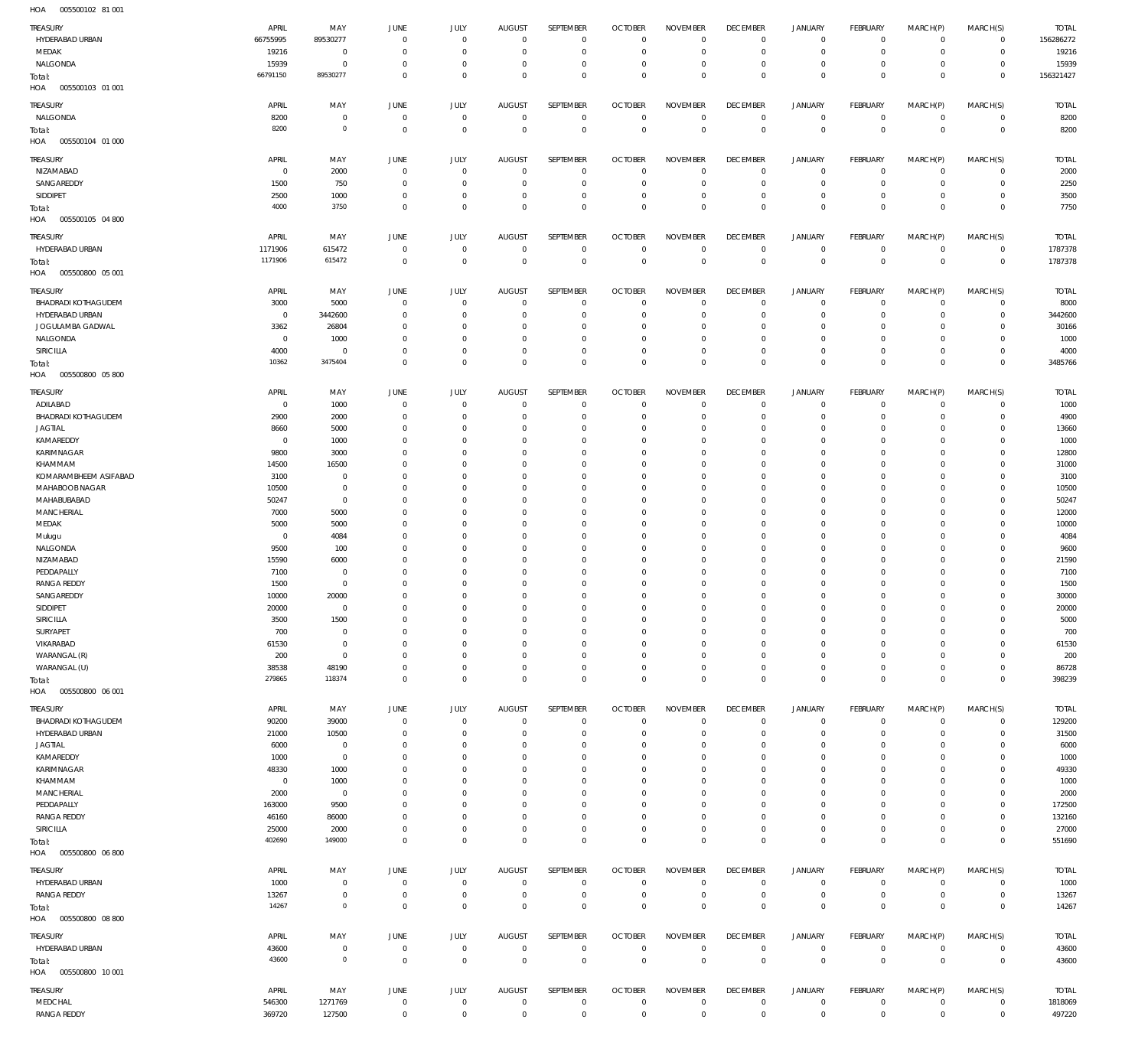005500800 10 001 HOA

| TREASURY<br>Total:                   | APRIL<br>916020    | MAY<br>1399269           | JUNE<br>$\mathbf 0$           | JULY<br>$\mathbf 0$              | AUGUST<br>$\mathbf 0$            | SEPTEMBER<br>$\mathbf 0$     | <b>OCTOBER</b><br>$\mathbf 0$    | <b>NOVEMBER</b><br>$\mathbf 0$ | <b>DECEMBER</b><br>$^{\circ}$ | <b>JANUARY</b><br>$\mathbf 0$      | FEBRUARY<br>$\mathbf 0$          | MARCH(P)<br>$\mathbf 0$    | MARCH(S)<br>$\overline{0}$       | <b>TOTAL</b><br>2315289 |
|--------------------------------------|--------------------|--------------------------|-------------------------------|----------------------------------|----------------------------------|------------------------------|----------------------------------|--------------------------------|-------------------------------|------------------------------------|----------------------------------|----------------------------|----------------------------------|-------------------------|
| 005500800 80 000<br>HOA              |                    |                          |                               |                                  |                                  |                              |                                  |                                |                               |                                    |                                  |                            |                                  |                         |
| <b>TREASURY</b>                      | APRIL              | MAY                      | JUNE                          | <b>JULY</b>                      | <b>AUGUST</b>                    | SEPTEMBER                    | <b>OCTOBER</b>                   | <b>NOVEMBER</b>                | <b>DECEMBER</b>               | <b>JANUARY</b>                     | FEBRUARY                         | MARCH(P)                   | MARCH(S)                         | <b>TOTAL</b>            |
| <b>HYDERABAD URBAN</b>               | $\overline{0}$     | 711000                   | $\overline{0}$                | $\overline{0}$                   | $^{\circ}$                       | $\mathbf{0}$                 | $\overline{0}$                   | $\mathbf 0$                    | $^{\circ}$                    | $\mathbf 0$                        | $\mathbf 0$                      | $\mathbf 0$                | $\mathbf{0}$                     | 711000                  |
| JOGULAMBA GADWAL<br>KHAMMAM          | 6500<br>17000      | $\mathbf 0$<br>128200    | $\Omega$<br>$\Omega$          | $^{\circ}$<br>$^{\circ}$         | 0<br>$\Omega$                    | $\mathbf{0}$<br>$\mathbf{0}$ | 0<br>- 0                         | $^{\circ}$<br>$^{\circ}$       | $^{\circ}$<br>$^{\circ}$      | $\mathbf 0$<br>$\mathbf 0$         | $^{\circ}$<br>$\mathbf 0$        | $\mathbf 0$<br>$\Omega$    | $\mathbf 0$<br>$\mathbf 0$       | 6500<br>145200          |
| MAHABOOB NAGAR                       | 370500             | $\overline{0}$           | $\Omega$                      | $\mathbf 0$                      | $\Omega$                         | $\mathbf{0}$                 | - 0                              | $\mathbf 0$                    | $^{\circ}$                    | $\mathbf 0$                        | $\mathbf 0$                      | $\Omega$                   | $\mathbf 0$                      | 370500                  |
| MAHABUBABAD                          | 10500              | $\mathbf 0$              | $\Omega$                      | $\Omega$                         | $\Omega$                         | $^{\circ}$                   | 0                                | $\mathbf 0$                    | $^{\circ}$                    | $\mathbf 0$                        | $\mathbf 0$                      | $\Omega$                   | $\mathbf 0$                      | 10500                   |
| MEDAK                                | 54350              | $\mathbf 0$              | $\Omega$                      | $\mathbf 0$                      | $\Omega$                         | $\mathbf{0}$                 | - 0                              | $\mathbf 0$                    | $^{\circ}$                    | $\mathbf 0$                        | $\mathbf 0$                      | $\Omega$                   | $\mathbf 0$                      | 54350                   |
| MEDCHAL                              | $\Omega$           | 310000                   | $\Omega$                      | $\Omega$                         | C                                | $^{\circ}$                   | 0                                | $\mathbf 0$                    | $^{\circ}$                    | $\mathbf 0$                        | $\mathbf 0$                      | $\Omega$                   | $\mathbf 0$                      | 310000                  |
| SIRICILLA                            | $\Omega$           | 54700                    | $\Omega$<br>$\Omega$          | $\mathbf 0$                      | $\Omega$                         | $^{\circ}$                   | - 0                              | $\mathbf 0$                    | $^{\circ}$                    | $\mathbf 0$                        | $\mathbf 0$                      | $\Omega$                   | $\mathbf 0$<br>$\mathbf 0$       | 54700                   |
| VIKARABAD<br>WANAPARTHY              | $\Omega$<br>6500   | 115000<br>$\overline{0}$ | $\Omega$                      | $\mathbf 0$<br>$\mathbf 0$       | $\Omega$<br>$\mathbf 0$          | $^{\circ}$<br>$\mathbf{0}$   | 0<br>- 0                         | $\mathbf 0$<br>$\mathbf 0$     | $^{\circ}$<br>$^{\circ}$      | $\mathbf 0$<br>$\mathbf 0$         | $\mathbf 0$<br>$\mathbf 0$       | $\mathbf 0$<br>$\mathbf 0$ | $\mathbf 0$                      | 115000<br>6500          |
| Total:                               | 465350             | 1318900                  | $\Omega$                      | $\mathbf 0$                      | $\Omega$                         | $\mathbf 0$                  | 0                                | $\mathbf 0$                    | $\mathbf 0$                   | $\mathbf 0$                        | $\mathbf 0$                      | $\mathbf 0$                | $\mathbf 0$                      | 1784250                 |
| HOA<br>005500800 81 001              |                    |                          |                               |                                  |                                  |                              |                                  |                                |                               |                                    |                                  |                            |                                  |                         |
| <b>TREASURY</b>                      | APRIL              | MAY                      | JUNE                          | JULY                             | <b>AUGUST</b>                    | SEPTEMBER                    | <b>OCTOBER</b>                   | <b>NOVEMBER</b>                | <b>DECEMBER</b>               | <b>JANUARY</b>                     | FEBRUARY                         | MARCH(P)                   | MARCH(S)                         | <b>TOTAL</b>            |
| ADILABAD                             | $\Omega$           | 188208                   | $^{\circ}$                    | $^{\circ}$                       | $\overline{0}$                   | $^{\circ}$                   | $\overline{0}$                   | $\mathbf 0$                    | $\mathbf 0$                   | $^{\circ}$                         | $\mathbf 0$                      | $\mathbf 0$                | $\mathbf 0$                      | 188208                  |
| <b>BHADRADI KOTHAGUDEM</b>           | 4430               | 2856                     | $\Omega$                      | $\mathbf 0$                      | 0                                | $^{\circ}$                   | - 0                              | $^{\circ}$                     | $^{\circ}$                    | $\mathbf 0$                        | $\mathbf 0$                      | $\mathbf 0$                | $\mathbf 0$                      | 7286                    |
| HYDERABAD URBAN                      | 3376145            | 8233332                  | $\Omega$                      | $\Omega$                         | C                                | $\mathbf 0$                  | 0                                | $\mathbf 0$                    | $^{\circ}$                    | $^{\circ}$                         | $\mathbf 0$                      | $\Omega$                   | $\circ$                          | 11609477                |
| <b>JAGTIAL</b><br>JOGULAMBA GADWAL   | 288000<br>2500     | $\overline{0}$<br>47500  | $\Omega$<br>-C                | $\mathbf 0$<br>$\Omega$          | $\Omega$<br>C                    | $^{\circ}$<br>$\mathbf 0$    | 0<br>$\Omega$                    | $\mathbf 0$<br>$^{\circ}$      | $\mathbf 0$<br>$^{\circ}$     | $\mathbf 0$<br>$^{\circ}$          | 0<br>$\mathbf 0$                 | 0<br>0                     | $\circ$<br>$\Omega$              | 288000<br>50000         |
| KARIMNAGAR                           | 1866000            | $\overline{0}$           | $\Omega$                      | $\Omega$                         | $\Omega$                         | $^{\circ}$                   | 0                                | $\mathbf 0$                    | $\mathbf 0$                   | $\mathbf 0$                        | $\mathbf 0$                      | 0                          | $\circ$                          | 1866000                 |
| KHAMMAM                              | 20000              | 30074                    |                               | $\Omega$                         | C                                | $\mathbf 0$                  | $\Omega$                         | $\mathbf 0$                    | 0                             | $^{\circ}$                         | $\mathbf 0$                      |                            | $\Omega$                         | 50074                   |
| MAHABOOB NAGAR                       | 6000               | $\overline{0}$           | $\Omega$                      | $\Omega$                         | $\Omega$                         | $^{\circ}$                   | 0                                | $\mathbf 0$                    | $^{\circ}$                    | $\mathbf 0$                        | $\mathbf 0$                      | 0                          | $\circ$                          | 6000                    |
| MEDAK                                | 8718               | $\overline{0}$           | -C                            | $\Omega$                         | C                                | $\mathbf 0$                  | $\Omega$                         | $^{\circ}$                     | 0                             | $^{\circ}$                         | $\mathbf 0$                      | 0                          | $\mathbf 0$                      | 8718                    |
| NAGARKURNOOL                         | 2500               | $\mathbf 0$              | $\Omega$                      | $\Omega$                         | C                                | $^{\circ}$                   | $\Omega$                         | $\mathbf 0$                    | $^{\circ}$                    | $\mathbf 0$                        | $\mathbf 0$                      | $\Omega$                   | $\circ$                          | 2500                    |
| NALGONDA                             | 29400              | 21000                    | -C                            | $\Omega$                         | C                                | $\mathbf 0$                  | 0                                | $\mathbf 0$                    | 0                             | $^{\circ}$                         | $\mathbf 0$                      | 0                          | $\circ$                          | 50400                   |
| NIRMAL<br><b>RANGA REDDY</b>         | $\Omega$<br>104767 | 149624<br>4663684        | -C<br>-C                      | $\Omega$<br>$\Omega$             | C<br>C                           | $^{\circ}$<br>$^{\circ}$     | $\Omega$<br>0                    | $\mathbf 0$<br>$\mathbf 0$     | $^{\circ}$<br>0               | $^{\circ}$<br>$^{\circ}$           | $\mathbf 0$<br>$\mathbf 0$       | $\Omega$<br>0              | $\circ$<br>$\circ$               | 149624<br>4768451       |
| SANGAREDDY                           | 9500               | $\overline{0}$           |                               | $\Omega$                         | C                                | $\mathbf 0$                  | $\Omega$                         | $\mathbf 0$                    | $^{\circ}$                    | $^{\circ}$                         | $\mathbf 0$                      | 0                          | $\mathbf 0$                      | 9500                    |
| SIDDIPET                             | 4484               | 3830                     | $\Omega$                      | $\Omega$                         | C                                | $^{\circ}$                   | 0                                | $\mathbf 0$                    | 0                             | $^{\circ}$                         | $\mathbf 0$                      | 0                          | $\mathbf 0$                      | 8314                    |
| SURYAPET                             | 200                | $\overline{0}$           | -C                            | $\Omega$                         | C                                | $\mathbf 0$                  | $\Omega$                         | $^{\circ}$                     | $^{\circ}$                    | $^{\circ}$                         | 0                                | 0                          | $\mathbf 0$                      | 200                     |
| WANAPARTHY                           | 2500               | $\overline{0}$           | $\Omega$                      | $\Omega$                         | C                                | $\mathbf 0$                  | $\Omega$                         | $^{\circ}$                     | $^{\circ}$                    | $\mathbf 0$                        | $\mathbf 0$                      | $\Omega$                   | $\mathbf 0$                      | 2500                    |
| WARANGAL (U)                         | 7315               | 23208                    | $\Omega$                      | $^{\circ}$                       | 0                                | $^{\circ}$                   | 0                                | $^{\circ}$                     | $^{\circ}$                    | $\mathbf 0$                        | $\mathbf 0$                      | 0                          | $\mathbf 0$                      | 30523                   |
| Total:                               | 5732459            | 13363316                 | $\Omega$                      | $\overline{0}$                   | $\Omega$                         | $\mathbf 0$                  | $\mathbf 0$                      | $\mathbf 0$                    | $^{\circ}$                    | $\mathbf 0$                        | $\mathbf 0$                      | $\mathbf 0$                | $\overline{0}$                   | 19095775                |
| HOA<br>005500800 81 800              |                    |                          |                               |                                  |                                  |                              |                                  |                                |                               |                                    |                                  |                            |                                  |                         |
| TREASURY                             | APRIL              | MAY                      | JUNE                          | <b>JULY</b>                      | <b>AUGUST</b>                    | SEPTEMBER                    | <b>OCTOBER</b>                   | <b>NOVEMBER</b>                | <b>DECEMBER</b>               | <b>JANUARY</b>                     | <b>FEBRUARY</b>                  | MARCH(P)                   | MARCH(S)                         | <b>TOTAL</b>            |
| BHOOPALAPALLY                        | $\Omega$           | 30000                    | 0                             | $\overline{0}$                   | $\overline{0}$                   | $^{\circ}$                   | 0                                | $^{\circ}$                     | $^{\circ}$                    | $^{\circ}$                         | $^{\circ}$                       | $\mathbf 0$                | $^{\circ}$                       | 30000                   |
| WARANGAL (U)<br>YADADRI              | 6361<br>2200       | 2911<br>$\mathbf 0$      | $^{\circ}$<br>0               | $\overline{0}$<br>$\overline{0}$ | $\overline{0}$<br>$\overline{0}$ | $\mathbf 0$<br>$\mathbf{0}$  | 0<br>0                           | $^{\circ}$<br>$^{\circ}$       | $^{\circ}$<br>$^{\circ}$      | $\mathbf 0$<br>$\mathbf 0$         | $^{\circ}$<br>$^{\circ}$         | $\mathbf 0$<br>$\mathbf 0$ | $\mathbf{0}$<br>$\mathbf 0$      | 9272<br>2200            |
| Total:                               | 8561               | 32911                    | $\Omega$                      | $\mathbf 0$                      | $\Omega$                         | $\mathbf 0$                  | $\overline{0}$                   | $\mathbf 0$                    | $\mathbf 0$                   | $\mathbf 0$                        | $\mathbf 0$                      | $\mathbf 0$                | $\overline{0}$                   | 41472                   |
| 005600800 01 000<br>HOA              |                    |                          |                               |                                  |                                  |                              |                                  |                                |                               |                                    |                                  |                            |                                  |                         |
| TREASURY                             | APRIL              | MAY                      | JUNE                          | <b>JULY</b>                      | <b>AUGUST</b>                    | <b>SEPTEMBER</b>             | <b>OCTOBER</b>                   | <b>NOVEMBER</b>                | <b>DECEMBER</b>               | <b>JANUARY</b>                     | FEBRUARY                         | MARCH(P)                   | MARCH(S)                         | <b>TOTAL</b>            |
| WARANGAL (U)                         | $\Omega$           | 625                      | $^{\circ}$                    | $\overline{0}$                   | $\overline{0}$                   | $^{\circ}$                   | $\overline{0}$                   | $^{\circ}$                     | $^{\circ}$                    | $^{\circ}$                         | $\mathbf 0$                      | $\mathbf 0$                | $\mathbf 0$                      | 625                     |
| Total:                               | $\Omega$           | 625                      | $\Omega$                      | $\mathbf 0$                      | $\Omega$                         | $\mathbb O$                  | $^{\circ}$                       | $\mathbf 0$                    | $\mathbf 0$                   | $\mathbf 0$                        | $\mathbf{0}$                     | $\mathbf 0$                | $\overline{0}$                   | 625                     |
| 005600800 81 001<br>HOA              |                    |                          |                               |                                  |                                  |                              |                                  |                                |                               |                                    |                                  |                            |                                  |                         |
| TREASURY                             | APRIL              | MAY                      | JUNE                          | <b>JULY</b>                      | <b>AUGUST</b>                    | SEPTEMBER                    | <b>OCTOBER</b>                   | <b>NOVEMBER</b>                | <b>DECEMBER</b>               | <b>JANUARY</b>                     | <b>FEBRUARY</b>                  | MARCH(P)                   | MARCH(S)                         | <b>TOTAL</b>            |
| KARIMNAGAR                           | 110                | 795                      | $\mathbf 0$                   | $\mathbf 0$                      | $^{\circ}$                       | $\mathbf{0}$                 | $\overline{0}$                   | $\mathbf 0$                    | $^{\circ}$                    | $\mathbf 0$                        | $\mathbf 0$                      | $\mathbf 0$                | $\mathbf{0}$                     | 905                     |
| MEDCHAL                              | 447078             | 32000                    | $^{\circ}$                    | $\overline{0}$                   | $^{\circ}$                       | $\mathbf{0}$                 | 0                                | $^{\circ}$                     | $^{\circ}$                    | $\mathbf 0$                        | $^{\circ}$                       | $\mathbf 0$                | $\mathbf 0$                      | 479078                  |
| NALGONDA<br>SANGAREDDY               | $^{\circ}$         | 1475                     | $^{\circ}$                    | $\overline{0}$                   | 0                                | $\mathbf{0}$                 | 0                                | $\mathbf 0$                    | $^{\circ}$                    | $\mathbf 0$                        | $^{\circ}$                       | $\mathbf 0$                | $\mathbf 0$                      | 1475                    |
| SURYAPET                             | $\Omega$<br>510    | 1397<br>$\overline{0}$   | $\Omega$<br>$^{\circ}$        | $^{\circ}$<br>$\overline{0}$     | 0<br>$\mathbf 0$                 | $\mathbf{0}$<br>$\mathbf{0}$ | - 0<br>$\overline{0}$            | $^{\circ}$<br>$\mathbf 0$      | $^{\circ}$<br>$^{\circ}$      | $\mathbf 0$<br>$\mathbf 0$         | $\mathbf 0$<br>$\mathbf 0$       | $\mathbf 0$<br>$\mathbf 0$ | $\mathbf 0$<br>$\mathbf 0$       | 1397<br>510             |
| WARANGAL (U)                         | 55500              | 5778                     | $^{\circ}$                    | $\mathbf 0$                      | $\mathbf 0$                      | $\mathbf{0}$                 | 0                                | $\mathbf 0$                    | $\mathbf 0$                   | $\mathbf 0$                        | $\mathbf 0$                      | $\mathbf 0$                | $\mathbf 0$                      | 61278                   |
| Total:                               | 503198             | 41445                    | $^{\circ}$                    | $\mathbf 0$                      | $\mathbf 0$                      | $\mathbf 0$                  | $\overline{0}$                   | $\mathbf 0$                    | $\mathbf 0$                   | $\mathbf 0$                        | $\overline{0}$                   | $\mathbf 0$                | $\overline{0}$                   | 544643                  |
| HOA   005800102   01   000           |                    |                          |                               |                                  |                                  |                              |                                  |                                |                               |                                    |                                  |                            |                                  |                         |
| <b>TREASURY</b>                      | APRIL              | MAY                      | JUNE                          | JULY                             | <b>AUGUST</b>                    | <b>SEPTEMBER</b>             | <b>OCTOBER</b>                   | <b>NOVEMBER</b>                | <b>DECEMBER</b>               | <b>JANUARY</b>                     | <b>FEBRUARY</b>                  | MARCH(P)                   | MARCH(S)                         | <b>TOTAL</b>            |
| HYDERABAD URBAN                      | 38250              | 32201                    | $^{\circ}$                    | $\overline{0}$                   | $^{\circ}$                       | $\mathbf{0}$                 | $\overline{0}$                   | $\mathbf 0$                    | $\mathbf 0$                   | $\mathbf 0$                        | $\mathbf 0$                      | $\mathbf 0$                | $\mathbf 0$                      | 70451                   |
| MEDCHAL                              | 550                | $\overline{0}$           | $^{\circ}$                    | $\overline{0}$                   | $\circ$                          | $\mathbf 0$                  | $\overline{0}$                   | $\mathbf 0$                    | $\mathbf 0$                   | $\mathbf 0$                        | $\mathbf 0$                      | $\mathbf 0$                | $\mathbf 0$                      | 550                     |
| <b>RANGA REDDY</b>                   | 4400               | $\overline{0}$           | $\overline{0}$                | $\overline{0}$                   | $\circ$                          | $\mathbf{0}$                 | $^{\circ}$                       | $\mathbf 0$                    | $\mathbf 0$                   | $\mathbf 0$                        | $\mathbf 0$                      | $\mathbf 0$                | $\mathbf 0$                      | 4400                    |
| Total:<br>005800200 01 000           | 43200              | 32201                    | $^{\circ}$                    | $\mathbf 0$                      | $^{\circ}$                       | $\mathbb O$                  | $^{\circ}$                       | $\mathbf 0$                    | $\mathbf 0$                   | $\mathbf 0$                        | $\mathbf 0$                      | $\mathbf 0$                | $\overline{0}$                   | 75401                   |
| HOA                                  |                    |                          |                               |                                  |                                  |                              |                                  |                                |                               |                                    |                                  |                            |                                  |                         |
| TREASURY                             | APRIL              | MAY                      | JUNE                          | JULY                             | <b>AUGUST</b>                    | SEPTEMBER                    | <b>OCTOBER</b>                   | <b>NOVEMBER</b>                | <b>DECEMBER</b>               | <b>JANUARY</b>                     | <b>FEBRUARY</b>                  | MARCH(P)                   | MARCH(S)                         | <b>TOTAL</b>            |
| SANGAREDDY                           | 50<br>50           | $\mathbf{0}$<br>$\circ$  | $\overline{0}$<br>$\mathbf 0$ | $\mathbf 0$<br>$\mathbf 0$       | $\overline{0}$<br>$\mathbf 0$    | $\mathbf{0}$<br>$\mathbf 0$  | $^{\circ}$<br>$\mathbf 0$        | $\mathbf 0$<br>$\mathsf 0$     | $\mathbf 0$<br>$\mathbf 0$    | $\mathbf 0$<br>$\mathsf{O}\xspace$ | $\mathbf 0$<br>$\mathbb O$       | $\mathbf 0$<br>$\mathbb O$ | $\overline{0}$<br>$\overline{0}$ | 50<br>50                |
| Total:<br>HOA   005800800   01   000 |                    |                          |                               |                                  |                                  |                              |                                  |                                |                               |                                    |                                  |                            |                                  |                         |
|                                      |                    |                          |                               |                                  |                                  |                              |                                  |                                |                               |                                    |                                  |                            |                                  |                         |
| TREASURY                             | APRIL              | MAY                      | <b>JUNE</b>                   | JULY<br>$\mathbf 0$              | <b>AUGUST</b>                    | SEPTEMBER                    | <b>OCTOBER</b><br>$\overline{0}$ | <b>NOVEMBER</b><br>$\mathbf 0$ | <b>DECEMBER</b>               | JANUARY                            | <b>FEBRUARY</b>                  | MARCH(P)<br>$\mathbf 0$    | MARCH(S)<br>$\mathbf{0}$         | <b>TOTAL</b>            |
| HYDERABAD URBAN<br>Total:            | 4900<br>4900       | $\mathbf{0}$<br>$\circ$  | $\overline{0}$<br>$\mathbf 0$ | $\mathbb O$                      | $\overline{0}$<br>$\mathbf 0$    | $\mathbf{0}$<br>$\mathbb O$  | $\mathbf 0$                      | $\mathbf 0$                    | $\mathbf 0$<br>$\mathbf 0$    | 0<br>$\mathbf 0$                   | $\overline{0}$<br>$\overline{0}$ | $\mathbf 0$                | $\overline{0}$                   | 4900<br>4900            |
| HOA   005980011   02   000           |                    |                          |                               |                                  |                                  |                              |                                  |                                |                               |                                    |                                  |                            |                                  |                         |
| TREASURY                             | APRIL              | MAY                      | JUNE                          | JULY                             | <b>AUGUST</b>                    | SEPTEMBER                    | <b>OCTOBER</b>                   | <b>NOVEMBER</b>                | <b>DECEMBER</b>               | <b>JANUARY</b>                     | <b>FEBRUARY</b>                  | MARCH(P)                   | MARCH(S)                         | <b>TOTAL</b>            |
| HYDERABAD URBAN                      | 118000             | 162000                   | $^{\circ}$                    | $\overline{0}$                   | $^{\circ}$                       | $\mathbf{0}$                 | $\overline{0}$                   | $\mathbf 0$                    | $\mathbf 0$                   | $\mathbf 0$                        | $\mathbf 0$                      | $\mathbf 0$                | $^{\circ}$                       | 280000                  |
| PAO -LEGISLATURE (TELANGANA)         | 618968             | 793000                   | $^{\circ}$                    | $\mathbf 0$                      | $^{\circ}$                       | $\mathbf 0$                  | $\overline{0}$                   | $\mathbf 0$                    | $^{\circ}$                    | $\mathbf 0$                        | $\overline{0}$                   | $\mathbf 0$                | $\circ$                          | 1411968                 |
| Total:                               | 736968             | 955000                   | $\mathbf 0$                   | $\mathbf 0$                      | $^{\circ}$                       | $\mathbf 0$                  | $^{\circ}$                       | $\mathbf 0$                    | $\mathbf 0$                   | $\mathbf 0$                        | $\mathbf 0$                      | $\mathbf 0$                | $\overline{0}$                   | 1691968                 |
|                                      |                    |                          |                               |                                  |                                  |                              |                                  |                                |                               |                                    |                                  |                            |                                  |                         |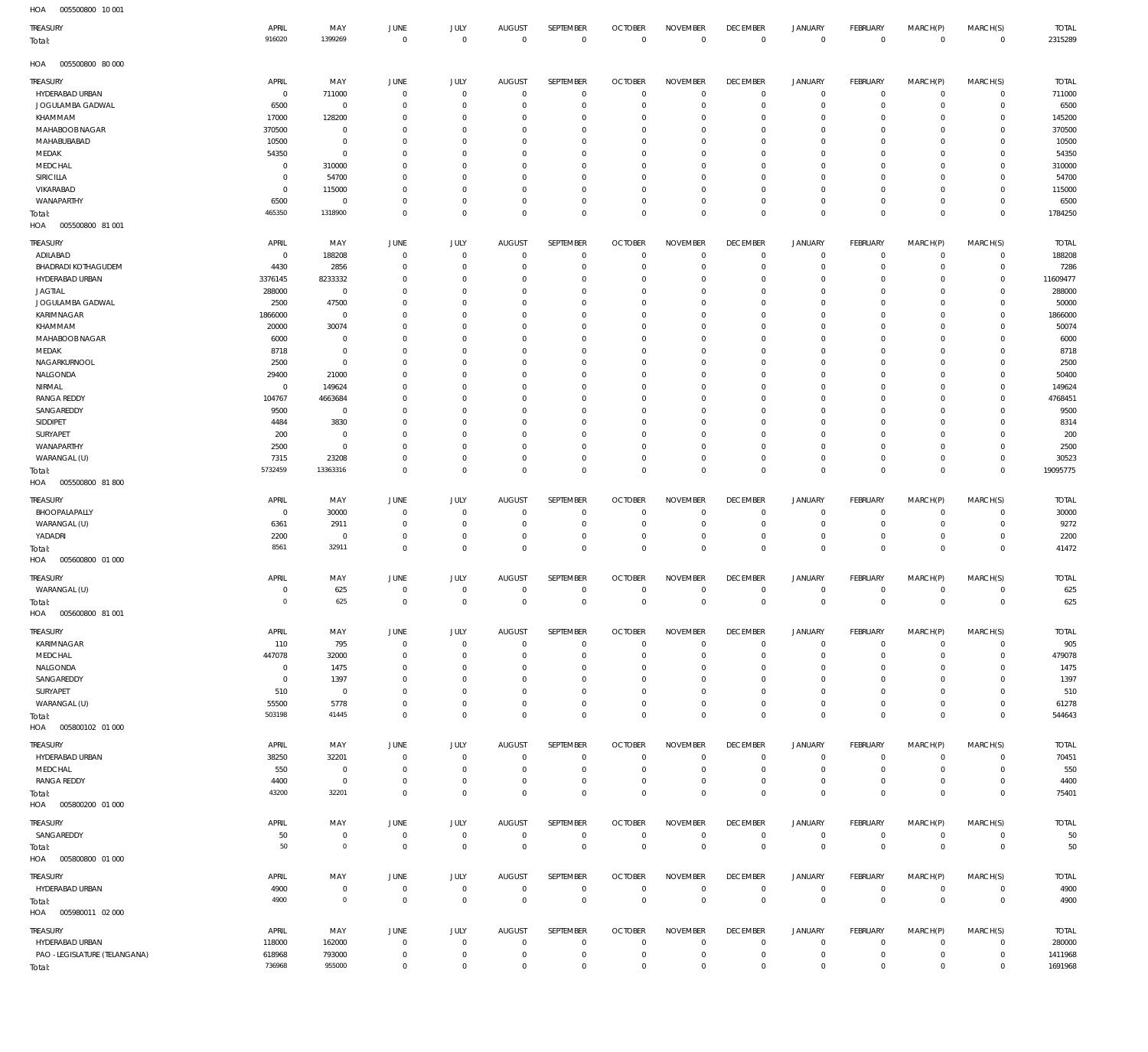| HOA<br>005980800 81 000                 |                    |                               |                            |                               |                                  |                            |                               |                               |                            |                                     |                                  |                            |                             |                    |
|-----------------------------------------|--------------------|-------------------------------|----------------------------|-------------------------------|----------------------------------|----------------------------|-------------------------------|-------------------------------|----------------------------|-------------------------------------|----------------------------------|----------------------------|-----------------------------|--------------------|
| TREASURY                                | APRIL              | MAY                           | JUNE                       | <b>JULY</b>                   | <b>AUGUST</b>                    | SEPTEMBER                  | <b>OCTOBER</b>                | <b>NOVEMBER</b>               | <b>DECEMBER</b>            | <b>JANUARY</b>                      | FEBRUARY                         | MARCH(P)                   | MARCH(S)                    | <b>TOTAL</b>       |
| HYDERABAD URBAN                         | 41075              | 40525                         | $\mathbf 0$                | $\mathbf 0$                   | $\mathbb O$                      | $\mathbf 0$                | $\mathbf{0}$                  | $\mathbf 0$                   | $\mathbf 0$                | $\mathbf 0$                         | $\mathsf 0$                      | $\mathbf 0$                | $\circ$                     | 81600              |
| Total:                                  | 41075              | 40525                         | $\mathbf 0$                | $\mathbf 0$                   | $\Omega$                         | $\mathbb O$                | $\mathbf 0$                   | $\mathbf 0$                   | $\mathbf 0$                | $\mathbf 0$                         | $\overline{0}$                   | $\mathbf 0$                | $\,0\,$                     | 81600              |
| HOA<br>007001102 01 000                 |                    |                               |                            |                               |                                  |                            |                               |                               |                            |                                     |                                  |                            |                             |                    |
| TREASURY                                | APRIL              | MAY                           | <b>JUNE</b>                | <b>JULY</b>                   | <b>AUGUST</b>                    | SEPTEMBER                  | <b>OCTOBER</b>                | <b>NOVEMBER</b>               | <b>DECEMBER</b>            | JANUARY                             | FEBRUARY                         | MARCH(P)                   | MARCH(S)                    | <b>TOTAL</b>       |
| ADILABAD                                | 781082             | 13000                         | $\overline{0}$             | $\mathbf 0$                   | $^{\circ}$                       | $\mathbf 0$                | $\overline{0}$                | $\mathbb O$                   | $\mathbf 0$                | $\mathbf 0$                         | $\overline{0}$                   | $\mathbf 0$                | $\overline{0}$              | 794082             |
| <b>BHADRADI KOTHAGUDEM</b>              | 2367870            | 17012                         | 0                          | $\mathbf 0$                   | $\Omega$                         | $\mathbf 0$                | 0                             | $\mathbf 0$                   | 0                          | $\mathbf 0$                         | $\overline{0}$                   | $\mathbf 0$                | $\circ$                     | 2384882            |
| HYDERABAD URBAN                         | 4578405            | 58118785                      | $\Omega$                   | $\overline{0}$                | $\Omega$                         | $\mathbf 0$                | 0                             | $\mathbf 0$                   | $^{\circ}$                 | $\mathbf 0$                         | $\mathbf 0$                      | $\mathbf 0$                | $\mathbf{0}$                | 62697190           |
| <b>JAGTIAL</b>                          | 411700             | 11500                         | $\Omega$                   | $\mathbf 0$                   | $\Omega$                         | $\mathbf 0$                | 0                             | $\mathbf 0$                   | $\mathbf 0$                | $\mathsf{O}$                        | $\mathbf 0$                      | $\mathbf 0$                | $\circ$                     | 423200             |
| <b>JANGAON</b>                          | 104160             | $\,0\,$                       | $\Omega$                   | $\overline{0}$                | $\Omega$                         | $\mathbf 0$                | 0                             | $\mathbf 0$                   | $\mathbf 0$                | $\mathbf 0$                         | $\mathbf 0$                      | $\Omega$                   | $\mathbf 0$                 | 104160             |
| JOGULAMBA GADWAL                        | 141800             | $\overline{0}$                | $\Omega$                   | $\mathbf 0$                   | $\Omega$                         | $\mathbf 0$                | $\Omega$                      | $\mathbf 0$                   | $\mathbf 0$                | $\mathbf 0$                         | $\mathbf 0$                      | $\mathbf 0$                | $\mathbf 0$                 | 141800             |
| KAMAREDDY                               | 487440             | 8300                          | $\Omega$                   | $\overline{0}$                | $\Omega$                         | $\mathbf 0$                | $\Omega$                      | $\mathbf 0$                   | $\mathbf 0$                | $\mathbf 0$                         | $\mathbf 0$                      | $\Omega$                   | $\mathbf 0$                 | 495740             |
| KARIMNAGAR                              | 385310             | 81900                         | $\Omega$                   | $\overline{0}$                | $\Omega$                         | $\mathbf 0$                | -0                            | $\mathbf 0$                   | $\mathbf 0$                | $\mathbf 0$                         | $\mathbf 0$                      | $\Omega$                   | $\mathbf 0$                 | 467210             |
| KHAMMAM                                 | 3004350            | 2500                          | $\Omega$                   | $\mathbf 0$                   | $\Omega$                         | $\mathbf 0$                | 0                             | $\mathbb O$                   | $\mathbf 0$                | $\mathbf 0$                         | $\mathbf 0$                      | $\mathbf 0$                | $\mathbf 0$                 | 3006850            |
| KOMARAMBHEEM ASIFABAD<br>MAHABOOB NAGAR | 1566460<br>319710  | 415314<br>13800               | $\Omega$<br>$\Omega$       | $\overline{0}$<br>$\mathbf 0$ | $\Omega$<br>$\Omega$             | $\mathbf 0$<br>$\mathbf 0$ | $\Omega$<br>0                 | $\mathbf 0$<br>$\mathbf 0$    | $^{\circ}$<br>$\mathbf 0$  | $\mathbf 0$<br>$\mathbf 0$          | $\mathbf 0$<br>$\mathbf 0$       | $\Omega$<br>$\mathbf 0$    | $\mathbf 0$<br>$\mathbf{0}$ | 1981774<br>333510  |
| MAHABUBABAD                             | 10050              | $\,0\,$                       | $\Omega$                   | $\overline{0}$                | $\Omega$                         | $\mathbf 0$                | -0                            | $\mathbf 0$                   | $^{\circ}$                 | $\mathbf 0$                         | $\mathbf 0$                      | $\Omega$                   | $\mathbf 0$                 | 10050              |
| MANCHERIAL                              | 1908990            | 2500                          | $\Omega$                   | $\mathbf 0$                   | $\Omega$                         | $\mathbf 0$                | 0                             | $\mathbb O$                   | $\mathbf 0$                | $\mathbf 0$                         | $\mathbf 0$                      | $\mathbf 0$                | $\mathbf{0}$                | 1911490            |
| MEDAK                                   | 597550             | 115780                        | $\Omega$                   | $\overline{0}$                | $\Omega$                         | $\mathbf 0$                | -0                            | $\mathbf 0$                   | $^{\circ}$                 | $\mathbf 0$                         | $\mathbf 0$                      | $\Omega$                   | $\mathbf 0$                 | 713330             |
| MEDCHAL                                 | 3985914            | 161250                        | $\Omega$                   | $\overline{0}$                | $\Omega$                         | $\mathbf 0$                | $\Omega$                      | $\mathbf 0$                   | $\mathbf 0$                | $\mathbf 0$                         | $\mathbf 0$                      | $\Omega$                   | $\mathbf{0}$                | 4147164            |
| Mulugu                                  | 102000             | $\,0\,$                       | $\Omega$                   | $\mathbf 0$                   | $\Omega$                         | $\mathbf 0$                | -0                            | $\mathbf 0$                   | $\mathbf 0$                | $\mathbf 0$                         | $\mathbf 0$                      | $\Omega$                   | $\mathbf 0$                 | 102000             |
| NAGARKURNOOL                            | 303490             | 3000                          | $\Omega$                   | $\overline{0}$                | $\Omega$                         | $\mathbf 0$                | $\Omega$                      | $\mathbf 0$                   | $\mathbf 0$                | $\mathbf 0$                         | $\mathbf 0$                      | $\Omega$                   | $\mathbf 0$                 | 306490             |
| NALGONDA                                | 1285800            | 91354                         | $\Omega$                   | $\mathbf 0$                   | $\Omega$                         | $\mathbf 0$                | -0                            | $\mathbf 0$                   | $\mathbf 0$                | $\mathbf 0$                         | $\mathbf 0$                      | $\mathbf 0$                | $\circ$                     | 1377154            |
| NIRMAL                                  | 1286790            | 2000                          | $\Omega$                   | $\overline{0}$                | $\Omega$                         | $\mathbf 0$                | $\Omega$                      | $\mathbf 0$                   | $^{\circ}$                 | $\mathbf 0$                         | $\mathbf 0$                      | $\Omega$                   | $\mathbf 0$                 | 1288790            |
| NIZAMABAD                               | 2893100            | 166150                        | $\Omega$                   | $\mathbf 0$                   | $\Omega$                         | $\mathbf 0$                | - 0                           | $\mathbf 0$                   | $\mathbf 0$                | $\mathbf 0$                         | $\mathbf 0$                      | $\mathbf 0$                | $\circ$                     | 3059250            |
| Narayanpet                              | 41200              | $\,0\,$                       | $\Omega$                   | $\overline{0}$                | $\Omega$                         | $\mathbf 0$                | $\Omega$                      | $\mathbf 0$                   | $\mathbf 0$                | $\mathbf 0$                         | $\mathbf 0$                      | $\Omega$                   | $\mathbf 0$                 | 41200              |
| PEDDAPALLY                              | 299070             | 26440                         | $\Omega$                   | $\mathbf 0$                   | $\Omega$                         | $\mathbf 0$                | $\Omega$                      | $\mathbf 0$                   | $\mathbf 0$                | $\mathbf 0$                         | $\mathbf 0$                      | $\mathbf 0$                | $\mathbf{0}$                | 325510             |
| <b>RANGA REDDY</b>                      | 9309722            | 1473170                       | $\Omega$                   | $\overline{0}$                | $\Omega$                         | $\mathbf 0$                | $\Omega$                      | $\mathbf 0$                   | $^{\circ}$                 | $\mathbf 0$                         | $\mathbf 0$                      | $\Omega$                   | $\mathbf 0$                 | 10782892           |
| SANGAREDDY<br>SIDDIPET                  | 2160620<br>1436560 | 1500<br>350                   | $\Omega$<br>$\Omega$       | $\mathbf 0$<br>$\mathbf 0$    | $\Omega$<br>$\Omega$             | $\mathbf 0$<br>$\mathbf 0$ | -0<br>0                       | $\mathbf 0$<br>$\mathbb O$    | $\mathbf 0$<br>$\mathbf 0$ | $\mathbf 0$<br>$\mathbf 0$          | $\mathbf 0$<br>$\mathbf 0$       | $\Omega$<br>$\mathbf 0$    | $\mathbf{0}$<br>$\mathbf 0$ | 2162120<br>1436910 |
| SIRICILLA                               | 155450             | $\,0\,$                       | $\Omega$                   | $\overline{0}$                | $\Omega$                         | $\mathbf 0$                | $\Omega$                      | $\mathbf 0$                   | $^{\circ}$                 | $\mathbf 0$                         | $\mathbf 0$                      | $\Omega$                   | $\mathbf 0$                 | 155450             |
| SURYAPET                                | 18700              | $\,0\,$                       | $\Omega$                   | $\overline{0}$                | $\Omega$                         | $\mathbf 0$                | $\Omega$                      | $\mathbf 0$                   | $\mathbf 0$                | $\mathbf 0$                         | $\mathbf 0$                      | $\mathbf 0$                | $\mathbf 0$                 | 18700              |
| VIKARABAD                               | 736620             | 147600                        | $\Omega$                   | $\overline{0}$                | $\Omega$                         | $\mathbf 0$                | -0                            | $\mathbf 0$                   | $^{\circ}$                 | $\mathbf 0$                         | $\mathbf 0$                      | $\Omega$                   | $\mathbf 0$                 | 884220             |
| WANAPARTHY                              | 582106             | 530                           | $\Omega$                   | $\mathbf 0$                   | $\Omega$                         | $\mathbf 0$                | 0                             | $\mathbb O$                   | $\mathbf 0$                | $\mathbf 0$                         | $\mathbf 0$                      | $\mathbf 0$                | $\mathbf 0$                 | 582636             |
| WARANGAL (R)                            | 587490             | $\,0\,$                       | $\Omega$                   | $\overline{0}$                | $\Omega$                         | $\mathbf 0$                | -0                            | $\mathbf 0$                   | $^{\circ}$                 | $\mathbf 0$                         | $\mathbf 0$                      | $\Omega$                   | $\mathbf 0$                 | 587490             |
| WARANGAL (U)                            | 1084640            | 1100                          | $\Omega$                   | $\mathbf 0$                   | $\Omega$                         | $\mathbf 0$                | $\Omega$                      | $\mathbf 0$                   | $\mathbf 0$                | $\mathbf 0$                         | $\mathbf 0$                      | $\mathbf 0$                | $\mathbf{0}$                | 1085740            |
| YADADRI                                 | 1505039            | 117300                        | $\Omega$                   | $\mathbf 0$                   | $\Omega$                         | $\mathbf 0$                | 0                             | $\mathbb O$                   | $\mathbf 0$                | $\mathbf 0$                         | $\mathbf 0$                      | $\mathbf 0$                | $\circ$                     | 1622339            |
| Total:                                  | 44439188           | 60992135                      | $\mathbf 0$                | $\mathbf 0$                   | $\Omega$                         | $\mathbf 0$                | $\overline{0}$                | $\mathbf 0$                   | $\mathbf 0$                | $\mathsf{O}\xspace$                 | $\mathbf 0$                      | $\mathbf 0$                | $\mathbb O$                 | 105431323          |
| HOA<br>007001501 01 000                 |                    |                               |                            |                               |                                  |                            |                               |                               |                            |                                     |                                  |                            |                             |                    |
|                                         |                    |                               |                            |                               |                                  |                            |                               |                               |                            |                                     |                                  |                            |                             |                    |
|                                         |                    |                               |                            |                               |                                  |                            |                               |                               |                            |                                     |                                  |                            |                             |                    |
| TREASURY                                | APRIL              | MAY                           | <b>JUNE</b><br>$^{\circ}$  | <b>JULY</b><br>$\mathbf 0$    | <b>AUGUST</b><br>$\overline{0}$  | SEPTEMBER<br>$\mathbf 0$   | <b>OCTOBER</b><br>0           | <b>NOVEMBER</b><br>$^{\circ}$ | <b>DECEMBER</b><br>0       | JANUARY<br>$\mathbf 0$              | FEBRUARY<br>$\mathbf 0$          | MARCH(P)<br>$\mathbf 0$    | MARCH(S)<br>$\circ$         | <b>TOTAL</b>       |
| HYDERABAD URBAN<br>KARIMNAGAR           | 29465<br>500       | $\overline{0}$<br>$\mathbf 0$ | $\Omega$                   | $\mathbf 0$                   | $\Omega$                         | $\mathbf 0$                | $\overline{0}$                | $\mathbf 0$                   | $\mathbf 0$                | $\mathbf 0$                         | $\mathbf 0$                      | $\mathbf 0$                | $\mathbf{0}$                | 29465<br>500       |
| PEDDAPALLY                              | 1000               | $\,0\,$                       | $\Omega$                   | $\mathbf 0$                   | $\Omega$                         | $\mathbf{0}$               | - 0                           | $\mathbf 0$                   | $\mathbf 0$                | $\mathbf 0$                         | $\mathbf 0$                      | $\Omega$                   | $\mathbf 0$                 | 1000               |
| <b>RANGA REDDY</b>                      | 1000               | $\mathbf 0$                   | $\Omega$                   | $^{\circ}$                    | $\Omega$                         | $\mathbf 0$                | $\Omega$                      | $\mathbf 0$                   | $\mathbf 0$                | $\mathbf 0$                         | $\mathbf 0$                      | $\Omega$                   | $\mathbf 0$                 | 1000               |
| SANGAREDDY                              | 1000               | $\mathbf 0$                   | $\Omega$                   | $^{\circ}$                    | $\Omega$                         | $^{\circ}$                 | $\Omega$                      | $\mathbf 0$                   | $\mathbf 0$                | $\mathbf 0$                         | $\mathbf 0$                      | $\Omega$                   | $\mathbf 0$                 | 1000               |
| SIDDIPET                                | - 0                | 1000                          | $\Omega$                   | $^{\circ}$                    | $\Omega$                         | $\mathbf 0$                | $\Omega$                      | $\mathbf 0$                   | $\mathbf 0$                | $\mathbf 0$                         | $\Omega$                         | $\Omega$                   | $\mathbf 0$                 | 1000               |
| Total:                                  | 32965              | 1000                          | $\overline{0}$             | $\overline{0}$                | $\circ$                          | $\mathbf 0$                | $\Omega$                      | $\mathbf 0$                   | $\mathbf 0$                | $\mathbf 0$                         | $\mathbf 0$                      | $\Omega$                   | $\mathbf{0}$                | 33965              |
| HOA<br>007001501 02 000                 |                    |                               |                            |                               |                                  |                            |                               |                               |                            |                                     |                                  |                            |                             |                    |
| TREASURY                                | APRIL              | MAY                           | JUNE                       | JULY                          | <b>AUGUST</b>                    | SEPTEMBER                  | <b>OCTOBER</b>                | <b>NOVEMBER</b>               | <b>DECEMBER</b>            | <b>JANUARY</b>                      | <b>FEBRUARY</b>                  | MARCH(P)                   | MARCH(S)                    | <b>TOTAL</b>       |
| WARANGAL (U)                            | 4613               | $\,0\,$                       | $\overline{0}$             | $\overline{0}$                | $\mathbb O$                      | $\mathbf 0$                | $\overline{0}$                | $\mathbb O$                   | $\mathbf 0$                | $\mathsf{O}\xspace$                 | $\overline{0}$                   | $\overline{0}$             | $\overline{0}$              | 4613               |
| Total:                                  | 4613               | $\circ$                       | $\mathbf 0$                | $\mathbf 0$                   | $\Omega$                         | $\mathbb O$                | $\mathbf{0}$                  | $\mathsf 0$                   | $\mathbf 0$                | $\mathsf{O}\xspace$                 | $\mathbf{0}$                     | $\mathbf 0$                | $\overline{0}$              | 4613               |
| HOA<br>007001501 81 000                 |                    |                               |                            |                               |                                  |                            |                               |                               |                            |                                     |                                  |                            |                             |                    |
| TREASURY                                | APRIL              | MAY                           | JUNE                       | JULY                          | <b>AUGUST</b>                    | <b>SEPTEMBER</b>           | <b>OCTOBER</b>                | <b>NOVEMBER</b>               | <b>DECEMBER</b>            | <b>JANUARY</b>                      | FEBRUARY                         | MARCH(P)                   | MARCH(S)                    | <b>TOTAL</b>       |
| HYDERABAD URBAN                         | 60288              | 73081                         | $^{\circ}$                 | $\mathbf 0$                   | $\overline{0}$                   | $\mathbf 0$                | $\overline{0}$                | $\mathbf 0$                   | $\mathbf 0$                | $\mathbf 0$                         | $\mathbf 0$                      | $\mathbf 0$                | $\circ$                     | 133369             |
| <b>JAGTIAL</b>                          | 3000               | 1000                          | $\overline{0}$             | $\mathbf 0$                   | $\Omega$                         | $\mathbf 0$                | $\overline{0}$                | $\mathbf 0$                   | $\mathbf 0$                | $\mathbf 0$                         | $\mathbf 0$                      | $\mathbf 0$                | $\mathbf{0}$                | 4000               |
| KARIMNAGAR                              | 2000               | 1000                          | $\Omega$                   | $^{\circ}$                    | $\Omega$                         | $^{\circ}$                 | 0                             | $\mathbf 0$                   | $\mathbf 0$                | $\mathbf 0$                         | $\mathbf 0$                      | $\Omega$                   | $\mathbf 0$                 | 3000               |
| MAHABOOB NAGAR                          | 1000               | $\,0\,$                       | $\Omega$                   | $^{\circ}$                    | $\Omega$                         | $\mathbf 0$                | 0                             | $\mathbf 0$                   | $\mathbf 0$                | $\mathbf 0$                         | $\mathbf 0$                      | $\Omega$                   | $\mathbf 0$                 | 1000               |
| MANCHERIAL                              | 1000               | $\overline{0}$                | $\Omega$                   | $^{\circ}$                    | $\Omega$                         | $\mathbf{0}$               | $\Omega$                      | $\mathbf 0$                   | $\mathbf 0$                | $\mathbf 0$                         | $\mathbf 0$                      | $\Omega$                   | $\mathbf 0$                 | 1000               |
| NALGONDA                                | 3000               | $\mathbf 0$                   | $\Omega$                   | $\overline{0}$                | $\Omega$                         | $\mathbf 0$                | $\Omega$                      | $\mathbf 0$                   | $^{\circ}$                 | $\mathbf 0$                         | $\mathbf 0$                      | $\Omega$                   | $\mathbf 0$                 | 3000               |
| NIRMAL                                  | $\overline{0}$     | 2000                          | $\Omega$                   | $^{\circ}$                    | $\Omega$                         | $\mathbf{0}$               | $\Omega$                      | $\mathbf 0$                   | $^{\circ}$                 | $\mathbf 0$                         | $\mathbf 0$                      | $\Omega$                   | $\mathbf 0$                 | 2000               |
| NIZAMABAD                               | 1000               | 1000                          | $\Omega$                   | $^{\circ}$                    | $\Omega$                         | $\mathbf 0$                | $\Omega$                      | $\mathbf 0$                   | $^{\circ}$                 | $\mathbf 0$                         | $\Omega$                         | $\Omega$                   | $\mathbf 0$                 | 2000               |
| PEDDAPALLY                              | $\overline{0}$     | 1000                          | $\Omega$                   | $^{\circ}$                    | $\Omega$                         | $\mathbf 0$                | $\Omega$                      | $\mathbf 0$                   | $^{\circ}$                 | $\mathbf 0$                         | $\mathbf 0$                      | $\Omega$                   | $\mathbf 0$                 | 1000               |
| <b>RANGA REDDY</b>                      | 5500               | $\,0\,$                       | $\Omega$                   | $\overline{0}$                | $\Omega$                         | $\mathbf 0$                | $\Omega$                      | $\mathbf 0$                   | $^{\circ}$                 | $\mathbf 0$                         | $\mathbf 0$                      | $\Omega$                   | $\mathbf 0$                 | 5500               |
| SIDDIPET                                | 500<br>$\Omega$    | $\overline{0}$                | $\Omega$<br>$\Omega$       | $\overline{0}$                | $\Omega$                         | $\mathbf{0}$               | $\Omega$<br>0                 | $\mathbf 0$                   | $^{\circ}$<br>$\mathbf 0$  | $\mathbf 0$                         | $\mathbf 0$<br>$\mathbf 0$       | $\Omega$<br>$\mathbf 0$    | $\mathbf 0$<br>$\mathbf 0$  | 500                |
| WARANGAL (U)<br>Total:                  | 77288              | 1000<br>80081                 | $\overline{0}$             | $\mathbf 0$<br>$\overline{0}$ | $\overline{0}$<br>$\overline{0}$ | $\mathbf 0$<br>$\mathbf 0$ | $\mathbf 0$                   | $\mathbb O$<br>$\mathbf 0$    | $\mathbf 0$                | $\mathsf{O}$<br>$\mathbf 0$         | $\mathbf 0$                      | $\mathbf 0$                | $\mathbf 0$                 | 1000<br>157369     |
| HOA<br>007001800 01 000                 |                    |                               |                            |                               |                                  |                            |                               |                               |                            |                                     |                                  |                            |                             |                    |
|                                         |                    |                               |                            |                               |                                  |                            |                               |                               |                            |                                     |                                  |                            |                             |                    |
| TREASURY                                | APRIL              | MAY                           | JUNE                       | JULY                          | <b>AUGUST</b>                    | SEPTEMBER                  | <b>OCTOBER</b>                | <b>NOVEMBER</b>               | <b>DECEMBER</b>            | JANUARY                             | <b>FEBRUARY</b>                  | MARCH(P)                   | MARCH(S)                    | <b>TOTAL</b>       |
| KARIMNAGAR                              | 30                 | $\,0\,$                       | $\overline{0}$             | $\mathbf 0$                   | $\mathbf 0$<br>$\Omega$          | $\mathbf 0$                | 0<br>$\overline{0}$           | $\mathbf 0$                   | $\mathbf 0$                | $\mathbf 0$                         | $\overline{0}$                   | $\mathbf 0$<br>$\mathbf 0$ | $\circ$                     | 30                 |
| KHAMMAM<br>MAHABOOB NAGAR               | 134920             | 128100<br>$\overline{0}$      | $\mathbf 0$<br>$^{\circ}$  | $\mathbf 0$<br>$\mathbf 0$    | $\Omega$                         | $\mathbf 0$<br>$\mathbf 0$ | 0                             | $\mathbb O$<br>$\mathbb O$    | $\mathbf 0$<br>$\mathbf 0$ | $\mathsf{O}$<br>$\mathsf{O}$        | $\overline{0}$<br>$\overline{0}$ | $\mathbf 0$                | $\overline{0}$<br>$\circ$   | 263020<br>768      |
| NAGARKURNOOL                            | 768<br>978         | 1430                          | $\Omega$                   | $\overline{0}$                | $\Omega$                         | $\mathbf 0$                | $\Omega$                      | $\mathbf 0$                   | $\mathbf 0$                | $\mathbf 0$                         | $\mathbf 0$                      | $\mathbf 0$                | $\mathbf{0}$                | 2408               |
| NIZAMABAD                               | 54380              | 33975                         | $\Omega$                   | $\mathbf 0$                   | $\Omega$                         | $\mathbf 0$                | 0                             | $\mathbf 0$                   | $\mathbf 0$                | $\mathsf{O}$                        | $\mathbf 0$                      | $\mathbf 0$                | $\circ$                     | 88355              |
| VIKARABAD                               | 3258               | 734                           | $\Omega$                   | $\overline{0}$                | $\Omega$                         | $\mathbf 0$                | $\overline{0}$                | $\mathbb O$                   | $\mathbf 0$                | $\mathbf 0$                         | $\mathbf 0$                      | $\mathbf 0$                | $\mathbf 0$                 | 3992               |
| WANAPARTHY                              | 656                | 378                           | $\Omega$                   | $\mathbf 0$                   | $\Omega$                         | $\mathbf 0$                | $\overline{0}$                | $\mathbf 0$                   | $\mathbf 0$                | $\mathsf{O}$                        | $\mathbf 0$                      | $\mathbf 0$                | $\circ$                     | 1034               |
| YADADRI<br>Total:                       | 66006<br>260996    | $\mathbf 0$<br>164617         | $\Omega$<br>$\overline{0}$ | $\mathbf 0$<br>$\overline{0}$ | $\Omega$<br>$\overline{0}$       | $\mathbf 0$<br>$\mathbf 0$ | $\overline{0}$<br>$\mathbf 0$ | $\mathbb O$<br>$\mathbf 0$    | $\mathbf 0$<br>$\mathbf 0$ | $\mathsf{O}$<br>$\mathsf{O}\xspace$ | $\mathbf 0$<br>$\mathbf 0$       | $\mathbf 0$<br>$\mathbf 0$ | $\circ$<br>$\mathbb O$      | 66006<br>425613    |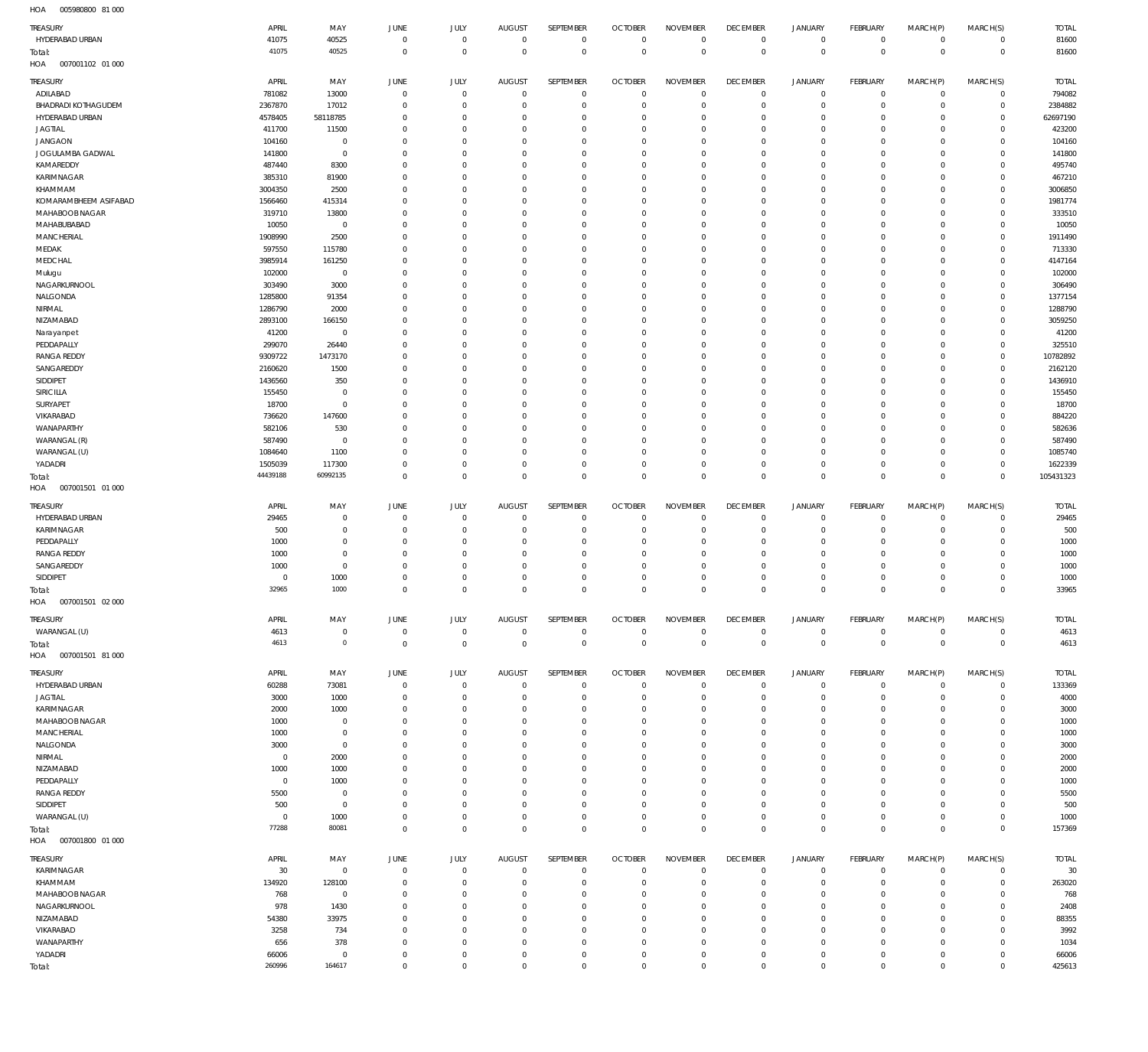007001800 04 000 HOA

| TREASURY<br>BHADRADI KOTHAGUDEM<br>KHAMMAM<br>NALGONDA<br>SANGAREDDY<br>Total:                                                                                                                                                                                                  | APRIL<br>60500<br>$\Omega$<br>24334<br>117560<br>202394                                                                                                   | MAY<br>$\mathbf 0$<br>165025<br>2200<br>$^{\circ}$<br>167225                                                                                                                                     | JUNE<br>$^{\circ}$<br>$\Omega$<br>$\Omega$<br>$\Omega$<br>$\Omega$                                                                                                  | JULY<br>$\overline{0}$<br>$\Omega$<br>$\Omega$<br>$\Omega$<br>$\overline{0}$                                                                                                                                           | <b>AUGUST</b><br>$\Omega$<br>$\Omega$<br>0<br>$\Omega$<br>$\Omega$                                                                                                              | SEPTEMBER<br>$\overline{0}$<br>$\Omega$<br>$\Omega$<br>$\overline{0}$<br>$\overline{0}$                                                                                                                                                   | <b>OCTOBER</b><br>$\Omega$<br>-C<br>$\Omega$<br>$\Omega$<br>$\Omega$                                                                                                                                                             | <b>NOVEMBER</b><br>$\Omega$<br>$\Omega$<br>$\Omega$<br>$\Omega$<br>$\Omega$                                                                                                                                                    | <b>DECEMBER</b><br>$\Omega$<br>$\Omega$<br>$\Omega$<br>$\Omega$<br>$\Omega$                                                                                                                                | <b>JANUARY</b><br>$\mathbf 0$<br>$\mathbf 0$<br>$\mathbf 0$<br>$\mathbf 0$<br>$\mathbf{0}$                                                                                                                                            | <b>FEBRUARY</b><br>$\mathbf 0$<br>$\Omega$<br>$\Omega$<br>$\Omega$<br>$\Omega$                                                                                                                                                | MARCH(P)<br>$\mathbf 0$<br>$\Omega$<br>$\Omega$<br>$\Omega$<br>$\Omega$                                                                                                                                       | MARCH(S)<br>$\mathbf 0$<br>$\mathbf 0$<br>$\Omega$<br>$\mathbf 0$<br>$\Omega$                                                                                                                                                     | <b>TOTAL</b><br>60500<br>165025<br>26534<br>117560<br>369619                                                                                                |
|---------------------------------------------------------------------------------------------------------------------------------------------------------------------------------------------------------------------------------------------------------------------------------|-----------------------------------------------------------------------------------------------------------------------------------------------------------|--------------------------------------------------------------------------------------------------------------------------------------------------------------------------------------------------|---------------------------------------------------------------------------------------------------------------------------------------------------------------------|------------------------------------------------------------------------------------------------------------------------------------------------------------------------------------------------------------------------|---------------------------------------------------------------------------------------------------------------------------------------------------------------------------------|-------------------------------------------------------------------------------------------------------------------------------------------------------------------------------------------------------------------------------------------|----------------------------------------------------------------------------------------------------------------------------------------------------------------------------------------------------------------------------------|--------------------------------------------------------------------------------------------------------------------------------------------------------------------------------------------------------------------------------|------------------------------------------------------------------------------------------------------------------------------------------------------------------------------------------------------------|---------------------------------------------------------------------------------------------------------------------------------------------------------------------------------------------------------------------------------------|-------------------------------------------------------------------------------------------------------------------------------------------------------------------------------------------------------------------------------|---------------------------------------------------------------------------------------------------------------------------------------------------------------------------------------------------------------|-----------------------------------------------------------------------------------------------------------------------------------------------------------------------------------------------------------------------------------|-------------------------------------------------------------------------------------------------------------------------------------------------------------|
| HOA   007001800   80   000<br>TREASURY<br>BHADRADI KOTHAGUDEM<br>HYDERABAD URBAN<br>KOMARAMBHEEM ASIFABAD<br>Total:<br>HOA<br>007001800 81 000                                                                                                                                  | APRIL<br>65760<br>$\overline{0}$<br>50<br>65810                                                                                                           | MAY<br>$\,0\,$<br>7500<br>$\,0\,$<br>7500                                                                                                                                                        | JUNE<br>$\overline{0}$<br>$\overline{0}$<br>$\Omega$<br>$\Omega$                                                                                                    | JULY<br>$\overline{0}$<br>$\mathbf 0$<br>$\mathbf 0$<br>$\mathbf 0$                                                                                                                                                    | <b>AUGUST</b><br>$\overline{0}$<br>$\Omega$<br>$\Omega$<br>$\Omega$                                                                                                             | SEPTEMBER<br>$\mathbf 0$<br>$\mathbf 0$<br>$\mathbf 0$<br>$\mathbf 0$                                                                                                                                                                     | <b>OCTOBER</b><br>C<br>$\overline{0}$<br>0<br>$\Omega$                                                                                                                                                                           | <b>NOVEMBER</b><br>$^{\circ}$<br>$\mathbf 0$<br>$\mathbf{0}$<br>$\mathbf 0$                                                                                                                                                    | <b>DECEMBER</b><br>$\overline{0}$<br>$^{\circ}$<br>$\overline{0}$<br>$\Omega$                                                                                                                              | <b>JANUARY</b><br>$\mathbf 0$<br>$\mathbf 0$<br>$\mathbf 0$<br>$\mathbf 0$                                                                                                                                                            | <b>FEBRUARY</b><br>$\circ$<br>$\mathbf 0$<br>$\circ$<br>$\Omega$                                                                                                                                                              | MARCH(P)<br>$\circ$<br>$\mathbf 0$<br>$\mathbf 0$<br>$\mathbf 0$                                                                                                                                              | MARCH(S)<br>$\mathbf 0$<br>$\mathbf 0$<br>$\mathbf 0$<br>$\mathbf 0$                                                                                                                                                              | <b>TOTAL</b><br>65760<br>7500<br>50<br>73310                                                                                                                |
| TREASURY<br>ADILABAD<br>BHADRADI KOTHAGUDEM<br>HYDERABAD URBAN<br><b>JAGTIAL</b><br>KAMAREDDY<br>KARIMNAGAR<br>MAHABOOB NAGAR<br><b>MANCHERIAL</b><br>MEDAK<br>NAGARKURNOOL<br>NIRMAL<br>NIZAMABAD<br>PEDDAPALLY<br><b>RANGA REDDY</b>                                          | APRIL<br>77500<br>898900<br>17864<br>73362<br>40130<br>31318<br>15078<br>42140<br>1780<br>6848<br>$\Omega$<br>43850<br>104901<br>302000                   | MAY<br>$\mathbb O$<br>11780<br>150851<br>$^{\circ}$<br>$\mathbb O$<br>2773<br>5202<br>$^{\circ}$<br>$\mathbb O$<br>3450<br>50<br>$\mathbf{0}$<br>23420<br>$\overline{0}$                         | JUNE<br>$\Omega$<br>$\Omega$<br>$\Omega$<br>$\Omega$<br>C<br>$\Omega$<br>C<br>C<br>C<br>C<br>C<br>C<br>C<br>$\Omega$                                                | JULY<br>$\mathbf{0}$<br>$\Omega$<br>$\Omega$<br>$\Omega$<br>$\Omega$<br>$\Omega$<br>$\Omega$<br>$\Omega$<br>$\Omega$<br>$\Omega$<br>$\Omega$<br>$\Omega$<br>$\Omega$<br>$\Omega$                                       | <b>AUGUST</b><br>$\Omega$<br>$\Omega$<br>0<br>0<br>0<br>$\Omega$<br>0<br>$\Omega$<br>0<br>0<br>0<br>0<br>0<br>0                                                                 | SEPTEMBER<br>$\overline{0}$<br>$\overline{0}$<br>$\Omega$<br>$\Omega$<br>$\Omega$<br>$\Omega$<br>$\Omega$<br>$\Omega$<br>$\Omega$<br>$\Omega$<br>$\Omega$<br>$\Omega$<br>$\Omega$<br>$\Omega$                                             | <b>OCTOBER</b><br>$\Omega$<br>$\Omega$<br>C<br>$\Omega$<br>C<br>$\Omega$<br>-C<br>C<br>C<br>-C<br>C<br>C<br>C<br>0                                                                                                               | <b>NOVEMBER</b><br>$\Omega$<br>$^{\circ}$<br>$\Omega$<br>$\Omega$<br>$\Omega$<br>$\Omega$<br>$\Omega$<br>$\Omega$<br>$\Omega$<br>$\Omega$<br>$\Omega$<br>$\Omega$<br>$\Omega$<br>$\Omega$                                      | <b>DECEMBER</b><br>$\Omega$<br>0<br>$\Omega$<br>$\Omega$<br>0<br>$\Omega$<br>0<br>$\Omega$<br>0<br>$\Omega$<br>0<br>$\Omega$<br>0<br>$\Omega$                                                              | <b>JANUARY</b><br>$\mathbf 0$<br>$\mathbf 0$<br>$\Omega$<br>$\Omega$<br>$\Omega$<br>$\Omega$<br>$\Omega$<br>$\Omega$<br>$\Omega$<br>$\Omega$<br>$\Omega$<br>$\Omega$<br>$\Omega$<br>$\Omega$                                          | <b>FEBRUARY</b><br>$\mathbf 0$<br>$\circ$<br>$\Omega$<br>$\Omega$<br>$\Omega$<br>$\Omega$<br>$\Omega$<br>$\Omega$<br>$\Omega$<br>$\Omega$<br>$\Omega$<br>$\Omega$<br>$\Omega$<br>$\Omega$                                     | MARCH(P)<br>$\mathbf 0$<br>$\mathbf 0$<br>$\Omega$<br>$\Omega$<br>$\Omega$<br>$\Omega$<br>$\Omega$<br>$\Omega$<br>$\Omega$<br>$\Omega$<br>$\Omega$<br>$\Omega$<br>$\Omega$<br>$\Omega$                        | MARCH(S)<br>$\mathbf 0$<br>$\mathbf 0$<br>$\Omega$<br>$\Omega$<br>$\Omega$<br>$\Omega$<br>$\Omega$<br>$\Omega$<br>$\Omega$<br>$\Omega$<br>$\Omega$<br>$\Omega$<br>$\Omega$<br>$\Omega$                                            | <b>TOTAL</b><br>77500<br>910680<br>168715<br>73362<br>40130<br>34091<br>20280<br>42140<br>1780<br>10298<br>50<br>43850<br>128321<br>302000                  |
| SIDDIPET<br><b>SIRICILLA</b><br>VIKARABAD<br>Total:<br>HOA<br>007001900 01 000<br>TREASURY<br>SURYAPET                                                                                                                                                                          | 23958<br>41820<br>21240<br>1742689<br>APRIL<br>$-48900$<br>$-48900$                                                                                       | $^{\circ}$<br>$\mathbb O$<br>$\mathbf{0}$<br>197526<br>MAY<br>$\mathbf 0$<br>$\mathbb O$                                                                                                         | C<br>$\Omega$<br>$\Omega$<br>$\Omega$<br>JUNE<br>$^{\circ}$<br>$\mathbf{0}$                                                                                         | $\Omega$<br>$\Omega$<br>$\Omega$<br>$\Omega$<br>JULY<br>$\mathbf 0$<br>$\mathbb O$                                                                                                                                     | -C<br>$\Omega$<br>$\Omega$<br>$\Omega$<br><b>AUGUST</b><br>$\overline{0}$<br>$\overline{0}$                                                                                     | $\Omega$<br>$\Omega$<br>$\Omega$<br>$\overline{0}$<br>SEPTEMBER<br>$\mathbf 0$<br>$\mathbb O$                                                                                                                                             | -C<br>$\Omega$<br>C<br>$\Omega$<br><b>OCTOBER</b><br>$\overline{0}$<br>$\mathbf{0}$                                                                                                                                              | $\Omega$<br>$\Omega$<br>$\Omega$<br>$\Omega$<br><b>NOVEMBER</b><br>$\mathbf 0$<br>$\mathbf 0$                                                                                                                                  | 0<br>$\Omega$<br>$\Omega$<br>$\Omega$<br><b>DECEMBER</b><br>$\mathbf 0$<br>$\overline{0}$                                                                                                                  | $\Omega$<br>$\Omega$<br>$^{\circ}$<br>$\Omega$<br><b>JANUARY</b><br>$\mathbf 0$<br>$\mathbf 0$                                                                                                                                        | $\Omega$<br>$\Omega$<br>$\circ$<br>$\Omega$<br><b>FEBRUARY</b><br>$\mathbf 0$<br>$\overline{0}$                                                                                                                               | $\Omega$<br>$\Omega$<br>$\Omega$<br>$\Omega$<br>MARCH(P)<br>$\mathbf 0$<br>$\mathbf 0$                                                                                                                        | $\Omega$<br>$\Omega$<br>$\mathbf 0$<br>$\Omega$<br>MARCH(S)<br>0<br>$\mathbf 0$                                                                                                                                                   | 23958<br>41820<br>21240<br>1940215<br><b>TOTAL</b><br>$-48900$<br>$-48900$                                                                                  |
| Total:<br>007002104 01 000<br>HOA<br>TREASURY<br>NALGONDA<br>Total:<br>HOA<br>007060101 01 000<br>TREASURY                                                                                                                                                                      | APRIL<br>$\mathsf{C}$<br>$\circ$<br>APRIL                                                                                                                 | MAY<br>555000<br>555000<br>MAY                                                                                                                                                                   | JUNE<br>$^{\circ}$<br>$^{\circ}$<br>JUNE                                                                                                                            | JULY<br>$\overline{0}$<br>$\mathbb O$<br>JULY                                                                                                                                                                          | <b>AUGUST</b><br>$\Omega$<br>$\Omega$<br><b>AUGUST</b>                                                                                                                          | SEPTEMBER<br>$\overline{0}$<br>$\mathbb O$<br>SEPTEMBER                                                                                                                                                                                   | <b>OCTOBER</b><br>$\Omega$<br>$\mathbf 0$<br><b>OCTOBER</b>                                                                                                                                                                      | <b>NOVEMBER</b><br>$^{\circ}$<br>$\mathbf 0$<br><b>NOVEMBER</b>                                                                                                                                                                | <b>DECEMBER</b><br>$^{\circ}$<br>$^{\circ}$<br><b>DECEMBER</b>                                                                                                                                             | <b>JANUARY</b><br>$\mathbf 0$<br>$\mathbf 0$<br><b>JANUARY</b>                                                                                                                                                                        | <b>FEBRUARY</b><br>$\mathbf 0$<br>$\mathbf 0$<br><b>FEBRUARY</b>                                                                                                                                                              | MARCH(P)<br>$\mathbf 0$<br>$\mathbf 0$<br>MARCH(P)                                                                                                                                                            | MARCH(S)<br>$\mathbf 0$<br>$\mathbf 0$<br>MARCH(S)                                                                                                                                                                                | <b>TOTAL</b><br>555000<br>555000<br><b>TOTAL</b>                                                                                                            |
| NALGONDA<br>YADADRI<br>Total:<br>HOA   007060101   03   000                                                                                                                                                                                                                     | 1000<br>222842<br>223842                                                                                                                                  | 2500<br>$\mathbf 0$<br>2500                                                                                                                                                                      | $\overline{0}$<br>$^{\circ}$<br>$\Omega$                                                                                                                            | $\overline{0}$<br>$\mathbf 0$<br>$\overline{0}$                                                                                                                                                                        | $\overline{0}$<br>$\Omega$<br>$\Omega$                                                                                                                                          | $\mathbf 0$<br>$\mathbf 0$<br>$\mathbf 0$<br>SEPTEMBER                                                                                                                                                                                    | C<br>$\overline{0}$<br>$\Omega$                                                                                                                                                                                                  | $\overline{0}$<br>$\mathbf{0}$<br>$\mathbf 0$                                                                                                                                                                                  | 0<br>$^{\circ}$<br>$\Omega$<br><b>DECEMBER</b>                                                                                                                                                             | $\mathbf 0$<br>$\mathsf{O}$<br>$\mathbf 0$                                                                                                                                                                                            | $\circ$<br>$\mathbf 0$<br>$\Omega$                                                                                                                                                                                            | $\circ$<br>$\mathbf 0$<br>$\Omega$                                                                                                                                                                            | $\mathbf 0$<br>$\mathbf 0$<br>$\mathbf 0$                                                                                                                                                                                         | 3500<br>222842<br>226342                                                                                                                                    |
| TREASURY<br>ADILABAD<br><b>BHADRADI KOTHAGUDEM</b><br>HYDERABAD URBAN<br><b>JAGTIAL</b><br>JOGULAMBA GADWAL<br>KAMAREDDY<br>KARIMNAGAR<br>MAHABOOB NAGAR<br>MANCHERIAL<br>NAGARKURNOOL<br>NALGONDA<br>PEDDAPALLY<br>SANGAREDDY<br>SURYAPET<br>VIKARABAD<br>WANAPARTHY<br>Total: | APRIL<br>$\Omega$<br>1500<br>163800<br>5000<br>1000<br>$\Omega$<br>3500<br>1500<br>500<br>2500<br>7500<br>4500<br>2500<br>2500<br>18500<br>2000<br>216800 | MAY<br>3500<br>1650<br>69300<br>$\mathbf 0$<br>$\mathbf 0$<br>1500<br>13000<br>$\mathbf 0$<br>$\mathbf 0$<br>500<br>$\mathbf 0$<br>7500<br>$\mathbb O$<br>10000<br>5000<br>$\mathbb O$<br>111950 | JUNE<br>$^{\circ}$<br>$^{\circ}$<br>$\Omega$<br>$\Omega$<br>$\Omega$<br>C<br>C<br>C<br>$\Omega$<br>C<br>$\Omega$<br>C<br>$\Omega$<br>C<br>C<br>$\Omega$<br>$\Omega$ | JULY<br>$\Omega$<br>$\Omega$<br>$\Omega$<br>$\Omega$<br>$\Omega$<br>$\Omega$<br>$\Omega$<br>$\Omega$<br>$\Omega$<br>$\Omega$<br>$\Omega$<br>$\Omega$<br>$\Omega$<br>$\Omega$<br>$\Omega$<br>$\Omega$<br>$\overline{0}$ | <b>AUGUST</b><br>$\Omega$<br>$\Omega$<br>0<br>0<br>$\Omega$<br>$\Omega$<br>0<br>$\Omega$<br>$\Omega$<br>0<br>$\Omega$<br>0<br>$\Omega$<br>0<br>$\Omega$<br>$\Omega$<br>$\Omega$ | $\overline{0}$<br>$\overline{0}$<br>$\Omega$<br>$\Omega$<br>$\mathbf{0}$<br>$\Omega$<br>$\overline{0}$<br>$\Omega$<br>$\mathbf{0}$<br>$\Omega$<br>$\mathbf{0}$<br>$\Omega$<br>$\Omega$<br>$\Omega$<br>$\Omega$<br>$\Omega$<br>$\mathbb O$ | <b>OCTOBER</b><br>$\Omega$<br>$\overline{0}$<br>$\Omega$<br>$\Omega$<br>$\Omega$<br>$\Omega$<br>$\Omega$<br>$\Omega$<br>$\Omega$<br>$\Omega$<br>$\Omega$<br>$\Omega$<br>$\Omega$<br>$\Omega$<br>$\Omega$<br>$\Omega$<br>$\Omega$ | <b>NOVEMBER</b><br>$\Omega$<br>$\Omega$<br>$\Omega$<br>$\Omega$<br>$\Omega$<br>$\Omega$<br>$\Omega$<br>$\Omega$<br>$\Omega$<br>$\Omega$<br>$\Omega$<br>$\Omega$<br>$\Omega$<br>$\Omega$<br>$\Omega$<br>$\Omega$<br>$\mathbf 0$ | $\Omega$<br>$\Omega$<br>$\Omega$<br>$\Omega$<br>$\Omega$<br>$\Omega$<br>$\Omega$<br>$\Omega$<br>$\Omega$<br>$\Omega$<br>$\Omega$<br>$\Omega$<br>$\Omega$<br>$\Omega$<br>$\Omega$<br>$\Omega$<br>$^{\circ}$ | JANUARY<br>$\mathbf 0$<br>$\mathbf 0$<br>$\mathbf 0$<br>$\Omega$<br>$\Omega$<br>$\Omega$<br>$\Omega$<br>$\Omega$<br>$\Omega$<br>$\Omega$<br>$\Omega$<br>$\Omega$<br>$\Omega$<br>$\Omega$<br>$\mathbf 0$<br>$\mathbf 0$<br>$\mathbf 0$ | FEBRUARY<br>$\mathbf 0$<br>$\mathbf 0$<br>$\Omega$<br>$\Omega$<br>$\Omega$<br>$\Omega$<br>$\Omega$<br>$\Omega$<br>$\Omega$<br>$\Omega$<br>$\Omega$<br>$\Omega$<br>$\Omega$<br>$\Omega$<br>$\Omega$<br>$\mathbf 0$<br>$\Omega$ | MARCH(P)<br>-0<br>$\circ$<br>$\Omega$<br>$\Omega$<br>$\Omega$<br>$\Omega$<br>$\Omega$<br>$\Omega$<br>$\Omega$<br>$\Omega$<br>$\Omega$<br>$\Omega$<br>$\Omega$<br>$\Omega$<br>$\Omega$<br>$\Omega$<br>$\Omega$ | MARCH(S)<br>$\mathbf 0$<br>$\mathbf 0$<br>$\Omega$<br>$\Omega$<br>$\Omega$<br>$\Omega$<br>$\Omega$<br>$\Omega$<br>$\Omega$<br>$\Omega$<br>$\Omega$<br>$\Omega$<br>$\Omega$<br>$\Omega$<br>$\Omega$<br>$\mathbf 0$<br>$\mathbf{0}$ | <b>TOTAL</b><br>3500<br>3150<br>233100<br>5000<br>1000<br>1500<br>16500<br>1500<br>500<br>3000<br>7500<br>12000<br>2500<br>12500<br>23500<br>2000<br>328750 |
| HOA<br>007060101 05 000<br>TREASURY<br>MAHABOOB NAGAR<br>NAGARKURNOOL<br>NIRMAL<br>Narayanpet<br>Total:<br>007060101 07 000<br>HOA                                                                                                                                              | APRIL<br>1000<br>1000<br>$\overline{0}$<br>2000<br>4000                                                                                                   | MAY<br>$\mathbb O$<br>$\mathbb O$<br>230<br>$\mathbf 0$<br>230                                                                                                                                   | JUNE<br>$^{\circ}$<br>$\Omega$<br>$\overline{0}$<br>$^{\circ}$<br>$\Omega$                                                                                          | JULY<br>$\overline{0}$<br>$\overline{0}$<br>$\overline{0}$<br>$\mathbb O$<br>$\mathbb O$                                                                                                                               | <b>AUGUST</b><br>$^{\circ}$<br>$\Omega$<br>$\Omega$<br>$\Omega$<br>$\Omega$                                                                                                     | SEPTEMBER<br>$\mathbb O$<br>$\overline{0}$<br>$\overline{0}$<br>$\mathbb O$<br>$\mathbb O$                                                                                                                                                | <b>OCTOBER</b><br>$\overline{0}$<br>-C<br>0<br>$^{\circ}$<br>$^{\circ}$                                                                                                                                                          | <b>NOVEMBER</b><br>$^{\circ}$<br>$^{\circ}$<br>$^{\circ}$<br>$\mathbf 0$<br>$\mathbf 0$                                                                                                                                        | <b>DECEMBER</b><br>$\overline{0}$<br>$\Omega$<br>$\overline{0}$<br>$^{\circ}$<br>$^{\circ}$                                                                                                                | <b>JANUARY</b><br>$\mathbf 0$<br>$\mathbf 0$<br>$\mathbf 0$<br>$\mathbf 0$<br>$\mathbf 0$                                                                                                                                             | <b>FEBRUARY</b><br>$\mathbf 0$<br>$\circ$<br>$\circ$<br>$\mathbf 0$<br>$\overline{0}$                                                                                                                                         | MARCH(P)<br>$\mathbf 0$<br>$\mathbf 0$<br>$\mathbf 0$<br>$\mathbf 0$<br>$\mathbf 0$                                                                                                                           | MARCH(S)<br>$\mathbf 0$<br>$\mathbf 0$<br>$\mathbf 0$<br>$\mathbf 0$<br>$\mathbf 0$                                                                                                                                               | <b>TOTAL</b><br>1000<br>1000<br>230<br>2000<br>4230                                                                                                         |
| TREASURY<br>HYDERABAD URBAN<br>Total:<br>HOA<br>007060109 01 800<br>TREASURY<br>HYDERABAD URBAN<br>MEDCHAL                                                                                                                                                                      | APRIL<br>10000<br>10000<br>APRIL<br>45000<br>2500                                                                                                         | MAY<br>$\mathbb O$<br>$\mathbb O$<br>MAY<br>$\boldsymbol{0}$<br>$\,0\,$                                                                                                                          | JUNE<br>$\mathbb O$<br>$\mathbf 0$<br>JUNE<br>$\mathbf 0$<br>$\mathbf 0$                                                                                            | JULY<br>$\mathbb O$<br>$\mathbf 0$<br>JULY<br>$\,0\,$<br>$\mathbf 0$                                                                                                                                                   | AUGUST<br>$^{\circ}$<br>$\mathbf 0$<br><b>AUGUST</b><br>$\mathbf 0$<br>$^{\circ}$                                                                                               | SEPTEMBER<br>$\overline{0}$<br>$\mathbf 0$<br>SEPTEMBER<br>$\,0\,$<br>$\mathbf 0$                                                                                                                                                         | <b>OCTOBER</b><br>$^{\circ}$<br>$\mathbf 0$<br><b>OCTOBER</b><br>$\mathbf 0$<br>$\mathbf{0}$                                                                                                                                     | <b>NOVEMBER</b><br>$^{\circ}$<br>$\mathbf 0$<br><b>NOVEMBER</b><br>$\mathbf 0$<br>$\mathbf 0$                                                                                                                                  | <b>DECEMBER</b><br>$^{\circ}$<br>$\mathbf 0$<br><b>DECEMBER</b><br>$\mathbf 0$<br>$\mathbf{0}$                                                                                                             | JANUARY<br>$\mathbf 0$<br>$\mathbf 0$<br><b>JANUARY</b><br>$\mathbf 0$<br>$\mathsf{O}$                                                                                                                                                | <b>FEBRUARY</b><br>$\mathbf 0$<br>$\mathbf 0$<br><b>FEBRUARY</b><br>$\mathbf 0$<br>$\mathbf 0$                                                                                                                                | MARCH(P)<br>$\mathbf 0$<br>$\mathbf 0$<br>MARCH(P)<br>$\mathbf 0$<br>$\mathbf 0$                                                                                                                              | MARCH(S)<br>$\mathbf 0$<br>$\mathbf 0$<br>MARCH(S)<br>0<br>$\mathbf 0$                                                                                                                                                            | <b>TOTAL</b><br>10000<br>10000<br><b>TOTAL</b><br>45000<br>2500                                                                                             |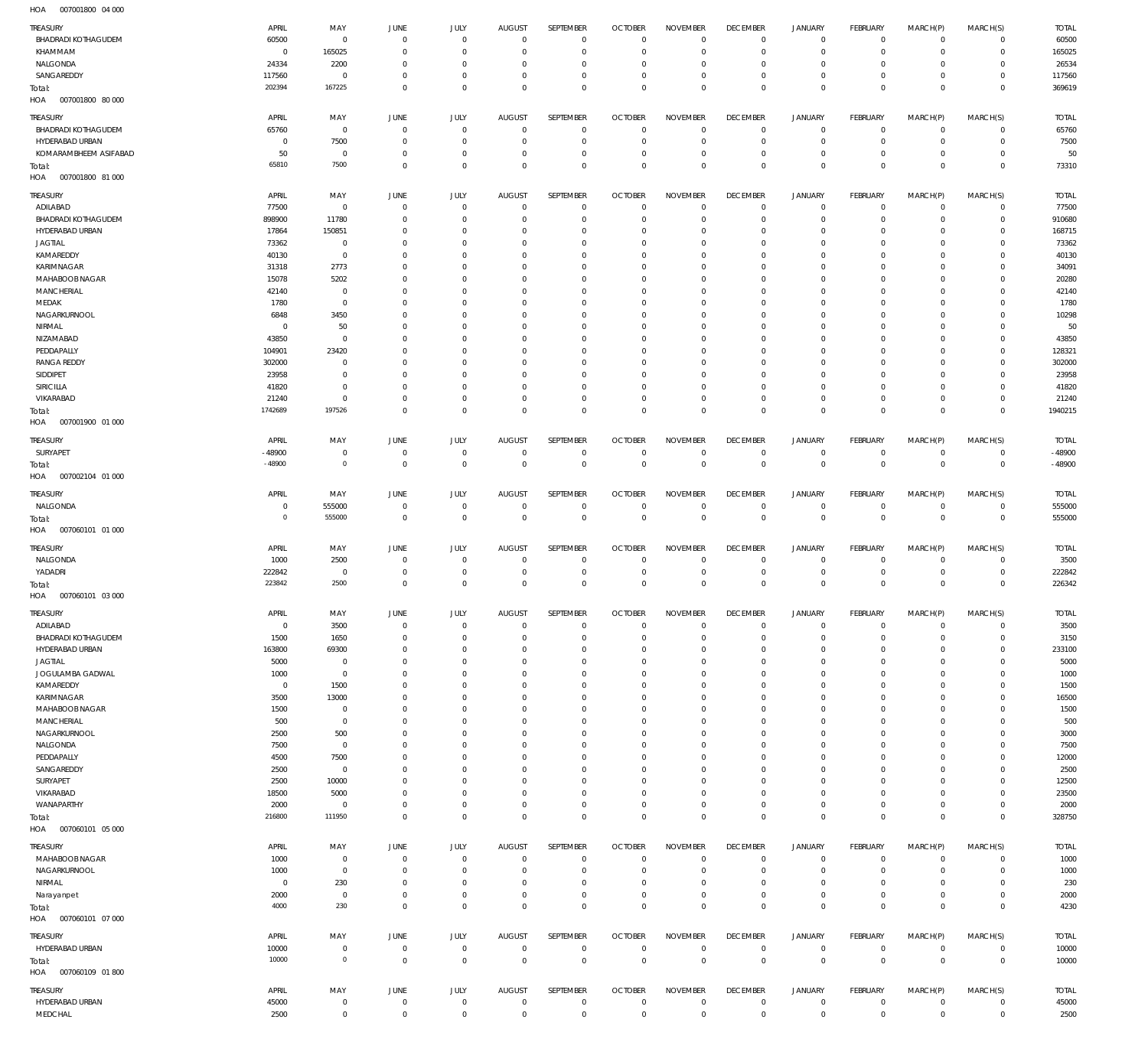007060109 01 800 HOA 007060109 02 001 HOA 007060109 81 000 HOA 007060110 01 000 HOA 007060115 01 800 HOA 007060117 01 000 HOA 007060117 01 001 HOA 007060117 01 800 HOA 007060118 01 000 HOA 007060118 25 000 HOA  $\Omega$   $\Omega$   $\Omega$  $\Omega$   $\Omega$   $\Omega$  $\Omega$   $\Omega$  $\Omega$  $\,$  0  $\,$   $\Omega$  $\Omega$   $\Omega$   $\Omega$  $\Omega$   $\Omega$   $\Omega$  $\Omega$   $\Omega$   $\Omega$   $\Omega$   $\boldsymbol{0}$   $\Omega$   $\boldsymbol{0}$   $\Omega$   $\Omega$   $\Omega$   $\Omega$   $\Omega$  RANGA REDDY RANGA REDDY RANGA REDDY ADILABAD BHADRADI KOTHAGUDEM HYDERABAD URBAN JAGTIAL JANGAON JOGULAMBA GADWAL KAMAREDDY KARIMNAGAR KHAMMAM KOMARAMBHEEM ASIFABAD MAHABOOB NAGAR **MANCHERIAL** MEDAK NAGARKURNOOL NALGONDA NIRMAL NIZAMABAD RANGA REDDY SANGAREDDY SIDDIPET SIRICILLA SURYAPET VIKARABAD WANAPARTHY WARANGAL (U) PAO - TS NEW DELHI HYDERABAD URBAN HYDERABAD URBAN HYDERABAD URBAN JAGTIAL KAMAREDDY KARIMNAGAR KHAMMAM NIZAMABAD PEDDAPALLY RANGA REDDY SIDDIPET SIRICILLA HYDERABAD URBAN NAGARKURNOOL SIDDIPET HYDERABAD URBAN RANGA REDDY SIRICILLA TREASURY TREASURY **TREASURY** TREASURY TREASURY **TREASURY** TREASURY TREASURY TREASURY TREASURY  $\sqrt{0}$   $\overline{0}$   $\Omega$   $\overline{0}$  APRIL APRIL APRIL APRIL APRIL APRIL APRIL APRIL APRIL APRIL  $\Omega$  MAY MAY MAY MAY MAY MAY MAY MAY MAY MAY  $\,$  0  $\,$   $\Omega$   $\Omega$  $\boldsymbol{0}$  $\Omega$   $\Omega$   $\Omega$   $\boldsymbol{0}$   $\Omega$   $\Omega$   $\boldsymbol{0}$  $\Omega$  JUNE JUNE JUNE JUNE JUNE **JUNE** JUNE JUNE JUNE JUNE  $\Omega$   $\Omega$  $\,$  0  $\,$  $\Omega$   $\Omega$   $\mathbf 0$   $\Omega$   $\,$  0  $\,$  $\Omega$   $\mathbf 0$  JULY JULY JULY JULY JULY JULY JULY JULY JULY JULY  $\,$  0  $\,$   $\Omega$   $\Omega$   $\Omega$   $\Omega$   $\Omega$  $\overline{0}$   $\Omega$   $\Omega$   $\Omega$   $\Omega$   $\Omega$   $\Omega$  AUGUST AUGUST AUGUST AUGUST AUGUST **AUGUST** AUGUST AUGUST AUGUST AUGUST  $\,$  0  $\,$   $\Omega$   $\Omega$  $\,$  0  $\,$  $\Omega$   $\Omega$   $\Omega$   $\,$  0  $\,$   $\Omega$   $\Omega$  $\,$  0  $\,$   $\Omega$   $\Omega$  $\,$  0  $\,$  $\Omega$  SEPTEMBER SEPTEMBER **SEPTEMBER** SEPTEMBER SEPTEMBER **SEPTEMBER** SEPTEMBER SEPTEMBER SEPTEMBER SEPTEMBER  $\Omega$   $\Omega$   $\Omega$   $\Omega$   $\Omega$  $\overline{0}$   $\Omega$   $\Omega$   $\Omega$   $\Omega$   $\Omega$   $\Omega$   $\Omega$  OCTOBER **OCTOBER OCTOBER** OCTOBER OCTOBER **OCTOBER** OCTOBER OCTOBER OCTOBER **OCTOBER**   $\Omega$   $\Omega$   $\Omega$   $\Omega$   $\Omega$   $\Omega$   $\Omega$   $\Omega$   $\Omega$   $\Omega$  NOVEMBER NOVEMBER NOVEMBER NOVEMBER NOVEMBER NOVEMBER NOVEMBER NOVEMBER NOVEMBER NOVEMBER  $\overline{0}$  $\Omega$   $\Omega$   $\Omega$   $\overline{0}$   $\Omega$  $\overline{0}$   $\overline{0}$   $\Omega$  $\overline{0}$   $\Omega$   $\Omega$   $\overline{0}$  $\Omega$   $\Omega$   $\Omega$  DECEMBER DECEMBER **DECEMBER** DECEMBER DECEMBER **DECEMBER** DECEMBER DECEMBER DECEMBER DECEMBER  $\Omega$   $\Omega$  $\,$  0  $\,$  $\Omega$   $\Omega$   $\Omega$   $\Omega$   $\Omega$   $\,$  0  $\,$  $\Omega$  JANUARY JANUARY JANUARY JANUARY JANUARY JANUARY JANUARY JANUARY JANUARY JANUARY  $\Omega$   $\Omega$  $\,$  0  $\,$   $\,$  0  $\,$   $\Omega$   $\,$  0  $\,$   $\Omega$   $\Omega$   $\Omega$   $\Omega$  $\,$  0  $\,$  $\Omega$  FEBRUARY FEBRUARY **FFBRUARY** FEBRUARY FEBRUARY **FFBRUARY** FEBRUARY FEBRUARY FEBRUARY FEBRUARY  $\Omega$   $\Omega$   $\Omega$   $\Omega$   $\Omega$   $\Omega$   $\Omega$   $\Omega$  MARCH(P) MARCH(P) MARCH(P) MARCH(P) MARCH(P) MARCH(P) MARCH(P) MARCH(P) MARCH(P) MARCH(P)  $\Omega$   $\Omega$   $\Omega$   $\Omega$   $\Omega$   $\Omega$   $\Omega$   $\Omega$   $\Omega$   $\Omega$  MARCH(S) MARCH(S) MARCH(S) MARCH(S) MARCH(S) MARCH(S) MARCH(S) MARCH(S) MARCH(S) MARCH(S) TOTAL TOTAL TOTAL TOTAL TOTAL TOTAL TOTAL TOTAL TOTAL TOTAL Total: Total: Total: Total: Total: Total: Total: Total: Total:

Total:

 $\boldsymbol{0}$ 

 $\boldsymbol{0}$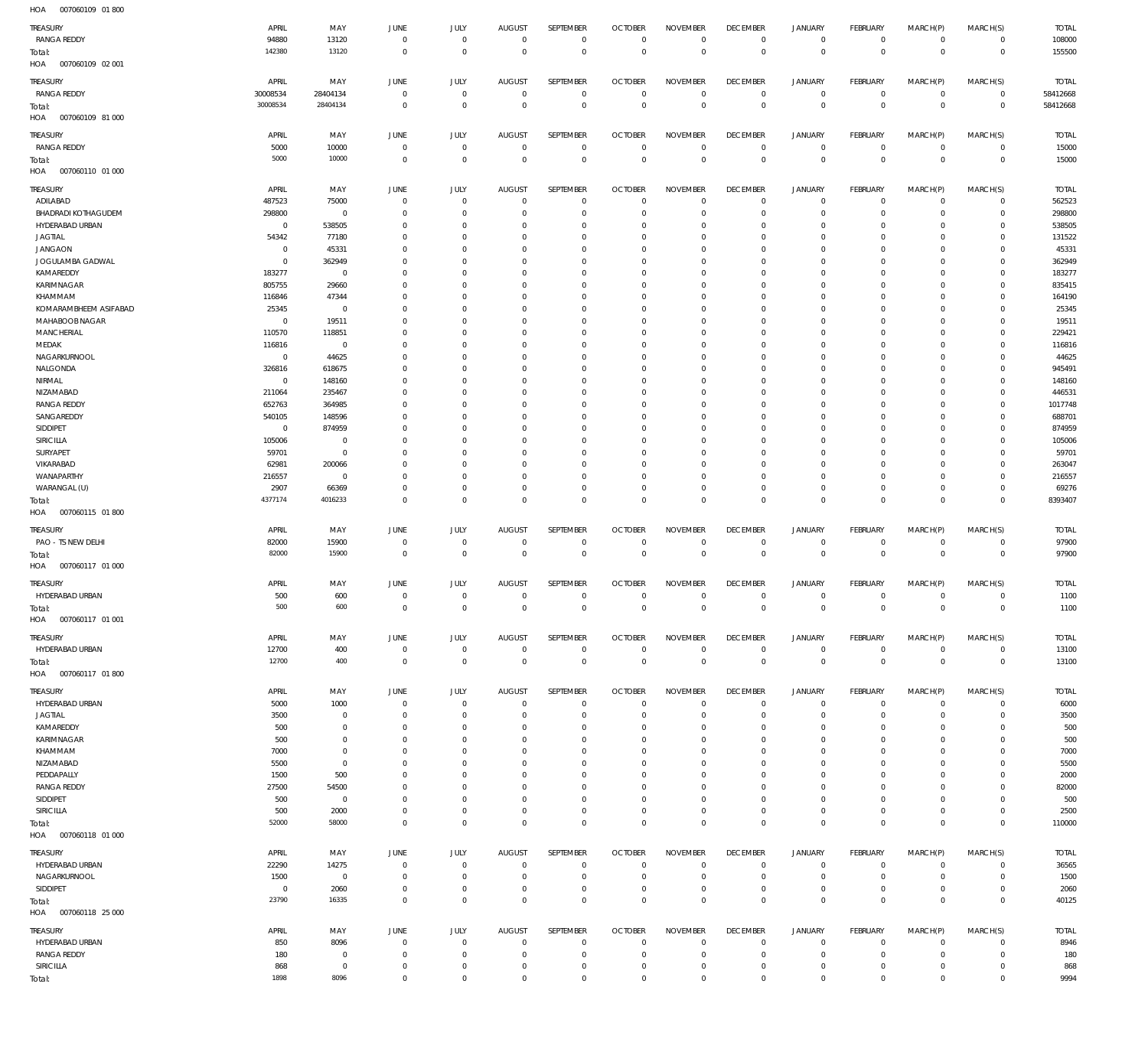007060800 01 000 HOA

| <b>TREASURY</b>                   | APRIL                | MAY              | JUNE                      | <b>JULY</b>               | <b>AUGUST</b>              | SEPTEMBER                  | <b>OCTOBER</b>               | <b>NOVEMBER</b>            | <b>DECEMBER</b>               | <b>JANUARY</b>                | <b>FEBRUARY</b>        | MARCH(P)               | MARCH(S)                   | <b>TOTAL</b>      |
|-----------------------------------|----------------------|------------------|---------------------------|---------------------------|----------------------------|----------------------------|------------------------------|----------------------------|-------------------------------|-------------------------------|------------------------|------------------------|----------------------------|-------------------|
| HYDERABAD URBAN                   | 70754                | 105008           | $\mathbf 0$               | $\mathbf 0$               | $\overline{0}$             | $\overline{0}$             | $\overline{0}$               | $^{\circ}$                 | $\overline{0}$                | $\overline{0}$                | $\circ$                | $\circ$                | $\mathbf 0$                | 175762            |
| MAHABOOB NAGAR                    | 550                  | $\overline{0}$   | $^{\circ}$                | $\mathbf 0$               | $\mathbf 0$                | $\mathbf 0$                | $\mathbf 0$                  | $\mathbf 0$                | $\mathbf 0$                   | $\mathbf 0$                   | $\mathbf{0}$           | $\circ$                | $\mathbf 0$                | 550               |
| NALGONDA                          | 2475                 | $\mathbf 0$      | 0                         | $\mathbf 0$               | 0                          | $\mathbf 0$                | $\mathbf 0$                  | $\mathbf 0$                | $^{\circ}$                    | $\mathbf 0$                   | $^{\circ}$             | $\Omega$               | $\mathbf 0$                | 2475              |
| PAO - TS NEW DELHI                | $\mathbf 0$          | $\mathbf 0$      | 0                         | $\mathbf 0$               | 0                          | $\mathbf 0$                | $\mathbf 0$                  | 0                          | $\mathbf 0$                   | 0                             | $^{\circ}$             | $\Omega$               | $\mathbf 0$                | $\overline{0}$    |
| PPO - MOTIGALLY (TELANGANA)       | $^{\circ}$           | 1282753          | 0                         | $\mathbf 0$               | $\mathbf 0$                | $\mathbf 0$                | $\mathbf 0$                  | $\mathbf 0$                | $\mathbf 0$                   | $\mathbf 0$                   | $\circ$                | $\Omega$               | $\Omega$                   | 1282753           |
| SIDDIPET                          | 150                  | 100              | $^{\circ}$                | $^{\circ}$                | $\mathbf 0$                | $\mathbf 0$                | $\mathbf 0$                  | $\mathbf 0$                | $\mathbf 0$                   | $\mathbf 0$                   | $\mathbf{0}$           | $\circ$                | $\Omega$                   | 250               |
| Total:                            | 73929                | 1387861          | $\mathbf 0$               | $\mathbf 0$               | $\mathbf 0$                | $\mathbf 0$                | $\overline{0}$               | $\mathbf 0$                | $\overline{0}$                | $\overline{0}$                | $\mathbb O$            | $^{\circ}$             | $\mathbf 0$                | 1461790           |
| HOA<br>007060800 14 000           |                      |                  |                           |                           |                            |                            |                              |                            |                               |                               |                        |                        |                            |                   |
|                                   |                      |                  |                           |                           |                            |                            |                              |                            |                               |                               |                        |                        |                            |                   |
| TREASURY                          | APRIL                | MAY              | JUNE                      | <b>JULY</b>               | <b>AUGUST</b>              | SEPTEMBER                  | <b>OCTOBER</b>               | <b>NOVEMBER</b>            | <b>DECEMBER</b>               | <b>JANUARY</b>                | FEBRUARY               | MARCH(P)               | MARCH(S)                   | <b>TOTAL</b>      |
| HYDERABAD URBAN                   | 12750                | 4500             | $^{\circ}$                | $\mathbf 0$               | $\mathbf 0$                | $\mathbf 0$                | $\overline{0}$               | $\overline{0}$             | $\overline{0}$                | $\circ$                       | $\overline{0}$         | $\mathbf 0$            | $\mathbf 0$                | 17250             |
| Total:                            | 12750                | 4500             | $^{\circ}$                | $\mathbf 0$               | $\mathbf 0$                | $\mathbf 0$                | $\overline{0}$               | $\overline{0}$             | $\mathbb O$                   | $\overline{0}$                | $\overline{0}$         | $\mathbf 0$            | $\overline{0}$             | 17250             |
| HOA<br>007060800 16 000           |                      |                  |                           |                           |                            |                            |                              |                            |                               |                               |                        |                        |                            |                   |
| TREASURY                          | APRIL                | MAY              | JUNE                      | JULY                      | AUGUST                     | <b>SEPTEMBER</b>           | <b>OCTOBER</b>               | <b>NOVEMBER</b>            | <b>DECEMBER</b>               | <b>JANUARY</b>                | FEBRUARY               | MARCH(P)               | MARCH(S)                   | <b>TOTAL</b>      |
| HYDERABAD URBAN                   | 29577                | 1265822          | 0                         | $\overline{0}$            | 0                          | $\mathbf 0$                | $\overline{0}$               | $^{\circ}$                 | $\mathbf 0$                   | $\overline{0}$                | $\mathbf 0$            | $\circ$                | $\mathbf 0$                | 1295399           |
| MAHABOOB NAGAR                    | 250                  | $\mathbf 0$      | $^{\circ}$                | $^{\circ}$                | $\mathbf 0$                | $\mathbf 0$                | $\overline{0}$               | $\mathbf 0$                | $\mathbf 0$                   | $\mathbf 0$                   | $\mathbf 0$            | $\circ$                | $\mathbf 0$                | 250               |
| NIRMAL                            | 250                  | 250              | $^{\circ}$                | $^{\circ}$                | 0                          | $\mathbf 0$                | $^{\circ}$                   | 0                          | $^{\circ}$                    | $\mathbf 0$                   | $^{\circ}$             | $\Omega$               | $\mathbf 0$                | 500               |
| Narayanpet                        | 250                  | 250              | $^{\circ}$                | $\mathbf 0$               | 0                          | $\mathbf 0$                | $\mathbf 0$                  | $\mathbf 0$                | $\mathbf 0$                   | $\mathbf 0$                   | $^{\circ}$             | $\Omega$               | $\Omega$                   | 500               |
| PAO - TELANGANA HYDERABAD         | 10865                | 11091            | $^{\circ}$                | $\mathbf 0$               | $\mathbf 0$                | $\mathbf 0$                | $\mathbf 0$                  | $\mathbf 0$                | $\mathbf{0}$                  | $\mathbf 0$                   | $\mathbf 0$            | $\circ$                | $\mathbf 0$                | 21956             |
|                                   | 41192                | 1277413          | $^{\circ}$                | $\mathbf 0$               | $\mathbf 0$                | $\mathbf 0$                | $\overline{0}$               | $\mathbf 0$                | $\mathbf{0}$                  | $\mathbf 0$                   | $\mathbf 0$            | $^{\circ}$             | $\mathbb O$                | 1318605           |
| Total:<br>HOA<br>007060800 20 000 |                      |                  |                           |                           |                            |                            |                              |                            |                               |                               |                        |                        |                            |                   |
|                                   |                      |                  |                           |                           |                            |                            |                              |                            |                               |                               |                        |                        |                            |                   |
| TREASURY                          | APRIL                | MAY              | JUNE                      | <b>JULY</b>               | AUGUST                     | SEPTEMBER                  | <b>OCTOBER</b>               | <b>NOVEMBER</b>            | <b>DECEMBER</b>               | JANUARY                       | FEBRUARY               | MARCH(P)               | MARCH(S)                   | <b>TOTAL</b>      |
| MANCHERIAL                        | $\overline{0}$       | 1000             | $^{\circ}$                | $\mathbf 0$               | $\mathbf 0$                | $^{\circ}$                 | $\overline{0}$               | $\mathbf 0$                | $\mathbf{0}$                  | $\circ$                       | $\overline{0}$         | $^{\circ}$             | $\mathbf 0$                | 1000              |
| <b>RANGA REDDY</b>                | 3000                 | $\mathbf 0$      | $^{\circ}$                | $\mathbf 0$               | $\mathbf 0$                | $\mathbf 0$                | $\overline{0}$               | $\mathbf 0$                | $\mathbf 0$                   | $\mathbf 0$                   | $\mathbf 0$            | $^{\circ}$             | $\mathbf 0$                | 3000              |
| Total:                            | 3000                 | 1000             | $\mathbf 0$               | $\mathbf 0$               | $\mathbf 0$                | $\mathbf 0$                | $\overline{0}$               | $\overline{0}$             | $\mathbb O$                   | $\overline{0}$                | $\overline{0}$         | $\mathbf 0$            | $\mathbb O$                | 4000              |
| HOA<br>007060800 25 001           |                      |                  |                           |                           |                            |                            |                              |                            |                               |                               |                        |                        |                            |                   |
|                                   |                      |                  |                           |                           |                            |                            |                              |                            |                               |                               |                        |                        |                            |                   |
| TREASURY                          | APRIL                | MAY              | JUNE                      | JULY                      | AUGUST                     | <b>SEPTEMBER</b>           | <b>OCTOBER</b>               | <b>NOVEMBER</b>            | <b>DECEMBER</b>               | JANUARY                       | FEBRUARY               | MARCH(P)               | MARCH(S)                   | <b>TOTAL</b>      |
| BHOOPALAPALLY                     | 80                   | $\mathbf 0$      | 0                         | $\overline{0}$            | $\mathbf 0$                | $\mathbf 0$                | $\overline{0}$               | $\mathbf 0$                | $\mathbf 0$                   | $\overline{0}$                | $\mathbf 0$            | $\circ$                | $\Omega$                   | 80                |
| HYDERABAD URBAN                   | 1120                 | $\mathbf 0$      | $^{\circ}$                | $\mathbf 0$               | $\mathbf 0$                | $\mathbf 0$                | $\overline{0}$               | $\mathbf 0$                | $\mathbf{0}$                  | $\mathbf 0$                   | $\mathbf 0$            | $\circ$                | $\mathbf 0$                | 1120              |
| MAHABOOB NAGAR                    | C                    | 3060             | 0                         | $\mathbf 0$               | 0                          | $\mathbf 0$                | $\mathbf 0$                  | 0                          | $^{\circ}$                    | $\mathbf 0$                   | $^{\circ}$             | $\Omega$               | $\mathbf 0$                | 3060              |
| MANCHERIAL                        | C                    | 50               | $^{\circ}$                | $\mathbf 0$               | 0                          | $\mathbf 0$                | $\mathbf 0$                  | 0                          | $\mathbf 0$                   | 0                             | $^{\circ}$             | $\Omega$               | $\Omega$                   | 50                |
| MEDCHAL                           | 10                   | $\mathbf 0$      | 0                         | 0                         | 0                          | $\mathbf 0$                | $\mathbf 0$                  | 0                          | $^{\circ}$                    | $\mathbf 0$                   | $^{\circ}$             | $\Omega$               | $\Omega$                   | 10                |
| NAGARKURNOOL                      | $\overline{0}$       | 102              | 0                         | $\mathbf 0$               | 0                          | $\mathbf 0$                | $\mathbf 0$                  | $\mathbf 0$                | $\mathbf 0$                   | 0                             | $^{\circ}$             | $\Omega$               | $\Omega$                   | 102               |
| NALGONDA                          | 460                  | 758              | 0                         | $\mathbf 0$               | $\mathbf 0$                | $\mathbf 0$                | $\mathbf 0$                  | $\mathbf 0$                | $\mathbf 0$                   | $\mathbf 0$                   | $^{\circ}$             | $\Omega$               | $\Omega$                   | 1218              |
| NIZAMABAD                         | C                    | 320              | 0                         | $\mathbf 0$               | 0                          | $\mathbf 0$                | $\mathbf 0$                  | 0                          | $\mathbf 0$                   | $\mathbf 0$                   | $^{\circ}$             | $\Omega$               | $\Omega$                   | 320               |
| PEDDAPALLY                        | 65                   | $\mathbf 0$      | 0                         | $\mathbf 0$               | $\mathbf 0$                | $\mathbf 0$                | $\mathbf 0$                  | $\mathbf 0$                | $\mathbf 0$                   | $\mathbf 0$                   | $^{\circ}$             | $\Omega$               | $\Omega$                   | 65                |
| SIRICILLA                         | 1200                 | $\mathbf 0$      | 0                         | $\mathbf 0$               | 0                          | $\mathbf 0$                | $\mathbf 0$                  | 0                          | $\mathbf 0$                   | 0                             | $^{\circ}$             | $\Omega$               | $\Omega$                   | 1200              |
| SURYAPET                          | 700                  | $\mathbf 0$      | 0                         | $\mathbf 0$               | $\mathbf 0$                | $\mathbf 0$                | $\mathbf 0$                  | $\mathbf 0$                | $\mathbf 0$                   | $\mathbf 0$                   | $\mathbf 0$            | $\Omega$               | $\Omega$                   | 700               |
| VIKARABAD                         | 492                  | $\mathbf 0$      | $^{\circ}$                | $\mathbf 0$               | $\mathbf 0$                | $\mathbf 0$                | $\mathbf 0$                  | $\mathbf 0$                | $\mathbf{0}$                  | $\mathbf 0$                   | $\mathbf 0$            | $\circ$                | $\mathbf 0$                | 492               |
|                                   |                      |                  |                           |                           |                            |                            |                              |                            |                               |                               |                        |                        |                            |                   |
|                                   | 4127                 | 4290             | $\mathbf 0$               | $\mathbf 0$               | $\mathbf 0$                | $\mathbf 0$                | $\overline{0}$               | $\mathbf 0$                | $\overline{0}$                | $\mathbf 0$                   | $\mathbb O$            | $\mathbf 0$            | $\mathbb O$                | 8417              |
| Total:<br>HOA<br>007060800 80 000 |                      |                  |                           |                           |                            |                            |                              |                            |                               |                               |                        |                        |                            |                   |
|                                   |                      |                  |                           |                           |                            |                            |                              |                            |                               |                               |                        |                        |                            |                   |
| TREASURY                          | APRIL                | MAY              | JUNE                      | <b>JULY</b>               | <b>AUGUST</b>              | SEPTEMBER                  | <b>OCTOBER</b>               | <b>NOVEMBER</b>            | <b>DECEMBER</b>               | <b>JANUARY</b>                | FEBRUARY               | MARCH(P)               | MARCH(S)                   | <b>TOTAL</b>      |
| HYDERABAD URBAN                   | 18382                | $\mathbf 0$      | $\mathbf 0$               | $\mathbf 0$               | $\mathbf 0$                | $\mathbf 0$                | $^{\circ}$                   | $\mathbf 0$                | $\mathbf 0$                   | $\circ$                       | $^{\circ}$             | $\circ$                | $\mathbf 0$                | 18382             |
| KHAMMAM                           | 60060                | $\mathbf 0$      | 0                         | $\mathbf 0$               | 0                          | $\mathbf 0$                | $\mathbf 0$                  | 0                          | $\mathbf{0}$                  | $\mathbf 0$                   | $^{\circ}$             | $\circ$                | $\mathbf 0$                | 60060             |
| NALGONDA                          | 2834013              | $\mathbf 0$      | $\mathbf 0$               | $\mathbf 0$               | $\mathbf 0$                | $\mathbf 0$                | $^{\circ}$                   | $\mathbf 0$                | $\overline{0}$                | $\mathbf 0$                   | $^{\circ}$             | $\circ$                | $\mathbf 0$                | 2834013           |
| SANGAREDDY                        | 490                  | $\mathbf 0$      | $^{\circ}$                | $\mathbf 0$               | $\mathbf 0$                | $\mathbf 0$                | $\mathbf 0$                  | $\mathbf 0$                | $\mathbb O$                   | $\mathbf 0$                   | $\mathbf 0$            | $\mathbf 0$            | $\mathbf 0$                | 490               |
| Total:                            | 2912945              | $\Omega$         | $\mathbf 0$               | $\mathbf 0$               | $\mathbf 0$                | $\mathbf 0$                | $\mathbf 0$                  | $\mathbf 0$                | $\overline{0}$                | $\mathbf{0}$                  | $\mathbf 0$            | $\mathbf 0$            | $\mathbb O$                | 2912945           |
| HOA<br>007060800 81 000           |                      |                  |                           |                           |                            |                            |                              |                            |                               |                               |                        |                        |                            |                   |
|                                   |                      |                  |                           |                           |                            |                            |                              |                            |                               |                               |                        |                        |                            |                   |
| TREASURY                          | APRIL                | MAY              | JUNE                      | <b>JULY</b>               | <b>AUGUST</b>              | SEPTEMBER                  | <b>OCTOBER</b>               | <b>NOVEMBER</b>            | <b>DECEMBER</b>               | JANUARY                       | FEBRUARY               | MARCH(P)               | MARCH(S)                   | <b>TOTAL</b>      |
| ADILABAD                          | 6000                 | 50               | $\mathbf 0$               | $\mathbf 0$               | $\mathbf 0$                | $\mathbf 0$                | $\overline{0}$               | $\overline{0}$             | $\overline{0}$                | $\mathsf 0$                   | $\mathbb O$            | 0                      | $\mathbf 0$                | 6050              |
| BHADRADI KOTHAGUDEM               | 50                   | $\mathbf 0$      | $^{\circ}$                | $^{\circ}$                | $\mathbf 0$                | $\mathbf 0$                | $\overline{0}$               | $\mathbf 0$                | $\mathbf{0}$                  | $\overline{0}$                | $\overline{0}$         | $\circ$                | $\mathbf 0$                | 50                |
| HYDERABAD URBAN                   | 852100               | 100150           | 0                         | $^{\circ}$                | 0                          | $\mathbf 0$                | $^{\circ}$                   | 0                          | $^{\circ}$                    | $\mathbf 0$                   | $\circ$                | $\circ$                | $\mathbf 0$                | 952250            |
| KAMAREDDY                         | $^{\circ}$           | 14259            | $^{\circ}$                | $^{\circ}$                | $\mathbf 0$                | $\mathbf 0$                | $\mathbf 0$                  | $\mathbf 0$                | $\mathbf{0}$                  | $\mathbf 0$                   | $\mathbf 0$            | $\Omega$               | $\mathbf 0$                | 14259             |
| KARIMNAGAR                        | 0                    | 50               | $^{\circ}$                | $^{\circ}$                | 0                          | $\mathbf 0$                | $\mathbf 0$                  | $\mathbf 0$                | $^{\circ}$                    | $\mathbf 0$                   | $^{\circ}$             | $\Omega$               | $\mathbf 0$                | 50                |
| KHAMMAM                           | 50                   | $\mathbf 0$      | $^{\circ}$                | $\mathbf 0$               | $\mathbf 0$                | $\mathbf 0$                | $\mathbf 0$                  | $\mathbf 0$                | $\mathbf{0}$                  | $\mathbf 0$                   | $\mathbf 0$            | $\Omega$               | $\Omega$                   | 50                |
| KOMARAMBHEEM ASIFABAD             | 50                   | $\mathbf 0$      | $^{\circ}$                | $\mathbf 0$               | 0                          | $\mathbf 0$                | $\mathbf 0$                  | $\mathbf 0$                | $\mathbf{0}$                  | $\mathbf 0$                   | $\circ$                | $\Omega$               | $\mathbf 0$                | 50                |
| MAHABUBABAD                       | 2000                 | $\mathbf 0$      | $^{\circ}$                | $\mathbf 0$               | $\mathbf 0$                | $\mathbf 0$                | $\mathbf 0$                  | $\mathbf 0$                | $\mathbf{0}$                  | $\mathbf 0$                   | $\mathbf 0$            | $\Omega$               | $\mathbf 0$                | 2000              |
| <b>MANCHERIAL</b>                 | 47178                | 40061            | $^{\circ}$                | $\mathbf 0$               | 0                          | $\mathbf 0$                | $\mathbf 0$                  | $\mathbf 0$                | $\mathbf{0}$                  | $\mathbf 0$                   | $\mathbf 0$            | $\Omega$               | $\Omega$                   | 87239             |
| MEDCHAL                           | 11719                | 4356             | 0                         | $\mathbf 0$               | $\mathbf 0$                | $\mathbf 0$                | $\mathbf 0$                  | $\mathbf 0$                | $\mathbf 0$                   | $\mathbf 0$                   | $\mathbf 0$            | $\Omega$               | $\mathbf 0$                | 16075             |
| NAGARKURNOOL                      | 100                  | $\mathbf 0$      | $^{\circ}$                | $\mathbf 0$               | $\mathbf 0$                | $\mathbf 0$                | $\mathbf 0$                  | $\mathbf 0$                | $\mathbf 0$                   | $\mathbf 0$                   | $\mathbf 0$            | $\Omega$               | $\Omega$                   | 100               |
| NALGONDA                          | 50                   | $\mathbf 0$      | 0                         | $\mathbf 0$               | $\mathbf 0$                | $\mathbf 0$                | $\mathbf 0$                  | $\mathbf 0$                | $^{\circ}$                    | $\mathbf 0$                   | $\mathbf 0$            | $\Omega$               | $\mathbf 0$                | 50                |
| NIRMAL                            | 12550                | $\mathbf 0$      | $^{\circ}$                | $\mathbf 0$               | $\mathbf 0$                | $\mathbf 0$                | $\mathbf 0$                  | $\mathbf 0$                | $\mathbf 0$                   | $\mathbf 0$                   | $\mathbf 0$            | $\Omega$               | $\mathbf 0$                | 12550             |
| NIZAMABAD                         | 776                  | 771              | 0                         | $\mathbf 0$               | 0                          | $\mathbf 0$                | $\mathbf 0$                  | $\mathbf 0$                | $^{\circ}$                    | $\mathbf 0$                   | $\circ$                | $\Omega$               | $\mathbf 0$                | 1547              |
| PEDDAPALLY                        | 150                  | $\mathbf 0$      | $^{\circ}$                | $\mathbf 0$               | $\mathbf 0$                | $\mathbf 0$                | $\mathbf 0$                  | $\mathbf 0$                | $\mathbf 0$                   | 0                             | $\mathbf 0$            | $\Omega$               | $\Omega$                   | 150               |
| <b>RANGA REDDY</b>                | 4956                 | 1934             | 0                         | $\mathbf 0$               | $\mathbf 0$                | $\mathbf 0$                | $\mathbf 0$                  | $\mathbf 0$                | $^{\circ}$                    | $\mathbf 0$                   | $\mathbf 0$            | $\Omega$               | $\mathbf 0$                | 6890              |
| SANGAREDDY                        | 922900               | $\mathbf 0$      | $^{\circ}$                | $\mathbf 0$               | 0                          | $\mathbf 0$                | $\mathbf 0$                  | $\mathbf 0$                | $\mathbf 0$                   | 0                             | $\mathbf{0}$           | $\Omega$               | $\mathbf 0$                | 922900            |
| SIDDIPET                          | 1300                 | 400              | 0                         | $\mathbf 0$               | $\mathbf 0$                | $\mathbf 0$                | $\mathbf 0$                  | $\mathbf 0$                | $\mathbf{0}$                  | $\mathbf 0$                   | $\circ$                | $\Omega$               | $\mathbf 0$                | 1700              |
| SURYAPET                          | 50                   | 50               | $^{\circ}$                | $^{\circ}$                | $\mathbf 0$                | $\mathbf 0$                | $\mathbf 0$                  | $\mathbf 0$                | $\mathbf{0}$                  | $\mathbf 0$                   | $\mathbf 0$            | 0                      | $\mathbf 0$                | 100               |
| WARANGAL (U)                      | 777757               | $\mathbf 0$      | $^{\circ}$                | $\mathbf 0$               | $\mathbf 0$                | $\mathbf 0$                | $\overline{0}$               | $\mathbf 0$                | $\mathbf{0}$                  | $\mathsf 0$                   | $\overline{0}$         | $\circ$                | $\circ$                    | 777757            |
| Total:                            | 2639736              | 162081           | $^{\circ}$                | $\mathbb O$               | $\mathbf 0$                | $\mathbf 0$                | $\overline{0}$               | $\mathbf 0$                | $\overline{0}$                | $\overline{0}$                | $\mathbb O$            | $\overline{0}$         | $\mathbb O$                | 2801817           |
| HOA<br>007101101 01 000           |                      |                  |                           |                           |                            |                            |                              |                            |                               |                               |                        |                        |                            |                   |
|                                   |                      |                  |                           |                           |                            |                            |                              |                            |                               |                               |                        |                        |                            |                   |
| TREASURY                          | APRIL                | MAY              | JUNE                      | <b>JULY</b>               | AUGUST                     | SEPTEMBER                  | <b>OCTOBER</b>               | <b>NOVEMBER</b>            | <b>DECEMBER</b>               | JANUARY                       | FEBRUARY               | MARCH(P)               | MARCH(S)                   | <b>TOTAL</b>      |
| HYDERABAD URBAN                   | 353621               | 284439           | $\mathbf 0$               | $^{\circ}$                | $\mathbf 0$                | $\mathbf 0$                | $\overline{0}$               | $\mathbf 0$                | $\mathbf{0}$                  | $\overline{0}$                | $\overline{0}$         | $^{\circ}$             | $\mathbf 0$                | 638060            |
| KARIMNAGAR                        | $^{\circ}$           | 153636           | $^{\circ}$                | $\mathbf 0$               | $\mathbf 0$                | $\mathbf 0$                | $\overline{0}$               | $\mathbf 0$                | $\overline{0}$                | $\overline{0}$                | $\overline{0}$         | $^{\circ}$             | $\circ$                    | 153636            |
| KHAMMAM                           | $^{\circ}$           | 236256           | $^{\circ}$                | $^{\circ}$                | $\mathbf 0$                | $\mathbf 0$                | $^{\circ}$                   | $\mathbf 0$                | $\mathbf{0}$                  | $\mathbf 0$                   | $\mathbf 0$            | $\circ$                | $\mathbf 0$                | 236256            |
| NIZAMABAD                         | $\circ$              | 68219            | 0                         | $\mathbf 0$               | $\mathbf 0$                | $\mathbf 0$                | $^{\circ}$                   | $^{\circ}$                 | $\overline{0}$                | $\overline{0}$                | $\circ$                | $\circ$                | $\mathbf 0$                | 68219             |
| SANGAREDDY<br>Total:              | $^{\circ}$<br>353621 | 208512<br>951062 | $^{\circ}$<br>$\mathbf 0$ | $^{\circ}$<br>$\mathbf 0$ | $\mathbf 0$<br>$\mathbf 0$ | $\mathbf 0$<br>$\mathbf 0$ | $^{\circ}$<br>$\overline{0}$ | $\mathbf 0$<br>$\mathbf 0$ | $\mathbf 0$<br>$\overline{0}$ | $\mathbf 0$<br>$\overline{0}$ | $\circ$<br>$\mathbb O$ | $\circ$<br>$\mathbf 0$ | $\mathbf 0$<br>$\mathbb O$ | 208512<br>1304683 |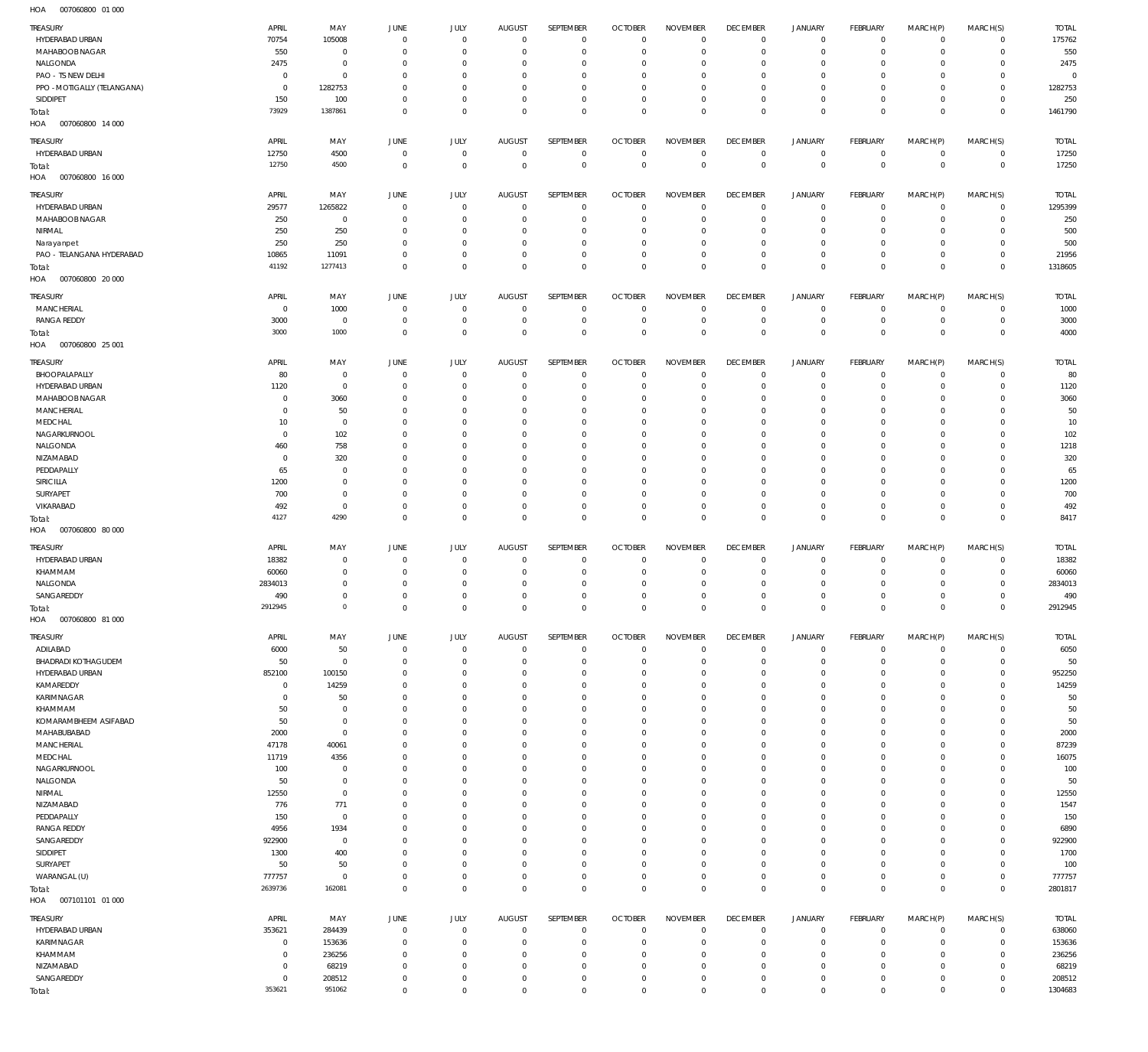007101101 81 000 HOA

| TREASURY<br>NIRMAL                |                |                      |                      |                         |                         |                         |                           |                            |                  |                            |                            |                            |                            |               |
|-----------------------------------|----------------|----------------------|----------------------|-------------------------|-------------------------|-------------------------|---------------------------|----------------------------|------------------|----------------------------|----------------------------|----------------------------|----------------------------|---------------|
|                                   | APRIL          | MAY                  | JUNE                 | JULY                    | <b>AUGUST</b>           | SEPTEMBER               | <b>OCTOBER</b>            | <b>NOVEMBER</b>            | <b>DECEMBER</b>  | JANUARY                    | FEBRUARY                   | MARCH(P)                   | MARCH(S)                   | <b>TOTAL</b>  |
|                                   | $\Omega$       | 50838                | $^{\circ}$           | $\mathbf 0$             | $\mathbf 0$             | $\mathbf 0$             | $\overline{0}$            | $\mathbf 0$                | $\mathbf{0}$     | $\mathbf 0$                | $\overline{0}$             | $\mathbf 0$                | $\mathbf{0}$               | 50838         |
| Total:                            | 0              | 50838                | $^{\circ}$           | $\mathbf 0$             | $\mathbf 0$             | $\mathbf 0$             | $\overline{0}$            | $\mathbf 0$                | $\mathbf 0$      | $\mathbf 0$                | $\overline{0}$             | $\mathbf 0$                | $\overline{0}$             | 50838         |
| HOA<br>007500105 01 000           |                |                      |                      |                         |                         |                         |                           |                            |                  |                            |                            |                            |                            |               |
|                                   |                |                      |                      |                         |                         |                         |                           |                            |                  |                            |                            |                            |                            |               |
| TREASURY                          | APRIL          | MAY                  | JUNE                 | JULY                    | <b>AUGUST</b>           | SEPTEMBER               | <b>OCTOBER</b>            | <b>NOVEMBER</b>            | <b>DECEMBER</b>  | <b>JANUARY</b>             | FEBRUARY                   | MARCH(P)                   | MARCH(S)                   | <b>TOTAL</b>  |
| <b>BHADRADI KOTHAGUDEM</b>        | 12873          | 46882                | 0                    | $\mathbf 0$             | $^{\circ}$              | $\mathbf 0$             | $\overline{0}$            | $^{\circ}$                 | 0                | 0                          | $\overline{0}$             | $\Omega$                   | $\mathbf{0}$               | 59755         |
| HYDERABAD URBAN                   | 478458         | $\mathbf 0$          | $\overline{0}$       | $\mathbf 0$             | $^{\circ}$              | $\mathbf 0$             | $\overline{0}$            | $\overline{0}$             | $\mathbf 0$      | $\mathbf 0$                | $\overline{0}$             | $\circ$                    | $\overline{0}$             | 478458        |
| <b>RANGA REDDY</b>                | 484000         | 1100000              | 0                    | $\mathbf 0$             | $^{\circ}$              | $\mathbf 0$             | $^{\circ}$                | $\overline{0}$             | $\mathbf 0$      | $\mathbf 0$                | $\overline{0}$             | $\circ$                    | $\mathbf{0}$               | 1584000       |
| Total:                            | 975331         | 1146882              | $\Omega$             | $\mathbf 0$             | $\Omega$                | $\mathbf 0$             | $\overline{0}$            | $\mathbf 0$                | $\mathbf 0$      | $\mathbf 0$                | $\overline{0}$             | $\mathbf 0$                | $\overline{0}$             | 2122213       |
| HOA<br>007500105 01 001           |                |                      |                      |                         |                         |                         |                           |                            |                  |                            |                            |                            |                            |               |
|                                   |                |                      |                      |                         |                         |                         |                           |                            |                  |                            |                            |                            |                            |               |
| TREASURY                          | APRIL          | MAY                  | JUNE                 | JULY                    | <b>AUGUST</b>           | SEPTEMBER               | <b>OCTOBER</b>            | <b>NOVEMBER</b>            | <b>DECEMBER</b>  | <b>JANUARY</b>             | FEBRUARY                   | MARCH(P)                   | MARCH(S)                   | <b>TOTAL</b>  |
| BHADRADI KOTHAGUDEM               | 30552          | 241581               | $\overline{0}$       | $\mathbf 0$             | $^{\circ}$              | $\mathbf 0$             | $\overline{0}$            | $^{\circ}$                 | $\mathbf 0$      | $\mathbf 0$                | $\mathbf 0$                | $\circ$                    | $\mathbf 0$                | 272133        |
| HYDERABAD URBAN                   | 42817907       | $^{\circ}$           | $\Omega$             | $\Omega$                | $\Omega$                | $\mathbf 0$             | $^{\circ}$                | $^{\circ}$                 | $\mathbf 0$      | $\mathbf 0$                | $\overline{0}$             | $\Omega$                   | $\mathbf{0}$               | 42817907      |
| MEDCHAL                           | 2364630        | $^{\circ}$           | $\Omega$             | $\Omega$                | $\Omega$                | $^{\circ}$              | $^{\circ}$                | $\Omega$                   | $\mathbf 0$      | $\mathbf 0$                | $^{\circ}$                 | $\Omega$                   | $\mathbf 0$                | 2364630       |
| <b>RANGA REDDY</b>                | 1224262        | $\mathbf{0}$         | -0                   | $\Omega$                | $\Omega$                | $\mathbf 0$             | $^{\circ}$                | $^{\circ}$                 | $\mathbf 0$      | $\mathbf 0$                | $\mathbf 0$                | $\Omega$                   | $\mathbf 0$                | 1224262       |
|                                   | 46437351       | 241581               | $\Omega$             | $\Omega$                | $\Omega$                | $\mathbf 0$             | $\overline{0}$            | $\Omega$                   | $\mathbf 0$      | $\mathbf 0$                | $\overline{0}$             | $\Omega$                   | $\mathbf 0$                | 46678932      |
| Total:<br>HOA<br>007500800 14 000 |                |                      |                      |                         |                         |                         |                           |                            |                  |                            |                            |                            |                            |               |
|                                   |                |                      |                      |                         |                         |                         |                           |                            |                  |                            |                            |                            |                            |               |
| TREASURY                          | APRIL          | MAY                  | JUNE                 | JULY                    | <b>AUGUST</b>           | SEPTEMBER               | <b>OCTOBER</b>            | <b>NOVEMBER</b>            | <b>DECEMBER</b>  | <b>JANUARY</b>             | <b>FEBRUARY</b>            | MARCH(P)                   | MARCH(S)                   | <b>TOTAL</b>  |
| MEDCHAL                           | 3180838        | $\mathbf 0$          | 0                    | $^{\circ}$              | $^{\circ}$              | $\mathbf 0$             | $\overline{0}$            | $^{\circ}$                 | $\mathbf 0$      | $\mathbf 0$                | $\overline{0}$             | $\mathbf 0$                | $^{\circ}$                 | 3180838       |
| <b>RANGA REDDY</b>                | 1099250        | 7411500              | $\overline{0}$       | $\mathbf 0$             | $^{\circ}$              | $\mathbb O$             | $\overline{0}$            | $\mathbf 0$                | $\mathbf 0$      | $\mathsf{O}\xspace$        | $\overline{0}$             | $\mathbf 0$                | $\overline{0}$             | 8510750       |
| Total:                            | 4280088        | 7411500              | $\overline{0}$       | $\mathbf 0$             | $\circ$                 | $\mathbf 0$             | $\overline{0}$            | $\mathbf 0$                | $\mathbf 0$      | $\bf 0$                    | $\overline{0}$             | $\mathbf 0$                | $\overline{0}$             | 11691588      |
| HOA<br>007500800 81 000           |                |                      |                      |                         |                         |                         |                           |                            |                  |                            |                            |                            |                            |               |
|                                   |                |                      |                      |                         |                         |                         |                           |                            |                  |                            |                            |                            |                            |               |
| TREASURY                          | APRIL          | MAY                  | JUNE                 | JULY                    | <b>AUGUST</b>           | SEPTEMBER               | <b>OCTOBER</b>            | <b>NOVEMBER</b>            | <b>DECEMBER</b>  | <b>JANUARY</b>             | FEBRUARY                   | MARCH(P)                   | MARCH(S)                   | <b>TOTAL</b>  |
| HYDERABAD URBAN                   | $\overline{0}$ | 15552000             | $\overline{0}$       | $\mathbf 0$             | $\mathbf 0$             | $\mathbf 0$             | $\overline{0}$            | $\overline{0}$             | $\mathbf 0$      | $\mathbf 0$                | $\overline{0}$             | $\mathbf 0$                | $\overline{0}$             | 15552000      |
| Total:                            | $\circ$        | 15552000             | $\overline{0}$       | $\mathbf 0$             | $^{\circ}$              | $\mathbf 0$             | $\overline{0}$            | $\mathbf 0$                | $\mathbf 0$      | $\mathbf 0$                | $\overline{0}$             | $\mathbf 0$                | $\,0\,$                    | 15552000      |
| HOA<br>020201101 01 000           |                |                      |                      |                         |                         |                         |                           |                            |                  |                            |                            |                            |                            |               |
|                                   |                |                      |                      |                         |                         |                         |                           |                            |                  |                            |                            |                            |                            |               |
| TREASURY                          | APRIL          | MAY                  | JUNE                 | JULY                    | <b>AUGUST</b>           | SEPTEMBER               | <b>OCTOBER</b>            | <b>NOVEMBER</b>            | <b>DECEMBER</b>  | <b>JANUARY</b>             | FEBRUARY                   | MARCH(P)                   | MARCH(S)                   | <b>TOTAL</b>  |
| WARANGAL (R)                      | 300            | $\mathbf 0$          | $\overline{0}$       | $\mathbb O$             | $^{\circ}$              | $\mathbf 0$             | $^{\circ}$                | $^{\circ}$                 | 0                | 0                          | $\overline{0}$             | $\mathbf 0$                | $\circ$                    | 300           |
| Total:                            | 300            | $\mathsf{O}\xspace$  | $\mathbf{0}$         | $\mathbf 0$             | $\circ$                 | $\mathbf 0$             | $\overline{0}$            | $\mathbb O$                | $\overline{0}$   | $\mathsf{O}\xspace$        | $\overline{0}$             | $\overline{0}$             | $\overline{0}$             | 300           |
| HOA<br>020201101 81 001           |                |                      |                      |                         |                         |                         |                           |                            |                  |                            |                            |                            |                            |               |
|                                   |                |                      |                      |                         |                         |                         |                           |                            |                  |                            |                            |                            |                            |               |
| TREASURY                          | APRIL          | MAY                  | JUNE                 | JULY                    | <b>AUGUST</b>           | SEPTEMBER               | <b>OCTOBER</b>            | <b>NOVEMBER</b>            | <b>DECEMBER</b>  | <b>JANUARY</b>             | FEBRUARY                   | MARCH(P)                   | MARCH(S)                   | <b>TOTAL</b>  |
| BHOOPALAPALLY                     | 5000           | $^{\circ}$           | $\overline{0}$       | $\mathbf 0$             | $\Omega$                | $\mathbf 0$             | $\overline{0}$            | $\Omega$                   | $\mathbf 0$      | $\mathbf 0$                | $\mathbf 0$                | $\Omega$                   | $\mathbf 0$                | 5000          |
| JAGTIAL                           | 300            | $\mathbf 0$          | 0                    | $\mathbf 0$             | $\Omega$                | $\mathbf 0$             | $^{\circ}$                | $\Omega$                   | $\mathbf 0$      | $\mathbf 0$                | $\mathbf 0$                | $\Omega$                   | $\mathbf 0$                | 300           |
| <b>JANGAON</b>                    | 900            | $^{\circ}$           | $\Omega$             | $\Omega$                | $\Omega$                | $\Omega$                | $\Omega$                  | $\Omega$                   | $\mathbf 0$      | $\mathbf 0$                | $\mathbf 0$                | $\Omega$                   | $\mathbf 0$                | 900           |
| KARIMNAGAR                        | 100            | $^{\circ}$           | $\Omega$             | $\Omega$                | $\Omega$                | $\Omega$                | $\Omega$                  | $\Omega$                   | $\Omega$         | $\Omega$                   | $\Omega$                   | $\Omega$                   | $\Omega$                   | 100           |
| MAHABUBABAD                       | $\overline{0}$ | 300                  | $\Omega$             | $\Omega$                | $\Omega$                | $\Omega$                | $\Omega$                  | $\Omega$                   | $\mathbf 0$      | $\mathbf 0$                | $\mathbf 0$                | 0                          | $\circ$                    | 300           |
| MEDAK                             | 890571         | 2500                 | $\Omega$             | $\Omega$                | $\Omega$                | $\Omega$                | $\Omega$                  | $\Omega$                   | $\Omega$         | $\Omega$                   | $\Omega$                   | $\Omega$                   | $\Omega$                   | 893071        |
| NAGARKURNOOL                      | 258438         | 2000                 | $\Omega$             | $\Omega$                | $\Omega$                | $\Omega$                | $\Omega$                  | $\Omega$                   | $\Omega$         | $\Omega$                   | $\mathbf 0$                | $\Omega$                   | $\circ$                    | 260438        |
| NIZAMABAD                         | 35000          | $^{\circ}$           | $\Omega$             | $\Omega$                | $\Omega$                | $\Omega$                | $\Omega$                  | $\Omega$                   | $\Omega$         | $\Omega$                   | $\Omega$                   | $\Omega$                   | $\Omega$                   | 35000         |
|                                   | 492000         | $\mathbf 0$          | $\Omega$             | $\Omega$                | $\Omega$                | $\Omega$                | $\Omega$                  | $\Omega$                   | $\Omega$         | $\Omega$                   | $\mathbf 0$                | $\Omega$                   | $\circ$                    | 492000        |
| Narayanpet                        |                |                      | $\Omega$             | $\Omega$                | $\Omega$                | $\Omega$                | $\Omega$                  | $\Omega$                   | $\mathbf 0$      | $\Omega$                   | $\Omega$                   | $\Omega$                   | $\circ$                    |               |
| SANGAREDDY                        | 2500           | 12500                |                      |                         |                         |                         |                           |                            |                  |                            |                            |                            |                            | 15000         |
| SIDDIPET                          | 2500           | $\overline{0}$       | $\Omega$             | $\Omega$                | $\Omega$                | $\Omega$                | $\Omega$                  | $\Omega$                   | $\Omega$         | $\Omega$                   | $\Omega$                   | $\Omega$                   | $\circ$                    | 2500          |
| SIRICILLA                         | 300            | $^{\circ}$           | $\Omega$             | $\Omega$                | $\Omega$                | $\Omega$                | $\Omega$                  | $\Omega$                   | $\mathbf 0$      | $\mathbf 0$                | $\Omega$                   | $\Omega$                   | $\mathbf 0$                | 300           |
| VIKARABAD                         | 3269250        | $\Omega$             | $\Omega$             | $\Omega$                | $\Omega$                | $\Omega$                | $\Omega$                  | $\Omega$                   | $\Omega$         | $\Omega$                   | $\Omega$                   | 0                          | $\Omega$                   | 3269250       |
| WANAPARTHY                        | 1280000        | $\mathbf{0}$         | $\Omega$             | $\Omega$                | $\Omega$                | $\Omega$                | $\Omega$                  | $\Omega$                   | $\Omega$         | $\Omega$                   | $\Omega$                   | $\Omega$                   | $\Omega$                   | 1280000       |
| WARANGAL (R)                      | $\Omega$       | 2500                 | $\Omega$             | $\Omega$                | $\Omega$                | $\Omega$                | $\Omega$                  | $\Omega$                   | $\Omega$         | $\Omega$                   | $\Omega$                   | $\Omega$                   | $\Omega$                   | 2500          |
| WARANGAL (U)                      | 7100           | 300                  | $\mathbf{0}$         | $\mathbf{0}$            | $\mathbf 0$             | $\mathbf{0}$            | $\mathbf 0$               | $\mathbf 0$                | $\mathbf 0$      | 0                          | $\overline{0}$             | $\mathbf 0$                | 0                          | 7400          |
| Total:                            | 6243959        | 20100                | $\mathbf{0}$         | $\mathbf 0$             | $\mathbf 0$             | $\mathbf 0$             | $\overline{0}$            | $\mathbf 0$                | $\mathbf 0$      | $\mathbf 0$                | $\overline{0}$             | $\mathbf 0$                | $\mathbf 0$                | 6264059       |
| HOA  020201102  01  000           |                |                      |                      |                         |                         |                         |                           |                            |                  |                            |                            |                            |                            |               |
|                                   |                |                      |                      |                         |                         |                         |                           |                            |                  |                            |                            |                            |                            |               |
| TREASURY                          | APRIL          | MAY                  | JUNE                 | JULY                    | <b>AUGUST</b>           | SEPTEMBER               |                           |                            |                  |                            |                            | MARCH(P)                   | MARCH(S)                   |               |
| KHAMMAM                           | 2100           | $\mathbf 0$          |                      |                         |                         |                         | <b>OCTOBER</b>            | <b>NOVEMBER</b>            | <b>DECEMBER</b>  | <b>JANUARY</b>             | FEBRUARY                   |                            |                            | <b>TOTAL</b>  |
| NAGARKURNOOL                      |                |                      | $\overline{0}$       | $\mathbf 0$             | $\mathbf 0$             | $\mathbf 0$             | $\overline{0}$            | $\mathbf 0$                | $\mathbf 0$      | $\mathbf 0$                | $\overline{0}$             | $\mathbf 0$                | $\mathbf{0}$               | 2100          |
|                                   | C              | 8000                 | $\overline{0}$       | $\mathbf 0$             | $\mathbf 0$             | $\mathbf 0$             | $\overline{0}$            | $\overline{0}$             | $\mathbf 0$      | $\mathsf{O}\xspace$        | $\overline{0}$             | $\mathbf 0$                | $\overline{0}$             | 8000          |
| SANGAREDDY                        | 10000          | $\mathbf 0$          | $\overline{0}$       | $\mathbf 0$             | $\mathbf 0$             | $\mathbf 0$             | $^{\circ}$                | $\mathbf 0$                | $\mathbf 0$      | $\mathbf 0$                | $\overline{0}$             | $\mathbf 0$                | $\circ$                    | 10000         |
| Total:                            | 12100          | 8000                 | $\mathbf{0}$         | $\mathbf 0$             | $\mathbf 0$             | $\mathbf 0$             | $\overline{0}$            | $\mathbf 0$                | $\mathbf 0$      | $\mathbf 0$                | $\overline{0}$             | $\mathbf 0$                | $\overline{0}$             | 20100         |
| HOA<br>020201102 05 800           |                |                      |                      |                         |                         |                         |                           |                            |                  |                            |                            |                            |                            |               |
|                                   |                |                      |                      |                         |                         |                         |                           |                            |                  |                            |                            |                            |                            |               |
| TREASURY                          | APRIL          | MAY                  | JUNE                 | JULY                    | <b>AUGUST</b>           | SEPTEMBER               | <b>OCTOBER</b>            | <b>NOVEMBER</b>            | <b>DECEMBER</b>  | <b>JANUARY</b>             | <b>FEBRUARY</b>            | MARCH(P)                   | MARCH(S)                   | <b>TOTAL</b>  |
| HYDERABAD URBAN                   | 245000         | 46000                | $\overline{0}$       | $\mathbf 0$             | $\mathbf 0$             | $\mathbf 0$             | $\overline{0}$            | $\overline{0}$             | $\mathbf 0$      | $\mathbf 0$                | $\mathbf 0$                | $\mathbf 0$                | $\circ$                    | 291000        |
| <b>JAGTIAL</b>                    | 5000           | $\mathbf 0$          | $^{\circ}$           | $\mathbf 0$             | $\mathbf 0$             | $\mathbf 0$             | $^{\circ}$                | $\overline{0}$             | $\mathbf 0$      | $\mathbf 0$                | $\overline{0}$             | $\mathbf 0$                | $\overline{0}$             | 5000          |
| Total:                            | 250000         | 46000                | $\overline{0}$       | $\mathbf 0$             | $\mathbf 0$             | $\mathbf 0$             | $\overline{0}$            | $\mathbf 0$                | $\mathbf 0$      | $\mathbf 0$                | $\overline{0}$             | $\mathbf 0$                | $\overline{0}$             | 296000        |
| HOA  020201102  06  001           |                |                      |                      |                         |                         |                         |                           |                            |                  |                            |                            |                            |                            |               |
|                                   |                |                      |                      |                         |                         |                         |                           |                            |                  |                            |                            |                            |                            |               |
| TREASURY                          | APRIL          | MAY                  | JUNE                 | JULY                    | <b>AUGUST</b>           | SEPTEMBER               | <b>OCTOBER</b>            | <b>NOVEMBER</b>            | <b>DECEMBER</b>  | <b>JANUARY</b>             | <b>FEBRUARY</b>            | MARCH(P)                   | MARCH(S)                   | <b>TOTAL</b>  |
| <b>BHADRADI KOTHAGUDEM</b>        | 600            | $\mathbf 0$          | $\overline{0}$       | $\mathbf 0$             | $\mathbf 0$             | $\mathbf 0$             | $\overline{0}$            | $\overline{0}$             | $\mathbf 0$      | $\mathbf 0$                | $\overline{0}$             | $\Omega$                   | $\mathbf{0}$               | 600           |
| KARIMNAGAR                        | 250            | $\mathbf 0$          | $\overline{0}$       | $\mathbf 0$             | $\mathbf 0$             | $\mathbb O$             | $\overline{0}$            | $^{\circ}$                 | $\mathbf 0$      | $\mathsf{O}\xspace$        | $\overline{0}$             | $\mathbf 0$                | $\overline{0}$             | 250           |
| SANGAREDDY                        | 8150           | 6450                 | $\overline{0}$       | $\mathbf 0$             | $\mathbf 0$             | $\mathbf 0$             | $^{\circ}$                | $\mathbf 0$                | $\mathbf 0$      | $\mathbf 0$                | $\overline{0}$             | $\mathbf 0$                | $\circ$                    | 14600         |
| Total:                            | 9000           | 6450                 | $\mathbf 0$          | $\mathbf 0$             | $\mathbf 0$             | $\mathbf 0$             | $\overline{0}$            | $\mathbf 0$                | $\mathbf 0$      | $\mathbf 0$                | $\overline{0}$             | $\mathbf 0$                | $\overline{0}$             | 15450         |
| HOA<br>020201102 06 800           |                |                      |                      |                         |                         |                         |                           |                            |                  |                            |                            |                            |                            |               |
|                                   |                |                      |                      |                         |                         |                         |                           |                            |                  |                            |                            |                            |                            |               |
| TREASURY                          | APRIL          | MAY                  | JUNE                 | JULY                    | <b>AUGUST</b>           | SEPTEMBER               | <b>OCTOBER</b>            | <b>NOVEMBER</b>            | <b>DECEMBER</b>  | <b>JANUARY</b>             | FEBRUARY                   | MARCH(P)                   | MARCH(S)                   | <b>TOTAL</b>  |
| ADILABAD                          | 8100           | 200                  | $\overline{0}$       | $\mathbf 0$             | $\mathbf 0$             | $\mathbf 0$             | $\overline{0}$            | $\overline{0}$             | $\mathbf 0$      | $\mathbf 0$                | $\mathbf 0$                | $\mathbf 0$                | $\mathbf 0$                | 8300          |
| BHADRADI KOTHAGUDEM               | 10300          | 8700                 | $\overline{0}$       | $\mathbf 0$             | $\mathbf 0$             | $\mathbf 0$             | $^{\circ}$                | $\Omega$                   | $\mathbf 0$      | $\mathbf 0$                | $\overline{0}$             | $\mathbf 0$                | $\mathbf{0}$               | 19000         |
| BHOOPALAPALLY                     | 5500           | 250                  | - 0                  | $\Omega$                | $\Omega$                | $\mathbf 0$             | $^{\circ}$                | $\Omega$                   | $\mathbf 0$      | $\mathbf 0$                | $\mathbf 0$                | $\Omega$                   | $\mathbf 0$                | 5750          |
| HYDERABAD URBAN                   | 165714         | 434819               | $\Omega$             | $\Omega$                | $\Omega$                | $\mathbf 0$             | $^{\circ}$                | $\Omega$                   | $\mathbf 0$      | $\mathbf 0$                | $\mathbf 0$                | $\Omega$                   | $\mathbf 0$                | 600533        |
| <b>JAGTIAL</b>                    | 2260           | 1500                 | $\Omega$             | $\Omega$                | $\Omega$                | $\mathbf 0$             | $^{\circ}$                | $\Omega$                   | $\mathbf 0$      | $\mathbf 0$                | $\mathbf 0$                | $\Omega$                   | $\mathbf 0$                | 3760          |
| <b>JANGAON</b>                    | 3050           | 400                  | -0                   | $\Omega$                | $\Omega$                | $\mathbf 0$             | $^{\circ}$                | $\Omega$                   | $\mathbf 0$      | $\Omega$                   | $\Omega$                   | $\Omega$                   | $\mathbf 0$                | 3450          |
| JOGULAMBA GADWAL                  | 2850           | $^{\circ}$           | -0                   | $\Omega$                | $\Omega$                | $\Omega$                | $^{\circ}$                | $\Omega$                   | $\mathbf 0$      | $\mathbf 0$                | $\mathbf 0$                | $\Omega$                   | $\mathbf 0$                | 2850          |
|                                   |                | $\mathbf 0$          | -0                   | $\Omega$                | $\Omega$                | $\Omega$                | $^{\circ}$                | $\Omega$                   | $\mathbf 0$      | $\mathbf 0$                | $\Omega$                   | $\Omega$                   | $\mathbf 0$                |               |
| KAMAREDDY                         | 12250          |                      | $\Omega$             | $\Omega$                | $\Omega$                |                         |                           | $\Omega$                   |                  |                            |                            | $\Omega$                   |                            | 12250         |
| KARIMNAGAR                        | 21243          | 3375                 |                      |                         |                         | $\mathbf 0$             | $\mathbf 0$               |                            | $\mathbf 0$      | $\mathbf 0$                | $\mathbf 0$                |                            | $\mathbf 0$                | 24618         |
| KHAMMAM<br>KOMARAMBHEEM ASIFABAD  | 11275<br>4875  | 24000<br>$\mathbf 0$ | $\Omega$<br>$\Omega$ | $\mathbf 0$<br>$\Omega$ | $\mathbf 0$<br>$\Omega$ | $\mathbf 0$<br>$\Omega$ | $^{\circ}$<br>$\mathbf 0$ | $\mathbf 0$<br>$\mathbf 0$ | 0<br>$\mathbf 0$ | $\mathbf 0$<br>$\mathbf 0$ | $\mathbf 0$<br>$\mathbf 0$ | $\mathbf 0$<br>$\mathbf 0$ | $\mathbf 0$<br>$\mathbf 0$ | 35275<br>4875 |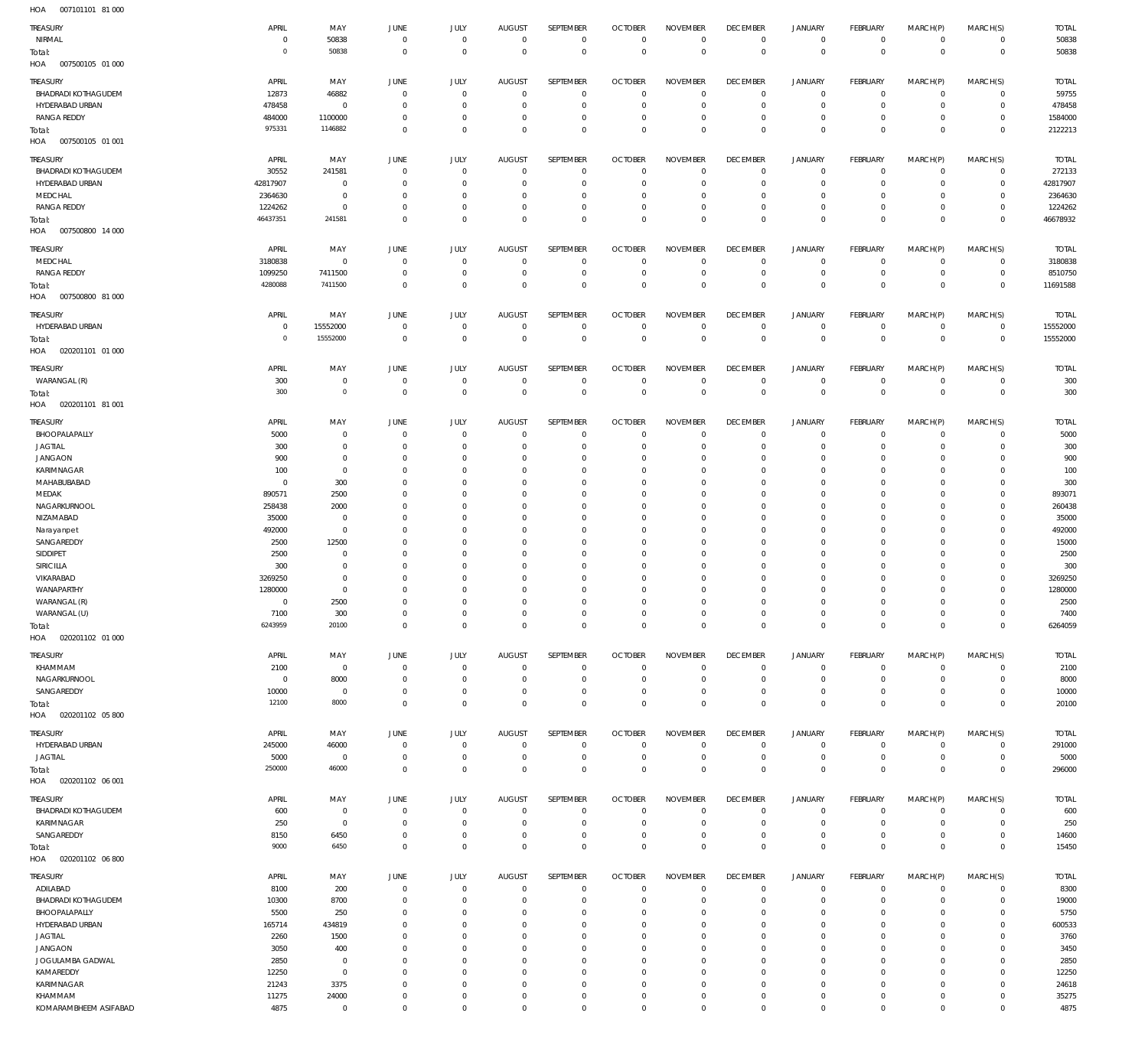020201102 06 800 HOA

| TREASURY                          | APRIL             | MAY                  | JUNE                             | JULY                       | <b>AUGUST</b>             | SEPTEMBER                  | <b>OCTOBER</b>            | <b>NOVEMBER</b>              | <b>DECEMBER</b>            | <b>JANUARY</b>             | <b>FEBRUARY</b>                  | MARCH(P)                | MARCH(S)                       | <b>TOTAL</b>  |
|-----------------------------------|-------------------|----------------------|----------------------------------|----------------------------|---------------------------|----------------------------|---------------------------|------------------------------|----------------------------|----------------------------|----------------------------------|-------------------------|--------------------------------|---------------|
| MAHABOOB NAGAR                    | 2830              | $\mathbf 0$          | $\mathbf 0$                      | $\mathbf{0}$               | $\mathbf 0$               | $\mathbf 0$                | $\overline{0}$            | $\mathbf 0$                  | $\mathbf 0$                | $\mathbf 0$                | $\overline{0}$                   | $\mathbf 0$             | $\mathbf{0}$                   | 2830          |
| MAHABUBABAD                       | 3650              | $\mathbf 0$          | $\overline{0}$                   | $\mathbf 0$                | $^{\circ}$                | $\mathbf 0$                | $^{\circ}$                | $\mathbf 0$                  | $\mathbf 0$                | $\mathbf 0$                | $\overline{0}$                   | $\mathbf 0$             | $\mathbf{0}$                   | 3650          |
| MANCHERIAL                        | 9850              | 9327                 | $\overline{0}$                   | $\mathbf 0$                | $^{\circ}$                | $\mathbf 0$                | $^{\circ}$                | $\mathbf{0}$                 | $\mathbf 0$                | $\mathbf 0$                | $\mathbf 0$                      | $\mathbf 0$             | $\mathbf{0}$                   | 19177         |
| MEDAK<br>MEDCHAL                  | 1000<br>5380      | $\mathbf 0$<br>350   | 0<br>0                           | $\mathbf 0$<br>$\mathbf 0$ | $^{\circ}$<br>$^{\circ}$  | $\mathbf 0$<br>$\mathbf 0$ | $^{\circ}$<br>$^{\circ}$  | $\mathbf 0$<br>$\mathbf{0}$  | $\mathbf 0$<br>$\mathbf 0$ | $\mathbf 0$<br>$\mathbf 0$ | $\mathbf 0$<br>$^{\circ}$        | $\mathbf 0$<br>$\Omega$ | $\mathbf 0$<br>$\mathbf 0$     | 1000<br>5730  |
| Mulugu                            | 750               | $\mathbf 0$          | 0                                | $\mathbf 0$                | $^{\circ}$                | $\mathbf 0$                | $^{\circ}$                | $\mathbf 0$                  | $\mathbf 0$                | $\mathbf 0$                | $\mathbf 0$                      | $\mathbf 0$             | $\mathbf 0$                    | 750           |
| NAGARKURNOOL                      | 4750              | 4250                 | 0                                | $\mathbf 0$                | $^{\circ}$                | $\mathbf 0$                | $^{\circ}$                | $\mathbf 0$                  | $\mathbf 0$                | $\mathbf 0$                | $\mathbf 0$                      | $\Omega$                | $\mathbf 0$                    | 9000          |
| NALGONDA                          | 7475              | 2900                 | 0                                | $\mathbf 0$                | $\mathbf 0$               | $\mathbf 0$                | $^{\circ}$                | $\mathbf 0$                  | $\mathbf 0$                | $\mathbf 0$                | $\mathbf 0$                      | $\mathbf 0$             | $\mathbf 0$                    | 10375         |
| NIRMAL                            | 2250              | 250                  | 0                                | $\mathbf 0$                | $\mathbf 0$               | $\mathbf 0$                | $^{\circ}$                | $\mathbf 0$                  | $\mathbf 0$                | $\mathbf 0$                | $\mathbf 0$                      | $\Omega$                | $\mathbf 0$                    | 2500          |
| NIZAMABAD                         | 6900              | 1000                 | 0                                | $\mathbf 0$                | $\mathbf 0$               | $\mathbf 0$                | $^{\circ}$                | $\mathbf 0$                  | $\mathbf 0$                | $\mathbf 0$                | $\mathbf 0$                      | $\Omega$                | $\mathbf 0$                    | 7900          |
| Narayanpet                        | 1200              | $\mathbf 0$          | 0                                | $\mathbf 0$                | $\mathbf 0$               | $\mathbf 0$                | $^{\circ}$                | $\mathbf{0}$                 | $\mathbf 0$                | $\mathbf 0$                | $\mathbf 0$                      | $\mathbf 0$             | $\mathbf 0$                    | 1200          |
| PEDDAPALLY                        | 2050              | 1050                 | 0                                | $\mathbf 0$                | $\mathbf 0$               | $\mathbf 0$                | $^{\circ}$                | $\mathbf 0$                  | $\mathbf 0$                | $\mathbf 0$                | $\mathbf 0$                      | $\Omega$                | $\mathbf 0$                    | 3100          |
| <b>RANGA REDDY</b>                | 17275             | 11350                | 0                                | $\mathbf 0$                | $^{\circ}$                | $\mathbf 0$                | $^{\circ}$                | $\mathbf 0$                  | $\mathbf 0$                | $\mathbf 0$                | $^{\circ}$                       | $\circ$                 | $\mathbf 0$                    | 28625         |
| SANGAREDDY<br>SIDDIPET            | 3680<br>4600      | 7750<br>3100         | 0<br>0                           | $\mathbf 0$<br>$\mathbf 0$ | $^{\circ}$<br>$^{\circ}$  | $\mathbf 0$<br>$\mathbf 0$ | $^{\circ}$<br>$^{\circ}$  | $\mathbf 0$<br>$\mathbf 0$   | $\mathbf 0$<br>$\mathbf 0$ | $\mathbf 0$<br>$\mathbf 0$ | $\mathbf 0$<br>$\mathbf 0$       | $\Omega$<br>$\circ$     | $\mathbf 0$<br>$\mathbf 0$     | 11430<br>7700 |
| SIRICILLA                         | 3800              | $\mathbf 0$          | 0                                | $\mathbf 0$                | $^{\circ}$                | $\mathbf 0$                | $^{\circ}$                | $\mathbf 0$                  | $\mathbf 0$                | $\mathbf 0$                | $\mathbf 0$                      | $\Omega$                | $\mathbf 0$                    | 3800          |
| SURYAPET                          | 18130             | 17100                | 0                                | $\mathbf 0$                | $^{\circ}$                | $\mathbf 0$                | $^{\circ}$                | $\mathbf{0}$                 | $\mathbf 0$                | $\mathbf 0$                | $\mathbf 0$                      | $\circ$                 | $\mathbf 0$                    | 35230         |
| VIKARABAD                         | 23225             | 2600                 | 0                                | $\mathbf 0$                | $^{\circ}$                | $\mathbf 0$                | $^{\circ}$                | $\mathbf 0$                  | $\mathbf 0$                | $\mathbf 0$                | $\mathbf 0$                      | $\circ$                 | $\mathbf 0$                    | 25825         |
| WANAPARTHY                        | 18700             | $\mathbf 0$          | 0                                | $\mathbf 0$                | $^{\circ}$                | $\mathbf 0$                | $^{\circ}$                | $\mathbf 0$                  | $\mathbf 0$                | $\mathbf 0$                | $\mathbf 0$                      | $\Omega$                | $\mathbf 0$                    | 18700         |
| WARANGAL (R)                      | 3600              | 5500                 | 0                                | $\mathbf 0$                | $^{\circ}$                | $\mathbf 0$                | $^{\circ}$                | $\mathbf 0$                  | $\mathbf 0$                | $\mathbf 0$                | $\mathbf 0$                      | $\mathbf 0$             | $\mathbf 0$                    | 9100          |
| WARANGAL (U)                      | 17650             | 5800                 | 0                                | $\mathbf 0$                | $^{\circ}$                | $\mathbf 0$                | $^{\circ}$                | $\mathbf 0$                  | $\mathbf 0$                | $\mathbf 0$                | $\mathbf 0$                      | $\mathbf 0$             | $\mathbf 0$                    | 23450         |
| YADADRI                           | 1450              | 250                  | 0                                | $\mathbf 0$                | $^{\circ}$                | $\mathbf 0$                | $^{\circ}$                | $\mathbf 0$                  | $\mathbf 0$                | $\mathbf 0$                | $\mathbf 0$                      | $\mathbf 0$             | $\mathbf{0}$                   | 1700          |
| Total:<br>HOA<br>020201102 81 000 | 407612            | 545821               | $\overline{0}$                   | $\mathbf 0$                | $\mathbf 0$               | $\mathsf 0$                | $\mathbf 0$               | $\mathbf 0$                  | $\mathbf 0$                | $\mathbf 0$                | $\overline{0}$                   | $\mathbf 0$             | $\overline{0}$                 | 953433        |
|                                   |                   |                      |                                  |                            |                           |                            |                           |                              |                            |                            |                                  |                         |                                |               |
| TREASURY                          | APRIL             | MAY                  | JUNE                             | JULY                       | AUGUST                    | SEPTEMBER                  | <b>OCTOBER</b>            | <b>NOVEMBER</b>              | <b>DECEMBER</b>            | <b>JANUARY</b>             | FEBRUARY                         | MARCH(P)                | MARCH(S)                       | <b>TOTAL</b>  |
| KHAMMAM                           | 3600              | 600                  | $\overline{0}$                   | $\mathbf 0$                | $^{\circ}$                | $\mathbf 0$                | $\overline{0}$            | $\mathbf 0$                  | $\mathbf 0$                | $\mathbf 0$                | $\mathbf 0$                      | $\mathbf 0$             | $\mathbf{0}$                   | 4200          |
| NAGARKURNOOL<br>NIZAMABAD         | 1000              | 1000<br>$\mathbf{0}$ | 0<br>0                           | $\mathbf 0$<br>$\mathbf 0$ | $^{\circ}$<br>$^{\circ}$  | $\mathbf 0$<br>$\mathbf 0$ | $^{\circ}$<br>$^{\circ}$  | $^{\circ}$<br>$\mathbf{0}$   | $\mathbf 0$<br>$\mathbf 0$ | $\mathbf 0$<br>$\mathbf 0$ | $\mathbf 0$<br>$\mathbf 0$       | $\mathbf 0$<br>$\Omega$ | $\mathbf 0$<br>$\mathbf 0$     | 2000          |
| SANGAREDDY                        | 74000<br>900      | $\mathbf 0$          | 0                                | $\mathbf 0$                | $\mathbf 0$               | $\mathbf 0$                | $^{\circ}$                | $\mathbf{0}$                 | $\mathbf 0$                | $\mathbf 0$                | $\mathbf 0$                      | $\circ$                 | $\mathbf 0$                    | 74000<br>900  |
| SIDDIPET                          | 20000             | $\mathbf 0$          | 0                                | $\mathbf 0$                | $^{\circ}$                | $\mathbf 0$                | $^{\circ}$                | $\mathbf{0}$                 | $\mathbf 0$                | $\mathbf 0$                | $\mathbf 0$                      | $\Omega$                | $\mathbf 0$                    | 20000         |
| SURYAPET                          | $\overline{0}$    | 10000                | 0                                | $\mathbf 0$                | $\mathbf 0$               | $\mathbf 0$                | $^{\circ}$                | $\mathbf{0}$                 | $\mathbf 0$                | $\mathbf 0$                | $\mathbf 0$                      | $\circ$                 | $\mathbf 0$                    | 10000         |
| VIKARABAD                         | 5000              | 2500                 | $\overline{0}$                   | $\mathbf 0$                | $^{\circ}$                | $\mathbf 0$                | $^{\circ}$                | $\mathbf 0$                  | $\mathbf 0$                | $\mathbf 0$                | $\mathbf 0$                      | $\mathbf 0$             | $\mathbf 0$                    | 7500          |
| Total:                            | 104500            | 14100                | $\mathbf{0}$                     | $\mathbf 0$                | $\mathbf 0$               | $\mathsf 0$                | $\mathbf 0$               | $\mathbf 0$                  | $\mathbf 0$                | $\mathbf 0$                | $\overline{0}$                   | $\mathbf 0$             | $\overline{0}$                 | 118600        |
| HOA<br>020201103 01 000           |                   |                      |                                  |                            |                           |                            |                           |                              |                            |                            |                                  |                         |                                |               |
| TREASURY                          | APRIL             | MAY                  | JUNE                             | JULY                       | <b>AUGUST</b>             | SEPTEMBER                  | <b>OCTOBER</b>            | <b>NOVEMBER</b>              | <b>DECEMBER</b>            | <b>JANUARY</b>             | <b>FEBRUARY</b>                  | MARCH(P)                | MARCH(S)                       | <b>TOTAL</b>  |
| <b>BHADRADI KOTHAGUDEM</b>        | $\overline{0}$    | 10000                | $\overline{0}$                   | $\mathbf 0$                | $^{\circ}$                | $\mathbf 0$                | $\overline{0}$            | $\mathbf 0$                  | $\mathbf 0$                | $\mathbf 0$                | $\overline{0}$                   | $\circ$                 | $\overline{0}$                 | 10000         |
| Total:                            | $\circ$           | 10000                | $\mathbf 0$                      | $\mathbf 0$                | $\mathbf 0$               | $\mathsf 0$                | $\overline{0}$            | $\mathbf 0$                  | $\overline{0}$             | $\mathbf 0$                | $\overline{0}$                   | $\mathbf 0$             | $\overline{0}$                 | 10000         |
| HOA<br>020201103 02 000           |                   |                      |                                  |                            |                           |                            |                           |                              |                            |                            |                                  |                         |                                |               |
| TREASURY                          | APRIL             | MAY                  | <b>JUNE</b>                      | JULY                       | <b>AUGUST</b>             | SEPTEMBER                  | <b>OCTOBER</b>            | <b>NOVEMBER</b>              | <b>DECEMBER</b>            | <b>JANUARY</b>             | <b>FEBRUARY</b>                  | MARCH(P)                | MARCH(S)                       | <b>TOTAL</b>  |
| KHAMMAM                           | 145780            | $\mathbf{0}$         | $\overline{0}$                   | $^{\circ}$                 | $^{\circ}$                | $^{\circ}$                 | $^{\circ}$                | $^{\circ}$                   | $\mathbf 0$                | $\mathbf 0$                | $^{\circ}$                       | $\circ$                 | $\mathbf{0}$                   | 145780        |
| MAHABUBABAD                       | 1070              | $\mathbf 0$          | $\overline{0}$                   | $\mathbf 0$                | $^{\circ}$                | $\mathbf 0$                | $^{\circ}$                | $\mathbf 0$                  | $\mathbf 0$                | $\mathbf 0$                | $\mathbf 0$                      | $\circ$                 | $\mathbf 0$                    | 1070          |
| NIZAMABAD                         | 802410            | $\mathbf 0$          | $\overline{0}$                   | $\mathbf 0$                | $^{\circ}$                | $\mathbf 0$                | $^{\circ}$                | $\mathbf{0}$                 | $\mathbf 0$                | $\mathbf 0$                | $\mathbf 0$                      | $\circ$                 | $\mathbf{0}$                   | 802410        |
| Total:                            | 949260            | $\mathsf{O}\xspace$  | $\mathbf 0$                      | $\mathbf 0$                | $\mathbf 0$               | $\mathsf 0$                | $\mathbf 0$               | $\mathbf 0$                  | $\mathbf 0$                | $\mathbf 0$                | $\overline{0}$                   | $\mathbf 0$             | $\mathbf 0$                    | 949260        |
| HOA  020201103  05  800           |                   |                      |                                  |                            |                           |                            |                           |                              |                            |                            |                                  |                         |                                |               |
| TREASURY                          | APRIL             | MAY                  | JUNE                             | JULY                       | AUGUST                    | SEPTEMBER                  | <b>OCTOBER</b>            | <b>NOVEMBER</b>              | <b>DECEMBER</b>            | <b>JANUARY</b>             | <b>FEBRUARY</b>                  | MARCH(P)                | MARCH(S)                       | <b>TOTAL</b>  |
| <b>JAGTIAL</b>                    | 2860              | $\mathbf 0$          | $\mathbf 0$                      | $\mathbf 0$                | $\mathbf 0$               | $\mathbf 0$                | $\mathbf 0$               | $\mathbf 0$                  | $\mathbf 0$                | $\mathbf 0$                | $\overline{0}$                   | $\mathbf 0$             | $\overline{0}$                 | 2860          |
| Total:                            | 2860              | $\mathsf{O}\xspace$  | $\mathbf{0}$                     | $\mathbf{0}$               | $\overline{0}$            | $\overline{0}$             | $\overline{0}$            | $\mathbf{0}$                 | $\overline{0}$             | $\mathbf{0}$               | $\overline{0}$                   | $\overline{0}$          | $\overline{0}$                 | 2860          |
| HOA<br>020201103 06 800           |                   |                      |                                  |                            |                           |                            |                           |                              |                            |                            |                                  |                         |                                |               |
| TREASURY                          | APRIL             | MAY                  | JUNE                             | JULY                       | <b>AUGUST</b>             | SEPTEMBER                  | <b>OCTOBER</b>            | <b>NOVEMBER</b>              | <b>DECEMBER</b>            | <b>JANUARY</b>             | FEBRUARY                         | MARCH(P)                | MARCH(S)                       | <b>TOTAL</b>  |
| <b>BHADRADI KOTHAGUDEM</b>        | 7000              | $^{\circ}$           | $\overline{0}$                   | $\mathbf 0$                | $^{\circ}$                | $\mathbf 0$                | $\overline{0}$            | $\mathbf 0$                  | $\mathbf 0$                | $\mathbf 0$                | $\mathbf 0$                      | $\circ$                 | $^{\circ}$                     | 7000          |
| KARIMNAGAR                        | 125               | $\mathbf 0$          | $\overline{0}$                   | $^{\circ}$                 | $^{\circ}$                | $\mathbf 0$                | $^{\circ}$                | $^{\circ}$                   | $\mathbf 0$                | $\mathbf 0$                | $^{\circ}$                       | $\circ$                 | $\mathbf{0}$                   | 125           |
| KHAMMAM                           | 2500              | $\mathbf 0$          | $\overline{0}$                   | $^{\circ}$                 | $^{\circ}$                | $\mathbf 0$                | $^{\circ}$                | $^{\circ}$                   | $\mathbf 0$                | $\mathbf 0$                | $\mathbf 0$                      | $\circ$                 | $\mathbf 0$                    | 2500          |
| Total:                            | 9625              | $\mathsf{O}\xspace$  | $^{\circ}$                       | $\mathbf 0$                | $\mathbf 0$               | $\mathbf 0$                | $^{\circ}$                | $\mathbf 0$                  | $\mathbf 0$                | $\mathbf 0$                | $\overline{0}$                   | $\mathbf 0$             | $\mathbf 0$                    | 9625          |
| HOA<br>020201103 81 000           |                   |                      |                                  |                            |                           |                            |                           |                              |                            |                            |                                  |                         |                                |               |
| TREASURY                          | APRIL             | MAY                  | JUNE                             | JULY                       | <b>AUGUST</b>             | SEPTEMBER                  | <b>OCTOBER</b>            | <b>NOVEMBER</b>              | <b>DECEMBER</b>            | <b>JANUARY</b>             | <b>FEBRUARY</b>                  | MARCH(P)                | MARCH(S)                       | <b>TOTAL</b>  |
| HYDERABAD URBAN                   | 5550              | 17800                | $\overline{0}$                   | $\mathbf 0$                | $^{\circ}$                | $\mathbf 0$                | $^{\circ}$                | $\mathbf 0$                  | $\mathbf 0$                | $\mathbf 0$                | $\overline{0}$                   | $\circ$                 | $\circ$                        | 23350         |
| <b>RANGA REDDY</b>                | 10000             | $\mathbf{0}$         | $\overline{0}$                   | $\mathbf 0$                | $^{\circ}$                | $\mathbf 0$                | $^{\circ}$                | $\overline{0}$               | $\mathbf 0$                | $\mathbf 0$                | $\overline{0}$                   | $\circ$                 | $\mathbf{0}$                   | 10000         |
| SANGAREDDY                        | 300<br>15850      | $\mathbf 0$<br>17800 | $\overline{0}$<br>$^{\circ}$     | $\mathbf 0$<br>$\mathbf 0$ | $^{\circ}$<br>$\mathbf 0$ | $\mathbf 0$<br>$\mathbf 0$ | $^{\circ}$<br>$\mathbf 0$ | $\mathbf{0}$<br>$\mathbf 0$  | $\mathbf 0$<br>$\mathbf 0$ | $\mathbf 0$<br>$\mathbf 0$ | $\overline{0}$<br>$\overline{0}$ | $\circ$<br>$\mathbf 0$  | $\mathbf{0}$<br>$\overline{0}$ | 300<br>33650  |
| Total:<br>HOA<br>020201600 81 001 |                   |                      |                                  |                            |                           |                            |                           |                              |                            |                            |                                  |                         |                                |               |
|                                   |                   |                      |                                  |                            |                           |                            |                           |                              |                            |                            |                                  |                         |                                |               |
| TREASURY                          | APRIL             | MAY                  | JUNE                             | JULY                       | <b>AUGUST</b>             | SEPTEMBER                  | <b>OCTOBER</b>            | <b>NOVEMBER</b>              | <b>DECEMBER</b>            | <b>JANUARY</b>             | <b>FEBRUARY</b>                  | MARCH(P)                | MARCH(S)                       | <b>TOTAL</b>  |
| ADILABAD<br>BHADRADI KOTHAGUDEM   | $^{\circ}$<br>600 | 10000<br>2500        | $\overline{0}$<br>$\overline{0}$ | $\mathbf 0$<br>$\mathbf 0$ | $\mathbf 0$<br>$^{\circ}$ | $\mathbf 0$<br>$\mathbf 0$ | $^{\circ}$<br>$^{\circ}$  | $^{\circ}$<br>$\overline{0}$ | $\mathbf 0$<br>$\mathbf 0$ | $\mathbf 0$<br>$\mathbf 0$ | $\mathbf 0$<br>$\mathbf 0$       | $\circ$<br>$\circ$      | $\mathbf 0$<br>$\mathbf 0$     | 10000<br>3100 |
| HYDERABAD URBAN                   | 21000             | 43060                | $\overline{0}$                   | $\mathbf 0$                | 0                         | $\mathbf 0$                | $^{\circ}$                | $^{\circ}$                   | $\mathbf 0$                | $\mathbf 0$                | $\mathbf 0$                      | $\circ$                 | $\mathbf 0$                    | 64060         |
| <b>JAGTIAL</b>                    | 6200              | 22800                | 0                                | $\mathbf 0$                | 0                         | $\mathbf 0$                | $^{\circ}$                | $^{\circ}$                   | $\mathbf 0$                | $\mathbf 0$                | $\mathbf 0$                      | $\Omega$                | $\mathbf 0$                    | 29000         |
| KAMAREDDY                         | 3300              | 300                  | - 0                              | $\mathbf 0$                | $\mathbf 0$               | $\mathbf 0$                | $^{\circ}$                | $\mathbf{0}$                 | $\mathbf 0$                | $\mathbf 0$                | $\mathbf 0$                      | $\circ$                 | $\mathbf 0$                    | 3600          |
| KARIMNAGAR                        | 6700              | $^{\circ}$           | - 0                              | $\mathbf 0$                | 0                         | $^{\circ}$                 | $^{\circ}$                | $^{\circ}$                   | $\mathbf 0$                | $\mathbf 0$                | $\mathbf 0$                      | $\Omega$                | $\circ$                        | 6700          |
| KHAMMAM                           | $\overline{0}$    | 300                  | - 0                              | $^{\circ}$                 | $^{\circ}$                | $\mathbf 0$                | $^{\circ}$                | $\mathbf{0}$                 | $\mathbf 0$                | $\mathbf 0$                | $\mathbf 0$                      | $\Omega$                | $\mathbf 0$                    | 300           |
| MANCHERIAL                        | 9075              | $\mathbf{0}$         | - 0                              | $^{\circ}$                 | 0                         | $^{\circ}$                 | $^{\circ}$                | $\mathbf{0}$                 | $\mathbf 0$                | $\mathbf 0$                | $\mathbf 0$                      | $\Omega$                | $\mathbf 0$                    | 9075          |
| MEDCHAL                           | 27500             | 30000                | 0                                | $\mathbf 0$                | $^{\circ}$                | $\mathbf 0$                | $^{\circ}$                | $\mathbf{0}$                 | $\mathbf 0$                | $\mathbf 0$                | $\mathbf 0$                      | $\Omega$                | $\mathbf 0$                    | 57500         |
| NAGARKURNOOL                      | 2500              | $\mathbf{0}$         | - 0                              | $^{\circ}$                 | 0                         | $\mathbf 0$                | $^{\circ}$                | $\mathbf{0}$                 | $\mathbf 0$                | $\mathbf 0$                | $\mathbf 0$                      | $\Omega$                | $\mathbf 0$                    | 2500          |
| NALGONDA<br>NIRMAL                | 9600<br>300       | 22800<br>$^{\circ}$  | 0<br>- 0                         | $^{\circ}$<br>$^{\circ}$   | $^{\circ}$<br>0           | $\mathbf 0$<br>$^{\circ}$  | $^{\circ}$<br>$^{\circ}$  | $\mathbf{0}$<br>$\mathbf{0}$ | $\mathbf 0$<br>$\mathbf 0$ | $\mathbf 0$<br>$\mathbf 0$ | $\mathbf 0$<br>$\mathbf 0$       | $\Omega$<br>$\Omega$    | $\mathbf 0$<br>$\mathbf 0$     | 32400<br>300  |
| NIZAMABAD                         | 6500              | $\mathbf 0$          | - 0                              | $^{\circ}$                 | $\mathbf 0$               | $\mathbf 0$                | $^{\circ}$                | $\mathbf{0}$                 | $\mathbf 0$                | $\mathbf 0$                | $\mathbf 0$                      | 0                       | $\mathbf 0$                    | 6500          |
| Narayanpet                        | 5000              | 10000                | 0                                | $\mathbf 0$                | 0                         | $\mathbf 0$                | $^{\circ}$                | $^{\circ}$                   | $\mathbf 0$                | $\mathbf 0$                | $\mathbf 0$                      | $\Omega$                | $\mathbf 0$                    | 15000         |
| PEDDAPALLY                        | 3200              | 900                  | - 0                              | $\mathbf 0$                | $\mathbf 0$               | $\mathbf 0$                | $^{\circ}$                | $\mathbf{0}$                 | $\mathbf 0$                | $\mathbf 0$                | $\mathbf 0$                      | $\mathbf 0$             | $\mathbf 0$                    | 4100          |
| <b>RANGA REDDY</b>                | 15000             | 12500                | 0                                | $\mathbf 0$                | 0                         | $\mathbf 0$                | $^{\circ}$                | $\mathbf{0}$                 | $\mathbf 0$                | $\mathbf 0$                | $\mathbf 0$                      | $\Omega$                | $\mathbf 0$                    | 27500         |
| SIDDIPET                          | 1500              | 900                  | - 0                              | $\mathbf 0$                | $\mathbf 0$               | $\mathbf 0$                | $^{\circ}$                | $\mathbf{0}$                 | $\mathbf 0$                | $\mathbf 0$                | $\mathbf 0$                      | $\mathbf 0$             | $\mathbf 0$                    | 2400          |
| SIRICILLA                         | 1200              | $\mathbf 0$          | $\overline{0}$                   | $\mathbf 0$                | $\mathbf 0$               | $\mathbf 0$                | $\mathbf 0$               | $\mathbf 0$                  | $\mathbf 0$                | $\mathbf 0$                | $\mathbf 0$                      | $\mathbf 0$             | $\mathbf 0$                    | 1200          |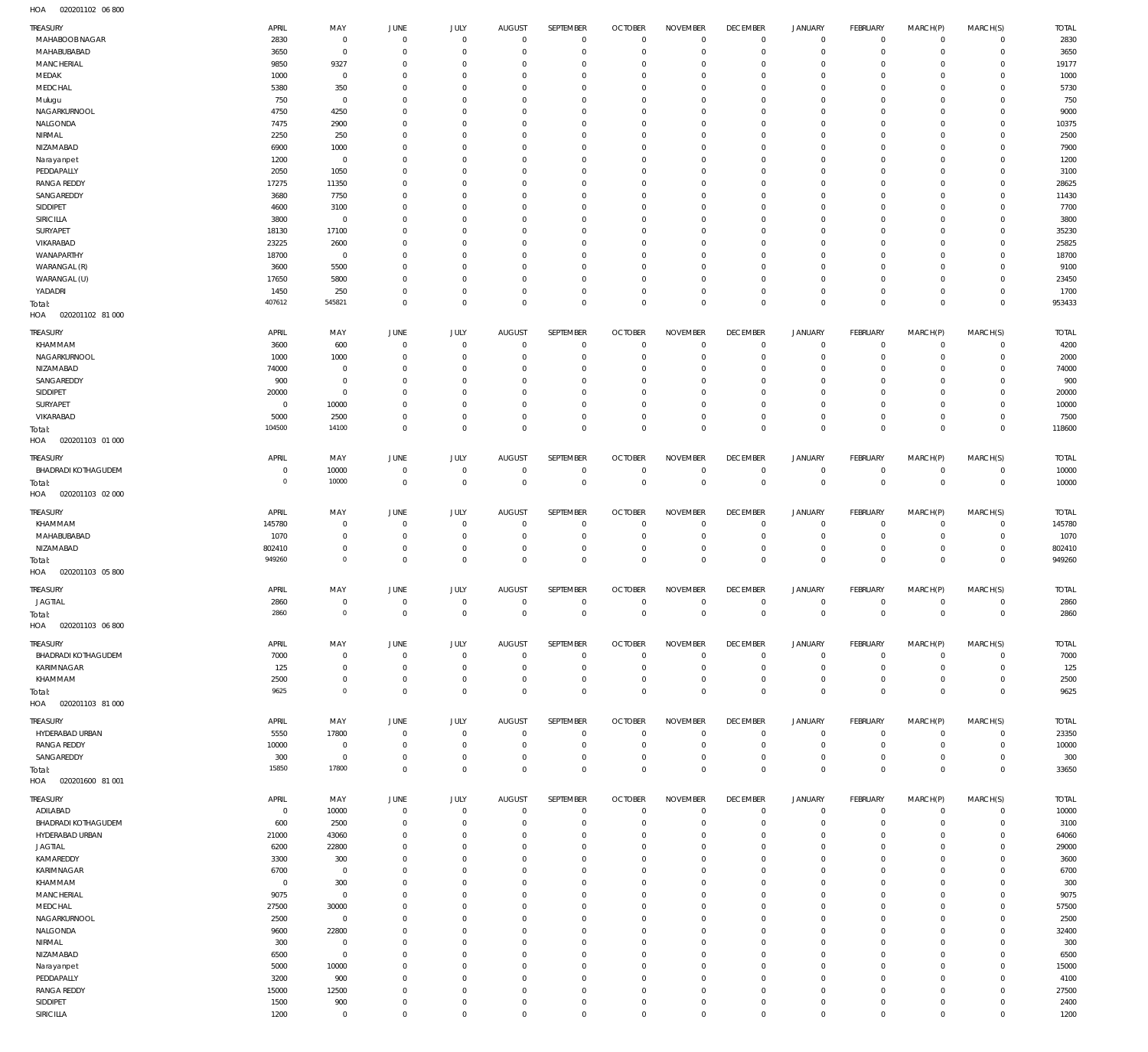020201600 81 001 HOA

| TREASURY<br>WANAPARTHY            | <b>APRIL</b><br>2500 | MAY<br>$\overline{0}$        | <b>JUNE</b><br>$\mathbf{0}$ | JULY<br>$\mathbf 0$           | <b>AUGUST</b><br>$^{\circ}$      | SEPTEMBER<br>$^{\circ}$    | <b>OCTOBER</b><br>$\Omega$ | <b>NOVEMBER</b><br>$^{\circ}$     | <b>DECEMBER</b><br>$^{\circ}$ | <b>JANUARY</b><br>$\mathbf 0$ | FEBRUARY<br>$^{\circ}$    | MARCH(P)<br>$\mathbf 0$     | MARCH(S)<br>$\mathbf 0$       | <b>TOTAL</b><br>2500   |
|-----------------------------------|----------------------|------------------------------|-----------------------------|-------------------------------|----------------------------------|----------------------------|----------------------------|-----------------------------------|-------------------------------|-------------------------------|---------------------------|-----------------------------|-------------------------------|------------------------|
| YADADRI<br>Total:                 | 2500<br>124175       | $\overline{0}$<br>156060     | $\mathbf 0$<br>$\mathbf 0$  | $^{\circ}$<br>$\overline{0}$  | $^{\circ}$<br>$^{\circ}$         | $^{\circ}$<br>$\mathbf{0}$ | $\Omega$<br>$\Omega$       | $\overline{0}$<br>$\mathbf 0$     | $^{\circ}$<br>$^{\circ}$      | $\mathbf 0$<br>$\mathbf 0$    | $^{\circ}$<br>$\mathbf 0$ | $\mathbf 0$<br>$\mathbf{0}$ | $\mathbf 0$<br>$\overline{0}$ | 2500<br>280235         |
| 020202101 01 000<br>HOA           |                      |                              |                             |                               |                                  |                            |                            |                                   |                               |                               |                           |                             |                               |                        |
| TREASURY<br>ADILABAD              | APRIL<br>372100      | MAY<br>$\overline{0}$        | <b>JUNE</b><br>$\mathbf 0$  | JULY<br>$\overline{0}$        | <b>AUGUST</b><br>$\overline{0}$  | SEPTEMBER<br>$^{\circ}$    | <b>OCTOBER</b><br>$\Omega$ | <b>NOVEMBER</b><br>$\overline{0}$ | <b>DECEMBER</b><br>$^{\circ}$ | JANUARY<br>$\mathbf 0$        | FEBRUARY<br>$^{\circ}$    | MARCH(P)<br>$\mathbf 0$     | MARCH(S)<br>$\mathbf 0$       | <b>TOTAL</b><br>372100 |
| HYDERABAD URBAN                   | $\mathbf 0$          | 1407500                      | $\mathbf 0$                 | $^{\circ}$                    | $^{\circ}$                       | $^{\circ}$                 | $\Omega$                   | $\mathbf 0$                       | $^{\circ}$                    | $\mathbf 0$                   | $^{\circ}$                | $^{\circ}$                  | $\mathbf 0$                   | 1407500                |
| <b>JAGTIAL</b>                    | 8000                 | $\overline{0}$               | 0                           | $^{\circ}$                    | 0                                | $^{\circ}$                 | $\Omega$                   | $\overline{0}$                    | $\circ$                       | $\circ$                       | $^{\circ}$                | $^{\circ}$                  | $\mathbf 0$                   | 8000                   |
| <b>JANGAON</b>                    | 66000                | $\overline{0}$               | 0                           | $\Omega$                      | 0                                | $^{\circ}$                 | $\Omega$                   | $\overline{0}$                    | $\circ$                       | $\mathbf 0$                   | $^{\circ}$                | $\mathbf 0$                 | $\mathbf 0$                   | 66000                  |
| JOGULAMBA GADWAL<br>KHAMMAM       | 6000<br>38000        | $\overline{0}$<br>$^{\circ}$ | 0<br>0                      | $^{\circ}$<br>$\Omega$        | 0<br>0                           | $^{\circ}$<br>$^{\circ}$   | $\Omega$<br>$\Omega$       | $\overline{0}$<br>$\overline{0}$  | $\circ$<br>$\circ$            | $\mathbf 0$<br>$\mathbf 0$    | $^{\circ}$<br>0           | $\mathbf 0$<br>0            | $\mathbf 0$<br>$\mathbf 0$    | 6000<br>38000          |
| NIRMAL                            | 2100                 | $\mathbf 0$                  | $\Omega$                    | $\Omega$                      | 0                                | $^{\circ}$                 | $\Omega$                   | $\overline{0}$                    | $\circ$                       | $\mathbf 0$                   | 0                         | $\mathbf 0$                 | $\mathbf 0$                   | 2100                   |
| NIZAMABAD                         | 944900               | $^{\circ}$                   | 0                           | $\Omega$                      | 0                                | $^{\circ}$                 | $\Omega$                   | $\overline{0}$                    | $\circ$                       | $\mathbf 0$                   | 0                         | $\mathbf 0$                 | $\mathbf 0$                   | 944900                 |
| Narayanpet                        | 146000               | $^{\circ}$                   | $\Omega$                    | $\Omega$                      | 0                                | $^{\circ}$                 | $\Omega$                   | $\overline{0}$                    | $\circ$                       | $\mathbf 0$                   | 0                         | $\mathbf 0$                 | $\mathbf 0$                   | 146000                 |
| SANGAREDDY<br>SIDDIPET            | 415900<br>61000      | $^{\circ}$<br>$\overline{0}$ | 0<br>$\Omega$               | $^{\circ}$<br>$\Omega$        | 0<br>0                           | $^{\circ}$<br>$^{\circ}$   | $\Omega$<br>$\Omega$       | $\overline{0}$<br>$\overline{0}$  | $\circ$<br>$\circ$            | $\mathbf 0$<br>$\mathbf 0$    | 0<br>0                    | 0<br>$^{\circ}$             | $\mathbf 0$<br>$\mathbf 0$    | 415900<br>61000        |
| WANAPARTHY                        | 292600               | $\overline{0}$               | 0                           | $\Omega$                      | 0                                | $^{\circ}$                 | $\Omega$                   | $\overline{0}$                    | $\circ$                       | $\mathbf 0$                   | 0                         | $\mathbf 0$                 | $\mathbf 0$                   | 292600                 |
| WARANGAL (R)                      | $\mathbf 0$          | 26400                        | $\Omega$                    | $^{\circ}$                    | 0                                | $^{\circ}$                 | - 0                        | $\overline{0}$                    | $\circ$                       | $\mathbf 0$                   | 0                         | $\mathbf 0$                 | $\mathbf 0$                   | 26400                  |
| WARANGAL (U)                      | 8000                 | 264600                       | $\mathbf 0$                 | $\overline{0}$                | $\overline{0}$                   | $^{\circ}$                 | $\circ$                    | $\overline{0}$                    | $\overline{0}$                | $\mathsf{O}$                  | 0                         | $\mathbf 0$                 | $\mathbf 0$                   | 272600                 |
| Total:<br>HOA<br>020202800 01 000 | 2360600              | 1698500                      | $\mathbf 0$                 | $\mathbf 0$                   | $\mathbf 0$                      | $\mathbf 0$                | $\Omega$                   | $\mathbf 0$                       | $\mathbb O$                   | $\mathbb O$                   | $\mathbf 0$               | $\overline{0}$              | $\mathbf 0$                   | 4059100                |
| TREASURY                          | APRIL                | MAY                          | <b>JUNE</b>                 | JULY                          | <b>AUGUST</b>                    | <b>SEPTEMBER</b>           | <b>OCTOBER</b>             | <b>NOVEMBER</b>                   | <b>DECEMBER</b>               | <b>JANUARY</b>                | <b>FEBRUARY</b>           | MARCH(P)                    | MARCH(S)                      | <b>TOTAL</b>           |
| WARANGAL (U)                      | 0                    | 3595                         | $\mathbf 0$                 | $\mathbf 0$                   | $^{\circ}$                       | $^{\circ}$                 | $\Omega$                   | $\overline{0}$                    | $\mathbf 0$                   | $\mathbf 0$                   | $^{\circ}$                | $^{\circ}$                  | $\mathbf 0$                   | 3595                   |
| Total:<br>HOA<br>020202800 81 001 | $\mathbf 0$          | 3595                         | $\mathbf 0$                 | $\mathbf 0$                   | $\mathbf 0$                      | $\overline{0}$             | $^{\circ}$                 | $\mathbf 0$                       | $\mathbf 0$                   | $\mathbb O$                   | $\mathbf 0$               | $\mathbf 0$                 | $\mathbf 0$                   | 3595                   |
| TREASURY                          | <b>APRIL</b>         | MAY                          | JUNE                        | JULY                          | <b>AUGUST</b>                    | SEPTEMBER                  | <b>OCTOBER</b>             | <b>NOVEMBER</b>                   | <b>DECEMBER</b>               | JANUARY                       | FEBRUARY                  | MARCH(P)                    | MARCH(S)                      | <b>TOTAL</b>           |
| HYDERABAD URBAN                   | $\mathbf 0$          | 3000                         | $\mathbf 0$                 | $^{\circ}$                    | $^{\circ}$                       | $^{\circ}$                 | $\Omega$                   | $^{\circ}$                        | 0                             | $\mathbf 0$                   | $^{\circ}$                | $^{\circ}$                  | $^{\circ}$                    | 3000                   |
| KARIMNAGAR                        | 2730                 | $\overline{0}$               | $\mathbf 0$                 | $^{\circ}$                    | $^{\circ}$                       | $^{\circ}$                 | $\Omega$                   | $\mathbf 0$                       | $^{\circ}$                    | $\mathbf 0$                   | $^{\circ}$                | $\mathbf 0$                 | $\mathbf 0$                   | 2730                   |
| SIDDIPET<br>SIRICILLA             | $^{\circ}$<br>19608  | 3730<br>$\overline{0}$       | 0<br>0                      | $^{\circ}$<br>$^{\circ}$      | 0<br>0                           | $^{\circ}$<br>$^{\circ}$   | $\Omega$<br>$\Omega$       | $\mathbf 0$<br>$\mathbf 0$        | $\circ$<br>$\circ$            | $\mathbf 0$<br>$\mathbf 0$    | 0<br>0                    | $^{\circ}$<br>$\mathbf 0$   | $\mathbf 0$<br>$\mathbf 0$    | 3730<br>19608          |
| VIKARABAD                         | 222200               | $\overline{0}$               | 0                           | $^{\circ}$                    | 0                                | $^{\circ}$                 | $\Omega$                   | $\mathbf 0$                       | $\circ$                       | $\circ$                       | 0                         | $\mathbf 0$                 | $\mathbf 0$                   | 222200                 |
| WANAPARTHY                        | 4169                 | $\overline{0}$               | $\mathbf 0$                 | $\overline{0}$                | $^{\circ}$                       | $^{\circ}$                 | $\Omega$                   | $\mathbf 0$                       | $\overline{0}$                | $\mathbf 0$                   | $^{\circ}$                | $\mathbf 0$                 | $\mathbf 0$                   | 4169                   |
| Total:<br>HOA<br>020202800 81 800 | 248707               | 6730                         | $\mathbf 0$                 | $\,0\,$                       | $\mathbf 0$                      | $\mathbf 0$                | $\Omega$                   | $\mathbf 0$                       | $\mathbf 0$                   | $\mathbb O$                   | $^{\circ}$                | $\mathbf 0$                 | $\mathbf 0$                   | 255437                 |
| TREASURY                          | APRIL                | MAY                          | <b>JUNE</b>                 | JULY                          | <b>AUGUST</b>                    | SEPTEMBER                  | <b>OCTOBER</b>             | <b>NOVEMBER</b>                   | <b>DECEMBER</b>               | <b>JANUARY</b>                | <b>FEBRUARY</b>           | MARCH(P)                    | MARCH(S)                      | <b>TOTAL</b>           |
| <b>BHADRADI KOTHAGUDEM</b>        | 0                    | 5000                         | $\mathbf 0$                 | $\mathbf 0$                   | $^{\circ}$                       | $^{\circ}$                 | $\Omega$                   | $^{\circ}$                        | $\mathbf 0$                   | $\mathbf 0$                   | 0                         | $^{\circ}$                  | $\overline{0}$                | 5000                   |
| Total:<br>HOA<br>020203101 02 000 | $\bf 0$              | 5000                         | $\mathbf 0$                 | $\mathbf 0$                   | $\mathbf 0$                      | $\overline{0}$             | $\overline{0}$             | $\mathbf 0$                       | $\mathbf 0$                   | $\mathbb O$                   | $\overline{0}$            | $\mathbf 0$                 | $\mathbf 0$                   | 5000                   |
| TREASURY                          | APRIL                | MAY                          | <b>JUNE</b>                 | JULY                          | <b>AUGUST</b>                    | SEPTEMBER                  | <b>OCTOBER</b>             | <b>NOVEMBER</b>                   | <b>DECEMBER</b>               | <b>JANUARY</b>                | FEBRUARY                  | MARCH(P)                    | MARCH(S)                      | <b>TOTAL</b>           |
| HYDERABAD URBAN                   | 38771                | $\overline{0}$               | $\mathbf 0$                 | $\mathbf 0$                   | $^{\circ}$                       | $^{\circ}$                 | $\Omega$                   | $^{\circ}$                        | $^{\circ}$                    | $\mathbf 0$                   | $^{\circ}$                | $\mathbf 0$                 | $\mathbf 0$                   | 38771                  |
| Total:<br>HOA<br>020204101 01 001 | 38771                | $\overline{0}$               | $\mathbf{0}$                | $\mathbf 0$                   | $\mathbf 0$                      | $\overline{0}$             | $\overline{0}$             | $\mathbf 0$                       | $\mathbb O$                   | $\mathbb O$                   | $\overline{0}$            | $\mathbf 0$                 | $\mathbf{0}$                  | 38771                  |
| TREASURY                          | APRIL                | MAY                          | <b>JUNE</b>                 | JULY                          | <b>AUGUST</b>                    | SEPTEMBER                  | <b>OCTOBER</b>             | <b>NOVEMBER</b>                   | <b>DECEMBER</b>               | <b>JANUARY</b>                | FEBRUARY                  | MARCH(P)                    | MARCH(S)                      | <b>TOTAL</b>           |
| HYDERABAD URBAN                   | 19496                | $\overline{0}$               | $\mathbf 0$                 | $^{\circ}$                    | - 0                              | $^{\circ}$                 | $\Omega$                   | $\mathbf 0$                       | $^{\circ}$                    | $\mathbf 0$                   | $^{\circ}$                | $^{\circ}$                  | $^{\circ}$                    | 19496                  |
| Total:<br>HOA<br>020204102 01 000 | 19496                | $\overline{0}$               | $\mathbf{0}$                | $\mathbf 0$                   | $\mathbf 0$                      | $\mathbf{0}$               | $^{\circ}$                 | $\mathbf 0$                       | $\overline{0}$                | $\mathbf 0$                   | $\mathbf 0$               | $\mathbf 0$                 | $\mathbf 0$                   | 19496                  |
| TREASURY                          | <b>APRIL</b>         | MAY                          | <b>JUNE</b>                 | JULY                          | <b>AUGUST</b>                    | SEPTEMBER                  | <b>OCTOBER</b>             | <b>NOVEMBER</b>                   | <b>DECEMBER</b>               | <b>JANUARY</b>                | <b>FEBRUARY</b>           | MARCH(P)                    | MARCH(S)                      | <b>TOTAL</b>           |
| HYDERABAD URBAN                   | 1777                 | 113                          | $\overline{0}$              | $\mathbb O$                   | $\mathbf 0$                      | $\overline{0}$             | $\overline{0}$             | $\mathbf 0$                       | $\mathbb O$                   | $\mathbf 0$                   | $\mathbf 0$               | $\mathbf 0$                 | $\overline{0}$                | 1890                   |
| Total:<br>HOA<br>020204800 01 001 | 1777                 | 113                          | $\overline{0}$              | $\mathbf 0$                   | $\mathbf 0$                      | $\overline{0}$             | $\mathbf 0$                | $\mathbb O$                       | $\mathbb O$                   | $\mathbf 0$                   | $\mathbf 0$               | $\mathbf 0$                 | $\mathbf 0$                   | 1890                   |
| TREASURY                          | APRIL                | MAY                          | <b>JUNE</b>                 | JULY                          | AUGUST                           | SEPTEMBER                  | <b>OCTOBER</b>             | <b>NOVEMBER</b>                   | <b>DECEMBER</b>               | <b>JANUARY</b>                | FEBRUARY                  | MARCH(P)                    | MARCH(S)                      | <b>TOTAL</b>           |
| HYDERABAD URBAN                   | 37581                | $\overline{0}$               | $\mathbf 0$                 | $\,0\,$                       | $\overline{0}$                   | $^{\circ}$                 | $^{\circ}$                 | $\overline{0}$                    | $\mathbf 0$                   | 0                             | $\mathbf 0$               | $^{\circ}$                  | $\overline{0}$                | 37581                  |
| Total:<br>HOA<br>020204800 01 800 | 37581                | $\overline{0}$               | $\overline{0}$              | $\mathbb O$                   | $\mathbf 0$                      | $\overline{0}$             | $\mathbf 0$                | $\mathbb O$                       | $\mathbb O$                   | $\mathbf 0$                   | $\overline{0}$            | $\mathbb O$                 | $\overline{0}$                | 37581                  |
| TREASURY                          | APRIL                | MAY                          | JUNE                        | JULY                          | <b>AUGUST</b>                    | SEPTEMBER                  | <b>OCTOBER</b>             | <b>NOVEMBER</b>                   | <b>DECEMBER</b>               | <b>JANUARY</b>                | FEBRUARY                  | MARCH(P)                    | MARCH(S)                      | <b>TOTAL</b>           |
| HYDERABAD URBAN                   | 132315               | 10190                        | $\mathbf 0$                 | $\mathbf 0$                   | $\mathbf 0$                      | $\overline{0}$             | $\overline{0}$             | $\mathbf 0$                       | $\overline{0}$                | 0                             | $\mathbf{0}$              | $\mathbf 0$                 | $\overline{0}$                | 142505                 |
| JOGULAMBA GADWAL                  | 7635                 | 1745                         | $\mathbf 0$                 | $\mathbf 0$                   | $^{\circ}$                       | $\mathbf 0$                | 0                          | $^{\circ}$                        | $^{\circ}$                    | $\mathbf 0$                   | $^{\circ}$                | $\mathbf 0$                 | $\mathbf 0$                   | 9380                   |
| KARIMNAGAR                        | 10280                | 3075                         | $\mathbf 0$                 | $\overline{0}$                | $\overline{0}$                   | $^{\circ}$                 | $\Omega$                   | $\overline{0}$                    | $\overline{0}$                | $\circ$                       | $^{\circ}$                | $\mathbf 0$                 | $^{\circ}$                    | 13355                  |
| NALGONDA<br>WARANGAL (U)          | 4985<br>265          | 1150<br>$\overline{0}$       | $\mathbf 0$<br>0            | $\mathbf 0$<br>$\overline{0}$ | $\overline{0}$<br>$\overline{0}$ | $^{\circ}$<br>$^{\circ}$   | $\Omega$<br>$\Omega$       | $\overline{0}$<br>$\overline{0}$  | $^{\circ}$<br>$\overline{0}$  | $\mathsf{O}$<br>$\mathbf 0$   | 0<br>0                    | $\mathbf 0$<br>$\mathbf 0$  | $\mathbf 0$<br>$\mathbf 0$    | 6135<br>265            |
| YADADRI                           | 22280                | 5860                         | $\mathbf 0$                 | $\mathbf 0$                   | $\overline{0}$                   | $^{\circ}$                 | $\circ$                    | $\mathbf 0$                       | $\overline{0}$                | $\mathbf 0$                   | $\mathbf 0$               | $\mathbf 0$                 | $\mathbf 0$                   | 28140                  |
| Total:                            | 177760               | 22020                        | $\mathbf 0$                 | $\mathbb O$                   | $\mathbf 0$                      | $\mathbb O$                | $\Omega$                   | $\mathbb O$                       | $\mathbb O$                   | $\mathbb O$                   | $\mathbf 0$               | $\mathbf 0$                 | $\mathbf{0}$                  | 199780                 |
| HOA<br>021001101 01 000           |                      |                              |                             |                               |                                  |                            |                            |                                   |                               |                               |                           |                             |                               |                        |
| TREASURY                          | <b>APRIL</b>         | MAY                          | JUNE                        | JULY                          | AUGUST                           | SEPTEMBER                  | <b>OCTOBER</b>             | <b>NOVEMBER</b>                   | <b>DECEMBER</b>               | <b>JANUARY</b>                | <b>FEBRUARY</b>           | MARCH(P)                    | MARCH(S)                      | <b>TOTAL</b>           |
| KOMARAMBHEEM ASIFABAD             | 0                    | 3550                         | $\mathbf 0$                 | $\,0\,$                       | $\mathbf 0$                      | $^{\circ}$                 | $^{\circ}$                 | $\mathbf 0$                       | $\mathbf 0$                   | $\mathbf 0$                   | $\mathbf 0$               | $\mathbf 0$                 | $\overline{0}$                | 3550                   |
| Total:<br>HOA<br>021003103 81 000 | $\bf 0$              | 3550                         | $\mathbf{0}$                | $\mathbb O$                   | $\mathbf 0$                      | $\overline{0}$             | $\overline{0}$             | $\mathbb O$                       | $\mathbb O$                   | $\mathbf 0$                   | $\mathbf 0$               | $\mathbb O$                 | $\overline{0}$                | 3550                   |
| TREASURY                          | APRIL                | MAY                          | JUNE                        | JULY                          | AUGUST                           | SEPTEMBER                  | <b>OCTOBER</b>             | <b>NOVEMBER</b>                   | <b>DECEMBER</b>               | <b>JANUARY</b>                | FEBRUARY                  | MARCH(P)                    | MARCH(S)                      | <b>TOTAL</b>           |
| HYDERABAD URBAN                   | 10                   | $\mathbf 0$                  | $\mathbf 0$                 | $\,0\,$                       | $\mathbf 0$                      | $^{\circ}$                 | $^{\circ}$                 | $\overline{0}$                    | $^{\circ}$                    | $\mathbf 0$                   | $\mathbf 0$               | 0                           | $\overline{0}$                | 10                     |
| Total:<br>HOA<br>021003105 01 000 | 10                   | $\overline{0}$               | $\mathbf 0$                 | $\mathbb O$                   | $\mathbb O$                      | $\overline{0}$             | $\mathbf 0$                | $\mathbb O$                       | $\mathbb O$                   | $\mathbb O$                   | $\overline{0}$            | $\mathbf 0$                 | $\mathbb O$                   | 10                     |
| TREASURY                          | APRIL                | MAY                          | JUNE                        | JULY                          | <b>AUGUST</b>                    | SEPTEMBER                  | <b>OCTOBER</b>             | <b>NOVEMBER</b>                   | <b>DECEMBER</b>               | <b>JANUARY</b>                | FEBRUARY                  | MARCH(P)                    | MARCH(S)                      | <b>TOTAL</b>           |
| HYDERABAD URBAN                   | 356052               | 352533                       | $\mathbf 0$                 | $\mathbf 0$                   | $\overline{0}$                   | $^{\circ}$                 | $\overline{0}$             | $\mathbf 0$                       | $\mathbf 0$                   | $\mathbf 0$                   | $\mathbf 0$               | 0                           | $\overline{0}$                | 708585                 |
| NIZAMABAD                         | 91000                | $\overline{0}$               | $^{\circ}$                  | $\overline{0}$                | $\overline{0}$                   | $^{\circ}$                 | $\circ$                    | $\mathbf 0$                       | $^{\circ}$                    | $\mathbf 0$                   | $\mathbf 0$               | $\mathbf 0$                 | $\overline{0}$                | 91000                  |
| WARANGAL (U)<br>Total:            | 21000<br>468052      | $\overline{0}$<br>352533     | $\mathbf 0$<br>$\mathbf 0$  | $\overline{0}$<br>$\mathbb O$ | 0<br>$\mathbf 0$                 | $^{\circ}$<br>$\mathbb O$  | $\circ$<br>$\mathbf{0}$    | $\overline{0}$<br>$\mathbb O$     | $^{\circ}$<br>$\mathbb O$     | $\mathbf 0$<br>$\mathbb O$    | 0<br>$\mathbf 0$          | 0<br>$\mathbf 0$            | $\mathbf 0$<br>$\mathbb O$    | 21000<br>820585        |
|                                   |                      |                              |                             |                               |                                  |                            |                            |                                   |                               |                               |                           |                             |                               |                        |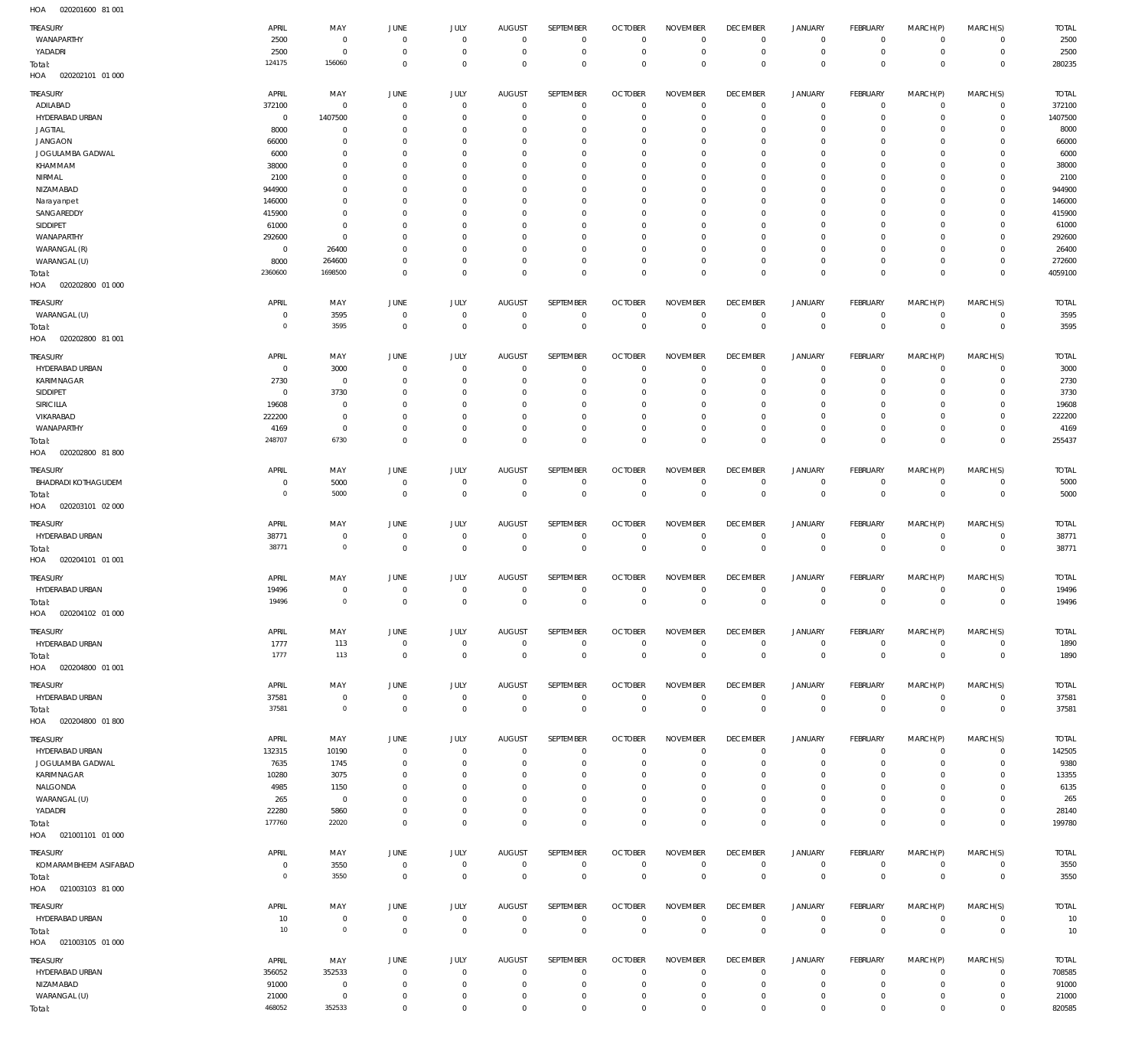021003105 81 001 HOA

| TREASURY                                      | APRIL                | MAY                      | JUNE                          | JULY                        | <b>AUGUST</b>                   | SEPTEMBER                        | <b>OCTOBER</b>                   | <b>NOVEMBER</b>                   | <b>DECEMBER</b>                  | <b>JANUARY</b>                | <b>FEBRUARY</b>              | MARCH(P)                   | MARCH(S)                         | <b>TOTAL</b>          |
|-----------------------------------------------|----------------------|--------------------------|-------------------------------|-----------------------------|---------------------------------|----------------------------------|----------------------------------|-----------------------------------|----------------------------------|-------------------------------|------------------------------|----------------------------|----------------------------------|-----------------------|
| HYDERABAD URBAN                               | 29600<br>1900        | 21000<br>$\overline{0}$  | $^{\circ}$<br>$^{\circ}$      | $^{\circ}$<br>$^{\circ}$    | $\Omega$<br>$^{\circ}$          | $\overline{0}$<br>$\mathbf 0$    | $\Omega$<br>$\overline{0}$       | $\mathbf 0$<br>$\mathbf 0$        | $\overline{0}$<br>$\overline{0}$ | $\mathbf 0$<br>$\mathbf 0$    | $^{\circ}$<br>$\overline{0}$ | $\mathbf 0$<br>0           | $\overline{0}$<br>$\overline{0}$ | 50600                 |
| SURYAPET<br>Total:<br>021003200 81 001<br>HOA | 31500                | 21000                    | $\Omega$                      | $\mathbf 0$                 | $\Omega$                        | $\mathbf 0$                      | $\Omega$                         | $\mathbb O$                       | $\overline{0}$                   | $\mathbf 0$                   | $\overline{0}$               | $\mathbf 0$                | $\overline{0}$                   | 1900<br>52500         |
|                                               |                      |                          |                               |                             |                                 | <b>SEPTEMBER</b>                 |                                  |                                   |                                  |                               |                              |                            |                                  |                       |
| <b>TREASURY</b><br>HYDERABAD URBAN            | APRIL<br>11400       | MAY<br>4750              | <b>JUNE</b><br>$^{\circ}$     | <b>JULY</b><br>$^{\circ}$   | <b>AUGUST</b><br>$^{\circ}$     | $\overline{0}$                   | <b>OCTOBER</b><br>$\overline{0}$ | <b>NOVEMBER</b><br>$^{\circ}$     | <b>DECEMBER</b><br>$^{\circ}$    | JANUARY<br>$\mathbf 0$        | FEBRUARY<br>$\overline{0}$   | MARCH(P)<br>$\mathbf 0$    | MARCH(S)<br>$\mathbf 0$          | <b>TOTAL</b><br>16150 |
| Total:<br>HOA  021004104  01 000              | 11400                | 4750                     | $^{\circ}$                    | $\mathbf 0$                 | $\Omega$                        | $\mathbf 0$                      | $\overline{0}$                   | $\overline{0}$                    | $\overline{0}$                   | $\mathbf 0$                   | $\overline{0}$               | $\mathbf 0$                | $\overline{0}$                   | 16150                 |
| <b>TREASURY</b>                               | APRIL                | MAY                      | <b>JUNE</b>                   | JULY                        | <b>AUGUST</b>                   | <b>SEPTEMBER</b>                 | <b>OCTOBER</b>                   | <b>NOVEMBER</b>                   | <b>DECEMBER</b>                  | <b>JANUARY</b>                | FEBRUARY                     | MARCH(P)                   | MARCH(S)                         | <b>TOTAL</b>          |
| BHOOPALAPALLY<br>HYDERABAD URBAN              | $\overline{0}$       | 7500                     | $^{\circ}$<br>$\Omega$        | $^{\circ}$<br>$\Omega$      | $^{\circ}$<br>$\Omega$          | $\overline{0}$<br>$\mathbf 0$    | $\overline{0}$<br>$\overline{0}$ | $^{\circ}$<br>$\mathbf{0}$        | $\overline{0}$<br>$\overline{0}$ | $\mathbf 0$<br>$\mathbf 0$    | $\overline{0}$<br>$^{\circ}$ | $\mathbf 0$<br>$\mathbf 0$ | $\overline{0}$<br>$\mathbf 0$    | 7500                  |
| <b>JAGTIAL</b>                                | 112300<br>10560      | 64700<br>$\overline{0}$  | $\Omega$                      | $\Omega$                    | $\Omega$                        | $\overline{0}$                   | $\Omega$                         | $^{\circ}$                        | 0                                | $\mathbf 0$                   | $^{\circ}$                   | $\Omega$                   | $\mathbf 0$                      | 177000<br>10560       |
| KAMAREDDY                                     | 6780                 | 50                       | $\Omega$                      | $\Omega$                    | $\Omega$                        | $\mathbf 0$                      | $^{\circ}$                       | $\overline{0}$                    | 0                                | $\mathbf 0$                   | $^{\circ}$                   | $\mathbf 0$                | $\mathbf 0$                      | 6830                  |
| KARIMNAGAR                                    | 300                  | 3000                     | $\Omega$                      | $\Omega$                    | $\Omega$                        | $\overline{0}$                   | $\Omega$                         | $\overline{0}$                    | 0                                | $\mathbf 0$                   | $^{\circ}$                   | $\Omega$                   | $\mathbf 0$                      | 3300                  |
| MAHABOOB NAGAR                                | $\mathbf 0$          | 8500                     | $\Omega$                      | $\Omega$                    | $\Omega$                        | $\overline{0}$                   | $^{\circ}$                       | $\overline{0}$                    | 0                                | $\mathbf 0$                   | $^{\circ}$                   | $\mathbf 0$                | $\mathbf 0$                      | 8500                  |
| <b>MANCHERIAL</b>                             | $\mathbf 0$          | 8000                     |                               | $\Omega$                    | $\Omega$                        | $\mathbf 0$                      | $\Omega$                         | $^{\circ}$                        | 0                                | $\mathbf 0$                   | $^{\circ}$                   | $\Omega$                   | $\mathbf 0$                      | 8000                  |
| MEDCHAL<br>NALGONDA                           | 600<br>500           | 1800<br>4100             | $\Omega$                      | $\Omega$<br>$\Omega$        | $\Omega$<br>$\Omega$            | $\overline{0}$<br>$\mathbf 0$    | $^{\circ}$<br>$\Omega$           | $\overline{0}$<br>$^{\circ}$      | 0<br>- 0                         | $\mathbf 0$<br>$\mathbf 0$    | $^{\circ}$<br>$^{\circ}$     | $\mathbf 0$<br>$\Omega$    | $\mathbf 0$<br>$\mathbf 0$       | 2400<br>4600          |
| NIRMAL                                        | $\overline{0}$       | 980                      | $\Omega$                      | $\Omega$                    | $\Omega$                        | $\overline{0}$                   | $^{\circ}$                       | $\overline{0}$                    | 0                                | $\mathbf 0$                   | $^{\circ}$                   | $\mathbf 0$                | $\mathbf 0$                      | 980                   |
| NIZAMABAD                                     | 3660                 | 600                      |                               | $\Omega$                    | $\Omega$                        | $\mathbf 0$                      | -C                               | $^{\circ}$                        | - 0                              | $\mathbf 0$                   | $^{\circ}$                   | $\Omega$                   | $\mathbf 0$                      | 4260                  |
| <b>RANGA REDDY</b>                            | 4188986              | 3517954                  | $\Omega$                      | $\Omega$                    | $\Omega$                        | $\overline{0}$                   | $^{\circ}$                       | $\overline{0}$                    | $\overline{0}$                   | $\mathbf 0$                   | $^{\circ}$                   | $\mathbf 0$                | $\mathbf 0$                      | 7706940               |
| SIDDIPET                                      | 3500                 | 7800                     |                               | $\Omega$                    | $\Omega$                        | $\mathbf 0$                      | -C                               | $^{\circ}$                        | $\overline{0}$                   | $\mathbf 0$                   | $^{\circ}$                   | $\mathbf 0$                | $\mathbf 0$                      | 11300                 |
| WARANGAL (U)<br>Total:                        | 1000<br>4328186      | 3300<br>3628284          | $\Omega$<br>$\Omega$          | $\Omega$<br>$\Omega$        | $\Omega$<br>$\Omega$            | $\overline{0}$<br>$\mathbf 0$    | $\overline{0}$<br>$\Omega$       | $\mathbb O$<br>$\mathbb O$        | $\overline{0}$<br>$^{\circ}$     | $\mathbf 0$<br>$\mathbf 0$    | $^{\circ}$<br>$\mathbf 0$    | $\mathbf 0$<br>$\mathbf 0$ | $\mathbf 0$<br>$\mathbf 0$       | 4300<br>7956470       |
| 021004105 01 000<br>HOA                       |                      |                          |                               |                             |                                 |                                  |                                  |                                   |                                  |                               |                              |                            |                                  |                       |
| <b>TREASURY</b>                               | APRIL                | MAY                      | <b>JUNE</b>                   | JULY                        | <b>AUGUST</b>                   | SEPTEMBER                        | <b>OCTOBER</b>                   | <b>NOVEMBER</b>                   | <b>DECEMBER</b>                  | <b>JANUARY</b>                | FEBRUARY                     | MARCH(P)                   | MARCH(S)                         | <b>TOTAL</b>          |
| <b>BHADRADI KOTHAGUDEM</b>                    | 2000                 | $\overline{0}$           | $\circ$                       | $^{\circ}$                  | $\circ$                         | $\overline{0}$                   | $\overline{0}$                   | $\overline{0}$                    | $\overline{0}$                   | $^{\circ}$                    | $^{\circ}$                   | $\mathbf 0$                | $\mathbf 0$                      | 2000                  |
| HYDERABAD URBAN                               | 12200                | $\mathbf 0$              | $\Omega$                      | $\Omega$                    | $\Omega$                        | $\overline{0}$                   | C                                | $\overline{0}$                    | 0                                | $\mathbf 0$                   | $^{\circ}$                   | $\mathbf 0$                | $\mathbf 0$                      | 12200                 |
| <b>JANGAON</b>                                | 3400                 | $\overline{0}$           | $\Omega$                      | $\Omega$                    |                                 | $\mathbf 0$                      | -C                               | $\overline{0}$                    | - 0                              | $\mathbf 0$                   | $^{\circ}$                   | $\Omega$                   | $\mathbf 0$                      | 3400                  |
| KHAMMAM                                       | 2100                 | $\overline{0}$           | $\Omega$                      | $\Omega$                    | $\Omega$                        | $\mathbf 0$                      | 0                                | $^{\circ}$                        | 0                                | $\mathbf 0$                   | $^{\circ}$                   | $\Omega$                   | $\mathbf 0$                      | 2100                  |
| MEDCHAL                                       | 500                  | $\overline{0}$           |                               | $\Omega$                    |                                 | $\mathbf 0$                      | -C                               | $^{\circ}$                        | 0                                | $\mathbf 0$                   | 0                            | $\Omega$                   | $\mathbf 0$                      | 500                   |
| NIRMAL<br>WARANGAL (U)                        | $\mathbf 0$<br>2000  | 200<br>3490              | $\Omega$<br>$\Omega$          | $\Omega$<br>$\Omega$        | $\Omega$<br>$\Omega$            | $\mathbf 0$<br>$\overline{0}$    | $\Omega$<br>$\Omega$             | $^{\circ}$<br>$^{\circ}$          | 0<br>$\overline{0}$              | $^{\circ}$<br>$\mathbf 0$     | $^{\circ}$<br>$^{\circ}$     | $\Omega$<br>$\mathbf 0$    | $\mathbf 0$<br>$\mathbf 0$       | 200<br>5490           |
| Total:                                        | 22200                | 3690                     | $\Omega$                      | $\Omega$                    | $\Omega$                        | $\mathbf 0$                      | $\Omega$                         | $\mathbf 0$                       | $^{\circ}$                       | $\mathbf 0$                   | $\mathbf 0$                  | $\mathbf 0$                | $\mathbf 0$                      | 25890                 |
| HOA  021004800  01 000                        |                      |                          |                               |                             |                                 |                                  |                                  |                                   |                                  |                               |                              |                            |                                  |                       |
| <b>TREASURY</b>                               | APRIL                | MAY                      | JUNE                          | JULY                        | <b>AUGUST</b>                   | SEPTEMBER                        | <b>OCTOBER</b>                   | <b>NOVEMBER</b>                   | <b>DECEMBER</b>                  | <b>JANUARY</b>                | <b>FEBRUARY</b>              | MARCH(P)                   | MARCH(S)                         | <b>TOTAL</b>          |
| HYDERABAD URBAN                               | 500                  | $\mathbf 0$              | $^{\circ}$                    | $^{\circ}$                  | 0                               | $\overline{0}$                   | $\overline{0}$                   | $\mathbf 0$                       | 0                                | $^{\circ}$                    | $^{\circ}$                   | $\mathbf 0$                | $^{\circ}$                       | 500                   |
| Total:<br>021004800 81 001<br>HOA             | 500                  | $\overline{0}$           | $\mathbb O$                   | $\overline{0}$              | $^{\circ}$                      | $\mathbb O$                      | $\mathbb O$                      | $\mathbb O$                       | $\mathbf{0}$                     | $\mathsf 0$                   | $\overline{0}$               | $\mathbf 0$                | $\overline{0}$                   | 500                   |
| <b>TREASURY</b>                               | APRIL                | MAY                      | JUNE                          | <b>JULY</b>                 | <b>AUGUST</b>                   | SEPTEMBER                        | <b>OCTOBER</b>                   | <b>NOVEMBER</b>                   | <b>DECEMBER</b>                  | <b>JANUARY</b>                | FEBRUARY                     | MARCH(P)                   | MARCH(S)                         | <b>TOTAL</b>          |
| <b>BHADRADI KOTHAGUDEM</b>                    | $\overline{0}$       | 1000                     | $^{\circ}$                    | $^{\circ}$                  | $\Omega$                        | $\overline{0}$                   | $\overline{0}$                   | $\overline{0}$                    | $\overline{0}$                   | $^{\circ}$                    | $^{\circ}$                   | $\mathbf 0$                | $\mathbf 0$                      | 1000                  |
| <b>HYDERABAD URBAN</b>                        | 81800                | 18200                    | $\Omega$                      | $\Omega$                    | $\Omega$                        | $\overline{0}$                   | $^{\circ}$                       | $\overline{0}$                    | 0                                | $^{\circ}$                    | $^{\circ}$                   | $\mathbf 0$                | $\mathbf 0$                      | 100000                |
| NAGARKURNOOL                                  | $\overline{0}$       | 3500                     |                               | $\Omega$                    | $\Omega$                        | $\mathbf 0$                      | 0                                | $^{\circ}$                        | 0                                | $^{\circ}$                    | $^{\circ}$                   | 0                          | $\mathbf 0$                      | 3500                  |
| <b>RANGA REDDY</b>                            | 468500               | 748510                   |                               | $\Omega$                    | $\Omega$                        | $\mathbf 0$                      | $\Omega$                         | $\mathbf 0$                       | 0                                | $^{\circ}$                    | 0                            | $\Omega$                   | $\mathbf 0$                      | 1217010               |
| WARANGAL (U)                                  | 500<br>550800        | $\overline{0}$<br>771210 | $\Omega$<br>$\Omega$          | $\Omega$<br>$\Omega$        | $\Omega$<br>$\Omega$            | $\mathbf 0$<br>$\Omega$          | $\Omega$<br>$\Omega$             | $\mathbf 0$<br>$\overline{0}$     | $\Omega$<br>$\Omega$             | $\mathbf 0$<br>$\Omega$       | $^{\circ}$<br>$\Omega$       | $\Omega$<br>$\Omega$       | $\mathbf 0$<br>$\Omega$          | 500<br>1322010        |
| Total:<br>HOA<br>021080800 81 000             |                      |                          |                               |                             |                                 |                                  |                                  |                                   |                                  |                               |                              |                            |                                  |                       |
|                                               |                      |                          |                               |                             |                                 |                                  |                                  |                                   | <b>DECEMBER</b>                  |                               |                              |                            |                                  |                       |
| <b>TREASURY</b><br>HYDERABAD URBAN            | APRIL<br>13835       | MAY<br>10736             | <b>JUNE</b><br>$\overline{0}$ | <b>JULY</b><br>$\mathbf{0}$ | <b>AUGUST</b><br>$\overline{0}$ | SEPTEMBER<br>$\overline{0}$      | <b>OCTOBER</b><br>$\overline{0}$ | <b>NOVEMBER</b><br>$\overline{0}$ | $^{\circ}$                       | <b>JANUARY</b><br>$\mathbf 0$ | FEBRUARY<br>$\overline{0}$   | MARCH(P)<br>0              | MARCH(S)<br>$\overline{0}$       | <b>TOTAL</b><br>24571 |
| NALGONDA                                      | $\overline{0}$       | 900                      | $^{\circ}$                    | $^{\circ}$                  | $^{\circ}$                      | $\mathbf 0$                      | $\overline{0}$                   | $\mathbf 0$                       | $\overline{0}$                   | $\mathbf 0$                   | $\overline{0}$               | $\mathbf 0$                | $\overline{0}$                   | 900                   |
| Total:<br>HOA  021100800  81 000              | 13835                | 11636                    | $\overline{0}$                | $\mathbf 0$                 | $\Omega$                        | $\mathbf 0$                      | $\overline{0}$                   | $\mathbb O$                       | $\mathbf 0$                      | $\mathbf 0$                   | $\overline{0}$               | $\mathbf 0$                | $\mathbf 0$                      | 25471                 |
|                                               |                      |                          |                               |                             |                                 |                                  |                                  |                                   |                                  |                               |                              |                            |                                  |                       |
| TREASURY<br>HYDERABAD URBAN                   | APRIL<br>$\mathbf 0$ | MAY<br>1160              | JUNE<br>$\overline{0}$        | JULY<br>$\mathbf{0}$        | <b>AUGUST</b><br>$\overline{0}$ | <b>SEPTEMBER</b><br>$\mathbf 0$  | <b>OCTOBER</b><br>$\overline{0}$ | <b>NOVEMBER</b><br>$\mathbb O$    | <b>DECEMBER</b><br>$\mathbf{0}$  | <b>JANUARY</b><br>$\mathbf 0$ | FEBRUARY<br>$\mathbf{0}$     | MARCH(P)<br>$\mathbf 0$    | MARCH(S)<br>$\circ$              | <b>TOTAL</b><br>1160  |
| Total:                                        | $\mathbf 0$          | 1160                     | $\overline{0}$                | $\mathbf{0}$                | $^{\circ}$                      | $\mathbf 0$                      | $\overline{0}$                   | $\mathbb O$                       | $\mathbf{0}$                     | $\mathsf 0$                   | $\overline{0}$               | $\mathbf 0$                | $\overline{0}$                   | 1160                  |
| 021501102 01 000<br>HOA                       |                      |                          |                               |                             |                                 |                                  |                                  |                                   |                                  |                               |                              |                            |                                  |                       |
| TREASURY                                      | APRIL                | MAY                      | JUNE                          | <b>JULY</b>                 | <b>AUGUST</b>                   | <b>SEPTEMBER</b>                 | <b>OCTOBER</b>                   | <b>NOVEMBER</b>                   | <b>DECEMBER</b>                  | <b>JANUARY</b>                | <b>FEBRUARY</b>              | MARCH(P)                   | MARCH(S)                         | <b>TOTAL</b>          |
| PEDDAPALLY                                    | 10000                | $\overline{0}$           | $\overline{0}$                | $\mathbf 0$                 | $^{\circ}$                      | $\overline{0}$                   | $\overline{0}$                   | $\overline{0}$                    | $\overline{0}$                   | $\mathbf 0$                   | $\mathbf{0}$                 | $\mathbf 0$                | $\overline{0}$                   | 10000                 |
| Total:<br>HOA<br>021601106 01 000             | 10000                | $\overline{0}$           | $\mathbb O$                   | $\mathbf 0$                 | $\overline{0}$                  | $\mathbf 0$                      | $\mathbb O$                      | $\mathbb O$                       | $\mathbf{0}$                     | $\mathbf 0$                   | $\overline{0}$               | $\mathbf 0$                | $\mathbb O$                      | 10000                 |
|                                               |                      |                          |                               |                             |                                 |                                  |                                  |                                   |                                  |                               |                              |                            |                                  |                       |
| TREASURY                                      | APRIL                | MAY<br>541               | JUNE                          | <b>JULY</b>                 | <b>AUGUST</b>                   | SEPTEMBER                        | <b>OCTOBER</b>                   | <b>NOVEMBER</b>                   | <b>DECEMBER</b>                  | <b>JANUARY</b>                | FEBRUARY                     | MARCH(P)                   | MARCH(S)                         | <b>TOTAL</b>          |
| ADILABAD<br><b>BHADRADI KOTHAGUDEM</b>        | 541<br>581           | 581                      | $^{\circ}$<br>$\Omega$        | $^{\circ}$<br>$^{\circ}$    | $^{\circ}$<br>$\Omega$          | $\overline{0}$<br>$\mathbf 0$    | $\overline{0}$<br>$\overline{0}$ | $\overline{0}$<br>$\mathbf{0}$    | $^{\circ}$<br>$\overline{0}$     | $\mathbf 0$<br>$\mathbf 0$    | $^{\circ}$<br>$^{\circ}$     | $\mathbf 0$<br>$\mathbf 0$ | $\mathbf 0$<br>$\mathbf 0$       | 1082<br>1162          |
| HYDERABAD URBAN                               | 341050               | 1130459                  | $\Omega$                      | $^{\circ}$                  | $\Omega$                        | $\overline{0}$                   | $^{\circ}$                       | $^{\circ}$                        | 0                                | $\mathbf 0$                   | $^{\circ}$                   | $\mathbf 0$                | $\mathbf 0$                      | 1471509               |
| <b>JAGTIAL</b>                                | 352                  | 352                      | $\Omega$                      | $\Omega$                    | $\Omega$                        | $\overline{0}$                   | $\overline{0}$                   | $^{\circ}$                        | $\overline{0}$                   | $\mathbf 0$                   | $^{\circ}$                   | $\mathbf 0$                | $\mathbf 0$                      | 704                   |
| JOGULAMBA GADWAL                              | 13205                | 13473                    | $\Omega$                      | $^{\circ}$                  | $\Omega$                        | $\overline{0}$                   | $\overline{0}$                   | $^{\circ}$                        | $^{\circ}$                       | $\mathbf 0$                   | $^{\circ}$                   | $\mathbf 0$                | $\mathbf 0$                      | 26678                 |
| KAMAREDDY                                     | 529                  | 652                      | $\Omega$                      | $\Omega$                    |                                 | $\overline{0}$                   | $\Omega$                         | $^{\circ}$                        | 0                                | $\mathbf 0$                   | $^{\circ}$                   | $\Omega$                   | $\mathbf 0$                      | 1181                  |
| KARIMNAGAR<br>KHAMMAM                         | 90<br>21109          | 90<br>10239              | $\Omega$<br>$\Omega$          | $^{\circ}$<br>$\Omega$      | $\Omega$                        | $\overline{0}$<br>$\mathbf 0$    | $\overline{0}$<br>$\Omega$       | $\overline{0}$<br>$^{\circ}$      | $^{\circ}$<br>0                  | $\mathbf 0$<br>$\mathbf 0$    | $^{\circ}$<br>$^{\circ}$     | $\mathbf 0$<br>$\Omega$    | $\mathbf 0$<br>$\mathbf 0$       | 180<br>31348          |
| KOMARAMBHEEM ASIFABAD                         | 1107                 | 1107                     | $\Omega$                      | $\Omega$                    | $\Omega$                        | $\overline{0}$                   | $\overline{0}$                   | $\overline{0}$                    | $^{\circ}$                       | $\mathbf 0$                   | $^{\circ}$                   | $\mathbf 0$                | $\mathbf 0$                      | 2214                  |
| MAHABOOB NAGAR                                | 1859                 | 1829                     | $\Omega$                      | $\Omega$                    | $\Omega$                        | $\mathbf 0$                      | $\Omega$                         | $^{\circ}$                        | 0                                | $\mathbf 0$                   | $^{\circ}$                   | $\Omega$                   | $\mathbf 0$                      | 3688                  |
| MAHABUBABAD                                   | 355                  | 320                      | $\Omega$                      | $\Omega$                    | $\Omega$                        | $\overline{0}$                   | $\mathbf 0$                      | $^{\circ}$                        | $^{\circ}$                       | $\mathbf 0$                   | $^{\circ}$                   | $\mathbf 0$                | $\mathbf 0$                      | 675                   |
| <b>MANCHERIAL</b>                             | 8430                 | 8773                     | $\Omega$                      | $\Omega$                    | $\Omega$                        | $\overline{0}$                   | $^{\circ}$                       | $^{\circ}$                        | 0                                | $\mathbf 0$                   | $^{\circ}$                   | 0                          | $\mathbf 0$                      | 17203                 |
| MEDCHAL                                       | 989<br>887           | 895<br>887               | $\Omega$<br>$\Omega$          | $\Omega$<br>$\Omega$        | $\Omega$<br>$\Omega$            | $\overline{0}$<br>$\overline{0}$ | $^{\circ}$<br>$^{\circ}$         | $^{\circ}$<br>$^{\circ}$          | $\overline{0}$<br>$\overline{0}$ | $\mathbf 0$<br>$\mathbf 0$    | $^{\circ}$<br>$^{\circ}$     | $\mathbf 0$<br>$\mathbf 0$ | $\mathbf 0$<br>$\mathbf 0$       | 1884<br>1774          |
| Mulugu<br>NAGARKURNOOL                        | 50                   | 50                       | $\Omega$                      | $\Omega$                    | $\Omega$                        | $\overline{0}$                   | $^{\circ}$                       | $\mathbf 0$                       | $\overline{0}$                   | $\mathbf 0$                   | $^{\circ}$                   | $\mathbf 0$                | $\mathbf 0$                      | 100                   |
| NALGONDA                                      | 3950                 | 10255                    | $^{\circ}$                    | $^{\circ}$                  | $\circ$                         | $\overline{0}$                   | $\overline{0}$                   | $\mathbf 0$                       | $^{\circ}$                       | $\mathbf 0$                   | $^{\circ}$                   | $\mathbf 0$                | $\mathbf 0$                      | 14205                 |
| NIRMAL                                        | 15258                | 7629                     | $\mathbf 0$                   | $\mathbf{0}$                | $\Omega$                        | $\mathbf 0$                      | $\overline{0}$                   | $\mathbb O$                       | $\mathbf 0$                      | $\mathsf{O}\xspace$           | $\mathbf 0$                  | $\mathbf 0$                | $\overline{0}$                   | 22887                 |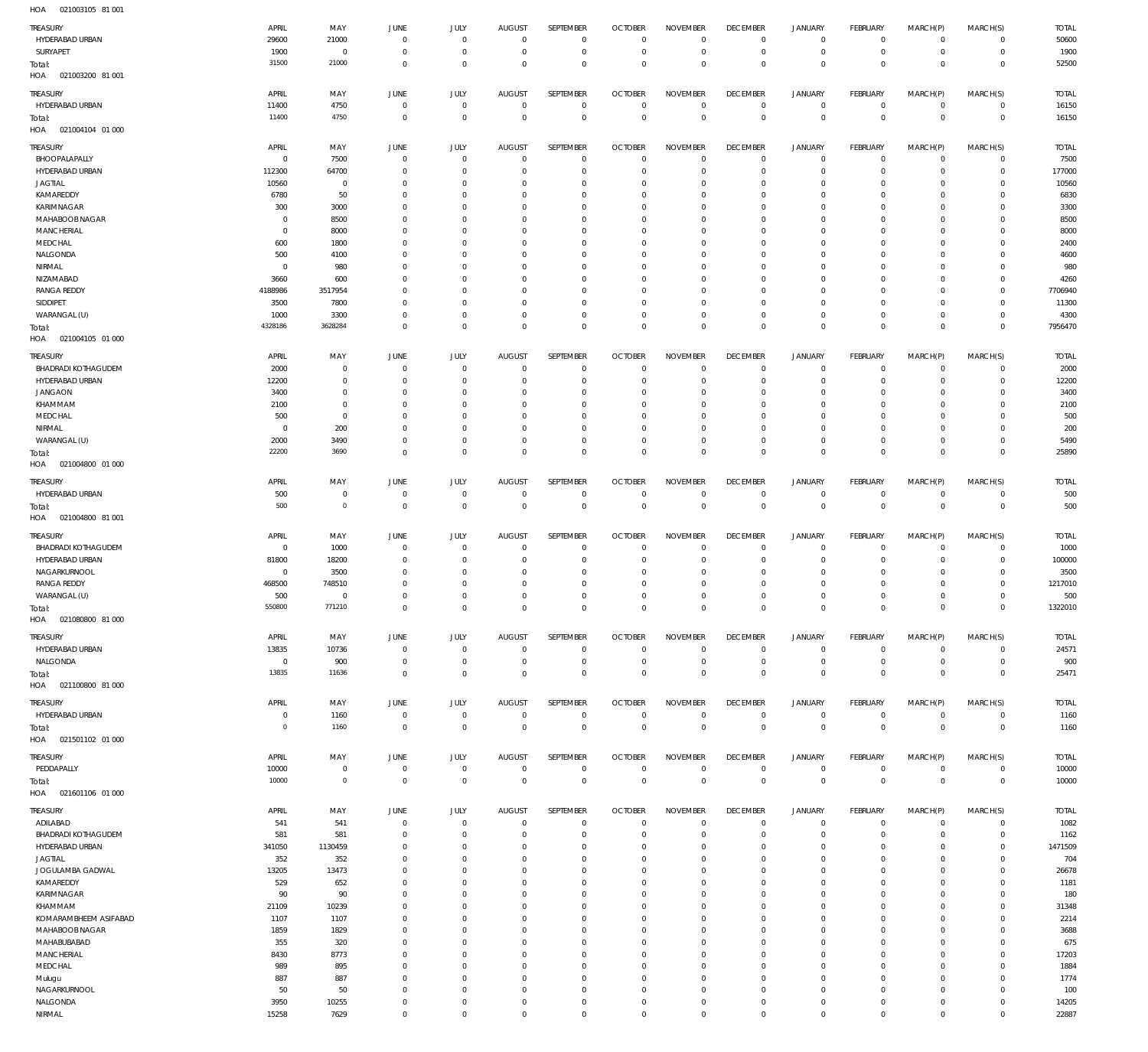021601106 01 000 HOA

| <b>TREASURY</b>             | APRIL          | MAY            | JUNE           | JULY           | <b>AUGUST</b>  | SEPTEMBER      | <b>OCTOBER</b> | <b>NOVEMBER</b> | <b>DECEMBER</b> | <b>JANUARY</b>      | FEBRUARY     | MARCH(P)       | MARCH(S)     | <b>TOTAL</b> |
|-----------------------------|----------------|----------------|----------------|----------------|----------------|----------------|----------------|-----------------|-----------------|---------------------|--------------|----------------|--------------|--------------|
| NIZAMABAD                   | 1163           | 1091           | $\circ$        | $\mathbf 0$    | $\overline{0}$ | $\,0\,$        | $\mathbf{0}$   | $\mathbf 0$     | $\mathbf 0$     | $\mathsf{O}\xspace$ | $\mathbf 0$  | $\overline{0}$ | $\mathbf 0$  | 2254         |
| Narayanpet                  | 45             | 45             | $\Omega$       | $\mathbf 0$    | $\Omega$       | $\mathbf 0$    | $\overline{0}$ | $\mathbf 0$     | $^{\circ}$      | $\mathsf{O}\xspace$ | $\mathbf 0$  | $\mathbf 0$    | $\mathbf 0$  | 90           |
|                             |                |                |                |                |                |                |                |                 |                 |                     |              |                |              |              |
| PAO - TELANGANA HYDERABAD   | 97492          | 97972          | $\Omega$       | $\overline{0}$ | $\Omega$       | $\mathbf 0$    | $\Omega$       | $\mathbf 0$     | $^{\circ}$      | $\mathsf{O}\xspace$ | $\circ$      | $\mathbf 0$    | $^{\circ}$   | 195464       |
| PPO - MOTIGALLY (TELANGANA) | 10000          | 10000          | $\Omega$       | $^{\circ}$     | $\Omega$       | $\mathbf 0$    | $\Omega$       | $\mathbf 0$     | $\Omega$        | $\mathbf 0$         | $\mathbf 0$  | $\mathbf 0$    | $^{\circ}$   | 20000        |
| <b>RANGA REDDY</b>          | 15189          | 14972          | $\Omega$       | $^{\circ}$     | $\Omega$       | $\mathbf 0$    | $\Omega$       | $\mathbf 0$     | $\circ$         | $\mathsf{O}\xspace$ | $\circ$      | $\mathbf 0$    | $^{\circ}$   | 30161        |
| SANGAREDDY                  | 10687          | 472            | $\Omega$       | $\Omega$       | $\Omega$       | $\mathbf 0$    | $\Omega$       | $\mathbf 0$     | $\Omega$        | $\mathbf 0$         | $\Omega$     | $\mathbf 0$    | $\mathbf 0$  | 11159        |
| SIDDIPET                    | 380            | 380            | $\Omega$       | $\mathbf 0$    | $\Omega$       | $\mathbf 0$    | $\Omega$       | $\mathbf 0$     | $\circ$         | $\mathbf 0$         | $\circ$      | $\mathbf 0$    | $\mathbf 0$  | 760          |
|                             |                |                |                |                |                |                |                |                 |                 |                     |              |                |              |              |
| SURYAPET                    | 150            | 493            | $\Omega$       | $\Omega$       | $\Omega$       | $\overline{0}$ | $\Omega$       | $\mathbf 0$     | $\Omega$        | $\mathbf 0$         | $\Omega$     | $\mathbf 0$    | $\mathbf 0$  | 643          |
| VIKARABAD                   | 62             | 62             | $\Omega$       | $\overline{0}$ | $\Omega$       | $\mathbf 0$    | $\Omega$       | $\mathbb O$     | $\circ$         | $\mathbf 0$         | $\Omega$     | $\mathbf 0$    | $\mathbf 0$  | 124          |
| WANAPARTHY                  | 452            | 452            | $\Omega$       | $^{\circ}$     | $\Omega$       | $\mathbb O$    | $\Omega$       | $\mathbb O$     | $\circ$         | $\mathbf 0$         | $\circ$      | $\mathbf 0$    | $\mathbf 0$  | 904          |
| WARANGAL (U)                | 3364           | 49252          | $\Omega$       | $\overline{0}$ | $\Omega$       | $\mathbb O$    | $\Omega$       | $\mathbb O$     | $^{\circ}$      | $\mathbf 0$         | $\Omega$     | $\mathbf 0$    | $\mathbf 0$  | 52616        |
| YADADRI                     | 6329           | 679            | $\Omega$       | $\mathbf 0$    | $\Omega$       | $\mathbb O$    | $\overline{0}$ | $\mathbb O$     | $^{\circ}$      | $\mathsf{O}\xspace$ | $\mathbf 0$  | $\mathbf 0$    | $\mathbf 0$  | 7008         |
|                             |                |                |                |                |                |                |                |                 |                 |                     |              |                |              |              |
| Total:                      | 555655         | 1364002        | $\Omega$       | $\overline{0}$ | $\Omega$       | $\mathbb O$    | $\Omega$       | $\mathbb O$     | $\Omega$        | $\mathbb O$         | $\Omega$     | $\mathbf 0$    | $\mathbf 0$  | 1919657      |
| HOA<br>021601106 81 000     |                |                |                |                |                |                |                |                 |                 |                     |              |                |              |              |
|                             |                |                |                |                |                |                |                |                 |                 |                     |              |                |              |              |
| TREASURY                    | APRIL          | MAY            | JUNE           | JULY           | <b>AUGUST</b>  | SEPTEMBER      | <b>OCTOBER</b> | <b>NOVEMBER</b> | <b>DECEMBER</b> | <b>JANUARY</b>      | FEBRUARY     | MARCH(P)       | MARCH(S)     | <b>TOTAL</b> |
| HYDERABAD URBAN             | 17395          | 8139           | $^{\circ}$     | $\overline{0}$ | $^{\circ}$     | $\mathbf 0$    | $^{\circ}$     | $^{\circ}$      | $\mathbf 0$     | 0                   | $\mathbf 0$  | $\mathbf 0$    | $\mathbf 0$  | 25534        |
| Total:                      | 17395          | 8139           | $\mathbf 0$    | $\mathbf 0$    | $\Omega$       | $\mathbb O$    | $\mathbf{0}$   | $\mathbb O$     | $\mathbf{0}$    | $\,0\,$             | $\mathbf{0}$ | $\mathbf{0}$   | $\mathbf 0$  | 25534        |
| HOA<br>021760800 01 000     |                |                |                |                |                |                |                |                 |                 |                     |              |                |              |              |
|                             |                |                |                |                |                |                |                |                 |                 |                     |              |                |              |              |
| TREASURY                    | APRIL          | MAY            | JUNE           | JULY           | <b>AUGUST</b>  | SEPTEMBER      | <b>OCTOBER</b> | <b>NOVEMBER</b> | <b>DECEMBER</b> | <b>JANUARY</b>      | FEBRUARY     | MARCH(P)       | MARCH(S)     | <b>TOTAL</b> |
| ADILABAD                    | $^{\circ}$     | 6000           | 0              | $\mathbf 0$    | $^{\circ}$     | $\mathbb O$    | $\overline{0}$ | $\mathbb O$     | $\mathbf 0$     | $\mathsf{O}\xspace$ | $\mathbf 0$  | $\mathbf 0$    | $\mathbf 0$  | 6000         |
|                             |                |                | $\Omega$       |                |                |                |                |                 |                 |                     |              |                |              |              |
| <b>JAGTIAL</b>              | 10000          | $\,0\,$        |                | $\overline{0}$ | $\Omega$       | $\mathbb O$    | $\overline{0}$ | $\mathbb O$     | $^{\circ}$      | $\mathsf{O}\xspace$ | $\mathbf 0$  | $\mathbf 0$    | $\mathbf 0$  | 10000        |
| KAMAREDDY                   | $\Omega$       | 18000          | $\Omega$       | $\mathbf 0$    | $\Omega$       | $\mathbb O$    | $\Omega$       | $\mathbb O$     | $^{\circ}$      | $\mathsf{O}\xspace$ | $\circ$      | $\mathbf 0$    | $\mathbf 0$  | 18000        |
| MAHABUBABAD                 | 20000          | $\,0\,$        | $\Omega$       | $^{\circ}$     | $\Omega$       | $\mathbb O$    | $\Omega$       | $\mathbb O$     | $\circ$         | $\mathsf{O}\xspace$ | $\mathbf 0$  | $\mathbf 0$    | $\mathbf 0$  | 20000        |
| <b>MANCHERIAL</b>           | $^{\circ}$     | 6000           | $\Omega$       | $\overline{0}$ | $\Omega$       | $\mathbb O$    | $\Omega$       | $\mathbb O$     | $^{\circ}$      | $\mathsf{O}\xspace$ | $\Omega$     | $\mathbf 0$    | $\mathbf 0$  | 6000         |
| NIZAMABAD                   | 12000          | 10000          | $\Omega$       | $\mathbf 0$    | $\Omega$       | $\mathbb O$    | $\Omega$       | $\mathbb O$     | $^{\circ}$      | $\mathsf{O}\xspace$ | $\mathbf 0$  | $\mathbf 0$    | $\mathbf 0$  | 22000        |
|                             |                |                |                |                |                |                |                |                 |                 |                     |              |                |              |              |
| PEDDAPALLY                  | 7000           | $\,0\,$        | $\Omega$       | $\mathbf 0$    | $\Omega$       | $\mathbb O$    | $\Omega$       | $\mathbb O$     | $^{\circ}$      | $\mathsf{O}\xspace$ | $\circ$      | $\mathbf 0$    | $\mathbf 0$  | 7000         |
| Total:                      | 49000          | 40000          | $\Omega$       | $\mathbf 0$    | $\Omega$       | $\mathbb O$    | $\Omega$       | $\mathbb O$     | $\mathbf{0}$    | $\mathbb O$         | $\Omega$     | $\mathbf 0$    | $\mathbf{0}$ | 89000        |
| HOA<br>021760800 81 000     |                |                |                |                |                |                |                |                 |                 |                     |              |                |              |              |
|                             |                |                |                |                |                |                |                |                 |                 |                     |              |                |              |              |
| TREASURY                    | APRIL          | MAY            | JUNE           | <b>JULY</b>    | <b>AUGUST</b>  | SEPTEMBER      | <b>OCTOBER</b> | <b>NOVEMBER</b> | <b>DECEMBER</b> | JANUARY             | FEBRUARY     | MARCH(P)       | MARCH(S)     | <b>TOTAL</b> |
| ADILABAD                    | 52000          | 16000          | $^{\circ}$     | $\overline{0}$ | $\Omega$       | $\overline{0}$ | $\mathbf{0}$   | $\mathbf{0}$    | $^{\circ}$      | $\mathbf 0$         | $\mathbf 0$  | $\mathbf 0$    | $\mathbf 0$  | 68000        |
| <b>BHADRADI KOTHAGUDEM</b>  | 38000          | 46000          | $\Omega$       | $^{\circ}$     | $\Omega$       | $\mathbb O$    | $\overline{0}$ | $\Omega$        | $^{\circ}$      | $\mathsf{O}\xspace$ | $\mathbf 0$  | $\mathbf 0$    | $\mathbf 0$  | 84000        |
|                             |                |                |                |                |                |                |                |                 |                 |                     |              |                |              |              |
| BHOOPALAPALLY               | 10000          | $\mathbf 0$    | $\Omega$       | $^{\circ}$     | $\Omega$       | $\mathbb O$    | $\Omega$       | $\mathbb O$     | $^{\circ}$      | $\mathsf{O}\xspace$ | $\mathbf 0$  | $\mathbf 0$    | 0            | 10000        |
| HYDERABAD URBAN             | 349000         | 246500         | $\Omega$       | $\Omega$       | $\Omega$       | $\mathbb O$    | $\Omega$       | $\circ$         | $\overline{0}$  | $\mathbf 0$         | $\Omega$     | $\Omega$       | $\mathbf 0$  | 595500       |
| <b>JAGTIAL</b>              | 63335          | 52000          | $\Omega$       | $\Omega$       | $\Omega$       | $\mathbb O$    | $\Omega$       | $\mathbb O$     | $\circ$         | $\mathbf 0$         | -0           | $\Omega$       | 0            | 115335       |
| JOGULAMBA GADWAL            | 98000          | 60000          | $\Omega$       | $\Omega$       | $\Omega$       | $\mathbb O$    | $\Omega$       | $\mathbb O$     | $\circ$         | $\mathbf 0$         | $\Omega$     | $\Omega$       | $\mathbf 0$  | 158000       |
|                             |                |                |                |                |                |                |                |                 |                 |                     |              |                |              |              |
| KAMAREDDY                   | 130000         | 61000          | $\Omega$       | $\Omega$       | $\Omega$       | $\overline{0}$ | $\Omega$       | $\overline{0}$  | $\Omega$        | $\mathbf 0$         | $\Omega$     | $\Omega$       | $\Omega$     | 191000       |
| KARIMNAGAR                  | 165865         | 42000          | $\Omega$       | $^{\circ}$     | $\Omega$       | $\mathbb O$    | $\Omega$       | $\mathbb O$     | $\mathbf{0}$    | $\mathbf 0$         | 0            | $\mathbf 0$    | $\mathbf 0$  | 207865       |
| KHAMMAM                     | 112000         | 90000          | $\Omega$       | $\Omega$       | $\Omega$       | $\mathbf{0}$   | $\Omega$       | $\overline{0}$  | $\Omega$        | $\mathbf 0$         | $\Omega$     | $\Omega$       | 0            | 202000       |
|                             |                |                |                |                |                |                |                |                 |                 |                     |              |                |              |              |
| KOMARAMBHEEM ASIFABAD       | 12000          | $\overline{0}$ | $\Omega$       | $^{\circ}$     | $\Omega$       | $\mathbb O$    | $\Omega$       | $\mathbb O$     | $\overline{0}$  | $\mathbf 0$         | $^{\circ}$   | $\mathbf 0$    | $\mathbf 0$  | 12000        |
| MAHABOOB NAGAR              | 62010          | 54000          | $\Omega$       | $\Omega$       | $\Omega$       | $\Omega$       | $\Omega$       | $\mathbf{0}$    | $\Omega$        | $\mathbf 0$         | $\Omega$     | $\Omega$       | 0            | 116010       |
| MAHABUBABAD                 | 32000          | 6000           | $\Omega$       | $^{\circ}$     | $\Omega$       | $\mathbb O$    | $\Omega$       | $\mathbb O$     | $\overline{0}$  | $\mathbf 0$         | $\Omega$     | $\mathbf 0$    | $\mathbf 0$  | 38000        |
| MANCHERIAL                  | 48582          | 22000          | $\Omega$       | $\Omega$       | $\Omega$       | $\overline{0}$ | $\Omega$       | $\mathbb O$     | $\circ$         | $\mathbf 0$         | $\Omega$     | $^{\circ}$     | 0            | 70582        |
|                             |                |                |                |                |                |                |                |                 |                 |                     |              |                |              |              |
| MEDAK                       | 44811          | 12000          | $\Omega$       | $^{\circ}$     | $\Omega$       | $\mathbb O$    | $\Omega$       | $\mathbb O$     | $\mathbf{0}$    | $\mathbf 0$         | $\Omega$     | $\mathbf 0$    | $\mathbf 0$  | 56811        |
| NAGARKURNOOL                | 12000          | 59044          | $\Omega$       | $\Omega$       | $\Omega$       | $\mathbb O$    | $\Omega$       | $\overline{0}$  | $\Omega$        | $\mathbf 0$         | -0           | $\mathbf 0$    | 0            | 71044        |
| NALGONDA                    | 114800         | 69600          | $\Omega$       | $\Omega$       | $\Omega$       | $\mathbb O$    | $\Omega$       | $\mathbb O$     | $\mathbf{0}$    | $\mathbf 0$         | $\Omega$     | $\Omega$       | $\mathbf 0$  | 184400       |
| NIRMAL                      | 84000          | 44841          | $\Omega$       | $\overline{0}$ | $^{\circ}$     | $\overline{0}$ | $\overline{0}$ | $\overline{0}$  | $\mathbf{0}$    | $\circ$             | $\Omega$     | $\circ$        | $\mathbf 0$  | 128841       |
|                             |                |                |                |                |                |                |                |                 |                 |                     |              |                |              |              |
| NIZAMABAD                   | 181000         | 110000         | $\Omega$       | $\overline{0}$ | $\Omega$       | $\Omega$       | $\Omega$       | $\Omega$        | $\Omega$        | $\Omega$            | $\Omega$     | $\circ$        | $\Omega$     | 291000       |
| PEDDAPALLY                  | 63000          | 26000          | $^{\circ}$     | $^{\circ}$     | $^{\circ}$     | $\mathbb O$    | $^{\circ}$     | $\overline{0}$  | $\overline{0}$  | $\mathsf{O}\xspace$ | $\mathbf 0$  | $\mathbf 0$    | $\mathbf 0$  | 89000        |
| <b>RANGA REDDY</b>          | 18638          | $\mathbf 0$    | $^{\circ}$     | $^{\circ}$     | $\Omega$       | $\mathbb O$    | $\overline{0}$ | $\mathbb O$     | $\overline{0}$  | $\mathsf{O}\xspace$ | $\mathbf 0$  | $\mathbf 0$    | $\mathbf 0$  | 18638        |
| SANGAREDDY                  | 73940          | 16000          | $\Omega$       | $\Omega$       | $\Omega$       | $\overline{0}$ | $\Omega$       | $\overline{0}$  | $\Omega$        | $\circ$             | 0            | $\Omega$       | 0            | 89940        |
|                             |                |                |                |                |                |                |                |                 |                 |                     |              |                |              |              |
| SIDDIPET                    | 71200          | 42000          | $\Omega$       | $^{\circ}$     | $\Omega$       | $\mathbb O$    | $\circ$        | $\mathbb O$     | $\mathbf{0}$    | $\mathbf 0$         | 0            | $\mathbf 0$    | $\mathbf 0$  | 113200       |
| SIRICILLA                   | 12000          | 6000           | $\Omega$       | $\Omega$       | $\Omega$       | $\overline{0}$ | $\Omega$       | $\overline{0}$  | $\circ$         | $\mathbf 0$         | $\Omega$     | $\Omega$       | 0            | 18000        |
| SURYAPET                    | 68000          | 34000          | $\Omega$       | $^{\circ}$     | $\Omega$       | $\mathbf 0$    | $\overline{0}$ | $\mathbf 0$     | $\overline{0}$  | $\mathbf 0$         | 0            | $\mathbf 0$    | $\mathbf 0$  | 102000       |
| VIKARABAD                   | 12800          | 6000           | $\Omega$       | $\Omega$       | $\Omega$       | $\overline{0}$ | $\Omega$       | $\mathbf{0}$    | $\Omega$        | $\mathbf 0$         | $\Omega$     | $\Omega$       | 0            | 18800        |
|                             |                |                | $\Omega$       | $^{\circ}$     | $\Omega$       | $\mathbf 0$    | $\Omega$       | $\mathbf 0$     | $\mathbf{0}$    | $\mathbf 0$         | $\Omega$     | $\mathbf 0$    | $\mathbf 0$  | 60000        |
| WANAPARTHY                  | 42000          | 18000          |                |                |                |                |                |                 |                 |                     |              |                |              |              |
| WARANGAL (R)                | 16000          | 22000          | $\Omega$       | $\Omega$       | $\Omega$       | $\overline{0}$ | $\Omega$       | $\overline{0}$  | $\mathbf{0}$    | $\mathbf 0$         | 0            | $\mathbf 0$    | 0            | 38000        |
| WARANGAL (U)                | 6000           | $\overline{0}$ | $\Omega$       | $\Omega$       | $\Omega$       | $\overline{0}$ | $\Omega$       | $\mathbf 0$     | $\overline{0}$  | $\mathbf 0$         | $\Omega$     | $\Omega$       | 0            | 6000         |
| YADADRI                     | 62000          | 30000          | $\Omega$       | $^{\circ}$     | $\Omega$       | $\mathbf 0$    | $^{\circ}$     | $\mathbf 0$     | $\overline{0}$  | $\mathsf{O}\xspace$ | $\mathbf 0$  | $\mathbf 0$    | $\mathbf 0$  | 92000        |
| Total:                      | 2054981        | 1190985        | $\Omega$       | $\overline{0}$ | $\Omega$       | $\mathbf 0$    | $\overline{0}$ | $\mathbf 0$     | $\overline{0}$  | $\mathbf 0$         | $\Omega$     | $\mathbf 0$    | $\mathbf 0$  | 3245966      |
|                             |                |                |                |                |                |                |                |                 |                 |                     |              |                |              |              |
| HOA<br>022060113 02 000     |                |                |                |                |                |                |                |                 |                 |                     |              |                |              |              |
| TREASURY                    | APRIL          | MAY            | JUNE           | JULY           | <b>AUGUST</b>  | SEPTEMBER      | <b>OCTOBER</b> | <b>NOVEMBER</b> | <b>DECEMBER</b> | <b>JANUARY</b>      | FEBRUARY     | MARCH(P)       | MARCH(S)     | <b>TOTAL</b> |
|                             |                |                |                |                |                |                |                |                 |                 |                     |              |                |              |              |
| HYDERABAD URBAN             | 880            | $\,0\,$        | $\overline{0}$ | $\overline{0}$ | $\mathbf 0$    | $\,0\,$        | $\,0\,$        | $\,0\,$         | $\,0\,$         | $\mathsf{O}\xspace$ | $\mathbf 0$  | $\mathbf 0$    | $\mathbf 0$  | 880          |
| Total:                      | 880            | $\circ$        | $\mathbf 0$    | $\mathbf 0$    | $\overline{0}$ | $\,0\,$        | $\mathbf 0$    | $\mathbb O$     | $\mathbf 0$     | $\,0\,$             | $\mathbf 0$  | $\mathbf 0$    | $\mathbf 0$  | 880          |
| HOA<br>022060800 81 000     |                |                |                |                |                |                |                |                 |                 |                     |              |                |              |              |
|                             |                |                |                |                |                |                |                |                 |                 |                     |              |                |              |              |
| TREASURY                    | APRIL          | MAY            | JUNE           | <b>JULY</b>    | <b>AUGUST</b>  | SEPTEMBER      | <b>OCTOBER</b> | <b>NOVEMBER</b> | <b>DECEMBER</b> | <b>JANUARY</b>      | FEBRUARY     | MARCH(P)       | MARCH(S)     | <b>TOTAL</b> |
| HYDERABAD URBAN             | 1000           | $\,0\,$        | $\overline{0}$ | $\mathbf 0$    | $\mathbf 0$    | $\mathbf 0$    | $\mathbf 0$    | $\mathbf 0$     | $\,0\,$         | $\mathsf{O}\xspace$ | $\mathbf 0$  | $\mathbf 0$    | $\mathsf{O}$ | 1000         |
| Total:                      | 1000           | $\circ$        | $\mathbf 0$    | $\mathbf 0$    | $^{\circ}$     | $\mathbf 0$    | $\mathbf 0$    | $\mathbb O$     | $\mathbf 0$     | $\,0\,$             | $\mathbf 0$  | $\mathbf 0$    | $\mathbf 0$  | 1000         |
|                             |                |                |                |                |                |                |                |                 |                 |                     |              |                |              |              |
| HOA<br>023000101 01 001     |                |                |                |                |                |                |                |                 |                 |                     |              |                |              |              |
| TREASURY                    | APRIL          | MAY            | JUNE           | JULY           | <b>AUGUST</b>  | SEPTEMBER      | <b>OCTOBER</b> | <b>NOVEMBER</b> | <b>DECEMBER</b> | <b>JANUARY</b>      | FEBRUARY     | MARCH(P)       | MARCH(S)     | <b>TOTAL</b> |
|                             |                |                |                |                |                |                |                |                 |                 |                     |              |                |              |              |
| ADILABAD                    | 600            | 505            | $^{\circ}$     | $\mathbf 0$    | $^{\circ}$     | $\,0\,$        | $\overline{0}$ | $^{\circ}$      | $^{\circ}$      | $\mathbf 0$         | $\circ$      | $\mathbf 0$    | $\mathbf 0$  | 1105         |
| <b>BHADRADI KOTHAGUDEM</b>  | $\overline{0}$ | 8466           | $^{\circ}$     | $\mathbf 0$    | $\Omega$       | $\mathbf 0$    | $^{\circ}$     | $\mathbf 0$     | $^{\circ}$      | $\mathsf{O}\xspace$ | $\mathbf 0$  | $\mathbf 0$    | $\mathbf 0$  | 8466         |
| HYDERABAD URBAN             | 1714           | 41177845       | $\Omega$       | $^{\circ}$     | $\Omega$       | $\mathbf 0$    | $\Omega$       | $\mathbf 0$     | $\circ$         | $\mathsf{O}\xspace$ | -0           | $\mathbf 0$    | $\mathbf 0$  | 41179559     |
|                             |                |                | $\Omega$       |                | $\Omega$       | $\mathbf 0$    | $^{\circ}$     | $\mathbf 0$     | $^{\circ}$      |                     | $\mathbf 0$  | $\mathbf 0$    | $\mathbf 0$  | 103558       |
| <b>JAGTIAL</b>              | 36345          | 67213          |                | $\overline{0}$ |                |                |                |                 |                 | $\mathsf{O}\xspace$ |              |                |              |              |
| JOGULAMBA GADWAL            | $^{\circ}$     | 100            | $\Omega$       | $^{\circ}$     | $\Omega$       | $\mathbb O$    | $\Omega$       | $\mathbb O$     | $\circ$         | $\mathsf{O}\xspace$ | -0           | $\mathbf 0$    | $\mathbf 0$  | 100          |
| KAMAREDDY                   | 3300           | 2100           | $\Omega$       | $^{\circ}$     | $\Omega$       | $\mathbb O$    | $\Omega$       | $\mathbb O$     | $\Omega$        | $\mathbf 0$         | $\mathbf 0$  | $\mathbf 0$    | $\mathbf 0$  | 5400         |
| KARIMNAGAR                  | 500            | 7200           | $\Omega$       | $^{\circ}$     | $\Omega$       | $\mathbb O$    | $^{\circ}$     | $\mathbb O$     | $\circ$         | $\mathsf{O}\xspace$ | 0            | $\mathbf 0$    | $\mathbf 0$  | 7700         |
|                             |                |                |                |                |                |                |                |                 |                 |                     |              |                |              |              |
| KHAMMAM                     | 100            | 200            | $\Omega$       | $^{\circ}$     | $\Omega$       | $\mathbb O$    | $^{\circ}$     | $\mathbb O$     | $^{\circ}$      | $\mathbf 0$         | $\mathbf 0$  | $\mathbf 0$    | $\mathbf 0$  | 300          |
| MAHABOOB NAGAR              | 500            | 2700           | 0              | $\mathbf 0$    | $\overline{0}$ | $\,0\,$        | $^{\circ}$     | $\,0\,$         | $\mathbf 0$     | $\mathsf{O}\xspace$ | $\mathbf 0$  | 0              | $\mathbf 0$  | 3200         |
| MEDCHAL                     | 10000          | $\overline{0}$ | $\Omega$       | $\mathbf 0$    | $\Omega$       | $\mathbb O$    | $\mathbb O$    | $\mathbb O$     | $\mathbb O$     | $\mathsf{O}\xspace$ | $\mathbf 0$  | $\mathbf 0$    | $\mathbf 0$  | 10000        |
|                             |                |                |                |                |                |                |                |                 |                 |                     |              |                |              |              |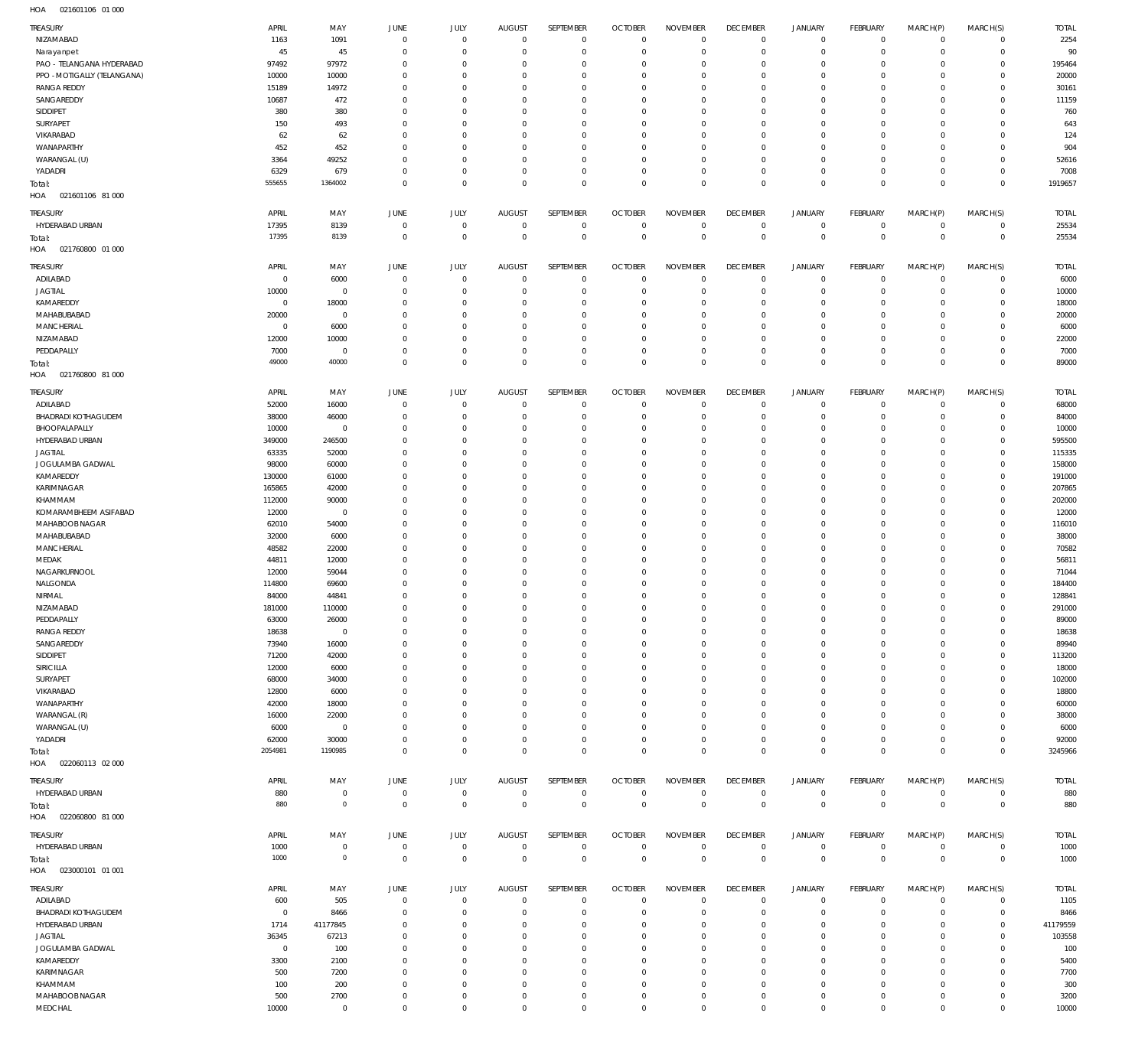023000101 01 001 HOA

| TREASURY                          | APRIL            | MAY                        | <b>JUNE</b>                  | JULY                           | <b>AUGUST</b>                | SEPTEMBER                    | <b>OCTOBER</b>             | <b>NOVEMBER</b>              | <b>DECEMBER</b>         | <b>JANUARY</b>                | <b>FEBRUARY</b>          | MARCH(P)                   | MARCH(S)              | <b>TOTAL</b>  |
|-----------------------------------|------------------|----------------------------|------------------------------|--------------------------------|------------------------------|------------------------------|----------------------------|------------------------------|-------------------------|-------------------------------|--------------------------|----------------------------|-----------------------|---------------|
| NALGONDA                          | 250              | $\overline{0}$             | $\overline{0}$               | $^{\circ}$                     | $^{\circ}$                   | $^{\circ}$                   | $\Omega$                   | $\Omega$                     | $\Omega$                | $\circ$                       | $^{\circ}$               | $\mathbf 0$                | $^{\circ}$            | 250           |
| NIRMAL                            | 2150             | 3600                       | 0                            | $^{\circ}$                     | $^{\circ}$                   | $^{\circ}$                   |                            | $\Omega$                     | $\Omega$                | $\circ$                       | $\Omega$                 | $\mathbf 0$                | $\mathbf 0$           | 5750          |
| NIZAMABAD                         | 40650            | 5100                       | $\Omega$                     | $\Omega$                       | $\Omega$                     | $\Omega$                     |                            | $\Omega$                     | $\Omega$                | $\mathbf 0$                   | $\Omega$                 | $\Omega$                   | $\Omega$              | 45750         |
| <b>RANGA REDDY</b>                | 388747           | 83935                      | $\Omega$                     | $^{\circ}$                     | $^{\circ}$                   | $^{\circ}$                   | $\Omega$                   | $\circ$                      | $\circ$                 | $\circ$                       | $\Omega$                 | $\Omega$                   | 0                     | 472682        |
| SANGAREDDY                        | 1000             | 100                        | $\Omega$                     | $\Omega$                       | $\Omega$                     | $\Omega$                     |                            | $\Omega$                     | $\Omega$                | $\mathbf 0$                   | $\epsilon$               | $\Omega$                   | $\Omega$              | 1100          |
| SIRICILLA                         | 1200             | $\overline{0}$             | $\Omega$                     | $^{\circ}$                     | $^{\circ}$                   | $^{\circ}$                   | $\Omega$                   | $^{\circ}$                   | $\Omega$                | $\circ$                       | $\Omega$                 | $\mathbf 0$                | 0                     | 1200          |
| WARANGAL (U)                      | 1500             | $\mathbf 0$                | $\Omega$                     | $^{\circ}$                     | $\Omega$                     | $^{\circ}$                   | $\Omega$                   | $\Omega$                     | $\Omega$                | $\mathbf 0$                   | $\Omega$                 | $\Omega$                   | $\mathbf 0$           | 1500          |
| Total:                            | 488556           | 41359064                   | $\Omega$                     | $\Omega$                       | $\Omega$                     | $\Omega$                     | $\Omega$                   | $\Omega$                     | $\Omega$                | $\mathbf 0$                   | $\Omega$                 | $\Omega$                   | $\mathbf 0$           | 41847620      |
| 023000103 01 000<br>HOA           |                  |                            |                              |                                |                              |                              |                            |                              |                         |                               |                          |                            |                       |               |
|                                   |                  |                            |                              |                                |                              |                              |                            |                              |                         |                               |                          |                            |                       |               |
| <b>TREASURY</b>                   | APRIL            | MAY                        | <b>JUNE</b>                  | JULY                           | <b>AUGUST</b>                | SEPTEMBER                    | <b>OCTOBER</b>             | <b>NOVEMBER</b>              | <b>DECEMBER</b>         | <b>JANUARY</b>                | <b>FEBRUARY</b>          | MARCH(P)                   | MARCH(S)              | <b>TOTAL</b>  |
| <b>RANGA REDDY</b>                | 680088<br>680088 | 656206<br>656206           | $\overline{0}$               | $\overline{0}$<br>$\mathbb O$  | $^{\circ}$                   | $^{\circ}$<br>$\mathbb O$    | $^{\circ}$<br>$\mathbf{0}$ | $^{\circ}$<br>$\overline{0}$ | $^{\circ}$              | $\circ$<br>$\mathbb O$        | $^{\circ}$<br>$\Omega$   | $\mathbf 0$<br>$\mathbb O$ | $\mathbf 0$           | 1336294       |
| Total:<br>023000104 01 000        |                  |                            | $\mathbf 0$                  |                                | $\mathbb O$                  |                              |                            |                              | $\mathbf 0$             |                               |                          |                            | $\mathbf 0$           | 1336294       |
| HOA                               |                  |                            |                              |                                |                              |                              |                            |                              |                         |                               |                          |                            |                       |               |
| <b>TREASURY</b>                   | APRIL            | MAY                        | <b>JUNE</b>                  | <b>JULY</b>                    | <b>AUGUST</b>                | SEPTEMBER                    | <b>OCTOBER</b>             | <b>NOVEMBER</b>              | <b>DECEMBER</b>         | <b>JANUARY</b>                | <b>FEBRUARY</b>          | MARCH(P)                   | MARCH(S)              | <b>TOTAL</b>  |
| HYDERABAD URBAN                   | 8937337          | 44508                      | $^{\circ}$                   | $^{\circ}$                     | $^{\circ}$                   | $^{\circ}$                   | $\circ$                    | $\Omega$                     | $^{\circ}$              | $\circ$                       | $^{\circ}$               | $\mathbf 0$                | $\mathbf 0$           | 8981845       |
| NIZAMABAD                         | $\overline{0}$   | 2000                       | $\mathbf 0$                  | $^{\circ}$                     | $\mathbf{0}$                 | $^{\circ}$                   | $\Omega$                   | $\Omega$                     | $\Omega$                | $\circ$                       | $^{\circ}$               | $\mathbf 0$                | $\mathbf 0$           | 2000          |
| <b>RANGA REDDY</b>                | 2951514          | 2444298                    | $\mathbf 0$                  | $^{\circ}$                     | $\mathbf{0}$                 | $^{\circ}$                   | $\circ$                    | $^{\circ}$                   | $^{\circ}$              | $\circ$                       | $\mathbf 0$              | $\mathbf 0$                | $\mathbf 0$           | 5395812       |
| Total:                            | 11888851         | 2490806                    | $\mathbf 0$                  | $\overline{0}$                 | $\mathbf{0}$                 | $\mathbf{0}$                 | $\Omega$                   | $\Omega$                     | $\Omega$                | $\mathbf 0$                   | $\Omega$                 | $\mathbf 0$                | $\mathbf 0$           | 14379657      |
| HOA  023000800  04  000           |                  |                            |                              |                                |                              |                              |                            |                              |                         |                               |                          |                            |                       |               |
| <b>TREASURY</b>                   | APRIL            | MAY                        | <b>JUNE</b>                  | JULY                           | <b>AUGUST</b>                | SEPTEMBER                    | <b>OCTOBER</b>             | <b>NOVEMBER</b>              | <b>DECEMBER</b>         | <b>JANUARY</b>                | <b>FEBRUARY</b>          | MARCH(P)                   | MARCH(S)              | <b>TOTAL</b>  |
| <b>BHADRADI KOTHAGUDEM</b>        | 45128            | $\overline{0}$             | $^{\circ}$                   | $^{\circ}$                     | $^{\circ}$                   | $^{\circ}$                   | $\Omega$                   | $\Omega$                     | $^{\circ}$              | $\circ$                       | $^{\circ}$               | $\mathbf 0$                | $^{\circ}$            | 45128         |
| MEDCHAL                           | 100              | $\overline{0}$             | $^{\circ}$                   | $^{\circ}$                     | $^{\circ}$                   | $^{\circ}$                   | $\Omega$                   | $^{\circ}$                   | $^{\circ}$              | $\circ$                       | $^{\circ}$               | $\mathbf 0$                | $^{\circ}$            | 100           |
| NIZAMABAD                         | 6000             | 6000                       | $\Omega$                     | $^{\circ}$                     | $\mathbf{0}$                 | $^{\circ}$                   | $\Omega$                   | $\Omega$                     | $^{\circ}$              | $\circ$                       | $\Omega$                 | $\mathbf 0$                | $\mathbf 0$           | 12000         |
| PEDDAPALLY                        | 50               | $\overline{0}$             | $^{\circ}$                   | $\overline{0}$                 | $\mathbf{0}$                 | $\mathbf{0}$                 | $^{\circ}$                 | $^{\circ}$                   | $\Omega$                | $\mathbf 0$                   | $^{\circ}$               | $\mathbf 0$                | $^{\circ}$            | 50            |
| Total:                            | 51278            | 6000                       | $\overline{0}$               | $\mathbb O$                    | $\overline{0}$               | $\mathbf{0}$                 | $\Omega$                   | $\Omega$                     | $\Omega$                | $\mathbb O$                   | $\Omega$                 | $\mathbf 0$                | $\mathbf 0$           | 57278         |
| HOA<br>023000800 81 000           |                  |                            |                              |                                |                              |                              |                            |                              |                         |                               |                          |                            |                       |               |
| <b>TREASURY</b>                   | APRIL            | MAY                        | JUNE                         | JULY                           | <b>AUGUST</b>                | SEPTEMBER                    | <b>OCTOBER</b>             | <b>NOVEMBER</b>              | <b>DECEMBER</b>         | <b>JANUARY</b>                | <b>FEBRUARY</b>          | MARCH(P)                   | MARCH(S)              | <b>TOTAL</b>  |
| HYDERABAD URBAN                   | 1321             |                            | $\overline{0}$               | $\overline{0}$                 | $^{\circ}$                   | $^{\circ}$                   | $\circ$                    | $\circ$                      | $\overline{0}$          | $\circ$                       | $^{\circ}$               | $\mathbf 0$                | $\mathbf 0$           | 2985          |
|                                   | 1321             | 1664<br>1664               | $\mathbf 0$                  | $\overline{0}$                 | $\mathbf{0}$                 | $\mathbf{0}$                 | $^{\circ}$                 | $\mathbf{0}$                 | $\mathbf{0}$            | $\mathbb O$                   | $\mathbf 0$              | $\mathbf 0$                | $\overline{0}$        | 2985          |
| Total:<br>HOA  023560800  01  000 |                  |                            |                              |                                |                              |                              |                            |                              |                         |                               |                          |                            |                       |               |
|                                   |                  |                            |                              |                                |                              |                              |                            |                              |                         |                               |                          |                            |                       |               |
| <b>TREASURY</b>                   | APRIL            | MAY                        | <b>JUNE</b>                  | JULY                           | <b>AUGUST</b>                | SEPTEMBER                    | <b>OCTOBER</b>             | <b>NOVEMBER</b>              | <b>DECEMBER</b>         | <b>JANUARY</b>                | <b>FEBRUARY</b>          | MARCH(P)                   | MARCH(S)              | <b>TOTAL</b>  |
| BHOOPALAPALLY                     | $\overline{0}$   | 3251                       | $^{\circ}$                   | $^{\circ}$                     | $^{\circ}$                   | $^{\circ}$                   | $\Omega$                   | $\Omega$                     | $^{\circ}$              | $\circ$                       | $^{\circ}$               | $\mathbf 0$                | $^{\circ}$            | 3251          |
| HYDERABAD URBAN                   | 559951           | $\overline{0}$             | $^{\circ}$                   | $^{\circ}$                     | $\mathbf{0}$                 | $^{\circ}$                   | $\Omega$                   | $\Omega$                     | $\Omega$                | $\circ$                       | $^{\circ}$               | $\mathbf 0$                | $^{\circ}$            | 559951        |
| KOMARAMBHEEM ASIFABAD             | 14200            | $\overline{0}$             | $\Omega$                     | $^{\circ}$                     | $\mathbf{0}$                 | $^{\circ}$                   | $\Omega$                   | $\Omega$                     | $\Omega$                | $\circ$                       | $\Omega$                 | $\mathbf 0$                | $\mathbf 0$           | 14200         |
| MAHABOOB NAGAR                    | 3500             | $^{\circ}$                 | $^{\circ}$                   | $\overline{0}$                 | $\mathbf{0}$                 | $^{\circ}$                   | $\Omega$                   | $^{\circ}$                   | $^{\circ}$              | $\circ$                       | $^{\circ}$               | $\mathbf 0$                | $\mathbf 0$           | 3500          |
| MANCHERIAL                        | $^{\circ}$       | 15650                      | $\Omega$                     | $\overline{0}$                 | $\mathbf{0}$                 | $\mathbf{0}$                 | $\Omega$                   | $^{\circ}$                   | $^{\circ}$              | $\mathbf 0$                   | $\mathbf 0$              | $\mathbf 0$                | $\mathbf 0$           | 15650         |
| Total:                            | 577651           | 18901                      | $\mathbf 0$                  | $\mathbb O$                    | $\Omega$                     | $\mathbf{0}$                 | $\Omega$                   | $\mathbf{0}$                 | $\Omega$                | $\,0\,$                       | $\mathbf 0$              | $\mathbf 0$                | $\mathbf 0$           | 596552        |
| HOA<br>025000102 01 001           |                  |                            |                              |                                |                              |                              |                            |                              |                         |                               |                          |                            |                       |               |
|                                   |                  |                            |                              |                                |                              |                              |                            |                              |                         |                               |                          |                            |                       |               |
| TREASURY                          | APRIL            | MAY                        | <b>JUNE</b>                  | JULY                           | <b>AUGUST</b>                | SEPTEMBER                    | <b>OCTOBER</b>             | <b>NOVEMBER</b>              | <b>DECEMBER</b>         | <b>JANUARY</b>                | <b>FEBRUARY</b>          | MARCH(P)                   | MARCH(S)              | <b>TOTAL</b>  |
| HYDERABAD URBAN                   | 45126564         | $\mathbf 0$                | $\overline{0}$               | $\overline{0}$                 | $^{\circ}$                   | $^{\circ}$                   | $^{\circ}$                 | $^{\circ}$                   | $^{\circ}$              | $\circ$                       | $^{\circ}$               | $\mathbf 0$                | $\mathbf 0$           | 45126564      |
| Total:                            | 45126564         | $\mathbf 0$                | $\mathbf 0$                  | $\mathbf 0$                    | $\mathbf 0$                  | $\mathbb O$                  | $\mathbf{0}$               | $\mathbf{0}$                 | $\mathbf{0}$            | $\,0\,$                       | $\mathbf 0$              | $\mathbf 0$                | $\mathbf 0$           | 45126564      |
| 025000102 03 001<br>HOA           |                  |                            |                              |                                |                              |                              |                            |                              |                         |                               |                          |                            |                       |               |
|                                   |                  |                            |                              |                                |                              |                              |                            |                              |                         |                               |                          |                            |                       |               |
| <b>TREASURY</b>                   | APRIL            | MAY                        | JUNE                         | JULY                           | <b>AUGUST</b>                | SEPTEMBER                    | <b>OCTOBER</b>             | <b>NOVEMBER</b>              | <b>DECEMBER</b>         | <b>JANUARY</b>                | <b>FEBRUARY</b>          | MARCH(P)                   | MARCH(S)              | <b>TOTAL</b>  |
| KAMAREDDY                         | 1000             | $^{\circ}$<br>$\mathbf{0}$ | $^{\circ}$<br>$\overline{0}$ | $\overline{0}$<br>$\mathbf{0}$ | $^{\circ}$<br>$\overline{0}$ | $^{\circ}$<br>$\overline{0}$ | $^{\circ}$<br>$\Omega$     | $^{\circ}$<br>$\mathbf{0}$   | $^{\circ}$<br>$\Omega$  | $\circ$                       | $^{\circ}$<br>$^{\circ}$ | $\mathbf 0$<br>$\circ$     | $^{\circ}$<br>$\circ$ | 1000          |
| <b>RANGA REDDY</b>                | 15450<br>16450   | $\mathbb O$                | $\mathbf 0$                  | $\mathbf 0$                    | $\mathbb O$                  | $\mathbb O$                  | $\mathbb O$                | $\mathbf 0$                  | $\overline{0}$          | $\mathbf 0$<br>$\overline{0}$ | $\mathbf 0$              | $\mathbf 0$                | $\overline{0}$        | 15450         |
| Total:<br>HOA<br>025000800 81 001 |                  |                            |                              |                                |                              |                              |                            |                              |                         |                               |                          |                            |                       | 16450         |
|                                   |                  |                            |                              |                                |                              |                              |                            |                              |                         |                               |                          |                            |                       |               |
| TREASURY                          | APRIL            | MAY                        | <b>JUNE</b>                  | JULY                           | <b>AUGUST</b>                | <b>SEPTEMBER</b>             | <b>OCTOBER</b>             | <b>NOVEMBER</b>              | <b>DECEMBER</b>         | <b>JANUARY</b>                | <b>FEBRUARY</b>          | MARCH(P)                   | MARCH(S)              | <b>TOTAL</b>  |
| JOGULAMBA GADWAL                  | 2000             | $\overline{0}$             | $\overline{0}$               | $\overline{0}$                 | $^{\circ}$                   | $^{\circ}$                   | $\Omega$                   | $\Omega$                     | $^{\circ}$              | $\circ$                       | $^{\circ}$               | $^{\circ}$                 | $^{\circ}$            | 2000          |
| KAMAREDDY                         | 2000             | 1000                       | 0                            | $^{\circ}$                     | $\circ$                      | $^{\circ}$                   | $\Omega$                   | $\Omega$                     | $\circ$                 | $\circ$                       | $\mathbf 0$              | $\mathbf 0$                | $^{\circ}$            | 3000          |
| MAHABOOB NAGAR                    | 1000             | 1000                       | $\Omega$                     | $\Omega$                       | $\Omega$                     | $^{\circ}$                   | $\Omega$                   | $\Omega$                     | $\Omega$                | $\mathbf 0$                   | $\Omega$                 | $\Omega$                   | $\Omega$              | 2000          |
| NAGARKURNOOL                      | $\overline{0}$   | 6000                       | $\Omega$                     | $^{\circ}$                     | $^{\circ}$                   | $^{\circ}$                   | $\Omega$                   | $^{\circ}$                   | $\circ$                 | $\circ$                       | $\Omega$                 | $\mathbf 0$                | $\mathbf 0$           | 6000          |
| WANAPARTHY                        | 1000             | 1000                       | $\mathbf 0$                  | $^{\circ}$                     | $\mathbf{0}$                 | $^{\circ}$                   | $\Omega$                   | $\Omega$                     | $\Omega$                | $\mathbf 0$                   | $\Omega$                 | $\mathbf 0$                | $\mathbf 0$           | 2000          |
| Total:                            | 6000             | 9000                       | $\overline{0}$               | $\overline{0}$                 | $\Omega$                     | $\Omega$                     | $\Omega$                   | $\Omega$                     | $\Omega$                | $\,0\,$                       | $\Omega$                 | $\overline{0}$             | $\mathbf 0$           | 15000         |
| 040100104 01 000<br>HOA           |                  |                            |                              |                                |                              |                              |                            |                              |                         |                               |                          |                            |                       |               |
| <b>TREASURY</b>                   | APRIL            | MAY                        | <b>JUNE</b>                  | JULY                           | <b>AUGUST</b>                | SEPTEMBER                    | <b>OCTOBER</b>             | <b>NOVEMBER</b>              | <b>DECEMBER</b>         | <b>JANUARY</b>                | <b>FEBRUARY</b>          | MARCH(P)                   | MARCH(S)              | <b>TOTAL</b>  |
| <b>BHADRADI KOTHAGUDEM</b>        | $\overline{0}$   | 1000                       | $\overline{0}$               | $\overline{0}$                 | $\overline{0}$               | $^{\circ}$                   | $^{\circ}$                 | $^{\circ}$                   | $\overline{0}$          | $\circ$                       | $^{\circ}$               | $\mathbf 0$                | $\mathbf 0$           | 1000          |
| MEDAK                             | 7500             | 500                        | $^{\circ}$                   | $\overline{0}$                 | $\mathbf{0}$                 | $\mathbf{0}$                 | $\Omega$                   | $\Omega$                     | $^{\circ}$              | $\mathbf 0$                   | $^{\circ}$               | $\mathbf 0$                | $^{\circ}$            | 8000          |
| Total:                            | 7500             | 1500                       | $\mathbf 0$                  | $\mathbf 0$                    | $^{\circ}$                   | $\mathbf{0}$                 | $^{\circ}$                 | $\mathbf{0}$                 | $^{\circ}$              | $\mathbf 0$                   | $\overline{0}$           | $\mathbf 0$                | $\overline{0}$        | 9000          |
| 040100107 01 000<br>HOA           |                  |                            |                              |                                |                              |                              |                            |                              |                         |                               |                          |                            |                       |               |
| TREASURY                          | APRIL            | MAY                        | JUNE                         | JULY                           | <b>AUGUST</b>                | SEPTEMBER                    | <b>OCTOBER</b>             | <b>NOVEMBER</b>              | <b>DECEMBER</b>         | <b>JANUARY</b>                | <b>FEBRUARY</b>          | MARCH(P)                   | MARCH(S)              | <b>TOTAL</b>  |
| ADILABAD                          | 51700            | 82500                      | $^{\circ}$                   | $^{\circ}$                     | $^{\circ}$                   | $^{\circ}$                   | $\Omega$                   | $\Omega$                     | $^{\circ}$              | $\circ$                       | $^{\circ}$               | $^{\circ}$                 | $^{\circ}$            | 134200        |
| <b>BHADRADI KOTHAGUDEM</b>        | 36500            | 22500                      | $^{\circ}$                   | $^{\circ}$                     | $^{\circ}$                   | $^{\circ}$                   | $\Omega$                   | $\Omega$                     | $\Omega$                | $\circ$                       | 0                        | $^{\circ}$                 | $\mathbf 0$           | 59000         |
| BHOOPALAPALLY                     | 14000            | 29500                      | $\Omega$                     | $\Omega$                       | $\Omega$                     | $^{\circ}$                   | $\Omega$                   | $\Omega$                     | $\Omega$                | $\mathbf 0$                   | $\epsilon$               | $\Omega$                   | $\Omega$              | 43500         |
| HYDERABAD URBAN                   | 45000            | 100000                     | $\Omega$                     | $\Omega$                       | $\Omega$                     | $^{\circ}$                   | $\Omega$                   | $\Omega$                     | $\Omega$                | $\circ$                       | $\Omega$                 | $\mathbf 0$                | $\mathbf 0$           | 145000        |
| <b>JAGTIAL</b>                    | 11000            | 24000                      | $\Omega$                     | $\Omega$                       | $\Omega$                     | $^{\circ}$                   | $\Omega$                   | $\Omega$                     | $\Omega$                | $\mathbf 0$                   | $\epsilon$               | $\Omega$                   | $\Omega$              | 35000         |
| <b>JANGAON</b>                    | 5700             | 6500                       | $\Omega$                     | $\Omega$                       | $\Omega$                     | $^{\circ}$                   | $\Omega$                   | $\Omega$                     | $\Omega$                | $\mathbf 0$                   | $\epsilon$               | $\Omega$                   | $\mathbf 0$           | 12200         |
| JOGULAMBA GADWAL                  | 22500            | 45500                      | $\Omega$                     | $\Omega$                       | $\Omega$                     | $^{\circ}$                   | $\Omega$                   | $\Omega$                     | $\Omega$                | $\mathbf 0$                   | $\Omega$                 | $\Omega$                   | $\Omega$              | 68000         |
| KARIMNAGAR                        | 19000            | 37000                      | $\Omega$                     | $\Omega$                       | $\Omega$                     | $^{\circ}$                   |                            | $\Omega$                     | $\Omega$                | $\mathbf 0$                   | $\epsilon$               | $\Omega$                   | $\mathbf 0$           | 56000         |
| KHAMMAM                           | 47750            | 43500                      | $\Omega$                     | $\Omega$                       | $\Omega$                     | $^{\circ}$                   | $\Omega$                   | $\Omega$                     | $\Omega$                | $\mathbf 0$                   | $\Omega$                 | $\Omega$                   | $\Omega$              | 91250         |
| KOMARAMBHEEM ASIFABAD             | 37320            | 47000                      | $\Omega$                     | $\Omega$                       | $\Omega$                     | $^{\circ}$                   | $\Omega$                   | $\Omega$                     | $\Omega$                | $\mathbf 0$                   | $\epsilon$               | $\Omega$                   | 0                     | 84320         |
| MAHABOOB NAGAR                    | 3500             | 23400                      | $\Omega$                     | $\Omega$                       | $\Omega$                     | $\Omega$                     | $\Omega$                   | $\Omega$                     | $\Omega$                | $\mathbf 0$                   | $\epsilon$               | $\Omega$                   | $\Omega$              | 26900         |
| MAHABUBABAD                       | 55100            | 77500                      | $\Omega$                     | $^{\circ}$                     | $^{\circ}$                   | $^{\circ}$                   | $\Omega$                   | $^{\circ}$                   | $\Omega$                | $\circ$                       | $\Omega$                 | $\mathbf 0$                | $\mathbf 0$           | 132600        |
| MANCHERIAL                        | 17000            | 14000                      | $\Omega$                     | $\Omega$                       | $\Omega$                     | $\Omega$                     | $\Omega$                   | $\Omega$                     | $\Omega$                | $\Omega$                      | $\epsilon$               | $\Omega$                   | $\Omega$              | 31000         |
| MEDAK                             | 12000            | 15700                      | $\Omega$                     | $^{\circ}$                     | $\mathbf{0}$                 | $^{\circ}$                   | $\Omega$                   | $^{\circ}$                   | $\Omega$                | $\circ$                       | $\Omega$                 | $\mathbf 0$                | $^{\circ}$            | 27700         |
| Mulugu<br>NAGARKURNOOL            | 4500<br>40000    | 4500<br>42850              | 0<br>$\mathbf 0$             | $^{\circ}$<br>$\mathbb O$      | $^{\circ}$<br>$\mathbf 0$    | $^{\circ}$<br>$\mathbf 0$    | $\Omega$<br>$\overline{0}$ | $^{\circ}$<br>$\mathbb O$    | $\Omega$<br>$\mathbf 0$ | $\circ$<br>$\mathbb O$        | $\Omega$<br>$\mathbf 0$  | $\mathbf 0$<br>$\mathbf 0$ | 0<br>$\mathbf 0$      | 9000<br>82850 |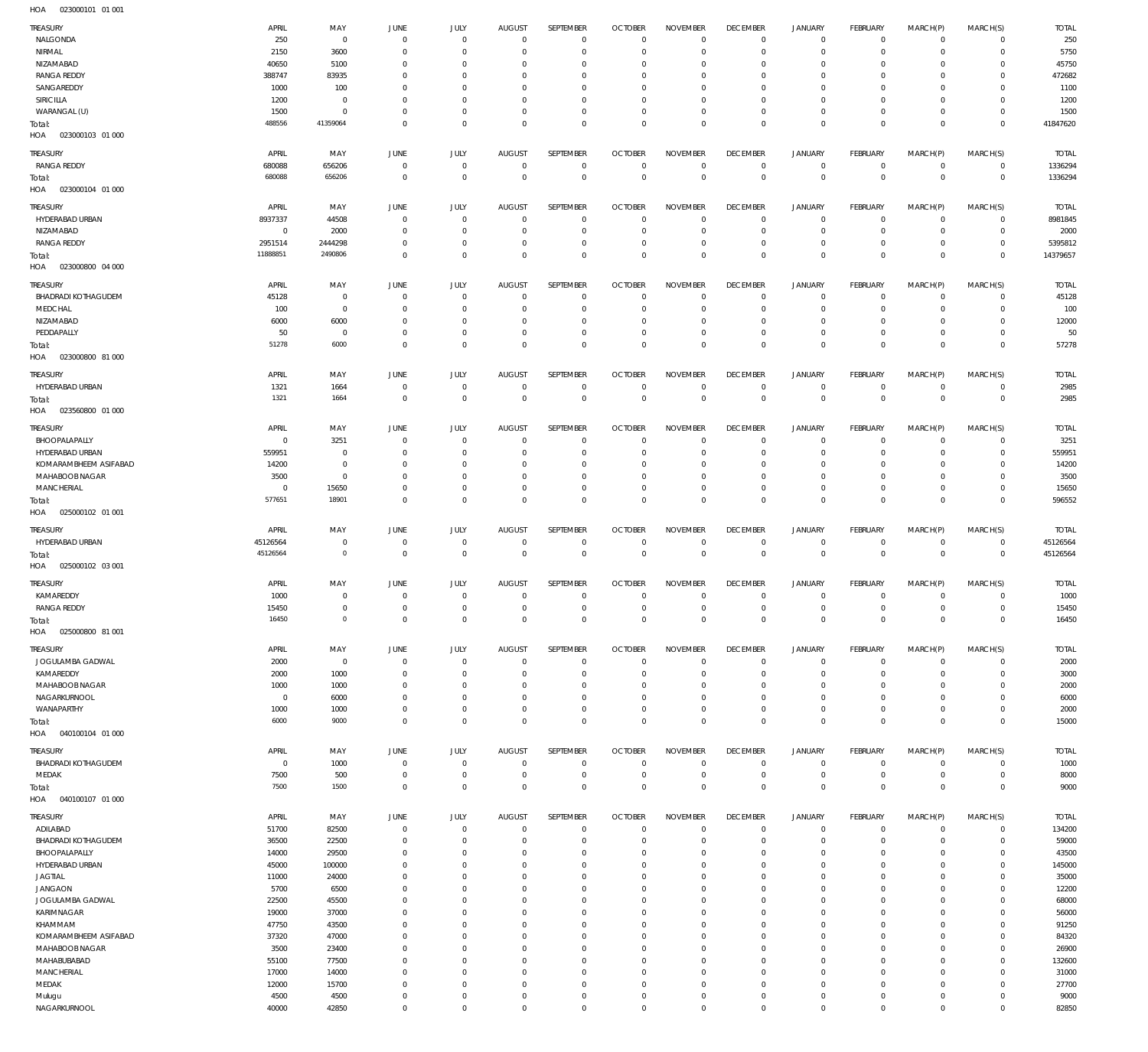040100107 01 000 HOA

| TREASURY                         | APRIL         |                |                               |                     | AUGUST         | SEPTEMBER      | <b>OCTOBER</b> | <b>NOVEMBER</b> | <b>DECEMBER</b> |                           |                         | MARCH(P)       | MARCH(S)    | <b>TOTAL</b> |
|----------------------------------|---------------|----------------|-------------------------------|---------------------|----------------|----------------|----------------|-----------------|-----------------|---------------------------|-------------------------|----------------|-------------|--------------|
| NALGONDA                         | 58150         | MAY<br>59050   | <b>JUNE</b><br>$\overline{0}$ | JULY<br>$\mathbf 0$ | $\overline{0}$ | $\mathbf 0$    | $\overline{0}$ | $\mathbf{0}$    | $\overline{0}$  | <b>JANUARY</b><br>$\circ$ | FEBRUARY<br>$\mathbf 0$ | $\mathbf{0}$   | $\mathbf 0$ | 117200       |
| NIRMAL                           | 28000         | 29500          | $\overline{0}$                | $\mathbf 0$         | $\overline{0}$ | $\mathbf 0$    | $\overline{0}$ | $\mathbf 0$     | $\overline{0}$  | $\mathbf 0$               | $\mathbf 0$             | $^{\circ}$     | $\mathbf 0$ | 57500        |
|                                  |               |                | $\mathbf 0$                   | $\mathbf 0$         | $\mathbf 0$    | $\mathbf 0$    | $^{\circ}$     | 0               | $\mathbf{0}$    |                           | $^{\circ}$              | $\Omega$       | $\mathbf 0$ | 15000        |
| Narayanpet<br>PEDDAPALLY         | 2500<br>16000 | 12500          | $\mathbf 0$                   | $\mathbf 0$         | $\mathbf 0$    | $\mathbf 0$    | $\mathbf 0$    | $\mathbf 0$     | $\mathbf{0}$    | $\circ$<br>$\mathbf 0$    | $\mathbf{0}$            | $\Omega$       | $\Omega$    | 30000        |
|                                  |               | 14000          |                               |                     |                |                |                |                 | $\mathbf{0}$    |                           |                         |                |             |              |
| <b>RANGA REDDY</b><br>SANGAREDDY | 47500         | 5500           | $\mathbf 0$                   | $\mathbf 0$         | $\mathbf 0$    | $\mathbf 0$    | $^{\circ}$     | $\mathbf 0$     |                 | $\mathbf 0$               | $^{\circ}$              | $\Omega$       | $\mathbf 0$ | 53000        |
|                                  | 49500         | 27700          | $\mathbf 0$                   | $\mathbf 0$         | $\mathbf 0$    | $\mathbf 0$    | $\mathbf 0$    | $\mathbf 0$     | $\mathbf{0}$    | $\mathbf 0$               | $^{\circ}$              | $\Omega$       | $\mathbf 0$ | 77200        |
| SIDDIPET                         | 78200         | 34200          | $\mathbf 0$                   | $\Omega$            | $\mathbf 0$    | $\mathbf 0$    | $\mathbf 0$    | $\mathbf 0$     | $\mathbf{0}$    | $\mathbf 0$               | $\mathbf{0}$            | $\Omega$       | $\mathbf 0$ | 112400       |
| SIRICILLA                        | 12000         | 14000          | $\mathbf 0$                   | $\mathbf 0$         | $\mathbf 0$    | $\mathbf 0$    | $\mathbf 0$    | $\mathbf 0$     | $\mathbf 0$     | $\mathbf 0$               | $^{\circ}$              | $\Omega$       | $\mathbf 0$ | 26000        |
| SURYAPET                         | 27150         | 47050          | $\mathbf 0$                   | $\Omega$            | $\mathbf 0$    | $\mathbf 0$    | $\mathbf 0$    | $\mathbf 0$     | $\mathbf 0$     | $\mathbf 0$               | $^{\circ}$              | $\Omega$       | $\mathbf 0$ | 74200        |
| VIKARABAD                        | 2500          | 1500           | $\mathbf 0$                   | $\mathbf 0$         | $\mathbf 0$    | $\mathbf 0$    | $\mathbf 0$    | $\mathbf 0$     | $\mathbf 0$     | $\mathbf 0$               | $^{\circ}$              | $\Omega$       | $\mathbf 0$ | 4000         |
| WANAPARTHY                       | 17500         | 8500           | $\mathbf 0$                   | $\Omega$            | $\mathbf 0$    | $\mathbf 0$    | $\mathbf 0$    | $\mathbf 0$     | $\mathbf 0$     | $\mathbf 0$               | $\mathbf{0}$            | $\Omega$       | $\mathbf 0$ | 26000        |
| WARANGAL (R)                     | 26100         | 22700          | $\mathbf 0$                   | $\mathbf 0$         | $\mathbf 0$    | $\mathbf 0$    | $\mathbf 0$    | $\mathbf 0$     | $\mathbf 0$     | $\mathbf 0$               | $^{\circ}$              | $\Omega$       | $\mathbf 0$ | 48800        |
| WARANGAL (U)                     | 46700         | 23000          | $\mathbf 0$                   | $\mathbf 0$         | $\mathbf 0$    | $\mathbf 0$    | $^{\circ}$     | $\mathbf 0$     | $\mathbf 0$     | $\mathbf 0$               | $^{\circ}$              | $\Omega$       | $\mathbf 0$ | 69700        |
| YADADRI                          | 14000         | 9500           | $\mathbf 0$                   | $\mathbf 0$         | $\mathbf 0$    | $\mathbf 0$    | $\mathbf 0$    | $\mathbf 0$     | $\mathbf 0$     | $\mathbf 0$               | $\mathbf 0$             | $\circ$        | $\mathbf 0$ | 23500        |
| Total:                           | 848370        | 924650         | $\mathbf 0$                   | $\mathbf 0$         | $\overline{0}$ | $\mathbf 0$    | $\overline{0}$ | $\mathbf 0$     | $\overline{0}$  | $\overline{0}$            | $\mathbb O$             | $^{\circ}$     | $\mathbf 0$ | 1773020      |
| 040100800 01 000<br>HOA          |               |                |                               |                     |                |                |                |                 |                 |                           |                         |                |             |              |
|                                  |               |                |                               |                     |                |                |                |                 |                 |                           |                         |                |             |              |
| TREASURY                         | APRIL         | MAY            | JUNE                          | JULY                | AUGUST         | SEPTEMBER      | <b>OCTOBER</b> | <b>NOVEMBER</b> | <b>DECEMBER</b> | <b>JANUARY</b>            | FEBRUARY                | MARCH(P)       | MARCH(S)    | <b>TOTAL</b> |
| <b>BHADRADI KOTHAGUDEM</b>       | 17000         | 24000          | $\overline{0}$                | $\mathbf 0$         | $\overline{0}$ | $\mathbf 0$    | $\overline{0}$ | $\mathbf 0$     | $\overline{0}$  | 0                         | $\mathbf 0$             | $\circ$        | $\Omega$    | 41000        |
| BHOOPALAPALLY                    | $^{\circ}$    | 2500           | 0                             | $\mathbf 0$         | $\mathbf 0$    | $\mathbf 0$    | $\overline{0}$ | $\mathbf 0$     | $\mathbf 0$     | $\mathbf 0$               | $\mathbf 0$             | $\circ$        | $\mathbf 0$ | 2500         |
| HYDERABAD URBAN                  | 3000          | $\overline{0}$ | $\mathbf 0$                   | $\mathbf 0$         | $\mathbf 0$    | $\mathbf 0$    | $\overline{0}$ | $\mathbf 0$     | $\mathbf 0$     | $\circ$                   | $^{\circ}$              | $\Omega$       | $\Omega$    | 3000         |
| JOGULAMBA GADWAL                 | 500           | 2250           | $\mathbf 0$                   | $\mathbf 0$         | $\mathbf 0$    | $\mathbf 0$    | $\mathbf 0$    | 0               | $\overline{0}$  | $^{\circ}$                | $^{\circ}$              |                | $\Omega$    | 2750         |
| KAMAREDDY                        | $^{\circ}$    | 1100           | $\mathbf 0$                   | $\mathbf 0$         | $\mathbf 0$    | $\mathbf 0$    | $\mathbf 0$    | $\mathbf 0$     | $\mathbf 0$     | $\mathbf 0$               | $^{\circ}$              | $\Omega$       | $\Omega$    | 1100         |
| <b>KARIMNAGAR</b>                | $^{\circ}$    | 1500           | $\mathbf 0$                   | $\mathbf 0$         | $\mathbf 0$    | $\mathbf 0$    | $\mathbf 0$    | 0               | $\mathbf 0$     | $\mathbf 0$               | $^{\circ}$              | $\Omega$       | $\Omega$    | 1500         |
| KHAMMAM                          | 2000          | 8000           | $\mathbf 0$                   | $\mathbf 0$         | $\mathbf 0$    | $\mathbf 0$    | $\mathbf 0$    | 0               | $\mathbf 0$     | $\mathbf 0$               | $^{\circ}$              | $\Omega$       | $\Omega$    | 10000        |
| KOMARAMBHEEM ASIFABAD            | 1500          | 13500          | $\mathbf 0$                   | $\mathbf 0$         | $\mathbf 0$    | $\mathbf 0$    | $\mathbf 0$    | 0               | $\mathbf 0$     | $\mathbf 0$               | $^{\circ}$              | $\Omega$       | $\Omega$    | 15000        |
| MAHABUBABAD                      | 1000          | $\mathbf 0$    | 0                             | $\mathbf 0$         | $\mathbf 0$    | $\mathbf 0$    | $\mathbf 0$    | 0               | $\mathbf 0$     | $\mathbf 0$               | $^{\circ}$              |                | $\Omega$    | 1000         |
| NIRMAL                           | 1000          | $\mathbf 0$    | $\mathbf 0$                   | $\mathbf 0$         | $\mathbf 0$    | $\mathbf 0$    | $\mathbf 0$    | $\mathbf 0$     | $\mathbf 0$     | $\mathbf 0$               | $^{\circ}$              | $\Omega$       | $\Omega$    | 1000         |
| Narayanpet                       | 4000          | $\mathbb O$    | 0                             | $\mathbf 0$         | $\mathbf 0$    | $\mathbf 0$    | $\mathbf 0$    | 0               | $\mathbf 0$     | $\mathbf 0$               | $^{\circ}$              | $\Omega$       | $\Omega$    | 4000         |
| <b>RANGA REDDY</b>               | 50            | 1550           | $\mathbf 0$                   | $\Omega$            | $\mathbf 0$    | $\mathbf 0$    | $\mathbf 0$    | $\mathbf 0$     | $\mathbf 0$     | $\mathbf 0$               | $^{\circ}$              | $\Omega$       | $\Omega$    | 1600         |
| SANGAREDDY                       | $^{\circ}$    | 5500           | 0                             | $\mathbf 0$         | $\mathbf 0$    | $\mathbf 0$    | $^{\circ}$     | 0               | $\mathbf 0$     | $\mathbf 0$               | $^{\circ}$              | $\Omega$       | $\Omega$    | 5500         |
| SIDDIPET                         | 7500          | 3500           | $\mathbf 0$                   | $\mathbf 0$         | $\mathbf 0$    | $\mathbf 0$    | $\mathbf 0$    | $\mathbf 0$     | $\mathbf 0$     | $\mathbf 0$               | $^{\circ}$              | $\Omega$       | $\Omega$    | 11000        |
| SIRICILLA                        | 6000          | 2500           | 0                             | $\mathbf 0$         | $\mathbf 0$    | $\mathbf 0$    | $\mathbf 0$    | 0               | $\mathbf 0$     | $\mathbf 0$               | $^{\circ}$              | $\Omega$       | $\Omega$    | 8500         |
| SURYAPET                         | $^{\circ}$    | 1000           | $\mathbf 0$                   | $\Omega$            | $\mathbf 0$    | $\mathbf 0$    | $\overline{0}$ | 0               | $\mathbf 0$     | $\mathbf 0$               | $^{\circ}$              |                | $\Omega$    | 1000         |
| VIKARABAD                        | $^{\circ}$    | 1000           | 0                             | $\mathbf 0$         | $\mathbf 0$    | $\mathbf 0$    | $\mathbf 0$    | 0               | $^{\circ}$      | $\circ$                   | $\mathbf 0$             | $\Omega$       | $\Omega$    | 1000         |
| YADADRI                          | 500           | 11000          | $\mathbf 0$                   | $\mathbf 0$         | $\mathbf 0$    | $\mathbf 0$    | $\mathbf 0$    | $\mathbf 0$     | $\mathbf{0}$    | $\mathbf 0$               | $\mathbf 0$             | 0              | $\mathbf 0$ | 11500        |
|                                  | 44050         | 78900          | $\mathbf 0$                   | $\mathbf 0$         | $\overline{0}$ | $\mathbf 0$    | $\overline{0}$ | $\mathbf 0$     | $\mathbb O$     | $\,0\,$                   | $\mathbb O$             |                |             |              |
| Total:                           |               |                |                               |                     |                |                |                |                 |                 |                           |                         | $\mathbf 0$    | $\mathbb O$ | 122950       |
| 040100800 02 001<br>HOA          |               |                |                               |                     |                |                |                |                 |                 |                           |                         |                |             |              |
| TREASURY                         | APRIL         | MAY            | JUNE                          | JULY                | AUGUST         | SEPTEMBER      | <b>OCTOBER</b> | <b>NOVEMBER</b> | <b>DECEMBER</b> | <b>JANUARY</b>            | <b>FEBRUARY</b>         | MARCH(P)       | MARCH(S)    | <b>TOTAL</b> |
| <b>BHADRADI KOTHAGUDEM</b>       | 225           | $\mathbf 0$    | $\mathbf 0$                   | $\mathbf 0$         | $\overline{0}$ | $\mathbf 0$    | $\overline{0}$ | $\mathbf 0$     | $\mathbf 0$     | 0                         | $^{\circ}$              | $^{\circ}$     | $\mathbf 0$ | 225          |
| KHAMMAM                          | 1555          | $\mathbb O$    | $\mathbf 0$                   | $\mathbf 0$         | $\overline{0}$ | $\mathbf 0$    | $\overline{0}$ | $\mathbf 0$     | $\mathbf 0$     | $\mathbb O$               | $\overline{0}$          | $^{\circ}$     | $\mathbf 0$ | 1555         |
| Total:                           | 1780          | $\mathbf 0$    | $\mathbf 0$                   | $\mathbf 0$         | $\overline{0}$ | $\overline{0}$ | $\overline{0}$ | $\mathbf 0$     | $\mathbb O$     | $\mathbb O$               | $\mathbb O$             | $\mathbf 0$    | $\mathbb O$ | 1780         |
| 040100800 02 800<br>HOA          |               |                |                               |                     |                |                |                |                 |                 |                           |                         |                |             |              |
|                                  |               |                |                               |                     |                |                |                |                 |                 |                           |                         |                |             |              |
| TREASURY                         | APRIL         | MAY            | JUNE                          | JULY                | AUGUST         | SEPTEMBER      | <b>OCTOBER</b> | <b>NOVEMBER</b> | <b>DECEMBER</b> | <b>JANUARY</b>            | FEBRUARY                | MARCH(P)       | MARCH(S)    | <b>TOTAL</b> |
| <b>BHADRADI KOTHAGUDEM</b>       | 40000         | 42500          | 0                             | $\mathbf 0$         | $\overline{0}$ | $\mathbf 0$    | $\overline{0}$ | $\mathbf{0}$    | $^{\circ}$      | $\circ$                   | $\mathbf 0$             | $\circ$        | $\mathbf 0$ | 82500        |
| KARIMNAGAR                       | 9100          | $\overline{0}$ | 0                             | $\mathbf 0$         | $\mathbf 0$    | $\mathbf 0$    | $^{\circ}$     | 0               | $\mathbf 0$     | $\circ$                   | $^{\circ}$              | 0              | $\mathbf 0$ | 9100         |
| KHAMMAM                          | 34100         | 76300          | $\mathbf 0$                   | $\mathbf 0$         | $\overline{0}$ | $\mathbf 0$    | $\overline{0}$ | $\mathbf 0$     | $\mathbf 0$     | $\mathbf 0$               | $\mathbf{0}$            | $\Omega$       | $\Omega$    | 110400       |
| MAHABOOB NAGAR                   | 575           | $\mathbf 0$    | $\Omega$                      | $\Omega$            | $\Omega$       | $\Omega$       | $\Omega$       | $\Omega$        | $\overline{0}$  | $\circ$                   | $\Omega$                | $\Omega$       | $\circ$     | 575          |
| NIZAMABAD                        |               |                |                               |                     |                |                |                |                 |                 |                           |                         |                |             |              |
| <b>RANGA REDDY</b>               |               | $\mathbb O$    | $\mathbf 0$                   | $\mathbf 0$         | $\mathbf 0$    | $\mathbf 0$    | $\overline{0}$ | $\mathbf 0$     | $\mathbf 0$     | $\mathbf 0$               | $^{\circ}$              | $\Omega$       | $\mathbf 0$ |              |
|                                  | 200           |                | 0                             | $\mathbf 0$         | $\mathbf 0$    | $\mathbf 0$    | $\overline{0}$ | $\mathbf 0$     | $\mathbf 0$     |                           | $\mathbf 0$             | $\circ$        | $\mathbf 0$ | 200          |
|                                  | 7150          | 3405           |                               | $\mathbf 0$         | $\mathbf 0$    | $\mathbf 0$    |                |                 | $\mathbf 0$     | 0                         |                         | $\circ$        | $\mathbf 0$ | 10555        |
| SANGAREDDY                       | 590           | $\mathbf 0$    | $\mathbf 0$                   |                     |                |                | $\overline{0}$ | $\bf 0$         |                 | $\mathbb O$               | $\mathbf 0$             |                |             | 590          |
| Total:                           | 91715         | 122205         | $\mathbf{0}$                  | $\mathbf 0$         | $\overline{0}$ | $\overline{0}$ | $\overline{0}$ | $\mathbf 0$     | $\mathbb O$     | $\mathbb O$               | $\overline{0}$          | $\overline{0}$ | $\mathbb O$ | 213920       |
| HOA<br>040100800 81 000          |               |                |                               |                     |                |                |                |                 |                 |                           |                         |                |             |              |
| <b>TREASURY</b>                  | APRIL         | MAY            | JUNE                          | JULY                | <b>AUGUST</b>  | SEPTEMBER      | <b>OCTOBER</b> | <b>NOVEMBER</b> | <b>DECEMBER</b> | <b>JANUARY</b>            | FEBRUARY                | MARCH(P)       | MARCH(S)    | <b>TOTAL</b> |
| ADILABAD                         | 125000        | 203050         | $\mathbf 0$                   | $\bf 0$             | $\overline{0}$ | $\mathbf 0$    | $\overline{0}$ | $\mathbf 0$     | $\mathbf 0$     | $\mathbb O$               | $\mathbf 0$             | $^{\circ}$     | $\mathbf 0$ | 328050       |
| <b>BHADRADI KOTHAGUDEM</b>       | 64550         | 147300         | $\overline{0}$                | $\mathbf 0$         | $\overline{0}$ | $\mathbf 0$    | $\overline{0}$ | $\mathbf 0$     | $\overline{0}$  | $\circ$                   | $\mathbf 0$             | $^{\circ}$     | $\mathbf 0$ | 211850       |
| BHOOPALAPALLY                    | 41100         | 68850          | $\mathbf 0$                   | $\mathbf 0$         | $\mathbf 0$    | $\mathbf 0$    | $^{\circ}$     | $\mathbf 0$     | $\mathbf{0}$    | $\mathbf 0$               | $\mathbf{0}$            | $\circ$        | $\mathbf 0$ | 109950       |
| HYDERABAD URBAN                  | 125700        | 54350          | $\mathbf 0$                   | $\mathbf 0$         | $\mathbf 0$    | $\mathbf 0$    | $\overline{0}$ | $\mathbf 0$     | $\mathbf{0}$    | $\circ$                   | $\mathbf 0$             | $\Omega$       | $\mathbf 0$ | 180050       |
| <b>JAGTIAL</b>                   | 48000         | 83500          | $\mathbf 0$                   | $\mathbf 0$         | $\mathbf 0$    | $\mathbf 0$    | $\overline{0}$ | $\mathbf 0$     | $\mathbf{0}$    | $\mathbf 0$               | $\mathbf 0$             | $\Omega$       | $\mathbf 0$ | 131500       |
| <b>JANGAON</b>                   | 19300         | 56500          | $\mathbf 0$                   | $\mathbf 0$         | $\mathbf 0$    | $\mathbf 0$    | $\overline{0}$ | $\mathbf 0$     | $\mathbf 0$     | $\mathbf 0$               | $\mathbf 0$             | $\Omega$       | $\mathbf 0$ | 75800        |
| JOGULAMBA GADWAL                 | 71100         | 132000         | $\mathbf 0$                   | $\mathbf 0$         | $\mathbf 0$    | $\mathbf 0$    | $\overline{0}$ | $\mathbf 0$     | $\mathbf 0$     | $\mathbf 0$               | $\mathbf 0$             | $\circ$        | $\mathbf 0$ | 203100       |
| KAMAREDDY                        | 87000         | 117200         | $\mathbf 0$                   | $\mathbf 0$         | $\mathbf 0$    | $\mathbf 0$    | $\mathbf 0$    | $\mathbf 0$     | $\mathbf 0$     | $\mathbf 0$               | $\mathbf{0}$            | $\Omega$       | $\mathbf 0$ | 204200       |
|                                  |               |                | $\mathbf 0$                   | $\mathbf 0$         | $\mathbf 0$    | $\mathbf 0$    | $\overline{0}$ | $\mathbf 0$     | $\mathbf 0$     | $\mathbf 0$               | $\mathbf 0$             | $\Omega$       | $\mathbf 0$ |              |
| KARIMNAGAR                       | 91000         | 117100         | $\mathbf 0$                   | $\mathbf 0$         | $\mathbf 0$    | $\mathbf 0$    | $\overline{0}$ | $\mathbf 0$     | $\mathbf 0$     | $\mathbf 0$               | $\mathbf 0$             | $\Omega$       | $\mathbf 0$ | 208100       |
| KHAMMAM                          | 61050         | 127150         | $\mathbf 0$                   | $\mathbf 0$         | $\mathbf 0$    | $\mathbf 0$    | $\overline{0}$ | $\mathbf 0$     | $\mathbf 0$     | $\mathbf 0$               | $\mathbf 0$             | $\Omega$       | $\mathbf 0$ | 188200       |
| KOMARAMBHEEM ASIFABAD            | 147000        | 144000         | $\mathbf 0$                   | $\mathbf 0$         | $\mathbf 0$    | $\mathbf 0$    | $\overline{0}$ | $\mathbf 0$     | $\mathbf 0$     | $\mathbf 0$               | $^{\circ}$              | $\Omega$       | $\mathbf 0$ | 291000       |
| MAHABOOB NAGAR                   | 42200         | 63550          | $\mathbf 0$                   | $\mathbf 0$         | $\mathbf 0$    | $\mathbf 0$    | $\overline{0}$ | $\mathbf 0$     | $\mathbf 0$     | $\mathbf 0$               |                         | $\Omega$       | $\mathbf 0$ | 105750       |
| MAHABUBABAD                      | 128500        | 112000         | $\mathbf 0$                   | $\mathbf 0$         | $\mathbf 0$    | $\mathbf 0$    | $\overline{0}$ | $\mathbf 0$     | $\mathbf 0$     | $\mathbf 0$               | $\mathbf 0$             | $\Omega$       | $\mathbf 0$ | 240500       |
| MANCHERIAL                       | 35500         | 72500          |                               |                     |                |                |                |                 |                 |                           | $\mathbf 0$             | $\Omega$       |             | 108000       |
| MEDAK                            | 46000         | 32500          | $\mathbf 0$                   | $\mathbf 0$         | $\mathbf 0$    | $\mathbf 0$    | $\overline{0}$ | $\mathbf 0$     | $\mathbf 0$     | $\mathbf 0$               | $\mathbf 0$             |                | $\mathbf 0$ | 78500        |
| MEDCHAL                          | 33750         | 29050          | $\mathbf 0$                   | $\mathbf 0$         | $\mathbf 0$    | $\mathbf 0$    | $\overline{0}$ | $\mathbf 0$     | $\mathbf 0$     | $\mathbf 0$               | $\mathbf 0$             | $\circ$        | $\mathbf 0$ | 62800        |
| Mulugu                           | 13500         | 43250          | $\mathbf 0$                   | $\mathbf 0$         | $\mathbf 0$    | $\mathbf 0$    | $\overline{0}$ | $\mathbf 0$     | $\mathbf 0$     | $\mathbf 0$               | $\mathbf 0$             | $\Omega$       | $\mathbf 0$ | 56750        |
| NAGARKURNOOL                     | 72200         | 107500         | $\mathbf 0$                   | $\mathbf 0$         | $\mathbf 0$    | $\mathbf 0$    | $\overline{0}$ | $\mathbf 0$     | $\mathbf{0}$    | $\mathbf 0$               | $\mathbf 0$             | $\Omega$       | $\mathbf 0$ | 179700       |
| NALGONDA                         | 174150        | 251500         | $\mathbf 0$                   | $\mathbf 0$         | $\mathbf 0$    | $\mathbf 0$    | $\overline{0}$ | $\mathbf 0$     | $\mathbf{0}$    | $\mathbf 0$               | $\mathbf 0$             | $\Omega$       | $\mathbf 0$ | 425650       |
| NIRMAL                           | 64500         | 96100          | $\mathbf 0$                   | $\mathbf 0$         | $\mathbf 0$    | $\mathbf 0$    | $\overline{0}$ | $\mathbf 0$     | $\mathbf{0}$    | $\mathbf 0$               | $\mathbf 0$             | $\Omega$       | $\mathbf 0$ | 160600       |
| NIZAMABAD                        | 77600         | 131800         | $\mathbf 0$                   | $\mathbf 0$         | $\mathbf 0$    | $\mathbf 0$    | $\overline{0}$ | $\mathbf 0$     | $\mathbf 0$     | $\mathbf 0$               | $\mathbf 0$             | $\Omega$       | $\mathbf 0$ | 209400       |
| Narayanpet                       | 31500         | 38600          | $\mathbf 0$                   | $\mathbf 0$         | $\mathbf 0$    | $\mathbf 0$    | $\overline{0}$ | $\mathbf 0$     | $\mathbf 0$     | $\mathbf 0$               | $\mathbf 0$             | $\Omega$       | $\mathbf 0$ | 70100        |
| PEDDAPALLY                       | 38800         | 29700          | $\mathbf 0$                   | $\mathbf 0$         | $\mathbf 0$    | $\mathbf 0$    | $\overline{0}$ | $\mathbf 0$     | $\mathbf 0$     | $\mathbf 0$               | $\mathbf 0$             | $\circ$        | $\mathbf 0$ | 68500        |
| <b>RANGA REDDY</b>               | 274750        | 172900         | $\mathbf 0$                   | $\mathbf 0$         | $\mathbf 0$    | $\mathbf 0$    | $\mathbf 0$    | $\mathbf 0$     | $\mathbf 0$     | $\mathbf 0$               | $^{\circ}$              | $\Omega$       | $\mathbf 0$ | 447650       |
| SANGAREDDY                       | 123500        | 132600         | $\mathbf 0$                   | $\mathbf 0$         | $\mathbf 0$    | $\mathbf 0$    | $^{\circ}$     | $\mathbf 0$     | $\mathbf 0$     | $\circ$                   | $\mathbf 0$             | $\Omega$       | $\mathbf 0$ | 256100       |
| SIDDIPET                         | 69250         | 99200          | $\mathbf 0$                   | $\mathbf 0$         | $\mathbf 0$    | $\mathbf 0$    | $\mathbf 0$    | $\mathbf 0$     | $\mathbf 0$     | $\mathbf 0$               | $^{\circ}$              | $\Omega$       | $\mathbf 0$ | 168450       |
| SIRICILLA                        | 39500         | 65000          | $\mathbf 0$                   | $\mathbf 0$         | $\overline{0}$ | $\mathbf 0$    | $\overline{0}$ | $\mathbf 0$     | $\mathbb O$     | $\mathbb O$               | $\mathbb O$             | $\mathbf 0$    | $\circ$     | 104500       |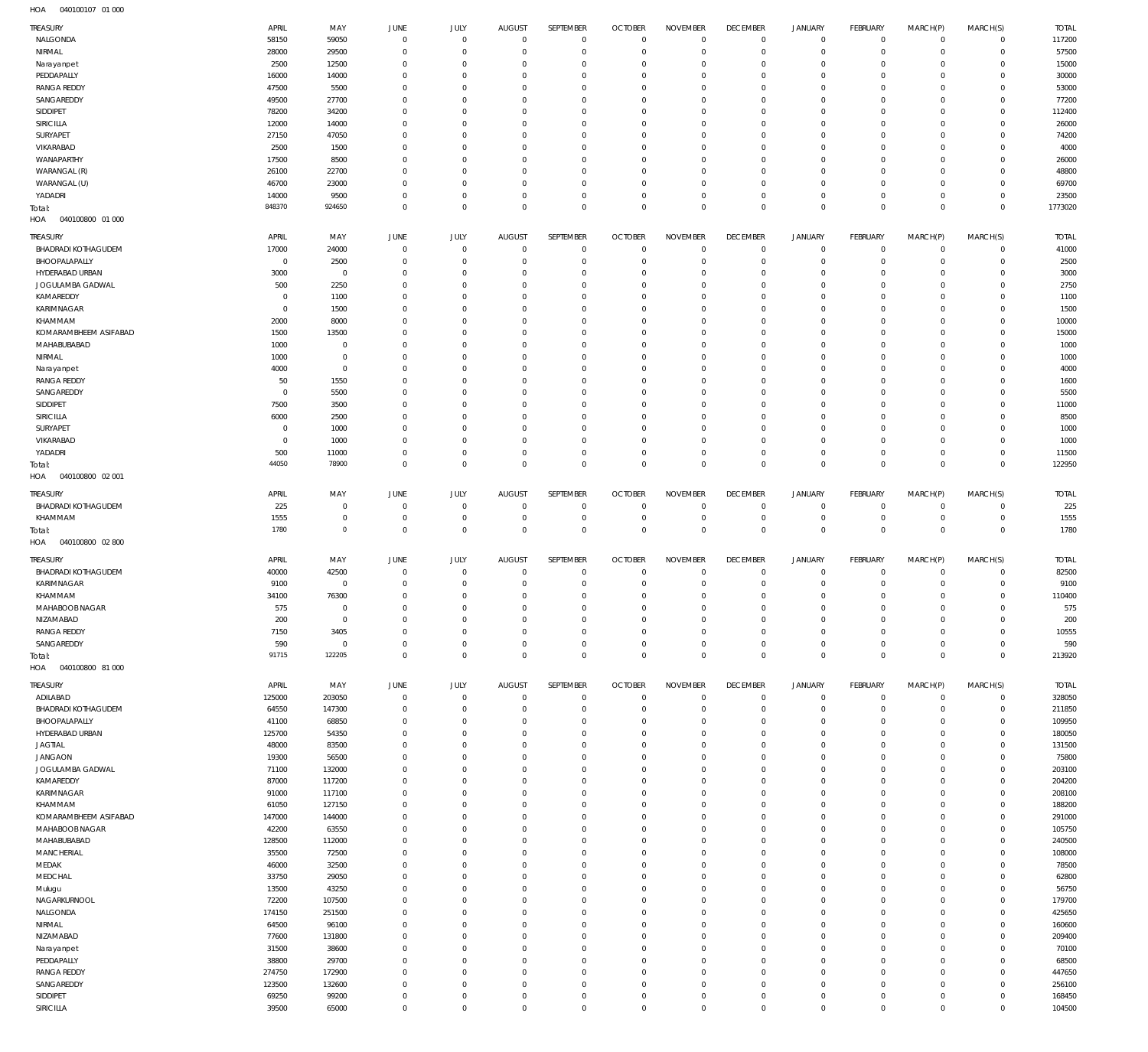040100800 81 000 HOA

| <b>TREASURY</b>            | APRIL          | MAY         | JUNE           | JULY         | <b>AUGUST</b>  | SEPTEMBER    | <b>OCTOBER</b> | <b>NOVEMBER</b> | <b>DECEMBER</b> | <b>JANUARY</b>      | <b>FEBRUARY</b> | MARCH(P)     | MARCH(S)       | <b>TOTAL</b> |
|----------------------------|----------------|-------------|----------------|--------------|----------------|--------------|----------------|-----------------|-----------------|---------------------|-----------------|--------------|----------------|--------------|
| SURYAPET                   | 50950          | 136850      | $\mathbf 0$    | $\mathbf 0$  | $\mathbf 0$    | $\mathbf 0$  | $\circ$        | $\circ$         | $\mathbf 0$     | $\mathsf{O}\xspace$ | $\overline{0}$  | $\mathbf 0$  | $\circ$        | 187800       |
| VIKARABAD                  | 122500         | 135650      | $^{\circ}$     | $\mathbf 0$  | $\Omega$       | $\mathbf 0$  | $^{\circ}$     | $\mathbf 0$     | $^{\circ}$      | $\mathsf{O}\xspace$ | $\mathbf 0$     | $\mathbf 0$  | $\circ$        | 258150       |
|                            |                |             |                |              |                |              |                |                 |                 |                     |                 |              |                |              |
| WANAPARTHY                 | 70500          | 44000       | $\overline{0}$ | $\mathbf{0}$ | $\Omega$       | $\mathbf 0$  | $^{\circ}$     | $\mathbf 0$     | $\overline{0}$  | $\mathsf{O}\xspace$ | $\overline{0}$  | $\mathbf 0$  | $\circ$        | 114500       |
| WARANGAL (R)               | 102200         | 84800       | $\Omega$       | $\mathbf{0}$ | $\Omega$       | $\mathbf 0$  | $^{\circ}$     | $\mathbf 0$     | $\mathbf 0$     | $\mathbf 0$         | $\mathbf 0$     | $\mathbf 0$  | $\mathbf{0}$   | 187000       |
| WARANGAL (U)               | 51700          | 30400       | $\Omega$       | $\mathbf{0}$ | $\Omega$       | $\mathbf 0$  | 0              | $\mathbf 0$     | $^{\circ}$      | $\mathsf{O}\xspace$ | $^{\circ}$      | $\mathbf 0$  | $\circ$        | 82100        |
| YADADRI                    | 38550          | 42000       | $^{\circ}$     | $\mathbf 0$  | $\Omega$       | $\mathbf 0$  | $^{\circ}$     | $\mathbf 0$     | $\overline{0}$  | $\mathsf{O}\xspace$ | $\mathbf 0$     | $\mathbf 0$  | $\circ$        | 80550        |
| Total:                     | 2582400        | 3202450     | $\mathbf 0$    | $\mathbf 0$  | $\Omega$       | $\mathbf 0$  | $\mathbf 0$    | $\mathbf 0$     | $\mathbf 0$     | $\mathbb O$         | $\overline{0}$  | $\mathbf 0$  | $\overline{0}$ | 5784850      |
| HOA<br>040300501 01800     |                |             |                |              |                |              |                |                 |                 |                     |                 |              |                |              |
|                            |                |             |                |              |                |              |                |                 |                 |                     |                 |              |                |              |
| TREASURY                   | APRIL          | MAY         | JUNE           | JULY         | <b>AUGUST</b>  | SEPTEMBER    | <b>OCTOBER</b> | <b>NOVEMBER</b> | <b>DECEMBER</b> | <b>JANUARY</b>      | <b>FEBRUARY</b> | MARCH(P)     | MARCH(S)       | <b>TOTAL</b> |
| HYDERABAD URBAN            | 244899         | 201372      | $\mathbb O$    | $\mathbf{0}$ | $^{\circ}$     | $\mathbf 0$  | $^{\circ}$     | $^{\circ}$      | $\mathbf 0$     | $\mathbf 0$         | $\mathbf 0$     | $\mathbf 0$  | $\circ$        | 446271       |
|                            |                |             |                |              |                |              |                |                 |                 |                     |                 |              |                |              |
| Total:                     | 244899         | 201372      | $\mathbb O$    | $\mathbf 0$  | $^{\circ}$     | $\mathbf 0$  | $\overline{0}$ | $\overline{0}$  | $\mathbf 0$     | $\mathbf 0$         | $\overline{0}$  | $\mathbf 0$  | $\,0\,$        | 446271       |
| HOA<br>040300800 01 000    |                |             |                |              |                |              |                |                 |                 |                     |                 |              |                |              |
|                            |                |             |                |              |                |              |                |                 |                 |                     |                 |              |                |              |
| TREASURY                   | APRIL          | MAY         | JUNE           | JULY         | <b>AUGUST</b>  | SEPTEMBER    | <b>OCTOBER</b> | <b>NOVEMBER</b> | <b>DECEMBER</b> | <b>JANUARY</b>      | <b>FEBRUARY</b> | MARCH(P)     | MARCH(S)       | <b>TOTAL</b> |
| HYDERABAD URBAN            | 13580          | $\mathbb O$ | $\overline{0}$ | $\mathbf 0$  | $\overline{0}$ | $\mathbf 0$  | 0              | 0               | $\overline{0}$  | 0                   | $\overline{0}$  | $\mathbf 0$  | $\circ$        | 13580        |
| <b>RANGA REDDY</b>         | $^{\circ}$     | 11200       | $^{\circ}$     | $\mathbf 0$  | $\overline{0}$ | $\mathbf 0$  | $\circ$        | $\mathbf 0$     | $\mathbf 0$     | $\mathsf{O}\xspace$ | $\overline{0}$  | $\mathbf 0$  | $\overline{0}$ | 11200        |
| Total:                     | 13580          | 11200       | $\mathbf 0$    | $\mathbf 0$  | $\overline{0}$ | $\mathbf 0$  | $\mathbf 0$    | $\mathbb O$     | $\mathbf 0$     | $\mathbb O$         | $\overline{0}$  | $\mathbf 0$  | $\overline{0}$ | 24780        |
| HOA<br>040300800 81 001    |                |             |                |              |                |              |                |                 |                 |                     |                 |              |                |              |
|                            |                |             |                |              |                |              |                |                 |                 |                     |                 |              |                |              |
| TREASURY                   | APRIL          | MAY         | JUNE           | JULY         | <b>AUGUST</b>  | SEPTEMBER    | <b>OCTOBER</b> | <b>NOVEMBER</b> | <b>DECEMBER</b> | <b>JANUARY</b>      | <b>FEBRUARY</b> | MARCH(P)     | MARCH(S)       | <b>TOTAL</b> |
| KHAMMAM                    | 166            | 170         | $\overline{0}$ | $\mathbf 0$  | $\overline{0}$ | $\mathbf 0$  | $\mathbf 0$    | $^{\circ}$      | $\mathbf 0$     | 0                   | $\mathbf 0$     | $\mathbf 0$  | $\circ$        | 336          |
|                            | 166            | 170         | $\mathbf 0$    | $\mathbf 0$  | $^{\circ}$     | $\mathsf 0$  | $\overline{0}$ | $\overline{0}$  | $\mathbf 0$     | $\mathbf 0$         | $\overline{0}$  | $\mathbf 0$  | $\,0\,$        | 336          |
| Total:                     |                |             |                |              |                |              |                |                 |                 |                     |                 |              |                |              |
| HOA<br>040300800 81 002    |                |             |                |              |                |              |                |                 |                 |                     |                 |              |                |              |
|                            | APRIL          | MAY         | JUNE           | JULY         | <b>AUGUST</b>  | SEPTEMBER    | <b>OCTOBER</b> | <b>NOVEMBER</b> | <b>DECEMBER</b> | <b>JANUARY</b>      | <b>FEBRUARY</b> | MARCH(P)     | MARCH(S)       | <b>TOTAL</b> |
| TREASURY                   |                |             |                |              |                |              |                |                 |                 |                     |                 |              |                |              |
| VIKARABAD                  | 0              | 850         | $\mathbf{0}$   | $\mathbf 0$  | $\overline{0}$ | $\mathbf 0$  | $\circ$        | $\circ$         | $\overline{0}$  | $\mathsf{O}\xspace$ | $\overline{0}$  | $\mathbf 0$  | $\circ$        | 850          |
| Total:                     | $\circ$        | 850         | $\mathbf 0$    | $\mathbf 0$  | $^{\circ}$     | $\mathsf 0$  | $\overline{0}$ | $\mathbb O$     | $\mathbf 0$     | $\mathbb O$         | $\overline{0}$  | $\mathbf 0$  | $\overline{0}$ | 850          |
| HOA<br>040300800 81 003    |                |             |                |              |                |              |                |                 |                 |                     |                 |              |                |              |
|                            |                |             |                |              |                |              |                |                 |                 |                     |                 |              |                |              |
| TREASURY                   | APRIL          | MAY         | JUNE           | JULY         | <b>AUGUST</b>  | SEPTEMBER    | <b>OCTOBER</b> | <b>NOVEMBER</b> | <b>DECEMBER</b> | <b>JANUARY</b>      | <b>FEBRUARY</b> | MARCH(P)     | MARCH(S)       | <b>TOTAL</b> |
| HYDERABAD URBAN            | 945            | $\,0\,$     | $\mathbf 0$    | $\mathbf 0$  | $\overline{0}$ | $\mathbf 0$  | $\mathbf 0$    | $^{\circ}$      | $\overline{0}$  | 0                   | $\mathbf 0$     | $\mathbf 0$  | $\circ$        | 945          |
| Total:                     | 945            | $\circ$     | $\mathbf 0$    | $\mathbf 0$  | $\mathbf{0}$   | $\mathsf 0$  | $\mathbf 0$    | $\mathbf 0$     | $\mathbf 0$     | $\mathbf 0$         | $\overline{0}$  | $\mathbf{0}$ | $\overline{0}$ | 945          |
|                            |                |             |                |              |                |              |                |                 |                 |                     |                 |              |                |              |
| HOA<br>040500011 01 000    |                |             |                |              |                |              |                |                 |                 |                     |                 |              |                |              |
| TREASURY                   | APRIL          | MAY         | JUNE           | JULY         | <b>AUGUST</b>  | SEPTEMBER    | <b>OCTOBER</b> | <b>NOVEMBER</b> | <b>DECEMBER</b> | <b>JANUARY</b>      | <b>FEBRUARY</b> | MARCH(P)     | MARCH(S)       | <b>TOTAL</b> |
|                            |                |             |                |              |                |              |                |                 |                 |                     |                 |              |                |              |
| ADILABAD                   | 18892          | $\,0\,$     | $^{\circ}$     | $\mathbf 0$  | $\overline{0}$ | $\mathbf 0$  | $\circ$        | $\mathbf 0$     | $\overline{0}$  | 0                   | $\overline{0}$  | 0            | $\circ$        | 18892        |
| <b>BHADRADI KOTHAGUDEM</b> | 6824           | $\,0\,$     | $^{\circ}$     | $\mathbf{0}$ | $\Omega$       | $\mathbf 0$  | $^{\circ}$     | $^{\circ}$      | $^{\circ}$      | $\mathbf 0$         | $\overline{0}$  | $\mathbf 0$  | $\circ$        | 6824         |
| BHOOPALAPALLY              | 5200           | $\,0\,$     | $^{\circ}$     | $\mathbf{0}$ | $\Omega$       | $\mathbf 0$  | $^{\circ}$     | $\mathbf 0$     | $^{\circ}$      | $\mathsf{O}\xspace$ | $\overline{0}$  | $\mathbf 0$  | $\circ$        | 5200         |
| <b>JAGTIAL</b>             | 39011          | $\,0\,$     | $\Omega$       | $\mathbf{0}$ | $\Omega$       | $\mathbf 0$  | $^{\circ}$     | $^{\circ}$      | $^{\circ}$      | $\mathsf{O}\xspace$ | $\mathbf 0$     | $\mathbf 0$  | $\mathbf 0$    | 39011        |
| JOGULAMBA GADWAL           | $\overline{0}$ | 4072        | $^{\circ}$     | $\mathbf{0}$ | $\Omega$       | $\mathbf 0$  | $^{\circ}$     | $\mathbf 0$     | $^{\circ}$      | $\mathbf 0$         | $\mathbf 0$     | $\mathbf 0$  | $\mathbf{0}$   | 4072         |
|                            |                |             |                |              |                |              |                |                 |                 |                     |                 |              |                |              |
| KARIMNAGAR                 | 40702          | $\,0\,$     | $\Omega$       | $\mathbf{0}$ | $\Omega$       | $\mathbf 0$  | $^{\circ}$     | $\mathbf 0$     | $^{\circ}$      | $\mathsf{O}\xspace$ | $\mathbf 0$     | $\mathbf 0$  | $\mathbf 0$    | 40702        |
| KHAMMAM                    | 57672          | 108517      | $\Omega$       | $\mathbf 0$  | $\Omega$       | $\mathbf 0$  | $^{\circ}$     | $\mathbf 0$     | $^{\circ}$      | $\mathbf 0$         | $\mathbf 0$     | $\mathbf 0$  | $\mathbf{0}$   | 166189       |
| KOMARAMBHEEM ASIFABAD      | 30514          | $\,0\,$     | $\Omega$       | $\mathbf{0}$ | $\Omega$       | $\mathbf 0$  | $^{\circ}$     | $\mathbf 0$     | $^{\circ}$      | $\mathsf{O}\xspace$ | $\mathbf 0$     | $\mathbf 0$  | $\mathbf 0$    | 30514        |
| MAHABUBABAD                | 77566          | 36512       | $\Omega$       | $\mathbf 0$  | $\Omega$       | $\mathbf 0$  | $^{\circ}$     | $\mathbf 0$     | $^{\circ}$      | $\mathbf 0$         | $\mathbf 0$     | $\mathbf 0$  | $\mathbf 0$    | 114078       |
|                            |                |             |                |              |                |              |                |                 |                 |                     |                 |              |                |              |
| MANCHERIAL                 | 41098          | 14303       | $\Omega$       | $\mathbf 0$  | $\Omega$       | $\mathbf 0$  | $^{\circ}$     | $\mathbf 0$     | $^{\circ}$      | $\mathbf 0$         | $\mathbf 0$     | $\mathbf 0$  | $\circ$        | 55401        |
| MEDAK                      | 31903          | 3801        | $\Omega$       | $\mathbf 0$  | $\Omega$       | $\mathbf 0$  | $^{\circ}$     | $\mathbf 0$     | $^{\circ}$      | $\mathbf 0$         | $\mathbf 0$     | $\mathbf 0$  | $\mathbf 0$    | 35704        |
| MEDCHAL                    | 1148           | 482         | $\Omega$       | $\mathbf{0}$ | $\Omega$       | $\mathbf 0$  | $^{\circ}$     | $\mathbf 0$     | $^{\circ}$      | $\mathbf 0$         | $\mathbf 0$     | $\mathbf 0$  | $\circ$        | 1630         |
| NAGARKURNOOL               | 23284          | 66885       | $\Omega$       | $\mathbf{0}$ | $\Omega$       | $\mathbf 0$  | $^{\circ}$     | $\mathbf 0$     | $^{\circ}$      | $\mathbf 0$         | $\mathbf 0$     | $\mathbf 0$  | $\mathbf 0$    | 90169        |
| NALGONDA                   | 405264         | 92503       | $\Omega$       | $\mathbf{0}$ | $\Omega$       | $\mathbf 0$  | $^{\circ}$     | $\mathbf 0$     | $^{\circ}$      | $\mathbf 0$         | $\mathbf 0$     | $\mathbf 0$  | $\mathbf{0}$   | 497767       |
|                            |                |             |                |              |                |              |                |                 |                 |                     |                 |              |                |              |
| NIRMAL                     | 71700          | 92020       | $\Omega$       | $\mathbf 0$  | $\mathbf{0}$   | $\mathbf 0$  | $\mathbf 0$    | $\mathbf 0$     | $\mathbf 0$     | $\mathbf 0$         | $\mathbf 0$     | $\mathbf 0$  | $\mathbf{0}$   | 163720       |
| NIZAMABAD                  | 55418          | 49260       | 0              | $\Omega$     | 0              | $\mathbf 0$  | 0              | 0               | 0               | 0                   | $\Omega$        | $\Omega$     | $\mathbf 0$    | 104678       |
| Narayanpet                 | 31659          | $\,0\,$     | $\overline{0}$ | $\mathbf 0$  | $^{\circ}$     | $\mathbf 0$  | $\mathbf 0$    | $\mathbb O$     | $\mathbf 0$     | $\mathsf{O}\xspace$ | $\overline{0}$  | $\mathbf 0$  | $\circ$        | 31659        |
| PEDDAPALLY                 | $\overline{0}$ | 5945        | $^{\circ}$     | $\mathbf 0$  | $\Omega$       | $\mathbf 0$  | $\circ$        | $\mathbf 0$     | $\overline{0}$  | $\mathsf{O}\xspace$ | $\overline{0}$  | $\mathbf 0$  | $\mathbf{0}$   | 5945         |
| <b>RANGA REDDY</b>         | 9040           | 3079        | $^{\circ}$     | $\mathbf 0$  | $\Omega$       | $\mathbf 0$  | $\mathbf 0$    | $\mathbb O$     | $\mathbf 0$     | $\mathbf 0$         | $\mathbf 0$     | $\mathbf 0$  | $\mathbf{0}$   | 12119        |
|                            |                |             |                |              |                |              |                |                 |                 |                     |                 |              |                |              |
| SANGAREDDY                 | 8232           | $\mathbb O$ | $\Omega$       | $\mathbf 0$  | $\Omega$       | $\mathbf 0$  | $^{\circ}$     | $\mathbf 0$     | $\mathbf 0$     | $\mathsf{O}\xspace$ | $\mathbf 0$     | $\mathbf 0$  | $\mathbf{0}$   | 8232         |
| SURYAPET                   | 35828          | 128703      | $\Omega$       | $\mathbf 0$  | $\Omega$       | $\mathbf 0$  | $^{\circ}$     | $\mathbf 0$     | $^{\circ}$      | $\mathbf 0$         | $\mathbf 0$     | $\mathbf 0$  | $\mathbf{0}$   | 164531       |
| VIKARABAD                  | 23254          | 6965        | $\Omega$       | $\mathbf 0$  | $\Omega$       | $\mathbf 0$  | $^{\circ}$     | $^{\circ}$      | $^{\circ}$      | $\mathsf{O}\xspace$ | $\mathbf 0$     | $\mathbf 0$  | $\mathbf{0}$   | 30219        |
| WANAPARTHY                 | 26693          | $\mathbb O$ | $\Omega$       | $\mathbf 0$  | $\Omega$       | $\mathbf 0$  | $^{\circ}$     | $\mathbf 0$     | $^{\circ}$      | $\mathbf 0$         | $\mathbf 0$     | $\Omega$     | $\mathbf 0$    | 26693        |
| WARANGAL (R)               | 10632          | $\mathbb O$ | $\Omega$       | $\mathbf 0$  | $\Omega$       | $\mathbf 0$  | $^{\circ}$     | $\mathbf 0$     | $^{\circ}$      | $\mathbf 0$         | $\mathbf 0$     | $\mathbf 0$  | $\circ$        | 10632        |
| WARANGAL (U)               | 2335           |             | $\Omega$       | $\mathbf 0$  | $\Omega$       | $\mathbf 0$  | $^{\circ}$     | $\mathbf 0$     | $\mathbf 0$     | $\mathsf{O}\xspace$ | $\mathbf 0$     | $\mathbf 0$  | $\mathbf{0}$   |              |
|                            |                | $\mathbb O$ |                |              |                |              |                |                 |                 |                     |                 |              |                | 2335         |
| YADADRI                    | 101410         | 41675       | $\Omega$       | $\mathbf 0$  | $^{\circ}$     | $\mathbf 0$  | $^{\circ}$     | $\mathbb O$     | $\mathbf 0$     | $\mathsf{O}\xspace$ | $\mathbf 0$     | $\mathbf 0$  | $\circ$        | 143085       |
| Total:                     | 1155279        | 654722      | $\mathbf{0}$   | $\mathbf 0$  | $\overline{0}$ | $\mathbf 0$  | $\circ$        | $\mathbb O$     | $\mathbf 0$     | $\mathbb O$         | $\mathbf 0$     | $\mathbf 0$  | $\mathbf 0$    | 1810001      |
| HOA<br>040500102 01 000    |                |             |                |              |                |              |                |                 |                 |                     |                 |              |                |              |
|                            |                |             |                |              |                |              |                |                 |                 |                     |                 |              |                |              |
| TREASURY                   | APRIL          | MAY         | JUNE           | JULY         | <b>AUGUST</b>  | SEPTEMBER    | <b>OCTOBER</b> | <b>NOVEMBER</b> | <b>DECEMBER</b> | <b>JANUARY</b>      | FEBRUARY        | MARCH(P)     | MARCH(S)       | <b>TOTAL</b> |
| ADILABAD                   | 21165          | $\mathbb O$ | $\mathbf{0}$   | $\mathbf 0$  | $^{\circ}$     | $\mathbf 0$  | $\circ$        | $\circ$         | $\mathbf 0$     | $\mathbf 0$         | $\mathbf 0$     | $\mathbf 0$  | $\circ$        | 21165        |
| <b>BHADRADI KOTHAGUDEM</b> |                |             |                | $\mathbf 0$  |                | $\mathbf 0$  | $^{\circ}$     | $\mathbf 0$     | $\mathbf 0$     | $\mathsf{O}\xspace$ | $\mathbf 0$     | $\mathbf 0$  | $\circ$        | 74300        |
|                            |                |             |                |              |                |              |                |                 |                 |                     |                 |              |                |              |
|                            | 27700          | 46600       | $^{\circ}$     |              | $\circ$        |              |                |                 |                 |                     |                 |              |                |              |
| BHOOPALAPALLY              | 1275           | $\mathbb O$ | $\Omega$       | $^{\circ}$   | $\Omega$       | $\mathbf{0}$ | $^{\circ}$     | $\circ$         | $^{\circ}$      | $\mathsf{O}\xspace$ | $\mathbf 0$     | $\Omega$     | $\mathbf 0$    | 1275         |
| <b>JAGTIAL</b>             | 9700           | $\mathbb O$ | $\Omega$       | $\mathbf{0}$ | $\Omega$       | $\mathbf 0$  | $^{\circ}$     | $\mathbf 0$     | $\mathbf 0$     | $\mathbf 0$         | $\mathbf 0$     | $\Omega$     | $\mathbf 0$    | 9700         |
| JOGULAMBA GADWAL           | $^{\circ}$     | 69130       | $\Omega$       | $\Omega$     | $\Omega$       | $\mathbf 0$  | $^{\circ}$     | $^{\circ}$      | $\mathbf 0$     | $\mathbf 0$         | $\mathbf 0$     | $\Omega$     | $\mathbf 0$    | 69130        |
| KAMAREDDY                  | 7790           | $\,0\,$     | $\Omega$       | $\mathbf{0}$ | $\Omega$       | $\mathbf 0$  | $^{\circ}$     | $\mathbf 0$     | $\mathbf 0$     | $\mathbf 0$         | $\mathbf 0$     | $\Omega$     | $\mathbf 0$    | 7790         |
|                            |                |             | $\Omega$       |              | $\Omega$       |              |                |                 |                 |                     |                 | $\Omega$     |                |              |
| KARIMNAGAR                 | 28670          | $\,0\,$     |                | $\mathbf{0}$ |                | $\mathbf 0$  | $^{\circ}$     | $\mathbf 0$     | $\mathbf 0$     | $\mathbf 0$         | $\mathbf 0$     |              | $\mathbf 0$    | 28670        |
| KHAMMAM                    | 76500          | $\,0\,$     | $\Omega$       | $\Omega$     | $\Omega$       | $\mathbf 0$  | $^{\circ}$     | $\mathbf 0$     | $\mathbf 0$     | $\mathbf 0$         | $\mathbf 0$     | $\Omega$     | $\mathbf 0$    | 76500        |
| KOMARAMBHEEM ASIFABAD      | 3740           | $\,0\,$     | $\Omega$       | $\mathbf{0}$ | $\Omega$       | $\mathbf 0$  | $^{\circ}$     | $\mathbf 0$     | $\mathbf 0$     | $\mathbf 0$         | $\mathbf 0$     | $\Omega$     | $\mathbf 0$    | 3740         |
| MAHABOOB NAGAR             | 600            | $\mathbb O$ | $\Omega$       | $\mathbf{0}$ | $\Omega$       | $\mathbf 0$  | $^{\circ}$     | $\mathbf 0$     | $\mathbf 0$     | $\mathbf 0$         | $\mathbf 0$     | $\Omega$     | $\mathbf 0$    | 600          |
| MANCHERIAL                 | $\overline{0}$ | 6375        | $\Omega$       | $\mathbf{0}$ | $\Omega$       | $\mathbf 0$  | $^{\circ}$     | $\mathbf 0$     | $\mathbf 0$     | $\mathbf 0$         | $\mathbf 0$     | $\Omega$     | $\mathbf 0$    | 6375         |
|                            |                |             |                |              |                |              |                |                 |                 |                     |                 |              |                |              |
| MEDAK                      | 12095          | $\,0\,$     | $\Omega$       | $\Omega$     | $\Omega$       | $\mathbf 0$  | $^{\circ}$     | $\mathbf 0$     | $\mathbf 0$     | $\mathbf 0$         | $\mathbf 0$     | $\Omega$     | $\mathbf 0$    | 12095        |
| Mulugu                     | 500            | 2800        | $\Omega$       | $\mathbf{0}$ | $\Omega$       | $\mathbf 0$  | $^{\circ}$     | $\Omega$        | $\mathbf 0$     | $\mathbf 0$         | $\mathbf 0$     | $\Omega$     | $\mathbf 0$    | 3300         |
| NAGARKURNOOL               | 0              | 6200        | $^{\circ}$     | $\mathbf{0}$ | $\Omega$       | $\mathbf 0$  | $^{\circ}$     | $\mathbf 0$     | $\mathbf 0$     | $\mathbf 0$         | $\mathbf 0$     | $\mathbf 0$  | $\mathbf 0$    | 6200         |
| NALGONDA                   | 51260          | $\,0\,$     | $\Omega$       | $\Omega$     | $\Omega$       | $\mathbf{0}$ | $^{\circ}$     | $\circ$         | $\mathbf 0$     | $\mathbf 0$         | $\mathbf 0$     | $\Omega$     | $\mathbf 0$    | 51260        |
|                            |                |             | $\Omega$       | $\mathbf{0}$ | $\Omega$       | $\mathbf 0$  | $^{\circ}$     | $\mathbf 0$     | $\mathbf 0$     | $\mathbf 0$         | $\mathbf 0$     | $\Omega$     | $\mathbf 0$    |              |
| NIZAMABAD                  | 6865           | 7085        |                |              |                |              |                |                 |                 |                     |                 |              |                | 13950        |
| SIDDIPET                   | $\Omega$       | 6355        | $\Omega$       | $\Omega$     | $\Omega$       | $\mathbf 0$  | $^{\circ}$     | $\circ$         | $\mathbf 0$     | $\mathbf 0$         | $\mathbf 0$     | $\Omega$     | $\mathbf 0$    | 6355         |
| SIRICILLA                  | 74195          | $\,0\,$     | $\Omega$       | $\mathbf 0$  | $\Omega$       | $\mathbf 0$  | $\mathbf 0$    | $\mathbf 0$     | $\mathbf 0$     | $\mathbf 0$         | $\mathbf 0$     | $\mathbf 0$  | $\mathbf{0}$   | 74195        |
| SURYAPET                   | 1100           | $\,0\,$     | $^{\circ}$     | $\mathbf 0$  | $\circ$        | $\mathbf 0$  | $\mathbf 0$    | $\mathbf 0$     | $\mathbf 0$     | $\mathsf{O}\xspace$ | $\mathbf 0$     | $\mathbf 0$  | $\mathbf 0$    | 1100         |
| VIKARABAD                  | 4450           | $\,0\,$     | $\mathbb O$    | $\mathbf 0$  | $\mathbf 0$    | $\mathbf 0$  | $\mathbf 0$    | $\mathbf 0$     | $\mathbb O$     | $\mathsf{O}\xspace$ | $\mathbf 0$     | 0            | $\mathbf 0$    | 4450         |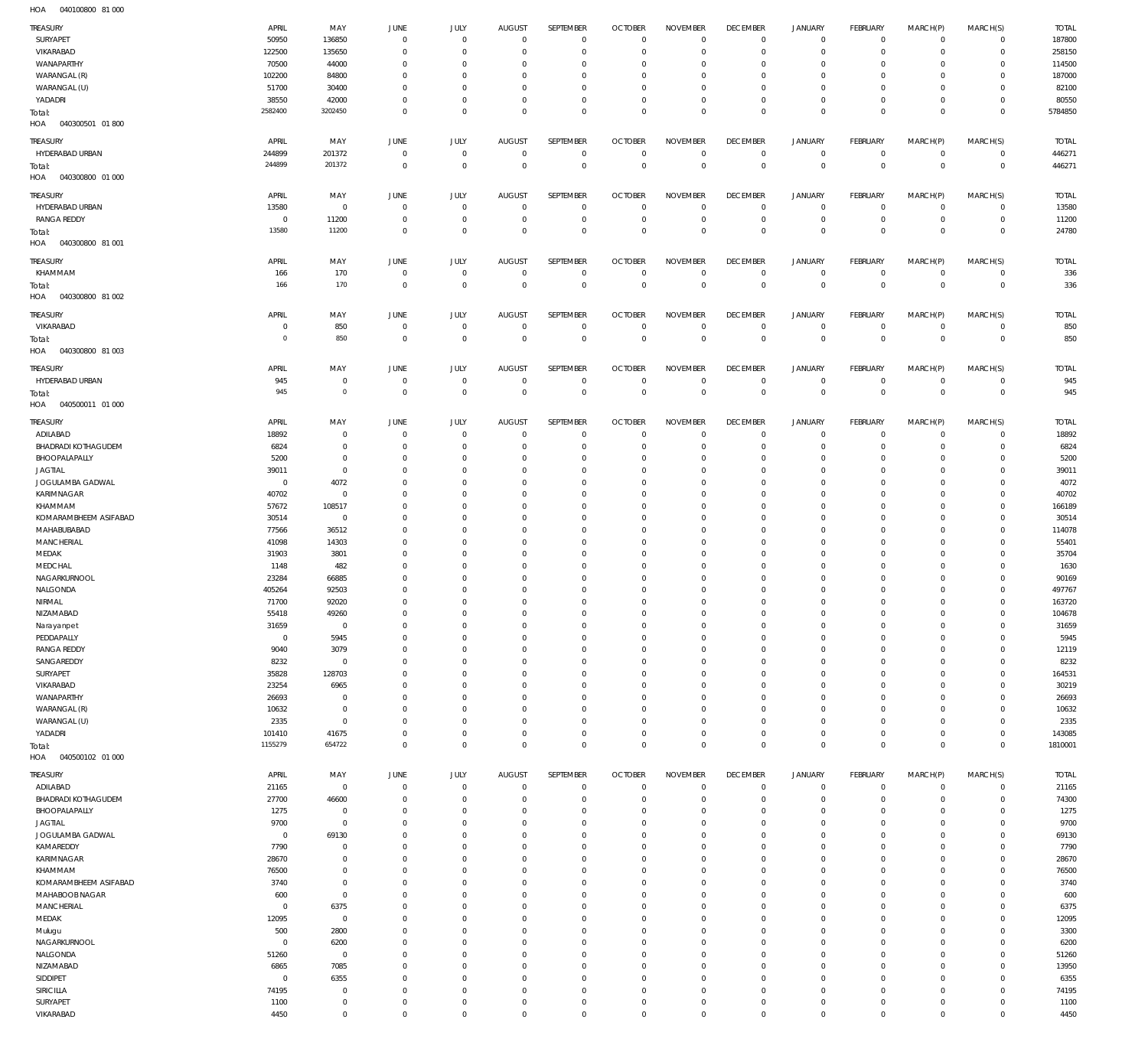040500102 01 000 HOA 040500800 01 800 HOA 042500101 01 000 HOA 042500800 01 000 HOA 042500800 02 000 HOA 042500800 04 000 HOA 042500800 05 000 HOA 042500800 06 001 HOA 042500800 81 001 HOA  $\Omega$   $\Omega$   $\Omega$  $\Omega$   $\Omega$   $\Omega$   $\Omega$  $\Omega$   $\Omega$   $\Omega$  $\Omega$   $\Omega$   $\Omega$   $\Omega$  $\Omega$   $\Omega$   $\Omega$   $\Omega$  $\Omega$  $\overline{0}$  $\Omega$   $\Omega$   $\mathbf 0$   $\Omega$   $\Omega$   $\Omega$  KAMAREDDY ADILABAD BHADRADI KOTHAGUDEM HYDERABAD URBAN JAGTIAL KAMAREDDY KARIMNAGAR KHAMMAM MANCHERIAL NALGONDA NIRMAL NIZAMABAD PEDDAPALLY SIRICILLA SURYAPET WANAPARTHY YADADRI ADILABAD HYDERABAD URBAN KHAMMAM MEDAK NIRMAL NIZAMABAD PEDDAPALLY RANGA REDDY SANGAREDDY SIDDIPET HYDERABAD URBAN KAMAREDDY KHAMMAM NALGONDA RANGA REDDY VIKARABAD BHADRADI KOTHAGUDEM HYDERABAD URBAN KHAMMAM NALGONDA NIZAMABAD RANGA REDDY SURYAPET VIKARABAD YADADRI HYDERABAD URBAN KARIMNAGAR NIRMAL NIZAMABAD KHAMMAM ADILABAD BHADRADI KOTHAGUDEM HYDERABAD URBAN JAGTIAL TREASURY TREASURY TREASURY TREASURY TREASURY **TREASURY** TREASURY TREASURY TREASURY  $\Omega$   $\Omega$   $\overline{0}$   $\overline{0}$   $\Omega$  APRIL APRIL APRIL APRIL APRIL APRIL APRIL APRIL APRIL  $\Omega$   $\,$  0  $\,$   $\Omega$   $\Omega$   $\Omega$   $\Omega$   $\Omega$ MAY MAY MAY MAY MAY MAY MAY MAY MAY  $\Omega$   $\Omega$   $\Omega$  $\overline{0}$   $\boldsymbol{0}$   $\Omega$   $\Omega$   $\Omega$   $\overline{0}$   $\Omega$   $\Omega$  JUNE JUNE JUNE JUNE JUNE JUNE JUNE JUNE JUNE  $\Omega$   $\Omega$   $\Omega$   $\Omega$   $\Omega$  JULY JULY JULY JULY JULY JULY JULY JULY JULY  $\Omega$   $\Omega$   $\Omega$   $\Omega$  $\overline{0}$   $\Omega$   $\Omega$   $\Omega$   $\overline{0}$   $\Omega$   $\Omega$  $\overline{0}$   $\,$  0  $\,$   $\Omega$   $\Omega$ AUGUST AUGUST AUGUST AUGUST AUGUST AUGUST AUGUST AUGUST AUGUST  $\Omega$   $\Omega$   $\,$  0  $\,$   $\Omega$   $\Omega$   $\overline{0}$   $\Omega$   $\Omega$   $\,$  0  $\,$   $\Omega$  SEPTEMBER SEPTEMBER SEPTEMBER SEPTEMBER SEPTEMBER **SEPTEMBER** SEPTEMBER SEPTEMBER SEPTEMBER  $\Omega$   $\Omega$   $\Omega$  $\overline{0}$   $\Omega$   $\Omega$   $\Omega$  $\overline{0}$   $\Omega$   $\Omega$  $\overline{0}$   $\Omega$  $\Omega$   $\Omega$   $\Omega$  OCTOBER **OCTOBER OCTOBER** OCTOBER OCTOBER **OCTOBER** OCTOBER OCTOBER OCTOBER  $\Omega$   $\Omega$   $\Omega$   $\Omega$   $\Omega$   $\Omega$   $\Omega$   $\Omega$   $\Omega$  NOVEMBER NOVEMBER NOVEMBER NOVEMBER NOVEMBER NOVEMBER NOVEMBER NOVEMBER NOVEMBER  $\Omega$   $\overline{0}$   $\Omega$  $\overline{0}$   $\Omega$  $\overline{0}$   $\Omega$  $\overline{0}$   $\overline{0}$   $\Omega$  $\overline{0}$   $\Omega$  $\overline{0}$   $\overline{0}$   $\overline{0}$   $\Omega$  $\overline{0}$   $\Omega$  $\overline{0}$   $\Omega$   $\overline{0}$ DECEMBER DECEMBER DECEMBER DECEMBER DECEMBER **DECEMBER** DECEMBER DECEMBER DECEMBER  $\Omega$   $\Omega$   $\Omega$   $\Omega$   $\Omega$   $\Omega$   $\Omega$   $\Omega$  JANUARY JANUARY JANUARY JANUARY JANUARY JANUARY JANUARY JANUARY JANUARY  $\Omega$   $\Omega$   $\Omega$   $\Omega$   $\Omega$   $\Omega$   $\,$  0  $\,$   $\Omega$  FEBRUARY FEBRUARY FEBRUARY FEBRUARY FEBRUARY **FFBRUARY** FEBRUARY FEBRUARY FEBRUARY  $\Omega$   $\Omega$   $\Omega$   $\Omega$   $\Omega$   $\Omega$   $\Omega$  $\Omega$   $\Omega$   $\Omega$  MARCH(P) MARCH(P) MARCH(P) MARCH(P) MARCH(P) MARCH(P) MARCH(P) MARCH(P) MARCH(P)  $\Omega$   $\Omega$   $\Omega$   $\Omega$   $\Omega$   $\Omega$   $\Omega$   $\Omega$  $\Omega$   $\Omega$   $\Omega$   $\Omega$ MARCH(S) MARCH(S) MARCH(S) MARCH(S) MARCH(S) MARCH(S) MARCH(S) MARCH(S) MARCH(S) TOTAL TOTAL TOTAL TOTAL TOTAL TOTAL TOTAL TOTAL TOTAL Total: Total: Total: Total: Total: Total: Total: Total:

JANGAON JOGULAMBA GADWAL

       $\mathbf 0$ 

  $\Omega$ 

 

 

  $\Omega$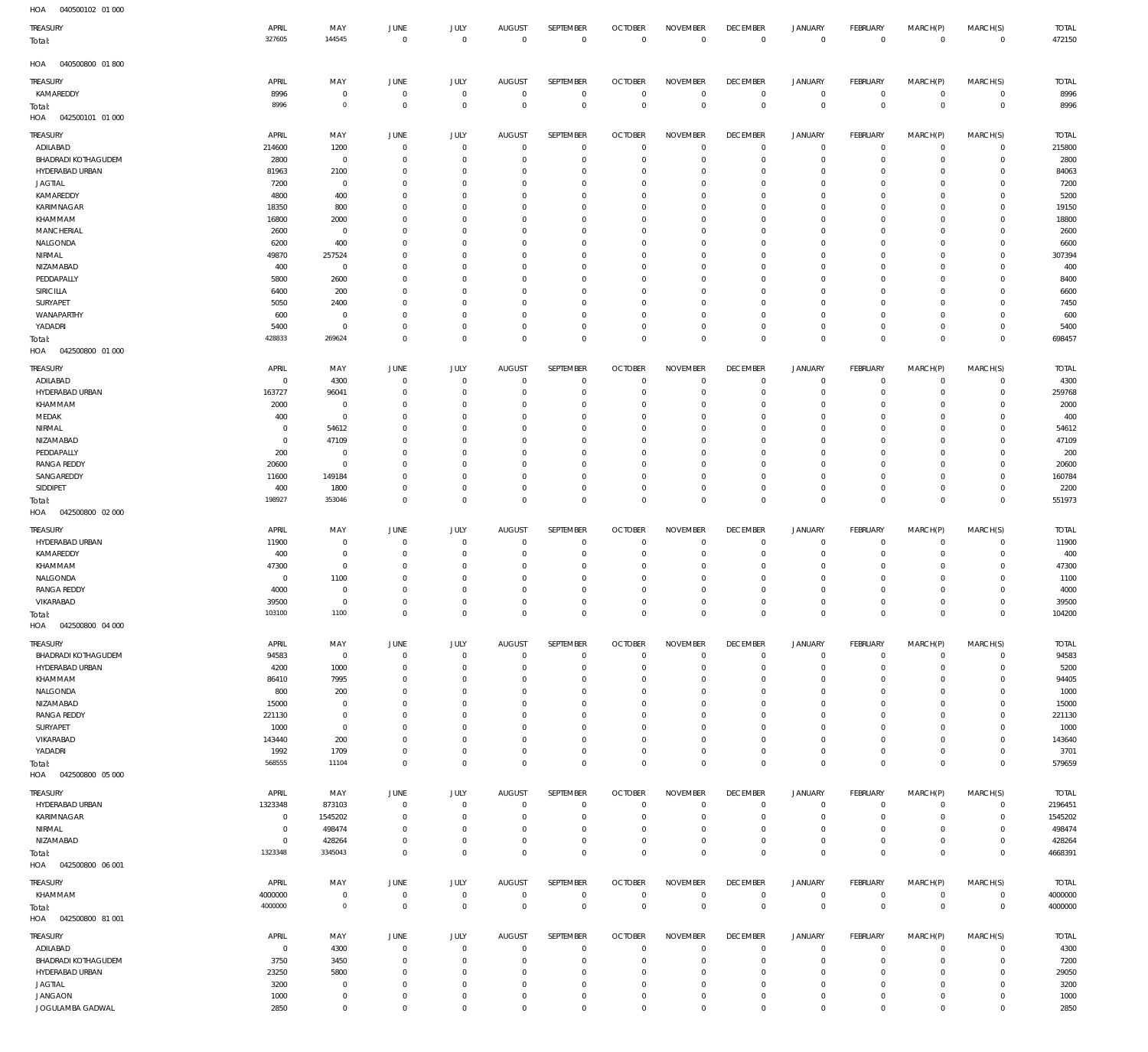042500800 81 001 HOA

| TREASURY                                | APRIL          | MAY                 | JUNE                          | JULY                        | AUGUST                        | SEPTEMBER                   | <b>OCTOBER</b>                | <b>NOVEMBER</b>               | <b>DECEMBER</b>              | <b>JANUARY</b>                     | FEBRUARY                  | MARCH(P)                   | MARCH(S)                   | <b>TOTAL</b>    |
|-----------------------------------------|----------------|---------------------|-------------------------------|-----------------------------|-------------------------------|-----------------------------|-------------------------------|-------------------------------|------------------------------|------------------------------------|---------------------------|----------------------------|----------------------------|-----------------|
| KARIMNAGAR                              | 6250           | 50                  | $\mathbf 0$                   | $\mathbf 0$                 | $\mathbf 0$                   | $\mathbf 0$                 | $\mathbf 0$                   | $\mathbf 0$                   | $\mathbf 0$                  | $\mathbf 0$                        | $\circ$                   | $\mathbf 0$                | $\mathbf 0$                | 6300            |
| KHAMMAM                                 | 1000           | $\mathbf 0$         | $\overline{0}$                | $\mathbf{0}$                | 0                             | $\mathbf 0$                 | 0                             | $\overline{0}$                | $\mathbf 0$                  | $\mathbf 0$                        | $\mathbf 0$               | $\mathbf 0$                | $\mathbf 0$                | 1000            |
| KOMARAMBHEEM ASIFABAD<br>MAHABOOB NAGAR | 1000<br>5100   | $\mathbf 0$<br>150  | $\overline{0}$<br>0           | $\mathbf{0}$<br>$\mathbf 0$ | $\Omega$<br>$\Omega$          | $\mathbf 0$<br>$\mathbf 0$  | 0<br>0                        | $\mathbf{0}$<br>$\mathbf{0}$  | $\mathbf 0$<br>$\mathbf 0$   | $\mathbf 0$<br>$\mathbf 0$         | $^{\circ}$<br>$^{\circ}$  | $\mathbf 0$<br>$\mathbf 0$ | $^{\circ}$<br>$\mathbf 0$  | 1000<br>5250    |
| MAHABUBABAD                             | 1400           | 2000                | $\Omega$                      | $\mathbf{0}$                | $\Omega$                      | $\mathbf 0$                 | 0                             | $\mathbf{0}$                  | $\mathbf{0}$                 | $\mathbf 0$                        | $^{\circ}$                | $\mathbf 0$                | $\mathbf 0$                | 3400            |
| MANCHERIAL                              | 1000           | 1100                | 0                             | $\mathbf 0$                 | $\Omega$                      | $\mathbf 0$                 | 0                             | $\mathbf 0$                   | $\mathbf{0}$                 | $\mathbf 0$                        | $^{\circ}$                | $\mathbf 0$                | $\mathbf 0$                | 2100            |
| MEDAK                                   | 3300           | $\mathbf 0$         | $\Omega$                      | $\mathbf{0}$                | $\Omega$                      | $\mathbf 0$                 | 0                             | $\mathbf{0}$                  | $^{\circ}$                   | $\mathbf 0$                        | $^{\circ}$                | $\mathbf 0$                | $\mathbf 0$                | 3300            |
| MEDCHAL                                 | 18300          | 7600                | $\Omega$                      | $\mathbf{0}$                | $\Omega$                      | $\mathbf 0$                 | $\Omega$                      | $\mathbf{0}$                  | $^{\circ}$                   | $\mathbf 0$                        | $^{\circ}$                | $\mathbf 0$                | $\mathbf 0$                | 25900           |
| Mulugu                                  | 23100          | 3100                | $\overline{0}$                | $\mathbf{0}$                | $\Omega$                      | $\mathbf 0$                 | 0                             | $\mathbf 0$                   | $\mathbf{0}$                 | $\mathbf 0$                        | $^{\circ}$                | $\mathbf 0$                | $\mathbf 0$                | 26200           |
| NAGARKURNOOL                            | 4000           | 1000                | $\Omega$                      | $\mathbf{0}$                | $\Omega$                      | $\mathbf 0$                 | $\Omega$                      | $\mathbf{0}$                  | $^{\circ}$                   | $\mathbf 0$                        | $^{\circ}$                | $\mathbf 0$                | $\mathbf 0$                | 5000            |
| NALGONDA                                | 16100          | 1000                | $\overline{0}$                | $\mathbf{0}$                | $\Omega$                      | $\mathbf 0$                 | 0                             | $\mathbf{0}$                  | $\mathbf{0}$                 | $\mathbf 0$                        | $^{\circ}$                | $\mathbf 0$                | $\mathbf 0$                | 17100           |
| Narayanpet                              | 1200           | 1000                | $\Omega$                      | $\mathbf{0}$                | $\Omega$                      | $\mathbf 0$                 | $\Omega$                      | $\mathbf{0}$                  | $^{\circ}$                   | $\mathbf 0$                        | $^{\circ}$                | $\mathbf 0$                | $\mathbf 0$                | 2200            |
| PEDDAPALLY                              | $\overline{0}$ | 1400                | $\overline{0}$                | $\mathbf{0}$                | $\Omega$                      | $\mathbf 0$                 | 0                             | $\mathbf 0$                   | $\mathbf{0}$                 | $\mathbf 0$                        | $^{\circ}$                | $\mathbf 0$                | $\mathbf 0$                | 1400            |
| <b>RANGA REDDY</b>                      | 10750          | 8600                | 0<br>$\Omega$                 | $\mathbf 0$<br>$\mathbf 0$  | $\Omega$<br>$\Omega$          | $\mathbf 0$                 | 0<br>$\Omega$                 | $\mathbf 0$<br>$\mathbf 0$    | $^{\circ}$                   | $\mathbf 0$<br>$\mathbf 0$         | $^{\circ}$                | $\mathbf 0$                | 0                          | 19350           |
| SANGAREDDY<br>SIDDIPET                  | 9950<br>4500   | 1032314<br>100      | -0                            | $\mathbf 0$                 | $\Omega$                      | $\mathbf 0$<br>$\mathbf 0$  | 0                             | $\mathbf 0$                   | $^{\circ}$<br>$\mathbf{0}$   | $\mathbf 0$                        | $^{\circ}$<br>$^{\circ}$  | $\mathbf 0$<br>$\mathbf 0$ | $\mathbf 0$<br>$\mathbf 0$ | 1042264<br>4600 |
| SIRICILLA                               | 3800           | 400                 | 0                             | $^{\circ}$                  | $\Omega$                      | $\mathbf 0$                 | 0                             | $\mathbf 0$                   | $\mathbf 0$                  | $\mathbf 0$                        | $^{\circ}$                | $\mathbf 0$                | $\mathbf 0$                | 4200            |
| SURYAPET                                | 50             | $\mathbf 0$         | $\Omega$                      | $\mathbf 0$                 | $\Omega$                      | $\mathbf 0$                 | $\Omega$                      | $\mathbf 0$                   | $\mathbf 0$                  | $\mathbf 0$                        | $^{\circ}$                | $\mathbf 0$                | $\mathbf 0$                | 50              |
| VIKARABAD                               | 4050           | $\mathbf 0$         | 0                             | $\mathbf 0$                 | $\Omega$                      | $\mathbf 0$                 | 0                             | $\mathbf 0$                   | $\mathbf 0$                  | $\mathbf 0$                        | $^{\circ}$                | $\mathbf 0$                | $\mathbf 0$                | 4050            |
| WANAPARTHY                              | 1200           | $\mathbf 0$         | -0                            | $\mathbf 0$                 | $\Omega$                      | $\mathbf 0$                 | $\Omega$                      | $\mathbf 0$                   | $\mathbf 0$                  | $\mathbf 0$                        | $^{\circ}$                | $\mathbf 0$                | $\mathbf 0$                | 1200            |
| WARANGAL (R)                            | 3550           | 400                 | $\overline{0}$                | $\mathbf 0$                 | $\Omega$                      | $\mathbf 0$                 | 0                             | $\mathbf 0$                   | $\mathbf{0}$                 | $\mathbf 0$                        | $^{\circ}$                | $\mathbf 0$                | $\mathbf 0$                | 3950            |
| WARANGAL (U)                            | 23400          | 2000                | -0                            | $\mathbf 0$                 | $\Omega$                      | $\mathbf 0$                 | 0                             | $\mathbf 0$                   | $\mathbf 0$                  | $\mathbf 0$                        | $^{\circ}$                | $\mathbf 0$                | 0                          | 25400           |
| YADADRI                                 | 1000           | $\mathbf 0$         | $\overline{0}$                | $\mathbf 0$                 | $\Omega$                      | $\mathbf 0$                 | 0                             | $\mathbf 0$                   | $\mathbf{0}$                 | $\mathbf 0$                        | $\mathbf 0$               | $\mathbf 0$                | $\mathbf 0$                | 1000            |
| Total:<br>042500800 81 800<br>HOA       | 178050         | 1075764             | $\mathbf 0$                   | $\mathbf 0$                 | $\Omega$                      | $\mathbb O$                 | $\overline{0}$                | $\mathbf 0$                   | $\mathbf 0$                  | $\mathsf 0$                        | $\mathbf 0$               | $\mathbf 0$                | $\mathbf 0$                | 1253814         |
| TREASURY                                | APRIL          | MAY                 | JUNE                          | JULY                        | AUGUST                        | SEPTEMBER                   | <b>OCTOBER</b>                | <b>NOVEMBER</b>               | <b>DECEMBER</b>              | <b>JANUARY</b>                     | FEBRUARY                  | MARCH(P)                   | MARCH(S)                   | <b>TOTAL</b>    |
| BHOOPALAPALLY                           | 1000           | $\mathbf 0$         | $\overline{0}$                | $^{\circ}$                  | $\overline{0}$                | $\mathbf 0$                 | $\overline{0}$                | $\overline{0}$                | $\mathbf 0$                  | 0                                  | 0                         | $^{\circ}$                 | $\mathbf 0$                | 1000            |
| <b>JANGAON</b>                          | 300            | $\mathbf 0$         | $\overline{0}$                | $\mathbf 0$                 | $\Omega$                      | $\mathbf 0$                 | 0                             | $\overline{0}$                | $\mathbf{0}$                 | $\mathbf 0$                        | $^{\circ}$                | $\mathbf 0$                | $\mathbf 0$                | 300             |
| JOGULAMBA GADWAL                        | 10500          | $\mathbf 0$         | $\overline{0}$                | $^{\circ}$                  | $\Omega$                      | $\mathbf 0$                 | - 0                           | $^{\circ}$                    | $\mathbf{0}$                 | $\mathbf 0$                        | $^{\circ}$                | $^{\circ}$                 | $\mathbf 0$                | 10500           |
| MAHABUBABAD                             | $\overline{0}$ | 600                 | 0                             | $\Omega$                    | $\Omega$                      | $\mathbf{0}$                | 0                             | $\mathbf{0}$                  | $\mathbf{0}$                 | $\mathbf 0$                        | $^{\circ}$                | $\Omega$                   | $^{\circ}$                 | 600             |
| MANCHERIAL                              | 50             | $\mathbf 0$         | $\overline{0}$                | $^{\circ}$                  | $\Omega$                      | $\mathbf 0$                 | 0                             | $\mathbf{0}$                  | $\mathbf{0}$                 | $\mathbf 0$                        | $^{\circ}$                | $^{\circ}$                 | $^{\circ}$                 | 50              |
| SIDDIPET                                | 50             | $\mathbf 0$         | -0                            | $\Omega$                    | $\Omega$                      | $\mathbf{0}$                | -0                            | $\Omega$                      | $\mathbf 0$                  | $\mathbf 0$                        | $^{\circ}$                | $\Omega$                   | $^{\circ}$                 | 50              |
| SIRICILLA                               | 50             | $\mathbf 0$         | $\overline{0}$                | $\mathbf{0}$                | $\Omega$                      | $\mathbf 0$                 | $\overline{0}$                | $\mathbf{0}$                  | $\mathbf{0}$                 | $\mathbf 0$                        | $^{\circ}$                | $\mathbf 0$                | $\mathbf 0$                | 50              |
| WARANGAL (R)<br>WARANGAL (U)            | 12400<br>3300  | 1200<br>600         | -0<br>$\overline{0}$          | $^{\circ}$<br>$\mathbf{0}$  | $\Omega$<br>$^{\circ}$        | $\mathbf{0}$<br>$\mathbf 0$ | -0<br>0                       | $\overline{0}$<br>$^{\circ}$  | $\mathbf{0}$<br>$\mathbf{0}$ | $\mathbf 0$<br>$\mathbf 0$         | $^{\circ}$<br>$^{\circ}$  | $^{\circ}$<br>$\mathbf 0$  | $^{\circ}$<br>$^{\circ}$   | 13600<br>3900   |
|                                         | 27650          | 2400                | $\mathbf 0$                   | $\mathbf 0$                 | $\mathbf 0$                   | $\mathbb O$                 | $\mathbf 0$                   | $\mathbf 0$                   | $\mathbf 0$                  | $\mathsf 0$                        | $\mathbf 0$               | $\mathbf 0$                | $\mathbf 0$                | 30050           |
| Total:<br>HOA<br>050600800 81 001       |                |                     |                               |                             |                               |                             |                               |                               |                              |                                    |                           |                            |                            |                 |
| TREASURY                                | APRIL          | MAY                 | JUNE                          | JULY                        | AUGUST                        | SEPTEMBER                   | <b>OCTOBER</b>                | <b>NOVEMBER</b>               | <b>DECEMBER</b>              | <b>JANUARY</b>                     | FEBRUARY                  | MARCH(P)                   | MARCH(S)                   | <b>TOTAL</b>    |
| ADILABAD                                | 5980           | 1460                | 0                             | $\mathbf 0$                 | $\overline{0}$                | $\mathbf 0$                 | 0                             | $\overline{0}$                | $\mathbf 0$                  | $\mathbf 0$                        | 0                         | 0                          | $\mathbf 0$                | 7440            |
| BHADRADI KOTHAGUDEM                     | 1050           | $\mathbf 0$         | $\overline{0}$                | $\mathbf 0$                 | $\overline{0}$                | $\mathbf 0$                 | $\overline{0}$                | $\mathbf 0$                   | $\mathbf 0$                  | $\mathbf 0$                        | $\mathbf 0$               | $\mathbf 0$                | $\mathbf 0$                | 1050            |
| BHOOPALAPALLY                           | 7085           | 3000                | 0                             | $^{\circ}$                  | 0                             | $\mathbf 0$                 | 0                             | $\mathbf 0$                   | $\mathbf 0$                  | $\mathbf 0$                        | $^{\circ}$                | $^{\circ}$                 | 0                          | 10085           |
| HYDERABAD URBAN                         | 750            | $\mathbf 0$         | $\Omega$                      | $\mathbf 0$                 | $\Omega$                      | $\mathbf 0$                 | $\overline{0}$                | $\mathbf 0$                   | $\mathbf{0}$                 | $\mathbf 0$                        | $^{\circ}$                | $\mathbf 0$                | $^{\circ}$                 | 750             |
| <b>JANGAON</b>                          | 20475          | 6150                | - 0                           | $^{\circ}$                  | $\overline{0}$                | $\mathbf 0$                 | 0                             | $\mathbf 0$                   | $\mathbf 0$                  | $\mathbf 0$                        | $^{\circ}$                | $\mathbf 0$                | 0                          | 26625           |
| KOMARAMBHEEM ASIFABAD                   | 360            | $\mathbf 0$         | $\Omega$                      | $^{\circ}$                  | $\Omega$                      | $\mathbf 0$                 | 0                             | $\mathbf 0$                   | $^{\circ}$                   | $\mathbf 0$                        | $^{\circ}$                | $\mathbf 0$                | $\mathbf 0$                | 360             |
| MANCHERIAL                              | 35575          | 14530               | - 0                           | $\mathbf 0$                 | $\overline{0}$                | $\mathbf 0$                 | 0                             | $\mathbf 0$                   | $\mathbf{0}$                 | $\mathbf 0$                        | $^{\circ}$                | $\mathbf 0$                | 0                          | 50105           |
| MEDAK<br>Mulugu                         | 5600<br>750    | 3500<br>$\mathbf 0$ | $\Omega$<br>$\mathbf 0$       | $\mathbf 0$<br>$\mathbf 0$  | $\Omega$<br>$\mathbf 0$       | $\mathbf 0$<br>$\mathbf 0$  | $\overline{0}$<br>$\mathbf 0$ | $\mathbf 0$<br>$\mathbf 0$    | $^{\circ}$<br>$\mathbf 0$    | $\mathbf 0$<br>$\mathbf 0$         | $^{\circ}$<br>$\mathbf 0$ | $\mathbf 0$<br>$\mathbf 0$ | $\mathbf 0$<br>$\mathbf 0$ | 9100<br>750     |
| NAGARKURNOOL                            | 19600          | 4350                | $\cap$                        | $\cap$                      | $\cap$                        | $\cap$                      | $\cap$                        | $\cap$                        | $\cap$                       | $\cap$                             | $\Omega$                  | $\cap$                     | $\Omega$                   | 23950           |
| NALGONDA                                | 375            | 550                 | $\overline{0}$                | $^{\circ}$                  | 0                             | $\mathbf 0$                 | $\overline{0}$                | $\overline{0}$                | 0                            | $\mathbf 0$                        |                           |                            |                            | 925             |
| NIRMAL                                  | 17040          | 6460                |                               |                             |                               |                             |                               |                               |                              |                                    |                           |                            |                            |                 |
| SIDDIPET                                |                |                     | $\mathbf 0$                   |                             | $\circ$                       |                             | $^{\circ}$                    |                               | $\mathbf{0}$                 |                                    | $^{\circ}$<br>0           | $\mathbf 0$<br>$\mathbf 0$ | 0<br>0                     |                 |
| SIRICILLA                               | 2700           | 1000                | $\overline{0}$                | $\mathbf 0$<br>$^{\circ}$   | $\Omega$                      | $\mathbf 0$<br>$\mathbf 0$  | $\overline{0}$                | $\mathbf 0$<br>$\mathbf 0$    | $^{\circ}$                   | $\mathbf 0$<br>$\mathbf 0$         | $^{\circ}$                | $\mathbf 0$                | $\mathbf 0$                | 23500<br>3700   |
|                                         | 3290           | 1800                | $\overline{0}$                | $^{\circ}$                  | $\Omega$                      | $\mathbf 0$                 | $\overline{0}$                | $\mathbf 0$                   | $\mathbf{0}$                 | $\mathbf 0$                        | $^{\circ}$                | $\mathbf 0$                | $\mathbf 0$                | 5090            |
| SURYAPET                                | 750            | $\mathbf 0$         | $\overline{0}$                | $\mathbf{0}$                | $\circ$                       | $\mathbf 0$                 | $\overline{0}$                | $\mathbf 0$                   | $\mathbf 0$                  | $\mathbf 0$                        | $^{\circ}$                | $\mathbf 0$                | 0                          | 750             |
| WARANGAL (R)                            | 4725           | 2175                | $\overline{0}$                | $^{\circ}$                  | $\Omega$                      | $\mathbf 0$                 | $\overline{0}$                | $\mathbf 0$                   | $\mathbf{0}$                 | $\mathbf 0$                        | $^{\circ}$                | $\mathbf 0$                | $\mathbf 0$                | 6900            |
| WARANGAL (U)                            | 24220          | 6750                | 0                             | $\mathbf{0}$                | $^{\circ}$                    | $\mathbf 0$                 | $\overline{0}$                | $\mathbf 0$                   | $\mathbf 0$                  | $\mathbf 0$                        | $\mathbf 0$               | $\mathbf 0$                | 0                          | 30970           |
| YADADRI                                 | 250            | $\mathbf 0$         | $\overline{0}$                | $\mathbf 0$                 | $^{\circ}$                    | $\mathbf 0$                 | $\overline{0}$                | $\mathbf 0$                   | $\mathbf 0$                  | $\mathbf 0$                        | $\mathbf 0$               | $\mathbf 0$                | $\mathbf 0$                | 250             |
| Total:<br>HOA<br>050600800 81 800       | 150575         | 51725               | $\mathbf 0$                   | $\mathbf 0$                 | $\mathbf 0$                   | $\mathbf 0$                 | $\mathbf 0$                   | $\mathbf 0$                   | $\mathbf 0$                  | $\mathsf 0$                        | $\mathbf 0$               | $\mathbf 0$                | $\mathbf 0$                | 202300          |
|                                         |                |                     |                               |                             |                               |                             |                               |                               |                              |                                    |                           |                            |                            |                 |
| TREASURY                                | APRIL          | MAY                 | JUNE                          | JULY                        | AUGUST                        | SEPTEMBER                   | <b>OCTOBER</b>                | <b>NOVEMBER</b>               | <b>DECEMBER</b>              | <b>JANUARY</b>                     | FEBRUARY                  | MARCH(P)                   | MARCH(S)                   | <b>TOTAL</b>    |
| ADILABAD                                | $\mathbf 0$    | 360                 | $\mathbf 0$<br>$\overline{0}$ | $\mathbf 0$<br>$^{\circ}$   | $\mathbf 0$<br>0              | $\mathbf 0$<br>$\mathbf 0$  | $\overline{0}$<br>0           | $\mathbf 0$<br>$\overline{0}$ | $\mathbf 0$<br>$^{\circ}$    | 0<br>$\mathbf 0$                   | 0<br>0                    | 0<br>$\mathbf 0$           | 0<br>0                     | 360             |
| BHADRADI KOTHAGUDEM<br>HYDERABAD URBAN  | 16950<br>8350  | 4550<br>61950       | $^{\circ}$                    | $^{\circ}$                  | $\circ$                       | $\mathbf 0$                 | $\overline{0}$                | $^{\circ}$                    | $\mathbf{0}$                 | $\mathbf 0$                        | $\mathbf 0$               | $\mathbf 0$                | $\mathbf 0$                | 21500<br>70300  |
| JAGTIAL                                 | 2975           | 5755                | 0                             | $^{\circ}$                  | $\Omega$                      | $^{\circ}$                  | 0                             | $^{\circ}$                    | $^{\circ}$                   | 0                                  | 0                         | $\mathbf 0$                | $\mathbf 0$                | 8730            |
| KAMAREDDY                               | 42550          | 24150               | 0                             | $^{\circ}$                  | $\Omega$                      | $\mathbf 0$                 | $\overline{0}$                | $^{\circ}$                    | $\mathbf{0}$                 | $\mathbf 0$                        | $\mathbf 0$               | $\mathbf 0$                | $\mathbf 0$                | 66700           |
| KARIMNAGAR                              | 52763          | 10899               | 0                             | $^{\circ}$                  | $\Omega$                      | $\mathbf 0$                 | 0                             | $^{\circ}$                    | $^{\circ}$                   | 0                                  | 0                         | $\mathbf 0$                | $\mathbf 0$                | 63662           |
| KHAMMAM                                 | 9730           | 4602                | $\overline{0}$                | $\Omega$                    | $\Omega$                      | $\mathbf 0$                 | 0                             | $\mathbf{0}$                  | $\mathbf{0}$                 | $\mathbf 0$                        | $\mathbf 0$               | $\mathbf 0$                | $\mathbf 0$                | 14332           |
| KOMARAMBHEEM ASIFABAD                   | 18820          | 1570                | $\overline{0}$                | $^{\circ}$                  | $\Omega$                      | $\mathbf{0}$                | 0                             | $^{\circ}$                    | $^{\circ}$                   | 0                                  | $\mathbf 0$               | $\mathbf 0$                | $\mathbf 0$                | 20390           |
| MAHABUBABAD                             | 3900           | 6470                | 0                             | $^{\circ}$                  | $\Omega$                      | $\mathbf 0$                 | 0                             | $^{\circ}$                    | $\mathbf{0}$                 | $\mathbf 0$                        | 0                         | $\mathbf 0$                | $\mathbf 0$                | 10370           |
| MANCHERIAL                              | 2250           | 4530                | 0                             | $\Omega$                    | $\Omega$                      | $\mathbf{0}$                | 0                             | $^{\circ}$                    | $^{\circ}$                   | $\mathbf 0$                        | $^{\circ}$                | $\mathbf 0$                | $\mathbf 0$                | 6780            |
| MEDAK                                   | 18800          | 4750                | $\overline{0}$                | $^{\circ}$                  | $\circ$                       | $\mathbf 0$                 | $\overline{0}$                | $^{\circ}$                    | $\mathbf{0}$                 | $\mathbf 0$                        | $\mathbf 0$               | $\mathbf 0$                | $\mathbf 0$                | 23550           |
| NAGARKURNOOL                            | 53695          | 22315               | 0                             | $\Omega$                    | $\Omega$                      | $^{\circ}$                  | 0                             | $^{\circ}$                    | $^{\circ}$                   | 0                                  | 0                         | $\mathbf 0$                | $\mathbf 0$                | 76010           |
| NALGONDA                                | 20825          | 2700                | $\overline{0}$                | $^{\circ}$                  | $\Omega$                      | $\mathbf 0$                 | $\overline{0}$                | $\mathbf{0}$                  | $\mathbf{0}$                 | $\mathbf 0$                        | $\mathbf 0$               | $\mathbf 0$                | $\mathbf 0$                | 23525           |
| NIRMAL                                  | 3410           | 310                 | 0                             | $\Omega$                    | $\Omega$<br>$\Omega$          | $^{\circ}$                  | - 0                           | $^{\circ}$                    | $^{\circ}$                   | 0                                  | 0                         | $\mathbf 0$                | $\mathbf 0$                | 3720            |
| NIZAMABAD                               | 27075          | 20825               | $\overline{0}$<br>0           | $^{\circ}$<br>$^{\circ}$    | $\Omega$                      | $\mathbf 0$<br>$^{\circ}$   | $\overline{0}$<br>0           | $\mathbf{0}$<br>$^{\circ}$    | $\mathbf{0}$<br>$^{\circ}$   | $\mathbf 0$                        | $\mathbf 0$<br>0          | $\mathbf 0$<br>$\mathbf 0$ | $\mathbf 0$<br>$\mathbf 0$ | 47900           |
| PEDDAPALLY                              | 28350<br>61500 | 6175                | 0                             | $\Omega$                    | $\Omega$                      | $\mathbf 0$                 | 0                             | $\mathbf{0}$                  | $\mathbf{0}$                 | 0<br>$\mathbf 0$                   | 0                         | $\mathbf 0$                | $\mathbf 0$                | 34525<br>80100  |
| SANGAREDDY<br>SIDDIPET                  | 33500          | 18600<br>14600      | $\overline{0}$                | $^{\circ}$                  | $\Omega$                      | $\mathbf 0$                 | 0                             | $^{\circ}$                    | $^{\circ}$                   | $\mathbf 0$                        | $\mathbf 0$               | $\mathbf 0$                | $\mathbf 0$                | 48100           |
| SIRICILLA                               | 18345          | 11860               | $\Omega$                      | $^{\circ}$                  | $\Omega$                      | $\mathbf 0$                 | 0                             | $\mathbf{0}$                  | $\mathbf{0}$                 | $\mathbf 0$                        | 0                         | $\mathbf 0$                | $\mathbf 0$                | 30205           |
| SURYAPET                                | 20265          | 13650               | 0                             | $^{\circ}$                  | $\circ$                       | $\mathbf{0}$                | $\overline{0}$                | $\mathbf{0}$                  | $\mathbf{0}$                 | 0                                  | 0                         | $\mathbf 0$                | $\mathbf 0$                | 33915           |
| WANAPARTHY<br>WARANGAL (R)              | 3750<br>3600   | 1250<br>1200        | 0<br>$\mathbf{0}$             | $\mathbf 0$<br>$\mathbf 0$  | $\overline{0}$<br>$\mathbf 0$ | $\mathbf 0$<br>$\mathbf 0$  | 0<br>$\mathbf{0}$             | $\mathbf 0$<br>$\mathbf 0$    | 0<br>$\mathbf 0$             | $\mathbf 0$<br>$\mathsf{O}\xspace$ | 0<br>$\mathbf 0$          | 0<br>$\mathbf 0$           | 0<br>$\mathbf 0$           | 5000<br>4800    |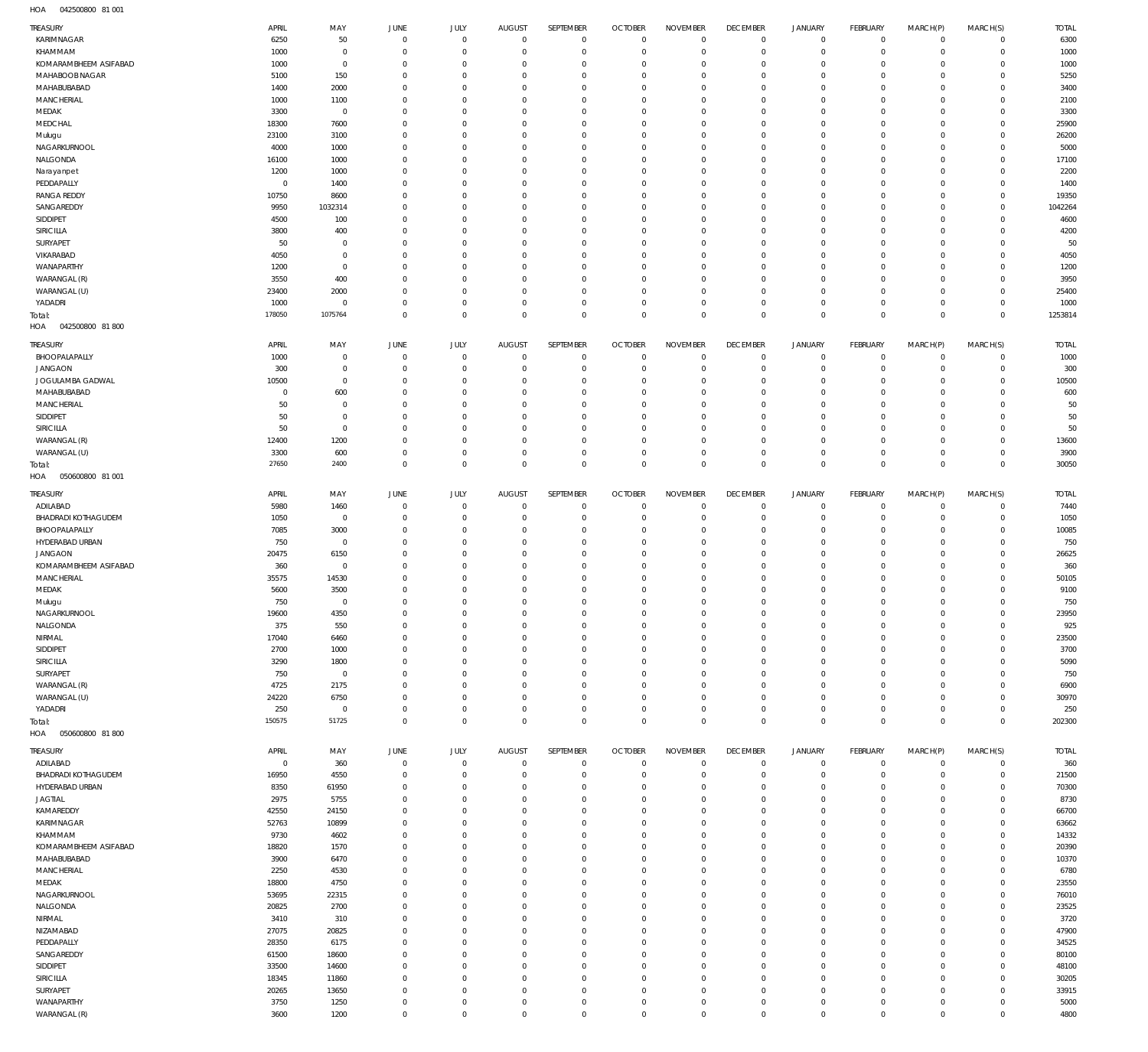051500800 01 000 HOA 051500800 79 000 HOA 051500800 81 000 070202800 02 000 HOA 080105800 81 000 085100102 81 800 HOA 085100107 02 000 085100107 04 000 HOA 085300102 01 000 HOA HOA HOA HOA  $\overline{0}$   $\overline{0}$   $\Omega$   $\overline{0}$   $\Omega$   $\Omega$   $\overline{0}$   $\Omega$   $\Omega$   $\overline{0}$   $\overline{0}$  $\overline{0}$  $\overline{0}$   $\Omega$   $\Omega$   $\Omega$   $\overline{0}$   $\Omega$   $\Omega$   $\Omega$  WARANGAL (U) YADADRI BHADRADI KOTHAGUDEM KHAMMAM YADADRI BHADRADI KOTHAGUDEM HYDERABAD URBAN KARIMNAGAR KHAMMAM MANCHERIAL Mulugu NAGARKURNOOL NALGONDA NIRMAL NIZAMABAD PEDDAPALLY RANGA REDDY SIDDIPET SIRICILLA VIKARABAD WARANGAL (R) WARANGAL (U) ADILABAD HYDERABAD URBAN KAMAREDDY MEDAK MEDCHAL PEDDAPALLY RANGA REDDY SANGAREDDY WARANGAL (U) YADADRI ADILABAD HYDERABAD URBAN KARIMNAGAR MAHABOOB NAGAR MEDCHAL NALGONDA NIZAMABAD RANGA REDDY SANGAREDDY SIDDIPET VIKARABAD WARANGAL (U) NALGONDA JANGAON RANGA REDDY MANCHERIAL ADILABAD BHADRADI KOTHAGUDEM TREASURY TREASURY **TREASURY** TREASURY TREASURY TREASURY **TREASURY** TREASURY TREASURY TREASURY  $\Omega$   $\Omega$   $\overline{0}$   $\overline{0}$  APRIL APRIL APRIL APRIL APRIL APRIL APRIL APRIL APRIL APRIL  $\Omega$   $\Omega$  MAY MAY **MAY** MAY MAY MAY MAY MAY **MAY** MAY  $\Omega$   $\Omega$   $\Omega$   $\Omega$   $\Omega$  $\overline{0}$   $\boldsymbol{0}$   $\Omega$   $\Omega$  $\overline{0}$   $\boldsymbol{0}$   $\Omega$  $\boldsymbol{0}$   $\boldsymbol{0}$   $\boldsymbol{0}$ JUNE JUNE **JUNE** JUNE JUNE JUNE JUNE JUNE JUNE JUNE  $\mathbf 0$   $\Omega$   $\Omega$   $\Omega$   $\Omega$   $\Omega$   $\Omega$  JULY JULY JULY JULY JULY JULY JULY JULY JULY JULY  $\Omega$   $\Omega$   $\Omega$   $\Omega$   $\Omega$  $\overline{0}$   $\Omega$   $\Omega$   $\Omega$   $\,$  0  $\,$  AUGUST AUGUST **AUGUST** AUGUST AUGUST AUGUST AUGUST AUGUST AUGUST AUGUST  $\,$  0  $\,$   $\Omega$   $\Omega$   $\Omega$   $\Omega$   $\,$  0  $\,$   $\Omega$  $\overline{0}$   $\Omega$   $\Omega$   $\,$  0  $\,$   $\,$  0  $\,$ SEPTEMBER SEPTEMBER **SEPTEMBER** SEPTEMBER **SEPTEMBER** SEPTEMBER SEPTEMBER SEPTEMBER SEPTEMBER SEPTEMBER  $\Omega$   $\Omega$   $\Omega$   $\Omega$   $\Omega$  $\overline{0}$   $\Omega$   $\Omega$  $\overline{0}$   $\Omega$   $\Omega$  $\Omega$  OCTOBER OCTOBER **OCTOBER** OCTOBER OCTOBER OCTOBER **OCTOBER** OCTOBER **OCTOBER** OCTOBER  $\Omega$   $\Omega$   $\Omega$   $\Omega$   $\Omega$   $\,$  0  $\,$   $\Omega$  $\overline{0}$   $\Omega$   $\Omega$   $\Omega$   $\,$  0  $\,$  NOVEMBER NOVEMBER NOVEMBER NOVEMBER NOVEMBER NOVEMBER NOVEMBER NOVEMBER NOVEMBER NOVEMBER  $\Omega$   $\Omega$   $\Omega$   $\overline{0}$   $\Omega$  $\overline{0}$   $\Omega$  $\overline{0}$   $\Omega$  $\overline{0}$   $\Omega$  $\overline{0}$   $\Omega$  $\overline{0}$  DECEMBER DECEMBER **DECEMBER** DECEMBER **DECEMBER** DECEMBER DECEMBER DECEMBER DECEMBER DECEMBER  $\Omega$   $\Omega$   $\Omega$   $\Omega$   $\Omega$   $\Omega$   $\Omega$   $\,$  0  $\,$  JANUARY JANUARY JANUARY JANUARY JANUARY JANUARY **JANUARY** JANUARY JANUARY JANUARY  $\Omega$   $\Omega$   $\Omega$   $\Omega$   $\Omega$   $\Omega$   $\Omega$   $\,$  0  $\,$  FEBRUARY FEBRUARY **FFBRUARY** FEBRUARY **FFBRUARY FFBRUARY FFBRUARY** FEBRUARY FEBRUARY FEBRUARY  $\Omega$   $\Omega$   $\Omega$   $\Omega$   $\Omega$  $\overline{0}$   $\Omega$   $\Omega$   $\Omega$  $\Omega$  MARCH(P) MARCH(P) MARCH(P) MARCH(P) MARCH(P) MARCH(P) MARCH(P) MARCH(P) MARCH(P) MARCH(P)  $\Omega$   $\Omega$   $\Omega$   $\Omega$   $\Omega$   $\Omega$   $\Omega$   $\Omega$   $\Omega$  $\Omega$  MARCH(S) MARCH(S) MARCH(S) MARCH(S) MARCH(S) MARCH(S) MARCH(S) MARCH(S) MARCH(S) MARCH(S) TOTAL TOTAL TOTAL TOTAL TOTAL TOTAL TOTAL TOTAL TOTAL TOTAL Total: Total: Total: Total: Total: Total: Total: Total: Total:

050600800 81 800 HOA

BHOOPALAPALLY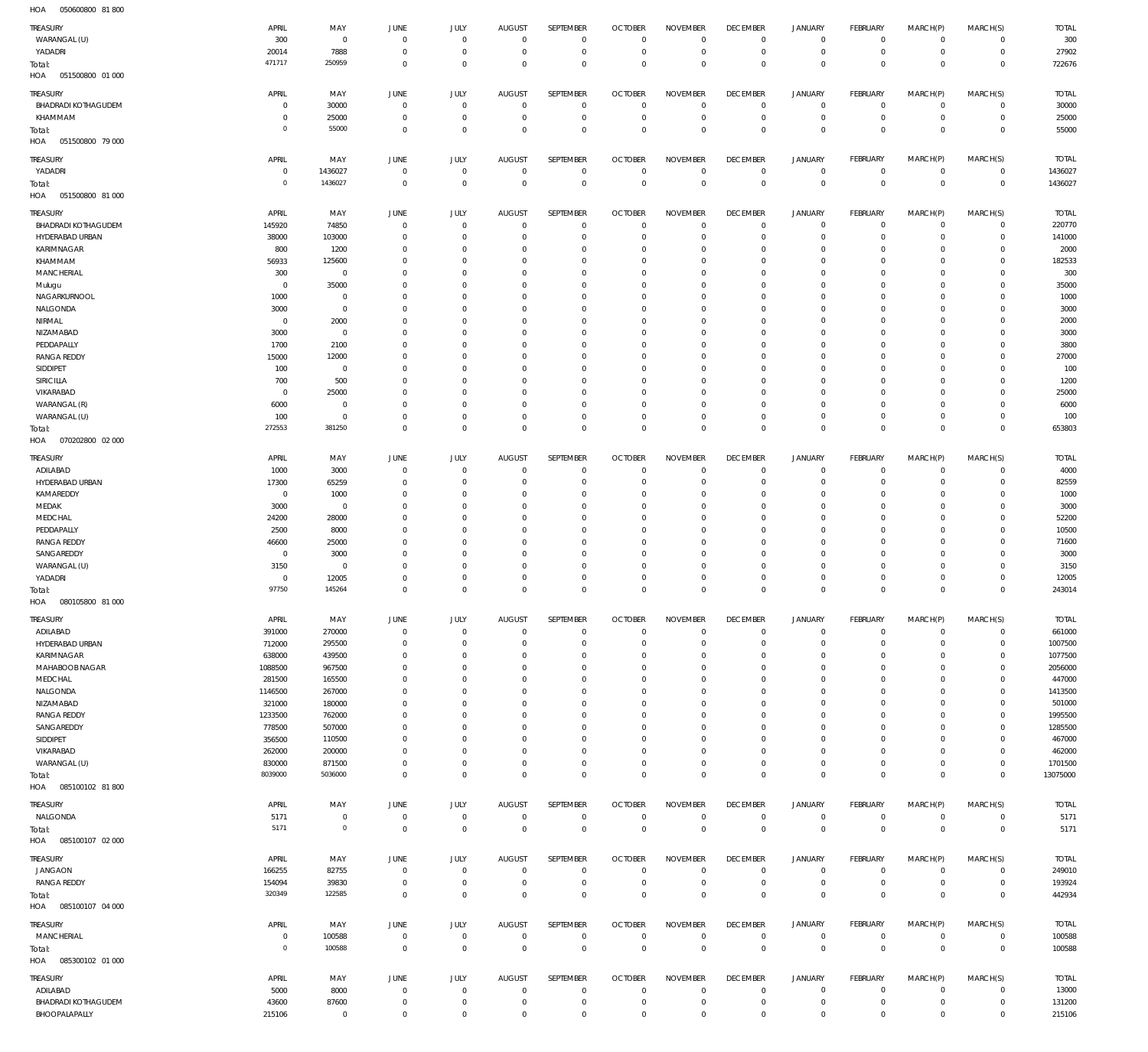085300102 01 000 HOA

| <b>TREASURY</b>                    | APRIL                    | MAY                      | JUNE                 | <b>JULY</b>                | <b>AUGUST</b>             | SEPTEMBER                        | <b>OCTOBER</b>                   | <b>NOVEMBER</b>               | <b>DECEMBER</b>                   | <b>JANUARY</b>                | <b>FEBRUARY</b>          | MARCH(P)                   | MARCH(S)                   | <b>TOTAL</b>          |
|------------------------------------|--------------------------|--------------------------|----------------------|----------------------------|---------------------------|----------------------------------|----------------------------------|-------------------------------|-----------------------------------|-------------------------------|--------------------------|----------------------------|----------------------------|-----------------------|
| HYDERABAD URBAN                    | $\overline{0}$           | 1000                     | $\overline{0}$       | $\overline{0}$             | $^{\circ}$                | $\overline{0}$                   | $\mathbf{0}$                     | $\mathbb O$                   | $^{\circ}$                        | $\circ$                       | $^{\circ}$               | $\mathbf 0$                | $\mathbf 0$                | 1000                  |
| <b>JANGAON</b><br>KHAMMAM          | 6500<br>8000             | $\mathbf 0$<br>6000      | $\Omega$<br>$\Omega$ | $\mathbf 0$<br>$\mathbf 0$ | $\Omega$<br>$\Omega$      | $\mathbb O$<br>$\overline{0}$    | $\mathbf 0$<br>$\mathbf 0$       | $\overline{0}$<br>$^{\circ}$  | $\overline{0}$<br>$\overline{0}$  | $\mathbf 0$<br>$\mathbf 0$    | $^{\circ}$<br>$^{\circ}$ | $\mathbf 0$<br>$\mathbf 0$ | $\mathbf 0$<br>$\mathbf 0$ | 6500<br>14000         |
| KOMARAMBHEEM ASIFABAD              | 50000                    | $\overline{0}$           | $\Omega$             | $\mathbf 0$                | $\Omega$                  | $\mathbf 0$                      | $\mathsf{C}$                     | $\mathbf{0}$                  | $\overline{0}$                    | $\mathbf 0$                   | $^{\circ}$               | $\mathbf 0$                | $\mathbf 0$                | 50000                 |
| MAHABUBABAD                        | $^{\circ}$               | 10000                    | $\Omega$             | $\mathbf 0$                | $\Omega$                  | $\mathbb O$                      | $\mathbf 0$                      | $\mathbf{0}$                  | $\mathbf 0$                       | $\mathbf 0$                   | $^{\circ}$               | $\mathbf 0$                | $^{\circ}$                 | 10000                 |
| <b>MANCHERIAL</b>                  | 61262                    | 145306                   | $\Omega$             | $\mathbf 0$                | $\Omega$                  | $\mathbf 0$                      | $\mathsf{C}$                     | $^{\circ}$                    | $\mathbf 0$                       | $\mathbf 0$                   | $^{\circ}$               | $\mathbf 0$                | $^{\circ}$                 | 206568                |
| Mulugu                             | $^{\circ}$               | 31000                    | $\Omega$             | $\Omega$                   | $\Omega$                  | $\mathbb O$                      | $\Omega$                         | $\mathbf{0}$                  | $\mathbf 0$                       | $\mathbf 0$                   | $^{\circ}$               | $\mathbf 0$                | $\mathbf 0$                | 31000                 |
| NALGONDA                           | 5000                     | 5000                     | $\Omega$             | $\mathbf 0$                | $\Omega$                  | $\overline{0}$                   | $\mathsf{C}$                     | $\mathbb O$                   | $\overline{0}$                    | $\mathbf 0$                   | $^{\circ}$               | $\mathbf 0$                | $^{\circ}$                 | 10000                 |
| NIRMAL<br>PEDDAPALLY               | 15000<br>45000           | $\overline{0}$<br>5000   | $\Omega$<br>$\Omega$ | $\Omega$<br>$\mathbf 0$    | $\Omega$<br>$\Omega$      | $\mathbf 0$<br>$\mathbb O$       | $\mathsf{C}$<br>$\mathsf{C}$     | $\mathbf{0}$<br>$\mathbb O$   | $\mathbf 0$<br>$\overline{0}$     | $\mathbf 0$<br>$\mathbf 0$    | $^{\circ}$<br>$^{\circ}$ | $\mathbf 0$<br>$\mathbf 0$ | $^{\circ}$<br>$^{\circ}$   | 15000<br>50000        |
| <b>RANGA REDDY</b>                 | 187335008                | 201470998                | $\Omega$             | $\mathbf 0$                | $\Omega$                  | $\mathbb O$                      | C                                | $^{\circ}$                    | $\mathbf 0$                       | $\mathbf 0$                   | $^{\circ}$               | $\mathbf 0$                | $\mathbf 0$                | 388806006             |
| SURYAPET                           | 1800                     | $\mathbf 0$              | $\Omega$             | $\mathbf 0$                | $\Omega$                  | $\mathbb O$                      | $\mathbf 0$                      | $\mathbb O$                   | $\overline{0}$                    | $\mathbf 0$                   | $^{\circ}$               | $\mathbf 0$                | $\mathbf 0$                | 1800                  |
| Total:                             | 187791276                | 201769904                | $\Omega$             | $\mathbf 0$                | $\Omega$                  | $\mathbb O$                      | $\mathbf 0$                      | $\mathbb O$                   | $\mathbf{0}$                      | $\mathsf 0$                   | $\mathbf 0$              | $\mathbf 0$                | $\mathbf 0$                | 389561180             |
| 085300102 02 000<br>HOA            |                          |                          |                      |                            |                           |                                  |                                  |                               |                                   |                               |                          |                            |                            |                       |
| TREASURY                           | APRIL                    | MAY                      | JUNE                 | <b>JULY</b>                | <b>AUGUST</b>             | SEPTEMBER                        | <b>OCTOBER</b>                   | <b>NOVEMBER</b>               | <b>DECEMBER</b>                   | <b>JANUARY</b>                | <b>FEBRUARY</b>          | MARCH(P)                   | MARCH(S)                   | <b>TOTAL</b>          |
| ADILABAD                           | 527075                   | 6494645                  | $\Omega$             | $\mathbf 0$                | $\Omega$                  | $\overline{0}$                   | $\overline{0}$                   | $\mathbf{0}$                  | $\overline{0}$                    | $^{\circ}$                    | $^{\circ}$               | $^{\circ}$                 | $^{\circ}$                 | 7021720               |
| <b>BHADRADI KOTHAGUDEM</b>         | 20610040                 | 13500383                 | $\Omega$             | $\mathbf 0$                | 0                         | $\mathbb O$                      | $\overline{0}$                   | $\mathbf{0}$                  | $\overline{0}$                    | $\mathbf 0$                   | $^{\circ}$               | $^{\circ}$                 | $^{\circ}$                 | 34110423              |
| BHOOPALAPALLY<br>HYDERABAD URBAN   | 2680505<br>$^{\circ}$    | 8698357<br>33459         | $\Omega$<br>$\Omega$ | $\Omega$<br>$\Omega$       | $\Omega$                  | $\mathbf 0$<br>$\overline{0}$    | $\mathsf{C}$<br>$\Omega$         | $\mathbf{0}$<br>$^{\circ}$    | $\mathbf 0$<br>$\mathbf 0$        | $\mathbf 0$<br>$\mathbf 0$    | $^{\circ}$<br>$^{\circ}$ | $^{\circ}$<br>$^{\circ}$   | $^{\circ}$<br>$^{\circ}$   | 11378862<br>33459     |
| <b>JAGTIAL</b>                     | 1212275                  | 4188463                  |                      | $\Omega$                   | $\Omega$                  | $\mathbf 0$                      | $\mathsf{C}$                     | $\mathbf 0$                   | $\Omega$                          | $^{\circ}$                    | $^{\circ}$               | $^{\circ}$                 | $^{\circ}$                 | 5400738               |
| <b>JANGAON</b>                     | 200000                   | 577170                   |                      | $\Omega$                   | $\Omega$                  | $\mathbf 0$                      | $\mathsf{C}$                     | $\mathbf 0$                   | $\Omega$                          | $\mathbf 0$                   | $^{\circ}$               | $\mathbf 0$                | $^{\circ}$                 | 777170                |
| JOGULAMBA GADWAL                   | 101700                   | 108475                   | $\Omega$             | $\Omega$                   | $\Omega$                  | $^{\circ}$                       | $\Omega$                         | $^{\circ}$                    | 0                                 | $\mathbf 0$                   | $^{\circ}$               | $^{\circ}$                 | $^{\circ}$                 | 210175                |
| KAMAREDDY                          | 2859750                  | 3600772                  |                      | $\Omega$                   | $\Omega$                  | $\Omega$                         | $\mathsf{C}$                     | $\mathbf 0$                   | $\Omega$                          | $\mathbf 0$                   | $^{\circ}$               | 0                          | $^{\circ}$                 | 6460522               |
| KARIMNAGAR<br>KHAMMAM              | 11217457<br>22017545     | 11142013<br>28369347     | $\Omega$             | $\Omega$<br>$\Omega$       | $\Omega$<br>$\Omega$      | $\mathbf 0$<br>$\mathbf 0$       | $\Omega$<br>C                    | $\mathbf 0$<br>$\mathbf 0$    | $\Omega$<br>0                     | $\mathbf 0$<br>$\mathbf 0$    | $^{\circ}$<br>$^{\circ}$ | $^{\circ}$<br>0            | $^{\circ}$<br>$^{\circ}$   | 22359470<br>50386892  |
| KOMARAMBHEEM ASIFABAD              | 1271778                  | 3396708                  | $\Omega$             | $\Omega$                   | $\Omega$                  | $\Omega$                         | $\Omega$                         | $\mathbf 0$                   | $\Omega$                          | $\mathbf 0$                   | $^{\circ}$               | $^{\circ}$                 | $^{\circ}$                 | 4668486               |
| MAHABOOB NAGAR                     | 8689964                  | 4616210                  | $\Omega$             | $\Omega$                   | $\Omega$                  | $\mathbf 0$                      | C                                | $^{\circ}$                    | 0                                 | $\mathbf 0$                   | $^{\circ}$               | $^{\circ}$                 | $^{\circ}$                 | 13306174              |
| MAHABUBABAD                        | 1551250                  | 3044212                  |                      | $\Omega$                   | $\Omega$                  | $\Omega$                         | $\mathsf{C}$                     | $\Omega$                      | $\Omega$                          | $\mathbf 0$                   | $^{\circ}$               | $\Omega$                   | $^{\circ}$                 | 4595462               |
| MANCHERIAL                         | 7012415                  | 5377910                  | $\Omega$             | $\Omega$                   | $\Omega$                  | $\overline{0}$                   | $\Omega$                         | $^{\circ}$                    | 0                                 | $\mathbf 0$                   | $^{\circ}$               | $\mathbf 0$                | $^{\circ}$                 | 12390325              |
| MEDAK                              | 466767                   | 2627392                  |                      | $\Omega$                   |                           | $\Omega$                         | $\mathsf{C}$                     | $\mathbf 0$                   | $\Omega$                          | $\mathbf 0$                   | $^{\circ}$               | $\Omega$                   | $^{\circ}$                 | 3094159               |
| MEDCHAL                            | 4867799                  | 2315618                  | $\Omega$             | $\Omega$<br>$\Omega$       | $\Omega$                  | $\overline{0}$<br>$\Omega$       | $\Omega$<br>$\mathsf{C}$         | $^{\circ}$<br>$\Omega$        | 0<br>$\Omega$                     | $\mathbf 0$<br>$\mathbf 0$    | $^{\circ}$<br>$^{\circ}$ | $\mathbf 0$<br>0           | $^{\circ}$<br>$^{\circ}$   | 7183417<br>810156     |
| Mulugu<br>NAGARKURNOOL             | 3314<br>183145           | 806842<br>4348761        |                      | $\Omega$                   | $\Omega$                  | $\mathbf 0$                      | $\Omega$                         | $^{\circ}$                    | 0                                 | $\mathbf 0$                   | $^{\circ}$               | $\mathbf 0$                | $^{\circ}$                 | 4531906               |
| NALGONDA                           | 5097452                  | 10282280                 | $\Omega$             | $\Omega$                   | $\Omega$                  | $\mathbf 0$                      | $\Omega$                         | $^{\circ}$                    | 0                                 | $\mathbf 0$                   | $^{\circ}$               | $^{\circ}$                 | $^{\circ}$                 | 15379732              |
| NIRMAL                             | 9532608                  | 4755468                  |                      | $\Omega$                   | $\Omega$                  | $\Omega$                         | $\mathsf{C}$                     | $\Omega$                      | $\Omega$                          | $\mathbf 0$                   | $^{\circ}$               | $\Omega$                   | $\mathbf 0$                | 14288076              |
| NIZAMABAD                          | 9174800                  | 1927178                  | $\Omega$             | $\Omega$                   | $\Omega$                  | $\mathbf 0$                      | $\mathsf{C}$                     | $\mathbf 0$                   | $\Omega$                          | $\mathbf 0$                   | $^{\circ}$               | $^{\circ}$                 | $\mathbf 0$                | 11101978              |
| Narayanpet                         | 42000                    | 1395233                  |                      | $\Omega$                   | $\Omega$                  | $\mathbf 0$                      | C                                | $\mathbf 0$                   | $\Omega$                          | $\mathbf 0$                   | $^{\circ}$               | 0                          | $\mathbf 0$                | 1437233               |
| PEDDAPALLY<br><b>RANGA REDDY</b>   | 39498084<br>379236460    | 8817380<br>349071679     | $\Omega$             | $\Omega$<br>$\Omega$       | $\Omega$<br>$\Omega$      | $\mathbf 0$<br>$\mathbf 0$       | $\Omega$<br>C                    | $\mathbf 0$<br>$\mathbf 0$    | $\Omega$<br>0                     | $\mathbf 0$<br>$\mathbf 0$    | $^{\circ}$<br>$^{\circ}$ | $^{\circ}$<br>$^{\circ}$   | $^{\circ}$<br>$^{\circ}$   | 48315464<br>728308139 |
| SANGAREDDY                         | 3747565                  | 5568825                  |                      | $\Omega$                   | $\Omega$                  | $\Omega$                         | $\mathsf{C}$                     | $\Omega$                      | $\Omega$                          | $\mathbf 0$                   | $^{\circ}$               | $\Omega$                   | $^{\circ}$                 | 9316390               |
| SIDDIPET                           | 16801952                 | 33411065                 | $\Omega$             | $\Omega$                   | $\Omega$                  | $\overline{0}$                   | $\Omega$                         | $^{\circ}$                    | 0                                 | $\mathbf 0$                   | $^{\circ}$               | $\mathbf 0$                | $^{\circ}$                 | 50213017              |
| SIRICILLA                          | 66000                    | 7044734                  |                      | $\Omega$                   |                           | $\Omega$                         | $\mathsf{C}$                     | $\mathbf 0$                   | $\Omega$                          | $\mathbf 0$                   | $^{\circ}$               | $\Omega$                   | $^{\circ}$                 | 7110734               |
| SURYAPET                           | 2858678                  | 4263219                  | $\Omega$             | $\Omega$                   | $\Omega$                  | $\overline{0}$                   | $\Omega$                         | $^{\circ}$                    | 0                                 | $\mathbf 0$                   | $^{\circ}$               | $\mathbf 0$                | $^{\circ}$                 | 7121897               |
| VIKARABAD                          | 137982                   | 3189931                  |                      | $\Omega$                   |                           | $\Omega$                         | $\mathsf{C}$                     | $\Omega$                      | $\Omega$                          | $\mathbf 0$                   | $^{\circ}$               | 0                          | $^{\circ}$                 | 3327913               |
| WANAPARTHY<br>WARANGAL (R)         | 18000<br>502880          | 2050603<br>3506756       |                      | $\Omega$<br>$\Omega$       | $\Omega$<br>$\Omega$      | $\mathbf 0$<br>$\mathbf 0$       | $\Omega$<br>$\mathsf{C}$         | $^{\circ}$<br>$\mathbf 0$     | 0<br>$\Omega$                     | $\mathbf 0$<br>$\mathbf 0$    | $^{\circ}$<br>$^{\circ}$ | $\mathbf 0$<br>$^{\circ}$  | $^{\circ}$<br>$^{\circ}$   | 2068603<br>4009636    |
| WARANGAL (U)                       | 14274458                 | 11499212                 |                      | $\Omega$                   | $\Omega$                  | $\overline{0}$                   | C                                | $\mathbf 0$                   | $\Omega$                          | $\mathbf 0$                   | $^{\circ}$               | $\mathbf 0$                | $^{\circ}$                 | 25773670              |
| YADADRI                            | 640285                   | 1293817                  | $\Omega$             | $\mathbf 0$                | $\Omega$                  | $\mathbb O$                      | $\Omega$                         | $\mathbb O$                   | $\Omega$                          | $\mathbf 0$                   | $\mathbf 0$              | $\mathbf 0$                | $\mathbf 0$                | 1934102               |
| Total:                             | 567101983                | 551324117                | $\mathbf{0}$         | $\mathbf 0$                | $\overline{0}$            | $\overline{0}$                   | $\overline{0}$                   | $\overline{0}$                | $\mathbf{0}$                      | 0                             | $\mathbf{0}$             | $\mathbf{0}$               | $\mathbf 0$                | 1118426100            |
| HOA<br>085300102 03 000            |                          |                          |                      |                            |                           |                                  |                                  |                               |                                   |                               |                          |                            |                            |                       |
| <b>TREASURY</b>                    | APRIL                    | MAY                      | JUNE                 | <b>JULY</b>                | <b>AUGUST</b>             | SEPTEMBER                        | <b>OCTOBER</b>                   | <b>NOVEMBER</b>               | <b>DECEMBER</b>                   | <b>JANUARY</b>                | <b>FEBRUARY</b>          | MARCH(P)                   | MARCH(S)                   | <b>TOTAL</b>          |
| <b>BHADRADI KOTHAGUDEM</b>         | $\overline{0}$           | 115958                   | $\overline{0}$       | $\overline{0}$             | $^{\circ}$                | $\overline{0}$                   | $\mathbf{0}$                     | $\overline{0}$                | $^{\circ}$                        | $\circ$                       | $^{\circ}$               | $\mathbf 0$                | $\mathbf 0$                | 115958                |
| <b>JANGAON</b>                     | 89807                    | $\overline{0}$           | $\Omega$             | $\mathbf 0$                | $\Omega$                  | $\overline{0}$                   | C                                | $^{\circ}$                    | - 0                               | $\mathbf 0$                   | $^{\circ}$               | $\mathbf 0$                | $^{\circ}$                 | 89807                 |
| KARIMNAGAR<br>KHAMMAM              | 394751<br>40536          | 247590<br>311255         | $\Omega$<br>$\Omega$ | $\mathbf 0$<br>$\mathbf 0$ | $\Omega$<br>$\Omega$      | $\overline{0}$                   | $\overline{0}$                   | $^{\circ}$                    | $\overline{0}$<br>0               | $\mathbf 0$                   | $^{\circ}$               | $\mathbf 0$                | $^{\circ}$                 | 642341<br>351791      |
| NAGARKURNOOL                       | 106790                   |                          |                      |                            |                           |                                  |                                  |                               |                                   |                               |                          |                            |                            |                       |
| NALGONDA                           |                          | 1692                     | $\Omega$             | $\Omega$                   | $\Omega$                  | $\overline{0}$<br>$\overline{0}$ | C<br>$\Omega$                    | $^{\circ}$<br>$^{\circ}$      | $\mathbf 0$                       | $\mathbf 0$<br>$\mathbf 0$    | $^{\circ}$<br>$^{\circ}$ | $\mathbf 0$<br>$\mathbf 0$ | $^{\circ}$<br>$^{\circ}$   |                       |
|                                    | 143766                   | $\overline{0}$           | $\Omega$             | $\mathbf 0$                | $\Omega$                  | $\overline{0}$                   | $\Omega$                         | $\overline{0}$                | 0                                 | $\mathbf 0$                   | $^{\circ}$               | $\mathbf 0$                | $^{\circ}$                 | 108482<br>143766      |
| NIRMAL                             | $^{\circ}$               | 46188                    | $\Omega$             | $\Omega$                   | $\Omega$                  | $\mathbf 0$                      | $\mathbf 0$                      | $^{\circ}$                    | 0                                 | $\mathbf 0$                   | $^{\circ}$               | $\mathbf 0$                | $^{\circ}$                 | 46188                 |
| PEDDAPALLY                         | $^{\circ}$               | 101518                   | $\Omega$             | $\Omega$                   | $\Omega$                  | $\overline{0}$                   | $\mathsf{C}$                     | $^{\circ}$                    | $\overline{0}$                    | $\mathbf 0$                   | $^{\circ}$               | $\mathbf 0$                | $^{\circ}$                 | 101518                |
| <b>RANGA REDDY</b>                 | 7653560                  | 6531532                  | $\Omega$             | $\mathbf 0$                | $\Omega$                  | $\overline{0}$                   | $\mathbf 0$                      | $\overline{0}$                | $\overline{0}$                    | $\mathbf 0$                   | $^{\circ}$               | $\mathbf 0$                | $\mathbf 0$                | 14185092              |
| SIRICILLA                          | 140568<br>8569778        | $\overline{0}$           | $\Omega$<br>$\Omega$ | $\mathbf 0$                | $\Omega$<br>$\Omega$      | $\overline{0}$                   | $\mathbf 0$<br>$\overline{0}$    | $\overline{0}$                | $\overline{0}$<br>$^{\circ}$      | $\circ$                       | $^{\circ}$<br>$^{\circ}$ | $\mathbf 0$<br>$\mathbf 0$ | $\mathbf 0$<br>$^{\circ}$  | 140568                |
| Total:<br>HOA   085300102   81 000 |                          | 7355733                  |                      | $\mathbf 0$                |                           | $\mathbf 0$                      |                                  | $\mathbf 0$                   |                                   | $\mathbf 0$                   |                          |                            |                            | 15925511              |
|                                    |                          |                          |                      |                            |                           |                                  |                                  |                               |                                   |                               |                          |                            |                            |                       |
| <b>TREASURY</b><br>ADILABAD        | APRIL<br>24450           | MAY                      | JUNE<br>$\Omega$     | <b>JULY</b><br>$\mathbf 0$ | <b>AUGUST</b><br>$\Omega$ | SEPTEMBER<br>$\overline{0}$      | <b>OCTOBER</b><br>$\overline{0}$ | <b>NOVEMBER</b><br>$^{\circ}$ | <b>DECEMBER</b><br>$\overline{0}$ | <b>JANUARY</b><br>$\mathbf 0$ | FEBRUARY<br>$^{\circ}$   | MARCH(P)<br>$^{\circ}$     | MARCH(S)<br>$^{\circ}$     | <b>TOTAL</b>          |
| <b>BHADRADI KOTHAGUDEM</b>         | 309600                   | 269025<br>121450         | $\Omega$             | $\mathbf 0$                | 0                         | $\overline{0}$                   | $\overline{0}$                   | $^{\circ}$                    | 0                                 | $\mathbf 0$                   | $^{\circ}$               | $^{\circ}$                 | $\mathbf 0$                | 293475<br>431050      |
| BHOOPALAPALLY                      | 1018160                  | 298900                   | $\Omega$             | $\Omega$                   | -C                        | $^{\circ}$                       | C                                | $\overline{0}$                | 0                                 | $\mathbf 0$                   | $^{\circ}$               | $^{\circ}$                 | $^{\circ}$                 | 1317060               |
| HYDERABAD URBAN                    | 3000                     | $\overline{0}$           | $\Omega$             | $\Omega$                   | $\Omega$                  | $\overline{0}$                   | 0                                | $^{\circ}$                    | 0                                 | $\mathbf 0$                   | $^{\circ}$               | $\mathbf 0$                | $^{\circ}$                 | 3000                  |
| <b>JAGTIAL</b>                     | 1148700                  | 188750                   |                      | $\Omega$                   | $\Omega$                  | $\mathbf 0$                      | $\mathsf{C}$                     | $\mathbf 0$                   | 0                                 | $\mathbf 0$                   | $^{\circ}$               | $^{\circ}$                 | $^{\circ}$                 | 1337450               |
| <b>JANGAON</b>                     | 157100                   | 195260                   | $\Omega$             | $\Omega$<br>$\Omega$       | $\Omega$<br>$\Omega$      | $\overline{0}$<br>$\mathbf 0$    | $\Omega$<br>$\mathbf 0$          | $^{\circ}$<br>$^{\circ}$      | 0<br>0                            | $\mathbf 0$<br>$\mathbf 0$    | $^{\circ}$<br>$^{\circ}$ | $\mathbf 0$<br>$^{\circ}$  | $^{\circ}$<br>$^{\circ}$   | 352360                |
| JOGULAMBA GADWAL<br>KAMAREDDY      | $\overline{0}$<br>282400 | 544400<br>$\overline{0}$ |                      | $\Omega$                   | $\Omega$                  | $\Omega$                         | C                                | $\mathbf 0$                   | 0                                 | $\mathbf 0$                   | $^{\circ}$               | 0                          | $^{\circ}$                 | 544400<br>282400      |
| KARIMNAGAR                         | 270196                   | 602447                   | $\Omega$             | $\Omega$                   | $\Omega$                  | $^{\circ}$                       | $\Omega$                         | $^{\circ}$                    | 0                                 | $\mathbf 0$                   | $^{\circ}$               | $^{\circ}$                 | $^{\circ}$                 | 872643                |
| KHAMMAM                            | 1930636                  | 108640                   |                      | $\Omega$                   | $\Omega$                  | $^{\circ}$                       | C                                | $^{\circ}$                    | 0                                 | $\mathbf 0$                   | $^{\circ}$               | $^{\circ}$                 | $^{\circ}$                 | 2039276               |
| KOMARAMBHEEM ASIFABAD              | 49480                    | 5000                     | $\Omega$             | $\Omega$                   | $\Omega$                  | $^{\circ}$                       | $\Omega$                         | $^{\circ}$                    | 0                                 | $\mathbf 0$                   | $^{\circ}$               | $^{\circ}$                 | $^{\circ}$                 | 54480                 |
| MAHABOOB NAGAR                     | 85300                    | 80000                    | $\Omega$             | $\Omega$                   | $\Omega$                  | $^{\circ}$                       | $\Omega$                         | $^{\circ}$                    | 0                                 | $\mathbf 0$                   | $^{\circ}$               | $^{\circ}$                 | $^{\circ}$                 | 165300                |
| MAHABUBABAD<br><b>MANCHERIAL</b>   | 234800<br>765030         | 173600<br>393030         | $\Omega$<br>$\Omega$ | $\Omega$<br>$\Omega$       | $\Omega$<br>$\Omega$      | $\Omega$<br>$\overline{0}$       | $\mathsf{C}$<br>0                | $\Omega$<br>$^{\circ}$        | $\Omega$<br>$\circ$               | $\mathbf 0$<br>$\mathbf 0$    | $^{\circ}$<br>$^{\circ}$ | 0<br>$\mathbf 0$           | $^{\circ}$<br>$\mathbf 0$  | 408400<br>1158060     |
| MEDAK                              | 245500                   | 244372                   |                      | $\Omega$                   | $\Omega$                  | $\Omega$                         | $\Omega$                         | $^{\circ}$                    | 0                                 | $\mathbf 0$                   | $^{\circ}$               | $^{\circ}$                 | $^{\circ}$                 | 489872                |
| MEDCHAL                            | 544350<br>30000          | 117150<br>25000          | $\Omega$             | $\mathbf 0$<br>$\mathbf 0$ | 0                         | $\overline{0}$<br>$\mathbf 0$    | 0                                | $\overline{0}$<br>$\mathbf 0$ | $\circ$                           | $\mathbf 0$<br>$\mathbf 0$    | $^{\circ}$               | $\mathbf 0$<br>$\mathbf 0$ | $\mathbf 0$                | 661500<br>55000       |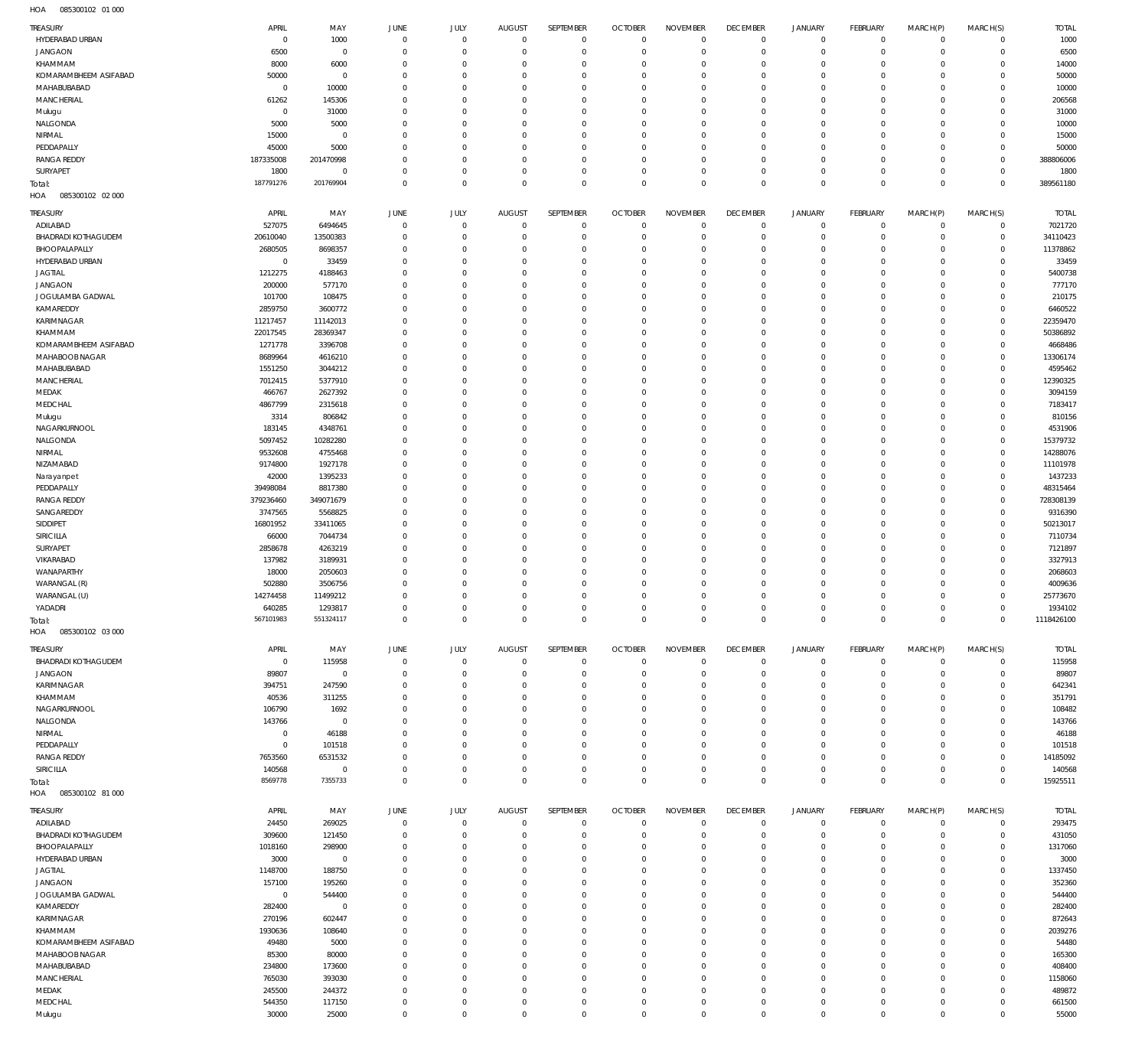085300102 81 000 HOA

| NAGARKURNOOL<br>65000<br>220000<br>155000<br>$\overline{0}$<br>$\mathbf 0$<br>$\overline{0}$<br>$\overline{0}$<br>$\overline{0}$<br>$\mathbf{0}$<br>$\mathbf 0$<br>$\circ$<br>$^{\circ}$<br>$\mathbf 0$<br>$\mathbf 0$<br>NALGONDA<br>347783<br>443023<br>95240<br>$\overline{0}$<br>$\mathbf 0$<br>$\mathbf 0$<br>$\mathbf 0$<br>$\mathbf{0}$<br>$\mathbf 0$<br>$\mathbf 0$<br>$\mathbf 0$<br>$\mathbf{0}$<br>$\mathbf 0$<br>$\Omega$<br>366750<br>NIRMAL<br>177430<br>189320<br>$\overline{0}$<br>$\overline{0}$<br>$\mathbf 0$<br>0<br>$\mathbf 0$<br>$\overline{0}$<br>0<br>$\circ$<br>$^{\circ}$<br>$\mathbf 0$<br>$\Omega$<br>NIZAMABAD<br>207360<br>144140<br>63220<br>$\mathbf{0}$<br>$\mathbf 0$<br>$\mathbf 0$<br>$\Omega$<br>$\Omega$<br>$\mathbf 0$<br>0<br>$\circ$<br>$^{\circ}$<br>$\Omega$<br>$\Omega$<br>75000<br>5000<br>70000<br>$\mathbf 0$<br>Narayanpet<br>$\overline{0}$<br>$\Omega$<br>$\mathbf 0$<br>$\mathbf 0$<br>$^{\circ}$<br>0<br>$\circ$<br>$^{\circ}$<br>$\mathbf 0$<br>$\Omega$<br>PEDDAPALLY<br>1662250<br>1759250<br>97000<br>$\overline{0}$<br>$\Omega$<br>$\mathbf 0$<br>$\Omega$<br>$\Omega$<br>0<br>$^{\circ}$<br>0<br>$\mathbf 0$<br>$^{\circ}$<br>$\Omega$<br><b>RANGA REDDY</b><br>3759598<br>2856268<br>903330<br>$\mathbf{0}$<br>$\mathbf 0$<br>$\mathbf 0$<br>$\Omega$<br>$\mathbf 0$<br>$\mathbf 0$<br>0<br>$\mathbf 0$<br>$^{\circ}$<br>$\Omega$<br>$\Omega$<br>SANGAREDDY<br>145500<br>500<br>145000<br>$\mathbf{0}$<br>$\mathbf 0$<br>$\mathbf 0$<br>$\Omega$<br>0<br>$\mathbf 0$<br>0<br>$\mathbf 0$<br>$^{\circ}$<br>$\Omega$<br>$\Omega$<br>SIDDIPET<br>96210<br>25050<br>71160<br>$\mathbf 0$<br>$\mathbf 0$<br>$\Omega$<br>$\Omega$<br>$\mathbf 0$<br>$\mathbf 0$<br>0<br>$\circ$<br>$^{\circ}$<br>$\Omega$<br>$\Omega$<br>1745800<br>SIRICILLA<br>544600<br>1201200<br>$\mathbf 0$<br>$\mathbf 0$<br>$\Omega$<br>0<br>$\mathbf 0$<br>$^{\circ}$<br>0<br>$\mathbf 0$<br>$^{\circ}$<br>$\Omega$<br>$\Omega$<br>295620<br>SURYAPET<br>87700<br>207920<br>$\mathbf 0$<br>$\mathbf 0$<br>$\mathbf 0$<br>$\Omega$<br>$\Omega$<br>$\mathbf 0$<br>0<br>$\mathbf 0$<br>$^{\circ}$<br>$\Omega$<br>$\Omega$<br>VIKARABAD<br>648150<br>488150<br>160000<br>$\mathbf 0$<br>$\overline{0}$<br>$\Omega$<br>$^{\circ}$<br>$\mathbf 0$<br>$^{\circ}$<br>0<br>$\mathbf 0$<br>$^{\circ}$<br>$\Omega$<br>$\Omega$<br>WANAPARTHY<br>50000<br>40000<br>10000<br>$\overline{0}$<br>$\mathbf 0$<br>$\Omega$<br>0<br>0<br>$\mathbf 0$<br>0<br>$\mathbf 0$<br>$^{\circ}$<br>$\Omega$<br>$\Omega$<br>WARANGAL (R)<br>470200<br>292200<br>178000<br>$\mathbf 0$<br>$\mathbf 0$<br>$\Omega$<br>$^{\circ}$<br>$\mathbf 0$<br>$^{\circ}$<br>0<br>$\circ$<br>$^{\circ}$<br>$\Omega$<br>$\Omega$<br>944260<br>WARANGAL (U)<br>728010<br>216250<br>$\overline{0}$<br>$\mathbf 0$<br>$\Omega$<br>0<br>0<br>$\mathbf 0$<br>0<br>$\mathbf 0$<br>$^{\circ}$<br>$\mathbf 0$<br>$\Omega$<br>864990<br>1453310<br>YADADRI<br>588320<br>$\mathbf 0$<br>$\mathbf 0$<br>$\mathbf{0}$<br>$\mathbf 0$<br>$\mathbf 0$<br>$\mathbf 0$<br>$\mathbf 0$<br>$\mathbf 0$<br>$\mathbf 0$<br>0<br>$\Omega$<br>15241103<br>7904654<br>$\,0\,$<br>23145757<br>$\overline{0}$<br>$\mathbf 0$<br>$\mathbf 0$<br>$\mathbf 0$<br>$\overline{0}$<br>0<br>$\mathbf 0$<br>$\mathbf 0$<br>$\mathbf 0$<br>$\Omega$<br>Total:<br>085300103 01 000<br>HOA<br>TREASURY<br>APRIL<br>JUNE<br>SEPTEMBER<br><b>OCTOBER</b><br><b>NOVEMBER</b><br><b>DECEMBER</b><br>MARCH(S)<br><b>TOTAL</b><br><b>JULY</b><br><b>AUGUST</b><br><b>JANUARY</b><br>FEBRUARY<br>MARCH(P)<br>MAY<br>5500<br><b>RANGA REDDY</b><br>5500<br>$\overline{0}$<br>$\mathbf 0$<br>$\overline{0}$<br>$\mathbf 0$<br>$\mathbf 0$<br>$\mathbf 0$<br>$\mathbf 0$<br>0<br>$^{\circ}$<br>$\mathbf 0$<br>0<br>$\circ$<br>$\circ$<br>5500<br>$\overline{0}$<br>$\overline{0}$<br>$\overline{0}$<br>$\mathbb O$<br>$\overline{0}$<br>$\,0\,$<br>$\,0\,$<br>$\mathbb O$<br>5500<br>$\mathbf 0$<br>$\mathbf 0$<br>$^{\circ}$<br>Total:<br>085300800 03 000<br>HOA<br>APRIL<br>JUNE<br>SEPTEMBER<br><b>OCTOBER</b><br><b>NOVEMBER</b><br><b>DECEMBER</b><br><b>JANUARY</b><br>FEBRUARY<br>MARCH(P)<br>MARCH(S)<br><b>TOTAL</b><br><b>TREASURY</b><br>MAY<br><b>JULY</b><br><b>AUGUST</b><br><b>BHADRADI KOTHAGUDEM</b><br>4000<br>4000<br>$\mathbf 0$<br>$\overline{0}$<br>$\mathbf 0$<br>$\mathbf 0$<br>$\overline{0}$<br>$\mathbf 0$<br>$\mathbf 0$<br>$\mathbf 0$<br>$^{\circ}$<br>$\circ$<br>$^{\circ}$<br>$\Omega$<br>HYDERABAD URBAN<br>512893200<br>1436086700<br>923193500<br>$\mathbf{0}$<br>$\overline{0}$<br>$\mathbf 0$<br>$\overline{0}$<br>$\mathbf 0$<br>$^{\circ}$<br>$\mathbf 0$<br>$\mathbf 0$<br>$\circ$<br>$^{\circ}$<br>$\circ$<br>KHAMMAM<br>2044066<br>2024066<br>20000<br>$\mathbf{0}$<br>$\mathbf 0$<br>$\mathbf 0$<br>$\overline{0}$<br>$\Omega$<br>$^{\circ}$<br>$\mathbf 0$<br>0<br>$\circ$<br>$^{\circ}$<br>$\Omega$<br>5000<br>$\overline{0}$<br>$\mathbf 0$<br>$\mathbf{0}$<br>$\mathbf 0$<br>$\mathbf 0$<br>$\mathbf 0$<br>5000<br>$\mathbf 0$<br>$\mathbf 0$<br>$\mathbf 0$<br>$\mathbf 0$<br>$\circ$<br>Narayanpet<br>$\circ$<br>514921266<br>923218500<br>$\overline{0}$<br>$\Omega$<br>$\mathbf 0$<br>$\overline{0}$<br>$\,0\,$<br>$\,0\,$<br>$\mathbb O$<br>$\mathbb O$<br>1438139766<br>$\Omega$<br>$\mathbf 0$<br>$\Omega$<br>Total:<br>HOA<br>085300800 04 000<br>TREASURY<br>APRIL<br>JUNE<br>SEPTEMBER<br><b>OCTOBER</b><br><b>NOVEMBER</b><br><b>DECEMBER</b><br>MARCH(S)<br><b>TOTAL</b><br>MAY<br><b>JULY</b><br><b>AUGUST</b><br><b>JANUARY</b><br>FEBRUARY<br>MARCH(P)<br>10400<br><b>JANGAON</b><br>5200<br>5200<br>$\overline{0}$<br>$\mathbf 0$<br>$\mathbf 0$<br>$^{\circ}$<br>$\mathbf 0$<br>$^{\circ}$<br>$^{\circ}$<br>0<br>0<br>$\circ$<br>$\circ$<br>KARIMNAGAR<br>247680<br>416680<br>169000<br>$\overline{0}$<br>$\mathbf{0}$<br>$\overline{0}$<br>$\mathbf{0}$<br>$\Omega$<br>$\mathbf 0$<br>$^{\circ}$<br>$\mathbf 0$<br>0<br>$^{\circ}$<br>$\Omega$<br>781352<br>KHAMMAM<br>531062<br>250290<br>$\overline{0}$<br>$\mathbf 0$<br>$^{\circ}$<br>$\overline{0}$<br>$^{\circ}$<br>$^{\circ}$<br>$^{\circ}$<br>$\Omega$<br>0<br>0<br>$\Omega$<br>MAHABUBABAD<br>2210<br>1530<br>$\mathbf 0$<br>$\overline{0}$<br>3740<br>0<br>$\mathbf 0$<br>0<br>$^{\circ}$<br>$\Omega$<br>0<br>0<br>0<br>14000<br>MEDCHAL<br>9600<br>4400<br>$\mathbf{0}$<br>$\mathbf 0$<br>$\mathbf 0$<br>$\mathbf 0$<br>$^{\circ}$<br>$\mathbf 0$<br>$^{\circ}$<br>$\Omega$<br>$\Omega$<br>0<br>$\Omega$<br><b>RANGA REDDY</b><br>2658998<br>6069059<br>3410061<br>$\mathbf 0$<br>0<br>0<br>$\mathbf 0$<br>0<br>$\overline{0}$<br>$^{\circ}$<br>$\Omega$<br>0<br>0<br>SANGAREDDY<br>1200<br>1200<br>$\mathbf 0$<br>$\mathbf{0}$<br>$\mathbf 0$<br>$\Omega$<br>$\mathbf 0$<br>$\mathbf 0$<br>$\mathbf 0$<br>0<br>$\mathbf 0$<br>$^{\circ}$<br>$\Omega$<br>$\Omega$<br>WARANGAL (R)<br>2400<br>2400<br>$\mathbf 0$<br>$\mathbf 0$<br>0<br>$\mathbf 0$<br>0<br>$\overline{0}$<br>$^{\circ}$<br>$\Omega$<br>0<br>0<br>0<br>$\Omega$<br>243600<br>WARANGAL (U)<br>123600<br>120000<br>$\mathbf 0$<br>$\mathbf{0}$<br>$\Omega$<br>$\mathbf 0$<br>$\Omega$<br>$\mathbf 0$<br>$\mathbf 0$<br>0<br>$\mathbf 0$<br>$^{\circ}$<br>$\Omega$<br>YADADRI<br>4000<br>4000<br>$\overline{0}$<br>$\mathbf 0$<br>$\overline{0}$<br>$\overline{0}$<br>$\mathbf{0}$<br>8000<br>$\mathbf 0$<br>$\mathbf 0$<br>0<br>$\circ$<br>$\Omega$<br>$\Omega$<br>3585950<br>3964481<br>$\overline{0}$<br>$\Omega$<br>$\overline{0}$<br>$\,0\,$<br>$\mathbf 0$<br>$\mathbb O$<br>$\mathbb O$<br>7550431<br>$\mathbf 0$<br>$\mathbf 0$<br>$\mathbf 0$<br>$\Omega$<br>Total:<br>HOA<br>085300800 81 000<br>APRIL<br>JUNE<br><b>JULY</b><br><b>TOTAL</b><br><b>TREASURY</b><br>MAY<br><b>AUGUST</b><br>SEPTEMBER<br><b>OCTOBER</b><br><b>NOVEMBER</b><br><b>DECEMBER</b><br><b>JANUARY</b><br>FEBRUARY<br>MARCH(P)<br>MARCH(S)<br>MAHABUBABAD<br>32000<br>12000<br>20000<br>$\overline{0}$<br>$\mathbf 0$<br>$\mathbf 0$<br>$^{\circ}$<br>$\mathbf 0$<br>$\overline{0}$<br>$^{\circ}$<br>$\circ$<br>$^{\circ}$<br>$\mathbf 0$<br>$\circ$<br>MANCHERIAL<br>13100<br>13100<br>$\mathbf{0}$<br>$\overline{0}$<br>$\mathbf 0$<br>$^{\circ}$<br>$\mathbf 0$<br>$\mathbf 0$<br>$\mathbf 0$<br>$\mathbf 0$<br>$\circ$<br>$^{\circ}$<br>$\mathbf 0$<br>$\circ$<br>25100<br>20000<br>$\overline{0}$<br>$\,0\,$<br>45100<br>$\overline{0}$<br>$\mathbf 0$<br>$\mathbf 0$<br>$\mathbf 0$<br>$\mathbf 0$<br>$\mathbf 0$<br>$\mathbf 0$<br>$\mathbf 0$<br>$\mathbf{0}$<br>Total:<br>105400101 81 000<br>HOA<br>AUGUST<br>SEPTEMBER<br>MARCH(S)<br><b>TOTAL</b><br>TREASURY<br>APRIL<br>JUNE<br>JULY<br><b>OCTOBER</b><br><b>NOVEMBER</b><br><b>DECEMBER</b><br><b>JANUARY</b><br>FEBRUARY<br>MARCH(P)<br>MAY<br>9600<br>$\overline{0}$<br>$\overline{0}$<br>$\mathbf 0$<br>9600<br>PEDDAPALLY<br>$\bf 0$<br>$\mathbf 0$<br>$\overline{0}$<br>$\overline{0}$<br>$\,0\,$<br>$\circ$<br>0<br>$\mathbf 0$<br>$\mathbf 0$<br>$\mathbf 0$<br>9600<br>$\overline{0}$<br>$\mathbb O$<br>$\,0\,$<br>9600<br>$\mathbf 0$<br>$\overline{0}$<br>$\overline{0}$<br>$\overline{0}$<br>$\mathbf 0$<br>$\overline{0}$<br>$\overline{0}$<br>$\overline{0}$<br>Total:<br>145200800 01800<br>HOA<br>APRIL<br>JUNE<br>JULY<br>AUGUST<br><b>NOVEMBER</b><br>TREASURY<br>MAY<br><b>SEPTEMBER</b><br><b>OCTOBER</b><br><b>DECEMBER</b><br><b>JANUARY</b><br>FEBRUARY<br>MARCH(P)<br>MARCH(S)<br><b>TOTAL</b><br>1194790<br>1194790<br>2389580<br>HYDERABAD URBAN<br>$\overline{0}$<br>$\mathbf 0$<br>$\overline{0}$<br>$\overline{0}$<br>$\overline{0}$<br>$\mathbf 0$<br>$\,0\,$<br>$\mathbf 0$<br>0<br>$^{\circ}$<br>$\mathbf 0$<br>1194790<br>1194790<br>$\overline{0}$<br>$\overline{0}$<br>$\overline{0}$<br>$\overline{0}$<br>$\mathbb O$<br>$\mathbb O$<br>$\mathbb O$<br>$\mathbb O$<br>$\overline{0}$<br>2389580<br>$\mathbb O$<br>$\overline{0}$<br>Total:<br>HOA<br>145600800 06 000<br>JUNE<br>AUGUST<br>SEPTEMBER<br><b>NOVEMBER</b><br><b>DECEMBER</b><br>MARCH(S)<br><b>TOTAL</b><br><b>TREASURY</b><br>APRIL<br><b>JULY</b><br><b>OCTOBER</b><br><b>JANUARY</b><br>FEBRUARY<br>MARCH(P)<br>MAY<br>WARANGAL (R)<br>1000<br>1000<br>$\overline{0}$<br>$\mathbf 0$<br>$\overline{0}$<br>$\overline{0}$<br>$\,0\,$<br>2000<br>$\overline{0}$<br>$^{\circ}$<br>0<br>$\mathbf 0$<br>$\mathbf 0$<br>$\circ$<br>2000<br>$\overline{0}$<br>$\overline{0}$<br>$\mathbf 0$<br>$\overline{0}$<br>$\mathbf 0$<br>$\overline{0}$<br>$\mathbf 0$<br>$\mathbf 0$<br>$\mathbb O$<br>$\circ$<br>$\overline{0}$<br>2000<br>WARANGAL (U)<br>$\mathbf 0$<br>1000<br>3000<br>$\overline{0}$<br>$\mathbb O$<br>$\mathbb O$<br>$\mathbb O$<br>$\overline{0}$<br>4000<br>$\mathbf 0$<br>$\overline{0}$<br>$\mathbf 0$<br>$\mathbf{0}$<br>$\mathbf{0}$<br>$^{\circ}$<br>Total:<br>HOA<br>145600800 81 000<br>APRIL<br>JUNE<br><b>JULY</b><br>SEPTEMBER<br><b>NOVEMBER</b><br><b>JANUARY</b><br>MARCH(S)<br><b>TOTAL</b><br><b>TREASURY</b><br>MAY<br><b>AUGUST</b><br><b>OCTOBER</b><br><b>DECEMBER</b><br>FEBRUARY<br>MARCH(P)<br>29913<br>ADILABAD<br>6106<br>23807<br>$\overline{0}$<br>$\mathbf 0$<br>$\overline{0}$<br>$\overline{0}$<br>$\overline{0}$<br>$\mathbf{0}$<br>$\mathbf 0$<br>$\circ$<br>$\mathbf 0$<br>$\mathbf 0$<br>$\mathbf 0$<br>417750<br>BHADRADI KOTHAGUDEM<br>399750<br>18000<br>$\overline{0}$<br>$\overline{0}$<br>$\mathbf 0$<br>$\mathbf 0$<br>$\mathbf{0}$<br>$\mathbf 0$<br>$\mathbf 0$<br>$\mathbf 0$<br>$\mathbf 0$<br>$\circ$<br>$\circ$<br>BHOOPALAPALLY<br>14250<br>1630206<br>$\overline{0}$<br>$\mathbf{0}$<br>$\mathbf 0$<br>$\mathbf 0$<br>1644456<br>$\mathbf 0$<br>$^{\circ}$<br>$\mathbf 0$<br>$\circ$<br>$^{\circ}$<br>$\mathbf 0$<br>$\circ$<br>352857<br>HYDERABAD URBAN<br>123932<br>228925<br>$\overline{0}$<br>$\mathbf{0}$<br>$\mathbf 0$<br>$\mathbf 0$<br>$^{\circ}$<br>$\mathbf 0$<br>0<br>$\circ$<br>$^{\circ}$<br>$\mathbf 0$<br>$\Omega$<br>11727<br>175177<br><b>JAGTIAL</b><br>163450<br>$\overline{0}$<br>$\mathbf 0$<br>$\mathbf{0}$<br>$\mathbf 0$<br>$\mathbf 0$<br>$\mathbf 0$<br>$\mathbf 0$<br>$\Omega$<br>$\mathbf 0$<br>$\mathbf 0$<br>$\Omega$<br><b>JANGAON</b><br>1500<br>239500<br>$\mathbf 0$<br>241000<br>$\overline{0}$<br>$\mathbf 0$<br>$^{\circ}$<br>$\mathbf 0$<br>$^{\circ}$<br>0<br>$\circ$<br>$^{\circ}$<br>$\mathbf 0$<br>$\Omega$<br>80715<br>80715<br>JOGULAMBA GADWAL<br>$\mathbf 0$<br>$\mathbf{0}$<br>$\mathbf 0$<br>$\mathbf 0$<br>$\mathbf 0$<br>$\Omega$<br>$\mathbf 0$<br>$\mathbf 0$<br>$\circ$<br>$^{\circ}$<br>$\mathbf 0$<br>$\Omega$<br>KAMAREDDY<br>3500<br>95500<br>92000<br>$\overline{0}$<br>$\mathbf{0}$<br>0<br>$\mathbf 0$<br>$\mathbf 0$<br>$\Omega$<br>$^{\circ}$<br>$\mathbf 0$<br>$\circ$<br>$\mathbf 0$<br>$\Omega$<br>KARIMNAGAR<br>407207<br>217527<br>189680<br>$\mathbf{0}$<br>$\mathbf 0$<br>$\mathbf 0$<br>$\mathbf 0$<br>$\mathbf 0$<br>$^{\circ}$<br>$\mathbf 0$<br>0<br>$\circ$<br>$^{\circ}$<br>$\Omega$<br>110701<br>KHAMMAM<br>106501<br>4200<br>$\mathbf{0}$<br>0<br>$\mathbf 0$<br>$\mathbf 0$<br>$\Omega$<br>$^{\circ}$<br>$\mathbf 0$<br>$\circ$<br>$^{\circ}$<br>$\mathbf 0$<br>$\Omega$<br>KOMARAMBHEEM ASIFABAD<br>3500<br>$\mathbf{0}$<br>$\mathbf 0$<br>3500<br>$\mathbf 0$<br>$\overline{0}$<br>$\mathbf 0$<br>$^{\circ}$<br>$\mathbf 0$<br>$\mathbf 0$<br>$\circ$<br>$^{\circ}$<br>$\mathbf 0$<br>$\Omega$<br>MAHABOOB NAGAR<br>38400<br>36400<br>2000<br>$\mathbf{0}$<br>0<br>$\mathbf 0$<br>$\mathbf 0$<br>$\Omega$<br>$^{\circ}$<br>$\mathbf 0$<br>$\circ$<br>$^{\circ}$<br>$\mathbf 0$<br>$\Omega$<br>MAHABUBABAD<br>7500<br>$\mathbf{0}$<br>$\mathbf 0$<br>43569<br>36069<br>$\overline{0}$<br>$\mathbf 0$<br>$^{\circ}$<br>$\mathbf 0$<br>$\mathbf 0$<br>$\circ$<br>$^{\circ}$<br>$\mathbf 0$<br>$\circ$<br>MANCHERIAL<br>352810<br>340810<br>12000<br>$\mathbf{0}$<br>0<br>$\mathbf 0$<br>$\mathbf 0$<br>$\Omega$<br>$\mathbf 0$<br>$\mathbf 0$<br>$\circ$<br>$^{\circ}$<br>$\mathbf 0$<br>$\Omega$<br>MEDAK<br>268750<br>1000<br>$\mathbf 0$<br>$\mathbf 0$<br>$\mathbf 0$<br>269750<br>$\overline{0}$<br>$\mathbf 0$<br>$^{\circ}$<br>$\mathbf 0$<br>$\circ$<br>$\mathbf 0$<br>$\mathbf 0$<br>$\circ$<br>MEDCHAL<br>267500<br>251000<br>16500<br>$\mathbf 0$<br>$\,0\,$<br>$\mathbf 0$<br>$\mathbf 0$<br>$^{\circ}$<br>$\mathbf 0$<br>0<br>0<br>$^{\circ}$<br>$\mathbf 0$<br>$\circ$<br>$\overline{0}$<br>$\mathbf 0$<br>$\overline{0}$<br>$\,0\,$<br>$\mathbb O$<br>$\mathbb O$<br>35000<br>Mulugu<br>2000<br>33000<br>$\overline{0}$<br>$\mathbf 0$<br>$\mathbf 0$<br>$\mathbf 0$<br>$\circ$ | TREASURY | APRIL | MAY | JUNE | <b>JULY</b> | <b>AUGUST</b> | SEPTEMBER | <b>OCTOBER</b> | <b>NOVEMBER</b> | <b>DECEMBER</b> | <b>JANUARY</b> | <b>FEBRUARY</b> | MARCH(P) | MARCH(S) | <b>TOTAL</b> |
|-------------------------------------------------------------------------------------------------------------------------------------------------------------------------------------------------------------------------------------------------------------------------------------------------------------------------------------------------------------------------------------------------------------------------------------------------------------------------------------------------------------------------------------------------------------------------------------------------------------------------------------------------------------------------------------------------------------------------------------------------------------------------------------------------------------------------------------------------------------------------------------------------------------------------------------------------------------------------------------------------------------------------------------------------------------------------------------------------------------------------------------------------------------------------------------------------------------------------------------------------------------------------------------------------------------------------------------------------------------------------------------------------------------------------------------------------------------------------------------------------------------------------------------------------------------------------------------------------------------------------------------------------------------------------------------------------------------------------------------------------------------------------------------------------------------------------------------------------------------------------------------------------------------------------------------------------------------------------------------------------------------------------------------------------------------------------------------------------------------------------------------------------------------------------------------------------------------------------------------------------------------------------------------------------------------------------------------------------------------------------------------------------------------------------------------------------------------------------------------------------------------------------------------------------------------------------------------------------------------------------------------------------------------------------------------------------------------------------------------------------------------------------------------------------------------------------------------------------------------------------------------------------------------------------------------------------------------------------------------------------------------------------------------------------------------------------------------------------------------------------------------------------------------------------------------------------------------------------------------------------------------------------------------------------------------------------------------------------------------------------------------------------------------------------------------------------------------------------------------------------------------------------------------------------------------------------------------------------------------------------------------------------------------------------------------------------------------------------------------------------------------------------------------------------------------------------------------------------------------------------------------------------------------------------------------------------------------------------------------------------------------------------------------------------------------------------------------------------------------------------------------------------------------------------------------------------------------------------------------------------------------------------------------------------------------------------------------------------------------------------------------------------------------------------------------------------------------------------------------------------------------------------------------------------------------------------------------------------------------------------------------------------------------------------------------------------------------------------------------------------------------------------------------------------------------------------------------------------------------------------------------------------------------------------------------------------------------------------------------------------------------------------------------------------------------------------------------------------------------------------------------------------------------------------------------------------------------------------------------------------------------------------------------------------------------------------------------------------------------------------------------------------------------------------------------------------------------------------------------------------------------------------------------------------------------------------------------------------------------------------------------------------------------------------------------------------------------------------------------------------------------------------------------------------------------------------------------------------------------------------------------------------------------------------------------------------------------------------------------------------------------------------------------------------------------------------------------------------------------------------------------------------------------------------------------------------------------------------------------------------------------------------------------------------------------------------------------------------------------------------------------------------------------------------------------------------------------------------------------------------------------------------------------------------------------------------------------------------------------------------------------------------------------------------------------------------------------------------------------------------------------------------------------------------------------------------------------------------------------------------------------------------------------------------------------------------------------------------------------------------------------------------------------------------------------------------------------------------------------------------------------------------------------------------------------------------------------------------------------------------------------------------------------------------------------------------------------------------------------------------------------------------------------------------------------------------------------------------------------------------------------------------------------------------------------------------------------------------------------------------------------------------------------------------------------------------------------------------------------------------------------------------------------------------------------------------------------------------------------------------------------------------------------------------------------------------------------------------------------------------------------------------------------------------------------------------------------------------------------------------------------------------------------------------------------------------------------------------------------------------------------------------------------------------------------------------------------------------------------------------------------------------------------------------------------------------------------------------------------------------------------------------------------------------------------------------------------------------------------------------------------------------------------------------------------------------------------------------------------------------------------------------------------------------------------------------------------------------------------------------------------------------------------------------------------------------------------------------------------------------------------------------------------------------------------------------------------------------------------------------------------------------------------------------------------------------------------------------------------------------------------------------------------------------------------------------------------------------------------------------------------------------------------------------------------------------------------------------------------------------------------------------------------------------------------------------------------------------------------------------------------------------------------------------------------------------------------------------------------------------------------------------------------------------------------------------------------------------------------------------------------------------------------------------------------------------------------------------------------------------------------------------------------------------------------------------------------------------------------------------------------------------------------------------------------------------------------------------------------------------------------------------------------------------------------------------------------------------------------------------------------------------------------------------------------------------------------------------------------------------------------------------------------------------------------------------------------------------------------------------------------------------------------------------------------------------------------------------------------------------------------------------------------------------------------------------------------------------------------------------------------------------------------------------------------------------------------------------------------------------------------------------------------------------------------------------------------------------------------------------------------------------------------------------------------------------------------------------------------------------------------------------------------------------------------------------------------------------------------------------------------------------------------------------------------------------------------------------------------------------------------------------------------------------------------------------------------------------------------------------------------------------------------------------------------------------------------------------------------------------------------------------------------------------------------------------------------------------------------------------------------------------------------------------------------------------------------------------------------------------------------------------------------------------------------------------------------------------------------------------------------------------------------------------------------------------------------------------------------------------------------------------------------------------------------------------------------------------------------------------------------------------------------------------------------------------------------------------------------------------------------------------------------------------------------------------------------------------------------------------------------------------------------------------------------------------------------------------------------------------------------------------------------------------------------------------------------------------------------------------------------------------------------------------------------------------------------------------------------------------------------------------------------------------------------------------------------------------------------------------------------------------------------------------------------------------------------------------------------------------------------------------------------------------------------------------------------------------------------------------------------------------------------------------------------------------------------------------------------------------------------------------------------------------------------------------------------------------------------------------------------------------------------------------------------------------------------------------------------------------------------------------------------------------------------------------------------------------------------------------------------------------------------------------------------------------------------------------------------------------------------------------------------------------------------------------------------------------------------------------------------------------------------------------------------------------------------------------------------------------------------------------------------------------------------------------------------------------------------------------------------------------------------------------------------------------------------------------------------------------------------------------------|----------|-------|-----|------|-------------|---------------|-----------|----------------|-----------------|-----------------|----------------|-----------------|----------|----------|--------------|
|                                                                                                                                                                                                                                                                                                                                                                                                                                                                                                                                                                                                                                                                                                                                                                                                                                                                                                                                                                                                                                                                                                                                                                                                                                                                                                                                                                                                                                                                                                                                                                                                                                                                                                                                                                                                                                                                                                                                                                                                                                                                                                                                                                                                                                                                                                                                                                                                                                                                                                                                                                                                                                                                                                                                                                                                                                                                                                                                                                                                                                                                                                                                                                                                                                                                                                                                                                                                                                                                                                                                                                                                                                                                                                                                                                                                                                                                                                                                                                                                                                                                                                                                                                                                                                                                                                                                                                                                                                                                                                                                                                                                                                                                                                                                                                                                                                                                                                                                                                                                                                                                                                                                                                                                                                                                                                                                                                                                                                                                                                                                                                                                                                                                                                                                                                                                                                                                                                                                                                                                                                                                                                                                                                                                                                                                                                                                                                                                                                                                                                                                                                                                                                                                                                                                                                                                                                                                                                                                                                                                                                                                                                                                                                                                                                                                                                                                                                                                                                                                                                                                                                                                                                                                                                                                                                                                                                                                                                                                                                                                                                                                                                                                                                                                                                                                                                                                                                                                                                                                                                                                                                                                                                                                                                                                                                                                                                                                                                                                                                                                                                                                                                                                                                                                                                                                                                                                                                                                                                                                                                                                                                                                                                                                                                                                                                                                                                                                                                                                                                                                                                                                                                                                                                                                                                                                                                                                                                                                                                                                                                                                                                                                                                                                                                                                                                                                                                                                                                                                                                                                                                                                                                                                                                                                                                                                                                                                                                                                                                                                                                                                                                                                                                                                                                                                                                                                                                                                                                                                                                                                                                                                                                                                                                                                                                                                                                                                                                                                                                                                                                                                                                                                                                                                                                                                                                                                                                                                                                                                                                                                                                                                                                                                                                                                                                                                                                                                                                                                                                                                                                                                                                                                                                                                                                                                                                                                                                                                                                                                                                                                                                                                                                                                                                                                                                                                                                                                                                                                                                                                                                                               |          |       |     |      |             |               |           |                |                 |                 |                |                 |          |          |              |
|                                                                                                                                                                                                                                                                                                                                                                                                                                                                                                                                                                                                                                                                                                                                                                                                                                                                                                                                                                                                                                                                                                                                                                                                                                                                                                                                                                                                                                                                                                                                                                                                                                                                                                                                                                                                                                                                                                                                                                                                                                                                                                                                                                                                                                                                                                                                                                                                                                                                                                                                                                                                                                                                                                                                                                                                                                                                                                                                                                                                                                                                                                                                                                                                                                                                                                                                                                                                                                                                                                                                                                                                                                                                                                                                                                                                                                                                                                                                                                                                                                                                                                                                                                                                                                                                                                                                                                                                                                                                                                                                                                                                                                                                                                                                                                                                                                                                                                                                                                                                                                                                                                                                                                                                                                                                                                                                                                                                                                                                                                                                                                                                                                                                                                                                                                                                                                                                                                                                                                                                                                                                                                                                                                                                                                                                                                                                                                                                                                                                                                                                                                                                                                                                                                                                                                                                                                                                                                                                                                                                                                                                                                                                                                                                                                                                                                                                                                                                                                                                                                                                                                                                                                                                                                                                                                                                                                                                                                                                                                                                                                                                                                                                                                                                                                                                                                                                                                                                                                                                                                                                                                                                                                                                                                                                                                                                                                                                                                                                                                                                                                                                                                                                                                                                                                                                                                                                                                                                                                                                                                                                                                                                                                                                                                                                                                                                                                                                                                                                                                                                                                                                                                                                                                                                                                                                                                                                                                                                                                                                                                                                                                                                                                                                                                                                                                                                                                                                                                                                                                                                                                                                                                                                                                                                                                                                                                                                                                                                                                                                                                                                                                                                                                                                                                                                                                                                                                                                                                                                                                                                                                                                                                                                                                                                                                                                                                                                                                                                                                                                                                                                                                                                                                                                                                                                                                                                                                                                                                                                                                                                                                                                                                                                                                                                                                                                                                                                                                                                                                                                                                                                                                                                                                                                                                                                                                                                                                                                                                                                                                                                                                                                                                                                                                                                                                                                                                                                                                                                                                                                                                                               |          |       |     |      |             |               |           |                |                 |                 |                |                 |          |          |              |
|                                                                                                                                                                                                                                                                                                                                                                                                                                                                                                                                                                                                                                                                                                                                                                                                                                                                                                                                                                                                                                                                                                                                                                                                                                                                                                                                                                                                                                                                                                                                                                                                                                                                                                                                                                                                                                                                                                                                                                                                                                                                                                                                                                                                                                                                                                                                                                                                                                                                                                                                                                                                                                                                                                                                                                                                                                                                                                                                                                                                                                                                                                                                                                                                                                                                                                                                                                                                                                                                                                                                                                                                                                                                                                                                                                                                                                                                                                                                                                                                                                                                                                                                                                                                                                                                                                                                                                                                                                                                                                                                                                                                                                                                                                                                                                                                                                                                                                                                                                                                                                                                                                                                                                                                                                                                                                                                                                                                                                                                                                                                                                                                                                                                                                                                                                                                                                                                                                                                                                                                                                                                                                                                                                                                                                                                                                                                                                                                                                                                                                                                                                                                                                                                                                                                                                                                                                                                                                                                                                                                                                                                                                                                                                                                                                                                                                                                                                                                                                                                                                                                                                                                                                                                                                                                                                                                                                                                                                                                                                                                                                                                                                                                                                                                                                                                                                                                                                                                                                                                                                                                                                                                                                                                                                                                                                                                                                                                                                                                                                                                                                                                                                                                                                                                                                                                                                                                                                                                                                                                                                                                                                                                                                                                                                                                                                                                                                                                                                                                                                                                                                                                                                                                                                                                                                                                                                                                                                                                                                                                                                                                                                                                                                                                                                                                                                                                                                                                                                                                                                                                                                                                                                                                                                                                                                                                                                                                                                                                                                                                                                                                                                                                                                                                                                                                                                                                                                                                                                                                                                                                                                                                                                                                                                                                                                                                                                                                                                                                                                                                                                                                                                                                                                                                                                                                                                                                                                                                                                                                                                                                                                                                                                                                                                                                                                                                                                                                                                                                                                                                                                                                                                                                                                                                                                                                                                                                                                                                                                                                                                                                                                                                                                                                                                                                                                                                                                                                                                                                                                                                                                                               |          |       |     |      |             |               |           |                |                 |                 |                |                 |          |          |              |
|                                                                                                                                                                                                                                                                                                                                                                                                                                                                                                                                                                                                                                                                                                                                                                                                                                                                                                                                                                                                                                                                                                                                                                                                                                                                                                                                                                                                                                                                                                                                                                                                                                                                                                                                                                                                                                                                                                                                                                                                                                                                                                                                                                                                                                                                                                                                                                                                                                                                                                                                                                                                                                                                                                                                                                                                                                                                                                                                                                                                                                                                                                                                                                                                                                                                                                                                                                                                                                                                                                                                                                                                                                                                                                                                                                                                                                                                                                                                                                                                                                                                                                                                                                                                                                                                                                                                                                                                                                                                                                                                                                                                                                                                                                                                                                                                                                                                                                                                                                                                                                                                                                                                                                                                                                                                                                                                                                                                                                                                                                                                                                                                                                                                                                                                                                                                                                                                                                                                                                                                                                                                                                                                                                                                                                                                                                                                                                                                                                                                                                                                                                                                                                                                                                                                                                                                                                                                                                                                                                                                                                                                                                                                                                                                                                                                                                                                                                                                                                                                                                                                                                                                                                                                                                                                                                                                                                                                                                                                                                                                                                                                                                                                                                                                                                                                                                                                                                                                                                                                                                                                                                                                                                                                                                                                                                                                                                                                                                                                                                                                                                                                                                                                                                                                                                                                                                                                                                                                                                                                                                                                                                                                                                                                                                                                                                                                                                                                                                                                                                                                                                                                                                                                                                                                                                                                                                                                                                                                                                                                                                                                                                                                                                                                                                                                                                                                                                                                                                                                                                                                                                                                                                                                                                                                                                                                                                                                                                                                                                                                                                                                                                                                                                                                                                                                                                                                                                                                                                                                                                                                                                                                                                                                                                                                                                                                                                                                                                                                                                                                                                                                                                                                                                                                                                                                                                                                                                                                                                                                                                                                                                                                                                                                                                                                                                                                                                                                                                                                                                                                                                                                                                                                                                                                                                                                                                                                                                                                                                                                                                                                                                                                                                                                                                                                                                                                                                                                                                                                                                                                                                                               |          |       |     |      |             |               |           |                |                 |                 |                |                 |          |          |              |
|                                                                                                                                                                                                                                                                                                                                                                                                                                                                                                                                                                                                                                                                                                                                                                                                                                                                                                                                                                                                                                                                                                                                                                                                                                                                                                                                                                                                                                                                                                                                                                                                                                                                                                                                                                                                                                                                                                                                                                                                                                                                                                                                                                                                                                                                                                                                                                                                                                                                                                                                                                                                                                                                                                                                                                                                                                                                                                                                                                                                                                                                                                                                                                                                                                                                                                                                                                                                                                                                                                                                                                                                                                                                                                                                                                                                                                                                                                                                                                                                                                                                                                                                                                                                                                                                                                                                                                                                                                                                                                                                                                                                                                                                                                                                                                                                                                                                                                                                                                                                                                                                                                                                                                                                                                                                                                                                                                                                                                                                                                                                                                                                                                                                                                                                                                                                                                                                                                                                                                                                                                                                                                                                                                                                                                                                                                                                                                                                                                                                                                                                                                                                                                                                                                                                                                                                                                                                                                                                                                                                                                                                                                                                                                                                                                                                                                                                                                                                                                                                                                                                                                                                                                                                                                                                                                                                                                                                                                                                                                                                                                                                                                                                                                                                                                                                                                                                                                                                                                                                                                                                                                                                                                                                                                                                                                                                                                                                                                                                                                                                                                                                                                                                                                                                                                                                                                                                                                                                                                                                                                                                                                                                                                                                                                                                                                                                                                                                                                                                                                                                                                                                                                                                                                                                                                                                                                                                                                                                                                                                                                                                                                                                                                                                                                                                                                                                                                                                                                                                                                                                                                                                                                                                                                                                                                                                                                                                                                                                                                                                                                                                                                                                                                                                                                                                                                                                                                                                                                                                                                                                                                                                                                                                                                                                                                                                                                                                                                                                                                                                                                                                                                                                                                                                                                                                                                                                                                                                                                                                                                                                                                                                                                                                                                                                                                                                                                                                                                                                                                                                                                                                                                                                                                                                                                                                                                                                                                                                                                                                                                                                                                                                                                                                                                                                                                                                                                                                                                                                                                                                                                                               |          |       |     |      |             |               |           |                |                 |                 |                |                 |          |          |              |
|                                                                                                                                                                                                                                                                                                                                                                                                                                                                                                                                                                                                                                                                                                                                                                                                                                                                                                                                                                                                                                                                                                                                                                                                                                                                                                                                                                                                                                                                                                                                                                                                                                                                                                                                                                                                                                                                                                                                                                                                                                                                                                                                                                                                                                                                                                                                                                                                                                                                                                                                                                                                                                                                                                                                                                                                                                                                                                                                                                                                                                                                                                                                                                                                                                                                                                                                                                                                                                                                                                                                                                                                                                                                                                                                                                                                                                                                                                                                                                                                                                                                                                                                                                                                                                                                                                                                                                                                                                                                                                                                                                                                                                                                                                                                                                                                                                                                                                                                                                                                                                                                                                                                                                                                                                                                                                                                                                                                                                                                                                                                                                                                                                                                                                                                                                                                                                                                                                                                                                                                                                                                                                                                                                                                                                                                                                                                                                                                                                                                                                                                                                                                                                                                                                                                                                                                                                                                                                                                                                                                                                                                                                                                                                                                                                                                                                                                                                                                                                                                                                                                                                                                                                                                                                                                                                                                                                                                                                                                                                                                                                                                                                                                                                                                                                                                                                                                                                                                                                                                                                                                                                                                                                                                                                                                                                                                                                                                                                                                                                                                                                                                                                                                                                                                                                                                                                                                                                                                                                                                                                                                                                                                                                                                                                                                                                                                                                                                                                                                                                                                                                                                                                                                                                                                                                                                                                                                                                                                                                                                                                                                                                                                                                                                                                                                                                                                                                                                                                                                                                                                                                                                                                                                                                                                                                                                                                                                                                                                                                                                                                                                                                                                                                                                                                                                                                                                                                                                                                                                                                                                                                                                                                                                                                                                                                                                                                                                                                                                                                                                                                                                                                                                                                                                                                                                                                                                                                                                                                                                                                                                                                                                                                                                                                                                                                                                                                                                                                                                                                                                                                                                                                                                                                                                                                                                                                                                                                                                                                                                                                                                                                                                                                                                                                                                                                                                                                                                                                                                                                                                                                                               |          |       |     |      |             |               |           |                |                 |                 |                |                 |          |          |              |
|                                                                                                                                                                                                                                                                                                                                                                                                                                                                                                                                                                                                                                                                                                                                                                                                                                                                                                                                                                                                                                                                                                                                                                                                                                                                                                                                                                                                                                                                                                                                                                                                                                                                                                                                                                                                                                                                                                                                                                                                                                                                                                                                                                                                                                                                                                                                                                                                                                                                                                                                                                                                                                                                                                                                                                                                                                                                                                                                                                                                                                                                                                                                                                                                                                                                                                                                                                                                                                                                                                                                                                                                                                                                                                                                                                                                                                                                                                                                                                                                                                                                                                                                                                                                                                                                                                                                                                                                                                                                                                                                                                                                                                                                                                                                                                                                                                                                                                                                                                                                                                                                                                                                                                                                                                                                                                                                                                                                                                                                                                                                                                                                                                                                                                                                                                                                                                                                                                                                                                                                                                                                                                                                                                                                                                                                                                                                                                                                                                                                                                                                                                                                                                                                                                                                                                                                                                                                                                                                                                                                                                                                                                                                                                                                                                                                                                                                                                                                                                                                                                                                                                                                                                                                                                                                                                                                                                                                                                                                                                                                                                                                                                                                                                                                                                                                                                                                                                                                                                                                                                                                                                                                                                                                                                                                                                                                                                                                                                                                                                                                                                                                                                                                                                                                                                                                                                                                                                                                                                                                                                                                                                                                                                                                                                                                                                                                                                                                                                                                                                                                                                                                                                                                                                                                                                                                                                                                                                                                                                                                                                                                                                                                                                                                                                                                                                                                                                                                                                                                                                                                                                                                                                                                                                                                                                                                                                                                                                                                                                                                                                                                                                                                                                                                                                                                                                                                                                                                                                                                                                                                                                                                                                                                                                                                                                                                                                                                                                                                                                                                                                                                                                                                                                                                                                                                                                                                                                                                                                                                                                                                                                                                                                                                                                                                                                                                                                                                                                                                                                                                                                                                                                                                                                                                                                                                                                                                                                                                                                                                                                                                                                                                                                                                                                                                                                                                                                                                                                                                                                                                                                                               |          |       |     |      |             |               |           |                |                 |                 |                |                 |          |          |              |
|                                                                                                                                                                                                                                                                                                                                                                                                                                                                                                                                                                                                                                                                                                                                                                                                                                                                                                                                                                                                                                                                                                                                                                                                                                                                                                                                                                                                                                                                                                                                                                                                                                                                                                                                                                                                                                                                                                                                                                                                                                                                                                                                                                                                                                                                                                                                                                                                                                                                                                                                                                                                                                                                                                                                                                                                                                                                                                                                                                                                                                                                                                                                                                                                                                                                                                                                                                                                                                                                                                                                                                                                                                                                                                                                                                                                                                                                                                                                                                                                                                                                                                                                                                                                                                                                                                                                                                                                                                                                                                                                                                                                                                                                                                                                                                                                                                                                                                                                                                                                                                                                                                                                                                                                                                                                                                                                                                                                                                                                                                                                                                                                                                                                                                                                                                                                                                                                                                                                                                                                                                                                                                                                                                                                                                                                                                                                                                                                                                                                                                                                                                                                                                                                                                                                                                                                                                                                                                                                                                                                                                                                                                                                                                                                                                                                                                                                                                                                                                                                                                                                                                                                                                                                                                                                                                                                                                                                                                                                                                                                                                                                                                                                                                                                                                                                                                                                                                                                                                                                                                                                                                                                                                                                                                                                                                                                                                                                                                                                                                                                                                                                                                                                                                                                                                                                                                                                                                                                                                                                                                                                                                                                                                                                                                                                                                                                                                                                                                                                                                                                                                                                                                                                                                                                                                                                                                                                                                                                                                                                                                                                                                                                                                                                                                                                                                                                                                                                                                                                                                                                                                                                                                                                                                                                                                                                                                                                                                                                                                                                                                                                                                                                                                                                                                                                                                                                                                                                                                                                                                                                                                                                                                                                                                                                                                                                                                                                                                                                                                                                                                                                                                                                                                                                                                                                                                                                                                                                                                                                                                                                                                                                                                                                                                                                                                                                                                                                                                                                                                                                                                                                                                                                                                                                                                                                                                                                                                                                                                                                                                                                                                                                                                                                                                                                                                                                                                                                                                                                                                                                                                                               |          |       |     |      |             |               |           |                |                 |                 |                |                 |          |          |              |
|                                                                                                                                                                                                                                                                                                                                                                                                                                                                                                                                                                                                                                                                                                                                                                                                                                                                                                                                                                                                                                                                                                                                                                                                                                                                                                                                                                                                                                                                                                                                                                                                                                                                                                                                                                                                                                                                                                                                                                                                                                                                                                                                                                                                                                                                                                                                                                                                                                                                                                                                                                                                                                                                                                                                                                                                                                                                                                                                                                                                                                                                                                                                                                                                                                                                                                                                                                                                                                                                                                                                                                                                                                                                                                                                                                                                                                                                                                                                                                                                                                                                                                                                                                                                                                                                                                                                                                                                                                                                                                                                                                                                                                                                                                                                                                                                                                                                                                                                                                                                                                                                                                                                                                                                                                                                                                                                                                                                                                                                                                                                                                                                                                                                                                                                                                                                                                                                                                                                                                                                                                                                                                                                                                                                                                                                                                                                                                                                                                                                                                                                                                                                                                                                                                                                                                                                                                                                                                                                                                                                                                                                                                                                                                                                                                                                                                                                                                                                                                                                                                                                                                                                                                                                                                                                                                                                                                                                                                                                                                                                                                                                                                                                                                                                                                                                                                                                                                                                                                                                                                                                                                                                                                                                                                                                                                                                                                                                                                                                                                                                                                                                                                                                                                                                                                                                                                                                                                                                                                                                                                                                                                                                                                                                                                                                                                                                                                                                                                                                                                                                                                                                                                                                                                                                                                                                                                                                                                                                                                                                                                                                                                                                                                                                                                                                                                                                                                                                                                                                                                                                                                                                                                                                                                                                                                                                                                                                                                                                                                                                                                                                                                                                                                                                                                                                                                                                                                                                                                                                                                                                                                                                                                                                                                                                                                                                                                                                                                                                                                                                                                                                                                                                                                                                                                                                                                                                                                                                                                                                                                                                                                                                                                                                                                                                                                                                                                                                                                                                                                                                                                                                                                                                                                                                                                                                                                                                                                                                                                                                                                                                                                                                                                                                                                                                                                                                                                                                                                                                                                                                                                                               |          |       |     |      |             |               |           |                |                 |                 |                |                 |          |          |              |
|                                                                                                                                                                                                                                                                                                                                                                                                                                                                                                                                                                                                                                                                                                                                                                                                                                                                                                                                                                                                                                                                                                                                                                                                                                                                                                                                                                                                                                                                                                                                                                                                                                                                                                                                                                                                                                                                                                                                                                                                                                                                                                                                                                                                                                                                                                                                                                                                                                                                                                                                                                                                                                                                                                                                                                                                                                                                                                                                                                                                                                                                                                                                                                                                                                                                                                                                                                                                                                                                                                                                                                                                                                                                                                                                                                                                                                                                                                                                                                                                                                                                                                                                                                                                                                                                                                                                                                                                                                                                                                                                                                                                                                                                                                                                                                                                                                                                                                                                                                                                                                                                                                                                                                                                                                                                                                                                                                                                                                                                                                                                                                                                                                                                                                                                                                                                                                                                                                                                                                                                                                                                                                                                                                                                                                                                                                                                                                                                                                                                                                                                                                                                                                                                                                                                                                                                                                                                                                                                                                                                                                                                                                                                                                                                                                                                                                                                                                                                                                                                                                                                                                                                                                                                                                                                                                                                                                                                                                                                                                                                                                                                                                                                                                                                                                                                                                                                                                                                                                                                                                                                                                                                                                                                                                                                                                                                                                                                                                                                                                                                                                                                                                                                                                                                                                                                                                                                                                                                                                                                                                                                                                                                                                                                                                                                                                                                                                                                                                                                                                                                                                                                                                                                                                                                                                                                                                                                                                                                                                                                                                                                                                                                                                                                                                                                                                                                                                                                                                                                                                                                                                                                                                                                                                                                                                                                                                                                                                                                                                                                                                                                                                                                                                                                                                                                                                                                                                                                                                                                                                                                                                                                                                                                                                                                                                                                                                                                                                                                                                                                                                                                                                                                                                                                                                                                                                                                                                                                                                                                                                                                                                                                                                                                                                                                                                                                                                                                                                                                                                                                                                                                                                                                                                                                                                                                                                                                                                                                                                                                                                                                                                                                                                                                                                                                                                                                                                                                                                                                                                                                                                                               |          |       |     |      |             |               |           |                |                 |                 |                |                 |          |          |              |
|                                                                                                                                                                                                                                                                                                                                                                                                                                                                                                                                                                                                                                                                                                                                                                                                                                                                                                                                                                                                                                                                                                                                                                                                                                                                                                                                                                                                                                                                                                                                                                                                                                                                                                                                                                                                                                                                                                                                                                                                                                                                                                                                                                                                                                                                                                                                                                                                                                                                                                                                                                                                                                                                                                                                                                                                                                                                                                                                                                                                                                                                                                                                                                                                                                                                                                                                                                                                                                                                                                                                                                                                                                                                                                                                                                                                                                                                                                                                                                                                                                                                                                                                                                                                                                                                                                                                                                                                                                                                                                                                                                                                                                                                                                                                                                                                                                                                                                                                                                                                                                                                                                                                                                                                                                                                                                                                                                                                                                                                                                                                                                                                                                                                                                                                                                                                                                                                                                                                                                                                                                                                                                                                                                                                                                                                                                                                                                                                                                                                                                                                                                                                                                                                                                                                                                                                                                                                                                                                                                                                                                                                                                                                                                                                                                                                                                                                                                                                                                                                                                                                                                                                                                                                                                                                                                                                                                                                                                                                                                                                                                                                                                                                                                                                                                                                                                                                                                                                                                                                                                                                                                                                                                                                                                                                                                                                                                                                                                                                                                                                                                                                                                                                                                                                                                                                                                                                                                                                                                                                                                                                                                                                                                                                                                                                                                                                                                                                                                                                                                                                                                                                                                                                                                                                                                                                                                                                                                                                                                                                                                                                                                                                                                                                                                                                                                                                                                                                                                                                                                                                                                                                                                                                                                                                                                                                                                                                                                                                                                                                                                                                                                                                                                                                                                                                                                                                                                                                                                                                                                                                                                                                                                                                                                                                                                                                                                                                                                                                                                                                                                                                                                                                                                                                                                                                                                                                                                                                                                                                                                                                                                                                                                                                                                                                                                                                                                                                                                                                                                                                                                                                                                                                                                                                                                                                                                                                                                                                                                                                                                                                                                                                                                                                                                                                                                                                                                                                                                                                                                                                                                                               |          |       |     |      |             |               |           |                |                 |                 |                |                 |          |          |              |
|                                                                                                                                                                                                                                                                                                                                                                                                                                                                                                                                                                                                                                                                                                                                                                                                                                                                                                                                                                                                                                                                                                                                                                                                                                                                                                                                                                                                                                                                                                                                                                                                                                                                                                                                                                                                                                                                                                                                                                                                                                                                                                                                                                                                                                                                                                                                                                                                                                                                                                                                                                                                                                                                                                                                                                                                                                                                                                                                                                                                                                                                                                                                                                                                                                                                                                                                                                                                                                                                                                                                                                                                                                                                                                                                                                                                                                                                                                                                                                                                                                                                                                                                                                                                                                                                                                                                                                                                                                                                                                                                                                                                                                                                                                                                                                                                                                                                                                                                                                                                                                                                                                                                                                                                                                                                                                                                                                                                                                                                                                                                                                                                                                                                                                                                                                                                                                                                                                                                                                                                                                                                                                                                                                                                                                                                                                                                                                                                                                                                                                                                                                                                                                                                                                                                                                                                                                                                                                                                                                                                                                                                                                                                                                                                                                                                                                                                                                                                                                                                                                                                                                                                                                                                                                                                                                                                                                                                                                                                                                                                                                                                                                                                                                                                                                                                                                                                                                                                                                                                                                                                                                                                                                                                                                                                                                                                                                                                                                                                                                                                                                                                                                                                                                                                                                                                                                                                                                                                                                                                                                                                                                                                                                                                                                                                                                                                                                                                                                                                                                                                                                                                                                                                                                                                                                                                                                                                                                                                                                                                                                                                                                                                                                                                                                                                                                                                                                                                                                                                                                                                                                                                                                                                                                                                                                                                                                                                                                                                                                                                                                                                                                                                                                                                                                                                                                                                                                                                                                                                                                                                                                                                                                                                                                                                                                                                                                                                                                                                                                                                                                                                                                                                                                                                                                                                                                                                                                                                                                                                                                                                                                                                                                                                                                                                                                                                                                                                                                                                                                                                                                                                                                                                                                                                                                                                                                                                                                                                                                                                                                                                                                                                                                                                                                                                                                                                                                                                                                                                                                                                                                                               |          |       |     |      |             |               |           |                |                 |                 |                |                 |          |          |              |
|                                                                                                                                                                                                                                                                                                                                                                                                                                                                                                                                                                                                                                                                                                                                                                                                                                                                                                                                                                                                                                                                                                                                                                                                                                                                                                                                                                                                                                                                                                                                                                                                                                                                                                                                                                                                                                                                                                                                                                                                                                                                                                                                                                                                                                                                                                                                                                                                                                                                                                                                                                                                                                                                                                                                                                                                                                                                                                                                                                                                                                                                                                                                                                                                                                                                                                                                                                                                                                                                                                                                                                                                                                                                                                                                                                                                                                                                                                                                                                                                                                                                                                                                                                                                                                                                                                                                                                                                                                                                                                                                                                                                                                                                                                                                                                                                                                                                                                                                                                                                                                                                                                                                                                                                                                                                                                                                                                                                                                                                                                                                                                                                                                                                                                                                                                                                                                                                                                                                                                                                                                                                                                                                                                                                                                                                                                                                                                                                                                                                                                                                                                                                                                                                                                                                                                                                                                                                                                                                                                                                                                                                                                                                                                                                                                                                                                                                                                                                                                                                                                                                                                                                                                                                                                                                                                                                                                                                                                                                                                                                                                                                                                                                                                                                                                                                                                                                                                                                                                                                                                                                                                                                                                                                                                                                                                                                                                                                                                                                                                                                                                                                                                                                                                                                                                                                                                                                                                                                                                                                                                                                                                                                                                                                                                                                                                                                                                                                                                                                                                                                                                                                                                                                                                                                                                                                                                                                                                                                                                                                                                                                                                                                                                                                                                                                                                                                                                                                                                                                                                                                                                                                                                                                                                                                                                                                                                                                                                                                                                                                                                                                                                                                                                                                                                                                                                                                                                                                                                                                                                                                                                                                                                                                                                                                                                                                                                                                                                                                                                                                                                                                                                                                                                                                                                                                                                                                                                                                                                                                                                                                                                                                                                                                                                                                                                                                                                                                                                                                                                                                                                                                                                                                                                                                                                                                                                                                                                                                                                                                                                                                                                                                                                                                                                                                                                                                                                                                                                                                                                                                                                                               |          |       |     |      |             |               |           |                |                 |                 |                |                 |          |          |              |
|                                                                                                                                                                                                                                                                                                                                                                                                                                                                                                                                                                                                                                                                                                                                                                                                                                                                                                                                                                                                                                                                                                                                                                                                                                                                                                                                                                                                                                                                                                                                                                                                                                                                                                                                                                                                                                                                                                                                                                                                                                                                                                                                                                                                                                                                                                                                                                                                                                                                                                                                                                                                                                                                                                                                                                                                                                                                                                                                                                                                                                                                                                                                                                                                                                                                                                                                                                                                                                                                                                                                                                                                                                                                                                                                                                                                                                                                                                                                                                                                                                                                                                                                                                                                                                                                                                                                                                                                                                                                                                                                                                                                                                                                                                                                                                                                                                                                                                                                                                                                                                                                                                                                                                                                                                                                                                                                                                                                                                                                                                                                                                                                                                                                                                                                                                                                                                                                                                                                                                                                                                                                                                                                                                                                                                                                                                                                                                                                                                                                                                                                                                                                                                                                                                                                                                                                                                                                                                                                                                                                                                                                                                                                                                                                                                                                                                                                                                                                                                                                                                                                                                                                                                                                                                                                                                                                                                                                                                                                                                                                                                                                                                                                                                                                                                                                                                                                                                                                                                                                                                                                                                                                                                                                                                                                                                                                                                                                                                                                                                                                                                                                                                                                                                                                                                                                                                                                                                                                                                                                                                                                                                                                                                                                                                                                                                                                                                                                                                                                                                                                                                                                                                                                                                                                                                                                                                                                                                                                                                                                                                                                                                                                                                                                                                                                                                                                                                                                                                                                                                                                                                                                                                                                                                                                                                                                                                                                                                                                                                                                                                                                                                                                                                                                                                                                                                                                                                                                                                                                                                                                                                                                                                                                                                                                                                                                                                                                                                                                                                                                                                                                                                                                                                                                                                                                                                                                                                                                                                                                                                                                                                                                                                                                                                                                                                                                                                                                                                                                                                                                                                                                                                                                                                                                                                                                                                                                                                                                                                                                                                                                                                                                                                                                                                                                                                                                                                                                                                                                                                                                                                                               |          |       |     |      |             |               |           |                |                 |                 |                |                 |          |          |              |
|                                                                                                                                                                                                                                                                                                                                                                                                                                                                                                                                                                                                                                                                                                                                                                                                                                                                                                                                                                                                                                                                                                                                                                                                                                                                                                                                                                                                                                                                                                                                                                                                                                                                                                                                                                                                                                                                                                                                                                                                                                                                                                                                                                                                                                                                                                                                                                                                                                                                                                                                                                                                                                                                                                                                                                                                                                                                                                                                                                                                                                                                                                                                                                                                                                                                                                                                                                                                                                                                                                                                                                                                                                                                                                                                                                                                                                                                                                                                                                                                                                                                                                                                                                                                                                                                                                                                                                                                                                                                                                                                                                                                                                                                                                                                                                                                                                                                                                                                                                                                                                                                                                                                                                                                                                                                                                                                                                                                                                                                                                                                                                                                                                                                                                                                                                                                                                                                                                                                                                                                                                                                                                                                                                                                                                                                                                                                                                                                                                                                                                                                                                                                                                                                                                                                                                                                                                                                                                                                                                                                                                                                                                                                                                                                                                                                                                                                                                                                                                                                                                                                                                                                                                                                                                                                                                                                                                                                                                                                                                                                                                                                                                                                                                                                                                                                                                                                                                                                                                                                                                                                                                                                                                                                                                                                                                                                                                                                                                                                                                                                                                                                                                                                                                                                                                                                                                                                                                                                                                                                                                                                                                                                                                                                                                                                                                                                                                                                                                                                                                                                                                                                                                                                                                                                                                                                                                                                                                                                                                                                                                                                                                                                                                                                                                                                                                                                                                                                                                                                                                                                                                                                                                                                                                                                                                                                                                                                                                                                                                                                                                                                                                                                                                                                                                                                                                                                                                                                                                                                                                                                                                                                                                                                                                                                                                                                                                                                                                                                                                                                                                                                                                                                                                                                                                                                                                                                                                                                                                                                                                                                                                                                                                                                                                                                                                                                                                                                                                                                                                                                                                                                                                                                                                                                                                                                                                                                                                                                                                                                                                                                                                                                                                                                                                                                                                                                                                                                                                                                                                                                                                                               |          |       |     |      |             |               |           |                |                 |                 |                |                 |          |          |              |
|                                                                                                                                                                                                                                                                                                                                                                                                                                                                                                                                                                                                                                                                                                                                                                                                                                                                                                                                                                                                                                                                                                                                                                                                                                                                                                                                                                                                                                                                                                                                                                                                                                                                                                                                                                                                                                                                                                                                                                                                                                                                                                                                                                                                                                                                                                                                                                                                                                                                                                                                                                                                                                                                                                                                                                                                                                                                                                                                                                                                                                                                                                                                                                                                                                                                                                                                                                                                                                                                                                                                                                                                                                                                                                                                                                                                                                                                                                                                                                                                                                                                                                                                                                                                                                                                                                                                                                                                                                                                                                                                                                                                                                                                                                                                                                                                                                                                                                                                                                                                                                                                                                                                                                                                                                                                                                                                                                                                                                                                                                                                                                                                                                                                                                                                                                                                                                                                                                                                                                                                                                                                                                                                                                                                                                                                                                                                                                                                                                                                                                                                                                                                                                                                                                                                                                                                                                                                                                                                                                                                                                                                                                                                                                                                                                                                                                                                                                                                                                                                                                                                                                                                                                                                                                                                                                                                                                                                                                                                                                                                                                                                                                                                                                                                                                                                                                                                                                                                                                                                                                                                                                                                                                                                                                                                                                                                                                                                                                                                                                                                                                                                                                                                                                                                                                                                                                                                                                                                                                                                                                                                                                                                                                                                                                                                                                                                                                                                                                                                                                                                                                                                                                                                                                                                                                                                                                                                                                                                                                                                                                                                                                                                                                                                                                                                                                                                                                                                                                                                                                                                                                                                                                                                                                                                                                                                                                                                                                                                                                                                                                                                                                                                                                                                                                                                                                                                                                                                                                                                                                                                                                                                                                                                                                                                                                                                                                                                                                                                                                                                                                                                                                                                                                                                                                                                                                                                                                                                                                                                                                                                                                                                                                                                                                                                                                                                                                                                                                                                                                                                                                                                                                                                                                                                                                                                                                                                                                                                                                                                                                                                                                                                                                                                                                                                                                                                                                                                                                                                                                                                                                                               |          |       |     |      |             |               |           |                |                 |                 |                |                 |          |          |              |
|                                                                                                                                                                                                                                                                                                                                                                                                                                                                                                                                                                                                                                                                                                                                                                                                                                                                                                                                                                                                                                                                                                                                                                                                                                                                                                                                                                                                                                                                                                                                                                                                                                                                                                                                                                                                                                                                                                                                                                                                                                                                                                                                                                                                                                                                                                                                                                                                                                                                                                                                                                                                                                                                                                                                                                                                                                                                                                                                                                                                                                                                                                                                                                                                                                                                                                                                                                                                                                                                                                                                                                                                                                                                                                                                                                                                                                                                                                                                                                                                                                                                                                                                                                                                                                                                                                                                                                                                                                                                                                                                                                                                                                                                                                                                                                                                                                                                                                                                                                                                                                                                                                                                                                                                                                                                                                                                                                                                                                                                                                                                                                                                                                                                                                                                                                                                                                                                                                                                                                                                                                                                                                                                                                                                                                                                                                                                                                                                                                                                                                                                                                                                                                                                                                                                                                                                                                                                                                                                                                                                                                                                                                                                                                                                                                                                                                                                                                                                                                                                                                                                                                                                                                                                                                                                                                                                                                                                                                                                                                                                                                                                                                                                                                                                                                                                                                                                                                                                                                                                                                                                                                                                                                                                                                                                                                                                                                                                                                                                                                                                                                                                                                                                                                                                                                                                                                                                                                                                                                                                                                                                                                                                                                                                                                                                                                                                                                                                                                                                                                                                                                                                                                                                                                                                                                                                                                                                                                                                                                                                                                                                                                                                                                                                                                                                                                                                                                                                                                                                                                                                                                                                                                                                                                                                                                                                                                                                                                                                                                                                                                                                                                                                                                                                                                                                                                                                                                                                                                                                                                                                                                                                                                                                                                                                                                                                                                                                                                                                                                                                                                                                                                                                                                                                                                                                                                                                                                                                                                                                                                                                                                                                                                                                                                                                                                                                                                                                                                                                                                                                                                                                                                                                                                                                                                                                                                                                                                                                                                                                                                                                                                                                                                                                                                                                                                                                                                                                                                                                                                                                                                                               |          |       |     |      |             |               |           |                |                 |                 |                |                 |          |          |              |
|                                                                                                                                                                                                                                                                                                                                                                                                                                                                                                                                                                                                                                                                                                                                                                                                                                                                                                                                                                                                                                                                                                                                                                                                                                                                                                                                                                                                                                                                                                                                                                                                                                                                                                                                                                                                                                                                                                                                                                                                                                                                                                                                                                                                                                                                                                                                                                                                                                                                                                                                                                                                                                                                                                                                                                                                                                                                                                                                                                                                                                                                                                                                                                                                                                                                                                                                                                                                                                                                                                                                                                                                                                                                                                                                                                                                                                                                                                                                                                                                                                                                                                                                                                                                                                                                                                                                                                                                                                                                                                                                                                                                                                                                                                                                                                                                                                                                                                                                                                                                                                                                                                                                                                                                                                                                                                                                                                                                                                                                                                                                                                                                                                                                                                                                                                                                                                                                                                                                                                                                                                                                                                                                                                                                                                                                                                                                                                                                                                                                                                                                                                                                                                                                                                                                                                                                                                                                                                                                                                                                                                                                                                                                                                                                                                                                                                                                                                                                                                                                                                                                                                                                                                                                                                                                                                                                                                                                                                                                                                                                                                                                                                                                                                                                                                                                                                                                                                                                                                                                                                                                                                                                                                                                                                                                                                                                                                                                                                                                                                                                                                                                                                                                                                                                                                                                                                                                                                                                                                                                                                                                                                                                                                                                                                                                                                                                                                                                                                                                                                                                                                                                                                                                                                                                                                                                                                                                                                                                                                                                                                                                                                                                                                                                                                                                                                                                                                                                                                                                                                                                                                                                                                                                                                                                                                                                                                                                                                                                                                                                                                                                                                                                                                                                                                                                                                                                                                                                                                                                                                                                                                                                                                                                                                                                                                                                                                                                                                                                                                                                                                                                                                                                                                                                                                                                                                                                                                                                                                                                                                                                                                                                                                                                                                                                                                                                                                                                                                                                                                                                                                                                                                                                                                                                                                                                                                                                                                                                                                                                                                                                                                                                                                                                                                                                                                                                                                                                                                                                                                                                                                                               |          |       |     |      |             |               |           |                |                 |                 |                |                 |          |          |              |
|                                                                                                                                                                                                                                                                                                                                                                                                                                                                                                                                                                                                                                                                                                                                                                                                                                                                                                                                                                                                                                                                                                                                                                                                                                                                                                                                                                                                                                                                                                                                                                                                                                                                                                                                                                                                                                                                                                                                                                                                                                                                                                                                                                                                                                                                                                                                                                                                                                                                                                                                                                                                                                                                                                                                                                                                                                                                                                                                                                                                                                                                                                                                                                                                                                                                                                                                                                                                                                                                                                                                                                                                                                                                                                                                                                                                                                                                                                                                                                                                                                                                                                                                                                                                                                                                                                                                                                                                                                                                                                                                                                                                                                                                                                                                                                                                                                                                                                                                                                                                                                                                                                                                                                                                                                                                                                                                                                                                                                                                                                                                                                                                                                                                                                                                                                                                                                                                                                                                                                                                                                                                                                                                                                                                                                                                                                                                                                                                                                                                                                                                                                                                                                                                                                                                                                                                                                                                                                                                                                                                                                                                                                                                                                                                                                                                                                                                                                                                                                                                                                                                                                                                                                                                                                                                                                                                                                                                                                                                                                                                                                                                                                                                                                                                                                                                                                                                                                                                                                                                                                                                                                                                                                                                                                                                                                                                                                                                                                                                                                                                                                                                                                                                                                                                                                                                                                                                                                                                                                                                                                                                                                                                                                                                                                                                                                                                                                                                                                                                                                                                                                                                                                                                                                                                                                                                                                                                                                                                                                                                                                                                                                                                                                                                                                                                                                                                                                                                                                                                                                                                                                                                                                                                                                                                                                                                                                                                                                                                                                                                                                                                                                                                                                                                                                                                                                                                                                                                                                                                                                                                                                                                                                                                                                                                                                                                                                                                                                                                                                                                                                                                                                                                                                                                                                                                                                                                                                                                                                                                                                                                                                                                                                                                                                                                                                                                                                                                                                                                                                                                                                                                                                                                                                                                                                                                                                                                                                                                                                                                                                                                                                                                                                                                                                                                                                                                                                                                                                                                                                                                                                                               |          |       |     |      |             |               |           |                |                 |                 |                |                 |          |          |              |
|                                                                                                                                                                                                                                                                                                                                                                                                                                                                                                                                                                                                                                                                                                                                                                                                                                                                                                                                                                                                                                                                                                                                                                                                                                                                                                                                                                                                                                                                                                                                                                                                                                                                                                                                                                                                                                                                                                                                                                                                                                                                                                                                                                                                                                                                                                                                                                                                                                                                                                                                                                                                                                                                                                                                                                                                                                                                                                                                                                                                                                                                                                                                                                                                                                                                                                                                                                                                                                                                                                                                                                                                                                                                                                                                                                                                                                                                                                                                                                                                                                                                                                                                                                                                                                                                                                                                                                                                                                                                                                                                                                                                                                                                                                                                                                                                                                                                                                                                                                                                                                                                                                                                                                                                                                                                                                                                                                                                                                                                                                                                                                                                                                                                                                                                                                                                                                                                                                                                                                                                                                                                                                                                                                                                                                                                                                                                                                                                                                                                                                                                                                                                                                                                                                                                                                                                                                                                                                                                                                                                                                                                                                                                                                                                                                                                                                                                                                                                                                                                                                                                                                                                                                                                                                                                                                                                                                                                                                                                                                                                                                                                                                                                                                                                                                                                                                                                                                                                                                                                                                                                                                                                                                                                                                                                                                                                                                                                                                                                                                                                                                                                                                                                                                                                                                                                                                                                                                                                                                                                                                                                                                                                                                                                                                                                                                                                                                                                                                                                                                                                                                                                                                                                                                                                                                                                                                                                                                                                                                                                                                                                                                                                                                                                                                                                                                                                                                                                                                                                                                                                                                                                                                                                                                                                                                                                                                                                                                                                                                                                                                                                                                                                                                                                                                                                                                                                                                                                                                                                                                                                                                                                                                                                                                                                                                                                                                                                                                                                                                                                                                                                                                                                                                                                                                                                                                                                                                                                                                                                                                                                                                                                                                                                                                                                                                                                                                                                                                                                                                                                                                                                                                                                                                                                                                                                                                                                                                                                                                                                                                                                                                                                                                                                                                                                                                                                                                                                                                                                                                                                                                                               |          |       |     |      |             |               |           |                |                 |                 |                |                 |          |          |              |
|                                                                                                                                                                                                                                                                                                                                                                                                                                                                                                                                                                                                                                                                                                                                                                                                                                                                                                                                                                                                                                                                                                                                                                                                                                                                                                                                                                                                                                                                                                                                                                                                                                                                                                                                                                                                                                                                                                                                                                                                                                                                                                                                                                                                                                                                                                                                                                                                                                                                                                                                                                                                                                                                                                                                                                                                                                                                                                                                                                                                                                                                                                                                                                                                                                                                                                                                                                                                                                                                                                                                                                                                                                                                                                                                                                                                                                                                                                                                                                                                                                                                                                                                                                                                                                                                                                                                                                                                                                                                                                                                                                                                                                                                                                                                                                                                                                                                                                                                                                                                                                                                                                                                                                                                                                                                                                                                                                                                                                                                                                                                                                                                                                                                                                                                                                                                                                                                                                                                                                                                                                                                                                                                                                                                                                                                                                                                                                                                                                                                                                                                                                                                                                                                                                                                                                                                                                                                                                                                                                                                                                                                                                                                                                                                                                                                                                                                                                                                                                                                                                                                                                                                                                                                                                                                                                                                                                                                                                                                                                                                                                                                                                                                                                                                                                                                                                                                                                                                                                                                                                                                                                                                                                                                                                                                                                                                                                                                                                                                                                                                                                                                                                                                                                                                                                                                                                                                                                                                                                                                                                                                                                                                                                                                                                                                                                                                                                                                                                                                                                                                                                                                                                                                                                                                                                                                                                                                                                                                                                                                                                                                                                                                                                                                                                                                                                                                                                                                                                                                                                                                                                                                                                                                                                                                                                                                                                                                                                                                                                                                                                                                                                                                                                                                                                                                                                                                                                                                                                                                                                                                                                                                                                                                                                                                                                                                                                                                                                                                                                                                                                                                                                                                                                                                                                                                                                                                                                                                                                                                                                                                                                                                                                                                                                                                                                                                                                                                                                                                                                                                                                                                                                                                                                                                                                                                                                                                                                                                                                                                                                                                                                                                                                                                                                                                                                                                                                                                                                                                                                                                                                                               |          |       |     |      |             |               |           |                |                 |                 |                |                 |          |          |              |
|                                                                                                                                                                                                                                                                                                                                                                                                                                                                                                                                                                                                                                                                                                                                                                                                                                                                                                                                                                                                                                                                                                                                                                                                                                                                                                                                                                                                                                                                                                                                                                                                                                                                                                                                                                                                                                                                                                                                                                                                                                                                                                                                                                                                                                                                                                                                                                                                                                                                                                                                                                                                                                                                                                                                                                                                                                                                                                                                                                                                                                                                                                                                                                                                                                                                                                                                                                                                                                                                                                                                                                                                                                                                                                                                                                                                                                                                                                                                                                                                                                                                                                                                                                                                                                                                                                                                                                                                                                                                                                                                                                                                                                                                                                                                                                                                                                                                                                                                                                                                                                                                                                                                                                                                                                                                                                                                                                                                                                                                                                                                                                                                                                                                                                                                                                                                                                                                                                                                                                                                                                                                                                                                                                                                                                                                                                                                                                                                                                                                                                                                                                                                                                                                                                                                                                                                                                                                                                                                                                                                                                                                                                                                                                                                                                                                                                                                                                                                                                                                                                                                                                                                                                                                                                                                                                                                                                                                                                                                                                                                                                                                                                                                                                                                                                                                                                                                                                                                                                                                                                                                                                                                                                                                                                                                                                                                                                                                                                                                                                                                                                                                                                                                                                                                                                                                                                                                                                                                                                                                                                                                                                                                                                                                                                                                                                                                                                                                                                                                                                                                                                                                                                                                                                                                                                                                                                                                                                                                                                                                                                                                                                                                                                                                                                                                                                                                                                                                                                                                                                                                                                                                                                                                                                                                                                                                                                                                                                                                                                                                                                                                                                                                                                                                                                                                                                                                                                                                                                                                                                                                                                                                                                                                                                                                                                                                                                                                                                                                                                                                                                                                                                                                                                                                                                                                                                                                                                                                                                                                                                                                                                                                                                                                                                                                                                                                                                                                                                                                                                                                                                                                                                                                                                                                                                                                                                                                                                                                                                                                                                                                                                                                                                                                                                                                                                                                                                                                                                                                                                                                                                                               |          |       |     |      |             |               |           |                |                 |                 |                |                 |          |          |              |
|                                                                                                                                                                                                                                                                                                                                                                                                                                                                                                                                                                                                                                                                                                                                                                                                                                                                                                                                                                                                                                                                                                                                                                                                                                                                                                                                                                                                                                                                                                                                                                                                                                                                                                                                                                                                                                                                                                                                                                                                                                                                                                                                                                                                                                                                                                                                                                                                                                                                                                                                                                                                                                                                                                                                                                                                                                                                                                                                                                                                                                                                                                                                                                                                                                                                                                                                                                                                                                                                                                                                                                                                                                                                                                                                                                                                                                                                                                                                                                                                                                                                                                                                                                                                                                                                                                                                                                                                                                                                                                                                                                                                                                                                                                                                                                                                                                                                                                                                                                                                                                                                                                                                                                                                                                                                                                                                                                                                                                                                                                                                                                                                                                                                                                                                                                                                                                                                                                                                                                                                                                                                                                                                                                                                                                                                                                                                                                                                                                                                                                                                                                                                                                                                                                                                                                                                                                                                                                                                                                                                                                                                                                                                                                                                                                                                                                                                                                                                                                                                                                                                                                                                                                                                                                                                                                                                                                                                                                                                                                                                                                                                                                                                                                                                                                                                                                                                                                                                                                                                                                                                                                                                                                                                                                                                                                                                                                                                                                                                                                                                                                                                                                                                                                                                                                                                                                                                                                                                                                                                                                                                                                                                                                                                                                                                                                                                                                                                                                                                                                                                                                                                                                                                                                                                                                                                                                                                                                                                                                                                                                                                                                                                                                                                                                                                                                                                                                                                                                                                                                                                                                                                                                                                                                                                                                                                                                                                                                                                                                                                                                                                                                                                                                                                                                                                                                                                                                                                                                                                                                                                                                                                                                                                                                                                                                                                                                                                                                                                                                                                                                                                                                                                                                                                                                                                                                                                                                                                                                                                                                                                                                                                                                                                                                                                                                                                                                                                                                                                                                                                                                                                                                                                                                                                                                                                                                                                                                                                                                                                                                                                                                                                                                                                                                                                                                                                                                                                                                                                                                                                                                                               |          |       |     |      |             |               |           |                |                 |                 |                |                 |          |          |              |
|                                                                                                                                                                                                                                                                                                                                                                                                                                                                                                                                                                                                                                                                                                                                                                                                                                                                                                                                                                                                                                                                                                                                                                                                                                                                                                                                                                                                                                                                                                                                                                                                                                                                                                                                                                                                                                                                                                                                                                                                                                                                                                                                                                                                                                                                                                                                                                                                                                                                                                                                                                                                                                                                                                                                                                                                                                                                                                                                                                                                                                                                                                                                                                                                                                                                                                                                                                                                                                                                                                                                                                                                                                                                                                                                                                                                                                                                                                                                                                                                                                                                                                                                                                                                                                                                                                                                                                                                                                                                                                                                                                                                                                                                                                                                                                                                                                                                                                                                                                                                                                                                                                                                                                                                                                                                                                                                                                                                                                                                                                                                                                                                                                                                                                                                                                                                                                                                                                                                                                                                                                                                                                                                                                                                                                                                                                                                                                                                                                                                                                                                                                                                                                                                                                                                                                                                                                                                                                                                                                                                                                                                                                                                                                                                                                                                                                                                                                                                                                                                                                                                                                                                                                                                                                                                                                                                                                                                                                                                                                                                                                                                                                                                                                                                                                                                                                                                                                                                                                                                                                                                                                                                                                                                                                                                                                                                                                                                                                                                                                                                                                                                                                                                                                                                                                                                                                                                                                                                                                                                                                                                                                                                                                                                                                                                                                                                                                                                                                                                                                                                                                                                                                                                                                                                                                                                                                                                                                                                                                                                                                                                                                                                                                                                                                                                                                                                                                                                                                                                                                                                                                                                                                                                                                                                                                                                                                                                                                                                                                                                                                                                                                                                                                                                                                                                                                                                                                                                                                                                                                                                                                                                                                                                                                                                                                                                                                                                                                                                                                                                                                                                                                                                                                                                                                                                                                                                                                                                                                                                                                                                                                                                                                                                                                                                                                                                                                                                                                                                                                                                                                                                                                                                                                                                                                                                                                                                                                                                                                                                                                                                                                                                                                                                                                                                                                                                                                                                                                                                                                                                                                                               |          |       |     |      |             |               |           |                |                 |                 |                |                 |          |          |              |
|                                                                                                                                                                                                                                                                                                                                                                                                                                                                                                                                                                                                                                                                                                                                                                                                                                                                                                                                                                                                                                                                                                                                                                                                                                                                                                                                                                                                                                                                                                                                                                                                                                                                                                                                                                                                                                                                                                                                                                                                                                                                                                                                                                                                                                                                                                                                                                                                                                                                                                                                                                                                                                                                                                                                                                                                                                                                                                                                                                                                                                                                                                                                                                                                                                                                                                                                                                                                                                                                                                                                                                                                                                                                                                                                                                                                                                                                                                                                                                                                                                                                                                                                                                                                                                                                                                                                                                                                                                                                                                                                                                                                                                                                                                                                                                                                                                                                                                                                                                                                                                                                                                                                                                                                                                                                                                                                                                                                                                                                                                                                                                                                                                                                                                                                                                                                                                                                                                                                                                                                                                                                                                                                                                                                                                                                                                                                                                                                                                                                                                                                                                                                                                                                                                                                                                                                                                                                                                                                                                                                                                                                                                                                                                                                                                                                                                                                                                                                                                                                                                                                                                                                                                                                                                                                                                                                                                                                                                                                                                                                                                                                                                                                                                                                                                                                                                                                                                                                                                                                                                                                                                                                                                                                                                                                                                                                                                                                                                                                                                                                                                                                                                                                                                                                                                                                                                                                                                                                                                                                                                                                                                                                                                                                                                                                                                                                                                                                                                                                                                                                                                                                                                                                                                                                                                                                                                                                                                                                                                                                                                                                                                                                                                                                                                                                                                                                                                                                                                                                                                                                                                                                                                                                                                                                                                                                                                                                                                                                                                                                                                                                                                                                                                                                                                                                                                                                                                                                                                                                                                                                                                                                                                                                                                                                                                                                                                                                                                                                                                                                                                                                                                                                                                                                                                                                                                                                                                                                                                                                                                                                                                                                                                                                                                                                                                                                                                                                                                                                                                                                                                                                                                                                                                                                                                                                                                                                                                                                                                                                                                                                                                                                                                                                                                                                                                                                                                                                                                                                                                                                                                                               |          |       |     |      |             |               |           |                |                 |                 |                |                 |          |          |              |
|                                                                                                                                                                                                                                                                                                                                                                                                                                                                                                                                                                                                                                                                                                                                                                                                                                                                                                                                                                                                                                                                                                                                                                                                                                                                                                                                                                                                                                                                                                                                                                                                                                                                                                                                                                                                                                                                                                                                                                                                                                                                                                                                                                                                                                                                                                                                                                                                                                                                                                                                                                                                                                                                                                                                                                                                                                                                                                                                                                                                                                                                                                                                                                                                                                                                                                                                                                                                                                                                                                                                                                                                                                                                                                                                                                                                                                                                                                                                                                                                                                                                                                                                                                                                                                                                                                                                                                                                                                                                                                                                                                                                                                                                                                                                                                                                                                                                                                                                                                                                                                                                                                                                                                                                                                                                                                                                                                                                                                                                                                                                                                                                                                                                                                                                                                                                                                                                                                                                                                                                                                                                                                                                                                                                                                                                                                                                                                                                                                                                                                                                                                                                                                                                                                                                                                                                                                                                                                                                                                                                                                                                                                                                                                                                                                                                                                                                                                                                                                                                                                                                                                                                                                                                                                                                                                                                                                                                                                                                                                                                                                                                                                                                                                                                                                                                                                                                                                                                                                                                                                                                                                                                                                                                                                                                                                                                                                                                                                                                                                                                                                                                                                                                                                                                                                                                                                                                                                                                                                                                                                                                                                                                                                                                                                                                                                                                                                                                                                                                                                                                                                                                                                                                                                                                                                                                                                                                                                                                                                                                                                                                                                                                                                                                                                                                                                                                                                                                                                                                                                                                                                                                                                                                                                                                                                                                                                                                                                                                                                                                                                                                                                                                                                                                                                                                                                                                                                                                                                                                                                                                                                                                                                                                                                                                                                                                                                                                                                                                                                                                                                                                                                                                                                                                                                                                                                                                                                                                                                                                                                                                                                                                                                                                                                                                                                                                                                                                                                                                                                                                                                                                                                                                                                                                                                                                                                                                                                                                                                                                                                                                                                                                                                                                                                                                                                                                                                                                                                                                                                                                                                                               |          |       |     |      |             |               |           |                |                 |                 |                |                 |          |          |              |
|                                                                                                                                                                                                                                                                                                                                                                                                                                                                                                                                                                                                                                                                                                                                                                                                                                                                                                                                                                                                                                                                                                                                                                                                                                                                                                                                                                                                                                                                                                                                                                                                                                                                                                                                                                                                                                                                                                                                                                                                                                                                                                                                                                                                                                                                                                                                                                                                                                                                                                                                                                                                                                                                                                                                                                                                                                                                                                                                                                                                                                                                                                                                                                                                                                                                                                                                                                                                                                                                                                                                                                                                                                                                                                                                                                                                                                                                                                                                                                                                                                                                                                                                                                                                                                                                                                                                                                                                                                                                                                                                                                                                                                                                                                                                                                                                                                                                                                                                                                                                                                                                                                                                                                                                                                                                                                                                                                                                                                                                                                                                                                                                                                                                                                                                                                                                                                                                                                                                                                                                                                                                                                                                                                                                                                                                                                                                                                                                                                                                                                                                                                                                                                                                                                                                                                                                                                                                                                                                                                                                                                                                                                                                                                                                                                                                                                                                                                                                                                                                                                                                                                                                                                                                                                                                                                                                                                                                                                                                                                                                                                                                                                                                                                                                                                                                                                                                                                                                                                                                                                                                                                                                                                                                                                                                                                                                                                                                                                                                                                                                                                                                                                                                                                                                                                                                                                                                                                                                                                                                                                                                                                                                                                                                                                                                                                                                                                                                                                                                                                                                                                                                                                                                                                                                                                                                                                                                                                                                                                                                                                                                                                                                                                                                                                                                                                                                                                                                                                                                                                                                                                                                                                                                                                                                                                                                                                                                                                                                                                                                                                                                                                                                                                                                                                                                                                                                                                                                                                                                                                                                                                                                                                                                                                                                                                                                                                                                                                                                                                                                                                                                                                                                                                                                                                                                                                                                                                                                                                                                                                                                                                                                                                                                                                                                                                                                                                                                                                                                                                                                                                                                                                                                                                                                                                                                                                                                                                                                                                                                                                                                                                                                                                                                                                                                                                                                                                                                                                                                                                                                                                                               |          |       |     |      |             |               |           |                |                 |                 |                |                 |          |          |              |
|                                                                                                                                                                                                                                                                                                                                                                                                                                                                                                                                                                                                                                                                                                                                                                                                                                                                                                                                                                                                                                                                                                                                                                                                                                                                                                                                                                                                                                                                                                                                                                                                                                                                                                                                                                                                                                                                                                                                                                                                                                                                                                                                                                                                                                                                                                                                                                                                                                                                                                                                                                                                                                                                                                                                                                                                                                                                                                                                                                                                                                                                                                                                                                                                                                                                                                                                                                                                                                                                                                                                                                                                                                                                                                                                                                                                                                                                                                                                                                                                                                                                                                                                                                                                                                                                                                                                                                                                                                                                                                                                                                                                                                                                                                                                                                                                                                                                                                                                                                                                                                                                                                                                                                                                                                                                                                                                                                                                                                                                                                                                                                                                                                                                                                                                                                                                                                                                                                                                                                                                                                                                                                                                                                                                                                                                                                                                                                                                                                                                                                                                                                                                                                                                                                                                                                                                                                                                                                                                                                                                                                                                                                                                                                                                                                                                                                                                                                                                                                                                                                                                                                                                                                                                                                                                                                                                                                                                                                                                                                                                                                                                                                                                                                                                                                                                                                                                                                                                                                                                                                                                                                                                                                                                                                                                                                                                                                                                                                                                                                                                                                                                                                                                                                                                                                                                                                                                                                                                                                                                                                                                                                                                                                                                                                                                                                                                                                                                                                                                                                                                                                                                                                                                                                                                                                                                                                                                                                                                                                                                                                                                                                                                                                                                                                                                                                                                                                                                                                                                                                                                                                                                                                                                                                                                                                                                                                                                                                                                                                                                                                                                                                                                                                                                                                                                                                                                                                                                                                                                                                                                                                                                                                                                                                                                                                                                                                                                                                                                                                                                                                                                                                                                                                                                                                                                                                                                                                                                                                                                                                                                                                                                                                                                                                                                                                                                                                                                                                                                                                                                                                                                                                                                                                                                                                                                                                                                                                                                                                                                                                                                                                                                                                                                                                                                                                                                                                                                                                                                                                                                                                                               |          |       |     |      |             |               |           |                |                 |                 |                |                 |          |          |              |
|                                                                                                                                                                                                                                                                                                                                                                                                                                                                                                                                                                                                                                                                                                                                                                                                                                                                                                                                                                                                                                                                                                                                                                                                                                                                                                                                                                                                                                                                                                                                                                                                                                                                                                                                                                                                                                                                                                                                                                                                                                                                                                                                                                                                                                                                                                                                                                                                                                                                                                                                                                                                                                                                                                                                                                                                                                                                                                                                                                                                                                                                                                                                                                                                                                                                                                                                                                                                                                                                                                                                                                                                                                                                                                                                                                                                                                                                                                                                                                                                                                                                                                                                                                                                                                                                                                                                                                                                                                                                                                                                                                                                                                                                                                                                                                                                                                                                                                                                                                                                                                                                                                                                                                                                                                                                                                                                                                                                                                                                                                                                                                                                                                                                                                                                                                                                                                                                                                                                                                                                                                                                                                                                                                                                                                                                                                                                                                                                                                                                                                                                                                                                                                                                                                                                                                                                                                                                                                                                                                                                                                                                                                                                                                                                                                                                                                                                                                                                                                                                                                                                                                                                                                                                                                                                                                                                                                                                                                                                                                                                                                                                                                                                                                                                                                                                                                                                                                                                                                                                                                                                                                                                                                                                                                                                                                                                                                                                                                                                                                                                                                                                                                                                                                                                                                                                                                                                                                                                                                                                                                                                                                                                                                                                                                                                                                                                                                                                                                                                                                                                                                                                                                                                                                                                                                                                                                                                                                                                                                                                                                                                                                                                                                                                                                                                                                                                                                                                                                                                                                                                                                                                                                                                                                                                                                                                                                                                                                                                                                                                                                                                                                                                                                                                                                                                                                                                                                                                                                                                                                                                                                                                                                                                                                                                                                                                                                                                                                                                                                                                                                                                                                                                                                                                                                                                                                                                                                                                                                                                                                                                                                                                                                                                                                                                                                                                                                                                                                                                                                                                                                                                                                                                                                                                                                                                                                                                                                                                                                                                                                                                                                                                                                                                                                                                                                                                                                                                                                                                                                                                                                                               |          |       |     |      |             |               |           |                |                 |                 |                |                 |          |          |              |
|                                                                                                                                                                                                                                                                                                                                                                                                                                                                                                                                                                                                                                                                                                                                                                                                                                                                                                                                                                                                                                                                                                                                                                                                                                                                                                                                                                                                                                                                                                                                                                                                                                                                                                                                                                                                                                                                                                                                                                                                                                                                                                                                                                                                                                                                                                                                                                                                                                                                                                                                                                                                                                                                                                                                                                                                                                                                                                                                                                                                                                                                                                                                                                                                                                                                                                                                                                                                                                                                                                                                                                                                                                                                                                                                                                                                                                                                                                                                                                                                                                                                                                                                                                                                                                                                                                                                                                                                                                                                                                                                                                                                                                                                                                                                                                                                                                                                                                                                                                                                                                                                                                                                                                                                                                                                                                                                                                                                                                                                                                                                                                                                                                                                                                                                                                                                                                                                                                                                                                                                                                                                                                                                                                                                                                                                                                                                                                                                                                                                                                                                                                                                                                                                                                                                                                                                                                                                                                                                                                                                                                                                                                                                                                                                                                                                                                                                                                                                                                                                                                                                                                                                                                                                                                                                                                                                                                                                                                                                                                                                                                                                                                                                                                                                                                                                                                                                                                                                                                                                                                                                                                                                                                                                                                                                                                                                                                                                                                                                                                                                                                                                                                                                                                                                                                                                                                                                                                                                                                                                                                                                                                                                                                                                                                                                                                                                                                                                                                                                                                                                                                                                                                                                                                                                                                                                                                                                                                                                                                                                                                                                                                                                                                                                                                                                                                                                                                                                                                                                                                                                                                                                                                                                                                                                                                                                                                                                                                                                                                                                                                                                                                                                                                                                                                                                                                                                                                                                                                                                                                                                                                                                                                                                                                                                                                                                                                                                                                                                                                                                                                                                                                                                                                                                                                                                                                                                                                                                                                                                                                                                                                                                                                                                                                                                                                                                                                                                                                                                                                                                                                                                                                                                                                                                                                                                                                                                                                                                                                                                                                                                                                                                                                                                                                                                                                                                                                                                                                                                                                                                                                                               |          |       |     |      |             |               |           |                |                 |                 |                |                 |          |          |              |
|                                                                                                                                                                                                                                                                                                                                                                                                                                                                                                                                                                                                                                                                                                                                                                                                                                                                                                                                                                                                                                                                                                                                                                                                                                                                                                                                                                                                                                                                                                                                                                                                                                                                                                                                                                                                                                                                                                                                                                                                                                                                                                                                                                                                                                                                                                                                                                                                                                                                                                                                                                                                                                                                                                                                                                                                                                                                                                                                                                                                                                                                                                                                                                                                                                                                                                                                                                                                                                                                                                                                                                                                                                                                                                                                                                                                                                                                                                                                                                                                                                                                                                                                                                                                                                                                                                                                                                                                                                                                                                                                                                                                                                                                                                                                                                                                                                                                                                                                                                                                                                                                                                                                                                                                                                                                                                                                                                                                                                                                                                                                                                                                                                                                                                                                                                                                                                                                                                                                                                                                                                                                                                                                                                                                                                                                                                                                                                                                                                                                                                                                                                                                                                                                                                                                                                                                                                                                                                                                                                                                                                                                                                                                                                                                                                                                                                                                                                                                                                                                                                                                                                                                                                                                                                                                                                                                                                                                                                                                                                                                                                                                                                                                                                                                                                                                                                                                                                                                                                                                                                                                                                                                                                                                                                                                                                                                                                                                                                                                                                                                                                                                                                                                                                                                                                                                                                                                                                                                                                                                                                                                                                                                                                                                                                                                                                                                                                                                                                                                                                                                                                                                                                                                                                                                                                                                                                                                                                                                                                                                                                                                                                                                                                                                                                                                                                                                                                                                                                                                                                                                                                                                                                                                                                                                                                                                                                                                                                                                                                                                                                                                                                                                                                                                                                                                                                                                                                                                                                                                                                                                                                                                                                                                                                                                                                                                                                                                                                                                                                                                                                                                                                                                                                                                                                                                                                                                                                                                                                                                                                                                                                                                                                                                                                                                                                                                                                                                                                                                                                                                                                                                                                                                                                                                                                                                                                                                                                                                                                                                                                                                                                                                                                                                                                                                                                                                                                                                                                                                                                                                                                                               |          |       |     |      |             |               |           |                |                 |                 |                |                 |          |          |              |
|                                                                                                                                                                                                                                                                                                                                                                                                                                                                                                                                                                                                                                                                                                                                                                                                                                                                                                                                                                                                                                                                                                                                                                                                                                                                                                                                                                                                                                                                                                                                                                                                                                                                                                                                                                                                                                                                                                                                                                                                                                                                                                                                                                                                                                                                                                                                                                                                                                                                                                                                                                                                                                                                                                                                                                                                                                                                                                                                                                                                                                                                                                                                                                                                                                                                                                                                                                                                                                                                                                                                                                                                                                                                                                                                                                                                                                                                                                                                                                                                                                                                                                                                                                                                                                                                                                                                                                                                                                                                                                                                                                                                                                                                                                                                                                                                                                                                                                                                                                                                                                                                                                                                                                                                                                                                                                                                                                                                                                                                                                                                                                                                                                                                                                                                                                                                                                                                                                                                                                                                                                                                                                                                                                                                                                                                                                                                                                                                                                                                                                                                                                                                                                                                                                                                                                                                                                                                                                                                                                                                                                                                                                                                                                                                                                                                                                                                                                                                                                                                                                                                                                                                                                                                                                                                                                                                                                                                                                                                                                                                                                                                                                                                                                                                                                                                                                                                                                                                                                                                                                                                                                                                                                                                                                                                                                                                                                                                                                                                                                                                                                                                                                                                                                                                                                                                                                                                                                                                                                                                                                                                                                                                                                                                                                                                                                                                                                                                                                                                                                                                                                                                                                                                                                                                                                                                                                                                                                                                                                                                                                                                                                                                                                                                                                                                                                                                                                                                                                                                                                                                                                                                                                                                                                                                                                                                                                                                                                                                                                                                                                                                                                                                                                                                                                                                                                                                                                                                                                                                                                                                                                                                                                                                                                                                                                                                                                                                                                                                                                                                                                                                                                                                                                                                                                                                                                                                                                                                                                                                                                                                                                                                                                                                                                                                                                                                                                                                                                                                                                                                                                                                                                                                                                                                                                                                                                                                                                                                                                                                                                                                                                                                                                                                                                                                                                                                                                                                                                                                                                                                                                                               |          |       |     |      |             |               |           |                |                 |                 |                |                 |          |          |              |
|                                                                                                                                                                                                                                                                                                                                                                                                                                                                                                                                                                                                                                                                                                                                                                                                                                                                                                                                                                                                                                                                                                                                                                                                                                                                                                                                                                                                                                                                                                                                                                                                                                                                                                                                                                                                                                                                                                                                                                                                                                                                                                                                                                                                                                                                                                                                                                                                                                                                                                                                                                                                                                                                                                                                                                                                                                                                                                                                                                                                                                                                                                                                                                                                                                                                                                                                                                                                                                                                                                                                                                                                                                                                                                                                                                                                                                                                                                                                                                                                                                                                                                                                                                                                                                                                                                                                                                                                                                                                                                                                                                                                                                                                                                                                                                                                                                                                                                                                                                                                                                                                                                                                                                                                                                                                                                                                                                                                                                                                                                                                                                                                                                                                                                                                                                                                                                                                                                                                                                                                                                                                                                                                                                                                                                                                                                                                                                                                                                                                                                                                                                                                                                                                                                                                                                                                                                                                                                                                                                                                                                                                                                                                                                                                                                                                                                                                                                                                                                                                                                                                                                                                                                                                                                                                                                                                                                                                                                                                                                                                                                                                                                                                                                                                                                                                                                                                                                                                                                                                                                                                                                                                                                                                                                                                                                                                                                                                                                                                                                                                                                                                                                                                                                                                                                                                                                                                                                                                                                                                                                                                                                                                                                                                                                                                                                                                                                                                                                                                                                                                                                                                                                                                                                                                                                                                                                                                                                                                                                                                                                                                                                                                                                                                                                                                                                                                                                                                                                                                                                                                                                                                                                                                                                                                                                                                                                                                                                                                                                                                                                                                                                                                                                                                                                                                                                                                                                                                                                                                                                                                                                                                                                                                                                                                                                                                                                                                                                                                                                                                                                                                                                                                                                                                                                                                                                                                                                                                                                                                                                                                                                                                                                                                                                                                                                                                                                                                                                                                                                                                                                                                                                                                                                                                                                                                                                                                                                                                                                                                                                                                                                                                                                                                                                                                                                                                                                                                                                                                                                                                                                                               |          |       |     |      |             |               |           |                |                 |                 |                |                 |          |          |              |
|                                                                                                                                                                                                                                                                                                                                                                                                                                                                                                                                                                                                                                                                                                                                                                                                                                                                                                                                                                                                                                                                                                                                                                                                                                                                                                                                                                                                                                                                                                                                                                                                                                                                                                                                                                                                                                                                                                                                                                                                                                                                                                                                                                                                                                                                                                                                                                                                                                                                                                                                                                                                                                                                                                                                                                                                                                                                                                                                                                                                                                                                                                                                                                                                                                                                                                                                                                                                                                                                                                                                                                                                                                                                                                                                                                                                                                                                                                                                                                                                                                                                                                                                                                                                                                                                                                                                                                                                                                                                                                                                                                                                                                                                                                                                                                                                                                                                                                                                                                                                                                                                                                                                                                                                                                                                                                                                                                                                                                                                                                                                                                                                                                                                                                                                                                                                                                                                                                                                                                                                                                                                                                                                                                                                                                                                                                                                                                                                                                                                                                                                                                                                                                                                                                                                                                                                                                                                                                                                                                                                                                                                                                                                                                                                                                                                                                                                                                                                                                                                                                                                                                                                                                                                                                                                                                                                                                                                                                                                                                                                                                                                                                                                                                                                                                                                                                                                                                                                                                                                                                                                                                                                                                                                                                                                                                                                                                                                                                                                                                                                                                                                                                                                                                                                                                                                                                                                                                                                                                                                                                                                                                                                                                                                                                                                                                                                                                                                                                                                                                                                                                                                                                                                                                                                                                                                                                                                                                                                                                                                                                                                                                                                                                                                                                                                                                                                                                                                                                                                                                                                                                                                                                                                                                                                                                                                                                                                                                                                                                                                                                                                                                                                                                                                                                                                                                                                                                                                                                                                                                                                                                                                                                                                                                                                                                                                                                                                                                                                                                                                                                                                                                                                                                                                                                                                                                                                                                                                                                                                                                                                                                                                                                                                                                                                                                                                                                                                                                                                                                                                                                                                                                                                                                                                                                                                                                                                                                                                                                                                                                                                                                                                                                                                                                                                                                                                                                                                                                                                                                                                                                                               |          |       |     |      |             |               |           |                |                 |                 |                |                 |          |          |              |
|                                                                                                                                                                                                                                                                                                                                                                                                                                                                                                                                                                                                                                                                                                                                                                                                                                                                                                                                                                                                                                                                                                                                                                                                                                                                                                                                                                                                                                                                                                                                                                                                                                                                                                                                                                                                                                                                                                                                                                                                                                                                                                                                                                                                                                                                                                                                                                                                                                                                                                                                                                                                                                                                                                                                                                                                                                                                                                                                                                                                                                                                                                                                                                                                                                                                                                                                                                                                                                                                                                                                                                                                                                                                                                                                                                                                                                                                                                                                                                                                                                                                                                                                                                                                                                                                                                                                                                                                                                                                                                                                                                                                                                                                                                                                                                                                                                                                                                                                                                                                                                                                                                                                                                                                                                                                                                                                                                                                                                                                                                                                                                                                                                                                                                                                                                                                                                                                                                                                                                                                                                                                                                                                                                                                                                                                                                                                                                                                                                                                                                                                                                                                                                                                                                                                                                                                                                                                                                                                                                                                                                                                                                                                                                                                                                                                                                                                                                                                                                                                                                                                                                                                                                                                                                                                                                                                                                                                                                                                                                                                                                                                                                                                                                                                                                                                                                                                                                                                                                                                                                                                                                                                                                                                                                                                                                                                                                                                                                                                                                                                                                                                                                                                                                                                                                                                                                                                                                                                                                                                                                                                                                                                                                                                                                                                                                                                                                                                                                                                                                                                                                                                                                                                                                                                                                                                                                                                                                                                                                                                                                                                                                                                                                                                                                                                                                                                                                                                                                                                                                                                                                                                                                                                                                                                                                                                                                                                                                                                                                                                                                                                                                                                                                                                                                                                                                                                                                                                                                                                                                                                                                                                                                                                                                                                                                                                                                                                                                                                                                                                                                                                                                                                                                                                                                                                                                                                                                                                                                                                                                                                                                                                                                                                                                                                                                                                                                                                                                                                                                                                                                                                                                                                                                                                                                                                                                                                                                                                                                                                                                                                                                                                                                                                                                                                                                                                                                                                                                                                                                                                                                                               |          |       |     |      |             |               |           |                |                 |                 |                |                 |          |          |              |
|                                                                                                                                                                                                                                                                                                                                                                                                                                                                                                                                                                                                                                                                                                                                                                                                                                                                                                                                                                                                                                                                                                                                                                                                                                                                                                                                                                                                                                                                                                                                                                                                                                                                                                                                                                                                                                                                                                                                                                                                                                                                                                                                                                                                                                                                                                                                                                                                                                                                                                                                                                                                                                                                                                                                                                                                                                                                                                                                                                                                                                                                                                                                                                                                                                                                                                                                                                                                                                                                                                                                                                                                                                                                                                                                                                                                                                                                                                                                                                                                                                                                                                                                                                                                                                                                                                                                                                                                                                                                                                                                                                                                                                                                                                                                                                                                                                                                                                                                                                                                                                                                                                                                                                                                                                                                                                                                                                                                                                                                                                                                                                                                                                                                                                                                                                                                                                                                                                                                                                                                                                                                                                                                                                                                                                                                                                                                                                                                                                                                                                                                                                                                                                                                                                                                                                                                                                                                                                                                                                                                                                                                                                                                                                                                                                                                                                                                                                                                                                                                                                                                                                                                                                                                                                                                                                                                                                                                                                                                                                                                                                                                                                                                                                                                                                                                                                                                                                                                                                                                                                                                                                                                                                                                                                                                                                                                                                                                                                                                                                                                                                                                                                                                                                                                                                                                                                                                                                                                                                                                                                                                                                                                                                                                                                                                                                                                                                                                                                                                                                                                                                                                                                                                                                                                                                                                                                                                                                                                                                                                                                                                                                                                                                                                                                                                                                                                                                                                                                                                                                                                                                                                                                                                                                                                                                                                                                                                                                                                                                                                                                                                                                                                                                                                                                                                                                                                                                                                                                                                                                                                                                                                                                                                                                                                                                                                                                                                                                                                                                                                                                                                                                                                                                                                                                                                                                                                                                                                                                                                                                                                                                                                                                                                                                                                                                                                                                                                                                                                                                                                                                                                                                                                                                                                                                                                                                                                                                                                                                                                                                                                                                                                                                                                                                                                                                                                                                                                                                                                                                                                                                                               |          |       |     |      |             |               |           |                |                 |                 |                |                 |          |          |              |
|                                                                                                                                                                                                                                                                                                                                                                                                                                                                                                                                                                                                                                                                                                                                                                                                                                                                                                                                                                                                                                                                                                                                                                                                                                                                                                                                                                                                                                                                                                                                                                                                                                                                                                                                                                                                                                                                                                                                                                                                                                                                                                                                                                                                                                                                                                                                                                                                                                                                                                                                                                                                                                                                                                                                                                                                                                                                                                                                                                                                                                                                                                                                                                                                                                                                                                                                                                                                                                                                                                                                                                                                                                                                                                                                                                                                                                                                                                                                                                                                                                                                                                                                                                                                                                                                                                                                                                                                                                                                                                                                                                                                                                                                                                                                                                                                                                                                                                                                                                                                                                                                                                                                                                                                                                                                                                                                                                                                                                                                                                                                                                                                                                                                                                                                                                                                                                                                                                                                                                                                                                                                                                                                                                                                                                                                                                                                                                                                                                                                                                                                                                                                                                                                                                                                                                                                                                                                                                                                                                                                                                                                                                                                                                                                                                                                                                                                                                                                                                                                                                                                                                                                                                                                                                                                                                                                                                                                                                                                                                                                                                                                                                                                                                                                                                                                                                                                                                                                                                                                                                                                                                                                                                                                                                                                                                                                                                                                                                                                                                                                                                                                                                                                                                                                                                                                                                                                                                                                                                                                                                                                                                                                                                                                                                                                                                                                                                                                                                                                                                                                                                                                                                                                                                                                                                                                                                                                                                                                                                                                                                                                                                                                                                                                                                                                                                                                                                                                                                                                                                                                                                                                                                                                                                                                                                                                                                                                                                                                                                                                                                                                                                                                                                                                                                                                                                                                                                                                                                                                                                                                                                                                                                                                                                                                                                                                                                                                                                                                                                                                                                                                                                                                                                                                                                                                                                                                                                                                                                                                                                                                                                                                                                                                                                                                                                                                                                                                                                                                                                                                                                                                                                                                                                                                                                                                                                                                                                                                                                                                                                                                                                                                                                                                                                                                                                                                                                                                                                                                                                                                                                                               |          |       |     |      |             |               |           |                |                 |                 |                |                 |          |          |              |
|                                                                                                                                                                                                                                                                                                                                                                                                                                                                                                                                                                                                                                                                                                                                                                                                                                                                                                                                                                                                                                                                                                                                                                                                                                                                                                                                                                                                                                                                                                                                                                                                                                                                                                                                                                                                                                                                                                                                                                                                                                                                                                                                                                                                                                                                                                                                                                                                                                                                                                                                                                                                                                                                                                                                                                                                                                                                                                                                                                                                                                                                                                                                                                                                                                                                                                                                                                                                                                                                                                                                                                                                                                                                                                                                                                                                                                                                                                                                                                                                                                                                                                                                                                                                                                                                                                                                                                                                                                                                                                                                                                                                                                                                                                                                                                                                                                                                                                                                                                                                                                                                                                                                                                                                                                                                                                                                                                                                                                                                                                                                                                                                                                                                                                                                                                                                                                                                                                                                                                                                                                                                                                                                                                                                                                                                                                                                                                                                                                                                                                                                                                                                                                                                                                                                                                                                                                                                                                                                                                                                                                                                                                                                                                                                                                                                                                                                                                                                                                                                                                                                                                                                                                                                                                                                                                                                                                                                                                                                                                                                                                                                                                                                                                                                                                                                                                                                                                                                                                                                                                                                                                                                                                                                                                                                                                                                                                                                                                                                                                                                                                                                                                                                                                                                                                                                                                                                                                                                                                                                                                                                                                                                                                                                                                                                                                                                                                                                                                                                                                                                                                                                                                                                                                                                                                                                                                                                                                                                                                                                                                                                                                                                                                                                                                                                                                                                                                                                                                                                                                                                                                                                                                                                                                                                                                                                                                                                                                                                                                                                                                                                                                                                                                                                                                                                                                                                                                                                                                                                                                                                                                                                                                                                                                                                                                                                                                                                                                                                                                                                                                                                                                                                                                                                                                                                                                                                                                                                                                                                                                                                                                                                                                                                                                                                                                                                                                                                                                                                                                                                                                                                                                                                                                                                                                                                                                                                                                                                                                                                                                                                                                                                                                                                                                                                                                                                                                                                                                                                                                                                                                                               |          |       |     |      |             |               |           |                |                 |                 |                |                 |          |          |              |
|                                                                                                                                                                                                                                                                                                                                                                                                                                                                                                                                                                                                                                                                                                                                                                                                                                                                                                                                                                                                                                                                                                                                                                                                                                                                                                                                                                                                                                                                                                                                                                                                                                                                                                                                                                                                                                                                                                                                                                                                                                                                                                                                                                                                                                                                                                                                                                                                                                                                                                                                                                                                                                                                                                                                                                                                                                                                                                                                                                                                                                                                                                                                                                                                                                                                                                                                                                                                                                                                                                                                                                                                                                                                                                                                                                                                                                                                                                                                                                                                                                                                                                                                                                                                                                                                                                                                                                                                                                                                                                                                                                                                                                                                                                                                                                                                                                                                                                                                                                                                                                                                                                                                                                                                                                                                                                                                                                                                                                                                                                                                                                                                                                                                                                                                                                                                                                                                                                                                                                                                                                                                                                                                                                                                                                                                                                                                                                                                                                                                                                                                                                                                                                                                                                                                                                                                                                                                                                                                                                                                                                                                                                                                                                                                                                                                                                                                                                                                                                                                                                                                                                                                                                                                                                                                                                                                                                                                                                                                                                                                                                                                                                                                                                                                                                                                                                                                                                                                                                                                                                                                                                                                                                                                                                                                                                                                                                                                                                                                                                                                                                                                                                                                                                                                                                                                                                                                                                                                                                                                                                                                                                                                                                                                                                                                                                                                                                                                                                                                                                                                                                                                                                                                                                                                                                                                                                                                                                                                                                                                                                                                                                                                                                                                                                                                                                                                                                                                                                                                                                                                                                                                                                                                                                                                                                                                                                                                                                                                                                                                                                                                                                                                                                                                                                                                                                                                                                                                                                                                                                                                                                                                                                                                                                                                                                                                                                                                                                                                                                                                                                                                                                                                                                                                                                                                                                                                                                                                                                                                                                                                                                                                                                                                                                                                                                                                                                                                                                                                                                                                                                                                                                                                                                                                                                                                                                                                                                                                                                                                                                                                                                                                                                                                                                                                                                                                                                                                                                                                                                                                                                                               |          |       |     |      |             |               |           |                |                 |                 |                |                 |          |          |              |
|                                                                                                                                                                                                                                                                                                                                                                                                                                                                                                                                                                                                                                                                                                                                                                                                                                                                                                                                                                                                                                                                                                                                                                                                                                                                                                                                                                                                                                                                                                                                                                                                                                                                                                                                                                                                                                                                                                                                                                                                                                                                                                                                                                                                                                                                                                                                                                                                                                                                                                                                                                                                                                                                                                                                                                                                                                                                                                                                                                                                                                                                                                                                                                                                                                                                                                                                                                                                                                                                                                                                                                                                                                                                                                                                                                                                                                                                                                                                                                                                                                                                                                                                                                                                                                                                                                                                                                                                                                                                                                                                                                                                                                                                                                                                                                                                                                                                                                                                                                                                                                                                                                                                                                                                                                                                                                                                                                                                                                                                                                                                                                                                                                                                                                                                                                                                                                                                                                                                                                                                                                                                                                                                                                                                                                                                                                                                                                                                                                                                                                                                                                                                                                                                                                                                                                                                                                                                                                                                                                                                                                                                                                                                                                                                                                                                                                                                                                                                                                                                                                                                                                                                                                                                                                                                                                                                                                                                                                                                                                                                                                                                                                                                                                                                                                                                                                                                                                                                                                                                                                                                                                                                                                                                                                                                                                                                                                                                                                                                                                                                                                                                                                                                                                                                                                                                                                                                                                                                                                                                                                                                                                                                                                                                                                                                                                                                                                                                                                                                                                                                                                                                                                                                                                                                                                                                                                                                                                                                                                                                                                                                                                                                                                                                                                                                                                                                                                                                                                                                                                                                                                                                                                                                                                                                                                                                                                                                                                                                                                                                                                                                                                                                                                                                                                                                                                                                                                                                                                                                                                                                                                                                                                                                                                                                                                                                                                                                                                                                                                                                                                                                                                                                                                                                                                                                                                                                                                                                                                                                                                                                                                                                                                                                                                                                                                                                                                                                                                                                                                                                                                                                                                                                                                                                                                                                                                                                                                                                                                                                                                                                                                                                                                                                                                                                                                                                                                                                                                                                                                                                                                                               |          |       |     |      |             |               |           |                |                 |                 |                |                 |          |          |              |
|                                                                                                                                                                                                                                                                                                                                                                                                                                                                                                                                                                                                                                                                                                                                                                                                                                                                                                                                                                                                                                                                                                                                                                                                                                                                                                                                                                                                                                                                                                                                                                                                                                                                                                                                                                                                                                                                                                                                                                                                                                                                                                                                                                                                                                                                                                                                                                                                                                                                                                                                                                                                                                                                                                                                                                                                                                                                                                                                                                                                                                                                                                                                                                                                                                                                                                                                                                                                                                                                                                                                                                                                                                                                                                                                                                                                                                                                                                                                                                                                                                                                                                                                                                                                                                                                                                                                                                                                                                                                                                                                                                                                                                                                                                                                                                                                                                                                                                                                                                                                                                                                                                                                                                                                                                                                                                                                                                                                                                                                                                                                                                                                                                                                                                                                                                                                                                                                                                                                                                                                                                                                                                                                                                                                                                                                                                                                                                                                                                                                                                                                                                                                                                                                                                                                                                                                                                                                                                                                                                                                                                                                                                                                                                                                                                                                                                                                                                                                                                                                                                                                                                                                                                                                                                                                                                                                                                                                                                                                                                                                                                                                                                                                                                                                                                                                                                                                                                                                                                                                                                                                                                                                                                                                                                                                                                                                                                                                                                                                                                                                                                                                                                                                                                                                                                                                                                                                                                                                                                                                                                                                                                                                                                                                                                                                                                                                                                                                                                                                                                                                                                                                                                                                                                                                                                                                                                                                                                                                                                                                                                                                                                                                                                                                                                                                                                                                                                                                                                                                                                                                                                                                                                                                                                                                                                                                                                                                                                                                                                                                                                                                                                                                                                                                                                                                                                                                                                                                                                                                                                                                                                                                                                                                                                                                                                                                                                                                                                                                                                                                                                                                                                                                                                                                                                                                                                                                                                                                                                                                                                                                                                                                                                                                                                                                                                                                                                                                                                                                                                                                                                                                                                                                                                                                                                                                                                                                                                                                                                                                                                                                                                                                                                                                                                                                                                                                                                                                                                                                                                                                                                                               |          |       |     |      |             |               |           |                |                 |                 |                |                 |          |          |              |
|                                                                                                                                                                                                                                                                                                                                                                                                                                                                                                                                                                                                                                                                                                                                                                                                                                                                                                                                                                                                                                                                                                                                                                                                                                                                                                                                                                                                                                                                                                                                                                                                                                                                                                                                                                                                                                                                                                                                                                                                                                                                                                                                                                                                                                                                                                                                                                                                                                                                                                                                                                                                                                                                                                                                                                                                                                                                                                                                                                                                                                                                                                                                                                                                                                                                                                                                                                                                                                                                                                                                                                                                                                                                                                                                                                                                                                                                                                                                                                                                                                                                                                                                                                                                                                                                                                                                                                                                                                                                                                                                                                                                                                                                                                                                                                                                                                                                                                                                                                                                                                                                                                                                                                                                                                                                                                                                                                                                                                                                                                                                                                                                                                                                                                                                                                                                                                                                                                                                                                                                                                                                                                                                                                                                                                                                                                                                                                                                                                                                                                                                                                                                                                                                                                                                                                                                                                                                                                                                                                                                                                                                                                                                                                                                                                                                                                                                                                                                                                                                                                                                                                                                                                                                                                                                                                                                                                                                                                                                                                                                                                                                                                                                                                                                                                                                                                                                                                                                                                                                                                                                                                                                                                                                                                                                                                                                                                                                                                                                                                                                                                                                                                                                                                                                                                                                                                                                                                                                                                                                                                                                                                                                                                                                                                                                                                                                                                                                                                                                                                                                                                                                                                                                                                                                                                                                                                                                                                                                                                                                                                                                                                                                                                                                                                                                                                                                                                                                                                                                                                                                                                                                                                                                                                                                                                                                                                                                                                                                                                                                                                                                                                                                                                                                                                                                                                                                                                                                                                                                                                                                                                                                                                                                                                                                                                                                                                                                                                                                                                                                                                                                                                                                                                                                                                                                                                                                                                                                                                                                                                                                                                                                                                                                                                                                                                                                                                                                                                                                                                                                                                                                                                                                                                                                                                                                                                                                                                                                                                                                                                                                                                                                                                                                                                                                                                                                                                                                                                                                                                                                                                                               |          |       |     |      |             |               |           |                |                 |                 |                |                 |          |          |              |
|                                                                                                                                                                                                                                                                                                                                                                                                                                                                                                                                                                                                                                                                                                                                                                                                                                                                                                                                                                                                                                                                                                                                                                                                                                                                                                                                                                                                                                                                                                                                                                                                                                                                                                                                                                                                                                                                                                                                                                                                                                                                                                                                                                                                                                                                                                                                                                                                                                                                                                                                                                                                                                                                                                                                                                                                                                                                                                                                                                                                                                                                                                                                                                                                                                                                                                                                                                                                                                                                                                                                                                                                                                                                                                                                                                                                                                                                                                                                                                                                                                                                                                                                                                                                                                                                                                                                                                                                                                                                                                                                                                                                                                                                                                                                                                                                                                                                                                                                                                                                                                                                                                                                                                                                                                                                                                                                                                                                                                                                                                                                                                                                                                                                                                                                                                                                                                                                                                                                                                                                                                                                                                                                                                                                                                                                                                                                                                                                                                                                                                                                                                                                                                                                                                                                                                                                                                                                                                                                                                                                                                                                                                                                                                                                                                                                                                                                                                                                                                                                                                                                                                                                                                                                                                                                                                                                                                                                                                                                                                                                                                                                                                                                                                                                                                                                                                                                                                                                                                                                                                                                                                                                                                                                                                                                                                                                                                                                                                                                                                                                                                                                                                                                                                                                                                                                                                                                                                                                                                                                                                                                                                                                                                                                                                                                                                                                                                                                                                                                                                                                                                                                                                                                                                                                                                                                                                                                                                                                                                                                                                                                                                                                                                                                                                                                                                                                                                                                                                                                                                                                                                                                                                                                                                                                                                                                                                                                                                                                                                                                                                                                                                                                                                                                                                                                                                                                                                                                                                                                                                                                                                                                                                                                                                                                                                                                                                                                                                                                                                                                                                                                                                                                                                                                                                                                                                                                                                                                                                                                                                                                                                                                                                                                                                                                                                                                                                                                                                                                                                                                                                                                                                                                                                                                                                                                                                                                                                                                                                                                                                                                                                                                                                                                                                                                                                                                                                                                                                                                                                                                                                                               |          |       |     |      |             |               |           |                |                 |                 |                |                 |          |          |              |
|                                                                                                                                                                                                                                                                                                                                                                                                                                                                                                                                                                                                                                                                                                                                                                                                                                                                                                                                                                                                                                                                                                                                                                                                                                                                                                                                                                                                                                                                                                                                                                                                                                                                                                                                                                                                                                                                                                                                                                                                                                                                                                                                                                                                                                                                                                                                                                                                                                                                                                                                                                                                                                                                                                                                                                                                                                                                                                                                                                                                                                                                                                                                                                                                                                                                                                                                                                                                                                                                                                                                                                                                                                                                                                                                                                                                                                                                                                                                                                                                                                                                                                                                                                                                                                                                                                                                                                                                                                                                                                                                                                                                                                                                                                                                                                                                                                                                                                                                                                                                                                                                                                                                                                                                                                                                                                                                                                                                                                                                                                                                                                                                                                                                                                                                                                                                                                                                                                                                                                                                                                                                                                                                                                                                                                                                                                                                                                                                                                                                                                                                                                                                                                                                                                                                                                                                                                                                                                                                                                                                                                                                                                                                                                                                                                                                                                                                                                                                                                                                                                                                                                                                                                                                                                                                                                                                                                                                                                                                                                                                                                                                                                                                                                                                                                                                                                                                                                                                                                                                                                                                                                                                                                                                                                                                                                                                                                                                                                                                                                                                                                                                                                                                                                                                                                                                                                                                                                                                                                                                                                                                                                                                                                                                                                                                                                                                                                                                                                                                                                                                                                                                                                                                                                                                                                                                                                                                                                                                                                                                                                                                                                                                                                                                                                                                                                                                                                                                                                                                                                                                                                                                                                                                                                                                                                                                                                                                                                                                                                                                                                                                                                                                                                                                                                                                                                                                                                                                                                                                                                                                                                                                                                                                                                                                                                                                                                                                                                                                                                                                                                                                                                                                                                                                                                                                                                                                                                                                                                                                                                                                                                                                                                                                                                                                                                                                                                                                                                                                                                                                                                                                                                                                                                                                                                                                                                                                                                                                                                                                                                                                                                                                                                                                                                                                                                                                                                                                                                                                                                                                                                                               |          |       |     |      |             |               |           |                |                 |                 |                |                 |          |          |              |
|                                                                                                                                                                                                                                                                                                                                                                                                                                                                                                                                                                                                                                                                                                                                                                                                                                                                                                                                                                                                                                                                                                                                                                                                                                                                                                                                                                                                                                                                                                                                                                                                                                                                                                                                                                                                                                                                                                                                                                                                                                                                                                                                                                                                                                                                                                                                                                                                                                                                                                                                                                                                                                                                                                                                                                                                                                                                                                                                                                                                                                                                                                                                                                                                                                                                                                                                                                                                                                                                                                                                                                                                                                                                                                                                                                                                                                                                                                                                                                                                                                                                                                                                                                                                                                                                                                                                                                                                                                                                                                                                                                                                                                                                                                                                                                                                                                                                                                                                                                                                                                                                                                                                                                                                                                                                                                                                                                                                                                                                                                                                                                                                                                                                                                                                                                                                                                                                                                                                                                                                                                                                                                                                                                                                                                                                                                                                                                                                                                                                                                                                                                                                                                                                                                                                                                                                                                                                                                                                                                                                                                                                                                                                                                                                                                                                                                                                                                                                                                                                                                                                                                                                                                                                                                                                                                                                                                                                                                                                                                                                                                                                                                                                                                                                                                                                                                                                                                                                                                                                                                                                                                                                                                                                                                                                                                                                                                                                                                                                                                                                                                                                                                                                                                                                                                                                                                                                                                                                                                                                                                                                                                                                                                                                                                                                                                                                                                                                                                                                                                                                                                                                                                                                                                                                                                                                                                                                                                                                                                                                                                                                                                                                                                                                                                                                                                                                                                                                                                                                                                                                                                                                                                                                                                                                                                                                                                                                                                                                                                                                                                                                                                                                                                                                                                                                                                                                                                                                                                                                                                                                                                                                                                                                                                                                                                                                                                                                                                                                                                                                                                                                                                                                                                                                                                                                                                                                                                                                                                                                                                                                                                                                                                                                                                                                                                                                                                                                                                                                                                                                                                                                                                                                                                                                                                                                                                                                                                                                                                                                                                                                                                                                                                                                                                                                                                                                                                                                                                                                                                                                                                                               |          |       |     |      |             |               |           |                |                 |                 |                |                 |          |          |              |
|                                                                                                                                                                                                                                                                                                                                                                                                                                                                                                                                                                                                                                                                                                                                                                                                                                                                                                                                                                                                                                                                                                                                                                                                                                                                                                                                                                                                                                                                                                                                                                                                                                                                                                                                                                                                                                                                                                                                                                                                                                                                                                                                                                                                                                                                                                                                                                                                                                                                                                                                                                                                                                                                                                                                                                                                                                                                                                                                                                                                                                                                                                                                                                                                                                                                                                                                                                                                                                                                                                                                                                                                                                                                                                                                                                                                                                                                                                                                                                                                                                                                                                                                                                                                                                                                                                                                                                                                                                                                                                                                                                                                                                                                                                                                                                                                                                                                                                                                                                                                                                                                                                                                                                                                                                                                                                                                                                                                                                                                                                                                                                                                                                                                                                                                                                                                                                                                                                                                                                                                                                                                                                                                                                                                                                                                                                                                                                                                                                                                                                                                                                                                                                                                                                                                                                                                                                                                                                                                                                                                                                                                                                                                                                                                                                                                                                                                                                                                                                                                                                                                                                                                                                                                                                                                                                                                                                                                                                                                                                                                                                                                                                                                                                                                                                                                                                                                                                                                                                                                                                                                                                                                                                                                                                                                                                                                                                                                                                                                                                                                                                                                                                                                                                                                                                                                                                                                                                                                                                                                                                                                                                                                                                                                                                                                                                                                                                                                                                                                                                                                                                                                                                                                                                                                                                                                                                                                                                                                                                                                                                                                                                                                                                                                                                                                                                                                                                                                                                                                                                                                                                                                                                                                                                                                                                                                                                                                                                                                                                                                                                                                                                                                                                                                                                                                                                                                                                                                                                                                                                                                                                                                                                                                                                                                                                                                                                                                                                                                                                                                                                                                                                                                                                                                                                                                                                                                                                                                                                                                                                                                                                                                                                                                                                                                                                                                                                                                                                                                                                                                                                                                                                                                                                                                                                                                                                                                                                                                                                                                                                                                                                                                                                                                                                                                                                                                                                                                                                                                                                                                                                                               |          |       |     |      |             |               |           |                |                 |                 |                |                 |          |          |              |
|                                                                                                                                                                                                                                                                                                                                                                                                                                                                                                                                                                                                                                                                                                                                                                                                                                                                                                                                                                                                                                                                                                                                                                                                                                                                                                                                                                                                                                                                                                                                                                                                                                                                                                                                                                                                                                                                                                                                                                                                                                                                                                                                                                                                                                                                                                                                                                                                                                                                                                                                                                                                                                                                                                                                                                                                                                                                                                                                                                                                                                                                                                                                                                                                                                                                                                                                                                                                                                                                                                                                                                                                                                                                                                                                                                                                                                                                                                                                                                                                                                                                                                                                                                                                                                                                                                                                                                                                                                                                                                                                                                                                                                                                                                                                                                                                                                                                                                                                                                                                                                                                                                                                                                                                                                                                                                                                                                                                                                                                                                                                                                                                                                                                                                                                                                                                                                                                                                                                                                                                                                                                                                                                                                                                                                                                                                                                                                                                                                                                                                                                                                                                                                                                                                                                                                                                                                                                                                                                                                                                                                                                                                                                                                                                                                                                                                                                                                                                                                                                                                                                                                                                                                                                                                                                                                                                                                                                                                                                                                                                                                                                                                                                                                                                                                                                                                                                                                                                                                                                                                                                                                                                                                                                                                                                                                                                                                                                                                                                                                                                                                                                                                                                                                                                                                                                                                                                                                                                                                                                                                                                                                                                                                                                                                                                                                                                                                                                                                                                                                                                                                                                                                                                                                                                                                                                                                                                                                                                                                                                                                                                                                                                                                                                                                                                                                                                                                                                                                                                                                                                                                                                                                                                                                                                                                                                                                                                                                                                                                                                                                                                                                                                                                                                                                                                                                                                                                                                                                                                                                                                                                                                                                                                                                                                                                                                                                                                                                                                                                                                                                                                                                                                                                                                                                                                                                                                                                                                                                                                                                                                                                                                                                                                                                                                                                                                                                                                                                                                                                                                                                                                                                                                                                                                                                                                                                                                                                                                                                                                                                                                                                                                                                                                                                                                                                                                                                                                                                                                                                                                                                                               |          |       |     |      |             |               |           |                |                 |                 |                |                 |          |          |              |
|                                                                                                                                                                                                                                                                                                                                                                                                                                                                                                                                                                                                                                                                                                                                                                                                                                                                                                                                                                                                                                                                                                                                                                                                                                                                                                                                                                                                                                                                                                                                                                                                                                                                                                                                                                                                                                                                                                                                                                                                                                                                                                                                                                                                                                                                                                                                                                                                                                                                                                                                                                                                                                                                                                                                                                                                                                                                                                                                                                                                                                                                                                                                                                                                                                                                                                                                                                                                                                                                                                                                                                                                                                                                                                                                                                                                                                                                                                                                                                                                                                                                                                                                                                                                                                                                                                                                                                                                                                                                                                                                                                                                                                                                                                                                                                                                                                                                                                                                                                                                                                                                                                                                                                                                                                                                                                                                                                                                                                                                                                                                                                                                                                                                                                                                                                                                                                                                                                                                                                                                                                                                                                                                                                                                                                                                                                                                                                                                                                                                                                                                                                                                                                                                                                                                                                                                                                                                                                                                                                                                                                                                                                                                                                                                                                                                                                                                                                                                                                                                                                                                                                                                                                                                                                                                                                                                                                                                                                                                                                                                                                                                                                                                                                                                                                                                                                                                                                                                                                                                                                                                                                                                                                                                                                                                                                                                                                                                                                                                                                                                                                                                                                                                                                                                                                                                                                                                                                                                                                                                                                                                                                                                                                                                                                                                                                                                                                                                                                                                                                                                                                                                                                                                                                                                                                                                                                                                                                                                                                                                                                                                                                                                                                                                                                                                                                                                                                                                                                                                                                                                                                                                                                                                                                                                                                                                                                                                                                                                                                                                                                                                                                                                                                                                                                                                                                                                                                                                                                                                                                                                                                                                                                                                                                                                                                                                                                                                                                                                                                                                                                                                                                                                                                                                                                                                                                                                                                                                                                                                                                                                                                                                                                                                                                                                                                                                                                                                                                                                                                                                                                                                                                                                                                                                                                                                                                                                                                                                                                                                                                                                                                                                                                                                                                                                                                                                                                                                                                                                                                                                                                                               |          |       |     |      |             |               |           |                |                 |                 |                |                 |          |          |              |
|                                                                                                                                                                                                                                                                                                                                                                                                                                                                                                                                                                                                                                                                                                                                                                                                                                                                                                                                                                                                                                                                                                                                                                                                                                                                                                                                                                                                                                                                                                                                                                                                                                                                                                                                                                                                                                                                                                                                                                                                                                                                                                                                                                                                                                                                                                                                                                                                                                                                                                                                                                                                                                                                                                                                                                                                                                                                                                                                                                                                                                                                                                                                                                                                                                                                                                                                                                                                                                                                                                                                                                                                                                                                                                                                                                                                                                                                                                                                                                                                                                                                                                                                                                                                                                                                                                                                                                                                                                                                                                                                                                                                                                                                                                                                                                                                                                                                                                                                                                                                                                                                                                                                                                                                                                                                                                                                                                                                                                                                                                                                                                                                                                                                                                                                                                                                                                                                                                                                                                                                                                                                                                                                                                                                                                                                                                                                                                                                                                                                                                                                                                                                                                                                                                                                                                                                                                                                                                                                                                                                                                                                                                                                                                                                                                                                                                                                                                                                                                                                                                                                                                                                                                                                                                                                                                                                                                                                                                                                                                                                                                                                                                                                                                                                                                                                                                                                                                                                                                                                                                                                                                                                                                                                                                                                                                                                                                                                                                                                                                                                                                                                                                                                                                                                                                                                                                                                                                                                                                                                                                                                                                                                                                                                                                                                                                                                                                                                                                                                                                                                                                                                                                                                                                                                                                                                                                                                                                                                                                                                                                                                                                                                                                                                                                                                                                                                                                                                                                                                                                                                                                                                                                                                                                                                                                                                                                                                                                                                                                                                                                                                                                                                                                                                                                                                                                                                                                                                                                                                                                                                                                                                                                                                                                                                                                                                                                                                                                                                                                                                                                                                                                                                                                                                                                                                                                                                                                                                                                                                                                                                                                                                                                                                                                                                                                                                                                                                                                                                                                                                                                                                                                                                                                                                                                                                                                                                                                                                                                                                                                                                                                                                                                                                                                                                                                                                                                                                                                                                                                                                                                                               |          |       |     |      |             |               |           |                |                 |                 |                |                 |          |          |              |
|                                                                                                                                                                                                                                                                                                                                                                                                                                                                                                                                                                                                                                                                                                                                                                                                                                                                                                                                                                                                                                                                                                                                                                                                                                                                                                                                                                                                                                                                                                                                                                                                                                                                                                                                                                                                                                                                                                                                                                                                                                                                                                                                                                                                                                                                                                                                                                                                                                                                                                                                                                                                                                                                                                                                                                                                                                                                                                                                                                                                                                                                                                                                                                                                                                                                                                                                                                                                                                                                                                                                                                                                                                                                                                                                                                                                                                                                                                                                                                                                                                                                                                                                                                                                                                                                                                                                                                                                                                                                                                                                                                                                                                                                                                                                                                                                                                                                                                                                                                                                                                                                                                                                                                                                                                                                                                                                                                                                                                                                                                                                                                                                                                                                                                                                                                                                                                                                                                                                                                                                                                                                                                                                                                                                                                                                                                                                                                                                                                                                                                                                                                                                                                                                                                                                                                                                                                                                                                                                                                                                                                                                                                                                                                                                                                                                                                                                                                                                                                                                                                                                                                                                                                                                                                                                                                                                                                                                                                                                                                                                                                                                                                                                                                                                                                                                                                                                                                                                                                                                                                                                                                                                                                                                                                                                                                                                                                                                                                                                                                                                                                                                                                                                                                                                                                                                                                                                                                                                                                                                                                                                                                                                                                                                                                                                                                                                                                                                                                                                                                                                                                                                                                                                                                                                                                                                                                                                                                                                                                                                                                                                                                                                                                                                                                                                                                                                                                                                                                                                                                                                                                                                                                                                                                                                                                                                                                                                                                                                                                                                                                                                                                                                                                                                                                                                                                                                                                                                                                                                                                                                                                                                                                                                                                                                                                                                                                                                                                                                                                                                                                                                                                                                                                                                                                                                                                                                                                                                                                                                                                                                                                                                                                                                                                                                                                                                                                                                                                                                                                                                                                                                                                                                                                                                                                                                                                                                                                                                                                                                                                                                                                                                                                                                                                                                                                                                                                                                                                                                                                                                                                                               |          |       |     |      |             |               |           |                |                 |                 |                |                 |          |          |              |
|                                                                                                                                                                                                                                                                                                                                                                                                                                                                                                                                                                                                                                                                                                                                                                                                                                                                                                                                                                                                                                                                                                                                                                                                                                                                                                                                                                                                                                                                                                                                                                                                                                                                                                                                                                                                                                                                                                                                                                                                                                                                                                                                                                                                                                                                                                                                                                                                                                                                                                                                                                                                                                                                                                                                                                                                                                                                                                                                                                                                                                                                                                                                                                                                                                                                                                                                                                                                                                                                                                                                                                                                                                                                                                                                                                                                                                                                                                                                                                                                                                                                                                                                                                                                                                                                                                                                                                                                                                                                                                                                                                                                                                                                                                                                                                                                                                                                                                                                                                                                                                                                                                                                                                                                                                                                                                                                                                                                                                                                                                                                                                                                                                                                                                                                                                                                                                                                                                                                                                                                                                                                                                                                                                                                                                                                                                                                                                                                                                                                                                                                                                                                                                                                                                                                                                                                                                                                                                                                                                                                                                                                                                                                                                                                                                                                                                                                                                                                                                                                                                                                                                                                                                                                                                                                                                                                                                                                                                                                                                                                                                                                                                                                                                                                                                                                                                                                                                                                                                                                                                                                                                                                                                                                                                                                                                                                                                                                                                                                                                                                                                                                                                                                                                                                                                                                                                                                                                                                                                                                                                                                                                                                                                                                                                                                                                                                                                                                                                                                                                                                                                                                                                                                                                                                                                                                                                                                                                                                                                                                                                                                                                                                                                                                                                                                                                                                                                                                                                                                                                                                                                                                                                                                                                                                                                                                                                                                                                                                                                                                                                                                                                                                                                                                                                                                                                                                                                                                                                                                                                                                                                                                                                                                                                                                                                                                                                                                                                                                                                                                                                                                                                                                                                                                                                                                                                                                                                                                                                                                                                                                                                                                                                                                                                                                                                                                                                                                                                                                                                                                                                                                                                                                                                                                                                                                                                                                                                                                                                                                                                                                                                                                                                                                                                                                                                                                                                                                                                                                                                                                                                                               |          |       |     |      |             |               |           |                |                 |                 |                |                 |          |          |              |
|                                                                                                                                                                                                                                                                                                                                                                                                                                                                                                                                                                                                                                                                                                                                                                                                                                                                                                                                                                                                                                                                                                                                                                                                                                                                                                                                                                                                                                                                                                                                                                                                                                                                                                                                                                                                                                                                                                                                                                                                                                                                                                                                                                                                                                                                                                                                                                                                                                                                                                                                                                                                                                                                                                                                                                                                                                                                                                                                                                                                                                                                                                                                                                                                                                                                                                                                                                                                                                                                                                                                                                                                                                                                                                                                                                                                                                                                                                                                                                                                                                                                                                                                                                                                                                                                                                                                                                                                                                                                                                                                                                                                                                                                                                                                                                                                                                                                                                                                                                                                                                                                                                                                                                                                                                                                                                                                                                                                                                                                                                                                                                                                                                                                                                                                                                                                                                                                                                                                                                                                                                                                                                                                                                                                                                                                                                                                                                                                                                                                                                                                                                                                                                                                                                                                                                                                                                                                                                                                                                                                                                                                                                                                                                                                                                                                                                                                                                                                                                                                                                                                                                                                                                                                                                                                                                                                                                                                                                                                                                                                                                                                                                                                                                                                                                                                                                                                                                                                                                                                                                                                                                                                                                                                                                                                                                                                                                                                                                                                                                                                                                                                                                                                                                                                                                                                                                                                                                                                                                                                                                                                                                                                                                                                                                                                                                                                                                                                                                                                                                                                                                                                                                                                                                                                                                                                                                                                                                                                                                                                                                                                                                                                                                                                                                                                                                                                                                                                                                                                                                                                                                                                                                                                                                                                                                                                                                                                                                                                                                                                                                                                                                                                                                                                                                                                                                                                                                                                                                                                                                                                                                                                                                                                                                                                                                                                                                                                                                                                                                                                                                                                                                                                                                                                                                                                                                                                                                                                                                                                                                                                                                                                                                                                                                                                                                                                                                                                                                                                                                                                                                                                                                                                                                                                                                                                                                                                                                                                                                                                                                                                                                                                                                                                                                                                                                                                                                                                                                                                                                                                                                                               |          |       |     |      |             |               |           |                |                 |                 |                |                 |          |          |              |
|                                                                                                                                                                                                                                                                                                                                                                                                                                                                                                                                                                                                                                                                                                                                                                                                                                                                                                                                                                                                                                                                                                                                                                                                                                                                                                                                                                                                                                                                                                                                                                                                                                                                                                                                                                                                                                                                                                                                                                                                                                                                                                                                                                                                                                                                                                                                                                                                                                                                                                                                                                                                                                                                                                                                                                                                                                                                                                                                                                                                                                                                                                                                                                                                                                                                                                                                                                                                                                                                                                                                                                                                                                                                                                                                                                                                                                                                                                                                                                                                                                                                                                                                                                                                                                                                                                                                                                                                                                                                                                                                                                                                                                                                                                                                                                                                                                                                                                                                                                                                                                                                                                                                                                                                                                                                                                                                                                                                                                                                                                                                                                                                                                                                                                                                                                                                                                                                                                                                                                                                                                                                                                                                                                                                                                                                                                                                                                                                                                                                                                                                                                                                                                                                                                                                                                                                                                                                                                                                                                                                                                                                                                                                                                                                                                                                                                                                                                                                                                                                                                                                                                                                                                                                                                                                                                                                                                                                                                                                                                                                                                                                                                                                                                                                                                                                                                                                                                                                                                                                                                                                                                                                                                                                                                                                                                                                                                                                                                                                                                                                                                                                                                                                                                                                                                                                                                                                                                                                                                                                                                                                                                                                                                                                                                                                                                                                                                                                                                                                                                                                                                                                                                                                                                                                                                                                                                                                                                                                                                                                                                                                                                                                                                                                                                                                                                                                                                                                                                                                                                                                                                                                                                                                                                                                                                                                                                                                                                                                                                                                                                                                                                                                                                                                                                                                                                                                                                                                                                                                                                                                                                                                                                                                                                                                                                                                                                                                                                                                                                                                                                                                                                                                                                                                                                                                                                                                                                                                                                                                                                                                                                                                                                                                                                                                                                                                                                                                                                                                                                                                                                                                                                                                                                                                                                                                                                                                                                                                                                                                                                                                                                                                                                                                                                                                                                                                                                                                                                                                                                                                                                                               |          |       |     |      |             |               |           |                |                 |                 |                |                 |          |          |              |
|                                                                                                                                                                                                                                                                                                                                                                                                                                                                                                                                                                                                                                                                                                                                                                                                                                                                                                                                                                                                                                                                                                                                                                                                                                                                                                                                                                                                                                                                                                                                                                                                                                                                                                                                                                                                                                                                                                                                                                                                                                                                                                                                                                                                                                                                                                                                                                                                                                                                                                                                                                                                                                                                                                                                                                                                                                                                                                                                                                                                                                                                                                                                                                                                                                                                                                                                                                                                                                                                                                                                                                                                                                                                                                                                                                                                                                                                                                                                                                                                                                                                                                                                                                                                                                                                                                                                                                                                                                                                                                                                                                                                                                                                                                                                                                                                                                                                                                                                                                                                                                                                                                                                                                                                                                                                                                                                                                                                                                                                                                                                                                                                                                                                                                                                                                                                                                                                                                                                                                                                                                                                                                                                                                                                                                                                                                                                                                                                                                                                                                                                                                                                                                                                                                                                                                                                                                                                                                                                                                                                                                                                                                                                                                                                                                                                                                                                                                                                                                                                                                                                                                                                                                                                                                                                                                                                                                                                                                                                                                                                                                                                                                                                                                                                                                                                                                                                                                                                                                                                                                                                                                                                                                                                                                                                                                                                                                                                                                                                                                                                                                                                                                                                                                                                                                                                                                                                                                                                                                                                                                                                                                                                                                                                                                                                                                                                                                                                                                                                                                                                                                                                                                                                                                                                                                                                                                                                                                                                                                                                                                                                                                                                                                                                                                                                                                                                                                                                                                                                                                                                                                                                                                                                                                                                                                                                                                                                                                                                                                                                                                                                                                                                                                                                                                                                                                                                                                                                                                                                                                                                                                                                                                                                                                                                                                                                                                                                                                                                                                                                                                                                                                                                                                                                                                                                                                                                                                                                                                                                                                                                                                                                                                                                                                                                                                                                                                                                                                                                                                                                                                                                                                                                                                                                                                                                                                                                                                                                                                                                                                                                                                                                                                                                                                                                                                                                                                                                                                                                                                                                                                                               |          |       |     |      |             |               |           |                |                 |                 |                |                 |          |          |              |
|                                                                                                                                                                                                                                                                                                                                                                                                                                                                                                                                                                                                                                                                                                                                                                                                                                                                                                                                                                                                                                                                                                                                                                                                                                                                                                                                                                                                                                                                                                                                                                                                                                                                                                                                                                                                                                                                                                                                                                                                                                                                                                                                                                                                                                                                                                                                                                                                                                                                                                                                                                                                                                                                                                                                                                                                                                                                                                                                                                                                                                                                                                                                                                                                                                                                                                                                                                                                                                                                                                                                                                                                                                                                                                                                                                                                                                                                                                                                                                                                                                                                                                                                                                                                                                                                                                                                                                                                                                                                                                                                                                                                                                                                                                                                                                                                                                                                                                                                                                                                                                                                                                                                                                                                                                                                                                                                                                                                                                                                                                                                                                                                                                                                                                                                                                                                                                                                                                                                                                                                                                                                                                                                                                                                                                                                                                                                                                                                                                                                                                                                                                                                                                                                                                                                                                                                                                                                                                                                                                                                                                                                                                                                                                                                                                                                                                                                                                                                                                                                                                                                                                                                                                                                                                                                                                                                                                                                                                                                                                                                                                                                                                                                                                                                                                                                                                                                                                                                                                                                                                                                                                                                                                                                                                                                                                                                                                                                                                                                                                                                                                                                                                                                                                                                                                                                                                                                                                                                                                                                                                                                                                                                                                                                                                                                                                                                                                                                                                                                                                                                                                                                                                                                                                                                                                                                                                                                                                                                                                                                                                                                                                                                                                                                                                                                                                                                                                                                                                                                                                                                                                                                                                                                                                                                                                                                                                                                                                                                                                                                                                                                                                                                                                                                                                                                                                                                                                                                                                                                                                                                                                                                                                                                                                                                                                                                                                                                                                                                                                                                                                                                                                                                                                                                                                                                                                                                                                                                                                                                                                                                                                                                                                                                                                                                                                                                                                                                                                                                                                                                                                                                                                                                                                                                                                                                                                                                                                                                                                                                                                                                                                                                                                                                                                                                                                                                                                                                                                                                                                                                                                                               |          |       |     |      |             |               |           |                |                 |                 |                |                 |          |          |              |
|                                                                                                                                                                                                                                                                                                                                                                                                                                                                                                                                                                                                                                                                                                                                                                                                                                                                                                                                                                                                                                                                                                                                                                                                                                                                                                                                                                                                                                                                                                                                                                                                                                                                                                                                                                                                                                                                                                                                                                                                                                                                                                                                                                                                                                                                                                                                                                                                                                                                                                                                                                                                                                                                                                                                                                                                                                                                                                                                                                                                                                                                                                                                                                                                                                                                                                                                                                                                                                                                                                                                                                                                                                                                                                                                                                                                                                                                                                                                                                                                                                                                                                                                                                                                                                                                                                                                                                                                                                                                                                                                                                                                                                                                                                                                                                                                                                                                                                                                                                                                                                                                                                                                                                                                                                                                                                                                                                                                                                                                                                                                                                                                                                                                                                                                                                                                                                                                                                                                                                                                                                                                                                                                                                                                                                                                                                                                                                                                                                                                                                                                                                                                                                                                                                                                                                                                                                                                                                                                                                                                                                                                                                                                                                                                                                                                                                                                                                                                                                                                                                                                                                                                                                                                                                                                                                                                                                                                                                                                                                                                                                                                                                                                                                                                                                                                                                                                                                                                                                                                                                                                                                                                                                                                                                                                                                                                                                                                                                                                                                                                                                                                                                                                                                                                                                                                                                                                                                                                                                                                                                                                                                                                                                                                                                                                                                                                                                                                                                                                                                                                                                                                                                                                                                                                                                                                                                                                                                                                                                                                                                                                                                                                                                                                                                                                                                                                                                                                                                                                                                                                                                                                                                                                                                                                                                                                                                                                                                                                                                                                                                                                                                                                                                                                                                                                                                                                                                                                                                                                                                                                                                                                                                                                                                                                                                                                                                                                                                                                                                                                                                                                                                                                                                                                                                                                                                                                                                                                                                                                                                                                                                                                                                                                                                                                                                                                                                                                                                                                                                                                                                                                                                                                                                                                                                                                                                                                                                                                                                                                                                                                                                                                                                                                                                                                                                                                                                                                                                                                                                                                                                                               |          |       |     |      |             |               |           |                |                 |                 |                |                 |          |          |              |
|                                                                                                                                                                                                                                                                                                                                                                                                                                                                                                                                                                                                                                                                                                                                                                                                                                                                                                                                                                                                                                                                                                                                                                                                                                                                                                                                                                                                                                                                                                                                                                                                                                                                                                                                                                                                                                                                                                                                                                                                                                                                                                                                                                                                                                                                                                                                                                                                                                                                                                                                                                                                                                                                                                                                                                                                                                                                                                                                                                                                                                                                                                                                                                                                                                                                                                                                                                                                                                                                                                                                                                                                                                                                                                                                                                                                                                                                                                                                                                                                                                                                                                                                                                                                                                                                                                                                                                                                                                                                                                                                                                                                                                                                                                                                                                                                                                                                                                                                                                                                                                                                                                                                                                                                                                                                                                                                                                                                                                                                                                                                                                                                                                                                                                                                                                                                                                                                                                                                                                                                                                                                                                                                                                                                                                                                                                                                                                                                                                                                                                                                                                                                                                                                                                                                                                                                                                                                                                                                                                                                                                                                                                                                                                                                                                                                                                                                                                                                                                                                                                                                                                                                                                                                                                                                                                                                                                                                                                                                                                                                                                                                                                                                                                                                                                                                                                                                                                                                                                                                                                                                                                                                                                                                                                                                                                                                                                                                                                                                                                                                                                                                                                                                                                                                                                                                                                                                                                                                                                                                                                                                                                                                                                                                                                                                                                                                                                                                                                                                                                                                                                                                                                                                                                                                                                                                                                                                                                                                                                                                                                                                                                                                                                                                                                                                                                                                                                                                                                                                                                                                                                                                                                                                                                                                                                                                                                                                                                                                                                                                                                                                                                                                                                                                                                                                                                                                                                                                                                                                                                                                                                                                                                                                                                                                                                                                                                                                                                                                                                                                                                                                                                                                                                                                                                                                                                                                                                                                                                                                                                                                                                                                                                                                                                                                                                                                                                                                                                                                                                                                                                                                                                                                                                                                                                                                                                                                                                                                                                                                                                                                                                                                                                                                                                                                                                                                                                                                                                                                                                                                                                                               |          |       |     |      |             |               |           |                |                 |                 |                |                 |          |          |              |
|                                                                                                                                                                                                                                                                                                                                                                                                                                                                                                                                                                                                                                                                                                                                                                                                                                                                                                                                                                                                                                                                                                                                                                                                                                                                                                                                                                                                                                                                                                                                                                                                                                                                                                                                                                                                                                                                                                                                                                                                                                                                                                                                                                                                                                                                                                                                                                                                                                                                                                                                                                                                                                                                                                                                                                                                                                                                                                                                                                                                                                                                                                                                                                                                                                                                                                                                                                                                                                                                                                                                                                                                                                                                                                                                                                                                                                                                                                                                                                                                                                                                                                                                                                                                                                                                                                                                                                                                                                                                                                                                                                                                                                                                                                                                                                                                                                                                                                                                                                                                                                                                                                                                                                                                                                                                                                                                                                                                                                                                                                                                                                                                                                                                                                                                                                                                                                                                                                                                                                                                                                                                                                                                                                                                                                                                                                                                                                                                                                                                                                                                                                                                                                                                                                                                                                                                                                                                                                                                                                                                                                                                                                                                                                                                                                                                                                                                                                                                                                                                                                                                                                                                                                                                                                                                                                                                                                                                                                                                                                                                                                                                                                                                                                                                                                                                                                                                                                                                                                                                                                                                                                                                                                                                                                                                                                                                                                                                                                                                                                                                                                                                                                                                                                                                                                                                                                                                                                                                                                                                                                                                                                                                                                                                                                                                                                                                                                                                                                                                                                                                                                                                                                                                                                                                                                                                                                                                                                                                                                                                                                                                                                                                                                                                                                                                                                                                                                                                                                                                                                                                                                                                                                                                                                                                                                                                                                                                                                                                                                                                                                                                                                                                                                                                                                                                                                                                                                                                                                                                                                                                                                                                                                                                                                                                                                                                                                                                                                                                                                                                                                                                                                                                                                                                                                                                                                                                                                                                                                                                                                                                                                                                                                                                                                                                                                                                                                                                                                                                                                                                                                                                                                                                                                                                                                                                                                                                                                                                                                                                                                                                                                                                                                                                                                                                                                                                                                                                                                                                                                                                                                                               |          |       |     |      |             |               |           |                |                 |                 |                |                 |          |          |              |
|                                                                                                                                                                                                                                                                                                                                                                                                                                                                                                                                                                                                                                                                                                                                                                                                                                                                                                                                                                                                                                                                                                                                                                                                                                                                                                                                                                                                                                                                                                                                                                                                                                                                                                                                                                                                                                                                                                                                                                                                                                                                                                                                                                                                                                                                                                                                                                                                                                                                                                                                                                                                                                                                                                                                                                                                                                                                                                                                                                                                                                                                                                                                                                                                                                                                                                                                                                                                                                                                                                                                                                                                                                                                                                                                                                                                                                                                                                                                                                                                                                                                                                                                                                                                                                                                                                                                                                                                                                                                                                                                                                                                                                                                                                                                                                                                                                                                                                                                                                                                                                                                                                                                                                                                                                                                                                                                                                                                                                                                                                                                                                                                                                                                                                                                                                                                                                                                                                                                                                                                                                                                                                                                                                                                                                                                                                                                                                                                                                                                                                                                                                                                                                                                                                                                                                                                                                                                                                                                                                                                                                                                                                                                                                                                                                                                                                                                                                                                                                                                                                                                                                                                                                                                                                                                                                                                                                                                                                                                                                                                                                                                                                                                                                                                                                                                                                                                                                                                                                                                                                                                                                                                                                                                                                                                                                                                                                                                                                                                                                                                                                                                                                                                                                                                                                                                                                                                                                                                                                                                                                                                                                                                                                                                                                                                                                                                                                                                                                                                                                                                                                                                                                                                                                                                                                                                                                                                                                                                                                                                                                                                                                                                                                                                                                                                                                                                                                                                                                                                                                                                                                                                                                                                                                                                                                                                                                                                                                                                                                                                                                                                                                                                                                                                                                                                                                                                                                                                                                                                                                                                                                                                                                                                                                                                                                                                                                                                                                                                                                                                                                                                                                                                                                                                                                                                                                                                                                                                                                                                                                                                                                                                                                                                                                                                                                                                                                                                                                                                                                                                                                                                                                                                                                                                                                                                                                                                                                                                                                                                                                                                                                                                                                                                                                                                                                                                                                                                                                                                                                                                                                                               |          |       |     |      |             |               |           |                |                 |                 |                |                 |          |          |              |
|                                                                                                                                                                                                                                                                                                                                                                                                                                                                                                                                                                                                                                                                                                                                                                                                                                                                                                                                                                                                                                                                                                                                                                                                                                                                                                                                                                                                                                                                                                                                                                                                                                                                                                                                                                                                                                                                                                                                                                                                                                                                                                                                                                                                                                                                                                                                                                                                                                                                                                                                                                                                                                                                                                                                                                                                                                                                                                                                                                                                                                                                                                                                                                                                                                                                                                                                                                                                                                                                                                                                                                                                                                                                                                                                                                                                                                                                                                                                                                                                                                                                                                                                                                                                                                                                                                                                                                                                                                                                                                                                                                                                                                                                                                                                                                                                                                                                                                                                                                                                                                                                                                                                                                                                                                                                                                                                                                                                                                                                                                                                                                                                                                                                                                                                                                                                                                                                                                                                                                                                                                                                                                                                                                                                                                                                                                                                                                                                                                                                                                                                                                                                                                                                                                                                                                                                                                                                                                                                                                                                                                                                                                                                                                                                                                                                                                                                                                                                                                                                                                                                                                                                                                                                                                                                                                                                                                                                                                                                                                                                                                                                                                                                                                                                                                                                                                                                                                                                                                                                                                                                                                                                                                                                                                                                                                                                                                                                                                                                                                                                                                                                                                                                                                                                                                                                                                                                                                                                                                                                                                                                                                                                                                                                                                                                                                                                                                                                                                                                                                                                                                                                                                                                                                                                                                                                                                                                                                                                                                                                                                                                                                                                                                                                                                                                                                                                                                                                                                                                                                                                                                                                                                                                                                                                                                                                                                                                                                                                                                                                                                                                                                                                                                                                                                                                                                                                                                                                                                                                                                                                                                                                                                                                                                                                                                                                                                                                                                                                                                                                                                                                                                                                                                                                                                                                                                                                                                                                                                                                                                                                                                                                                                                                                                                                                                                                                                                                                                                                                                                                                                                                                                                                                                                                                                                                                                                                                                                                                                                                                                                                                                                                                                                                                                                                                                                                                                                                                                                                                                                                                                                               |          |       |     |      |             |               |           |                |                 |                 |                |                 |          |          |              |
|                                                                                                                                                                                                                                                                                                                                                                                                                                                                                                                                                                                                                                                                                                                                                                                                                                                                                                                                                                                                                                                                                                                                                                                                                                                                                                                                                                                                                                                                                                                                                                                                                                                                                                                                                                                                                                                                                                                                                                                                                                                                                                                                                                                                                                                                                                                                                                                                                                                                                                                                                                                                                                                                                                                                                                                                                                                                                                                                                                                                                                                                                                                                                                                                                                                                                                                                                                                                                                                                                                                                                                                                                                                                                                                                                                                                                                                                                                                                                                                                                                                                                                                                                                                                                                                                                                                                                                                                                                                                                                                                                                                                                                                                                                                                                                                                                                                                                                                                                                                                                                                                                                                                                                                                                                                                                                                                                                                                                                                                                                                                                                                                                                                                                                                                                                                                                                                                                                                                                                                                                                                                                                                                                                                                                                                                                                                                                                                                                                                                                                                                                                                                                                                                                                                                                                                                                                                                                                                                                                                                                                                                                                                                                                                                                                                                                                                                                                                                                                                                                                                                                                                                                                                                                                                                                                                                                                                                                                                                                                                                                                                                                                                                                                                                                                                                                                                                                                                                                                                                                                                                                                                                                                                                                                                                                                                                                                                                                                                                                                                                                                                                                                                                                                                                                                                                                                                                                                                                                                                                                                                                                                                                                                                                                                                                                                                                                                                                                                                                                                                                                                                                                                                                                                                                                                                                                                                                                                                                                                                                                                                                                                                                                                                                                                                                                                                                                                                                                                                                                                                                                                                                                                                                                                                                                                                                                                                                                                                                                                                                                                                                                                                                                                                                                                                                                                                                                                                                                                                                                                                                                                                                                                                                                                                                                                                                                                                                                                                                                                                                                                                                                                                                                                                                                                                                                                                                                                                                                                                                                                                                                                                                                                                                                                                                                                                                                                                                                                                                                                                                                                                                                                                                                                                                                                                                                                                                                                                                                                                                                                                                                                                                                                                                                                                                                                                                                                                                                                                                                                                                                                                               |          |       |     |      |             |               |           |                |                 |                 |                |                 |          |          |              |
|                                                                                                                                                                                                                                                                                                                                                                                                                                                                                                                                                                                                                                                                                                                                                                                                                                                                                                                                                                                                                                                                                                                                                                                                                                                                                                                                                                                                                                                                                                                                                                                                                                                                                                                                                                                                                                                                                                                                                                                                                                                                                                                                                                                                                                                                                                                                                                                                                                                                                                                                                                                                                                                                                                                                                                                                                                                                                                                                                                                                                                                                                                                                                                                                                                                                                                                                                                                                                                                                                                                                                                                                                                                                                                                                                                                                                                                                                                                                                                                                                                                                                                                                                                                                                                                                                                                                                                                                                                                                                                                                                                                                                                                                                                                                                                                                                                                                                                                                                                                                                                                                                                                                                                                                                                                                                                                                                                                                                                                                                                                                                                                                                                                                                                                                                                                                                                                                                                                                                                                                                                                                                                                                                                                                                                                                                                                                                                                                                                                                                                                                                                                                                                                                                                                                                                                                                                                                                                                                                                                                                                                                                                                                                                                                                                                                                                                                                                                                                                                                                                                                                                                                                                                                                                                                                                                                                                                                                                                                                                                                                                                                                                                                                                                                                                                                                                                                                                                                                                                                                                                                                                                                                                                                                                                                                                                                                                                                                                                                                                                                                                                                                                                                                                                                                                                                                                                                                                                                                                                                                                                                                                                                                                                                                                                                                                                                                                                                                                                                                                                                                                                                                                                                                                                                                                                                                                                                                                                                                                                                                                                                                                                                                                                                                                                                                                                                                                                                                                                                                                                                                                                                                                                                                                                                                                                                                                                                                                                                                                                                                                                                                                                                                                                                                                                                                                                                                                                                                                                                                                                                                                                                                                                                                                                                                                                                                                                                                                                                                                                                                                                                                                                                                                                                                                                                                                                                                                                                                                                                                                                                                                                                                                                                                                                                                                                                                                                                                                                                                                                                                                                                                                                                                                                                                                                                                                                                                                                                                                                                                                                                                                                                                                                                                                                                                                                                                                                                                                                                                                                                                                                               |          |       |     |      |             |               |           |                |                 |                 |                |                 |          |          |              |
|                                                                                                                                                                                                                                                                                                                                                                                                                                                                                                                                                                                                                                                                                                                                                                                                                                                                                                                                                                                                                                                                                                                                                                                                                                                                                                                                                                                                                                                                                                                                                                                                                                                                                                                                                                                                                                                                                                                                                                                                                                                                                                                                                                                                                                                                                                                                                                                                                                                                                                                                                                                                                                                                                                                                                                                                                                                                                                                                                                                                                                                                                                                                                                                                                                                                                                                                                                                                                                                                                                                                                                                                                                                                                                                                                                                                                                                                                                                                                                                                                                                                                                                                                                                                                                                                                                                                                                                                                                                                                                                                                                                                                                                                                                                                                                                                                                                                                                                                                                                                                                                                                                                                                                                                                                                                                                                                                                                                                                                                                                                                                                                                                                                                                                                                                                                                                                                                                                                                                                                                                                                                                                                                                                                                                                                                                                                                                                                                                                                                                                                                                                                                                                                                                                                                                                                                                                                                                                                                                                                                                                                                                                                                                                                                                                                                                                                                                                                                                                                                                                                                                                                                                                                                                                                                                                                                                                                                                                                                                                                                                                                                                                                                                                                                                                                                                                                                                                                                                                                                                                                                                                                                                                                                                                                                                                                                                                                                                                                                                                                                                                                                                                                                                                                                                                                                                                                                                                                                                                                                                                                                                                                                                                                                                                                                                                                                                                                                                                                                                                                                                                                                                                                                                                                                                                                                                                                                                                                                                                                                                                                                                                                                                                                                                                                                                                                                                                                                                                                                                                                                                                                                                                                                                                                                                                                                                                                                                                                                                                                                                                                                                                                                                                                                                                                                                                                                                                                                                                                                                                                                                                                                                                                                                                                                                                                                                                                                                                                                                                                                                                                                                                                                                                                                                                                                                                                                                                                                                                                                                                                                                                                                                                                                                                                                                                                                                                                                                                                                                                                                                                                                                                                                                                                                                                                                                                                                                                                                                                                                                                                                                                                                                                                                                                                                                                                                                                                                                                                                                                                                                                                               |          |       |     |      |             |               |           |                |                 |                 |                |                 |          |          |              |
|                                                                                                                                                                                                                                                                                                                                                                                                                                                                                                                                                                                                                                                                                                                                                                                                                                                                                                                                                                                                                                                                                                                                                                                                                                                                                                                                                                                                                                                                                                                                                                                                                                                                                                                                                                                                                                                                                                                                                                                                                                                                                                                                                                                                                                                                                                                                                                                                                                                                                                                                                                                                                                                                                                                                                                                                                                                                                                                                                                                                                                                                                                                                                                                                                                                                                                                                                                                                                                                                                                                                                                                                                                                                                                                                                                                                                                                                                                                                                                                                                                                                                                                                                                                                                                                                                                                                                                                                                                                                                                                                                                                                                                                                                                                                                                                                                                                                                                                                                                                                                                                                                                                                                                                                                                                                                                                                                                                                                                                                                                                                                                                                                                                                                                                                                                                                                                                                                                                                                                                                                                                                                                                                                                                                                                                                                                                                                                                                                                                                                                                                                                                                                                                                                                                                                                                                                                                                                                                                                                                                                                                                                                                                                                                                                                                                                                                                                                                                                                                                                                                                                                                                                                                                                                                                                                                                                                                                                                                                                                                                                                                                                                                                                                                                                                                                                                                                                                                                                                                                                                                                                                                                                                                                                                                                                                                                                                                                                                                                                                                                                                                                                                                                                                                                                                                                                                                                                                                                                                                                                                                                                                                                                                                                                                                                                                                                                                                                                                                                                                                                                                                                                                                                                                                                                                                                                                                                                                                                                                                                                                                                                                                                                                                                                                                                                                                                                                                                                                                                                                                                                                                                                                                                                                                                                                                                                                                                                                                                                                                                                                                                                                                                                                                                                                                                                                                                                                                                                                                                                                                                                                                                                                                                                                                                                                                                                                                                                                                                                                                                                                                                                                                                                                                                                                                                                                                                                                                                                                                                                                                                                                                                                                                                                                                                                                                                                                                                                                                                                                                                                                                                                                                                                                                                                                                                                                                                                                                                                                                                                                                                                                                                                                                                                                                                                                                                                                                                                                                                                                                                                                                               |          |       |     |      |             |               |           |                |                 |                 |                |                 |          |          |              |
|                                                                                                                                                                                                                                                                                                                                                                                                                                                                                                                                                                                                                                                                                                                                                                                                                                                                                                                                                                                                                                                                                                                                                                                                                                                                                                                                                                                                                                                                                                                                                                                                                                                                                                                                                                                                                                                                                                                                                                                                                                                                                                                                                                                                                                                                                                                                                                                                                                                                                                                                                                                                                                                                                                                                                                                                                                                                                                                                                                                                                                                                                                                                                                                                                                                                                                                                                                                                                                                                                                                                                                                                                                                                                                                                                                                                                                                                                                                                                                                                                                                                                                                                                                                                                                                                                                                                                                                                                                                                                                                                                                                                                                                                                                                                                                                                                                                                                                                                                                                                                                                                                                                                                                                                                                                                                                                                                                                                                                                                                                                                                                                                                                                                                                                                                                                                                                                                                                                                                                                                                                                                                                                                                                                                                                                                                                                                                                                                                                                                                                                                                                                                                                                                                                                                                                                                                                                                                                                                                                                                                                                                                                                                                                                                                                                                                                                                                                                                                                                                                                                                                                                                                                                                                                                                                                                                                                                                                                                                                                                                                                                                                                                                                                                                                                                                                                                                                                                                                                                                                                                                                                                                                                                                                                                                                                                                                                                                                                                                                                                                                                                                                                                                                                                                                                                                                                                                                                                                                                                                                                                                                                                                                                                                                                                                                                                                                                                                                                                                                                                                                                                                                                                                                                                                                                                                                                                                                                                                                                                                                                                                                                                                                                                                                                                                                                                                                                                                                                                                                                                                                                                                                                                                                                                                                                                                                                                                                                                                                                                                                                                                                                                                                                                                                                                                                                                                                                                                                                                                                                                                                                                                                                                                                                                                                                                                                                                                                                                                                                                                                                                                                                                                                                                                                                                                                                                                                                                                                                                                                                                                                                                                                                                                                                                                                                                                                                                                                                                                                                                                                                                                                                                                                                                                                                                                                                                                                                                                                                                                                                                                                                                                                                                                                                                                                                                                                                                                                                                                                                                                                                                               |          |       |     |      |             |               |           |                |                 |                 |                |                 |          |          |              |
|                                                                                                                                                                                                                                                                                                                                                                                                                                                                                                                                                                                                                                                                                                                                                                                                                                                                                                                                                                                                                                                                                                                                                                                                                                                                                                                                                                                                                                                                                                                                                                                                                                                                                                                                                                                                                                                                                                                                                                                                                                                                                                                                                                                                                                                                                                                                                                                                                                                                                                                                                                                                                                                                                                                                                                                                                                                                                                                                                                                                                                                                                                                                                                                                                                                                                                                                                                                                                                                                                                                                                                                                                                                                                                                                                                                                                                                                                                                                                                                                                                                                                                                                                                                                                                                                                                                                                                                                                                                                                                                                                                                                                                                                                                                                                                                                                                                                                                                                                                                                                                                                                                                                                                                                                                                                                                                                                                                                                                                                                                                                                                                                                                                                                                                                                                                                                                                                                                                                                                                                                                                                                                                                                                                                                                                                                                                                                                                                                                                                                                                                                                                                                                                                                                                                                                                                                                                                                                                                                                                                                                                                                                                                                                                                                                                                                                                                                                                                                                                                                                                                                                                                                                                                                                                                                                                                                                                                                                                                                                                                                                                                                                                                                                                                                                                                                                                                                                                                                                                                                                                                                                                                                                                                                                                                                                                                                                                                                                                                                                                                                                                                                                                                                                                                                                                                                                                                                                                                                                                                                                                                                                                                                                                                                                                                                                                                                                                                                                                                                                                                                                                                                                                                                                                                                                                                                                                                                                                                                                                                                                                                                                                                                                                                                                                                                                                                                                                                                                                                                                                                                                                                                                                                                                                                                                                                                                                                                                                                                                                                                                                                                                                                                                                                                                                                                                                                                                                                                                                                                                                                                                                                                                                                                                                                                                                                                                                                                                                                                                                                                                                                                                                                                                                                                                                                                                                                                                                                                                                                                                                                                                                                                                                                                                                                                                                                                                                                                                                                                                                                                                                                                                                                                                                                                                                                                                                                                                                                                                                                                                                                                                                                                                                                                                                                                                                                                                                                                                                                                                                                                                                               |          |       |     |      |             |               |           |                |                 |                 |                |                 |          |          |              |
|                                                                                                                                                                                                                                                                                                                                                                                                                                                                                                                                                                                                                                                                                                                                                                                                                                                                                                                                                                                                                                                                                                                                                                                                                                                                                                                                                                                                                                                                                                                                                                                                                                                                                                                                                                                                                                                                                                                                                                                                                                                                                                                                                                                                                                                                                                                                                                                                                                                                                                                                                                                                                                                                                                                                                                                                                                                                                                                                                                                                                                                                                                                                                                                                                                                                                                                                                                                                                                                                                                                                                                                                                                                                                                                                                                                                                                                                                                                                                                                                                                                                                                                                                                                                                                                                                                                                                                                                                                                                                                                                                                                                                                                                                                                                                                                                                                                                                                                                                                                                                                                                                                                                                                                                                                                                                                                                                                                                                                                                                                                                                                                                                                                                                                                                                                                                                                                                                                                                                                                                                                                                                                                                                                                                                                                                                                                                                                                                                                                                                                                                                                                                                                                                                                                                                                                                                                                                                                                                                                                                                                                                                                                                                                                                                                                                                                                                                                                                                                                                                                                                                                                                                                                                                                                                                                                                                                                                                                                                                                                                                                                                                                                                                                                                                                                                                                                                                                                                                                                                                                                                                                                                                                                                                                                                                                                                                                                                                                                                                                                                                                                                                                                                                                                                                                                                                                                                                                                                                                                                                                                                                                                                                                                                                                                                                                                                                                                                                                                                                                                                                                                                                                                                                                                                                                                                                                                                                                                                                                                                                                                                                                                                                                                                                                                                                                                                                                                                                                                                                                                                                                                                                                                                                                                                                                                                                                                                                                                                                                                                                                                                                                                                                                                                                                                                                                                                                                                                                                                                                                                                                                                                                                                                                                                                                                                                                                                                                                                                                                                                                                                                                                                                                                                                                                                                                                                                                                                                                                                                                                                                                                                                                                                                                                                                                                                                                                                                                                                                                                                                                                                                                                                                                                                                                                                                                                                                                                                                                                                                                                                                                                                                                                                                                                                                                                                                                                                                                                                                                                                                                                                               |          |       |     |      |             |               |           |                |                 |                 |                |                 |          |          |              |
|                                                                                                                                                                                                                                                                                                                                                                                                                                                                                                                                                                                                                                                                                                                                                                                                                                                                                                                                                                                                                                                                                                                                                                                                                                                                                                                                                                                                                                                                                                                                                                                                                                                                                                                                                                                                                                                                                                                                                                                                                                                                                                                                                                                                                                                                                                                                                                                                                                                                                                                                                                                                                                                                                                                                                                                                                                                                                                                                                                                                                                                                                                                                                                                                                                                                                                                                                                                                                                                                                                                                                                                                                                                                                                                                                                                                                                                                                                                                                                                                                                                                                                                                                                                                                                                                                                                                                                                                                                                                                                                                                                                                                                                                                                                                                                                                                                                                                                                                                                                                                                                                                                                                                                                                                                                                                                                                                                                                                                                                                                                                                                                                                                                                                                                                                                                                                                                                                                                                                                                                                                                                                                                                                                                                                                                                                                                                                                                                                                                                                                                                                                                                                                                                                                                                                                                                                                                                                                                                                                                                                                                                                                                                                                                                                                                                                                                                                                                                                                                                                                                                                                                                                                                                                                                                                                                                                                                                                                                                                                                                                                                                                                                                                                                                                                                                                                                                                                                                                                                                                                                                                                                                                                                                                                                                                                                                                                                                                                                                                                                                                                                                                                                                                                                                                                                                                                                                                                                                                                                                                                                                                                                                                                                                                                                                                                                                                                                                                                                                                                                                                                                                                                                                                                                                                                                                                                                                                                                                                                                                                                                                                                                                                                                                                                                                                                                                                                                                                                                                                                                                                                                                                                                                                                                                                                                                                                                                                                                                                                                                                                                                                                                                                                                                                                                                                                                                                                                                                                                                                                                                                                                                                                                                                                                                                                                                                                                                                                                                                                                                                                                                                                                                                                                                                                                                                                                                                                                                                                                                                                                                                                                                                                                                                                                                                                                                                                                                                                                                                                                                                                                                                                                                                                                                                                                                                                                                                                                                                                                                                                                                                                                                                                                                                                                                                                                                                                                                                                                                                                                                                                                               |          |       |     |      |             |               |           |                |                 |                 |                |                 |          |          |              |
|                                                                                                                                                                                                                                                                                                                                                                                                                                                                                                                                                                                                                                                                                                                                                                                                                                                                                                                                                                                                                                                                                                                                                                                                                                                                                                                                                                                                                                                                                                                                                                                                                                                                                                                                                                                                                                                                                                                                                                                                                                                                                                                                                                                                                                                                                                                                                                                                                                                                                                                                                                                                                                                                                                                                                                                                                                                                                                                                                                                                                                                                                                                                                                                                                                                                                                                                                                                                                                                                                                                                                                                                                                                                                                                                                                                                                                                                                                                                                                                                                                                                                                                                                                                                                                                                                                                                                                                                                                                                                                                                                                                                                                                                                                                                                                                                                                                                                                                                                                                                                                                                                                                                                                                                                                                                                                                                                                                                                                                                                                                                                                                                                                                                                                                                                                                                                                                                                                                                                                                                                                                                                                                                                                                                                                                                                                                                                                                                                                                                                                                                                                                                                                                                                                                                                                                                                                                                                                                                                                                                                                                                                                                                                                                                                                                                                                                                                                                                                                                                                                                                                                                                                                                                                                                                                                                                                                                                                                                                                                                                                                                                                                                                                                                                                                                                                                                                                                                                                                                                                                                                                                                                                                                                                                                                                                                                                                                                                                                                                                                                                                                                                                                                                                                                                                                                                                                                                                                                                                                                                                                                                                                                                                                                                                                                                                                                                                                                                                                                                                                                                                                                                                                                                                                                                                                                                                                                                                                                                                                                                                                                                                                                                                                                                                                                                                                                                                                                                                                                                                                                                                                                                                                                                                                                                                                                                                                                                                                                                                                                                                                                                                                                                                                                                                                                                                                                                                                                                                                                                                                                                                                                                                                                                                                                                                                                                                                                                                                                                                                                                                                                                                                                                                                                                                                                                                                                                                                                                                                                                                                                                                                                                                                                                                                                                                                                                                                                                                                                                                                                                                                                                                                                                                                                                                                                                                                                                                                                                                                                                                                                                                                                                                                                                                                                                                                                                                                                                                                                                                                                                                                               |          |       |     |      |             |               |           |                |                 |                 |                |                 |          |          |              |
|                                                                                                                                                                                                                                                                                                                                                                                                                                                                                                                                                                                                                                                                                                                                                                                                                                                                                                                                                                                                                                                                                                                                                                                                                                                                                                                                                                                                                                                                                                                                                                                                                                                                                                                                                                                                                                                                                                                                                                                                                                                                                                                                                                                                                                                                                                                                                                                                                                                                                                                                                                                                                                                                                                                                                                                                                                                                                                                                                                                                                                                                                                                                                                                                                                                                                                                                                                                                                                                                                                                                                                                                                                                                                                                                                                                                                                                                                                                                                                                                                                                                                                                                                                                                                                                                                                                                                                                                                                                                                                                                                                                                                                                                                                                                                                                                                                                                                                                                                                                                                                                                                                                                                                                                                                                                                                                                                                                                                                                                                                                                                                                                                                                                                                                                                                                                                                                                                                                                                                                                                                                                                                                                                                                                                                                                                                                                                                                                                                                                                                                                                                                                                                                                                                                                                                                                                                                                                                                                                                                                                                                                                                                                                                                                                                                                                                                                                                                                                                                                                                                                                                                                                                                                                                                                                                                                                                                                                                                                                                                                                                                                                                                                                                                                                                                                                                                                                                                                                                                                                                                                                                                                                                                                                                                                                                                                                                                                                                                                                                                                                                                                                                                                                                                                                                                                                                                                                                                                                                                                                                                                                                                                                                                                                                                                                                                                                                                                                                                                                                                                                                                                                                                                                                                                                                                                                                                                                                                                                                                                                                                                                                                                                                                                                                                                                                                                                                                                                                                                                                                                                                                                                                                                                                                                                                                                                                                                                                                                                                                                                                                                                                                                                                                                                                                                                                                                                                                                                                                                                                                                                                                                                                                                                                                                                                                                                                                                                                                                                                                                                                                                                                                                                                                                                                                                                                                                                                                                                                                                                                                                                                                                                                                                                                                                                                                                                                                                                                                                                                                                                                                                                                                                                                                                                                                                                                                                                                                                                                                                                                                                                                                                                                                                                                                                                                                                                                                                                                                                                                                                                                                               |          |       |     |      |             |               |           |                |                 |                 |                |                 |          |          |              |
|                                                                                                                                                                                                                                                                                                                                                                                                                                                                                                                                                                                                                                                                                                                                                                                                                                                                                                                                                                                                                                                                                                                                                                                                                                                                                                                                                                                                                                                                                                                                                                                                                                                                                                                                                                                                                                                                                                                                                                                                                                                                                                                                                                                                                                                                                                                                                                                                                                                                                                                                                                                                                                                                                                                                                                                                                                                                                                                                                                                                                                                                                                                                                                                                                                                                                                                                                                                                                                                                                                                                                                                                                                                                                                                                                                                                                                                                                                                                                                                                                                                                                                                                                                                                                                                                                                                                                                                                                                                                                                                                                                                                                                                                                                                                                                                                                                                                                                                                                                                                                                                                                                                                                                                                                                                                                                                                                                                                                                                                                                                                                                                                                                                                                                                                                                                                                                                                                                                                                                                                                                                                                                                                                                                                                                                                                                                                                                                                                                                                                                                                                                                                                                                                                                                                                                                                                                                                                                                                                                                                                                                                                                                                                                                                                                                                                                                                                                                                                                                                                                                                                                                                                                                                                                                                                                                                                                                                                                                                                                                                                                                                                                                                                                                                                                                                                                                                                                                                                                                                                                                                                                                                                                                                                                                                                                                                                                                                                                                                                                                                                                                                                                                                                                                                                                                                                                                                                                                                                                                                                                                                                                                                                                                                                                                                                                                                                                                                                                                                                                                                                                                                                                                                                                                                                                                                                                                                                                                                                                                                                                                                                                                                                                                                                                                                                                                                                                                                                                                                                                                                                                                                                                                                                                                                                                                                                                                                                                                                                                                                                                                                                                                                                                                                                                                                                                                                                                                                                                                                                                                                                                                                                                                                                                                                                                                                                                                                                                                                                                                                                                                                                                                                                                                                                                                                                                                                                                                                                                                                                                                                                                                                                                                                                                                                                                                                                                                                                                                                                                                                                                                                                                                                                                                                                                                                                                                                                                                                                                                                                                                                                                                                                                                                                                                                                                                                                                                                                                                                                                                                                                                               |          |       |     |      |             |               |           |                |                 |                 |                |                 |          |          |              |
|                                                                                                                                                                                                                                                                                                                                                                                                                                                                                                                                                                                                                                                                                                                                                                                                                                                                                                                                                                                                                                                                                                                                                                                                                                                                                                                                                                                                                                                                                                                                                                                                                                                                                                                                                                                                                                                                                                                                                                                                                                                                                                                                                                                                                                                                                                                                                                                                                                                                                                                                                                                                                                                                                                                                                                                                                                                                                                                                                                                                                                                                                                                                                                                                                                                                                                                                                                                                                                                                                                                                                                                                                                                                                                                                                                                                                                                                                                                                                                                                                                                                                                                                                                                                                                                                                                                                                                                                                                                                                                                                                                                                                                                                                                                                                                                                                                                                                                                                                                                                                                                                                                                                                                                                                                                                                                                                                                                                                                                                                                                                                                                                                                                                                                                                                                                                                                                                                                                                                                                                                                                                                                                                                                                                                                                                                                                                                                                                                                                                                                                                                                                                                                                                                                                                                                                                                                                                                                                                                                                                                                                                                                                                                                                                                                                                                                                                                                                                                                                                                                                                                                                                                                                                                                                                                                                                                                                                                                                                                                                                                                                                                                                                                                                                                                                                                                                                                                                                                                                                                                                                                                                                                                                                                                                                                                                                                                                                                                                                                                                                                                                                                                                                                                                                                                                                                                                                                                                                                                                                                                                                                                                                                                                                                                                                                                                                                                                                                                                                                                                                                                                                                                                                                                                                                                                                                                                                                                                                                                                                                                                                                                                                                                                                                                                                                                                                                                                                                                                                                                                                                                                                                                                                                                                                                                                                                                                                                                                                                                                                                                                                                                                                                                                                                                                                                                                                                                                                                                                                                                                                                                                                                                                                                                                                                                                                                                                                                                                                                                                                                                                                                                                                                                                                                                                                                                                                                                                                                                                                                                                                                                                                                                                                                                                                                                                                                                                                                                                                                                                                                                                                                                                                                                                                                                                                                                                                                                                                                                                                                                                                                                                                                                                                                                                                                                                                                                                                                                                                                                                                                                                               |          |       |     |      |             |               |           |                |                 |                 |                |                 |          |          |              |
|                                                                                                                                                                                                                                                                                                                                                                                                                                                                                                                                                                                                                                                                                                                                                                                                                                                                                                                                                                                                                                                                                                                                                                                                                                                                                                                                                                                                                                                                                                                                                                                                                                                                                                                                                                                                                                                                                                                                                                                                                                                                                                                                                                                                                                                                                                                                                                                                                                                                                                                                                                                                                                                                                                                                                                                                                                                                                                                                                                                                                                                                                                                                                                                                                                                                                                                                                                                                                                                                                                                                                                                                                                                                                                                                                                                                                                                                                                                                                                                                                                                                                                                                                                                                                                                                                                                                                                                                                                                                                                                                                                                                                                                                                                                                                                                                                                                                                                                                                                                                                                                                                                                                                                                                                                                                                                                                                                                                                                                                                                                                                                                                                                                                                                                                                                                                                                                                                                                                                                                                                                                                                                                                                                                                                                                                                                                                                                                                                                                                                                                                                                                                                                                                                                                                                                                                                                                                                                                                                                                                                                                                                                                                                                                                                                                                                                                                                                                                                                                                                                                                                                                                                                                                                                                                                                                                                                                                                                                                                                                                                                                                                                                                                                                                                                                                                                                                                                                                                                                                                                                                                                                                                                                                                                                                                                                                                                                                                                                                                                                                                                                                                                                                                                                                                                                                                                                                                                                                                                                                                                                                                                                                                                                                                                                                                                                                                                                                                                                                                                                                                                                                                                                                                                                                                                                                                                                                                                                                                                                                                                                                                                                                                                                                                                                                                                                                                                                                                                                                                                                                                                                                                                                                                                                                                                                                                                                                                                                                                                                                                                                                                                                                                                                                                                                                                                                                                                                                                                                                                                                                                                                                                                                                                                                                                                                                                                                                                                                                                                                                                                                                                                                                                                                                                                                                                                                                                                                                                                                                                                                                                                                                                                                                                                                                                                                                                                                                                                                                                                                                                                                                                                                                                                                                                                                                                                                                                                                                                                                                                                                                                                                                                                                                                                                                                                                                                                                                                                                                                                                                                                                               |          |       |     |      |             |               |           |                |                 |                 |                |                 |          |          |              |
|                                                                                                                                                                                                                                                                                                                                                                                                                                                                                                                                                                                                                                                                                                                                                                                                                                                                                                                                                                                                                                                                                                                                                                                                                                                                                                                                                                                                                                                                                                                                                                                                                                                                                                                                                                                                                                                                                                                                                                                                                                                                                                                                                                                                                                                                                                                                                                                                                                                                                                                                                                                                                                                                                                                                                                                                                                                                                                                                                                                                                                                                                                                                                                                                                                                                                                                                                                                                                                                                                                                                                                                                                                                                                                                                                                                                                                                                                                                                                                                                                                                                                                                                                                                                                                                                                                                                                                                                                                                                                                                                                                                                                                                                                                                                                                                                                                                                                                                                                                                                                                                                                                                                                                                                                                                                                                                                                                                                                                                                                                                                                                                                                                                                                                                                                                                                                                                                                                                                                                                                                                                                                                                                                                                                                                                                                                                                                                                                                                                                                                                                                                                                                                                                                                                                                                                                                                                                                                                                                                                                                                                                                                                                                                                                                                                                                                                                                                                                                                                                                                                                                                                                                                                                                                                                                                                                                                                                                                                                                                                                                                                                                                                                                                                                                                                                                                                                                                                                                                                                                                                                                                                                                                                                                                                                                                                                                                                                                                                                                                                                                                                                                                                                                                                                                                                                                                                                                                                                                                                                                                                                                                                                                                                                                                                                                                                                                                                                                                                                                                                                                                                                                                                                                                                                                                                                                                                                                                                                                                                                                                                                                                                                                                                                                                                                                                                                                                                                                                                                                                                                                                                                                                                                                                                                                                                                                                                                                                                                                                                                                                                                                                                                                                                                                                                                                                                                                                                                                                                                                                                                                                                                                                                                                                                                                                                                                                                                                                                                                                                                                                                                                                                                                                                                                                                                                                                                                                                                                                                                                                                                                                                                                                                                                                                                                                                                                                                                                                                                                                                                                                                                                                                                                                                                                                                                                                                                                                                                                                                                                                                                                                                                                                                                                                                                                                                                                                                                                                                                                                                                                                                               |          |       |     |      |             |               |           |                |                 |                 |                |                 |          |          |              |
|                                                                                                                                                                                                                                                                                                                                                                                                                                                                                                                                                                                                                                                                                                                                                                                                                                                                                                                                                                                                                                                                                                                                                                                                                                                                                                                                                                                                                                                                                                                                                                                                                                                                                                                                                                                                                                                                                                                                                                                                                                                                                                                                                                                                                                                                                                                                                                                                                                                                                                                                                                                                                                                                                                                                                                                                                                                                                                                                                                                                                                                                                                                                                                                                                                                                                                                                                                                                                                                                                                                                                                                                                                                                                                                                                                                                                                                                                                                                                                                                                                                                                                                                                                                                                                                                                                                                                                                                                                                                                                                                                                                                                                                                                                                                                                                                                                                                                                                                                                                                                                                                                                                                                                                                                                                                                                                                                                                                                                                                                                                                                                                                                                                                                                                                                                                                                                                                                                                                                                                                                                                                                                                                                                                                                                                                                                                                                                                                                                                                                                                                                                                                                                                                                                                                                                                                                                                                                                                                                                                                                                                                                                                                                                                                                                                                                                                                                                                                                                                                                                                                                                                                                                                                                                                                                                                                                                                                                                                                                                                                                                                                                                                                                                                                                                                                                                                                                                                                                                                                                                                                                                                                                                                                                                                                                                                                                                                                                                                                                                                                                                                                                                                                                                                                                                                                                                                                                                                                                                                                                                                                                                                                                                                                                                                                                                                                                                                                                                                                                                                                                                                                                                                                                                                                                                                                                                                                                                                                                                                                                                                                                                                                                                                                                                                                                                                                                                                                                                                                                                                                                                                                                                                                                                                                                                                                                                                                                                                                                                                                                                                                                                                                                                                                                                                                                                                                                                                                                                                                                                                                                                                                                                                                                                                                                                                                                                                                                                                                                                                                                                                                                                                                                                                                                                                                                                                                                                                                                                                                                                                                                                                                                                                                                                                                                                                                                                                                                                                                                                                                                                                                                                                                                                                                                                                                                                                                                                                                                                                                                                                                                                                                                                                                                                                                                                                                                                                                                                                                                                                                                                                               |          |       |     |      |             |               |           |                |                 |                 |                |                 |          |          |              |
|                                                                                                                                                                                                                                                                                                                                                                                                                                                                                                                                                                                                                                                                                                                                                                                                                                                                                                                                                                                                                                                                                                                                                                                                                                                                                                                                                                                                                                                                                                                                                                                                                                                                                                                                                                                                                                                                                                                                                                                                                                                                                                                                                                                                                                                                                                                                                                                                                                                                                                                                                                                                                                                                                                                                                                                                                                                                                                                                                                                                                                                                                                                                                                                                                                                                                                                                                                                                                                                                                                                                                                                                                                                                                                                                                                                                                                                                                                                                                                                                                                                                                                                                                                                                                                                                                                                                                                                                                                                                                                                                                                                                                                                                                                                                                                                                                                                                                                                                                                                                                                                                                                                                                                                                                                                                                                                                                                                                                                                                                                                                                                                                                                                                                                                                                                                                                                                                                                                                                                                                                                                                                                                                                                                                                                                                                                                                                                                                                                                                                                                                                                                                                                                                                                                                                                                                                                                                                                                                                                                                                                                                                                                                                                                                                                                                                                                                                                                                                                                                                                                                                                                                                                                                                                                                                                                                                                                                                                                                                                                                                                                                                                                                                                                                                                                                                                                                                                                                                                                                                                                                                                                                                                                                                                                                                                                                                                                                                                                                                                                                                                                                                                                                                                                                                                                                                                                                                                                                                                                                                                                                                                                                                                                                                                                                                                                                                                                                                                                                                                                                                                                                                                                                                                                                                                                                                                                                                                                                                                                                                                                                                                                                                                                                                                                                                                                                                                                                                                                                                                                                                                                                                                                                                                                                                                                                                                                                                                                                                                                                                                                                                                                                                                                                                                                                                                                                                                                                                                                                                                                                                                                                                                                                                                                                                                                                                                                                                                                                                                                                                                                                                                                                                                                                                                                                                                                                                                                                                                                                                                                                                                                                                                                                                                                                                                                                                                                                                                                                                                                                                                                                                                                                                                                                                                                                                                                                                                                                                                                                                                                                                                                                                                                                                                                                                                                                                                                                                                                                                                                                                                                               |          |       |     |      |             |               |           |                |                 |                 |                |                 |          |          |              |
|                                                                                                                                                                                                                                                                                                                                                                                                                                                                                                                                                                                                                                                                                                                                                                                                                                                                                                                                                                                                                                                                                                                                                                                                                                                                                                                                                                                                                                                                                                                                                                                                                                                                                                                                                                                                                                                                                                                                                                                                                                                                                                                                                                                                                                                                                                                                                                                                                                                                                                                                                                                                                                                                                                                                                                                                                                                                                                                                                                                                                                                                                                                                                                                                                                                                                                                                                                                                                                                                                                                                                                                                                                                                                                                                                                                                                                                                                                                                                                                                                                                                                                                                                                                                                                                                                                                                                                                                                                                                                                                                                                                                                                                                                                                                                                                                                                                                                                                                                                                                                                                                                                                                                                                                                                                                                                                                                                                                                                                                                                                                                                                                                                                                                                                                                                                                                                                                                                                                                                                                                                                                                                                                                                                                                                                                                                                                                                                                                                                                                                                                                                                                                                                                                                                                                                                                                                                                                                                                                                                                                                                                                                                                                                                                                                                                                                                                                                                                                                                                                                                                                                                                                                                                                                                                                                                                                                                                                                                                                                                                                                                                                                                                                                                                                                                                                                                                                                                                                                                                                                                                                                                                                                                                                                                                                                                                                                                                                                                                                                                                                                                                                                                                                                                                                                                                                                                                                                                                                                                                                                                                                                                                                                                                                                                                                                                                                                                                                                                                                                                                                                                                                                                                                                                                                                                                                                                                                                                                                                                                                                                                                                                                                                                                                                                                                                                                                                                                                                                                                                                                                                                                                                                                                                                                                                                                                                                                                                                                                                                                                                                                                                                                                                                                                                                                                                                                                                                                                                                                                                                                                                                                                                                                                                                                                                                                                                                                                                                                                                                                                                                                                                                                                                                                                                                                                                                                                                                                                                                                                                                                                                                                                                                                                                                                                                                                                                                                                                                                                                                                                                                                                                                                                                                                                                                                                                                                                                                                                                                                                                                                                                                                                                                                                                                                                                                                                                                                                                                                                                                                                                                               |          |       |     |      |             |               |           |                |                 |                 |                |                 |          |          |              |
|                                                                                                                                                                                                                                                                                                                                                                                                                                                                                                                                                                                                                                                                                                                                                                                                                                                                                                                                                                                                                                                                                                                                                                                                                                                                                                                                                                                                                                                                                                                                                                                                                                                                                                                                                                                                                                                                                                                                                                                                                                                                                                                                                                                                                                                                                                                                                                                                                                                                                                                                                                                                                                                                                                                                                                                                                                                                                                                                                                                                                                                                                                                                                                                                                                                                                                                                                                                                                                                                                                                                                                                                                                                                                                                                                                                                                                                                                                                                                                                                                                                                                                                                                                                                                                                                                                                                                                                                                                                                                                                                                                                                                                                                                                                                                                                                                                                                                                                                                                                                                                                                                                                                                                                                                                                                                                                                                                                                                                                                                                                                                                                                                                                                                                                                                                                                                                                                                                                                                                                                                                                                                                                                                                                                                                                                                                                                                                                                                                                                                                                                                                                                                                                                                                                                                                                                                                                                                                                                                                                                                                                                                                                                                                                                                                                                                                                                                                                                                                                                                                                                                                                                                                                                                                                                                                                                                                                                                                                                                                                                                                                                                                                                                                                                                                                                                                                                                                                                                                                                                                                                                                                                                                                                                                                                                                                                                                                                                                                                                                                                                                                                                                                                                                                                                                                                                                                                                                                                                                                                                                                                                                                                                                                                                                                                                                                                                                                                                                                                                                                                                                                                                                                                                                                                                                                                                                                                                                                                                                                                                                                                                                                                                                                                                                                                                                                                                                                                                                                                                                                                                                                                                                                                                                                                                                                                                                                                                                                                                                                                                                                                                                                                                                                                                                                                                                                                                                                                                                                                                                                                                                                                                                                                                                                                                                                                                                                                                                                                                                                                                                                                                                                                                                                                                                                                                                                                                                                                                                                                                                                                                                                                                                                                                                                                                                                                                                                                                                                                                                                                                                                                                                                                                                                                                                                                                                                                                                                                                                                                                                                                                                                                                                                                                                                                                                                                                                                                                                                                                                                                                                                               |          |       |     |      |             |               |           |                |                 |                 |                |                 |          |          |              |
|                                                                                                                                                                                                                                                                                                                                                                                                                                                                                                                                                                                                                                                                                                                                                                                                                                                                                                                                                                                                                                                                                                                                                                                                                                                                                                                                                                                                                                                                                                                                                                                                                                                                                                                                                                                                                                                                                                                                                                                                                                                                                                                                                                                                                                                                                                                                                                                                                                                                                                                                                                                                                                                                                                                                                                                                                                                                                                                                                                                                                                                                                                                                                                                                                                                                                                                                                                                                                                                                                                                                                                                                                                                                                                                                                                                                                                                                                                                                                                                                                                                                                                                                                                                                                                                                                                                                                                                                                                                                                                                                                                                                                                                                                                                                                                                                                                                                                                                                                                                                                                                                                                                                                                                                                                                                                                                                                                                                                                                                                                                                                                                                                                                                                                                                                                                                                                                                                                                                                                                                                                                                                                                                                                                                                                                                                                                                                                                                                                                                                                                                                                                                                                                                                                                                                                                                                                                                                                                                                                                                                                                                                                                                                                                                                                                                                                                                                                                                                                                                                                                                                                                                                                                                                                                                                                                                                                                                                                                                                                                                                                                                                                                                                                                                                                                                                                                                                                                                                                                                                                                                                                                                                                                                                                                                                                                                                                                                                                                                                                                                                                                                                                                                                                                                                                                                                                                                                                                                                                                                                                                                                                                                                                                                                                                                                                                                                                                                                                                                                                                                                                                                                                                                                                                                                                                                                                                                                                                                                                                                                                                                                                                                                                                                                                                                                                                                                                                                                                                                                                                                                                                                                                                                                                                                                                                                                                                                                                                                                                                                                                                                                                                                                                                                                                                                                                                                                                                                                                                                                                                                                                                                                                                                                                                                                                                                                                                                                                                                                                                                                                                                                                                                                                                                                                                                                                                                                                                                                                                                                                                                                                                                                                                                                                                                                                                                                                                                                                                                                                                                                                                                                                                                                                                                                                                                                                                                                                                                                                                                                                                                                                                                                                                                                                                                                                                                                                                                                                                                                                                                                                                               |          |       |     |      |             |               |           |                |                 |                 |                |                 |          |          |              |
|                                                                                                                                                                                                                                                                                                                                                                                                                                                                                                                                                                                                                                                                                                                                                                                                                                                                                                                                                                                                                                                                                                                                                                                                                                                                                                                                                                                                                                                                                                                                                                                                                                                                                                                                                                                                                                                                                                                                                                                                                                                                                                                                                                                                                                                                                                                                                                                                                                                                                                                                                                                                                                                                                                                                                                                                                                                                                                                                                                                                                                                                                                                                                                                                                                                                                                                                                                                                                                                                                                                                                                                                                                                                                                                                                                                                                                                                                                                                                                                                                                                                                                                                                                                                                                                                                                                                                                                                                                                                                                                                                                                                                                                                                                                                                                                                                                                                                                                                                                                                                                                                                                                                                                                                                                                                                                                                                                                                                                                                                                                                                                                                                                                                                                                                                                                                                                                                                                                                                                                                                                                                                                                                                                                                                                                                                                                                                                                                                                                                                                                                                                                                                                                                                                                                                                                                                                                                                                                                                                                                                                                                                                                                                                                                                                                                                                                                                                                                                                                                                                                                                                                                                                                                                                                                                                                                                                                                                                                                                                                                                                                                                                                                                                                                                                                                                                                                                                                                                                                                                                                                                                                                                                                                                                                                                                                                                                                                                                                                                                                                                                                                                                                                                                                                                                                                                                                                                                                                                                                                                                                                                                                                                                                                                                                                                                                                                                                                                                                                                                                                                                                                                                                                                                                                                                                                                                                                                                                                                                                                                                                                                                                                                                                                                                                                                                                                                                                                                                                                                                                                                                                                                                                                                                                                                                                                                                                                                                                                                                                                                                                                                                                                                                                                                                                                                                                                                                                                                                                                                                                                                                                                                                                                                                                                                                                                                                                                                                                                                                                                                                                                                                                                                                                                                                                                                                                                                                                                                                                                                                                                                                                                                                                                                                                                                                                                                                                                                                                                                                                                                                                                                                                                                                                                                                                                                                                                                                                                                                                                                                                                                                                                                                                                                                                                                                                                                                                                                                                                                                                                                                                               |          |       |     |      |             |               |           |                |                 |                 |                |                 |          |          |              |
|                                                                                                                                                                                                                                                                                                                                                                                                                                                                                                                                                                                                                                                                                                                                                                                                                                                                                                                                                                                                                                                                                                                                                                                                                                                                                                                                                                                                                                                                                                                                                                                                                                                                                                                                                                                                                                                                                                                                                                                                                                                                                                                                                                                                                                                                                                                                                                                                                                                                                                                                                                                                                                                                                                                                                                                                                                                                                                                                                                                                                                                                                                                                                                                                                                                                                                                                                                                                                                                                                                                                                                                                                                                                                                                                                                                                                                                                                                                                                                                                                                                                                                                                                                                                                                                                                                                                                                                                                                                                                                                                                                                                                                                                                                                                                                                                                                                                                                                                                                                                                                                                                                                                                                                                                                                                                                                                                                                                                                                                                                                                                                                                                                                                                                                                                                                                                                                                                                                                                                                                                                                                                                                                                                                                                                                                                                                                                                                                                                                                                                                                                                                                                                                                                                                                                                                                                                                                                                                                                                                                                                                                                                                                                                                                                                                                                                                                                                                                                                                                                                                                                                                                                                                                                                                                                                                                                                                                                                                                                                                                                                                                                                                                                                                                                                                                                                                                                                                                                                                                                                                                                                                                                                                                                                                                                                                                                                                                                                                                                                                                                                                                                                                                                                                                                                                                                                                                                                                                                                                                                                                                                                                                                                                                                                                                                                                                                                                                                                                                                                                                                                                                                                                                                                                                                                                                                                                                                                                                                                                                                                                                                                                                                                                                                                                                                                                                                                                                                                                                                                                                                                                                                                                                                                                                                                                                                                                                                                                                                                                                                                                                                                                                                                                                                                                                                                                                                                                                                                                                                                                                                                                                                                                                                                                                                                                                                                                                                                                                                                                                                                                                                                                                                                                                                                                                                                                                                                                                                                                                                                                                                                                                                                                                                                                                                                                                                                                                                                                                                                                                                                                                                                                                                                                                                                                                                                                                                                                                                                                                                                                                                                                                                                                                                                                                                                                                                                                                                                                                                                                                                                                               |          |       |     |      |             |               |           |                |                 |                 |                |                 |          |          |              |
|                                                                                                                                                                                                                                                                                                                                                                                                                                                                                                                                                                                                                                                                                                                                                                                                                                                                                                                                                                                                                                                                                                                                                                                                                                                                                                                                                                                                                                                                                                                                                                                                                                                                                                                                                                                                                                                                                                                                                                                                                                                                                                                                                                                                                                                                                                                                                                                                                                                                                                                                                                                                                                                                                                                                                                                                                                                                                                                                                                                                                                                                                                                                                                                                                                                                                                                                                                                                                                                                                                                                                                                                                                                                                                                                                                                                                                                                                                                                                                                                                                                                                                                                                                                                                                                                                                                                                                                                                                                                                                                                                                                                                                                                                                                                                                                                                                                                                                                                                                                                                                                                                                                                                                                                                                                                                                                                                                                                                                                                                                                                                                                                                                                                                                                                                                                                                                                                                                                                                                                                                                                                                                                                                                                                                                                                                                                                                                                                                                                                                                                                                                                                                                                                                                                                                                                                                                                                                                                                                                                                                                                                                                                                                                                                                                                                                                                                                                                                                                                                                                                                                                                                                                                                                                                                                                                                                                                                                                                                                                                                                                                                                                                                                                                                                                                                                                                                                                                                                                                                                                                                                                                                                                                                                                                                                                                                                                                                                                                                                                                                                                                                                                                                                                                                                                                                                                                                                                                                                                                                                                                                                                                                                                                                                                                                                                                                                                                                                                                                                                                                                                                                                                                                                                                                                                                                                                                                                                                                                                                                                                                                                                                                                                                                                                                                                                                                                                                                                                                                                                                                                                                                                                                                                                                                                                                                                                                                                                                                                                                                                                                                                                                                                                                                                                                                                                                                                                                                                                                                                                                                                                                                                                                                                                                                                                                                                                                                                                                                                                                                                                                                                                                                                                                                                                                                                                                                                                                                                                                                                                                                                                                                                                                                                                                                                                                                                                                                                                                                                                                                                                                                                                                                                                                                                                                                                                                                                                                                                                                                                                                                                                                                                                                                                                                                                                                                                                                                                                                                                                                                                                                               |          |       |     |      |             |               |           |                |                 |                 |                |                 |          |          |              |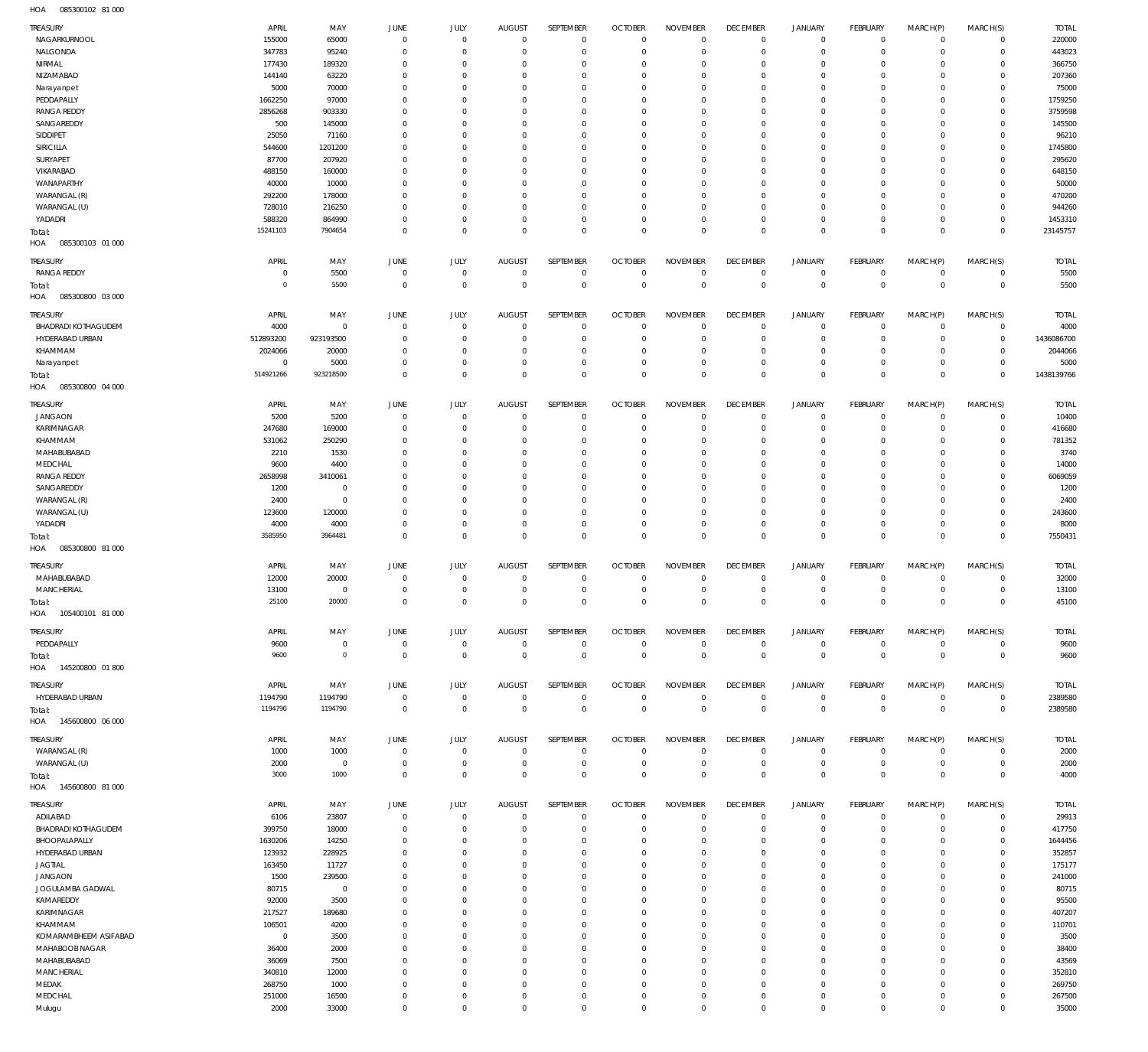145600800 81 000 HOA

| TREASURY                   | APRIL               |                  | JUNE           |                     | AUGUST                        | SEPTEMBER                  | <b>OCTOBER</b>                   | <b>NOVEMBER</b>            | <b>DECEMBER</b> | <b>JANUARY</b>                | <b>FEBRUARY</b> | MARCH(P)     | MARCH(S)    | <b>TOTAL</b> |
|----------------------------|---------------------|------------------|----------------|---------------------|-------------------------------|----------------------------|----------------------------------|----------------------------|-----------------|-------------------------------|-----------------|--------------|-------------|--------------|
| NAGARKURNOOL               | 22000               | MAY<br>14100     | $\overline{0}$ | JULY<br>$\mathbf 0$ | $\overline{0}$                | $\mathbf 0$                | $\overline{0}$                   | $\mathbf 0$                | $\overline{0}$  | $\circ$                       | $\mathbf 0$     | $^{\circ}$   | $\mathbf 0$ | 36100        |
| NALGONDA                   | 72731               | 40620            | $\overline{0}$ | $\mathbf 0$         | $\mathbf 0$                   | $\mathbf 0$                | $\overline{0}$                   | $\mathbf 0$                | $\mathbb O$     | $\mathbf 0$                   | $\mathbf 0$     | $^{\circ}$   | $\mathbf 0$ | 113351       |
| NIRMAL                     |                     |                  | $\mathbf 0$    | $\mathbf 0$         | $\mathbf 0$                   | $\mathbf 0$                | $\overline{0}$                   | 0                          | $\mathbf 0$     |                               | $\mathbf{0}$    | $\Omega$     | $\mathbf 0$ | 1986235      |
| NIZAMABAD                  | 1733655             | 252580           | $\mathbf 0$    | $\mathbf 0$         | $\mathbf 0$                   | $\mathbf 0$                | $\mathbf 0$                      | $\mathbf 0$                | $\mathbf{0}$    | $\circ$<br>$\mathbf 0$        | $\mathbf{0}$    | $\Omega$     | $\Omega$    | 137410       |
|                            | 131410              | 6000             | $\mathbf 0$    | $\mathbf 0$         | $\mathbf 0$                   | $\mathbf 0$                | $\overline{0}$                   | $\mathbf 0$                | $\mathbf{0}$    | $\mathbf 0$                   | $\mathbf{0}$    | $\Omega$     | $\mathbf 0$ | 398180       |
| Narayanpet<br>PEDDAPALLY   | 396430              | 1750             |                |                     |                               |                            | $\mathbf 0$                      |                            | $\mathbf{0}$    | $\mathbf 0$                   | $\mathbf{0}$    |              |             |              |
|                            | 304895              | 5000             | $\mathbf 0$    | $\mathbf 0$         | $\mathbf 0$                   | $\mathbf 0$                |                                  | $\mathbf 0$                |                 |                               |                 | $\Omega$     | $\mathbf 0$ | 309895       |
| <b>RANGA REDDY</b>         | 214625              | 176249           | $\mathbf 0$    | $\Omega$            | $\mathbf 0$                   | $\mathbf 0$                | $\mathbf 0$                      | $\mathbf 0$                | $\mathbf{0}$    | $\mathbf 0$                   | $\mathbf{0}$    | $\Omega$     | $\mathbf 0$ | 390874       |
| SANGAREDDY                 | 130950              | 26330            | $\mathbf 0$    | $\mathbf 0$         | $\mathbf 0$                   | $\mathbf 0$                | $\mathbf 0$                      | $\mathbf 0$                | $\mathbf{0}$    | $\mathbf 0$                   | $\mathbf{0}$    | $\Omega$     | $\mathbf 0$ | 157280       |
| SIDDIPET                   | 3000                | 3250             | $\mathbf 0$    | $\Omega$            | $\mathbf 0$                   | $\mathbf 0$                | $\mathbf 0$                      | $\mathbf 0$                | $\mathbf 0$     | $\mathbf 0$                   | $\mathbf{0}$    | $\Omega$     | $\mathbf 0$ | 6250         |
| SIRICILLA                  | 4000                | 2250             | $\mathbf 0$    | $\mathbf 0$         | $\mathbf 0$                   | $\mathbf 0$                | $\mathbf 0$                      | $\mathbf 0$                | $\mathbf 0$     | $\mathbf 0$                   | $\mathbf{0}$    | $\Omega$     | $\Omega$    | 6250         |
| SURYAPET                   | 640727              | 98500            | $\mathbf 0$    | $\Omega$            | $\mathbf 0$                   | $\mathbf 0$                | $\mathbf 0$                      | $\mathbf 0$                | $\mathbf 0$     | $\mathbf 0$                   | $\mathbf{0}$    | $\Omega$     | $\Omega$    | 739227       |
| VIKARABAD                  | 25409               | 7000             | $\mathbf 0$    | $\mathbf 0$         | $\mathbf 0$                   | $\mathbf 0$                | $\mathbf 0$                      | $\mathbf 0$                | $\mathbf 0$     | $\mathbf 0$                   | $\mathbf{0}$    | $\Omega$     | $\Omega$    | 32409        |
| WANAPARTHY                 | 21500               | 13000            | $\mathbf 0$    | $\Omega$            | $\mathbf 0$                   | $\mathbf 0$                | $\mathbf 0$                      | $\mathbf 0$                | $\mathbf 0$     | $\mathbf 0$                   | $\mathbf{0}$    | $\Omega$     | $\mathbf 0$ | 34500        |
| WARANGAL (R)               | $-116800$           | 1000             | $\mathbf 0$    | $\mathbf 0$         | $\mathbf 0$                   | $\mathbf 0$                | $\overline{0}$                   | $\mathbf 0$                | $\mathbf 0$     | $\mathbf 0$                   | $\mathbf{0}$    | $\Omega$     | $\mathbf 0$ | $-115800$    |
| WARANGAL (U)               | 29009               | 3500             | $\mathbf 0$    | $\mathbf 0$         | $\mathbf 0$                   | $\mathbf 0$                | $\overline{0}$                   | 0                          | $\mathbf 0$     | $\mathbf 0$                   | $\mathbf{0}$    | $\Omega$     | $\mathbf 0$ | 32509        |
| YADADRI                    | 139840              | 23860            | $\mathbf 0$    | $\mathbf 0$         | $\mathbf 0$                   | $\mathbf 0$                | $\overline{0}$                   | $\mathbf 0$                | $\mathbf 0$     | $\mathbf 0$                   | $\mathbf 0$     | $\Omega$     | $\mathbf 0$ | 163700       |
| Total:                     | 7510097             | 1484078          | $\mathbf 0$    | $\mathbf 0$         | $\mathbf 0$                   | $\mathbf 0$                | $\overline{0}$                   | $\mathbf 0$                | $\overline{0}$  | $\overline{0}$                | $\mathbb O$     | $\Omega$     | $\mathbf 0$ | 8994175      |
| 147500105 01 000<br>HOA    |                     |                  |                |                     |                               |                            |                                  |                            |                 |                               |                 |              |             |              |
| TREASURY                   | APRIL               | MAY              | JUNE           | JULY                | AUGUST                        | SEPTEMBER                  | <b>OCTOBER</b>                   | <b>NOVEMBER</b>            | <b>DECEMBER</b> | <b>JANUARY</b>                | <b>FEBRUARY</b> | MARCH(P)     | MARCH(S)    | <b>TOTAL</b> |
| KARIMNAGAR                 | 74137               | $\mathbf 0$      | 0              | $\mathbf 0$         | $\overline{0}$                | $\mathbf 0$                | $\overline{0}$                   | $\mathbf 0$                | $\mathbf 0$     | 0                             | 0               | $\circ$      | $\mathbf 0$ | 74137        |
|                            | 74137               | $\mathbb O$      | $\overline{0}$ | $\mathbf 0$         | $\overline{0}$                | $\mathbf 0$                | $\overline{0}$                   | $\overline{0}$             | $\mathbb O$     | $\,0\,$                       | $\overline{0}$  | $\mathbf 0$  | $\mathbf 0$ | 74137        |
| Total:                     |                     |                  |                |                     |                               |                            |                                  |                            |                 |                               |                 |              |             |              |
| HOA<br>147500106 01 000    |                     |                  |                |                     |                               |                            |                                  |                            |                 |                               |                 |              |             |              |
| <b>TREASURY</b>            | APRIL               | MAY              | JUNE           | JULY                | AUGUST                        | SEPTEMBER                  | <b>OCTOBER</b>                   | <b>NOVEMBER</b>            | <b>DECEMBER</b> | <b>JANUARY</b>                | <b>FEBRUARY</b> | MARCH(P)     | MARCH(S)    | <b>TOTAL</b> |
| ADILABAD                   | 125593              | 135945           | $\overline{0}$ | $\mathbf 0$         | $\overline{0}$                | $\mathbf 0$                | $\overline{0}$                   | $\mathbf 0$                | $\overline{0}$  | $\circ$                       | $\circ$         | $\Omega$     | $\mathbf 0$ | 261538       |
| <b>BHADRADI KOTHAGUDEM</b> | $^{\circ}$          | 56770            | $\mathbf 0$    | $\mathbf 0$         | $\mathbf 0$                   | $\mathbf 0$                | $\overline{0}$                   | $\mathbf 0$                | $\mathbf 0$     | $\mathbf 0$                   | $\mathbf{0}$    | $\circ$      | $\mathbf 0$ | 56770        |
| BHOOPALAPALLY              | 7200                | $\overline{0}$   | $\mathbf 0$    | $\mathbf 0$         | $\mathbf 0$                   | $\mathbf 0$                | $\overline{0}$                   | $\mathbf 0$                | $\mathbf 0$     | $\circ$                       | $\mathbf{0}$    | $\Omega$     | $\mathbf 0$ | 7200         |
| HYDERABAD URBAN            | 460667              | 558860           | $\mathbf 0$    | $\mathbf 0$         | $\mathbf 0$                   | $\mathbf 0$                | $\overline{0}$                   | $\mathbf 0$                | $\mathbf 0$     | $\circ$                       | $\mathbf{0}$    | $\Omega$     | $\Omega$    | 1019527      |
| <b>JAGTIAL</b>             | 21927               | $\mathbf 0$      | $\mathbf 0$    | $\Omega$            | $\mathbf 0$                   | $\mathbf 0$                | $\mathbf 0$                      | $\mathbf 0$                | $\mathbf 0$     | $\mathbf 0$                   | $\mathbf{0}$    | $\Omega$     | $\mathbf 0$ | 21927        |
| <b>JANGAON</b>             | 37550               | 21000            | $\mathbf 0$    | $\mathbf 0$         | $\mathbf 0$                   | $\mathbf 0$                | $\overline{0}$                   | $\mathbf 0$                | $\mathbf 0$     | $\mathbf 0$                   | $\mathbf{0}$    | $\Omega$     | $\Omega$    | 58550        |
| JOGULAMBA GADWAL           | 76622               | $\mathbf 0$      | $\mathbf 0$    | $\mathbf 0$         | $\mathbf 0$                   | $\mathbf 0$                | $\mathbf 0$                      | $\mathbf 0$                | $\mathbf 0$     | $\mathbf 0$                   | $\mathbf{0}$    | $\Omega$     | $\mathbf 0$ | 76622        |
| KAMAREDDY                  | $^{\circ}$          | 42650            | $\mathbf 0$    | $\mathbf 0$         | $\mathbf 0$                   | $\mathbf 0$                | $\overline{0}$                   | $\mathbf 0$                | $\mathbf 0$     | $\mathbf 0$                   | $\mathbf 0$     | $\Omega$     | $\Omega$    | 42650        |
| KARIMNAGAR                 | 814529              |                  | $\mathbf 0$    | $\mathbf 0$         | $\mathbf 0$                   | $\mathbf 0$                | $\mathbf 0$                      | 0                          | $\mathbf{0}$    | $\mathbf 0$                   | $\mathbf{0}$    | $\Omega$     | $\mathbf 0$ | 1185878      |
|                            |                     | 371349           |                |                     |                               |                            |                                  |                            |                 |                               |                 |              | $\Omega$    |              |
| KHAMMAM                    | 319427              | 358683           | $\mathbf 0$    | $\mathbf 0$         | $\mathbf 0$                   | $\mathbf 0$                | $\overline{0}$                   | $\mathbf 0$                | $\mathbf{0}$    | $\mathbf 0$                   | $\mathbf{0}$    | $\Omega$     |             | 678110       |
| KOMARAMBHEEM ASIFABAD      | $^{\circ}$          | 15850            | $\mathbf 0$    | $\mathbf 0$         | $\mathbf 0$                   | $\mathbf 0$                | $\mathbf 0$                      | 0                          | $\mathbf{0}$    | $\mathbf 0$                   | $\mathbf{0}$    | $\Omega$     | $\mathbf 0$ | 15850        |
| MAHABOOB NAGAR             | 138732              | 437220           | $\mathbf 0$    | $\mathbf 0$         | $\mathbf 0$                   | $\mathbf 0$                | $\mathbf 0$                      | $\mathbf 0$                | $\mathbf{0}$    | $\mathbf 0$                   | $\mathbf{0}$    | $\Omega$     | $\Omega$    | 575952       |
| MAHABUBABAD                | 22950               | 13300            | $\mathbf 0$    | $\mathbf 0$         | $\mathbf 0$                   | $\mathbf 0$                | $\mathbf 0$                      | $\mathbf 0$                | $\mathbf{0}$    | $\mathbf 0$                   | $\mathbf{0}$    | $\Omega$     | $\mathbf 0$ | 36250        |
| MANCHERIAL                 | $^{\circ}$          | 79913            | $\mathbf 0$    | $\mathbf 0$         | $\mathbf 0$                   | $\mathbf 0$                | $\mathbf 0$                      | $\mathbf 0$                | $\mathbf{0}$    | $\mathbf 0$                   | $\mathbf{0}$    | $\Omega$     | $\Omega$    | 79913        |
| MEDAK                      | 27000               | 77498            | $\mathbf 0$    | $\mathbf 0$         | $\mathbf 0$                   | $\mathbf 0$                | $\overline{0}$                   | $\mathbf 0$                | $\mathbf{0}$    | $\mathbf 0$                   | $\mathbf{0}$    | $\Omega$     | $\mathbf 0$ | 104498       |
| MEDCHAL                    | 996593              | 541477           | $\mathbf 0$    | $\mathbf 0$         | $\mathbf 0$                   | $\mathbf 0$                | $\mathbf 0$                      | $\mathbf 0$                | $\mathbf{0}$    | $\mathbf 0$                   | $\mathbf{0}$    | $\Omega$     | $\Omega$    | 1538070      |
| Mulugu                     | 27700               | $\overline{0}$   | $\mathbf 0$    | $\Omega$            | $\mathbf 0$                   | $\mathbf 0$                | $\mathbf 0$                      | $\mathbf 0$                | $\mathbf{0}$    | $\mathbf 0$                   | $\mathbf{0}$    | $\Omega$     | $\mathbf 0$ | 27700        |
| NAGARKURNOOL               | 54200               | 19250            | $\mathbf 0$    | $\mathbf 0$         | $\mathbf 0$                   | $\mathbf 0$                | $\mathbf 0$                      | $\mathbf 0$                | $\mathbf{0}$    | $\mathbf 0$                   | $\mathbf{0}$    | $\Omega$     | $\mathbf 0$ | 73450        |
| NALGONDA                   | 414156              | 1404339          | $\mathbf 0$    | $\Omega$            | $\mathbf 0$                   | $\mathbf 0$                | $\mathbf 0$                      | $\mathbf 0$                | $\mathbf{0}$    | $\mathbf 0$                   | $\mathbf{0}$    | $\Omega$     | $\mathbf 0$ | 1818495      |
| NIZAMABAD                  | 391934              | 97570            | $\mathbf 0$    | $\mathbf 0$         | $\mathbf 0$                   | $\mathbf 0$                | $^{\circ}$                       | $\mathbf 0$                | $\mathbf{0}$    | $\mathbf 0$                   | $\mathbf{0}$    | $\Omega$     | $\mathbf 0$ | 489504       |
| Narayanpet                 | 101719              | $\mathbf 0$      | $\mathbf 0$    | $\mathbf 0$         | $\mathbf 0$                   | $\mathbf 0$                | $\mathbf 0$                      | $\mathbf 0$                | $\mathbf{0}$    | $\mathbf 0$                   | $\mathbf{0}$    | $\Omega$     | $\mathbf 0$ | 101719       |
| PEDDAPALLY                 | $^{\circ}$          | 30205            | $\mathbf 0$    | $\mathbf 0$         | $\mathbf 0$                   | $\mathbf 0$                | $^{\circ}$                       | $\mathbf 0$                | $\mathbf{0}$    | $\mathbf 0$                   | $^{\circ}$      | $\Omega$     | $\mathbf 0$ | 30205        |
| <b>RANGA REDDY</b>         | 590637              | 946648           | $\mathbf 0$    | $\mathbf 0$         | $\mathbf 0$                   | $\mathbf 0$                | $\mathbf 0$                      | 0                          | $\mathbf{0}$    | $\mathbf 0$                   | $\mathbf{0}$    | $\Omega$     | $\mathbf 0$ | 1537285      |
| SANGAREDDY                 | 904176              | 1240887          | $\Omega$       | $\Omega$            | $\Omega$                      | $\mathbf 0$                | $\overline{0}$                   | $\Omega$                   | $\Omega$        | $\mathbf 0$                   | $\circ$         | $\mathbf{0}$ | $\circ$     | 2145063      |
| SIDDIPET                   | 14800               | 37615            | C              |                     |                               |                            |                                  |                            |                 |                               |                 |              |             | 52415        |
| SURYAPET                   | $\mathbf 0$         | 43725            | $\mathbf 0$    | $\mathbf 0$         | $\overline{0}$                | $\mathbf 0$                | $\overline{0}$                   | $\mathbf 0$                | $\mathbf{0}$    | $\mathbf 0$                   | $\mathbf 0$     | $^{\circ}$   | $\mathbf 0$ | 43725        |
| VIKARABAD                  | 136766              | 25024            | $\mathbf 0$    | $\mathbf 0$         | $\mathbf 0$                   | $\mathbf 0$                | $\overline{0}$                   | $\mathbf 0$                | $\mathbf{0}$    | $\mathbf 0$                   | $\mathbf 0$     | $^{\circ}$   | $\mathbf 0$ | 161790       |
| WANAPARTHY                 | 31050               | 5110             | $\mathbf 0$    | $\mathbf 0$         | $\mathbf 0$                   | $\mathbf 0$                | $\overline{0}$                   | $\mathbf 0$                | $\mathbf{0}$    | $\mathbf 0$                   | $\mathbf 0$     | $\Omega$     | $\mathbf 0$ | 36160        |
| WARANGAL (R)               | 114423              |                  | $\mathbf 0$    | $\mathbf 0$         | $\mathbf 0$                   | $\mathbf 0$                | $\mathbf 0$                      | $\mathbf 0$                | $\mathbf{0}$    | $\mathbf 0$                   | $^{\circ}$      | $\Omega$     | $\mathbf 0$ |              |
|                            | $\mathbf 0$         | 301041           |                | $\mathbf 0$         | $\mathbf 0$                   | $\mathbf 0$                | $\mathbf 0$                      | $\mathbf 0$                | $\mathbf 0$     |                               |                 | $\Omega$     | $\mathbf 0$ | 415464       |
| WARANGAL (U)               |                     | 358084           | $\mathbf 0$    |                     |                               |                            |                                  |                            |                 | $\mathbf 0$                   | $\mathbf 0$     |              |             | 358084       |
| YADADRI                    | 27699<br>5858050    | 25450<br>7245463 | $\mathbf 0$    | $\mathbf 0$         | $\overline{0}$<br>$\mathbf 0$ | $\mathbf 0$<br>$\mathbf 0$ | $\overline{0}$<br>$\overline{0}$ | $\mathbf 0$<br>$\mathbf 0$ | $\overline{0}$  | $\mathbb O$<br>$\overline{0}$ | $\mathbf 0$     | $^{\circ}$   | $\mathbf 0$ | 53149        |
| Total:                     |                     |                  | $\mathbf 0$    | $\mathbf 0$         |                               |                            |                                  |                            | $\mathbb O$     |                               | $\mathbb O$     | $\mathbf 0$  | $\mathbf 0$ | 13103513     |
| HOA<br>147500106 02 800    |                     |                  |                |                     |                               |                            |                                  |                            |                 |                               |                 |              |             |              |
| TREASURY                   | APRIL               | MAY              | JUNE           | JULY                | AUGUST                        | SEPTEMBER                  | <b>OCTOBER</b>                   | <b>NOVEMBER</b>            | <b>DECEMBER</b> | <b>JANUARY</b>                | FEBRUARY        | MARCH(P)     | MARCH(S)    | <b>TOTAL</b> |
| ADILABAD                   | 70000               | 10000            | $\overline{0}$ | $\mathbf 0$         | $\overline{0}$                | $\mathbf 0$                | $\mathbf 0$                      | $\mathbf 0$                | $\overline{0}$  | $\mathbb O$                   | $\mathbf 0$     | $^{\circ}$   | $\mathbf 0$ | 80000        |
| <b>BHADRADI KOTHAGUDEM</b> | $\mathbf 0$         | 50000            | 0              | $\mathbf 0$         | $\mathbf 0$                   | $\mathbf 0$                | $\overline{0}$                   | $\mathbf 0$                | $\mathbf 0$     | 0                             | $\mathbf 0$     | $\circ$      | $\mathbf 0$ | 50000        |
| BHOOPALAPALLY              | 6000                | $\mathbf 0$      | $\mathbf 0$    | $\mathbf 0$         | $\mathbf 0$                   | $\mathbf 0$                | $\overline{0}$                   | $\mathbf 0$                | $\mathbf 0$     | $\circ$                       | $\mathbf 0$     | $\circ$      | $\mathbf 0$ | 6000         |
| HYDERABAD URBAN            | 282000              | 1072000          | $\mathbf 0$    | $\mathbf 0$         | $\mathbf 0$                   | $\mathbf 0$                | $\overline{0}$                   | 0                          | $\mathbf 0$     | $\mathbf 0$                   | $^{\circ}$      | $\Omega$     | $\mathbf 0$ | 1354000      |
| <b>JAGTIAL</b>             | 15000               | $\mathbf 0$      | $\mathbf 0$    | $\mathbf 0$         | $\mathbf 0$                   | $\mathbf 0$                | $\overline{0}$                   | $\mathbf 0$                | $\mathbf 0$     | $\mathbf 0$                   | $\mathbf{0}$    | $\Omega$     | $\Omega$    | 15000        |
| <b>JANGAON</b>             | 15000               | 104500           | $\mathbf 0$    | $\mathbf 0$         | $\mathbf 0$                   | $\mathbf 0$                | $\overline{0}$                   | $\mathbf 0$                | $\mathbf 0$     | $\mathbf 0$                   | $\mathbf 0$     | $\Omega$     | $\mathbf 0$ | 119500       |
| JOGULAMBA GADWAL           | $\mathbf 0$         | 23000            | $\mathbf 0$    | $\mathbf 0$         | $\mathbf 0$                   | $\mathbf 0$                | $\mathbf 0$                      | $\mathbf 0$                | $\mathbf 0$     | $\mathbf 0$                   | $\mathbf{0}$    | $\Omega$     | $\Omega$    | 23000        |
| KAMAREDDY                  | $\mathbf 0$         | 42500            | $\mathbf 0$    | $\mathbf 0$         | $\mathbf 0$                   | $\mathbf 0$                | $\overline{0}$                   | $\mathbf 0$                | $\mathbf{0}$    | $\mathbf 0$                   | $^{\circ}$      | $\Omega$     | $\mathbf 0$ | 42500        |
| KARIMNAGAR                 |                     |                  | $\mathbf 0$    | $\mathbf 0$         | $\mathbf 0$                   | $\mathbf 0$                | $\mathbf 0$                      | $\mathbf 0$                | $\mathbf 0$     | $\mathbf 0$                   | $\mathbf{0}$    | $\Omega$     | $\Omega$    | 27000        |
| KHAMMAM                    | $\mathbf 0$<br>5000 | 27000<br>220000  | $\mathbf 0$    | $\mathbf 0$         | $\mathbf 0$                   | $\mathbf 0$                | $\overline{0}$                   | $\mathbf 0$                | $\mathbf{0}$    | $\mathbf 0$                   | $\mathbf 0$     | $\Omega$     | $\mathbf 0$ | 225000       |
|                            |                     |                  |                |                     |                               |                            |                                  |                            |                 |                               |                 |              |             |              |
| MAHABOOB NAGAR             | 65000               | 84000            | $\mathbf 0$    | 0                   | $\mathbf 0$                   | $\mathbf 0$                | $\mathbf 0$                      | $\mathbf 0$                | $\mathbf{0}$    | $\mathbf 0$                   | $\mathbf{0}$    | $\Omega$     | $\Omega$    | 149000       |
| MAHABUBABAD                | 53500               | 51000            | $\mathbf 0$    | $\mathbf 0$         | $\mathbf 0$                   | $\mathbf 0$                | $\overline{0}$                   | $\mathbf 0$                | $\mathbf{0}$    | $\mathbf 0$                   | $\mathbf 0$     | $\Omega$     | $\Omega$    | 104500       |
| MANCHERIAL                 | 6000                | 5000             | $\mathbf 0$    | $\mathbf 0$         | $\mathbf 0$                   | $\mathbf 0$                | $\mathbf 0$                      | 0                          | $\mathbf{0}$    | $\mathbf 0$                   | $\mathbf{0}$    | $\Omega$     | $\Omega$    | 11000        |
| MEDAK                      | 22000               | 45000            | $\mathbf 0$    | $\mathbf 0$         | $\mathbf 0$                   | $\mathbf 0$                | $\overline{0}$                   | $\mathbf 0$                | $\mathbf{0}$    | $\mathbf 0$                   | $\mathbf 0$     | $\Omega$     | $\Omega$    | 67000        |
| MEDCHAL                    | 337000              | 202000           | $\mathbf 0$    | $\mathbf 0$         | $\mathbf 0$                   | $\mathbf 0$                | $\overline{0}$                   | $\mathbf 0$                | $\mathbf{0}$    | $\mathbf 0$                   | $^{\circ}$      | $\Omega$     | $\Omega$    | 539000       |
| Mulugu                     | 10000               | 27500            | $\mathbf 0$    | $\mathbf 0$         | $\mathbf 0$                   | $\mathbf 0$                | $\overline{0}$                   | $\mathbf 0$                | $\mathbf{0}$    | $\mathbf 0$                   | $\mathbf 0$     | $\Omega$     | $\Omega$    | 37500        |
| NAGARKURNOOL               | 20000               | 10000            | $\mathbf 0$    | $\mathbf 0$         | $\mathbf 0$                   | $\mathbf 0$                | $\overline{0}$                   | $\mathbf 0$                | $\mathbf{0}$    | $\mathbf 0$                   | $^{\circ}$      | $\Omega$     | $\Omega$    | 30000        |
| NALGONDA                   | 165000              | 510000           | $\mathbf 0$    | $\mathbf 0$         | $\mathbf 0$                   | $\mathbf 0$                | $\overline{0}$                   | $\mathbf 0$                | $\mathbf{0}$    | $\mathbf 0$                   | $\mathbf 0$     | $\Omega$     | $\mathbf 0$ | 675000       |
| NIZAMABAD                  | 47500               | 62500            | $\mathbf 0$    | $\mathbf 0$         | $\mathbf 0$                   | $\mathbf 0$                | $\overline{0}$                   | $\mathbf 0$                | $\mathbf{0}$    | $\mathbf 0$                   | $^{\circ}$      | $\Omega$     | $\Omega$    | 110000       |
| Narayanpet                 | 15000               | $\overline{0}$   | $\mathbf 0$    | $\mathbf 0$         | $\mathbf 0$                   | $\mathbf 0$                | $\overline{0}$                   | $\mathbf 0$                | $\mathbf{0}$    | $\mathbf 0$                   | $\mathbf{0}$    | $\Omega$     | $\mathbf 0$ | 15000        |
| PEDDAPALLY                 | 25000               | 62000            | $\mathbf 0$    | $\Omega$            | $\mathbf 0$                   | $\mathbf 0$                | $\overline{0}$                   | $\mathbf 0$                | $\mathbf{0}$    | $\mathbf 0$                   | $\mathbf 0$     | $\Omega$     | $\Omega$    | 87000        |
| <b>RANGA REDDY</b>         | 403000              | 668000           | $\mathbf 0$    | $\mathbf 0$         | $\mathbf 0$                   | $\mathbf 0$                | $\overline{0}$                   | $\mathbf 0$                | $\mathbf{0}$    | $\mathbf 0$                   | $\mathbf 0$     | $\Omega$     | $\mathbf 0$ | 1071000      |
| SANGAREDDY                 | 47000               | 65000            | $\mathbf 0$    | $\mathbf 0$         | $\mathbf 0$                   | $\mathbf 0$                | $\mathbf 0$                      | $\mathbf 0$                | $\mathbf{0}$    | 0                             | $\mathbf 0$     | 0            | $\mathbf 0$ | 112000       |
| SIDDIPET                   | 26000               | 13500            | $\mathbf 0$    | $\mathbf 0$         | $\overline{0}$                | $\mathbf 0$                | $\overline{0}$                   | $\mathbf 0$                | $\overline{0}$  | $\mathbb O$                   | $\mathbb O$     | $^{\circ}$   | $\mathbf 0$ | 39500        |
|                            |                     |                  |                |                     |                               |                            |                                  |                            |                 |                               |                 |              |             |              |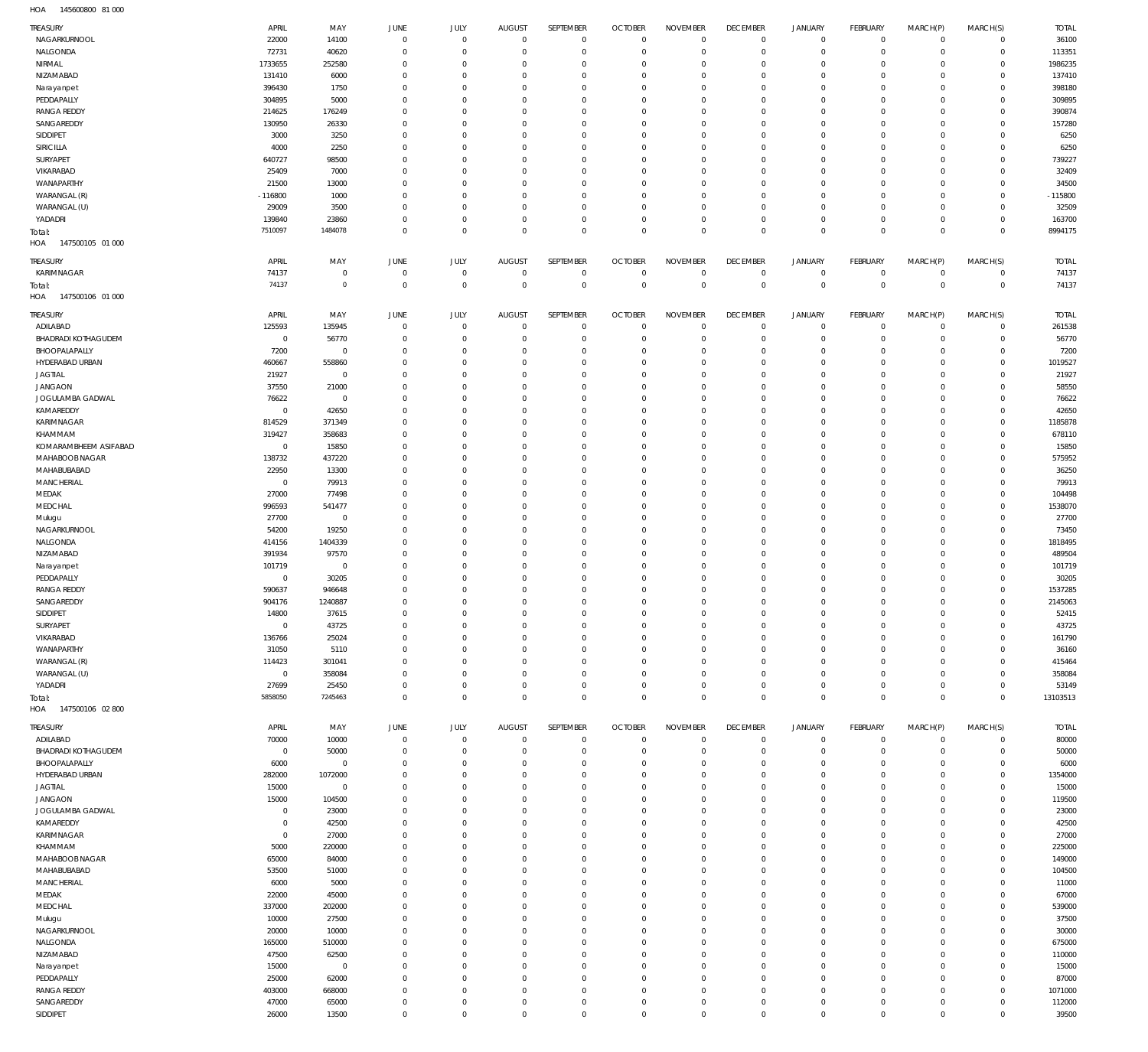147500106 02 800 HOA

| TREASURY<br>SURYAPET              | APRIL<br>31000             | MAY<br>90000           | JUNE<br>$^{\circ}$               | JULY<br>$\mathbf 0$              | <b>AUGUST</b><br>$^{\circ}$      | SEPTEMBER<br>$\mathbf 0$     | <b>OCTOBER</b><br>$\overline{0}$ | <b>NOVEMBER</b><br>$\overline{0}$ | <b>DECEMBER</b><br>$^{\circ}$ | <b>JANUARY</b><br>0        | FEBRUARY<br>$^{\circ}$    | MARCH(P)<br>$^{\circ}$    | MARCH(S)<br>$\mathbf 0$     | <b>TOTAL</b><br>121000 |
|-----------------------------------|----------------------------|------------------------|----------------------------------|----------------------------------|----------------------------------|------------------------------|----------------------------------|-----------------------------------|-------------------------------|----------------------------|---------------------------|---------------------------|-----------------------------|------------------------|
| VIKARABAD                         | 1000                       | 27000                  | $\Omega$                         | $^{\circ}$                       | $\Omega$                         | $\mathbf 0$                  | $\mathsf{C}$                     | $\mathbf{0}$                      | $\Omega$                      | $\mathbf 0$                | $\circ$                   | $^{\circ}$                | $\mathbf 0$                 | 28000                  |
| WANAPARTHY                        | 49500                      | 38500                  | $\Omega$                         | $^{\circ}$                       | $\Omega$                         | $\overline{0}$               | $\Omega$                         | $\overline{0}$                    | $\Omega$                      | $\circ$                    | $\Omega$                  | $\Omega$                  | $\mathbf 0$                 | 88000                  |
| WARANGAL (R)                      | 16000                      | 84000                  | $\Omega$                         | $\Omega$                         | $\Omega$                         | $\mathbf{0}$                 | $\Omega$                         | $\overline{0}$                    | $\Omega$                      | $\mathbf 0$                | $\Omega$                  | $^{\circ}$                | $\Omega$                    | 100000                 |
| WARANGAL (U)                      | $\overline{0}$             | 10000                  | $\Omega$                         | $\Omega$                         | $\Omega$                         | $\mathbf{0}$                 | $\Omega$                         | $\overline{0}$                    | $\Omega$                      | $\circ$                    | $\Omega$                  | $\Omega$                  | $\Omega$                    | 10000                  |
| YADADRI                           | $\Omega$                   | 7000                   | $\Omega$                         | $^{\circ}$                       | $\Omega$                         | $\mathbb O$                  | $\overline{0}$                   | $\overline{0}$                    | $^{\circ}$                    | $\mathbf 0$                | $\circ$                   | $\mathbf 0$               | $\mathbf 0$                 | 7000                   |
| Total:<br>HOA<br>147500200 01 000 | 1732500                    | 3611000                | $\Omega$                         | $\overline{0}$                   | $\Omega$                         | $\mathbb O$                  | $\Omega$                         | $\mathbb O$                       | $\mathbf{0}$                  | $\mathbb O$                | $\Omega$                  | $\mathbf 0$               | $\overline{0}$              | 5343500                |
| <b>TREASURY</b>                   | APRIL                      | MAY                    | JUNE                             | JULY                             | <b>AUGUST</b>                    | SEPTEMBER                    | <b>OCTOBER</b>                   | <b>NOVEMBER</b>                   | <b>DECEMBER</b>               | <b>JANUARY</b>             | FEBRUARY                  | MARCH(P)                  | MARCH(S)                    | <b>TOTAL</b>           |
| HYDERABAD URBAN<br>MEDCHAL        | 7400<br>1000               | 1139500<br>$\mathbf 0$ | $^{\circ}$<br>$\Omega$           | $\overline{0}$<br>$\overline{0}$ | $^{\circ}$<br>$\Omega$           | $\overline{0}$<br>$\,0\,$    | $^{\circ}$<br>$\overline{0}$     | $\overline{0}$<br>$\mathbf{0}$    | $\overline{0}$<br>$^{\circ}$  | $\mathbf 0$<br>$\mathbf 0$ | $\mathbf 0$<br>$^{\circ}$ | $^{\circ}$<br>$\mathbf 0$ | $\mathbf 0$<br>$\mathbf 0$  | 1146900<br>1000        |
| Total:<br>HOA<br>147500200 03 000 | 8400                       | 1139500                | $^{\circ}$                       | $\overline{0}$                   | $\Omega$                         | $\mathbb O$                  | $\Omega$                         | $\overline{0}$                    | $\Omega$                      | $\mathbb O$                | $\Omega$                  | $\Omega$                  | $\Omega$                    | 1147900                |
| TREASURY                          | APRIL                      | MAY                    | JUNE                             | <b>JULY</b>                      | <b>AUGUST</b>                    | SEPTEMBER                    | <b>OCTOBER</b>                   | <b>NOVEMBER</b>                   | <b>DECEMBER</b>               | <b>JANUARY</b>             | FEBRUARY                  | MARCH(P)                  | MARCH(S)                    | <b>TOTAL</b>           |
| HYDERABAD URBAN                   | 135600                     | 56000                  | $^{\circ}$                       | $\mathbf 0$                      | $^{\circ}$                       | $\,0\,$                      | $\mathbf{0}$                     | $\,0\,$                           | $^{\circ}$                    | $\mathsf{O}\xspace$        | $^{\circ}$                | $\mathbf 0$               | $\mathbf 0$                 | 191600                 |
| Total:                            | 135600                     | 56000                  | $\overline{0}$                   | $\mathbf 0$                      | $\Omega$                         | $\,0\,$                      | $\mathbb O$                      | $\mathbb O$                       | $\mathbf{0}$                  | $\,0\,$                    | $\mathbf{0}$              | $\mathbf 0$               | $\mathbf{0}$                | 191600                 |
| HOA<br>147500200 04 000           |                            |                        |                                  |                                  |                                  |                              |                                  |                                   |                               |                            |                           |                           |                             |                        |
| <b>TREASURY</b>                   | APRIL                      | MAY                    | JUNE                             | JULY                             | <b>AUGUST</b>                    | SEPTEMBER                    | <b>OCTOBER</b>                   | <b>NOVEMBER</b>                   | <b>DECEMBER</b>               | <b>JANUARY</b>             | FEBRUARY                  | MARCH(P)                  | MARCH(S)                    | <b>TOTAL</b>           |
| <b>BHADRADI KOTHAGUDEM</b>        | 1350                       | $\overline{0}$         | $\Omega$                         | $\overline{0}$                   | $\Omega$                         | $\overline{0}$               | $\overline{0}$                   | $^{\circ}$                        | $^{\circ}$                    | $\mathbf 0$                | $^{\circ}$                | -0                        | $\mathbf 0$                 | 1350                   |
| HYDERABAD URBAN                   | 5500                       | 2250                   | $\Omega$                         | $\Omega$                         | $\Omega$                         | $\Omega$                     | $\Omega$                         | $\Omega$                          | $\Omega$                      | $^{\circ}$                 | $\Omega$                  | $\Omega$                  | $\Omega$                    | 7750                   |
| <b>JANGAON</b>                    | 6000                       | $\overline{0}$         | $\Omega$                         | $\Omega$                         | $\Omega$                         | $\overline{0}$               | $\Omega$                         | $\Omega$                          | $\Omega$                      | $\mathbf 0$                | $\Omega$                  | $\Omega$                  | $\mathbf 0$                 | 6000                   |
| JOGULAMBA GADWAL                  | 250                        | $\mathbf 0$            | $\Omega$                         | $\Omega$                         | $\Omega$                         | $\Omega$                     | $\Omega$                         | $\Omega$                          | $\Omega$                      | $\Omega$                   | $\Omega$                  | $\Omega$                  | $\Omega$                    | 250                    |
| KAMAREDDY<br>KHAMMAM              | 100<br>100                 | 1000<br>$\overline{0}$ | $\Omega$<br>$\sqrt{ }$           | $\Omega$<br>$\Omega$             | $\Omega$<br>$\Omega$             | $\mathbf{0}$<br>$\Omega$     | $\Omega$<br>-C                   | $\mathbf{0}$<br>$\Omega$          | $\Omega$<br>$\Omega$          | $\Omega$<br>$\Omega$       | $\Omega$<br>0             | $\Omega$<br>$\Omega$      | $\Omega$<br>$\Omega$        | 1100                   |
| <b>MANCHERIAL</b>                 | 900                        | $\overline{0}$         | $\Omega$                         | $\Omega$                         | $\Omega$                         | $\mathbf{0}$                 | $\Omega$                         | $\mathbf{0}$                      | $\Omega$                      | $\Omega$                   | $\Omega$                  | $\Omega$                  | $\Omega$                    | 100<br>900             |
| MEDAK                             | 2250                       | 1500                   | n                                | $\Omega$                         | $\Omega$                         | $\Omega$                     | $\Omega$                         | $\Omega$                          | $\Omega$                      | $\Omega$                   | $\Omega$                  | $\Omega$                  | $\Omega$                    | 3750                   |
| MEDCHAL                           | 3000                       | 7000                   | ſ                                | $\Omega$                         | $\Omega$                         | $\Omega$                     | $\Omega$                         | $\Omega$                          | $\Omega$                      | $\Omega$                   | $\Omega$                  | $\Omega$                  | $\Omega$                    | 10000                  |
| NAGARKURNOOL                      | 2000                       | $\overline{0}$         | $\Omega$                         | $\Omega$                         | $\Omega$                         | $\Omega$                     | $\Omega$                         | $\Omega$                          | $\Omega$                      | $\Omega$                   | $\Omega$                  | $\Omega$                  | $\Omega$                    | 2000                   |
| NALGONDA                          | 150                        | 500                    | ſ                                | $\Omega$                         | $\Omega$                         | $\Omega$                     | $\Omega$                         | $\Omega$                          | $\Omega$                      | $\Omega$                   | $\Omega$                  | $\Omega$                  | $\Omega$                    | 650                    |
| NIZAMABAD                         | 5450                       | 2250                   | $\Omega$                         | $\Omega$                         | $\Omega$                         | $\Omega$                     | $\Omega$                         | $\Omega$                          | $\Omega$                      | $\Omega$                   | $\Omega$                  | $\Omega$                  | $\Omega$                    | 7700                   |
| <b>RANGA REDDY</b>                | 250                        | 750                    | n                                | $\Omega$                         | $\Omega$                         | $\Omega$                     | $\Omega$                         | $\Omega$                          | $\Omega$                      | $\Omega$                   | 0                         | $\Omega$                  | $\Omega$                    | 1000                   |
| SANGAREDDY                        | 5000                       | $\overline{0}$         | $\sqrt{ }$                       | $\Omega$                         | $\Omega$                         | $\Omega$                     | $\Omega$                         | $\Omega$                          | $\Omega$                      | $\Omega$                   | $\Omega$                  | $\Omega$                  | $\Omega$                    | 5000                   |
| SIDDIPET                          | 16850                      | 100                    | $\Omega$                         | $\Omega$                         | $\Omega$                         | $\mathbf{0}$                 | $\Omega$                         | $\mathbf{0}$                      | $\Omega$                      | $\Omega$                   | $\Omega$                  | $\Omega$                  | $\Omega$                    | 16950                  |
| VIKARABAD                         | 900                        | 400                    | ſ                                | $\Omega$                         | $\Omega$                         | $\Omega$                     | -C                               | $\Omega$                          | $\Omega$                      | $\Omega$                   | 0                         | $\Omega$                  | $\Omega$                    | 1300                   |
| WARANGAL (U)                      | 900                        | 1000                   | $\Omega$                         | $^{\circ}$                       | $\Omega$                         | $\mathbf{0}$                 | $\Omega$                         | $\mathbf{0}$                      | $\Omega$                      | $\mathbf 0$                | $\Omega$                  | $\Omega$                  | $\Omega$                    | 1900                   |
| YADADRI                           | 300                        | $\overline{0}$         | $\Omega$                         | $\Omega$                         | $\Omega$                         | $\Omega$                     | $\Omega$                         | $^{\circ}$                        | $\Omega$                      | $\mathbf 0$                | $\Omega$                  | $\Omega$                  | $\circ$                     | 300                    |
| Total:<br>HOA<br>147500200 05 000 | 51250                      | 16750                  | $\Omega$                         | $\overline{0}$                   | $\Omega$                         | $\overline{0}$               | $\Omega$                         | $\overline{0}$                    | $\Omega$                      | $\mathbf 0$                | $\Omega$                  | $\Omega$                  | $\Omega$                    | 68000                  |
| TREASURY                          | APRIL                      | MAY                    | JUNE                             | JULY                             | <b>AUGUST</b>                    | SEPTEMBER                    | <b>OCTOBER</b>                   | <b>NOVEMBER</b>                   | <b>DECEMBER</b>               | <b>JANUARY</b>             | FEBRUARY                  | MARCH(P)                  | MARCH(S)                    | <b>TOTAL</b>           |
| MAHABUBABAD                       | 150                        | $\overline{0}$         | $^{\circ}$                       | $\overline{0}$                   | $^{\circ}$                       | $\,0\,$                      | $\mathbf 0$                      | $\mathbf 0$                       | $\mathbf 0$                   | 0                          | $\mathbf 0$               | $\mathbf 0$               | $\mathbf 0$                 | 150                    |
| Total:                            | 150                        | $\,0\,$                | $\mathbf 0$                      | $\mathbf 0$                      | $\overline{0}$                   | $\,0\,$                      | $\mathbf 0$                      | $\mathbb O$                       | $\mathbf 0$                   | $\,0\,$                    | $\mathbf 0$               | $\mathbf 0$               | $\mathbf 0$                 | 150                    |
| HOA<br>147500200 06 000           |                            |                        |                                  |                                  |                                  |                              |                                  |                                   |                               |                            |                           |                           |                             |                        |
| <b>TREASURY</b>                   | APRIL                      | MAY                    | JUNE                             | JULY                             | <b>AUGUST</b>                    | SEPTEMBER                    | <b>OCTOBER</b>                   | <b>NOVEMBER</b>                   | <b>DECEMBER</b>               | <b>JANUARY</b>             | FEBRUARY                  | MARCH(P)                  | MARCH(S)                    | <b>TOTAL</b>           |
| HYDERABAD URBAN                   | $\overline{0}$             | 1288900                | $\Omega$                         | $\overline{0}$                   | $\Omega$                         | $\overline{0}$               | $^{\circ}$                       | $^{\circ}$                        | $^{\circ}$                    | $\mathbf 0$                | 0                         | 0                         | $\mathbf 0$                 | 1288900                |
| NIZAMABAD                         | 100                        | $\overline{0}$         | $\Omega$                         | $\overline{0}$                   | $\Omega$                         | $\overline{0}$               | $\Omega$                         | $\overline{0}$                    | $\Omega$                      | $\circ$                    | $\Omega$                  | $\Omega$                  | $\Omega$                    | 100                    |
| Total:<br>HOA<br>147500800 01 000 | 100                        | 1288900                | $\Omega$                         | $^{\circ}$                       | $\Omega$                         | $\overline{0}$               | $\Omega$                         | $\overline{0}$                    | $\Omega$                      | $\mathbf{0}$               | $\Omega$                  | $\mathbf{0}$              | $\Omega$                    | 1289000                |
|                                   |                            |                        |                                  |                                  |                                  |                              |                                  | <b>NOVEMBER</b>                   |                               |                            |                           |                           |                             |                        |
| TREASURY<br>KOMARAMBHEEM ASIFABAD | APRIL<br>1000              | MAY<br>1000            | JUNE<br>$\overline{0}$           | JULY<br>$\mathbf 0$              | <b>AUGUST</b><br>$\overline{0}$  | SEPTEMBER<br>$\mathbf 0$     | <b>OCTOBER</b><br>$\mathbf{0}$   | $\,0\,$                           | <b>DECEMBER</b><br>$^{\circ}$ | <b>JANUARY</b><br>0        | FEBRUARY<br>$^{\circ}$    | MARCH(P)<br>$\mathbf 0$   | MARCH(S)<br>$\mathbf 0$     | <b>TOTAL</b><br>2000   |
| MANCHERIAL                        | 1000                       | 1000                   | $^{\circ}$                       | $\overline{0}$                   | $\Omega$                         | $\mathbf 0$                  | $^{\circ}$                       | $\mathbf 0$                       | $^{\circ}$                    | $\mathsf{O}\xspace$        | $^{\circ}$                | $\mathbf 0$               | $\mathbf 0$                 | 2000                   |
| SIDDIPET                          | 50                         | $\overline{0}$         | $^{\circ}$                       | $\mathbf 0$                      | $\Omega$                         | $\mathbf 0$                  | $^{\circ}$                       | $\mathbf 0$                       | $^{\circ}$                    | $\mathsf{O}\xspace$        | $^{\circ}$                | $\mathbf 0$               | $\mathbf 0$                 | 50                     |
| Total:                            | 2050                       | 2000                   | $\overline{0}$                   | $\overline{0}$                   | $\Omega$                         | $\mathbf 0$                  | $\Omega$                         | $\mathbf 0$                       | $\mathbf 0$                   | $\mathbf 0$                | $\Omega$                  | $\mathbf 0$               | $\mathbf{0}$                | 4050                   |
| 147500800 07 000<br>HOA           |                            |                        |                                  |                                  |                                  |                              |                                  |                                   |                               |                            |                           |                           |                             |                        |
| <b>TREASURY</b>                   | APRIL                      | MAY                    | JUNE                             | JULY                             | <b>AUGUST</b>                    | SEPTEMBER                    | <b>OCTOBER</b>                   | <b>NOVEMBER</b>                   | <b>DECEMBER</b>               | <b>JANUARY</b>             | FEBRUARY                  | MARCH(P)                  | MARCH(S)                    | <b>TOTAL</b>           |
| <b>BHADRADI KOTHAGUDEM</b>        | 9400                       | 12550                  | $^{\circ}$                       | $\overline{0}$                   | $^{\circ}$                       | $\overline{0}$               | $\overline{0}$                   | $^{\circ}$                        | $\overline{0}$                | $\mathbf 0$                | $^{\circ}$                | 0                         | $\mathbf 0$                 | 21950                  |
| HYDERABAD URBAN                   | 5383060                    | 1016355                | $\Omega$                         | $^{\circ}$                       | $\Omega$                         | $\mathbf 0$                  | $\Omega$                         | $\Omega$                          | $\Omega$                      | $\mathbf 0$                | $^{\circ}$                | $\Omega$                  | $\mathbf 0$                 | 6399415                |
| JANGAON                           | 400                        | 100                    | $\Omega$                         | $^{\circ}$                       | $\Omega$                         | $\overline{0}$               | $\Omega$                         | $\Omega$                          | $\Omega$                      | $\mathbf 0$                | $\Omega$                  | $\Omega$                  | $\mathbf 0$                 | 500                    |
| JOGULAMBA GADWAL                  | 950                        | 500                    | $\Omega$                         | $\Omega$                         | $\Omega$                         | $\overline{0}$               | $\Omega$                         | $\Omega$                          | $\Omega$                      | $\mathbf 0$                | $\Omega$                  | $\Omega$                  | $\Omega$                    | 1450                   |
| KARIMNAGAR                        | 1250                       | 200                    | $\Omega$                         | $\Omega$                         | $\Omega$                         | $\mathbf{0}$                 | $\Omega$                         | $\mathbf{0}$                      | $\mathbf{0}$                  | $\Omega$                   | $\Omega$                  | $\Omega$                  | $\Omega$                    | 1450                   |
| KHAMMAM                           | 3450                       | 6250                   | $\Omega$                         | $\Omega$                         | $\Omega$                         | $\mathbf{0}$                 | $\Omega$                         | $\Omega$                          | $\Omega$                      | $\Omega$                   | $\Omega$                  | $\Omega$                  | $\Omega$                    | 9700                   |
| NIZAMABAD                         | 100                        | $\mathbf 0$            | $\Omega$                         | $\Omega$                         | $\Omega$                         | $\mathbf{0}$                 | $\Omega$                         | $\mathbf{0}$                      | $\Omega$                      | $\Omega$                   | $\Omega$                  | $\Omega$                  | $\Omega$                    | 100                    |
| <b>RANGA REDDY</b>                | 2550                       | 700                    | $\Omega$                         | $\Omega$                         | $\Omega$                         | $\mathbf{0}$                 | $\Omega$                         | $\mathbf{0}$                      | $\Omega$                      | $\Omega$                   | $\Omega$                  | $\Omega$                  | $\Omega$                    | 3250                   |
| SIDDIPET                          | 8850                       | 1600                   | $\Omega$<br>$\Omega$             | $\Omega$<br>$\Omega$             | $\Omega$<br>$\Omega$             | $\mathbf{0}$<br>$\mathbf{0}$ | $\Omega$<br>$\Omega$             | $\mathbf{0}$<br>$\mathbf{0}$      | $\Omega$<br>$\Omega$          | $\Omega$<br>$\Omega$       | $\Omega$<br>$\Omega$      | $\Omega$<br>$\Omega$      | $\Omega$<br>$\Omega$        | 10450                  |
| WANAPARTHY<br>WARANGAL (U)        | 100<br>100                 | 50<br>100              | $\Omega$                         | $\overline{0}$                   | $^{\circ}$                       | $\mathbf 0$                  | $^{\circ}$                       | $\mathbf 0$                       | $\overline{0}$                | $\mathbf 0$                | $^{\circ}$                | $^{\circ}$                | $\mathbf 0$                 | 150<br>200             |
| Total:                            | 5410210                    | 1038405                | $\Omega$                         | $\overline{0}$                   | $\Omega$                         | $\overline{0}$               | $\Omega$                         | $\overline{0}$                    | $\overline{0}$                | $\mathbf 0$                | $\Omega$                  | $\Omega$                  | $\mathbf{0}$                | 6448615                |
| HOA 147500800 81001               |                            |                        |                                  |                                  |                                  |                              |                                  |                                   |                               |                            |                           |                           |                             |                        |
| TREASURY                          | APRIL                      | MAY                    | JUNE                             | JULY                             | <b>AUGUST</b>                    | SEPTEMBER                    | <b>OCTOBER</b>                   | <b>NOVEMBER</b>                   | <b>DECEMBER</b>               | JANUARY                    | FEBRUARY                  | MARCH(P)                  | MARCH(S)                    | <b>TOTAL</b>           |
| KARIMNAGAR                        | 183599                     | $\mathbf 0$            | $\overline{0}$                   | $\overline{0}$                   | $\overline{0}$                   | $\,0\,$                      | $\overline{0}$                   | $\mathbf 0$                       | $\mathbf 0$                   | 0                          | $^{\circ}$                | $\mathbf 0$               | $\mathbf 0$                 | 183599                 |
| Total:                            | 183599                     | $\mathbb O$            | $\mathbf 0$                      | $\mathbf 0$                      | $\mathbf 0$                      | $\mathbb O$                  | $\mathbf 0$                      | $\mathbb O$                       | $\mathbf 0$                   | $\,0\,$                    | $\mathbf 0$               | $\mathbf 0$               | $\mathbf 0$                 | 183599                 |
| HOA<br>600300101 01 318           |                            |                        |                                  |                                  |                                  |                              |                                  |                                   |                               |                            |                           |                           |                             |                        |
| TREASURY                          | APRIL                      | MAY                    | JUNE                             | JULY                             | <b>AUGUST</b>                    | SEPTEMBER                    | <b>OCTOBER</b>                   | <b>NOVEMBER</b>                   | <b>DECEMBER</b>               | JANUARY                    | FEBRUARY                  | MARCH(P)                  | MARCH(S)                    | <b>TOTAL</b>           |
| <b>TRANSFER ENTRY</b>             | 15000000000<br>15000000000 | $\mathbf 0$<br>$\,0\,$ | $\overline{0}$<br>$\overline{0}$ | $\mathbf 0$                      | $\overline{0}$<br>$\overline{0}$ | $\mathbf 0$                  | $\mathbf 0$<br>$\mathbf{0}$      | $\mathbf 0$                       | $\overline{0}$                | 0                          | $\mathbf 0$               | $\mathbf 0$               | $\mathbf 0$<br>$\mathbf{0}$ | 15000000000            |
| Total:                            |                            |                        |                                  | $\mathbf 0$                      |                                  | $\mathbf 0$                  |                                  | $\mathbf 0$                       | $^{\circ}$                    | $\mathbf 0$                | $^{\circ}$                | $\mathbf 0$               |                             | 15000000000            |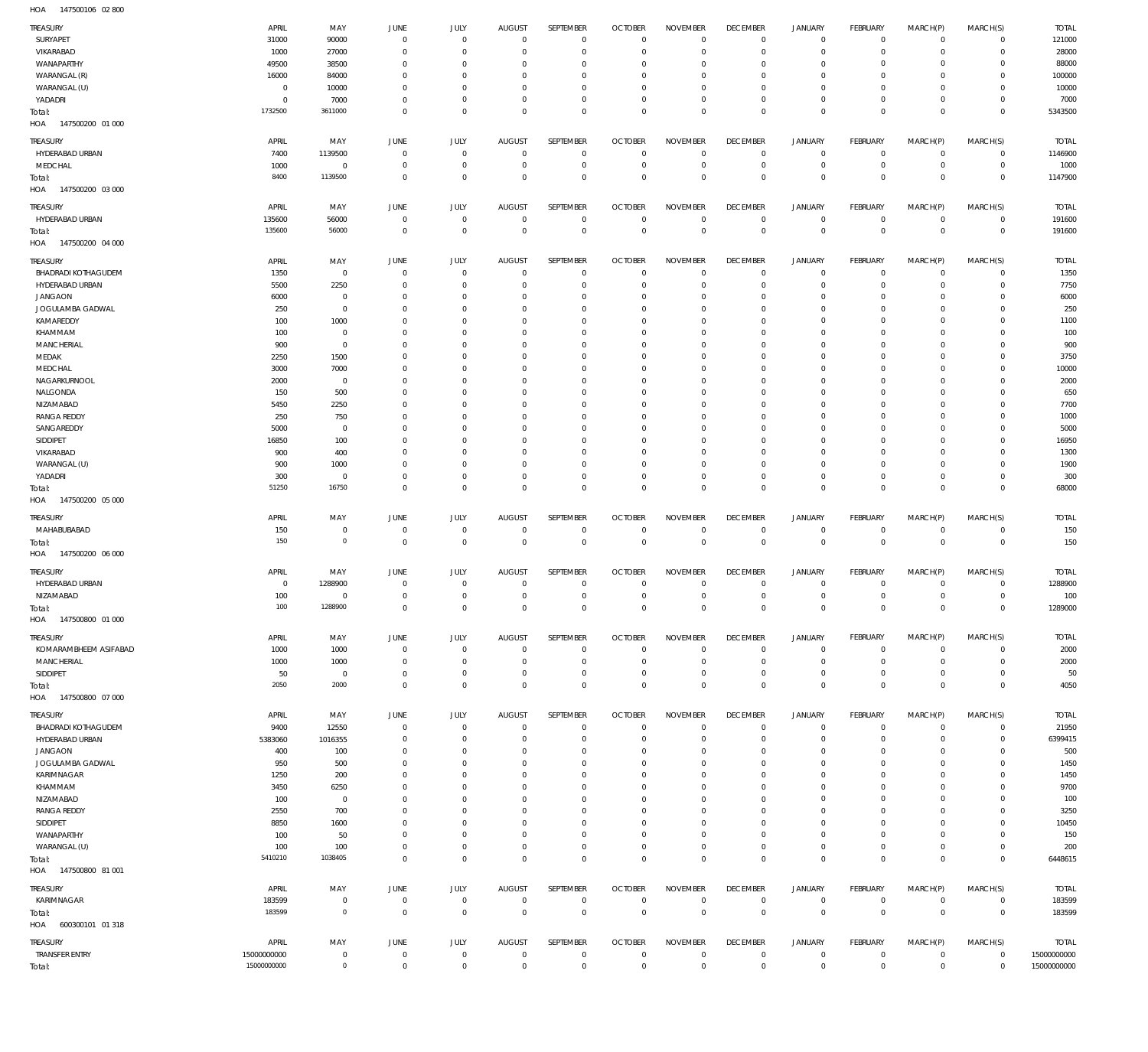600300101 01 319 HOA

| TREASURY                   | APRIL          | MAY            | <b>JUNE</b>    | JULY           | <b>AUGUST</b>  | SEPTEMBER        | <b>OCTOBER</b> | <b>NOVEMBER</b> | <b>DECEMBER</b> | <b>JANUARY</b> | FEBRUARY       | MARCH(P)       | MARCH(S)       | <b>TOTAL</b>   |
|----------------------------|----------------|----------------|----------------|----------------|----------------|------------------|----------------|-----------------|-----------------|----------------|----------------|----------------|----------------|----------------|
| <b>TRANSFER ENTRY</b>      | $\,0\,$        | 15000000000    | $\overline{0}$ | $\overline{0}$ | $\overline{0}$ | $\overline{0}$   | $\mathbf 0$    | $\mathbf 0$     | $\overline{0}$  | $\overline{0}$ | $\overline{0}$ | $\mathbf{0}$   | $\overline{0}$ | 15000000000    |
|                            | $\circ$        | 15000000000    |                | $\mathbf{0}$   | $\mathbb O$    | $\overline{0}$   | $\mathbf 0$    | $\overline{0}$  | $\mathbf 0$     | $\overline{0}$ | $\overline{0}$ | $\mathbf 0$    |                | 15000000000    |
| Total:                     |                |                | $\overline{0}$ |                |                |                  |                |                 |                 |                |                |                | $\overline{0}$ |                |
| HOA 600300101 01 320       |                |                |                |                |                |                  |                |                 |                 |                |                |                |                |                |
|                            |                |                |                |                |                | SEPTEMBER        |                |                 |                 |                |                |                |                |                |
| TREASURY                   | APRIL          | MAY            | <b>JUNE</b>    | JULY           | <b>AUGUST</b>  |                  | <b>OCTOBER</b> | <b>NOVEMBER</b> | <b>DECEMBER</b> | <b>JANUARY</b> | FEBRUARY       | MARCH(P)       | MARCH(S)       | <b>TOTAL</b>   |
| <b>TRANSFER ENTRY</b>      | $\,0\,$        | 20000000000    | $\overline{0}$ | $\mathbf 0$    | $\overline{0}$ | $\mathbf 0$      | $\overline{0}$ | $\mathbf 0$     | $\overline{0}$  | $\mathbf 0$    | $\overline{0}$ | $\mathbf 0$    | $\overline{0}$ | 20000000000    |
| Total:                     | $\circ$        | 20000000000    | $\overline{0}$ | $\mathbf 0$    | $\mathbb O$    | $\mathbf 0$      | $\mathbf 0$    | $\mathbf 0$     | $\mathbf 0$     | $\overline{0}$ | $\mathbf 0$    | $\overline{0}$ | $\overline{0}$ | 20000000000    |
| HOA<br>600300101 03 000    |                |                |                |                |                |                  |                |                 |                 |                |                |                |                |                |
|                            |                |                |                |                |                |                  |                |                 |                 |                |                |                |                |                |
| <b>TREASURY</b>            | APRIL          | MAY            | <b>JUNE</b>    | JULY           | <b>AUGUST</b>  | SEPTEMBER        | <b>OCTOBER</b> | <b>NOVEMBER</b> | <b>DECEMBER</b> | <b>JANUARY</b> | FEBRUARY       | MARCH(P)       | MARCH(S)       | <b>TOTAL</b>   |
| <b>TRANSFER ENTRY</b>      | $\overline{0}$ | $\mathbf 0$    | $\overline{0}$ | $\mathbf 0$    | $\overline{0}$ | $\mathbf 0$      | $\overline{0}$ | $\mathbf{0}$    | $\overline{0}$  | $\mathbf 0$    | $\overline{0}$ | $\mathbf{0}$   | $\overline{0}$ | $\mathbf 0$    |
|                            |                |                |                |                |                |                  |                |                 |                 |                |                |                |                |                |
| Total:                     | $\overline{0}$ | $\circ$        | $\mathbf 0$    | $\overline{0}$ | $\overline{0}$ | $\overline{0}$   | $\overline{0}$ | $\overline{0}$  | $\overline{0}$  | $\overline{0}$ | $\overline{0}$ | $\overline{0}$ | $\overline{0}$ | $\mathbf 0$    |
| HOA<br>600300105 05 560    |                |                |                |                |                |                  |                |                 |                 |                |                |                |                |                |
|                            |                |                |                |                |                |                  |                |                 |                 |                |                |                |                |                |
| TREASURY                   | APRIL          | MAY            | <b>JUNE</b>    | JULY           | <b>AUGUST</b>  | <b>SEPTEMBER</b> | <b>OCTOBER</b> | <b>NOVEMBER</b> | <b>DECEMBER</b> | <b>JANUARY</b> | FEBRUARY       | MARCH(P)       | MARCH(S)       | <b>TOTAL</b>   |
| HYDERABAD URBAN            | 1192000        | $\overline{0}$ | $\overline{0}$ | $\overline{0}$ | $\overline{0}$ | $\mathbf 0$      | $\overline{0}$ | $\mathbf 0$     | $\overline{0}$  | $\mathbf 0$    | $\overline{0}$ | $\circ$        | $\overline{0}$ | 1192000        |
| Total:                     | 1192000        | $\mathbf{0}$   | $\mathbf 0$    | $\mathbf{0}$   | $\mathbb O$    | $\mathbf 0$      | $\overline{0}$ | $\overline{0}$  | $\mathbf 0$     | $\overline{0}$ | $\overline{0}$ | $\overline{0}$ | $\overline{0}$ | 1192000        |
|                            |                |                |                |                |                |                  |                |                 |                 |                |                |                |                |                |
| HOA 600300108 15 560       |                |                |                |                |                |                  |                |                 |                 |                |                |                |                |                |
| <b>TREASURY</b>            | APRIL          | MAY            | <b>JUNE</b>    | JULY           | <b>AUGUST</b>  | SEPTEMBER        | <b>OCTOBER</b> | <b>NOVEMBER</b> | <b>DECEMBER</b> | <b>JANUARY</b> | FEBRUARY       | MARCH(P)       | MARCH(S)       | <b>TOTAL</b>   |
|                            |                |                |                |                |                |                  |                |                 |                 |                |                |                |                |                |
| HYDERABAD URBAN            | $\overline{0}$ | 10000000       | $\overline{0}$ | $\mathbf 0$    | $\overline{0}$ | $\mathbf 0$      | $\overline{0}$ | $\mathbf 0$     | $\overline{0}$  | $\mathbf 0$    | $\overline{0}$ | $\mathbf{0}$   | $\overline{0}$ | 10000000       |
| Total:                     | $^{\circ}$     | 10000000       | $\overline{0}$ | $\mathbf{0}$   | $\overline{0}$ | $\mathbf 0$      | $\mathbf 0$    | $\overline{0}$  | $\mathbf 0$     | $\overline{0}$ | $\overline{0}$ | $\overline{0}$ | $\overline{0}$ | 10000000       |
| HOA 600300110 05 560       |                |                |                |                |                |                  |                |                 |                 |                |                |                |                |                |
|                            |                |                |                |                |                |                  |                |                 |                 |                |                |                |                |                |
| TREASURY                   | APRIL          | MAY            | <b>JUNE</b>    | JULY           | <b>AUGUST</b>  | SEPTEMBER        | <b>OCTOBER</b> | <b>NOVEMBER</b> | <b>DECEMBER</b> | <b>JANUARY</b> | FEBRUARY       | MARCH(P)       | MARCH(S)       | <b>TOTAL</b>   |
| <b>TRANSFER ENTRY</b>      | 21523800000    | 72236810943.   | $\overline{0}$ | $\mathbf 0$    | $\overline{0}$ | $\mathbf 0$      | $\overline{0}$ | $\mathbf 0$     | $\overline{0}$  | $\mathbf 0$    | $\overline{0}$ | $\mathbf{0}$   | $\circ$        | 93760610942.64 |
|                            |                |                |                |                |                |                  |                |                 |                 |                |                |                |                |                |
| Total:                     | 21523800000    | 72236810943.   | $\overline{0}$ | $\overline{0}$ | $\mathbb O$    | $\mathbf{0}$     | $\overline{0}$ | $\mathbf 0$     | $\mathbf 0$     | $\overline{0}$ | $\mathbf 0$    | $\overline{0}$ | $\overline{0}$ | 93760610942.64 |
| HOA 761000201 04 001       |                |                |                |                |                |                  |                |                 |                 |                |                |                |                |                |
|                            |                |                |                |                |                |                  |                |                 |                 |                |                |                |                |                |
| TREASURY                   | APRIL          | MAY            | <b>JUNE</b>    | JULY           | <b>AUGUST</b>  | SEPTEMBER        | <b>OCTOBER</b> | <b>NOVEMBER</b> | <b>DECEMBER</b> | <b>JANUARY</b> | FEBRUARY       | MARCH(P)       | MARCH(S)       | <b>TOTAL</b>   |
| PAO - TELANGANA HYDERABAD  | 103419         | 103419         | $\overline{0}$ | $\overline{0}$ | $\overline{0}$ | $\mathbf 0$      | $\overline{0}$ | $\mathbf 0$     | $\overline{0}$  | $\circ$        | $\overline{0}$ | $\mathbf 0$    | $\circ$        | 206838         |
|                            | 103419         | 103419         | $\overline{0}$ | $\overline{0}$ | $\mathbb O$    | $\overline{0}$   | $\overline{0}$ | $\overline{0}$  | $\overline{0}$  | $\overline{0}$ | $\overline{0}$ | $\overline{0}$ | $\overline{0}$ | 206838         |
| Total:                     |                |                |                |                |                |                  |                |                 |                 |                |                |                |                |                |
| HOA 761000201 04 001       |                |                |                |                |                |                  |                |                 |                 |                |                |                |                |                |
|                            |                |                |                |                |                |                  |                |                 |                 |                |                |                |                |                |
| TREASURY                   | APRIL          | MAY            | <b>JUNE</b>    | JULY           | <b>AUGUST</b>  | SEPTEMBER        | <b>OCTOBER</b> | <b>NOVEMBER</b> | <b>DECEMBER</b> | <b>JANUARY</b> | FEBRUARY       | MARCH(P)       | MARCH(S)       | <b>TOTAL</b>   |
| <b>TRANSFER ENTRY</b>      | 120000         | $-106640$      | $\overline{0}$ | $\overline{0}$ | $\overline{0}$ | $\mathbf 0$      | $\overline{0}$ | $\mathbf 0$     | $\overline{0}$  | $\overline{0}$ | $\overline{0}$ | $\circ$        | $\overline{0}$ | 13360          |
| Total:                     | 120000         | $-106640$      | $\overline{0}$ | $\overline{0}$ | $\overline{0}$ | $\mathbf 0$      | $\mathbf 0$    | $\mathbf{0}$    | $\overline{0}$  | $\overline{0}$ | $\overline{0}$ | $\mathbf 0$    | $\overline{0}$ | 13360          |
| HOA 761000201 05 000       |                |                |                |                |                |                  |                |                 |                 |                |                |                |                |                |
|                            |                |                |                |                |                |                  |                |                 |                 |                |                |                |                |                |
| TREASURY                   | APRIL          | MAY            | <b>JUNE</b>    | JULY           | <b>AUGUST</b>  | SEPTEMBER        | <b>OCTOBER</b> | <b>NOVEMBER</b> | <b>DECEMBER</b> | <b>JANUARY</b> | FEBRUARY       | MARCH(P)       | MARCH(S)       | <b>TOTAL</b>   |
| HYDERABAD URBAN            | 105901         | 120763         | $\overline{0}$ | $\mathbf{0}$   | $\mathbf{0}$   | $\mathbf{0}$     | $\overline{0}$ | $\mathbf{0}$    | $\overline{0}$  | $\circ$        | $\overline{0}$ | $\mathbf 0$    | $\mathbf{0}$   | 226664         |
|                            |                |                |                |                |                |                  |                |                 |                 |                |                |                |                |                |
| KARIMNAGAR                 | 15000          | 7500           | $\overline{0}$ | $\mathbf 0$    | $^{\circ}$     | $\mathbf 0$      | $\mathbf 0$    | $\mathbf 0$     | $\overline{0}$  | $\mathbf 0$    | $\overline{0}$ | $\mathbf 0$    | $\circ$        | 22500          |
| MEDCHAL                    | 5000           | 5000           | $\overline{0}$ | $\Omega$       | $\mathbf 0$    | $\mathbf 0$      | $\mathbf 0$    | $\Omega$        | $\mathbf 0$     | 0              | $^{\circ}$     | $\Omega$       | $\mathbf 0$    | 10000          |
| NIZAMABAD                  | 25000          | 25000          | $\overline{0}$ | $\Omega$       | $\mathbf 0$    | $\mathbf 0$      | $^{\circ}$     | $\Omega$        | $\mathbf 0$     | 0              | $^{\circ}$     | $\Omega$       | $\mathbf 0$    | 50000          |
|                            |                |                |                |                |                |                  |                |                 |                 |                |                |                |                |                |
| <b>RANGA REDDY</b>         | 15000          | 45000          | $\overline{0}$ | $\Omega$       | $^{\circ}$     | $\mathbf 0$      | $\mathbf 0$    | $\Omega$        | $\mathbf 0$     | 0              | $^{\circ}$     | $\Omega$       | $^{\circ}$     | 60000          |
| SANGAREDDY                 | 2350           | 2350           | $\overline{0}$ | $\Omega$       | $\mathbf 0$    | $\mathbf 0$      | $\mathbf 0$    | $\Omega$        | $\mathbf 0$     | 0              | $^{\circ}$     | $\Omega$       | $\mathbf 0$    | 4700           |
| WARANGAL (R)               | 2340           | 2340           | $\overline{0}$ | $\mathbf 0$    | $\mathbf 0$    | $\mathbf 0$      | $\mathbf 0$    | $\mathbf 0$     | $\overline{0}$  | $\mathbf 0$    | $\overline{0}$ | $\mathbf 0$    | $\circ$        | 4680           |
| Total:                     | 170591         | 207953         | $\overline{0}$ | $\mathbf 0$    | $\overline{0}$ | $\mathbf 0$      | $\mathbf 0$    | $\mathbf 0$     | $\overline{0}$  | $\overline{0}$ | $\overline{0}$ | $\mathbf 0$    | $\overline{0}$ | 378544         |
|                            |                |                |                |                |                |                  |                |                 |                 |                |                |                |                |                |
|                            |                |                |                |                |                |                  |                |                 |                 |                |                |                |                |                |
| HOA 761000201 05 001       |                |                |                |                |                |                  |                |                 |                 |                |                |                |                |                |
|                            |                |                |                |                |                |                  |                |                 |                 |                |                |                |                |                |
| Treasury                   | APRIL          | MAY            | <b>JUNE</b>    | JULY           | <b>AUGUST</b>  | SEPTEMBER        | <b>OCTOBER</b> | <b>NOVEMBER</b> | <b>DECEMBER</b> | <b>JANUARY</b> | FEBRUARY       | MARCH(P)       | MARCH(S)       | <b>TOTAL</b>   |
| ADILABAD                   | 138638         | 143486         | $\overline{0}$ | $\overline{0}$ | $\overline{0}$ | $\mathbf 0$      | $\overline{0}$ | $\mathbf 0$     | $\overline{0}$  | $\circ$        | $\overline{0}$ | $\mathbf{0}$   | $\mathbf{0}$   | 282124         |
| <b>BHADRADI KOTHAGUDEM</b> | 77446          | 70796          | $\Omega$       | $\cap$         | $\Omega$       | $\cap$           | $\Omega$       | $\cap$          | $\cap$          | $\Omega$       | $\cap$         | $\cap$         | $\cap$         | 148242         |
|                            |                |                |                |                |                |                  |                |                 |                 |                |                |                |                |                |
| BHOOPALAPALLY              | 23207          | 21707          | $\overline{0}$ | 0              | $\mathbf 0$    | $\mathbf 0$      | $\mathbf 0$    | $\mathbf 0$     | $\overline{0}$  | $\mathbf 0$    | $\mathbf{0}$   | 0              | $\mathbf 0$    | 44914          |
| HYDERABAD URBAN            | 1106050        | 356355         | $\overline{0}$ | $\mathbf 0$    | $\mathbf{0}$   | $\mathbf 0$      | $\mathbf 0$    | $\mathbf 0$     | $\overline{0}$  | $\mathbf 0$    | $\circ$        | $\mathbf 0$    | $\mathbf{0}$   | 1462405        |
| <b>JAGTIAL</b>             | 52341          | 52341          | $\overline{0}$ | $\Omega$       | $\mathbf 0$    | $\mathbf 0$      | $\mathbf 0$    | $\mathbf 0$     | $\mathbf 0$     | $\mathbf 0$    | $\mathbf{0}$   | $\Omega$       | $\mathbf{0}$   | 104682         |
| <b>JANGAON</b>             | 55208          | 58333          | $\overline{0}$ | $\Omega$       | $\Omega$       | $\mathbf 0$      | $\mathbf{0}$   | $\mathbf 0$     | $\mathbf 0$     | $\mathbf 0$    | $\mathbf{0}$   | $\Omega$       | $\mathbf{0}$   | 113541         |
|                            |                |                |                | $\Omega$       | $\mathbf 0$    | $\mathbf 0$      | $\mathbf 0$    | $\mathbf 0$     | $\overline{0}$  | 0              | $\mathbf{0}$   | 0              | $\mathbf{0}$   |                |
| JOGULAMBA GADWAL           | 55128          | 43764          | $\overline{0}$ |                |                |                  |                |                 |                 |                |                |                |                | 98892          |
| KAMAREDDY                  | 40083          | 49383          | $\overline{0}$ | $\Omega$       | $\Omega$       | $\mathbf 0$      | $\mathbf{0}$   | $\mathbf 0$     | $\mathbf 0$     | $\mathbf 0$    | $\mathbf 0$    | $\Omega$       | $\mathbf 0$    | 89466          |
| KARIMNAGAR                 | 114972         | 119602         | $\overline{0}$ | $\Omega$       | $\mathbf 0$    | $\mathbf 0$      | $\mathbf{0}$   | $\Omega$        | $\overline{0}$  | 0              | $\mathbf{0}$   | $\Omega$       | $\mathbf{0}$   | 234574         |
| KHAMMAM                    | 183454         | 167313         | $\overline{0}$ | $\Omega$       | $\mathbf 0$    | $\mathbf 0$      | $\mathbf{0}$   | $\mathbf 0$     | $\mathbf 0$     | $\mathbf 0$    | $\mathbf{0}$   | 0              | $\mathbf{0}$   | 350767         |
|                            |                |                |                | $\Omega$       | $\mathbf 0$    | $\mathbf 0$      | $\mathbf{0}$   | $\Omega$        | $\mathbf 0$     | $\mathbf 0$    | $\mathbf{0}$   | $\Omega$       | $\mathbf{0}$   |                |
| KOMARAMBHEEM ASIFABAD      | 69149          | 69149          | $\overline{0}$ |                |                |                  |                |                 |                 |                |                |                |                | 138298         |
| MAHABOOB NAGAR             | 207781         | 206400         | $\overline{0}$ | $\Omega$       | $\mathbf 0$    | $\mathbf 0$      | $\mathbf{0}$   | $\mathbf 0$     | $\overline{0}$  | $\mathbf 0$    | $\mathbf{0}$   | 0              | $\mathbf{0}$   | 414181         |
| MAHABUBABAD                | 55115          | 38315          | $\overline{0}$ | $\Omega$       | $\mathbf 0$    | $\mathbf 0$      | $\mathbf{0}$   | $\mathbf 0$     | $\mathbf 0$     | 0              | $\mathbf{0}$   | $\Omega$       | $\mathbf{0}$   | 93430          |
| <b>MANCHERIAL</b>          | 35482          | 35482          | $\overline{0}$ | $\Omega$       | $\Omega$       | $\mathbf 0$      | $\mathbf{0}$   | $\Omega$        | $\mathbf 0$     | $\mathbf 0$    | $\mathbf{0}$   | $\Omega$       | $\mathbf{0}$   | 70964          |
|                            |                |                |                | $\Omega$       | $\mathbf 0$    | $\mathbf 0$      | $\mathbf 0$    | $\mathbf 0$     | $\overline{0}$  | 0              | $\mathbf{0}$   | 0              | $\mathbf{0}$   |                |
| MEDAK                      | 103054         | 51503          | $\overline{0}$ |                |                |                  |                |                 |                 |                |                |                |                | 154557         |
| MEDCHAL                    | 213630         | 230106         | $\overline{0}$ | $\Omega$       | $\Omega$       | $\mathbf 0$      | $\mathbf{0}$   | $\mathbf 0$     | $\mathbf 0$     | $\mathbf 0$    | $\mathbf 0$    | $\Omega$       | $\mathbf 0$    | 443736         |
| Mulugu                     | 15988          | 15988          | $\overline{0}$ | $\Omega$       | $\mathbf 0$    | $\mathbf 0$      | $\mathbf{0}$   | $\mathbf 0$     | $\overline{0}$  | 0              | $\mathbf{0}$   | $\Omega$       | $\mathbf{0}$   | 31976          |
| NAGARKURNOOL               | 137476         | 137476         | $\overline{0}$ | $\Omega$       | $\mathbf 0$    | $\mathbf 0$      | $\mathbf{0}$   | $\mathbf 0$     | $\mathbf 0$     | $\mathbf 0$    | $\mathbf{0}$   | 0              | $\mathbf{0}$   | 274952         |
|                            |                |                | $\overline{0}$ | $\Omega$       | $\mathbf 0$    | $\mathbf 0$      | $\mathbf{0}$   | $\Omega$        | $\mathbf 0$     | $\mathbf 0$    | $\mathbf{0}$   | $\Omega$       | $\mathbf{0}$   |                |
| NALGONDA                   | 267579         | 219584         |                |                |                |                  |                |                 |                 |                |                |                |                | 487163         |
| NIRMAL                     | 64180          | 64180          | $\overline{0}$ | $\Omega$       | $\mathbf 0$    | $\mathbf 0$      | $\mathbf{0}$   | $\mathbf 0$     | $\overline{0}$  | $\mathbf 0$    | $\mathbf{0}$   | 0              | $\mathbf{0}$   | 128360         |
| NIZAMABAD                  | 244272         | 237709         | $\overline{0}$ | $\Omega$       | $\mathbf 0$    | $\mathbf 0$      | $\mathbf 0$    | $\mathbf 0$     | $\mathbf 0$     | 0              | $\mathbf{0}$   | $\Omega$       | $\mathbf{0}$   | 481981         |
| Narayanpet                 | 22625          | 22625          | $\overline{0}$ | $\Omega$       | $\Omega$       | $\mathbf 0$      | $\mathbf 0$    | $\Omega$        | $\mathbf 0$     | $\mathbf 0$    | $\mathbf{0}$   | $\Omega$       | $\mathbf{0}$   | 45250          |
|                            |                |                |                | $\Omega$       |                |                  |                |                 |                 |                |                |                |                |                |
| PAO - TELANGANA HYDERABAD  | 10103322       | 10143159       | $\overline{0}$ |                | $\mathbf 0$    | $\mathbf 0$      | $\mathbf 0$    | $\mathbf 0$     | $\overline{0}$  | 0              | $\mathbf{0}$   | 0              | $\circ$        | 20246481       |
| PAO - TS NEW DELHI         | $\,0\,$        | $\overline{0}$ | $\overline{0}$ | $\Omega$       | $\Omega$       | $\mathbf 0$      | $\mathbf 0$    | $\mathbf 0$     | $\mathbf 0$     | $\mathbf 0$    | $\mathbf 0$    | $\Omega$       | $\mathbf{0}$   | $\mathbf 0$    |
| PEDDAPALLY                 | 73151          | 114586         | $\overline{0}$ | $\Omega$       | $\mathbf 0$    | $\mathbf 0$      | $\mathbf 0$    | $\mathbf 0$     | $\overline{0}$  | 0              | $\mathbf{0}$   | $\Omega$       | $\mathbf{0}$   | 187737         |
| <b>RANGA REDDY</b>         | 182485         | 246232         | $\overline{0}$ | $\Omega$       | $\mathbf 0$    | $\mathbf 0$      | $\mathbf 0$    | $\mathbf 0$     | $\mathbf 0$     | $\mathbf 0$    | $\mathbf{0}$   | $\Omega$       | $\mathbf{0}$   | 428717         |
|                            |                |                |                |                |                |                  |                |                 |                 |                |                |                |                |                |
| SANGAREDDY                 | 345767         | 389327         | $\overline{0}$ | $\Omega$       | $\mathbf 0$    | $\mathbf 0$      | $\mathbf 0$    | $\Omega$        | $\mathbf 0$     | $\mathbf 0$    | $\mathbf{0}$   | $\Omega$       | $\mathbf{0}$   | 735094         |
| SIDDIPET                   | 140247         | 110079         | $\overline{0}$ | $\Omega$       | $\mathbf 0$    | $\mathbf 0$      | $\mathbf 0$    | $\mathbf 0$     | $\overline{0}$  | $\mathbf 0$    | $\mathbf{0}$   | 0              | $\mathbf{0}$   | 250326         |
| <b>SIRICILLA</b>           | 36289          | 36289          | $\overline{0}$ | $\Omega$       | $\mathbf 0$    | $\mathbf 0$      | $\mathbf 0$    | $\Omega$        | $\mathbf 0$     | 0              | $\mathbf{0}$   | $\Omega$       | $\mathbf{0}$   | 72578          |
| SURYAPET                   | 73953          | 106853         | $\overline{0}$ | $\Omega$       | $\Omega$       | $\mathbf 0$      | $\mathbf 0$    | $\Omega$        | $\mathbf 0$     | $\mathbf 0$    | $\mathbf{0}$   | $\Omega$       | $\mathbf{0}$   | 180806         |
|                            |                |                |                |                |                |                  |                |                 |                 |                |                |                |                |                |
| VIKARABAD                  | 96087          | 115370         | $\overline{0}$ | $\Omega$       | $\mathbf 0$    | $\mathbf 0$      | $\mathbf 0$    | $\mathbf 0$     | $\overline{0}$  | 0              | $\mathbf{0}$   | 0              | $\mathbf{0}$   | 211457         |
| WANAPARTHY                 | 54908          | 44342          | $\overline{0}$ | $\Omega$       | $\Omega$       | $\mathbf 0$      | $\mathbf 0$    | $\mathbf 0$     | $\mathbf 0$     | $\mathbf 0$    | $\mathbf{0}$   | $\Omega$       | $\mathbf{0}$   | 99250          |
| WARANGAL (R)               | 92851          | 81146          | $\overline{0}$ | $\Omega$       | $\mathbf 0$    | $\mathbf 0$      | $\mathbf 0$    | $\mathbf 0$     | $\overline{0}$  | $\mathbf 0$    | $\mathbf{0}$   | $\Omega$       | $\mathbf{0}$   | 173997         |
|                            |                |                | $\overline{0}$ | $\Omega$       | $\mathbf 0$    | $\mathbf 0$      | $\mathbf 0$    | $\mathbf 0$     | $\overline{0}$  | $\mathbf 0$    | $\mathbf{0}$   | 0              | $\mathbf{0}$   |                |
| WARANGAL (U)               | 336748         | 366397         |                |                |                |                  |                |                 |                 |                |                |                |                | 703145         |
| YADADRI                    | 92355          | 99195          | $\mathbf 0$    | 0              | $\mathbf 0$    | $\bf 0$          | $\mathbf 0$    | $\mathbf 0$     | $\overline{0}$  | 0              | $\circ$        | 0              | $\mathbf{0}$   | 191550         |
| Total:                     | 14911021       | 14264572       | $\mathbf 0$    | 0              | $\overline{0}$ | $\mathbf 0$      | $\mathbf{0}$   | $\mathbf 0$     | $\mathbf 0$     | $\mathbf 0$    | $\overline{0}$ | $\mathbf 0$    | $\overline{0}$ | 29175593       |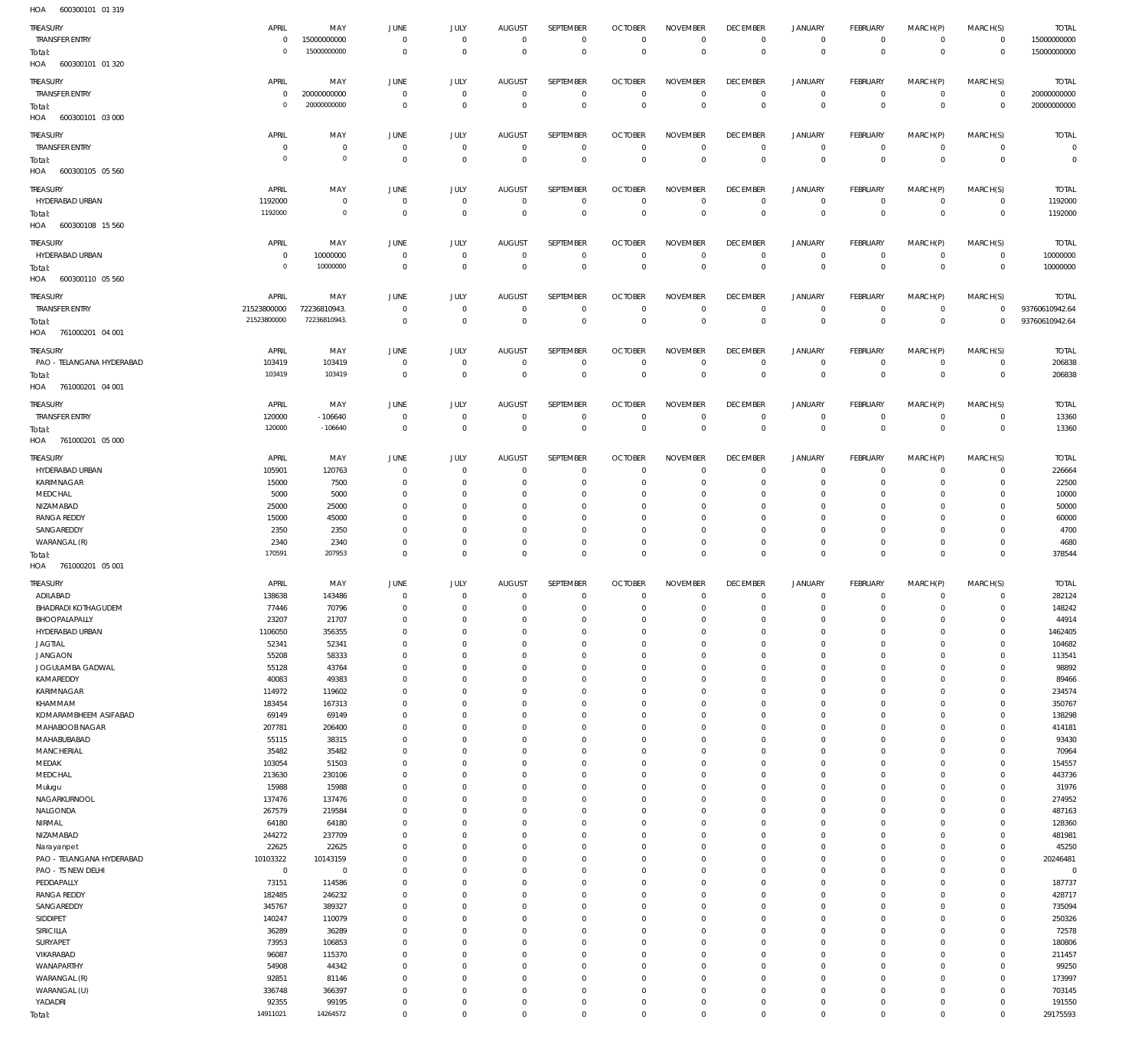761000201 05 001 HOA

| TREASURY                                | APRIL              | MAY              | JUNE                 | JULY                 | <b>AUGUST</b>        | SEPTEMBER                     | <b>OCTOBER</b>             | <b>NOVEMBER</b>            | <b>DECEMBER</b>                  | <b>JANUARY</b>                     | FEBRUARY                | MARCH(P)                   | MARCH(S)                   | <b>TOTAL</b>   |
|-----------------------------------------|--------------------|------------------|----------------------|----------------------|----------------------|-------------------------------|----------------------------|----------------------------|----------------------------------|------------------------------------|-------------------------|----------------------------|----------------------------|----------------|
| <b>TRANSFER ENTRY</b>                   | $-120000$          | 82500            | $\Omega$             | $\mathbf 0$          | $\overline{0}$       | $\,0\,$                       | $\overline{0}$             | $\overline{0}$             | $\mathbf 0$                      | $\mathsf{O}\xspace$                | $\mathbf 0$             | $\mathbf 0$                | $\mathbf 0$                | $-37500$       |
| Total:                                  | $-120000$          | 82500            | $\overline{0}$       | $\overline{0}$       | $\Omega$             | $\,0\,$                       | $\overline{0}$             | $\mathbb O$                | $\mathbf{0}$                     | $\mathbb O$                        | $\mathbf{0}$            | $\mathbf 0$                | $\mathbf{0}$               | $-37500$       |
| HOA<br>761000202 04 000                 |                    |                  |                      |                      |                      |                               |                            |                            |                                  |                                    |                         |                            |                            |                |
| TREASURY                                | APRIL              | MAY              | JUNE                 | JULY                 | <b>AUGUST</b>        | SEPTEMBER                     | <b>OCTOBER</b>             | <b>NOVEMBER</b>            | <b>DECEMBER</b>                  | <b>JANUARY</b>                     | FEBRUARY                | MARCH(P)                   | MARCH(S)                   | <b>TOTAL</b>   |
| HYDERABAD URBAN                         | 19440              | 40000            | $\Omega$             | $\overline{0}$       | $\Omega$             | $\overline{0}$                | $\overline{0}$             | $\mathbf 0$                | $\overline{0}$                   | 0                                  | $\mathbf 0$             | $\mathbf 0$                | $\mathbf 0$                | 59440          |
| Total:                                  | 19440              | 40000            | $\overline{0}$       | $\overline{0}$       | $\Omega$             | $\,0\,$                       | $\overline{0}$             | $\mathbb O$                | $\mathbf 0$                      | $\mathbb O$                        | $\mathbf 0$             | $\mathbf 0$                | $\mathbf 0$                | 59440          |
| HOA<br>761000202 04 001                 |                    |                  |                      |                      |                      |                               |                            |                            |                                  |                                    |                         |                            |                            |                |
| TREASURY                                | APRIL              | MAY              | JUNE                 | JULY                 | <b>AUGUST</b>        | SEPTEMBER                     | <b>OCTOBER</b>             | <b>NOVEMBER</b>            | <b>DECEMBER</b>                  | JANUARY                            | FEBRUARY                | MARCH(P)                   | MARCH(S)                   | <b>TOTAL</b>   |
| ADILABAD                                | 33963              | 33963            | $\Omega$             | $\overline{0}$       | $\Omega$             | $\mathbf 0$                   | $\overline{0}$             | $\mathbf 0$                | $^{\circ}$                       | $\mathsf{O}\xspace$                | $\mathbf 0$             | $\mathbf 0$                | $\mathbf 0$                | 67926          |
| <b>BHADRADI KOTHAGUDEM</b>              | 20000              | 20000            | $\Omega$             | $\Omega$             | $\Omega$             | $\mathbf 0$                   | $\Omega$                   | $\overline{0}$             | $\overline{0}$                   | $\mathsf{O}\xspace$                | O                       | $\mathbf 0$                | $\mathbf 0$                | 40000          |
| BHOOPALAPALLY                           | 2965               | 2965             | $\Omega$             | $\Omega$             | $\Omega$             | $\mathbf 0$                   | $\Omega$                   | $\mathbf 0$                | $\circ$                          | $\mathsf{O}\xspace$                | $\mathbf 0$             | $\mathbf 0$                | $\mathbf 0$                | 5930           |
| HYDERABAD URBAN                         | 4450               | 24450            | - 0                  | $\Omega$             | $\Omega$             | $\mathbf 0$                   | $\Omega$                   | $\mathbf 0$                | $\circ$                          | $\mathsf{O}\xspace$                | -0                      | $\mathbf 0$                | $\mathbf 0$                | 28900          |
| <b>JAGTIAL</b>                          | 17500              | 17500            | $\Omega$             | $\Omega$             | $\Omega$             | $\mathbf 0$                   | $\Omega$                   | $\mathbf 0$                | $\Omega$                         | $\mathbf 0$                        | 0                       | $\mathbf 0$                | $\mathbf 0$                | 35000          |
| <b>JANGAON</b>                          | 15500              | 15500            | - 0                  | $\Omega$<br>$\Omega$ | $\Omega$             | $\mathbf 0$                   | $\Omega$                   | $\mathbf 0$                | $^{\circ}$                       | $\mathbf 0$                        | -0                      | $\mathbf 0$                | $\mathbf 0$                | 31000          |
| JOGULAMBA GADWAL<br>KARIMNAGAR          | 11000<br>35000     | 6000<br>25000    | $\Omega$<br>- 0      | $\Omega$             | $\Omega$<br>$\Omega$ | $\overline{0}$<br>$\mathbf 0$ | $\Omega$<br>$\Omega$       | $\mathbf 0$<br>$\mathbf 0$ | $\Omega$<br>$\circ$              | $\mathbf 0$<br>$\mathsf{O}\xspace$ | $\Omega$<br>-0          | $\mathbf 0$<br>$\mathbf 0$ | $\mathbf 0$<br>$\mathbf 0$ | 17000<br>60000 |
| KHAMMAM                                 | 15000              | 15000            | $\Omega$             | $\Omega$             | $\Omega$             | $\overline{0}$                | $\Omega$                   | $\mathbf 0$                | $\Omega$                         | $\mathbf 0$                        | -0                      | $\mathbf 0$                | $\mathbf 0$                | 30000          |
| KOMARAMBHEEM ASIFABAD                   | 6000               | 6000             | $\Omega$             | $\Omega$             | $\Omega$             | $\mathbf 0$                   | $\Omega$                   | $\mathbf 0$                | $\circ$                          | $\mathbf 0$                        | -0                      | $\mathbf 0$                | $\mathbf 0$                | 12000          |
| MAHABOOB NAGAR                          | 5500               | 5500             | - 0                  | $\Omega$             | $\Omega$             | $\overline{0}$                | $\Omega$                   | $\mathbf 0$                | $\Omega$                         | $\mathbf 0$                        | -0                      | $\mathbf 0$                | $\mathbf 0$                | 11000          |
| MAHABUBABAD                             | 10000              | $\overline{0}$   | - 0                  | $\Omega$             | $\Omega$             | $\mathbf 0$                   | $\Omega$                   | $\mathbf 0$                | $\circ$                          | $\mathbf 0$                        | -0                      | $\mathbf 0$                | $\mathbf 0$                | 10000          |
| MANCHERIAL                              | 5000               | 5000             | $\Omega$             | $\Omega$             | $\Omega$             | $\mathbf 0$                   | $\Omega$                   | $\mathbf 0$                | $\Omega$                         | $\mathbf 0$                        | C                       | $\mathbf 0$                | $\mathbf 0$                | 10000          |
| MEDAK                                   | 28755              | 28755            | - 0                  | $\Omega$             | $\Omega$             | $\mathbf 0$                   | $\Omega$                   | $\mathbf 0$                | $\Omega$                         | $\mathbf 0$                        | -0                      | $\mathbf 0$                | $\mathbf 0$                | 57510          |
| MEDCHAL                                 | 11000              | 11000            | $\Omega$             | $\Omega$             | $\Omega$             | $\mathbf 0$                   | $\Omega$                   | $\mathbf 0$                | $\Omega$                         | $\mathbf 0$                        | -0                      | $\mathbf 0$                | $\mathbf 0$                | 22000          |
| NAGARKURNOOL                            | 9956               | 9956             | - 0                  | $\Omega$             | $\Omega$             | $\mathbf 0$                   | $\Omega$                   | $\mathbf 0$                | $\Omega$                         | $\mathbf 0$                        | O                       | $\mathbf 0$                | $\mathbf 0$                | 19912          |
| NALGONDA<br>NIZAMABAD                   | 9445               | 14445            | $\Omega$             | $\Omega$             | $\Omega$             | $\mathbf 0$                   | $\Omega$                   | $\mathbf 0$                | $\Omega$                         | $\mathbf 0$                        | $\mathbf 0$             | $\mathbf 0$                | $\mathbf 0$                | 23890          |
|                                         | 18500<br>11622     | 18500<br>11622   | - 0<br>$\Omega$      | $\Omega$<br>$\Omega$ | $\Omega$<br>$\Omega$ | $\mathbf 0$<br>$\overline{0}$ | $\Omega$<br>$\Omega$       | $\mathbf 0$<br>$\mathbf 0$ | $\Omega$<br>$\Omega$             | $\mathbf 0$<br>$\mathbf 0$         | O<br>$\Omega$           | $\mathbf 0$<br>$\mathbf 0$ | $\mathbf 0$<br>$\mathbf 0$ | 37000<br>23244 |
| Narayanpet<br>PAO - TELANGANA HYDERABAD | 4094849            | 4232789          | - 0                  | $\Omega$             | $\Omega$             | $\mathbf 0$                   | $\Omega$                   | $\mathbf 0$                | $\circ$                          | $\mathsf{O}\xspace$                | -0                      | $\mathbf 0$                | $\mathbf 0$                | 8327638        |
| PEDDAPALLY                              | 27500              | 27500            | $\Omega$             | $\Omega$             | $\Omega$             | $\overline{0}$                | $\Omega$                   | $\mathbf 0$                | $\Omega$                         | $\mathbf 0$                        | -0                      | $\mathbf 0$                | $\Omega$                   | 55000          |
| <b>RANGA REDDY</b>                      | 68600              | 57104            | $\Omega$             | $\Omega$             | $\Omega$             | $\mathbf 0$                   | $\Omega$                   | $\mathbf 0$                | $\circ$                          | $\mathbf 0$                        | -0                      | $\mathbf 0$                | $\mathbf 0$                | 125704         |
| SANGAREDDY                              | 59935              | 49935            | $\Omega$             | $\Omega$             | $\Omega$             | $\overline{0}$                | $\Omega$                   | $\overline{0}$             | $\Omega$                         | $\mathbf 0$                        | -0                      | $\mathbf 0$                | $\mathbf 0$                | 109870         |
| SIDDIPET                                | 21790              | 21790            | $\Omega$             | $\Omega$             | $\Omega$             | $\mathbf 0$                   | $\Omega$                   | $\mathbf 0$                | $\circ$                          | $\mathbf 0$                        | -0                      | $\mathbf 0$                | $\mathbf 0$                | 43580          |
| SIRICILLA                               | 25000              | 5000             | $\Omega$             | $\Omega$             | $\Omega$             | $\overline{0}$                | $\Omega$                   | $\mathbf 0$                | $\Omega$                         | $\mathbf 0$                        | -0                      | $\mathbf 0$                | $\mathbf 0$                | 30000          |
| VIKARABAD                               | 2250               | 33000            | - 0                  | $\Omega$             | $\Omega$             | $\mathbf 0$                   | $\Omega$                   | $\mathbf 0$                | $\Omega$                         | $\mathbf 0$                        | -0                      | $\mathbf 0$                | $\mathbf 0$                | 35250          |
| WARANGAL (R)                            | 11000              | 11000            | $\Omega$             | $\Omega$             | $\Omega$             | $\overline{0}$                | $\Omega$                   | $\mathbf 0$                | $\Omega$                         | $\mathbf 0$                        | -0                      | $\mathbf 0$                | $\mathbf 0$                | 22000          |
| WARANGAL (U)                            | 110120             | 125120           | - 0                  | $\Omega$             | $\Omega$             | $\mathbf 0$                   | $\Omega$                   | $\mathbf 0$                | $^{\circ}$                       | $\mathsf{O}\xspace$                | -0                      | $\mathbf 0$                | $\mathbf 0$                | 235240         |
| YADADRI                                 | 36444<br>4728644   | 36444<br>4870838 | $\Omega$             | $\Omega$             | $\Omega$<br>$\Omega$ | $\mathbf 0$                   | $^{\circ}$<br>$\Omega$     | $\overline{0}$             | $\overline{0}$                   | $\mathsf{O}\xspace$                | $\mathbf 0$<br>$\Omega$ | $\mathbf 0$                | $\mathbf 0$                | 72888          |
| Total:<br>HOA<br>761000202 04 001       |                    |                  | $\Omega$             | $\overline{0}$       |                      | $\mathbb O$                   |                            | $\mathbb O$                | $\mathbb O$                      | $\mathbb O$                        |                         | $\mathbf 0$                | $\mathbf{0}$               | 9599482        |
|                                         |                    |                  |                      |                      |                      |                               |                            |                            |                                  |                                    |                         |                            |                            |                |
| TREASURY                                | APRIL              | MAY              | JUNE                 | JULY                 | <b>AUGUST</b>        | SEPTEMBER                     | <b>OCTOBER</b>             | <b>NOVEMBER</b>            | <b>DECEMBER</b>                  | <b>JANUARY</b>                     | FEBRUARY                | MARCH(P)                   | MARCH(S)                   | <b>TOTAL</b>   |
| <b>TRANSFER ENTRY</b>                   | $\circ$            | 106640           | $\Omega$             | $\overline{0}$       | $\Omega$             | $\overline{0}$                | $\Omega$                   | $^{\circ}$                 | $\mathbb O$                      | 0                                  | $\mathbf 0$             | $\mathbf 0$                | $\mathbf 0$                | 106640         |
| Total:                                  | $\Omega$           | 106640           | $^{\circ}$           | $\mathbf 0$          | $\mathbf 0$          | $\mathbf 0$                   | $\mathbf 0$                | $\mathbb O$                | $\mathbb O$                      | $\,0\,$                            | $\mathbb O$             | $\mathbf 0$                | $\mathbf 0$                | 106640         |
| HOA<br>761000202 05 000                 |                    |                  |                      |                      |                      |                               |                            |                            |                                  |                                    |                         |                            |                            |                |
| TREASURY                                | APRIL              | MAY              | <b>JUNE</b>          | JULY                 | <b>AUGUST</b>        | SEPTEMBER                     | <b>OCTOBER</b>             | <b>NOVEMBER</b>            | <b>DECEMBER</b>                  | <b>JANUARY</b>                     | FEBRUARY                | MARCH(P)                   | MARCH(S)                   | <b>TOTAL</b>   |
| HYDERABAD URBAN                         | $\circ$            | 10150            | $\Omega$             | $\overline{0}$       | $\Omega$             | $\overline{0}$                | 0                          | $^{\circ}$                 | $^{\circ}$                       | 0                                  | 0                       | $^{\circ}$                 | $\mathbf 0$                | 10150          |
| <b>RANGA REDDY</b>                      | $\mathbb O$        | 6000             | $\Omega$             | $\overline{0}$       | $\Omega$             | $\mathbf 0$                   | $\mathbf 0$                | $\mathbf 0$                | $\mathbb O$                      | $\mathsf{O}\xspace$                | $\mathbf 0$             | $\mathbf 0$                | $\mathsf{O}$               | 6000           |
| Total:<br>HOA<br>761000202 05 001       | $\mathbf 0$        | 16150            | $\circ$              | $\mathbf 0$          | $\mathbf 0$          | $\mathbf 0$                   | $\mathbf 0$                | $\mathbb O$                | $\,0\,$                          | $\,0\,$                            | $\mathbb O$             | $\mathbf 0$                | $\mathbf 0$                | 16150          |
|                                         |                    |                  |                      |                      |                      |                               |                            |                            |                                  |                                    |                         |                            |                            |                |
| TREASURY                                | APRIL              | MAY              | JUNE                 | JULY                 | <b>AUGUST</b>        | SEPTEMBER                     | <b>OCTOBER</b>             | <b>NOVEMBER</b>            | <b>DECEMBER</b>                  | <b>JANUARY</b>                     | FEBRUARY                | MARCH(P)                   | MARCH(S)                   | <b>TOTAL</b>   |
| ADILABAD                                | 13056              | 13828            | $\overline{0}$       | $\overline{0}$       | $\mathbf 0$          | $\mathbf 0$                   | $\mathbf 0$                | $\mathbf 0$                | $\,0\,$                          | $\mathsf{O}\xspace$                | $\mathbf 0$             | $\circ$                    | $\mathsf{O}$               | 26884          |
| <b>BHADRADI KOTHAGUDEM</b>              | 9125               | 8000             | $\Omega$             | $\Omega$             | $\Omega$             | $\mathbf 0$                   | $^{\circ}$                 | $\overline{0}$             | $^{\circ}$                       | $\mathsf{O}\xspace$                | $^{\circ}$              | $\mathbf 0$                | $\mathbf 0$                | 17125          |
| HYDERABAD URBAN<br><b>JAGTIAL</b>       | $^{\circ}$<br>1750 | 14484<br>1750    | $\Omega$<br>$\Omega$ | $\Omega$<br>$\Omega$ | $\Omega$<br>$\Omega$ | $\mathbf 0$<br>$\mathbf 0$    | $\overline{0}$<br>$\Omega$ | $\mathbf 0$<br>$\mathbf 0$ | $\overline{0}$<br>$\overline{0}$ | $\mathsf{O}\xspace$<br>$\mathbf 0$ | $\mathbf 0$<br>0        | $\mathbf 0$<br>$\mathbf 0$ | $\mathbf 0$<br>$\mathbf 0$ | 14484<br>3500  |
| <b>JANGAON</b>                          | 4750               | 4750             | $\Omega$             | $\overline{0}$       | $\Omega$             | $\mathbf 0$                   | $^{\circ}$                 | $\mathbf 0$                | $\overline{0}$                   | $\mathbf 0$                        | $\Omega$                | $\mathbf 0$                | $\mathbf 0$                | 9500           |
| JOGULAMBA GADWAL                        | 3000               | 3000             | $\Omega$             | $\Omega$             | $\Omega$             | $\mathbf 0$                   | $\Omega$                   | $\mathbf 0$                | $\overline{0}$                   | $\mathbf 0$                        | $^{\circ}$              | $\mathbf 0$                | $\mathbf 0$                | 6000           |
| KAMAREDDY                               | 750                | 1750             | $\Omega$             | $\Omega$             | $\Omega$             | $\mathbf 0$                   | $\Omega$                   | $\mathbf 0$                | $\overline{0}$                   | $\mathbf 0$                        | $\Omega$                | $\mathbf 0$                | $\mathbf 0$                | 2500           |
| KARIMNAGAR                              | 14193              | 14193            | $\Omega$             | $\Omega$             | $\Omega$             | $\mathbf 0$                   | $\Omega$                   | $\mathbf 0$                | $\overline{0}$                   | $\mathbf 0$                        | $^{\circ}$              | $\mathbf 0$                | $\mathbf 0$                | 28386          |
| KHAMMAM                                 | 8330               | 8330             | $\Omega$             | $\Omega$             | $\Omega$             | $\mathbf 0$                   | $\Omega$                   | $\mathbf 0$                | $\overline{0}$                   | $\mathbf 0$                        | $\Omega$                | $\mathbf 0$                | $\mathbf 0$                | 16660          |
| KOMARAMBHEEM ASIFABAD                   | 3000               | 2000             | $\Omega$             | $\Omega$             | $\Omega$             | $\mathbf 0$                   | $^{\circ}$                 | $\mathbf 0$                | $\overline{0}$                   | $\mathbf 0$                        | $^{\circ}$              | $\mathbf 0$                | $\mathbf 0$                | 5000           |
| MAHABOOB NAGAR                          | 9750               | 10750            | $\Omega$             | $\Omega$             | $\Omega$             | $\mathbf 0$                   | $\Omega$                   | $\mathbf 0$                | $\overline{0}$                   | $\mathbf 0$                        | $^{\circ}$              | $\mathbf 0$                | $\mathbf 0$                | 20500          |
| MAHABUBABAD                             | 1750               | 1750             | $\Omega$             | $\Omega$             | $\Omega$             | $\mathbf 0$                   | $\Omega$                   | $\overline{0}$             | $\mathbf{0}$                     | $\mathbf 0$                        | $\Omega$                | $\Omega$                   | $\mathbf 0$                | 3500           |
| MANCHERIAL                              | 2050               | 2050             | $\Omega$<br>$\Omega$ | $\Omega$<br>$\Omega$ | $\Omega$<br>$\Omega$ | $\mathbf 0$                   | $^{\circ}$                 | $\mathbf 0$                | $\overline{0}$                   | $\mathbf 0$                        | $\mathbf 0$             | $\mathbf 0$                | $\mathbf 0$                | 4100           |
| MEDAK<br>MEDCHAL                        | 6000<br>6000       | 6000<br>6000     | $\Omega$             | $\Omega$             | $\Omega$             | $\mathbf 0$<br>$\mathbf 0$    | $\Omega$<br>$\overline{0}$ | $\mathbf 0$<br>$\mathbf 0$ | $\overline{0}$<br>$\overline{0}$ | $\mathbf 0$<br>$\mathbf 0$         | $\Omega$<br>$\mathbf 0$ | $\Omega$<br>$\mathbf 0$    | $\mathbf 0$<br>$\mathbf 0$ | 12000<br>12000 |
| Mulugu                                  | 1000               | 1000             | $\Omega$             | $\Omega$             | $\Omega$             | $\mathbf 0$                   | $\Omega$                   | $\mathbf 0$                | $\overline{0}$                   | $\mathbf 0$                        | $\Omega$                | $\Omega$                   | $\mathbf 0$                | 2000           |
| NAGARKURNOOL                            | 2000               | 2000             | $\Omega$             | $\overline{0}$       | $\Omega$             | $\mathbf 0$                   | $^{\circ}$                 | $\mathbf 0$                | $\overline{0}$                   | $\mathbf 0$                        | $\Omega$                | $\mathbf 0$                | $\mathbf 0$                | 4000           |
| NALGONDA                                | 14335              | 13335            | $\Omega$             | $\Omega$             | $\Omega$             | $\mathbf 0$                   | $\Omega$                   | $\mathbf 0$                | $\overline{0}$                   | $\mathbf 0$                        | $^{\circ}$              | $\mathbf 0$                | $\mathbf 0$                | 27670          |
| NIRMAL                                  | 9338               | 9338             | $\Omega$             | $\Omega$             | $\Omega$             | $\mathbf 0$                   | $\Omega$                   | $\mathbf 0$                | $\overline{0}$                   | $\mathbf 0$                        | $\Omega$                | $\Omega$                   | $\mathbf 0$                | 18676          |
| NIZAMABAD                               | 25011              | 4011             | $\Omega$             | $\Omega$             | $\Omega$             | $\mathbf 0$                   | $\Omega$                   | $\mathbf 0$                | $\overline{0}$                   | $\mathbf 0$                        | $^{\circ}$              | $\mathbf 0$                | $\mathbf 0$                | 29022          |
| PAO - TELANGANA HYDERABAD               | 911067             | 887311           | $\Omega$             | $\Omega$             | $\Omega$             | $\overline{0}$                | $\Omega$                   | $\mathbf 0$                | $\overline{0}$                   | $\mathbf 0$                        | $\Omega$                | $\mathbf 0$                | $\mathbf 0$                | 1798378        |
| PEDDAPALLY                              | 1000               | 5600             | $\Omega$             | $\Omega$             | $\Omega$             | $\mathbf 0$                   | $^{\circ}$                 | $\mathbf 0$                | $\overline{0}$                   | $\mathbf 0$                        | $^{\circ}$              | $\Omega$                   | $\mathbf 0$                | 6600           |
| <b>RANGA REDDY</b>                      | 23533              | 29533            | $\Omega$             | $\Omega$             | $\Omega$             | $\mathbf 0$                   | $\Omega$                   | $\mathbf 0$                | $\overline{0}$                   | $\mathbf 0$                        | $^{\circ}$              | $\mathbf 0$                | $\mathbf 0$                | 53066          |
| SANGAREDDY                              | 11826              | 12826            | $\Omega$<br>$\Omega$ | $\Omega$<br>$\Omega$ | $\Omega$<br>$\Omega$ | $\mathbf 0$                   | $\Omega$                   | $\overline{0}$             | $\mathbf{0}$                     | $\mathbf 0$                        | $\Omega$                | $\Omega$                   | $\mathbf 0$                | 24652          |
| SIDDIPET<br>SIRICILLA                   | 11150<br>1750      | 7150<br>1750     | $\Omega$             | $\Omega$             | $\Omega$             | $\mathbf 0$<br>$\mathbf 0$    | $^{\circ}$<br>$\Omega$     | $\mathbf 0$<br>$\mathbf 0$ | $\overline{0}$<br>$\overline{0}$ | $\mathbf 0$<br>$\mathbf 0$         | $\mathbf 0$<br>$\Omega$ | $\mathbf 0$<br>$\Omega$    | $\mathbf 0$<br>$\mathbf 0$ | 18300<br>3500  |
| SURYAPET                                | 4694               | 5694             | $\Omega$             | $\Omega$             | $\Omega$             | $\mathbf 0$                   | $\overline{0}$             | $\mathbf 0$                | $\overline{0}$                   | $\mathbf 0$                        | $\mathbf 0$             | $\mathbf 0$                | $\mathbf 0$                | 10388          |
| VIKARABAD                               | 14933              | 16183            | $\Omega$             | $\Omega$             | $\Omega$             | $\overline{0}$                | $\Omega$                   | $\mathbf 0$                | $\overline{0}$                   | $\mathbf 0$                        | $\Omega$                | $\Omega$                   | $\mathbf 0$                | 31116          |
| WARANGAL (R)                            | 4350               | 3350             | $\Omega$             | $\overline{0}$       | $\Omega$             | $\mathbf 0$                   |                            | $\mathbf 0$                | $\overline{0}$                   | $\mathbf 0$                        | $\mathbf 0$             | $\mathbf 0$                | $\mathbf 0$                | 7700           |
|                                         |                    |                  |                      |                      |                      |                               | $^{\circ}$                 |                            |                                  |                                    |                         |                            |                            |                |
| WARANGAL (U)                            | 35400              | 35400            | $\Omega$             | $^{\circ}$           | $\mathbf 0$          | $\,0\,$                       | $^{\circ}$                 | $\mathbf 0$                | $\mathbf 0$                      | $\mathsf{O}\xspace$                | 0                       | $\mathbf 0$                | $\mathbf 0$                | 70800          |
| YADADRI                                 | 7886               | 8886             | $\Omega$             | $\Omega$             | $\Omega$             | $\mathbf 0$                   | $\Omega$                   | $\mathbf 0$                | $\mathbf 0$                      | $\mathbf 0$                        | $\mathbf 0$             | $\mathbf 0$                | $\mathbf 0$                | 16772          |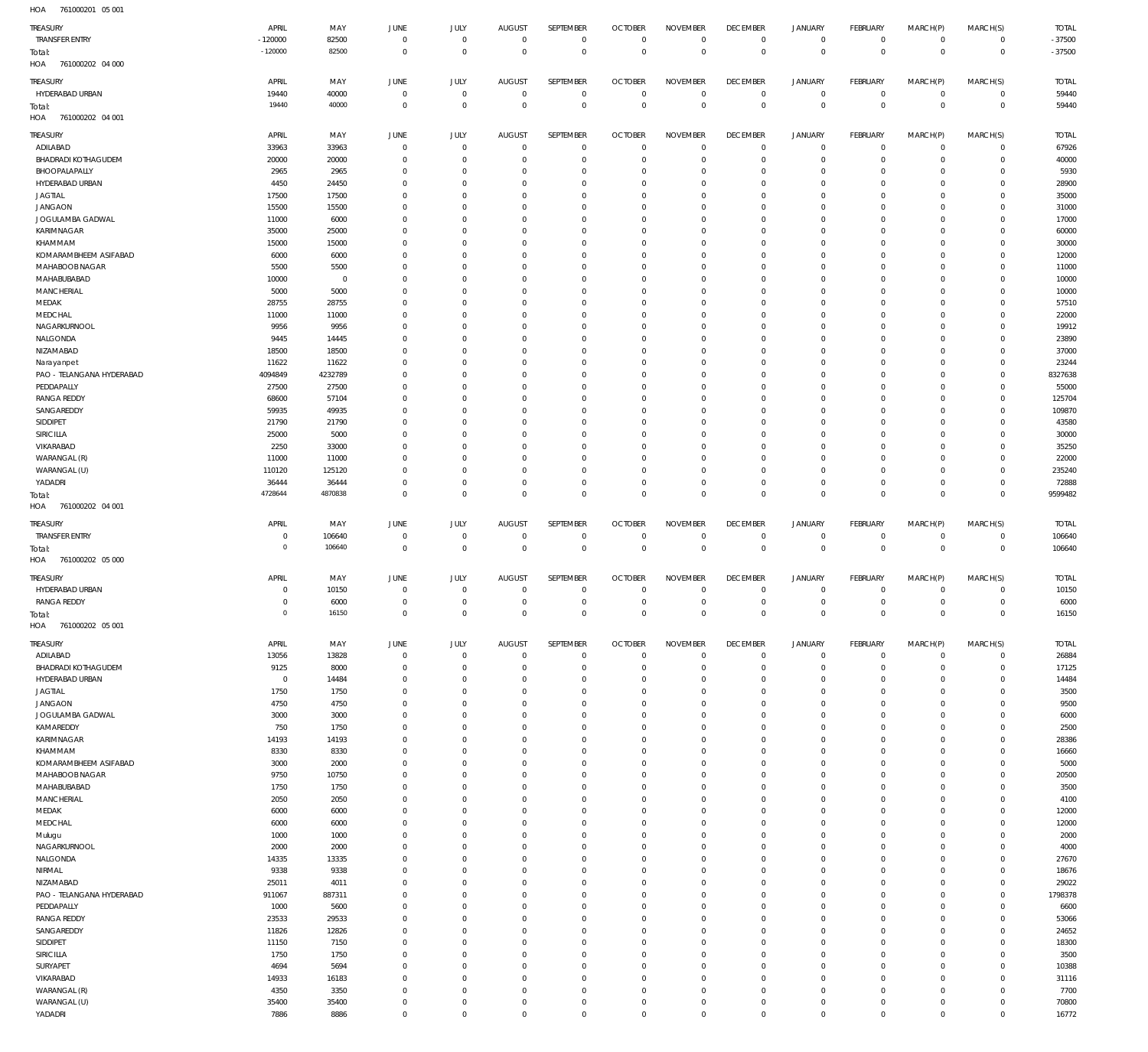761000202 05 001 HOA

| 10.011<br><b>TUTOULDE</b><br>$\sim$   |                  |                |                            |                            |                              |                          |                               |                                |                                   |                               |                     |                |                            |                         |
|---------------------------------------|------------------|----------------|----------------------------|----------------------------|------------------------------|--------------------------|-------------------------------|--------------------------------|-----------------------------------|-------------------------------|---------------------|----------------|----------------------------|-------------------------|
| TREASURY                              | APRIL            | MAY            | <b>JUNE</b>                | JULY                       | <b>AUGUST</b>                | SEPTEMBER                | <b>OCTOBER</b>                | <b>NOVEMBER</b>                | <b>DECEMBER</b>                   | <b>JANUARY</b>                | FEBRUARY            | MARCH(P)       | MARCH(S)                   | <b>TOTAL</b>            |
| Total:                                | 1162777          | 1142002        | $\overline{0}$             | $\mathbf 0$                | $\overline{0}$               | $\,0\,$                  | $\overline{0}$                | $\,0\,$                        | $\overline{0}$                    | $\,0\,$                       | $\overline{0}$      | $\mathbf 0$    | $\overline{0}$             | 2304779                 |
|                                       |                  |                |                            |                            |                              |                          |                               |                                |                                   |                               |                     |                |                            |                         |
| HOA 761000202 05 001                  |                  |                |                            |                            |                              |                          |                               |                                |                                   |                               |                     |                |                            |                         |
| TREASURY                              | APRIL            | MAY            | <b>JUNE</b>                | <b>JULY</b>                | <b>AUGUST</b>                | SEPTEMBER                | <b>OCTOBER</b>                | <b>NOVEMBER</b>                | <b>DECEMBER</b>                   | <b>JANUARY</b>                | FEBRUARY            | MARCH(P)       | MARCH(S)                   | <b>TOTAL</b>            |
| TRANSFER ENTRY                        | 1500             | $\mathbf 0$    | $\overline{0}$             | $\mathbf 0$                | $\overline{0}$               | $\mathbf 0$              | $\overline{0}$                | $\mathbf 0$                    | $\overline{0}$                    | $\circ$                       | $\overline{0}$      | 0              | $\overline{0}$             | 1500                    |
| Total:                                | 1500             | $\circ$        | $\overline{0}$             | $\mathbf 0$                | $\overline{0}$               | $\mathbf 0$              | $\overline{0}$                | $\mathbf 0$                    | $\overline{0}$                    | $\mathbf 0$                   | $\overline{0}$      | $\mathbf 0$    | $\overline{0}$             | 1500                    |
| HOA<br>761000202 06 001               |                  |                |                            |                            |                              |                          |                               |                                |                                   |                               |                     |                |                            |                         |
|                                       |                  |                |                            |                            |                              |                          |                               |                                |                                   |                               |                     |                |                            |                         |
| TREASURY                              | APRIL            | MAY            | JUNE                       | <b>JULY</b>                | <b>AUGUST</b>                | SEPTEMBER                | <b>OCTOBER</b>                | <b>NOVEMBER</b>                | <b>DECEMBER</b>                   | <b>JANUARY</b>                | FEBRUARY            | MARCH(P)       | MARCH(S)                   | <b>TOTAL</b>            |
| PAO - TELANGANA HYDERABAD             | 300000           | 300000         | $\overline{0}$             | $\mathbf 0$                | $\overline{0}$               | $\mathbf 0$              | $\overline{0}$                | $\mathbf 0$                    | $\overline{0}$                    | $\circ$                       | $\overline{0}$      | $\mathbf{0}$   | $\overline{0}$             | 600000                  |
| Total:                                | 300000           | 300000         | $\overline{0}$             | $\mathbf 0$                | $\overline{0}$               | $\overline{0}$           | $\overline{0}$                | $\mathbf 0$                    | $\overline{0}$                    | $\overline{0}$                | $\overline{0}$      | $\mathbf 0$    | $\overline{0}$             | 600000                  |
| HOA<br>761000202 07 001               |                  |                |                            |                            |                              |                          |                               |                                |                                   |                               |                     |                |                            |                         |
| TREASURY                              | APRIL            | MAY            | <b>JUNE</b>                | <b>JULY</b>                | <b>AUGUST</b>                | SEPTEMBER                | <b>OCTOBER</b>                | <b>NOVEMBER</b>                | <b>DECEMBER</b>                   | <b>JANUARY</b>                | FEBRUARY            | MARCH(P)       | MARCH(S)                   | <b>TOTAL</b>            |
| PAO - TELANGANA HYDERABAD             | 6650000          | 7000000        | $\overline{0}$             | $\mathbf 0$                | $\overline{0}$               | $\mathbf 0$              | $\overline{0}$                | $\mathbf 0$                    | $\overline{0}$                    | $\circ$                       | $\overline{0}$      | $\circ$        | $\overline{0}$             | 13650000                |
| Total:                                | 6650000          | 7000000        | $\overline{0}$             | $\mathbf 0$                | $\overline{0}$               | $\mathbf 0$              | $\overline{0}$                | $\overline{0}$                 | $\overline{0}$                    | $\overline{0}$                | $\overline{0}$      | $\overline{0}$ | $\overline{0}$             | 13650000                |
| HOA<br>761000202 07 002               |                  |                |                            |                            |                              |                          |                               |                                |                                   |                               |                     |                |                            |                         |
|                                       |                  |                |                            |                            |                              |                          |                               |                                |                                   |                               |                     |                |                            |                         |
| TREASURY<br>PAO - TELANGANA HYDERABAD | APRIL<br>1625000 | MAY<br>1625000 | <b>JUNE</b><br>$\mathbf 0$ | <b>JULY</b><br>$\mathbf 0$ | <b>AUGUST</b><br>$\mathbf 0$ | SEPTEMBER<br>$\mathbf 0$ | <b>OCTOBER</b><br>$\mathbf 0$ | <b>NOVEMBER</b><br>$\mathbf 0$ | <b>DECEMBER</b><br>$\overline{0}$ | <b>JANUARY</b><br>$\mathbf 0$ | FEBRUARY<br>$\circ$ | MARCH(P)<br>0  | MARCH(S)<br>$\overline{0}$ | <b>TOTAL</b><br>3250000 |
|                                       | 1625000          | 1625000        | $\overline{0}$             | $\mathbf 0$                | $\overline{0}$               | $\mathbf 0$              | $\overline{0}$                | $\overline{0}$                 | $\overline{0}$                    | $\overline{0}$                | $\overline{0}$      | $\mathbf 0$    | $\overline{0}$             | 3250000                 |
| Total:<br>HOA<br>761000203 04 001     |                  |                |                            |                            |                              |                          |                               |                                |                                   |                               |                     |                |                            |                         |
|                                       |                  |                |                            |                            |                              |                          |                               |                                |                                   |                               |                     |                |                            |                         |
| <b>TREASURY</b>                       | APRIL            | MAY            | <b>JUNE</b>                | <b>JULY</b>                | <b>AUGUST</b>                | SEPTEMBER                | <b>OCTOBER</b>                | <b>NOVEMBER</b>                | <b>DECEMBER</b>                   | <b>JANUARY</b>                | FEBRUARY            | MARCH(P)       | MARCH(S)                   | <b>TOTAL</b>            |
| MAHABOOB NAGAR                        | 750              | 750            | $\overline{0}$             | $\mathbf 0$                | $\overline{0}$               | $\mathbf 0$              | $\overline{0}$                | $\mathbf 0$                    | $\overline{0}$                    | $\mathbf 0$                   | $\overline{0}$      | 0              | $\circ$                    | 1500                    |
| <b>TRANSFER ENTRY</b>                 | $-1500$          | $\overline{0}$ | $\overline{0}$             | $\mathbf 0$                | $\overline{0}$               | $\mathbf 0$              | $\overline{0}$                | $\mathbf 0$                    | $\overline{0}$                    | $\mathbf 0$                   | $\overline{0}$      | $\mathbf 0$    | $\overline{0}$             | $-1500$                 |
| Total:                                | $-750$           | 750            | $\overline{0}$             | $\mathbf 0$                | $\overline{0}$               | $\mathbf 0$              | $\overline{0}$                | $\mathbf 0$                    | $\overline{0}$                    | $\mathbf 0$                   | $\overline{0}$      | $\mathbf 0$    | $\overline{0}$             | $\overline{0}$          |
| HOA<br>761000204 12 000               |                  |                |                            |                            |                              |                          |                               |                                |                                   |                               |                     |                |                            |                         |
| <b>TREASURY</b>                       | APRIL            | MAY            | JUNE                       | <b>JULY</b>                | <b>AUGUST</b>                | SEPTEMBER                | <b>OCTOBER</b>                | <b>NOVEMBER</b>                | <b>DECEMBER</b>                   | <b>JANUARY</b>                | FEBRUARY            | MARCH(P)       | MARCH(S)                   | <b>TOTAL</b>            |
| HYDERABAD URBAN                       | 370              | $\mathbf 0$    | $\overline{0}$             | $\mathbf 0$                | $\mathbf 0$                  | $\mathbf 0$              | $\overline{0}$                | $\mathbf 0$                    | $\overline{0}$                    | $\mathbf 0$                   | $\circ$             | $\mathbf 0$    | $\overline{0}$             | 370                     |
|                                       | 370              | $\circ$        | $\overline{0}$             | $\mathbf 0$                | $\overline{0}$               | $\,0\,$                  | $\overline{0}$                | $\overline{0}$                 | $\overline{0}$                    | $\overline{0}$                | $\overline{0}$      | $\mathbf 0$    | $\overline{0}$             | 370                     |
| Total:<br>HOA 761000204 12 001        |                  |                |                            |                            |                              |                          |                               |                                |                                   |                               |                     |                |                            |                         |
|                                       |                  |                |                            |                            |                              |                          |                               |                                |                                   |                               |                     |                |                            |                         |
| <b>TREASURY</b>                       | APRIL            | MAY            | <b>JUNE</b>                | <b>JULY</b>                | <b>AUGUST</b>                | SEPTEMBER                | <b>OCTOBER</b>                | <b>NOVEMBER</b>                | <b>DECEMBER</b>                   | <b>JANUARY</b>                | FEBRUARY            | MARCH(P)       | MARCH(S)                   | <b>TOTAL</b>            |
| HYDERABAD URBAN                       | 1000             | 5532           | $\overline{0}$             | $\mathbf 0$                | $\overline{0}$               | $\mathbf 0$              | $\overline{0}$                | 0                              | $\mathbf 0$                       | 0                             | $\overline{0}$      | 0              | $\circ$                    | 6532                    |
| JOGULAMBA GADWAL                      | $\overline{0}$   | 1000           | $\overline{0}$             | $\mathbf 0$                | $\mathbf 0$                  | $\mathbf 0$              | $\overline{0}$                | $\mathbf 0$                    | $\overline{0}$                    | $\mathbf 0$                   | $\overline{0}$      | 0              | $\circ$                    | 1000                    |
| KAMAREDDY                             | 370              | 370            | $\overline{0}$             | $\mathbf 0$                | $^{\circ}$                   | $\mathbf 0$              | $\overline{0}$                | 0                              | $\mathbf 0$                       | 0                             | $\mathbf 0$         | 0              | $\circ$                    | 740                     |
| KARIMNAGAR                            | 371              | 371            | $\mathbf 0$                | $\mathbf 0$                | $^{\circ}$                   | $\mathbf 0$              | $^{\circ}$                    | $\mathbf 0$                    | $\mathbf 0$                       | 0                             | $^{\circ}$          | 0              | $\mathbf{0}$               | 742                     |
| KHAMMAM                               | 500              | 500            | $\overline{0}$             | $\mathbf 0$                | $\mathbf 0$                  | $\mathbf 0$              | $\overline{0}$                | $\mathbf 0$                    | $\mathbf 0$                       | 0                             | $^{\circ}$          | 0              | $\mathbf{0}$               | 1000                    |
| MAHABOOB NAGAR                        | 3125             | 3125           | $\mathbf 0$                | $\mathbf 0$                | $\mathbf 0$                  | $\mathbf 0$              | $\mathbf 0$                   | $\mathbf 0$                    | $\mathbf 0$                       | 0                             | $\mathbf{0}$        | 0              | $\mathbf{0}$               | 6250                    |
| MAHABUBABAD                           | 500              | 500            | $\mathbf 0$                | $\mathbf 0$                | $\mathbf 0$                  | $\mathbf 0$              | $^{\circ}$                    | $\mathbf 0$                    | $\mathbf 0$                       | 0                             | $\mathbf{0}$        | $\Omega$       | $\mathbf 0$                | 1000                    |
| MEDAK                                 | 1000             | 1000           | $\overline{0}$             | $\mathbf 0$                | $\mathbf 0$                  | $\mathbf 0$              | $\mathbf 0$                   | $\mathbf 0$                    | $\mathbf 0$                       | 0                             | $^{\circ}$          | 0              | $\mathbf 0$                | 2000                    |
| NALGONDA                              | 1770             | 1770           | $\mathbf 0$                | $\mathbf 0$                | $\mathbf 0$                  | $\mathbf 0$              | $\mathbf 0$                   | $\mathbf 0$                    | $\mathbf 0$                       | 0                             | $\mathbf{0}$        | 0              | $\mathbf 0$                | 3540                    |
| NIRMAL                                | 1000             | 1000           | $\mathbf 0$                | $\mathbf 0$                | $\mathbf 0$                  | $\mathbf 0$              | $\mathbf 0$                   | $\mathbf 0$                    | $\mathbf 0$                       | 0                             | $\mathbf{0}$        | 0              | $\mathbf{0}$               | 2000                    |
| NIZAMABAD                             | 870              | 870            | $\mathbf 0$                | $\mathbf 0$                | $\mathbf 0$                  | $\mathbf 0$              | $\mathbf 0$                   | $\mathbf 0$                    | $\mathbf 0$                       | 0                             | $\mathbf 0$         | 0              | $\mathbf 0$                | 1740                    |
| Narayanpet                            | 342              | 342            | $\mathbf 0$                | $\mathbf 0$                | $\mathbf 0$                  | $\mathbf 0$              | $\mathbf 0$                   | $\mathbf 0$                    | $\mathbf 0$                       | 0                             | $\mathbf{0}$        | $\Omega$       | $\mathbf 0$                | 684                     |
| PAO - TELANGANA HYDERABAD             | 257641           | 265182         | $\mathbf 0$                | 0                          | $\mathbf 0$                  | $\mathbf 0$              | $^{\circ}$                    | $\mathbf 0$                    | $\mathbf 0$                       | 0                             | $^{\circ}$          | 0              | $\mathbf{0}$               | 522823                  |
| <b>RANGA REDDY</b>                    | 1655             | 1655           | $\mathbf 0$                | $\mathbf 0$                | $\mathbf 0$                  | $\mathbf 0$              | $\mathbf 0$                   | $\mathbf 0$                    | $\mathbf 0$                       | 0                             | $\mathbf{0}$        | 0              | $\mathbf 0$                | 3310                    |
| SANGAREDDY                            | 3250             | 3250           | $\overline{0}$             | $\mathbf 0$                | $\overline{0}$               | $\mathbf 0$              | $\overline{0}$                | $\mathbf 0$                    | $\overline{0}$                    | $\mathbf 0$                   | $\mathbf{0}$        | $\Omega$       | $\mathbf{0}$               | 6500                    |
| SIDDIPET                              | 2500             | 2500           | $\cap$                     |                            | $\Omega$                     |                          | $\Omega$                      | $\Omega$                       | $\Omega$                          | $\Omega$                      | $\Omega$            |                | $\Omega$                   | 5000                    |
| SURYAPET                              | 1000             | 2000           | $\overline{0}$             | $\mathbf 0$                | $\mathbf 0$                  | $\mathbf 0$              | $\overline{0}$                | $\mathbf 0$                    | $\mathbf 0$                       | $\mathbf 0$                   | $\circ$             | 0              | $\mathbf{0}$               | 3000                    |
| VIKARABAD                             | 1500             | 3980           | $\overline{0}$             | $\mathbf 0$                | $\mathbf 0$                  | $\mathbf 0$              | $\overline{0}$                | $\mathbf 0$                    | $\mathbf 0$                       | 0                             | $\circ$             | $\mathbf 0$    | $\mathbf{0}$               | 5480                    |
| WARANGAL (U)                          | 3459             | 3459           | $\overline{0}$             | $\mathbf 0$                | $\mathbf 0$                  | $\mathbf 0$              | $\mathbf 0$                   | $\mathbf 0$                    | $\mathbf 0$                       | 0                             | $\mathbf{0}$        | 0              | $\mathbf{0}$               | 6918                    |
| YADADRI                               | 1400             | 2100           | $\overline{0}$             | $\mathbf 0$                | $\mathbf 0$                  | $\mathbf 0$              | $\overline{0}$                | $\mathbf 0$                    | $\overline{0}$                    | 0                             | $\circ$             | $\mathbf 0$    | $\mathbf{0}$               | 3500                    |
| Total:                                | 283253           | 300506         | $\overline{0}$             | $\mathbf 0$                | $\overline{0}$               | $\mathbf 0$              | $\overline{0}$                | $\mathbf 0$                    | $\overline{0}$                    | $\mathbf 0$                   | $\overline{0}$      | $\mathbf 0$    | $\overline{0}$             | 583759                  |
| HOA<br>761000800 04 000               |                  |                |                            |                            |                              |                          |                               |                                |                                   |                               |                     |                |                            |                         |
| <b>TREASURY</b>                       | APRIL            | MAY            | JUNE                       | JULY                       | AUGUST                       | SEPTEMBER                | <b>OCTOBER</b>                | <b>NOVEMBER</b>                | <b>DECEMBER</b>                   | <b>JANUARY</b>                | FEBRUARY            | MARCH(P)       | MARCH(S)                   | <b>TOTAL</b>            |
| PAO - TS NEW DELHI                    | 7200             | 7200           | $\mathbf 0$                | $\mathbf 0$                | $\mathbf 0$                  | $\mathbf 0$              | $\mathbf 0$                   | $\mathbf 0$                    | $\mathbf 0$                       | $\mathbf 0$                   | $\circ$             | $\mathbf 0$    | $\circ$                    | 14400                   |
| SURYAPET                              | 1200             | $\overline{0}$ | $\overline{0}$             | $\mathbf 0$                | $\mathbf 0$                  | $\mathbf 0$              | $\overline{0}$                | $\mathbf 0$                    | $\mathbf 0$                       | $\mathbf 0$                   | $\overline{0}$      | $\mathbf 0$    | $\circ$                    | 1200                    |
| YADADRI                               | $\overline{0}$   | 1800           | $\mathbf 0$                | $\mathbf 0$                | $\mathbf 0$                  | $\mathbf 0$              | $\mathbf 0$                   | $\mathbf 0$                    | $\mathbf 0$                       | 0                             | $\circ$             | $\mathbf 0$    | $\mathbf{0}$               | 1800                    |
| Total:                                | 8400             | 9000           | $\overline{0}$             | $\mathbf 0$                | $\mathbf 0$                  | $\mathbf 0$              | $\overline{0}$                | $\mathbf 0$                    | $\mathbf 0$                       | $\mathbf 0$                   | $\overline{0}$      | $\mathbf 0$    | $\overline{0}$             | 17400                   |
| HOA<br>761000800 04 001               |                  |                |                            |                            |                              |                          |                               |                                |                                   |                               |                     |                |                            |                         |
|                                       |                  |                |                            |                            |                              |                          |                               |                                |                                   |                               |                     |                |                            |                         |
| <b>TREASURY</b>                       | APRIL            | MAY            | JUNE                       | <b>JULY</b>                | <b>AUGUST</b>                | SEPTEMBER                | <b>OCTOBER</b>                | <b>NOVEMBER</b>                | <b>DECEMBER</b>                   | JANUARY                       | FEBRUARY            | MARCH(P)       | MARCH(S)                   | <b>TOTAL</b>            |
| ADILABAD                              | 232500           | 226000         | $\overline{0}$             | $\mathbf 0$                | $\overline{0}$               | $\mathbf 0$              | $\overline{0}$                | $\mathbf 0$                    | $\overline{0}$                    | 0                             | $\overline{0}$      | 0              | $\circ$                    | 458500                  |
| <b>BHADRADI KOTHAGUDEM</b>            | 305750           | 279250         | $\overline{0}$             | $\mathbf 0$                | $\mathbf 0$                  | $\mathbf 0$              | $\overline{0}$                | $\mathbf 0$                    | $\mathbf 0$                       | 0                             | $\overline{0}$      | 0              | $\circ$                    | 585000                  |
| BHOOPALAPALLY                         | 138500           | 117750         | $\overline{0}$             | $\mathbf 0$                | $\mathbf 0$                  | $\mathbf 0$              | $\overline{0}$                | $\mathbf 0$                    | $\mathbf 0$                       | 0                             | $\circ$             | 0              | $\circ$                    | 256250                  |
| HYDERABAD URBAN                       | $\overline{0}$   | 5000           | $\overline{0}$             | $\mathbf 0$                | $\mathbf 0$                  | $\mathbf 0$              | $\mathbf 0$                   | $\mathbf 0$                    | $\mathbf 0$                       | 0                             | $\mathbf{0}$        | 0              | $\mathbf{0}$               | 5000                    |
| JAGTIAL                               | 43000            | 38750          | $\overline{0}$             | $\Omega$                   | $\mathbf 0$                  | $\mathbf 0$              | $\mathbf 0$                   | $\mathbf 0$                    | $\mathbf 0$                       | 0                             | $\mathbf{0}$        | $\Omega$       | $\mathbf{0}$               | 81750                   |
| <b>JANGAON</b>                        | 53500            | 49500          | $\mathbf 0$                | $\mathbf 0$                | $\mathbf 0$                  | $\mathbf 0$              | $\mathbf 0$                   | $\mathbf 0$                    | $\mathbf 0$                       | 0                             | $\mathbf{0}$        | 0              | $\mathbf{0}$               | 103000                  |
| JOGULAMBA GADWAL                      | 43000            | 37500          | $\mathbf 0$                | $\Omega$                   | $\mathbf 0$                  | $\mathbf 0$              | $\mathbf 0$                   | $\mathbf 0$                    | $\mathbf 0$                       | 0                             | $\mathbf{0}$        | $\Omega$       | $\mathbf 0$                | 80500                   |
| KAMAREDDY                             | 71750            | 142250         | $\overline{0}$             | $\mathbf 0$                | $\mathbf 0$                  | $\mathbf 0$              | $\mathbf 0$                   | $\mathbf 0$                    | $\mathbf 0$                       | 0                             | $\mathbf{0}$        | 0              | $\mathbf{0}$               | 214000                  |
| KARIMNAGAR                            | 96950            | 97700          | $\mathbf 0$                | $\Omega$                   | $\mathbf 0$                  | $\mathbf 0$              | $\mathbf 0$                   | $\mathbf 0$                    | $\mathbf 0$                       | 0                             | $\mathbf{0}$        | $\Omega$       | $\mathbf 0$                | 194650                  |
| KHAMMAM                               | 372250           | 351500         | $\mathbf 0$                | $\Omega$                   | $\mathbf 0$                  | $\mathbf 0$              | $\mathbf 0$                   | $\mathbf 0$                    | $\mathbf 0$                       | $\mathbf 0$                   | $\mathbf{0}$        | $\Omega$       | $\mathbf{0}$               | 723750                  |
| KOMARAMBHEEM ASIFABAD                 | 176000           | 155250         | $\overline{0}$             | $\mathbf 0$                | $\mathbf 0$                  | $\mathbf 0$              | $\mathbf 0$                   | $\mathbf 0$                    | $\mathbf 0$                       | 0                             | $\circ$             | 0              | $\mathbf{0}$               | 331250                  |
| MAHABOOB NAGAR                        | 81500            | 63500          | $\mathbf 0$                | $\Omega$                   | $\mathbf 0$                  | $\mathbf 0$              | $\mathbf 0$                   | $\mathbf 0$                    | $\mathbf 0$                       | $\mathbf 0$                   | $\mathbf 0$         | $\Omega$       | $\mathbf 0$                | 145000                  |
| MAHABUBABAD                           | 67950            | 103200         | $\overline{0}$             | $\mathbf 0$                | $\mathbf 0$                  | $\mathbf 0$              | $\mathbf 0$                   | $\mathbf 0$                    | $\mathbf 0$                       | 0                             | $\mathbf{0}$        | 0              | $\mathbf{0}$               | 171150                  |
| <b>MANCHERIAL</b>                     | 186000           | 175250         | $\mathbf 0$                | $\Omega$                   | $\mathbf 0$                  | $\mathbf 0$              | $\mathbf 0$                   | $\mathbf 0$                    | $\mathbf 0$                       | $\mathbf 0$                   | $\mathbf 0$         | $\Omega$       | $\mathbf 0$                | 361250                  |
| MEDAK                                 | 100900           | 91650          | $\overline{0}$             | $\Omega$                   | $\mathbf 0$                  | $\mathbf 0$              | $\mathbf 0$                   | $\mathbf 0$                    | $\mathbf 0$                       | 0                             | $\mathbf{0}$        | $\Omega$       | $\mathbf{0}$               | 192550                  |
| MEDCHAL                               | 86525            | 70025          | $\overline{0}$             | $\mathbf 0$                | $\mathbf 0$                  | $\mathbf 0$              | $\mathbf 0$                   | $\mathbf 0$                    | $\mathbf 0$                       | 0                             | $\mathbf{0}$        | 0              | $\mathbf{0}$               | 156550                  |
| Mulugu                                | 16500            | 17000          | $\mathbf 0$                | $\Omega$                   | $\mathbf 0$                  | $\mathbf 0$              | $\mathbf 0$                   | $\mathbf 0$                    | $\mathbf 0$                       | 0                             | $\mathbf{0}$        | $\Omega$       | $\mathbf{0}$               | 33500                   |
| NAGARKURNOOL                          | 87750            | 79250          | $\overline{0}$             | $\mathbf 0$                | $\mathbf 0$                  | $\mathbf 0$              | $\overline{0}$                | $\mathbf 0$                    | $\mathbf 0$                       | $\mathbf 0$                   | $\mathbf{0}$        | 0              | $\mathbf{0}$               | 167000                  |
| NALGONDA                              | 266500           | 283500         | $\mathbf 0$                | $\mathbf 0$                | $\mathbf 0$                  | $\mathbf 0$              | $\mathbf 0$                   | $\mathbf 0$                    | $\mathbf 0$                       | 0                             | $\circ$             | 0              | $\circ$                    | 550000                  |
| NIRMAL                                | 63250            | 50250          | $\overline{0}$             | $\mathbf 0$                | $\mathbf 0$                  | $\mathbf 0$              | $\mathbf 0$                   | $\mathbf 0$                    | $\overline{0}$                    | 0                             | $\circ$             | $\mathbf 0$    | $\mathbf{0}$               | 113500                  |
|                                       |                  |                |                            |                            |                              |                          |                               |                                |                                   |                               |                     |                |                            |                         |